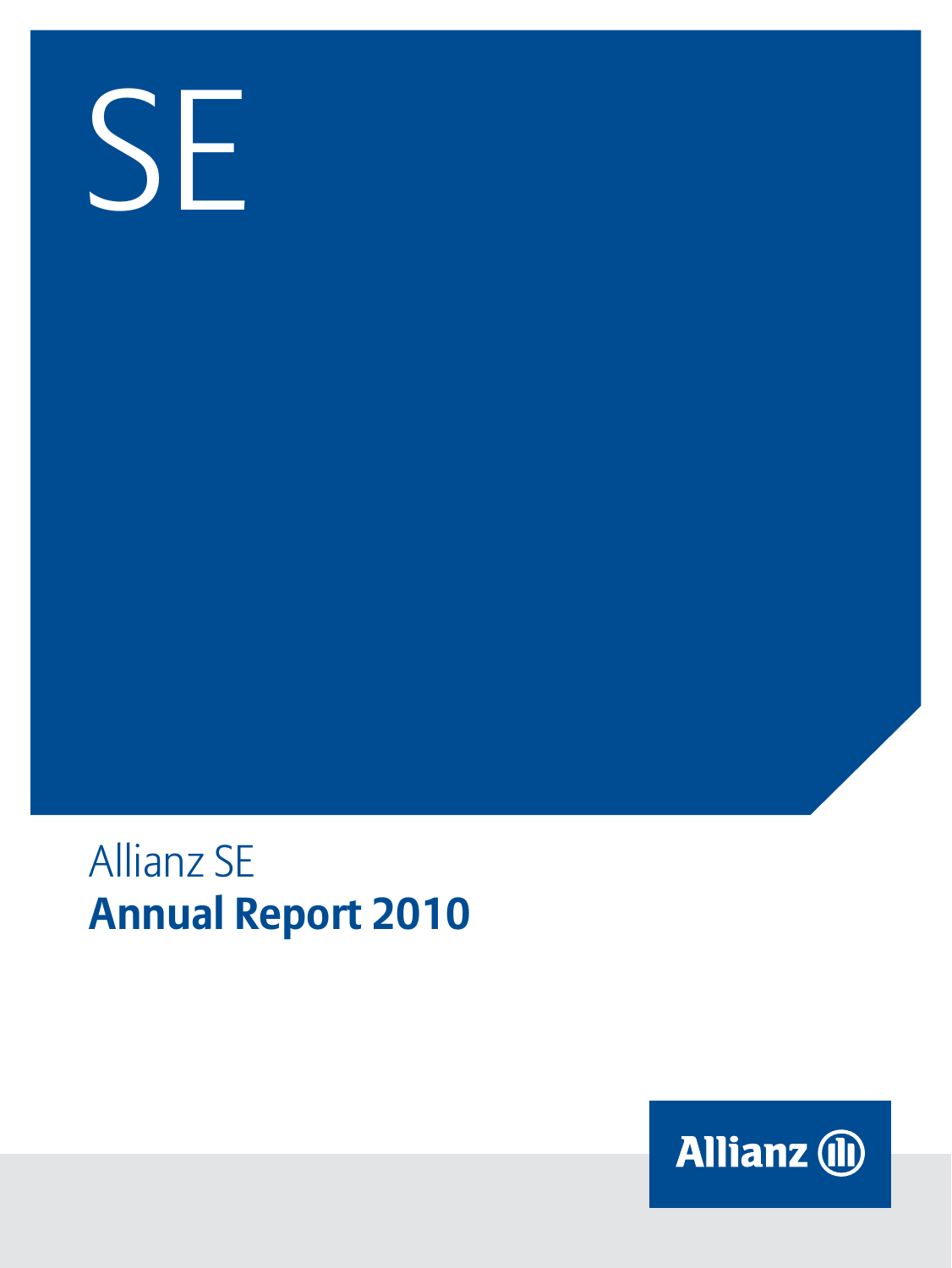To go directly to any chapter, simply click  $\rightarrow \rightarrow$  on the headline or the page number

# **Content**

## **To Our Investors**

- [2 Supervisory Board Report](#page-3-0)
- [8 Supervisory Board](#page-9-0)
- [9 Board of Management](#page-10-0)

# **[Management Report of Allianz](#page-13-0) SE**

- 12 Executive Summary and Outlook
- [17 Operations by Reinsurance](#page-18-0)  Lines of Business
- [19 Balance Sheet Review](#page-20-0)
- [22 Risk Report](#page-23-0)
- [52 Corporate Governance Report and](#page-53-0)  Statement on Corporate Management
- 61 [Remuneration Report](#page-62-0)
- [81 Other Information](#page-82-0)

# **[Financial Statements](#page-89-0)**

88 Financial Statements

# **[Notes to the Financial Statements](#page-94-0)**

- 91 Basis of Preparation
- 91 Accounting, Valuation and Calculation Methods
- [94 Supplementary Information on Assets](#page-97-0)
- [99 Supplementary Information on Equity](#page-102-0)  and Liabilities
- [106 Supplementary Information](#page-109-0)  to the Income Statement
- [109 Other Information and List of Participations](#page-112-0)

# **[Further Information](#page-122-0)**

- 119 Responsibility Statement
- [120 Auditor's Report](#page-123-0)
- [121 Mandates of the Members](#page-124-0)  of the Supervisory Board
- [122 Mandates of the Members](#page-125-0)  of the Board of Management
- [125 List of Abbreviations](#page-128-0)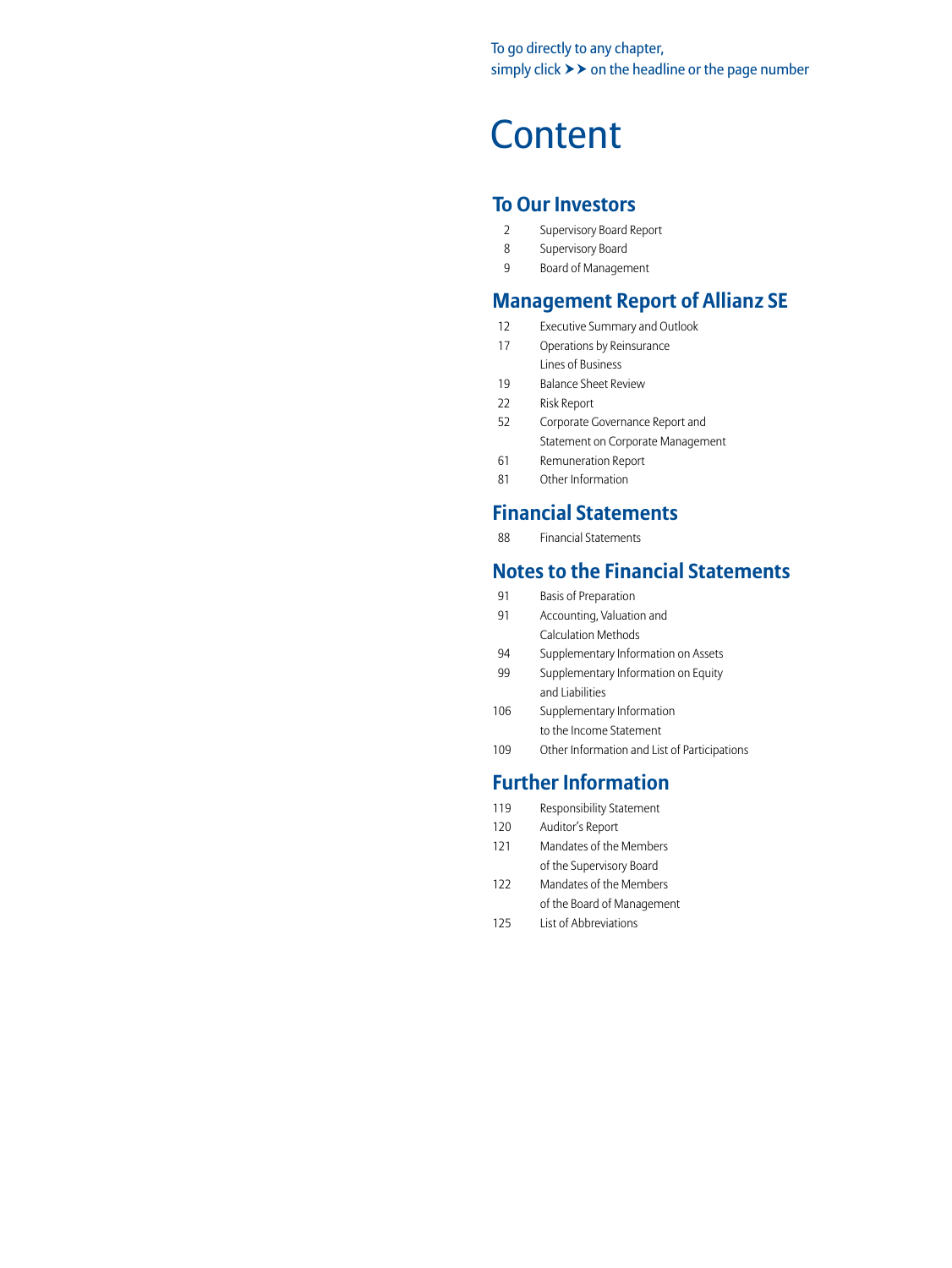# Allianz SE at a Glance

|                                         |             | 2010               | Change<br>from<br>previous<br>year in % | 2009   | 2008   | 2007   | 2006   | 2005   | Details on<br>page |
|-----------------------------------------|-------------|--------------------|-----------------------------------------|--------|--------|--------|--------|--------|--------------------|
| Gross premiums written                  | $\n  mn\n$  | 3,854              | 1.1                                     | 3,811  | 3,449  | 3,533  | 4,386  | 4,849  | 17                 |
| Retention                               | in %        | 81.1               | $(1.8)$ pts                             | 82.9   | 83.0   | 67.8   | 65.5   | 68.5   | 12                 |
| Loss ratio (net) Property-Casualty      | in %        | 68.2               | 4.8 pts                                 | 63.4   | 61.6   | 57.8   | 60.7   | 62.6   | 12                 |
| Expense ratio (net) Property-Casualty   | in %        | 27.6               | $0.9$ pts                               | 26.7   | 29.3   | 28.4   | 27.6   | 26.9   | 12                 |
| Combined ratio (net) Property-Casualty  | in %        | 95.8               | 5.7 pts                                 | 90.1   | 90.9   | 86.2   | 88.3   | 89.5   | 17                 |
| Net underwriting result                 | $\n  mn\n$  | 161                | (50.5)                                  | 325    | 187    | 278    | 315    | 266    | 12                 |
| Net technical result                    | $\n  Emn\n$ | 101                | (85.1)                                  | 679    | (68)   | 388    | 365    | (125)  | 13                 |
| Non-technical result                    | $\n  Emn\n$ | 1,451              | 47.6                                    | 983    | 1,069  | 3,684  | 2,687  | 1,090  | 13                 |
| Net operating income                    | $\n  mn\n$  | 1,552              | (6.6)                                   | 1,662  | 1,001  | 4,072  | 3,052  | 965    |                    |
| Extraordinary result                    | $\n  mn\n$  | 178                |                                         |        | -      |        |        |        | 14                 |
| Taxes                                   | $\n  mn\n$  | 374                | 34.1                                    | 279    | 581    | 522    | 965    | 466    | 14                 |
| Net income                              | $\n  Emn\n$ | 2,104              | 8.4                                     | 1,941  | 1,582  | 4,594  | 4,017  | 1,431  | 14                 |
| Investments                             | €mn         | 88,337             | 1.0                                     | 87,442 | 87,018 | 84,782 | 84,624 | 77,842 | 19                 |
| Shareholders' equity                    | €mn         | 42,404             | 0.2                                     | 42,309 | 41,882 | 42,525 | 36,649 | 29,660 | 20                 |
| Insurance reserves net                  | $\n  Emn\n$ | 9,999              | 2.2                                     | 9,780  | 9,850  | 9,384  | 10,486 | 11,509 |                    |
| Dividend per share                      | €           | 4.50 <sup>1</sup>  | 9.8                                     | 4.10   | 3.50   | 5.50   | 3.80   | 2.00   | 14                 |
| Total dividend                          | $\n  mn\n$  | 2,045 <sup>1</sup> | 10.5                                    | 1,850  | 1,580  | 2,472  | 1,642  | 811    | 14                 |
| Share price as of December 31           | €           | 88.93              | 2.0                                     | 87.15  | 75.00  | 147.95 | 154.76 | 127.94 |                    |
| Market capitalization as of December 31 | $\n  mn\n$  | 40,419             | 2.2                                     | 39,557 | 33,979 | 66,600 | 66,880 | 51,949 |                    |

1 Proposal.



#### **Shareholders' equity**

in € mn

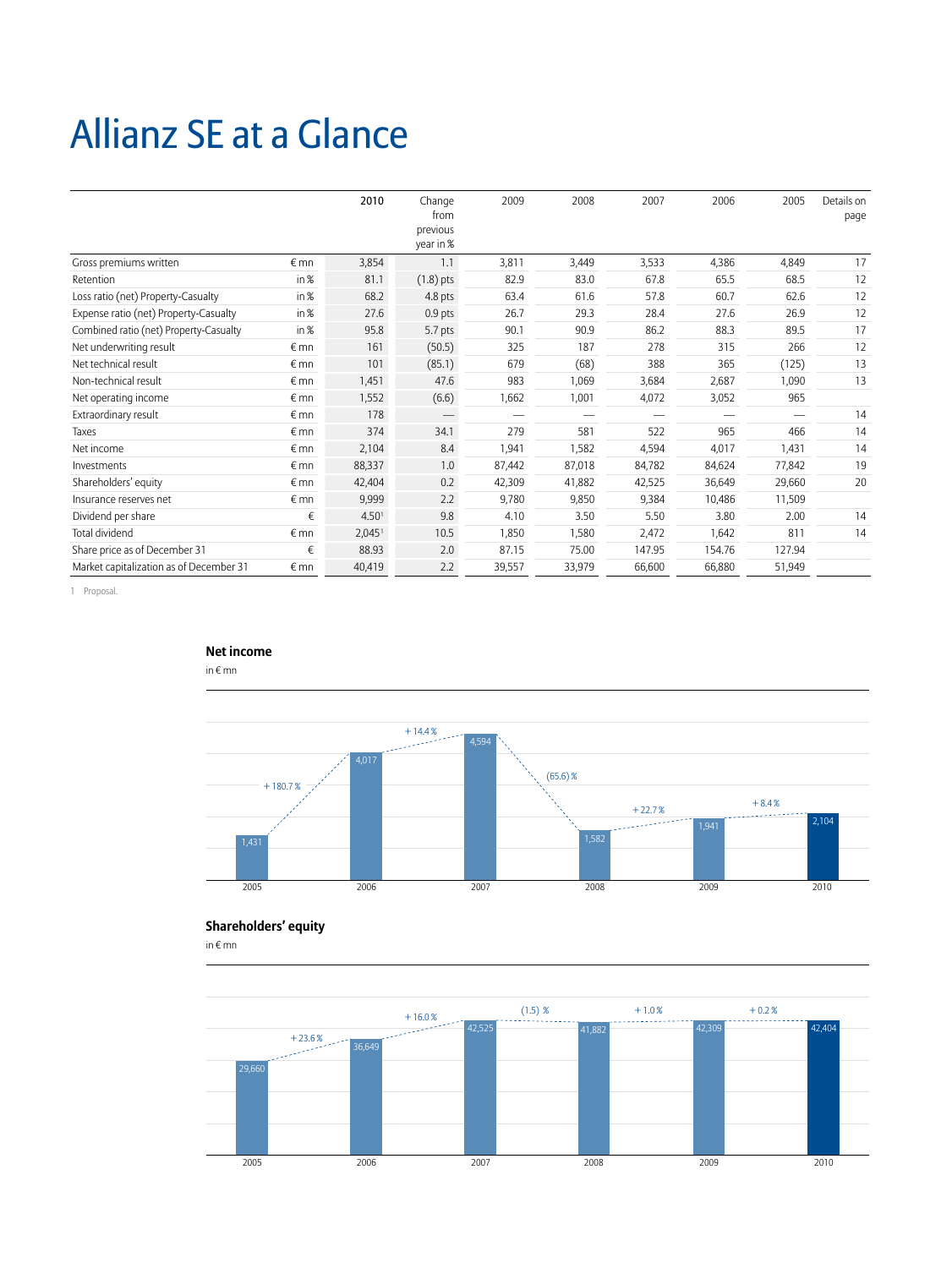# <span id="page-3-0"></span>Supervisory Board Report



# Ladies and Gentlemen,

During the fiscal year 2010, the Supervisory Board fulfilled its duties and obligations as provided for under the Statutes and applicable law. We monitored the management of the company and advised the Board of Management as regards the conduct of business. We were directly involved in all major decisions regarding the company.

With a view to our monitoring and advisory activities, the Board of Management informed us on a regular basis in a timely and comprehensive manner, both verbally and in writing, on the course of the business as well as the financial and economic development of the Allianz Group and Allianz SE. Further key areas of reporting were essential strategic considerations, compliance issues, the effect of the financial crisis and the high levels of debt in some E.U. countries, remuneration structures within the Allianz Group against the background of new legal requirements and the implementation status of the Solvency II Directive. Based on the reports provided by the Board of Management, we discussed the development of the business as well as decisions and procedures of importance to the company. We were involved in the Board of Management's planning for the 2011 fiscal year and the medium term as well as in areas in which actual business development deviated from the plan.

We also conferred in detail on Supervisory Board remuneration, and concluded that a transition towards a fixed remuneration system should be proposed at the ordinary General Meeting in 2011.

The Supervisory Board held five meetings in fiscal year 2010. The regular meetings were held in March, May, September and December. In February 2010, the Supervisory Board convened an extraordinary meeting on the achievement of targets for variable Board of Management remuneration and the Board of Management's dividend proposal. The Chairpersons of the Supervisory Board and Board of Management held regular discussions about major developments and decisions.

The Board of Management's reports on the business situation and on particular issues were provided on the basis of written presentations and documents that were sent before each meeting to each Supervisory Board member for preparation. This was also the case with all financial statements and the auditor's reports. For all management decisions, which required the approval of the Supervisory Board or of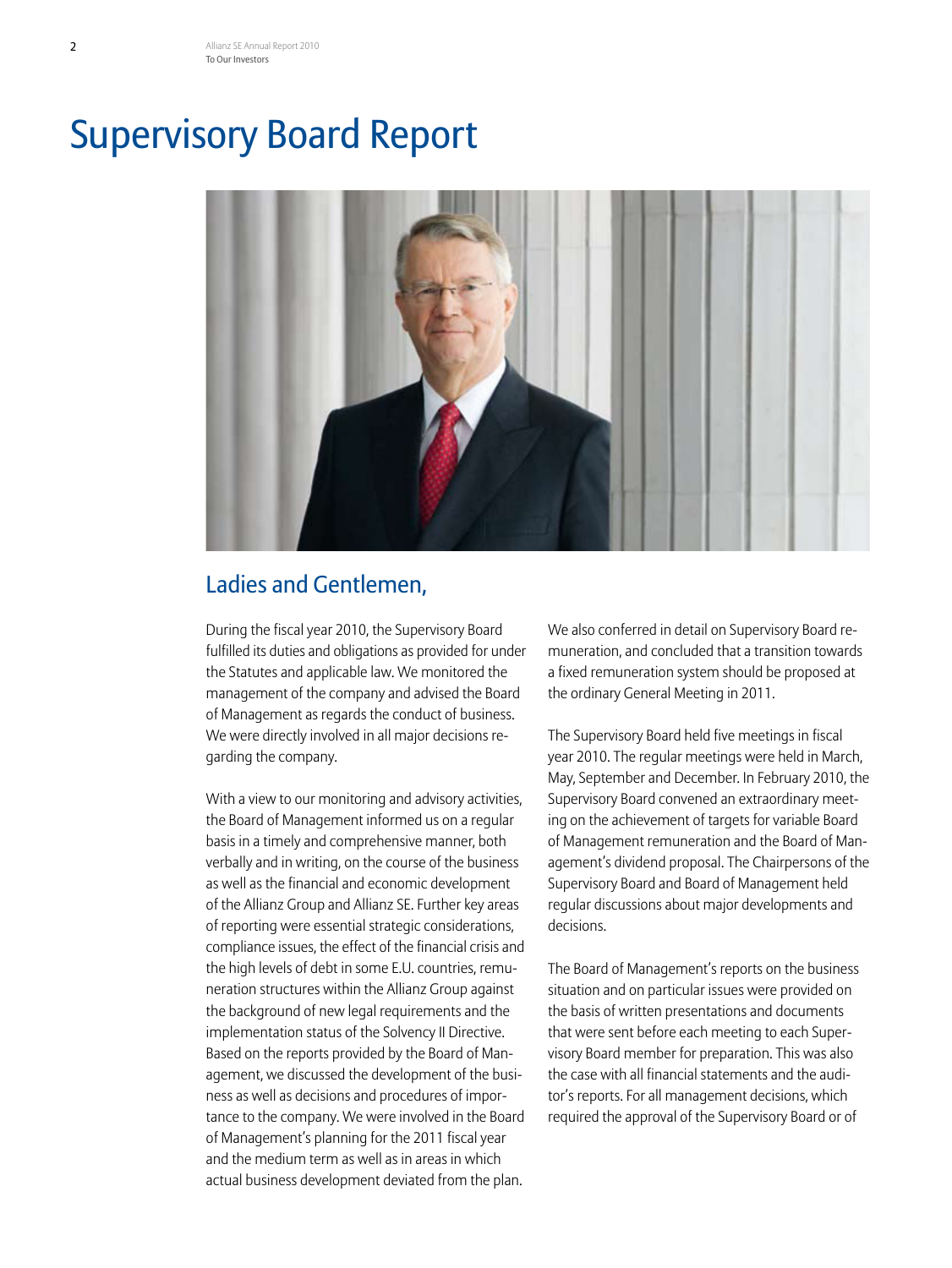one of its committees (as described in detail in this report), such approval was granted. The Supervisory Board did not establish any additional approval requirements beyond those set out in the Statutes or the Rules of Procedure.

# Issues discussed in the Supervisory Board plenary session

In every Supervisory Board meeting in the fiscal year 2010 (except the extraordinary meeting in February 2010), the Board of Management reported on revenues and results in the Group as well as the financial situation and gave further details on the developments in each individual business division. We were also regularly informed about the status of major legal disputes.

Within our work on the Supervisory Board, we focused on the effect of the financial and capital market crisis as well as the high levels of debt in some E.U. countries, particularly Greece. We paid particular attention to the possible effects on the risk situation and on liquidity. We also conferred with the Board of Management about valuation issues and the further course of action required in the wake of these market disruptions. We discussed in detail the issue of diversity at the level of Board of Management and the Supervisory Board, particularly due consideration of women, and were also provided by the Board of Management with information on the status and steps taken at management levels below the Board of Management.

At the extraordinary meeting held on February 24, 2010, the Supervisory Board appointed Mr. Manuel Bauer to the Board of Management as of January 1, 2011, in response to the retirement of Dr. Rupprecht from the Board of Management of Allianz SE (effective as of December 31, 2010). At the same meeting, we reviewed the extent to which individual members of the Board of Management had achieved their targets and set their variable remuneration accordingly. Lastly, a discussion on the dividend proposal of the Board of Management was held.

At the meeting held on March 17, 2010, the Supervisory Board adopted a resolution on extending the appointment of Mr. Booth to the Board of Management until December 31, 2014. The mandates of Mr. Cucchiani and Dr. Faber were extended until December 31, 2011, in view of the fact that both had reached the age of 60. In the rest of the meeting, we dealt primarily with the annual and the consolidated financial statements and the Board of Management's recommendation for the appropriation of profits from the 2009 fiscal year. KPMG reported on the material findings of the audit. The Supervisory Board gave the necessary approval to the domination and profit transfer agreements of Allianz Common Applications and Services GmbH and AZ Argos 45 Vermögensverwaltungsgesellschaft mbH. In addition, it dealt with the agenda for the 2010 General Meeting of Allianz SE and adopted the resolutions proposed by the Supervisory Board regarding the General Meeting. A written and verbal report provided by the Board of Management also gave us a detailed picture of the implementation status of the E.U.'s Solvency II Directive.

On May 5, 2010, just before the General Meeting, we were briefed by the Board of Management on business in the first quarter and on the current situation of the Allianz Group. In addition to receiving an update on the effect of the crisis in Greece and on ongoing investment projects, we used the meeting to prepare for the upcoming General Meeting.

In an Executive Session meeting on September 9, 2010, we closely examined the current changes in the German Corporate Governance Code, in particular the issue of diversity at the level of Board of Management and the Supervisory Board, and adopted corresponding amendments to the Supervisory Board's rules of procedure. We discussed possible underlying principles for specifying objectives regarding the Supervisory Board's composition. Subsequently, we dealt with the structure of Supervisory Board remuneration. Following a suggestion from the last efficiency review, the Personnel Committee had engaged Kienbaum Management Consultants to prepare a review of current Supervisory Board remuneration. Based on the outcome of this study, we reflected on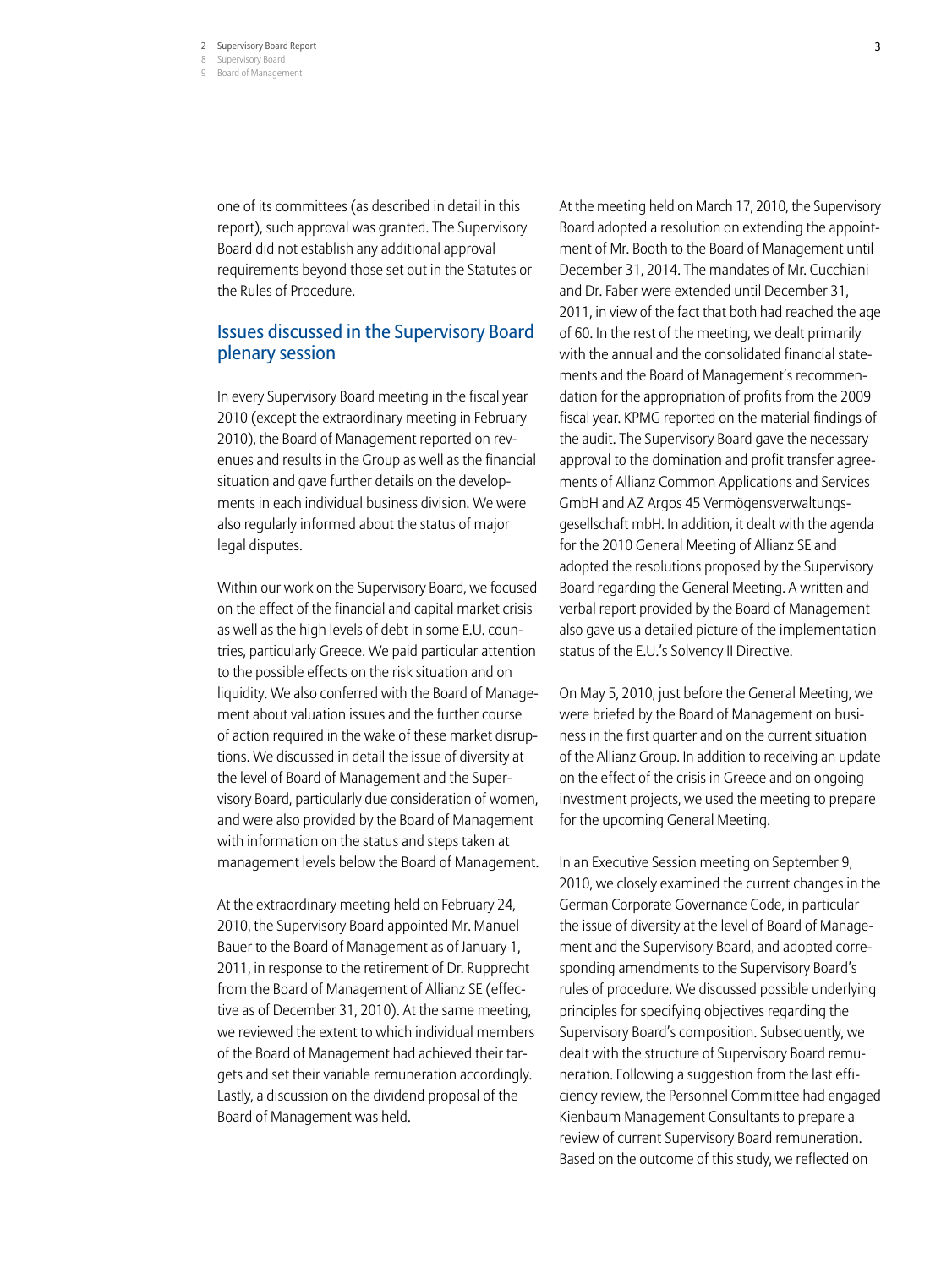possible changes to the current structure of remuneration. Upon completion of the Executive Session, the Board of Management reported in detail on the business performance and financial condition of the Allianz Group and the development of the individual segments. As in the previous year, we paid special attention to the strategy of the Allianz Group. The Supervisory Board welcomed the decision by the Board of Management to give employees of the Allianz Group in 21 countries the opportunity to buy Allianz shares under favorable conditions. The Standing Committee approved the use of authorized capital 2010/II to issue these employee shares.

In the Executive Session of the meeting on December 15, 2010, we firstly resolved on the service contract for Mr. Bauer. The Supervisory Board then examined the appropriateness of Board of Management remuneration using a vertical and horizontal comparison. The Supervisory Board followed the recommendation of the Personnel Committee to adjust the fixed remuneration of individual Board of Management members and to set pension contributions and the risk element of premiums for 2011. Taking these adjustments into account, we concluded that the Board of Management remuneration was appropriate. We also dealt with issues relating to the retirement of Board of Management members and the general conditions for the exercise of mandates and for advisory roles by retired Board of Management members. Deliberations continued on a change to Supervisory Board remuneration and we decided to propose transition towards a fixed remuneration system to the General Meeting in 2011. On the basis of the preparations by the Nomination Committee and the Personnel Committee, we adopted objectives regarding the Supervisory Board's composition, as well as key points governing the selection procedure for appointing Board of Management members. We then used the meeting for our regular review of the efficiency of the Supervisory Board. All the Supervisory Board members had previously received a written survey on important aspects of the Supervisory Board's work. We discussed the key findings of the survey and the

resulting recommendations for improvements. Lastly, the resignation of Mr. Grimm from the Supervisory Board of Allianz SE as of year-end 2010 necessitated by-elections in the committees. In the Standing Committee, Mr. Kossubek was elected on the proposal of the employee representatives. Mr. Franz Heiß, who had been proposed by the group works council as the successor to Mr. Grimm in the Supervisory Board of Allianz SE, was elected to the Risk Committee. Upon completion of the Executive Session, the Board of Management reported on the business performance and condition of the Allianz Group as well as on the legal requirements to be met by remuneration systems in the insurance sector and on remuneration structures within the Allianz Group. We then discussed planning for the fiscal year 2011 as well as mediumterm planning. In this context, the Supervisory Board also adopted the targets for the variable remuneration of members of the Board of Management for 2011. Lastly, we issued the Declaration of Compliance with the German Corporate Governance Code.

## Corporate Governance and the Declaration of Compliance

On December 15, 2010, the Board of Management and the Supervisory Board issued the Declaration of Compliance in accordance with § 161 of the German Stock Corporation Act (Aktiengesetz). The Declaration was posted on the company website, where it is available to shareholders at all times. Since the last Declaration, Allianz SE has complied with all recommendations made by the Government Commission on the German Corporate Governance Code. It will comply with all the recommendations in the current version of the Code dated May 26, 2010, with the exception of No. 5.4.6 section 2 sentence 1 because the company intends to propose to the General Meeting a transition towards a fixed remuneration system for the Supervisory Board.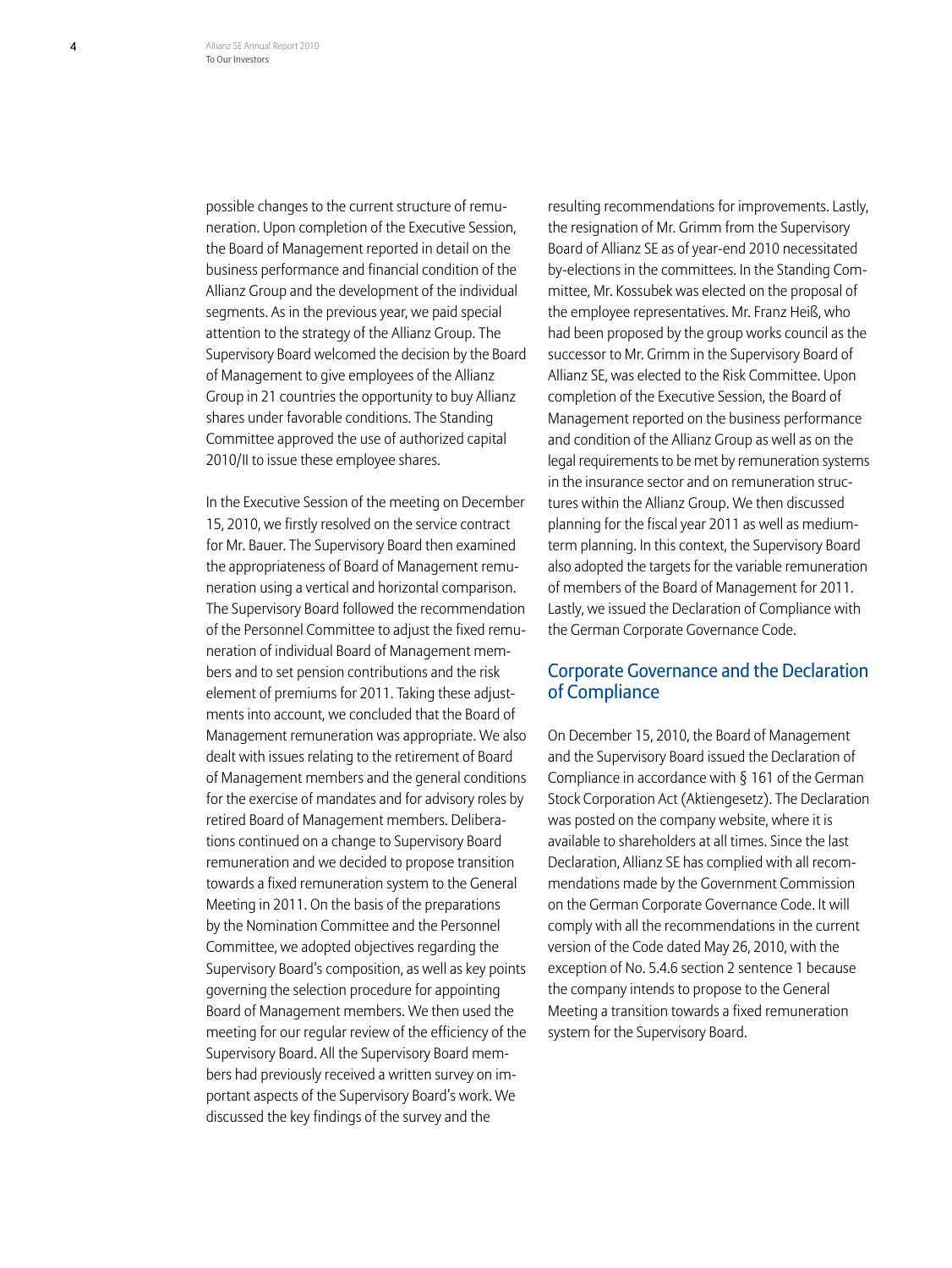2 Supervisory Board Report

8 Supervisory Board

#### 9 Board of Management

Chair and Committees of the Supervisory Board As of December 31, 2010 (and subsequent changes)

Chairperson of the Supervisory Board Dr. Henning Schulte-Noelle

Deputy Chairmen Dr. Gerhard Cromme Rolf Zimmermann

#### Audit Committee

Dr. Wulf H. Bernotat (Chairman) Igor Landau Dr. Henning Schulte-Noelle Jean-Jacques Cette Jörg Reinbrecht

Nomination Committee Dr. Henning Schulte-Noelle (Chairman) Dr. Gerhard Cromme Prof. Dr. Renate Köcher

Personnel Committee Dr. Henning Schulte-Noelle (Chairman) Dr. Gerhard Cromme Rolf Zimmermann

#### Risk Committee

Dr. Henning Schulte-Noelle (Chairman) Prof. Dr. Renate Köcher Peter Denis Sutherland Godfrey Robert Hayward Franz Heiß (since January 1, 2011) Peter Kossubek (until December 31, 2010)

#### Standing Committee

Dr. Henning Schulte-Noelle (Chairman) Dr. Wulf H. Bernotat Dr. Gerhard Cromme Karl Grimm (until December 31, 2010) Peter Kossubek (since January 1, 2011) Rolf Zimmermann

Further explanations on Corporate Governance in the Allianz Group are available in the report on Corporate Governance and t[he Statement](#page-53-0) on Corporate Management beginning on page 52. The Allianz website www.allianz.com/corporate-governance contains further information on Corporate Governance.

## Committee Activities

In order to exercise its functions efficiently, the Supervisory Board has set up an Audit Committee, a Standing Committee, a Personnel Committee, a Risk Committee and a Nomination Committee. The committees prepare the discussion and adoption of resolutions in the plenary session. Furthermore, in appropriate cases, the authority to adopt resolutions has been delegated to the committees themselves. The Conciliation Committee no longer exists because the German Co-Determination Act (Mitbestimmungsgesetz), which provides for such a committee, does not apply to Allianz SE. The current members of these committees are set out in the adjacent list.

In the 2010 fiscal year, the Standing Committee held three regular meetings. These related primarily to Corporate Governance issues, preparation for the ordinary General Meeting, the Employee Share Purchase Plan and review of the Supervisory Board's efficiency. In an additional meeting during the General Meeting in May 2010, the committee dealt with a shareholder's motion under the rules of procedure to vote out the person directing the General Meeting. During the fiscal year, the committee passed resolutions requiring approval on the use of authorized capital 2010/II for the issue of employee shares and on the granting of loans to managers and Board members.

The Personnel Committee met seven times. The meetings dealt with staffing matters as well as the structure and amount of Board of Management remuneration. The Personnel Committee prepared the review of the Board of Management's remuneration system, including the main elements of the contract and setting the targets for variable remuneration. The committee also reviewed the achievement of targets by members of the Board of Management for the 2009 annual bonus, share-based remuneration and the mid-term bonus for the years 2007 to 2009. In several meetings, the committee discussed in detail the structure and level of Supervisory Board remuneration and finally submitted to the Supervisory Board plenary session its recommendation for transition towards a fixed remuneration system. The committee also dealt with implementing the recommendation of the German Corporate Governance Code on diversity at Board level and prepared a proposal on key points governing the selection procedure for appointing Board of Management members.

The Audit Committee held five meetings in the fiscal year 2010, which took place in February, March, May, August and November. Together with the auditors, the committee discussed the Allianz SE and Allianz Group annual financial statements, the management reports and the auditor's reports. In addition, the committee checked the half year financial report and the other quarterly financial statements and, together with the auditors, went through details of the auditor's review of these financial statements. After carrying out these checks, the Audit Committee saw no reason to raise objections. The committee also covered the auditor's engagement and established priorities for the audit. In addition, assignments to the auditors for services not connected to the audit itself were discussed. The committee also dealt with the risk management and risk monitoring system, the compliance system and the internal audit system. The committee received reports from the heads of the Group Audit department and Group Compliance department about audit and compliance issues on an ongoing basis. Furthermore, the committee obtained a report on significant audit results for the past fiscal year from the head of the Group Audit department. The Committee regularly received reports from the General Counsel regarding material legal proceedings. In the meeting in November 2010, Group Audit presented the audit plan for the year 2011.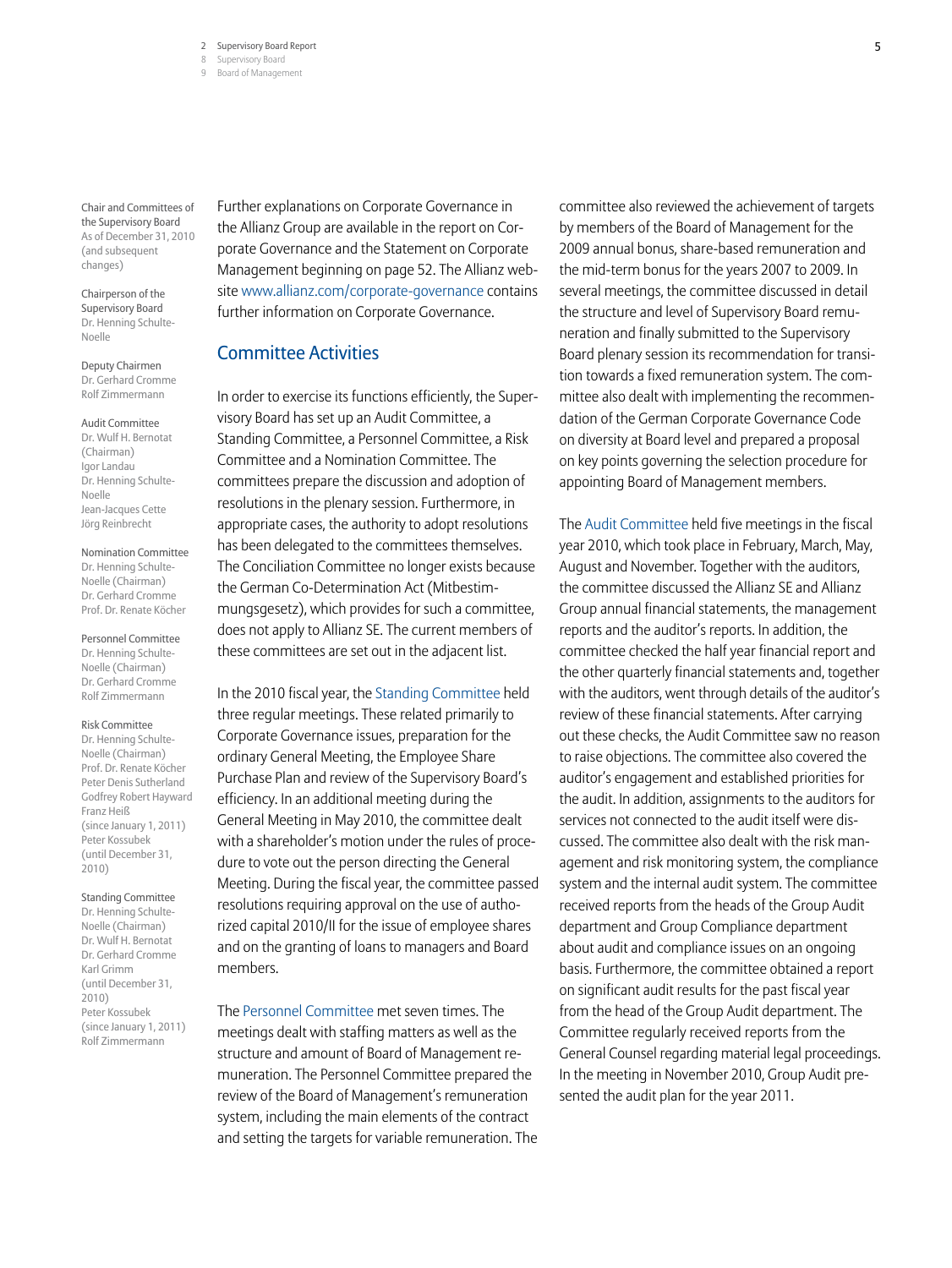The Risk Committee held two meetings in 2010. At both meetings, the Board of Management presented the current risk situation of the Allianz Group which we subsequently discussed with the Board of Management. The committee's work also covered the effects of the financial market crisis, the treatment of risks arising from natural catastrophes and inflation risks, and the strategic asset allocation adopted by the Group Capital Committee, which serves as a basis for capital investment decisions. The committee also dealt in detail with the effects of the planned riskoriented changes to European solvency regulations (equity finance requirements) for insurance companies (Solvency II). It also reviewed the risk-related statements in the annual accounts, consolidated financial statements and management reports, and reported to the Audit Committee on the results of this preliminary review.

The Nomination Committee met once during the fiscal year. In September 2010, the committee discussed specifying objectives regarding the Supervisory Board's composition. These objectives were then resolved on using the circulation procedure and in December they were put forward to the Supervisory Board plenary session for adoption.

The Supervisory Board received regular comprehensive reports on the activities of the committees.

# Audit of Annual Accounts and Consolidated Financial Statements

In compliance with special legal provisions applying to insurance companies, the statutory auditor and the auditor for the review of the half year financial report are appointed by the Supervisory Board of Allianz SE and not by the General Meeting. The Supervisory Board has appointed KPMG AG Wirtschaftsprüfungsgesellschaft, Munich, as statutory auditor for the annual accounts and the consolidated financial statements as well as for the review of the half year

financial report. KPMG audited the financial statements of Allianz SE and Allianz Group as well as the respective management reports and issued an audit certificate thereon without any reservations. The consolidated financial statements were prepared on the basis of the international financial reporting standards, as applied in the European Union. The half year financial report and the other quarterly financial statements were also reviewed by KPMG.

The financial statements and the KPMG auditor's report for the fiscal year 2010 were made available to all members of the Supervisory Board in a timely manner. The financial statements and the results of the KPMG audit were discussed on a provisional basis by the Audit Committee at their meeting held on February 23, 2011. Following the meeting, all Supervisory Board members had the opportunity to participate by telephone in a discussion on the dividend proposal of the Board of Management. The final financial statements and KPMG auditor's reports were examined on March 16, 2011 by the Audit Committee and in the Supervisory Board plenary session. The auditors took part in these discussions. They gave an account of the main findings of the audit and were available for any questions or further information.

On the basis of our own review of the annual and consolidated financial statements, the management report and the Group Management Report and the recommendation for appropriation of earnings, we raised no objections and agreed with the findings of the KPMG audit. We approved the annual and consolidated financial statements drawn up by the Board of Management. The company financial statements are therefore adopted. We concur with the proposal of the Board of Management as to the appropriation of earnings.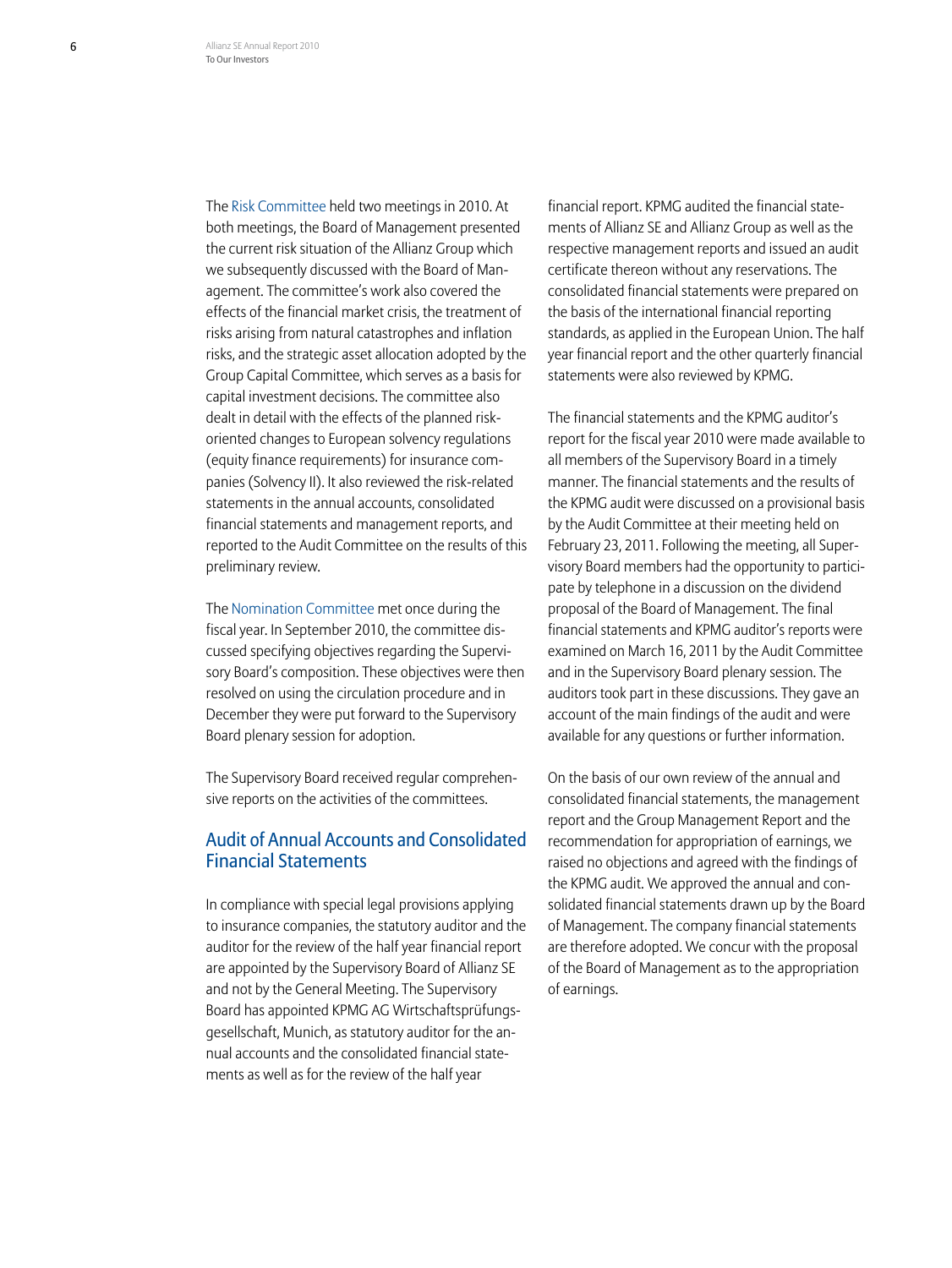9 Board of Management

# Members of the Supervisory Board and Board of Management

Mr. Sutherland was appointed to the Supervisory Board initially by the court, effective as of January 1, 2010, as successor to Dr. Humer, who resigned from the Supervisory Board with effect from December 31, 2009. On May 5, 2010 the General Meeting elected Mr. Sutherland to the Supervisory Board.

Due to his partial retirement effective as of December 31, 2010, Mr. Grimm resigned from the Supervisory Board of Allianz SE. The Supervisory Board has expressed its gratitude for, and recognition of, his commitment. By resolution of December 20, 2010, the local court (Amtsgericht) of Munich appointed Mr. Heiß as Mr. Grimm's successor on the Supervisory Board effective as of January 1, 2011, until the next General Meeting. The current term of the Supervisory Board expires following the ordinary General Meeting in 2012.

Dr. Rupprecht retired effective as of December 31, 2010 and stepped down from the Board of Management of Allianz SE. The Supervisory Board expressed its gratitude to Dr. Rupprecht for his successful work. Through his involvement with the Allianz Group for more than 30 years, Dr. Rupprecht has played a major role in shaping today's Allianz. Dr. Zedelius will assume the responsibilities previously held by Dr. Rupprecht effective as of January 1, 2011, which include the insurance business in Germany, Switzerland and Austria as well as the employment and social welfare section.

Effective as of January 1, 2011, the Supervisory Board has appointed Mr. Bauer to the Board of Management of Allianz SE. Mr. Bauer is the Board member responsible for Growth Markets assuming Dr. Zedelius' previous responsibilities. He has worked for the Allianz Group for many years and was most recently responsible for the Allianz region Central and Eastern Europe, Middle East and North Africa.

Dr. Faber will retire at the end of 2011. Mr. Ralph, currently the Allianz SE Board member responsible for the insurance business in North America and Mexico, will additionally take over Dr. Faber's board responsibility for global Asset Management effective as of January 1, 2012. Initially he will assume the role of Chief Operating Officer at Allianz Global Investors AG on April 1, 2011.

The Supervisory Board was informed by the Board of Management of the responsibilities of the individual members of the Board of Management and offered its advice in this regard.

The Supervisory Board would like to thank all Allianz Group employees for their great personal efforts over the past year.

Munich, March 16, 2011

For the Supervisory Board:

Suite-buile

Dr. Henning Schulte-Noelle Chairman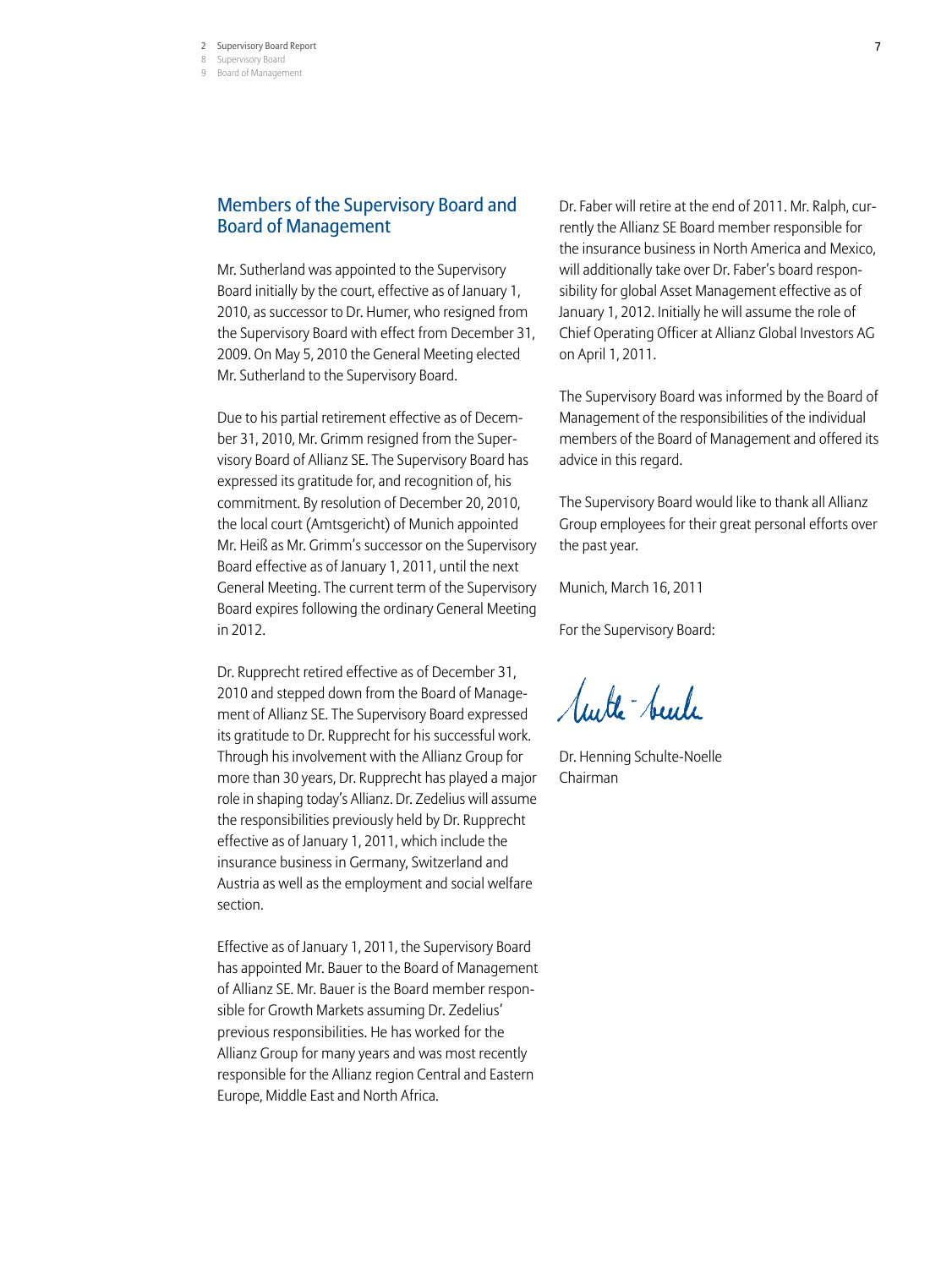# <span id="page-9-0"></span>Supervisory Board

#### **Dr. Henning Schulte-Noelle**

Chairman Former Chairman of the Board of Management, Allianz AG

#### **Dr. Gerhard Cromme**

Vice Chairman Chairman of the Supervisory Board, ThyssenKrupp AG

**Rolf Zimmermann** Vice Chairman Employee, Allianz Deutschland AG

**Dr. Wulf H. Bernotat** Former Chairman of the Board of Management, E.ON AG

**Jean-Jacques Cette** Secretary of the Group Works Council, Allianz France S.A.

**Karl Grimm** until December 31, 2010 Employee, Allianz Deutschland AG

**Godfrey Robert Hayward** Employee, Allianz Insurance plc

**Franz Heiß** since January 1, 2011 Employee, Allianz Beratungs- und Vertriebs-AG

**Prof. Dr. Renate Köcher** Chairwoman, Institut für Demoskopie Allensbach

**Peter Kossubek** Employee, Allianz Deutschland AG

**Igor Landau** Member of the Administrative Board, Sanofi-Aventis S.A.

**Jörg Reinbrecht** Union Secretary, ver.di Bundesverwaltung

**Peter D. Sutherland**  Chairman, Goldman Sachs International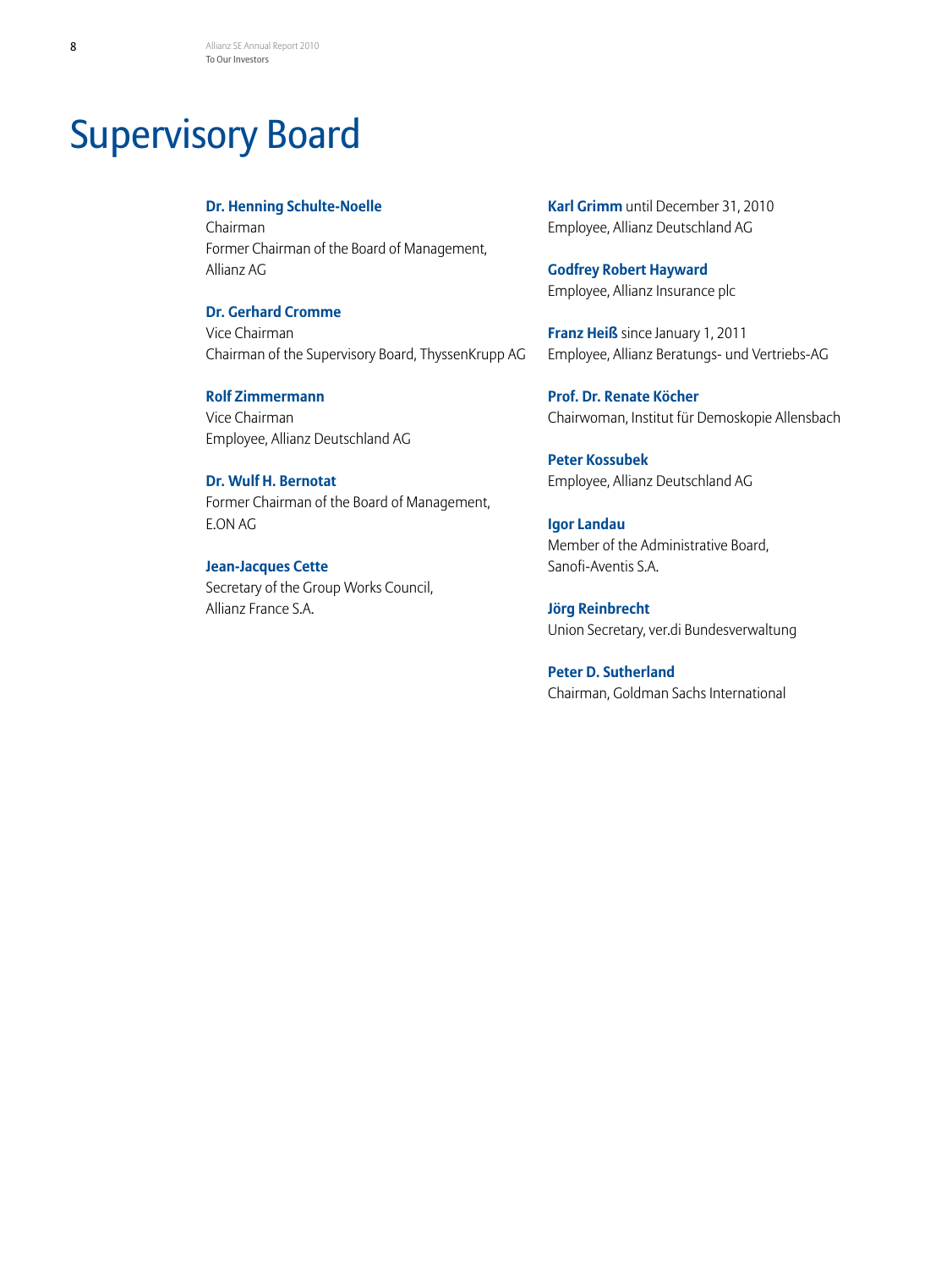2 Supervisory Board Report 8 Supervisory Board

9 Board of Management

# <span id="page-10-0"></span>Board of Management

**Michael Diekmann** Chairman of the Board of Management

**Dr. Paul Achleitner** Finance

**Oliver Bäte** Controlling, Reporting, Risk

**Manuel Bauer** since January 1, 2011 Insurance Growth Markets

**Clement B. Booth** Global Insurance Lines & Anglo Markets

**Enrico Cucchiani** Insurance Europe (& South America)

**Dr. Joachim Faber** Asset Management (Worldwide) **Dr. Christof Mascher** Operations

**Jay Ralph**  Insurance NAFTA Markets

**Dr. Gerhard Rupprecht** until December 31, 2010 Insurance German Speaking Countries Director responsible for Work and Social Welfare

#### **Dr. Werner Zedelius**

Insurance Growth Markets until December 31, 2010 Insurance German Speaking Countries Director responsible for Work and Social Welfare since January 1, 2011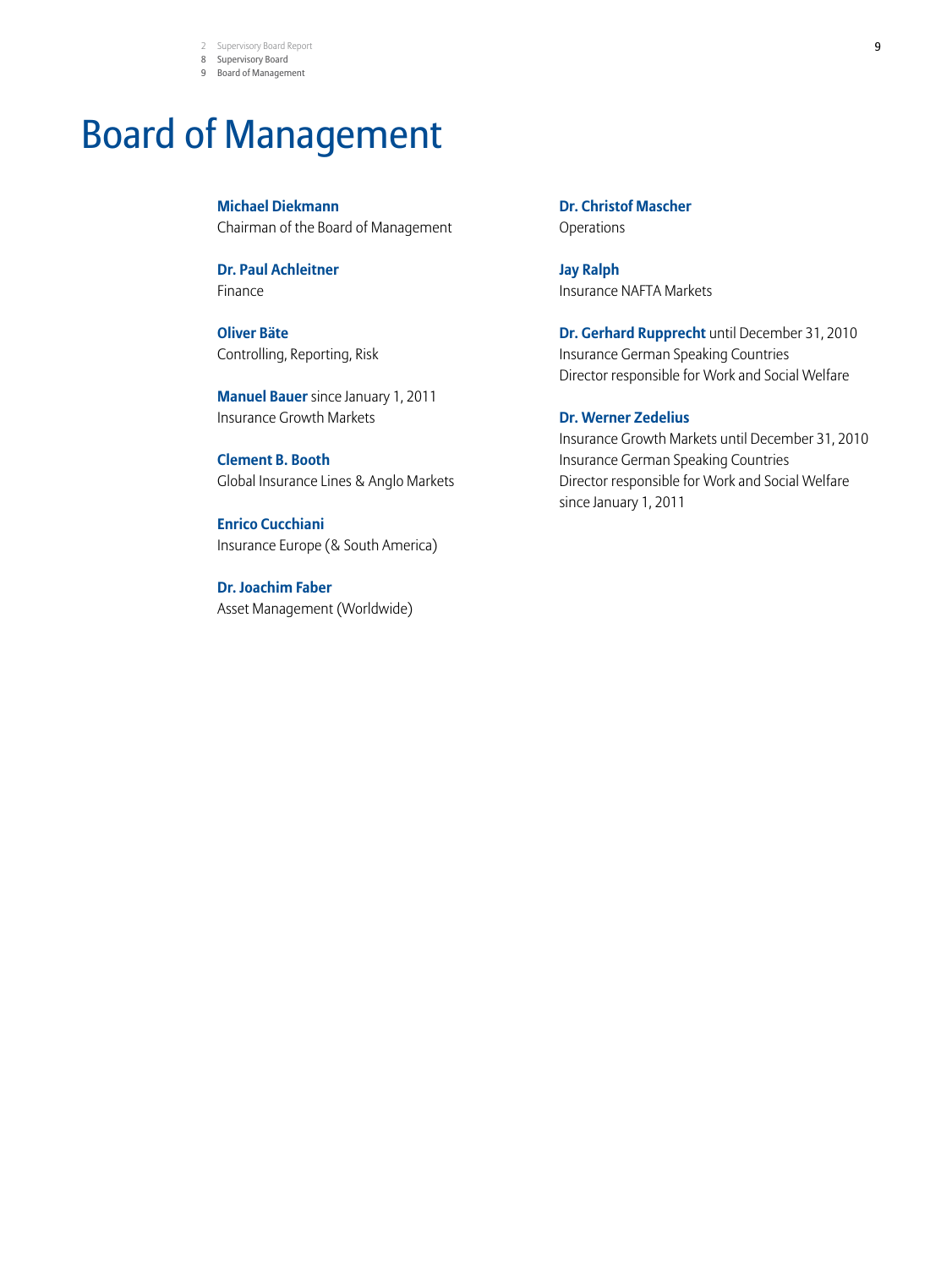10 Allianz SE Annual Report 2010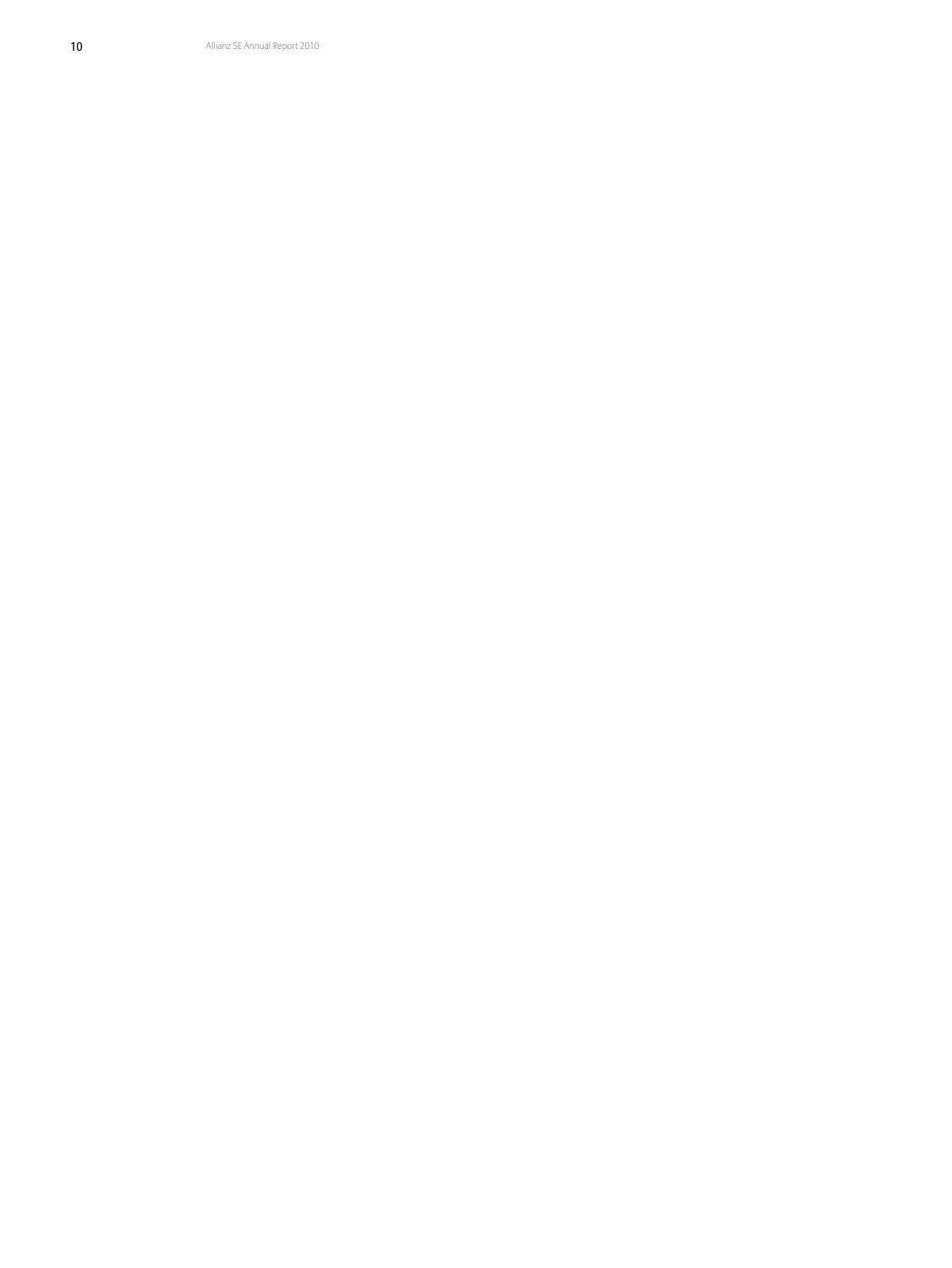# Management Report of Allianz SE

## **Content**

| 12 | <b>Executive Summary and Outlook</b> |  |  |  |  |
|----|--------------------------------------|--|--|--|--|
|----|--------------------------------------|--|--|--|--|

- 12 Earnings Summary
- [14 Proposal for Allocation of Profits](#page-15-0)
- 14 Business Outlook
- [15 Economic Outlook](#page-16-0)
- 16 [Industry Outlook](#page-17-0)
- [17 Operations by Reinsurance Lines of Business](#page-18-0)

#### 19 Balance Sheet Review

- [19 Condensed Balance Sheet](#page-20-0)
- 19 Intangible Assets
- 19 Investments
- 20 Receivables
- [20 Shareholders' Equity](#page-21-0)
- [21 Financial Liabilities](#page-22-0)

#### 22 Risk Report

- 22 Overall Risk Profile
- [22 Market and Business Context](#page-23-0)
- [23 Capital Management Framework](#page-24-0)
- [26 Risk Management Framework](#page-27-0)
- 27 [Risk Governance Structure](#page-28-0)
- 29 [Internal Risk Capital Framework](#page-30-0)
- 35 [Concentration of Risk](#page-36-0)
- [36 Market Risk](#page-37-0)
- [40 Credit Risk](#page-41-0)
- [43 Underwriting Risk](#page-44-0)
- [47 Business Risk](#page-48-0)
- [48 Other Risks](#page-49-0)
- [51 Risk Management Priorities for 2011](#page-52-0)
- [52 Corporate Governance Report and Statement](#page-53-0)  on Corporate Management
- 52 Corporate Governance Report
- [58 Corporate Governance Statement persuant to §289a of](#page-59-0)  the German Commercial Code (HGB)

#### 61 Remuneration Report

- 61 [Board of Management Remuneration](#page-62-0)
- [72 Executive remuneration below the](#page-73-0)  Board of Management
- 76 [Remuneration of the Supervisory Board](#page-77-0)

#### 81 Other Information

- 81 Our Employees
- 81 Branches
- [81 Events after the balance sheet date](#page-82-0)
- [82 Takeover-related Statements and Explanations](#page-83-0)
- [86 Internal Controls over Financial Reporting](#page-87-0)

#### Cautionary note regarding forward-looking statements

The statements contained herein may include prospects, future expectations and other forward-looking statements that are based on management's current views and assumptions and involve known and unknown risks and uncertainties. Actual results, performance or events may differ materially from those expressed in such forward-looking statements. Such deviations may arise, without limitation, because of changes in the general economic condition and competitive situation, particularly in the Allianz Group's core business and core markets or the impact of acquisitions, related integration issues and reorganization measures. Deviations may also arise from the frequency and severity of insured loss events, including from natural catastrophes, and from the development of loss expenses, mortality and morbidity levels and trends, persistency levels, and particularly in our banking business, the extent of credit defaults. In addition, the performance of the financial markets (particularly market volatility, liquidity and credit defaults) as well as changes in interest rate levels, currency exchange rates and changes in national and international laws and regulations, particularly tax regulation, may have a relevant impact. Many of these factors may be more likely to occur, or more pronounced, as a result of terrorist activities and their consequences. The company assumes no obligation to update any forwardlooking statement.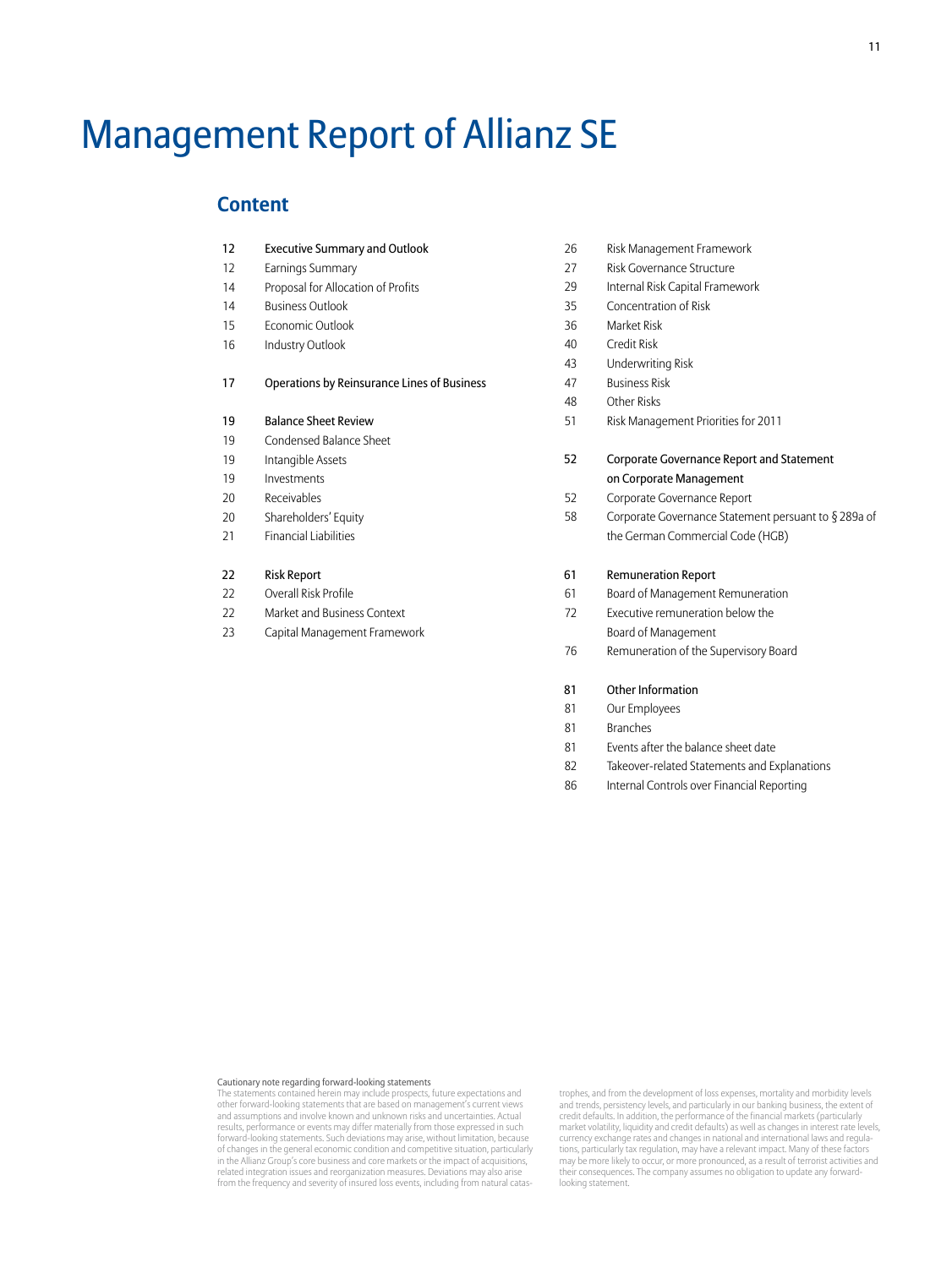# <span id="page-13-0"></span>Executive Summary and Outlook

- $−$  Net underwriting result decreased to  $€ 161$  million due to the burden of high impact natural catastrophe events on the loss ratio.
- Net income increased from € 1,941 million to € 2,104 million.
- Proposed dividend of €4.50 per share.

# Earnings Summary

# Condensed income statement

|                                           | 2010    | 2009    |
|-------------------------------------------|---------|---------|
|                                           | € mn    | € mn    |
| Gross premiums written                    | 3,854   | 3,811   |
| Premiums earned (net)                     | 3,151   | 3,177   |
| Claims (net)                              | (2,253) | (2,110) |
| Underwriting expenses (net)               | (868)   | (867)   |
| Other technical reserves (net)            | 131     | 125     |
| Net underwriting result                   | 161     | 325     |
| Change in claims equalization and similar |         |         |
| reserves                                  | (60)    | 354     |
| Net technical result                      | 101     | 679     |
| Investment result                         | 2,604   | 1,698   |
| Allocated interest return                 | (127)   | (165)   |
| Other non-technical result                | (1,026) | (550)   |
| Non-technical result                      | 1,451   | 983     |
| Net operating income                      | 1,552   | 1,662   |
| Extraordinary result                      | 178     |         |
| Taxes                                     | 374     | 279     |
| Net income                                | 2,104   | 1,941   |
|                                           |         |         |

# Net underwriting result

In view of the soft market conditions and the flat rate development in 2010, Allianz SE continued to follow its selective underwriting approach.

[For further information](#page-109-0)  on gross premiums written please refer to page 106.

Gross premiums written grew by 1.1% to € 3,854 million (2009: € 3,811 million). Decreasing business volume in life and fire reinsurance was offset by growth in business interruption, extended coverage, hail and other special property and casualty reinsurance.

Due to purchasing more catastrophe protection and increased Group internal retrocession of industrial business, the net retention was reduced to 81.1% in 2010 (2009: 82.9%) and the premiums earned (net) decreased slightly to € 3,151 million (2009: € 3,177 million).

The accident year loss ratio (net) in Property-Casualty reinsurance increased sharply to 74.1% (2009: 66.9%), largely due to a strong increase in losses incurred by natural catastrophes which totaled € 237 million.

#### **Natural catastrophe events**

|                               | Loss for<br>Allianz SE<br>€ mn |
|-------------------------------|--------------------------------|
| Major Events in 2010          |                                |
| Hailstorm Perth, Australia    | 84                             |
| Earthquake New Zealand        | 69                             |
| Hailstorm Victoria, Australia | 62                             |
| Earthquake Chile              | 42                             |
| Other                         | 128                            |
| Total                         | 385                            |
| Major Events in 2009          |                                |
| Bushfires Victoria, Australia | 36                             |
| Hailstorm "Birgitta", Austria | 27                             |
| Other                         | 85                             |
| Total                         | 148                            |

In combination with a positive run-off result of € 166 million (2009: € 93 million) following a reserve release in engineering reinsurance and short-tail business (e.g. fire) after the annual actuarial review of the portfolio, the calendar year loss ratio (net) was 68.2% (2009: 63.4%).

The expense ratio (net) in Property-Casualty reinsurance increased slightly to 27.6% (2009: 26.7%) driven by an increase in the acquisition expense ratio by 0.9 percentage points to 25.4% (2009: 24.5%) caused mainly by external business written both in Singapore and Zurich branch offices. The administrative expense ratio remained unchanged at 2.2%.

The net underwriting result of  $\epsilon$  161 million (2009: € 325 million) is clearly below the previous year's result, reflecting in particular the high impact of the natural catastrophe events.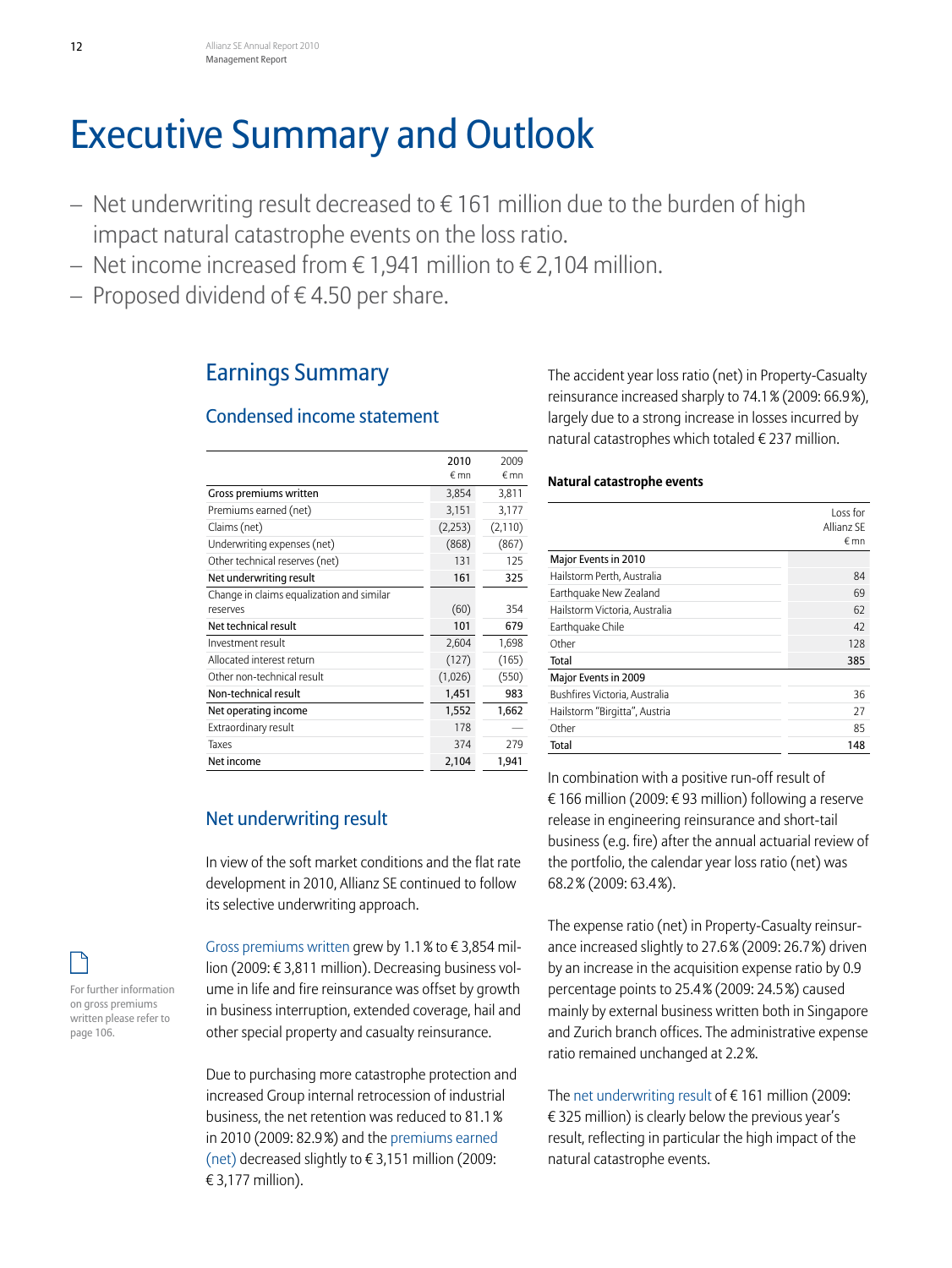<span id="page-14-0"></span>12 Executive Summary and Outlook

- 17 Operations by Reinsurance Lines of Business
- 19 Balance Sheet Review
- 22 Risk Report
- 52 Corporate Governance Report and Statement on Corporate Management
- 61 Remuneration Report
- 81 Other Information

# Net technical result

The net technical result amounted to  $\epsilon$  101 million (2009: € 679 million). The difference of € 578 million to the previous year's result is mainly explained by change in claims equalization and similar reserves.

Whilst in 2010 these reserves increased by  $\epsilon$  60 million primarily driven by below-average claims in credit and bond reinsurance, 2009 results included a reserve release of € 354 million mainly caused by the one-off effect from the harmonization of reinsurance lines classification throughout all branches.

# Non-technical result

#### **Investment result**

[For further information](#page-109-0)  on investment income and expenses please refer to page 106f.

|                                                                                                  | 2010<br>€ mn | 2009<br>€ mn | Change<br>€ mn |
|--------------------------------------------------------------------------------------------------|--------------|--------------|----------------|
| Investment income                                                                                |              |              |                |
| Income from profit transfer<br>agreements                                                        | 1,421        | 1,096        | 325            |
| Income from affiliated enterprises<br>and participations                                         | 2,383        | 251          | 2,132          |
| Income from other investments                                                                    | 515          | 575          | (60)           |
| Realized gains                                                                                   | 369          | 2,142        | (1, 773)       |
| Income from reversal of<br>impairments<br>Subtotal                                               | 60<br>4,748  | 38<br>4,102  | 22<br>646      |
| Investment expenses                                                                              |              |              |                |
| Expenses for the management<br>of investments, interest and other<br>investment-related expenses | (1,205)      | (1,223)      | 18             |
| Depreciations and<br>impairments of investments                                                  | (715)        | (410)        | (305)          |
| Realized losses                                                                                  | (91)         | (518)        | 427            |
| Expenses for losses taken over                                                                   | (133)        | (253)        | 120            |
| Subtotal                                                                                         | (2, 144)     | (2, 404)     | 260            |
| Investment result                                                                                | 2,604        | 1,698        | 906            |

The investment result increased by  $\epsilon$  906 million to € 2.604 million.

Income from profit transfer agreements improved by € 325 million to € 1,421 million mainly due to higher profit transfers from Allianz Deutschland AG and from Allianz Global Corporate and Specialty AG, which increased by € 156 million to € 1,103 million and by  $\epsilon$  130 million to  $\epsilon$  279 million respectively.

The strong increase of income from affiliated enterprises and participations by € 2,132 million to € 2,383 million primarily reflects dividend payments from Allianz of America, Inc (€ 1,591 million) and Allianz Europe B.V. ( $\in$  443 million) in 2010.

The decrease of income from other investments by € 60 million to € 515 million particularly results from lower returns on our interest bearing funds, which are mainly short-term investments, due to reductions in the annual average short-term market interest rates.

As expected, realized gains were down by  $\epsilon$  1,773 million to € 369 million after the extraordinary high level of 2009. Realized gains in 2010 are mainly attributable to the reorganization of holding structures concerning our subsidiary Allianz Lebensversicherungs AG ( $\epsilon$  205 million) and the sale of bonds  $(E 125$  million).

Expenses for the management of investments, interest and other investment-related expenses slightly declined by € 18 million to € 1,205 million.

Depreciations and impairments of investments increased by € 305 million to € 715 million. The impairments in 2010 mainly result from a  $\epsilon$  406 million write-down of our shares in Commerzbank AG, writedowns of our shares in affiliated enterprises amounting to € 147 million and impairment charges to our loan (€ 76 million) and bond (€ 56 million) portfolio.

After significant one-off effects in 2009, realized losses decreased by € 427 million to € 91 million and are mainly attributable to the sale of bonds ( $\epsilon$  67 million).

Expenses for losses taken over declined by € 120 million to € 133 million primarily due to lower realized losses taken over from investment holding companies.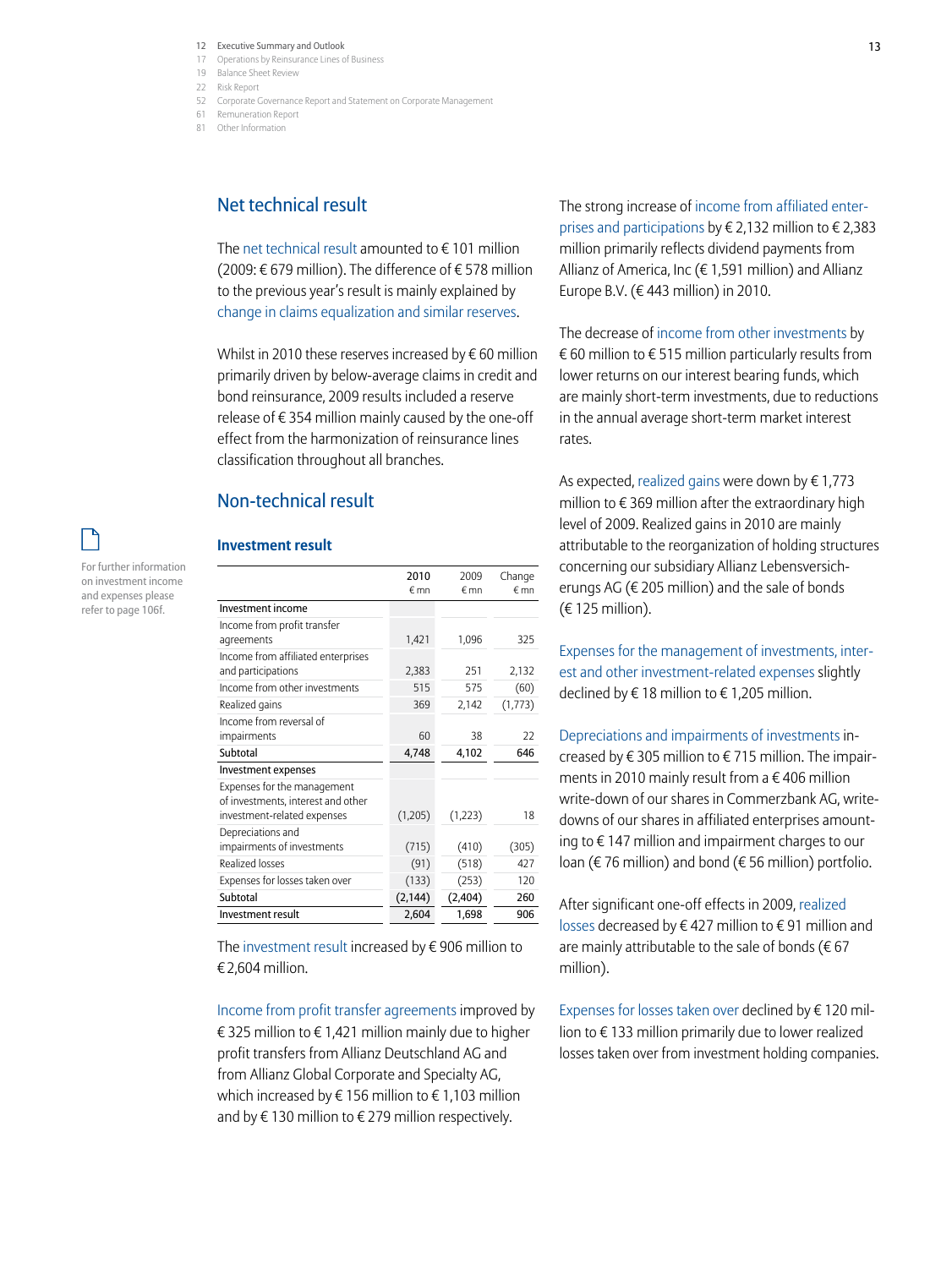<span id="page-15-0"></span>[For further information](#page-110-0)  on other non-technical result please refer to page 107.



For further information

on taxes please refer to page 108.

#### **Other non-technical result**

The other non-technical result declined from  $\epsilon$  (550) million to  $\epsilon$  (1,026) million. The main cause was a € 582 million lower foreign currency translation result primarily stemming from liabilities denominated in U.S. Dollars. Expenses for financial guarantees decreased by € 179 million.

# Extraordinary result

The initial application of the German Accounting Law Modernization Act (Bilanzrechtsmodernisierungsgesetz, BilMoG) led to an extraordinary result of € 178 million. For more detail[s see note](#page-111-0) 25.

# Taxes and net income

As far as legally permissible, Allianz SE serves as the controlling company ("Organträger") of the tax group for German subsidiaries with the important exception of Allianz Lebensversicherungs AG. Allianz SE files consolidated tax returns for this German tax group.

For the utilization of tax losses, Allianz SE was reimbursed in 2010 with  $\epsilon$  438 million (2009:  $\epsilon$  453 million) by the Group companies, which record taxable income in 2010. The current tax charge of Allianz SE amounts to  $\notin$  49 million.

After the positive tax result, net income amounted to € 2,104 million (2009: € 1,941 million).

# Proposal for Allocation of Profits

The Board of Management and the Supervisory Board propose that the available net earnings ("Bilanzgewinn") of Allianz SE of € 2,045,250,000 for the fiscal year 2010 shall be appropriated as follows:

– Distribution of a dividend of € 4.50 per no-par share entitled to a dividend: € 2,045,250,000

To the extent Allianz SE holds own shares on the day of the Annual General Meeting, which are not entitled to dividends pursuant to  $\S$  71 b AktG, the amount attributable to such shares shall be carried forward.

# Business Outlook1

The outlook provided here assumes that there is only a limited likelihood of severe shocks such as major geopolitical tensions, sovereign debt crises in large industrial countries or currency and trade wars.

Our outlook is based on the following assumptions:

- Moderate global economic growth
- Slightly increasing interest rates
- No dramatic interest rate movements
- No disruptive fiscal or regulatory interference
- No adverse development in the level of claims from natural catastrophes
- No severe disruptions of the capital markets

Reinsurance business is, by nature, characterized by frequent and severe losses. Predicting results is, therefore, very difficult. Allianz SE provides a broad range of reinsurance coverage, primarily to Allianz insurance operating entities (Group internal business) but also to third-party customers (external business). This includes Property-Casualty as well as Life/Health business on proportional and non-proportional bases. Due to the wide spread of exposures underwritten by type of business and geography, the portfolio of Allianz SE is well diversified.

The Group uses in particular Allianz SE as a vehicle for active management of its overall exposures to catastrophes. Within a Group-wide risk management framework, each operating entity is responsible for controlling its exposures to individual catastrophes, and decides its local reinsurance requirements based on its local risk appetite and capital position. The respective cover is then purchased from Allianz SE. At Group level, the Allianz SE board approves the risk appetite. The reinsurance division is then responsible for designing and implementing the Group catastrophe protections within the given exposure limits. These covers take various forms and aim to protect the Group against excess losses from large natural

<sup>1</sup> These financial statements were prepared and audited before the severe earthquake in Japan on March 11, 2011 and the resulting severe damage to various Japanese nuclear power plants; a reliable estimation of the financial impacts is not yet available at this point in time.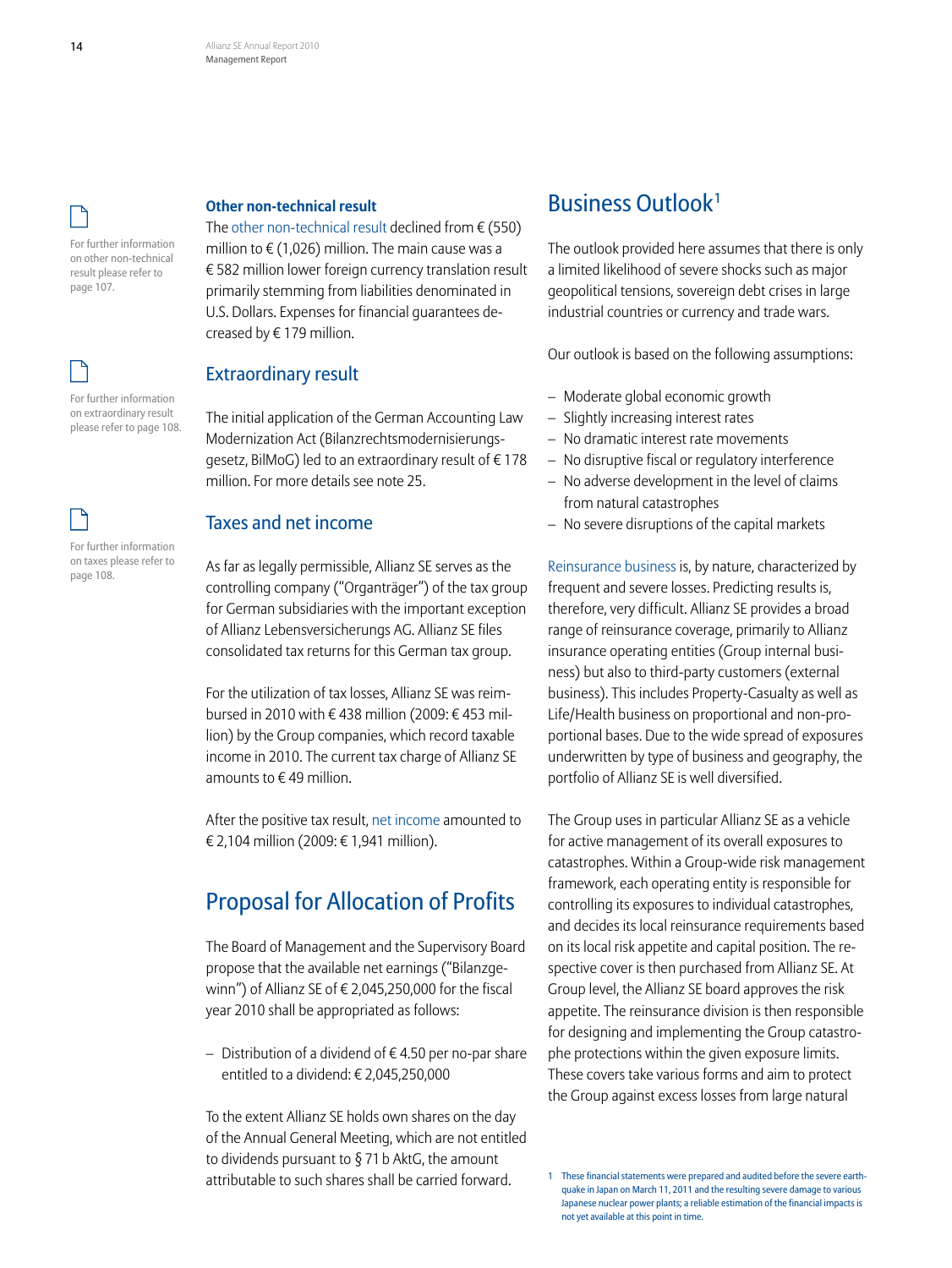<span id="page-16-0"></span>12 Executive Summary and Outlook

17 Operations by Reinsurance Lines of Business

19 Balance Sheet Review

22 Risk Report

52 Corporate Governance Report and Statement on Corporate Management

61 Remuneration Report

81 Other Information

catastrophe events. However, there is still the potential for unexpected frequency and/or severity of catastrophic events in any one year to materially impact the results of Allianz SE. The top five residual risk exposures on Group level are summarized o[n page 46.](#page-47-0)

With the ongoing soft market trend during the renewals of reinsurance contracts for 2011, rates and conditions remained stable overall, but declined in some markets. Following our selective underwriting approach, we decided against renewing covers in certain cases. For the vast majority of our contracts, however, the agreements closed at technically acceptable terms. Therefore, we anticipate lower gross premiums written of € 3,600 million and a net underwriting result between € 180 million and € 210 million for 2011. It should be noted that in extreme cases the actual result may vary in comparison to this expectation by several hundred million Euros for the reasons stated above.

For 2011, we expect a stable investment result. We estimate that a slightly decreasing interest income will be compensated by a higher income from affiliated enterprises and participations. In our investment result forecast, we do not plan impairments on strategic investments.

In addition, we expect a better other non-technical result. In our forecast, we do not plan foreign exchange gains or losses and results on derivatives. These effects can significantly affect the net income of Allianz SE.

In spite of a planned increase of net operating income, Allianz SE expects a negative taxable result in 2011. Therefore, tax receivables from entities in the tax group will produce a tax income.

In 2010, we increased our net income by 8.4% to € 2,104 million. We expect a slightly increasing net income in 2011, except in the case of huge deviations from the assumptions stated here. Overall, we believe that the results and financial position of Allianz SE will continue to progress well in the following years.

# Economic Outlook<sup>1</sup>

The global economic upswing looks set to continue in 2011 and 2012, although at a more moderate pace of between 3 and 3.5% in both years (2010: + 4.0%). The need for consolidation in many government coffers, coupled with moves to cut both private household and corporate debt, will put a damper on global economic momentum. Monetary policy, however, is still very accommodative in the U.S.A., Japan and Europe and favorable financing conditions are providing plenty of economic impetus for private households and the corporate sector alike. Even a slight tightening of the monetary reins – on the cards in the second half of 2011 and still more likely in 2012 – will not fundamentally change this. Furthermore, the growth potential inherent in the emerging markets has not yet been fully exhausted and their demand will continue to reinforce the global economic recovery. We expect the emerging markets to grow by around 6% in 2011 and 2012. Another factor at play is the investment cycle, which, with capacity utilization levels only recently returning to normal, is just getting under way. This will be of particular benefit to countries with a competitive capital goods industry.

The U.S. economy, whose fiscal policy is unlikely to shift towards consolidation until 2012, is expected to grow by 2.5 to 3% in 2011 and by an estimated 2.5% in 2012. Consequently, we expect to see an only moderate economic uptrend. The same is true for the Eurozone, with increasingly restrictive fiscal policy set to dampen economic momentum. GDP is expected to rise by between 1.5 and 2% in 2011 and by around 2% in 2012. The German economy looks poised to record above-average growth in the region of 2.5 to 3% in 2011, before falling back more or less into line with the European average again in 2012.

Although tackling the sovereign debt crisis will remain a major challenge in Europe, we believe that the associated turmoil on the financial markets will slowly but surely begin to die down. This should help to coax

<sup>1</sup> These financial statements were prepared and audited before the severe earthquake in Japan on March 11, 2011 and the resulting severe damage to various Japanese nuclear power plants; a reliable estimation of the financial impacts is not yet available at this point in time.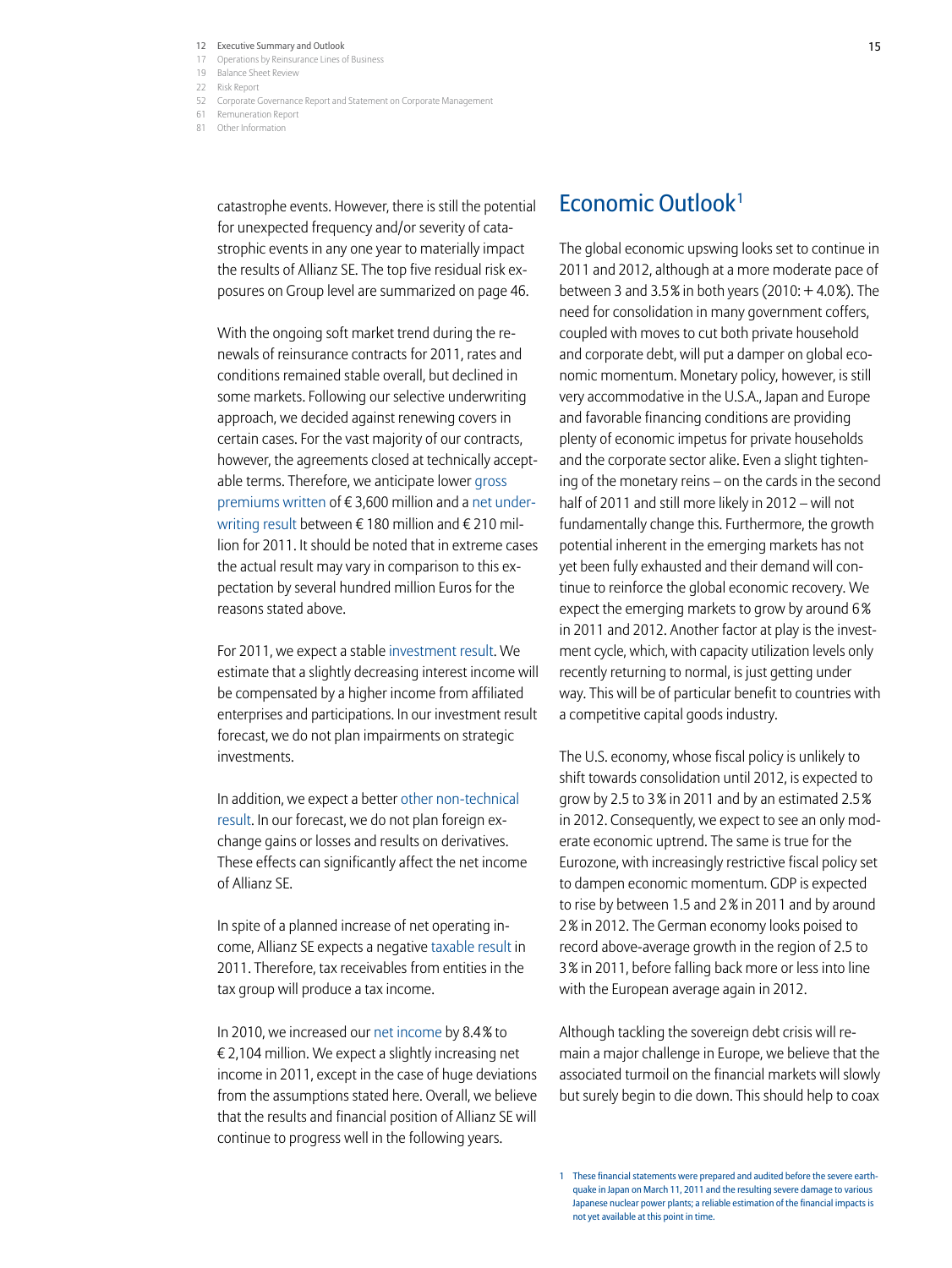<span id="page-17-0"></span>risk premiums back down. Yields on German and U.S. bonds, on the other hand, are likely to continue to creep up. As far as the stock market is concerned, further increases in corporate earnings should mean that the overall environment in 2011, and presumably also in 2012, will remain benign.

It is important, however, not to underestimate the risks lurking in the shadows for both the economy and the financial markets in 2011 and 2012. As things stand, the greatest risks lie in a surge in commodity prices, an escalation of the sovereign debt crisis, sharp exchange rate swings, especially a steep slide in the U.S. Dollar, and a renewed flare-up of the banking crisis.

# Industry Outlook

During 2011 and 2012, the industry is heading for higher growth, but expectations should not be set too high. The growth in industrialized markets will probably remain on the modest side compared to that of the emerging markets where the underlying economic fundamentals and developing maturity characteristics are more favorable. Solvency II will probably continue to be the dominant industry issue through this period, however we are optimistic that the current uncertainty over its final shape will lift as we draw closer to its planned 2013 implementation. Although fixed income yields will probably improve further over these years, they are still likely to remain below pre-financial crisis levels on a rolling average basis. While we expect non-life prices to improve gently, price adequacy overall will remain a persistent concern for the industry. On balance, we forecast that the operating environment will be more favorable for life than non-life margins and returns.

In the non-life sector, we would expect premium income growth momentum to be more favorable in 2011 and 2012 on the back of improving economic conditions. While emerging markets can be expected to maintain a stronger growth trend than industrialized markets, we are encouraged by the growth prospects for our major European markets too. Our outlook for the pricing environment in 2011 and 2012

remains mixed however. In those markets where prices increased in 2010, importantly for us including Western Europe, we would anticipate further positive momentum and a broadening to other lines. Though elsewhere, for example U.S. commercial lines, there is a limited visibility on the positive catalysts that could effect a significant improvement, including a better balance of supply and demand and an exhaustion of releases from prior year claims reserves that are fuelling lower prices. We remain steadfast in our belief that prices need to be significantly higher across the board, also to compensate for claims inflation, lower investment yields and long-term catastrophe loss trends.

In the life sector, we anticipate modest growth in the high single digit range, with the majority of growth derived from investment returns as they gradually improve from their low levels. And, while low interest rates and inflation will probably be worries for the industry through 2011 and 2012, we would still anticipate margins to improve over this period. At the product level, margins on fee business can be expected to rise as they benefit from increased assets under management and a semi-fixed cost base. They should also improve for spread business as a result of gradually improving investment returns, although these will probably remain on the low side compared to historical levels. If the prevailing return environment remains low and uncertainties associated with Solvency II persist, we could foresee a further shift away from spread business to higher margin risk products. Reported margins for 2011 and 2012 should also benefit from less reserve strengthening, as well as savings from recently implemented cost improvement programs.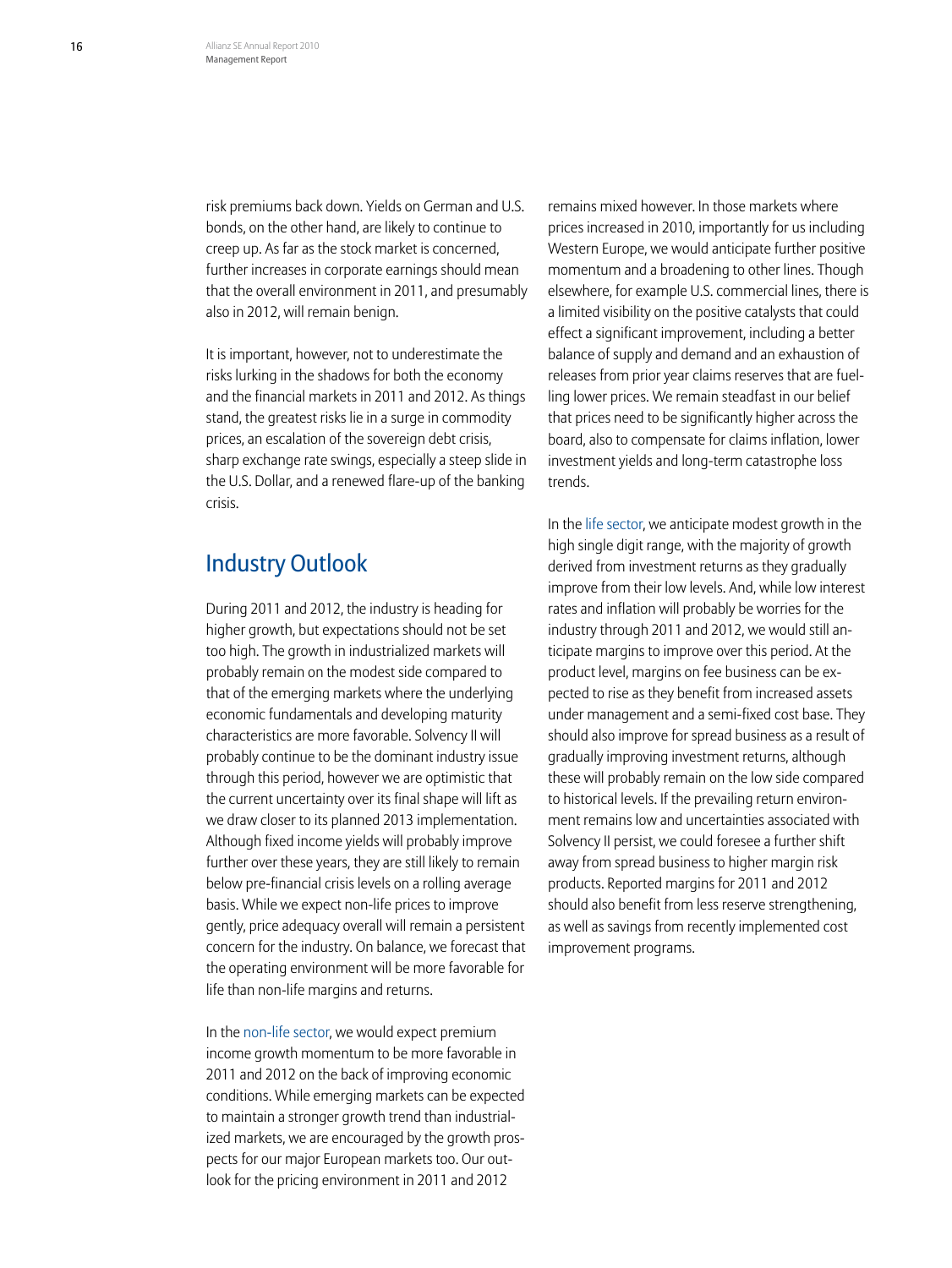- 12 Executive Summary and Outlook 17
- 17 Operations by Reinsurance Lines of Business
- 19 Balance Sheet Review
- 22 Risk Report
- 52 Corporate Governance Report and Statement on Corporate Management
- 61 Remuneration Report
- 81 Other Information

# <span id="page-18-0"></span>Operations by Reinsurance Lines of Business

Despite a soft market in 2010, gross premiums written grew by 1.1% to € 3,854 million (2009: € 3,811 million).

Reinsurance for business interruption, health and 'other lines' (including extended coverage, storm and further special property and casualty business) recorded strong growth rates while the premium volume in life and fire decreased.

While overall premium income originated primarily from the Allianz Group's internal business, the premium volume from external clients in the Property-Casualty reinsurance continued to grow.

In comparison to 2009, the losses incurred following natural catastrophe events increased substantially. These events can hit several lines of reinsurance depending on the cover affected.

#### **Gross premiums written and net technical result by reinsurance lines of business**

|                                                |              | Gross premiums written | Combined ratio<br>Change in claim<br>Property-Casualty only<br>equalization and<br>similar reserves |              |              |             |                |                                |             |  | Net technical result |
|------------------------------------------------|--------------|------------------------|-----------------------------------------------------------------------------------------------------|--------------|--------------|-------------|----------------|--------------------------------|-------------|--|----------------------|
|                                                | 2010<br>€ mn | 2009<br>€ mn           | Change<br>$in \mathcal{K}^1$                                                                        | 2010<br>in % | 2009<br>in % | 2010<br>€mn | 2009<br>€ mn   | 2010<br>€ mn                   | 2009<br>€mn |  |                      |
| Motor                                          | 698          | 639                    | 9.3                                                                                                 | 113.5        | 100.1        | 18          | 28             | (56)                           | 26          |  |                      |
| Fire                                           | 423          | 520                    | (18.6)                                                                                              | 81.7         | 51.0         | 14          | 291            | 71                             | 513         |  |                      |
| Life                                           | 301          | 470                    | (36.1)                                                                                              | n/a          | n/a          |             |                | 22                             | 49          |  |                      |
| Personal accident                              | 290          | 286                    | 1.5                                                                                                 | 101.9        | 99.7         |             | 3              | 27                             | 23          |  |                      |
| Liability                                      | 282          | 318                    | (11.3)                                                                                              | 92.9         | 114.2        | (10)        | 33             | $\overline{7}$                 | (1)         |  |                      |
| Credit and bond                                | 272          | 241                    | 12.7                                                                                                | 81.4         | 112.7        | (48)        | 8              | $\qquad \qquad \longleftarrow$ | (21)        |  |                      |
| Engineering                                    | 212          | 197                    | 7.3                                                                                                 | 90.8         | 94.0         |             |                | 17                             | 11          |  |                      |
| Household and homeowner                        | 161          | 165                    | (2.1)                                                                                               | 94.3         | 89.5         |             |                | 5                              | 11          |  |                      |
| <b>Business interruption</b>                   | 124          | 78                     | 59.2                                                                                                | 84.2         | 87.3         |             |                | 17                             | 8           |  |                      |
| Marine                                         | 109          | 108                    | 0.9                                                                                                 | 98.3         | 93.9         | (5)         | (1)            | (4)                            | 5           |  |                      |
| Legal expenses                                 | 72           | 74                     | (1.9)                                                                                               | 94.0         | 110.4        | (2)         | $\overline{7}$ | 1                              |             |  |                      |
| Health                                         | 57           | 40                     | 43.0                                                                                                | n/a          | n/a          |             |                | (1)                            | (1)         |  |                      |
| Aviation, aircraft and<br>spacecraft liability | 22           | 18                     | 24.1                                                                                                | 33.3         | 65.2         | (7)         | (4)            | 5                              |             |  |                      |
| Other lines                                    | 831          | 657                    | 26.4                                                                                                | 98.3         | 86.0         | (20)        | (11)           | (10)                           | 54          |  |                      |
| Total                                          | 3,854        | 3,811                  | 1.1                                                                                                 | 95.8         | 90.1         | (60)        | 354            | 101                            | 679         |  |                      |

Premium income in motor reinsurance increased by 9.3% to € 698 million (2009: € 639 million) mainly driven by external business written in the Asia-Pacific region. The combined ratio was unsatisfactory, rising from 100.1% in 2009 to 113.5% in 2010, suffering again this year from a high level of accident year losses in Germany including a large individual claim of  $\epsilon$  12 million in motor liability. In addition, loss reserves were increased following the annual actuarial review of the European motor portfolio.

Premium volume in fire reinsurance decreased by 18.6% to € 423 million (2009: € 520 million). The combined ratio worsened to 81.7% (2009: 51.0%) being heavily affected by a number of major natural catastrophe events including the earthquakes in New Zealand and Chile with fire losses of € 42 million and € 23 million for Allianz SE respectively.

In life reinsurance, the premium volume decreased to € 301 million (2009: € 470 million) due to non-renewal of big contracts from external clients in the Asia-Pacific region. Also the All Net business stayed behind prior year results. All Net is a network of Allianz life companies and external insurers providing employee benefit programmes to international clients around the world for life, disability, medical, accident and pension risks. The net technical result decreased to € 22 million compared to € 49 million in 2009 after the transfer of the Variable Annuities business to another Group company.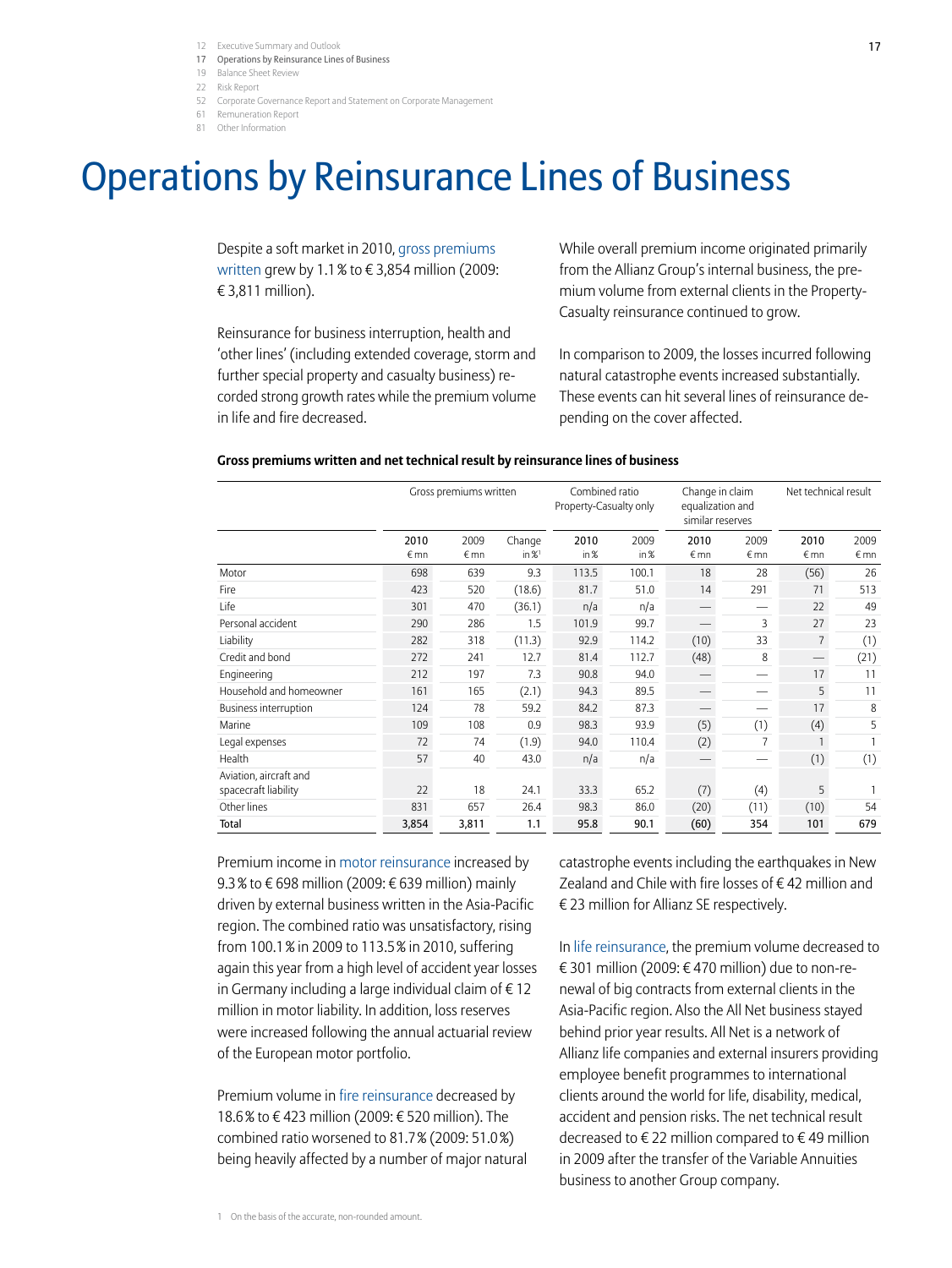Our portfolio of personal accident reinsurance remained stable at € 290 million (2009: € 286 million) premium income and is dominated by business ceded from Allianz Sachversicherung.

Premium income in liability reinsurance decreased by € 36 million to € 282 million primarily due to reduced cessions from Group internal clients in Germany, while the combined ratio developed favorably to 92.9% after 2009 (114.2%) had been affected by a negative run-off.

Gross premiums written in credit and bond reinsurance increased again this year by 12.7% to  $\epsilon$  272 million (2009: € 241 million) after a 33.4% increase in 2009 mainly due to additional premiums ceded by Allianz Group internal clients. The combined ratio improved significantly by 31.3 percentage points to 81.4% as rates and reinsurance conditions strengthened and the economy strongly recovered from the financial crisis.

Engineering reinsurance premium volume increased slightly by 7.3% to  $\epsilon$  212 million (2009:  $\epsilon$  197 million) following higher cessions from external clients. Driven mainly by a positive run-off, the combined ratio improved to 90.8% (2009: 94.0%) and the net technical result to € 17 million (2009: € 11 million).

Premium income from household and homeowner reinsurance remained stable at € 161 million (2009: € 165 million), but the combined ratio recorded a rise of 4.8 percentage points to 94.3% as a consequence of adverse results ceded from Allianz Sachversicherung.

Business interruption reinsurance recorded a strong growth with premium volume increasing by 59.2% to € 124 million (2009: € 78 million) driven by external business in the Asia-Pacific region while the combined ratio decreased by 3.1 percentage points to 84.2%.

The premium volume in marine reinsurance was constant at € 109 million (2009: € 108 million). The combined ratio increased to 98.3% (2009: 93.9%), mainly due to unexpected results from Group internal German business.

Premium income in legal expenses reinsurance remained nearly unchanged at € 72 million (2009: € 74 million) while the combined ratio improved significantly by 16.4 percentage points to 94.0% mainly driven by a positive development of results ceded from Allianz Sachversicherung.

In health reinsurance, premium income increased by 43.0% to € 57 million (2009: € 40 million) with growth in the Middle East and Asia overcompensating a decrease in business volume from Turkey following a structural change from proportional to non-proportional reinsurance.

#### The aviation, aircraft and spacecraft liability reinsur-

ance portfolio increased slightly to € 22 million (2009:  $\in$  18 million) premium income while the net technical result significantly improved by  $\epsilon$  4 million to  $\epsilon$  5 million due to extraordinarily low overall losses leading to a combined ratio of 33.3% (2009: 65.2%).

In 'other reinsurance lines' premium volume increased by  $\epsilon$  174 million to  $\epsilon$  831 million, including an increase of  $\epsilon$  66 million from extended coverage and € 30 million from hail reinsurance, driven mainly by external business. The combined ratio increased to 98.3% (2009: 86.0%) primarily due to two severe hailstorms in Australia with a claims burden of  $\epsilon$  76 million and  $\epsilon$  60 million respectively as well as the earthquakes in New Zealand and Chile with losses of € 22 million and € 17 million. The net technical result turned negative and declined to minus € 10 million (2009: plus € 54 million) after an increase in equalization reserves of € 20 million.

'Other reinsurance lines' include the following reinsurance lines:

- emergency assistance
- burglary, theft and robbery
- omnium (comprehensive cover for goods during the manufacturing process)
- extended coverage for fire and business interruption
- glass
- hail
- water damage
- storm
- animal
- other property and casualty business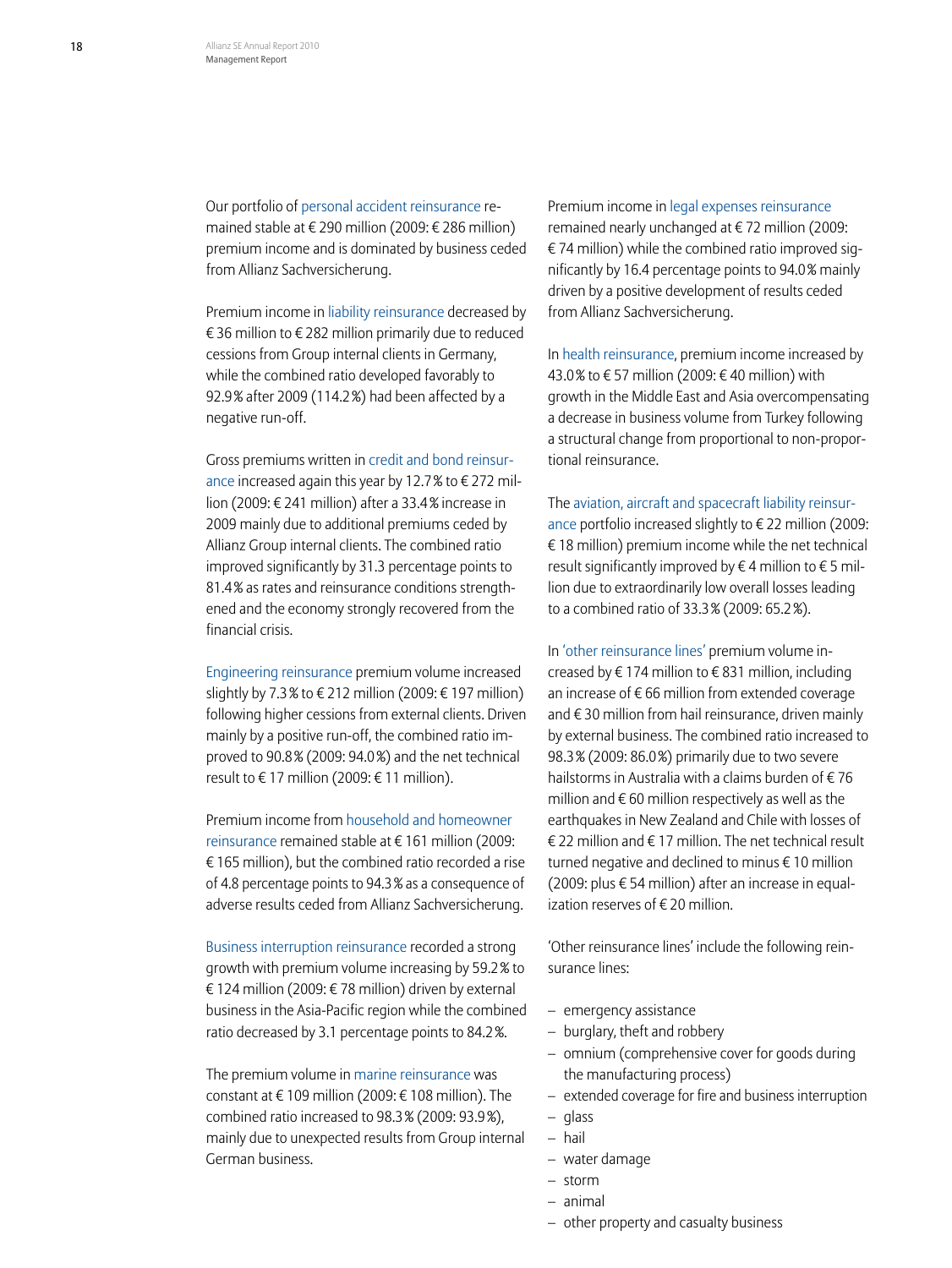- 17 Operations by Reinsurance Lines of Business
- 19 Balance Sheet Review
- 22 Risk Report
- 52 Corporate Governance Report and Statement on Corporate Management
- 61 Remuneration Report
- 81 Other Information

# <span id="page-20-0"></span>Balance Sheet Review

– Stable shareholders' equity of € 42.4 billion.

# Condensed Balance Sheet

|                                            | 2010<br>€ mn | 2009<br>€ mn |
|--------------------------------------------|--------------|--------------|
| Intangible assets                          | 506          | 543          |
| Investments                                | 88,337       | 87,442       |
| Receivables                                | 3,726        | 2,927        |
| Other assets                               | 172          | 655          |
| Deferred charges and prepaid expenses      | 231          | 183          |
| <b>Total assets</b>                        | 92,972       | 91,750       |
| Shareholders' equity                       | 42,404       | 42,309       |
| Profit participation certificates          |              | 121          |
| Insurance reserves net                     | 9,999        | 9,780        |
| Other provisions                           | 4,428        | 4,624        |
| Funds held with reinsurance business ceded | 490          | 459          |
| Payables on reinsurance business           | 446          | 522          |
| Subordinated liabilities                   | 6,931        | 6,834        |
| Other financial liabilities                | 28,246       | 27,093       |
| Deferred income                            | 28           | 8            |
| Total equity and liabilities               | 92,972       | 91,750       |

# Intangible Assets

The book value of intangible assets totaling  $\epsilon$  506 million (2009: € 543 million) primarily consists of the distribution rights received as part of the consideration for the sale of Dresdner Bank AG to Commerzbank AG in 2009. Under these rights, Commerzbank AG has exclusively marketed Allianz insurance products from September 2, 2010 onwards.



For further information on market values of [investments please refer](#page-99-0)  to page 96.

## **Investments**

|                                                             | 2010<br>€ mn | 2009<br>€ mn |
|-------------------------------------------------------------|--------------|--------------|
| Real estate                                                 | 307          | 310          |
| Investments in affiliated enterprises<br>and participations | 69,719       | 69,054       |
| Other investments                                           | 14,371       | 14,101       |
| Funds held by others under reinsurance<br>business assumed  | 3,940        | 3,977        |
| Investments                                                 | 88,337       | 87,442       |

Investments in affiliated enterprises and participations went up from € 69.1 billion to € 69.7 billion. The higher book value mainly results from capital increases totaling € 1.5 billion, which were partly compensated by the repayment of loans ( $\epsilon$  0.3 billion) and impairments  $(\in 0.6$  billion). The amount of impairments mainly includes a € 0.4 billion write-down of our shares in Commerzbank AG.

More details regarding this position are explained in note 4.

Other investments increased from € 14.1 billion to  $\epsilon$  14.4 billion. Deposits with banks were significantly reduced by  $\epsilon$  4.5 billion. This book value reduction was more than compensated by additional investments in debt securities ( $\in$  4.2 billion), loans ( $\in$  0.5 billion) and investment funds (€ 0.1 billion). Apart from the net increase of debt securities by  $\in$  4.2 billion, further additions and disposals in this position amounting to € 23.1 billion respectively, mainly result from the high volume of recurring reinvestments of securities at maturity due to a largely liquidity oriented short-term investment strategy and an active portfolio management.

At the end of 2010, € 11.9 billion of the total other investments were invested in fixed income securities, of which € 7.2 billion were government bonds. Our exposure to the most difficult governmental environments associated with the European sovereign debt crises in Greece, Ireland, Portugal and Spain is zero.

Funds held by others under reinsurance business assumed decreased slightly to € 3.9 billion (2009:  $€ 4.0$  billion).

As of December 31, 2010, the fair value of investments amounted to € 98.6 billion (2009: € 98.5 billion). The carrying amount of these investments on the balance sheet was € 88.3 billion (2009: € 87.4 billion).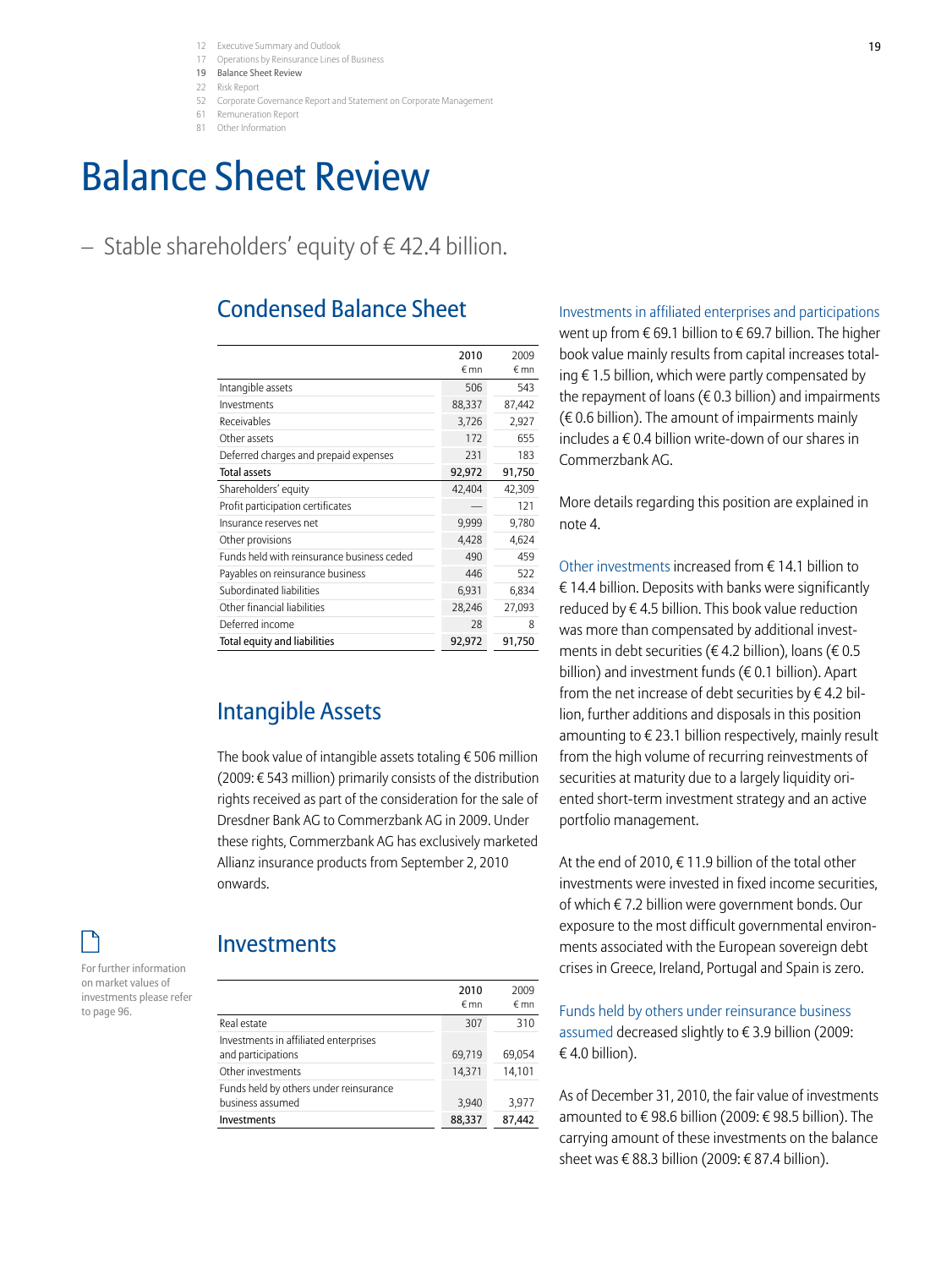# <span id="page-21-0"></span>For further information on shareholders' equity [please refer to page 99f.](#page-102-0)

# Receivables

Receivables went up from € 2,927 million to € 3,726 million, mainly driven by an increase of other receivables ( $\epsilon$  820 million), compensated by a slight decrease in accounts receivables on reinsurance business (€ 21 million). The € 820 million increase in other receivables mainly results from higher receivables from cash pooling (€ 360 million), profit transfers  $(\text{\ensuremath{\in}} 273 \text{ million})$  and dividends ( $\text{\ensuremath{\in}} 165 \text{ million}$ ).

# Shareholders' Equity

As of December 31, 2010, our shareholders' equity amounted to € 42.4 billion (2009: € 42.3 billion). The increase was primarily driven by the  $\epsilon$  2.0 billion net earnings of 2010 and partially offset by dividend payments for 2009 of € 1.9 billion.

For the Employee Stock Purchase Plan 600,000 shares were issued in 2010, leading to an allocation of € 1.5 million to paid-in capital and € 48.5 million to the capital reserve.

|                                            | Issued shares | Issued<br>capital | Mathematical<br>value own<br>shares | Additional<br>paid-in<br>capital | Revenue<br>reserves | Net earnings    | December<br>31  |
|--------------------------------------------|---------------|-------------------|-------------------------------------|----------------------------------|---------------------|-----------------|-----------------|
|                                            |               | € thou            | $\epsilon$ thou                     | $\epsilon$ thou                  | $\epsilon$ thou     | $\epsilon$ thou | $\epsilon$ thou |
| December 31, 2009                          | 453,900,000   | 1,161,984         |                                     | 27,472,876                       | 11,813,399          | 1,860,990       | 42,309,249      |
| Employee Stock Purchase Plan               | 600.000       | 1,536             |                                     | 48.468                           |                     |                 | 50,004          |
| Own shares                                 |               |                   | (7,252)                             |                                  | (203, 507)          |                 | (210, 759)      |
| Own shares: Realized gains                 |               |                   |                                     | 1,615                            |                     |                 | 1,615           |
| Dividend payment for 2009                  |               |                   |                                     |                                  |                     | (1,850,031)     | (1,850,031)     |
| Unappropriated earnings carried<br>forward |               |                   |                                     |                                  |                     | (10, 959)       | (10,959)        |
| Allocation to revenue reserves             |               |                   |                                     |                                  | 69,518              |                 | 69,518          |
| Net earnings                               |               |                   |                                     |                                  |                     | 2.045.250       | 2,045,250       |
| December 31, 2010                          | 454.500.000   | 1,163,520         | (7,252)                             | 27,522,959                       | 11,679,410          | 2,045,250       | 42,403,887      |

A total of  $\epsilon$  70 million from net income has been allocated to revenue reserves. The board of management proposes to use the remaining net earnings of € 2,045 million for dividend payments.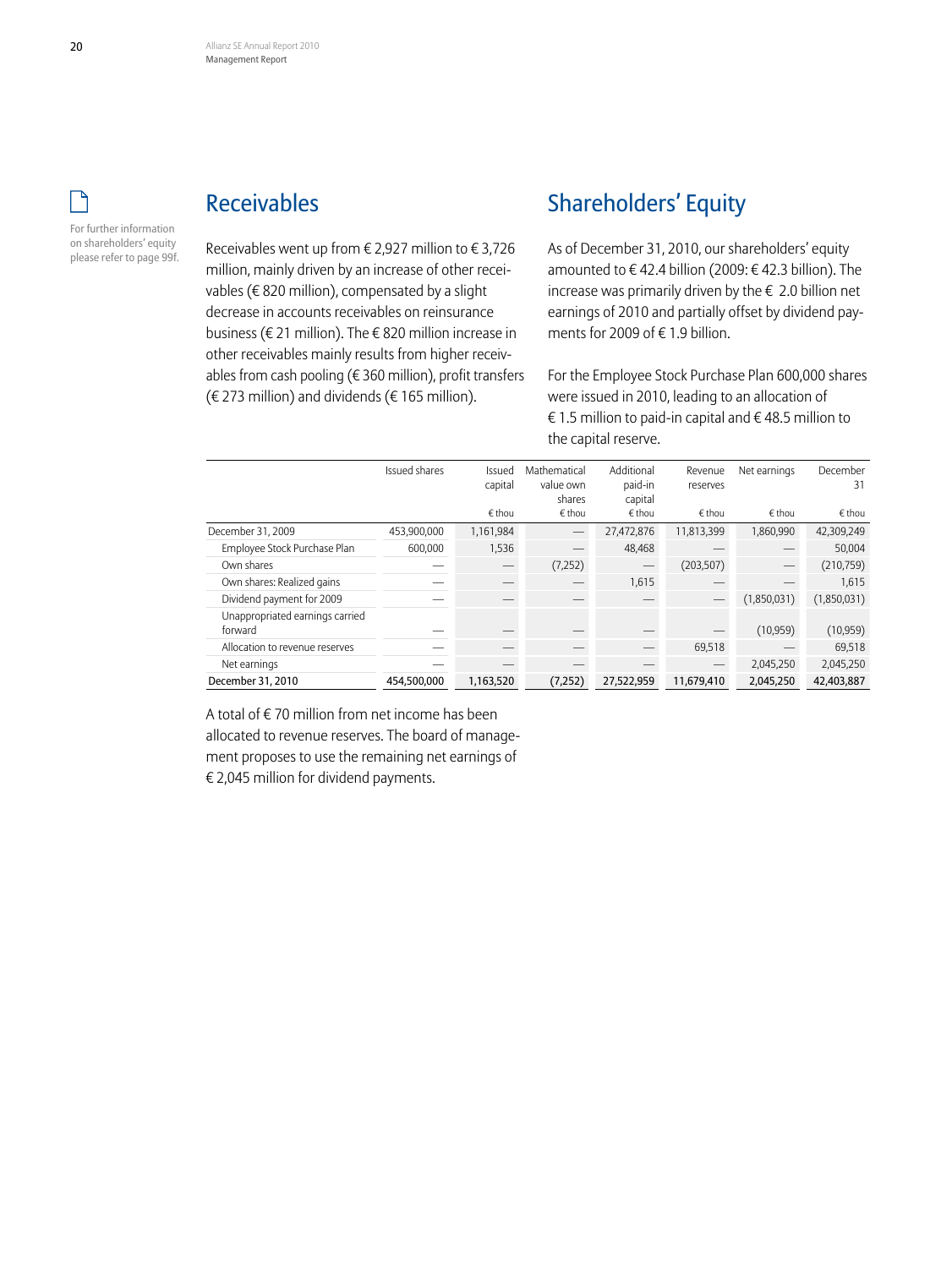- <span id="page-22-0"></span>12 Executive Summary and Outlook 21 **21**
- 17 Operations by Reinsurance Lines of Business
- 19 Balance Sheet Review
- 22 Risk Report
- 52 Corporate Governance Report and Statement on Corporate Management
- 61 Remuneration Report
- 81 Other Information

For further information [on maturities of financial](#page-106-0)  liabilities please refer to page 103.

# Financial Liabilities

As of December 31, 2010, Allianz SE had the following outstanding financial liabilities:

|                                         | 2010<br>€ mn | 2010<br>€ mn | 2009<br>€ mn |
|-----------------------------------------|--------------|--------------|--------------|
| Intra-group subordinated liabilities    | 3,855        |              | 3,855        |
|                                         |              |              |              |
| Third-party subordinated liabilities    | 3,076        |              | 2,979        |
| Subordinated liabilities                |              | 6,931        | 6,834        |
| Bonds issued to Group                   |              |              |              |
| companies                               | 6,798        |              | 6,486        |
| Liabilities to banks                    | 2,073        |              | 3,075        |
| Other intra-group financial liabilities | 17,694       |              | 16,129       |
| Other third-party financial liabilities | 1,681        |              | 1.403        |
| Other financial liabilities             |              | 28,246       | 27,093       |
| <b>Total financial liabilities</b>      |              | 35,177       | 33,927       |
|                                         |              |              |              |

Of these financial liabilities € 28.3 billion (2009: € 26.5 billion) are intra-group liabilities.

Subordinated liabilities slightly increased by € 0.1 billion to € 6.9 billion due to currency valuation effects. Of this total, € 3.9 billion (2009: € 3.9 billion) are intragroup liabilities resulting from the issuance of subordinated bonds by Allianz Finance II B. V., Amsterdam. Allianz Finance II B. V., Amsterdam is an affiliated enterprise, which usually transfers the proceeds from these issues to Allianz SE via intra-group loans.

The liabilities from bonds issued to Group companies increased by  $\epsilon$  0.3 billion to  $\epsilon$  6.8 billion. The redemption of five matured bonds with a total amount of € 1.2 billion was more than compensated by ten new bonds issued amounting to  $\epsilon$  1.5 billion.

Due to the repayment of  $a \in 1.0$  billion loan, liabilities to banks declined to € 2.1 billion.

Other intra-group financial liabilities increased by € 1.6 billion to € 17.7 billion and are composed of the following positions:

|                                         | 2010   | 2009   |
|-----------------------------------------|--------|--------|
|                                         | € mn   | € mn   |
| Intra-group loans                       | 13,790 | 10.781 |
| Cash pool liabilities                   | 2,816  | 4.029  |
| Miscellaneous                           | 1.088  | 1.319  |
| Other intra-group financial liabilities | 17,694 | 16.129 |

The increase was driven by higher intra-group loans, which went up by  $\in$  3.0 billion to  $\in$  13.8 billion, and partly compensated by a reduction of short-term liabilities from intra-group cash pooling of € 1.2 billion as well as a  $\epsilon$  0.2 billion decrease of miscellaneous intra-group financial liabilities.

In 2010, other third-party financial liabilities increased by € 0.3 billion to € 1.7 billion due to higher shortterm funding through European commercial paper, which increased by  $\in$  0.3 billion to  $\in$  1.5 billion.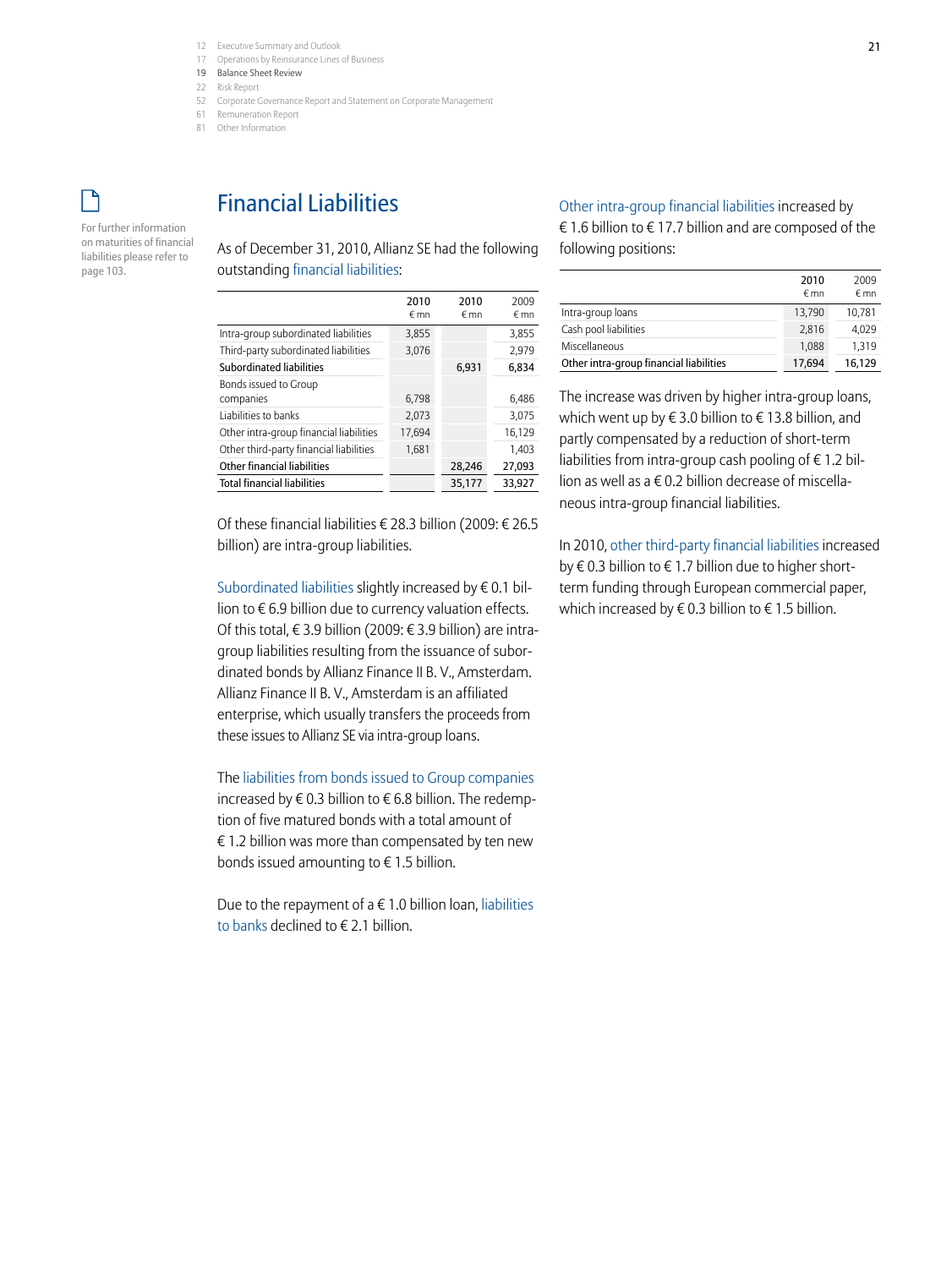# <span id="page-23-0"></span>Risk Report

- The Allianz risk management approach is designed to add value by focusing on both risk and return.
- The Allianz Group is well capitalized and its solvency ratio is resilient.

# Overall Risk Profile

The Allianz Group's management feels comfortable with the Group's overall risk profile and has confidence in the effectiveness of the Group's risk management framework to meet the challenges of a rapidly changing environment as well as day-to-day business needs. This confidence is based on several factors which are outlined in more detail in the sections below. They can be summarized as follows:

The Allianz Group is well capitalized and is comfortably meeting its internal and regulatory solvency targets as of December 31, 2010. Measured by solvency ratio and ratings, Allianz is one of the strongest insurance groups in the industry. Even during the 2008 and 2009 financial crisis, external rating agencies confirmed their ratings for Allianz SE. In particular, as of December 31, 2010, Allianz SE had one of the best Standard & Poor's ratings among the internationally active primary insurance groups in Europe.

The Group's management also believes that Allianz is well positioned to deal with potential future adverse events, in part due to our internal limit framework which limits the impact on our regulatory and economic solvency ratios of adverse shocks. Similarly, the Group's net exposure to natural catastrophes is also limited and remains within our risk appetite. The Group's management is confident that, through this risk appetite, we have achieved an appropriate balance between potential earnings, earnings volatility and solvency considerations.

Finally, the Group has the additional advantage of being internationally diversified, key for competing in the insurance industry, with a conservative investment profile and disciplined business practices in the Property-Casualty and Life/Health insurance and Asset Management segments.

# Market and Business Context

Although details of the future regulatory requirements ("Solvency II") are becoming clearer, the final rules are still evolving. This creates some uncertainties in terms of ultimate capital requirements and business implications. Due to the "market consistent" valuation of both assets and liabilities, the Solvency II regime is expected to lead to a higher volatility of capital requirements especially with regard to longterm asset accumulation and savings products in the life insurance segment. Therefore, product designs, investment strategies and hedging programs may be further changed throughout the industry to mitigate this volatility.

Depending on the individual investment strategy, a continuation of the low interest rate environment may create challenges for some life insurance companies, especially in delivering sufficient investment income to meet policyholders' future expectations and the long-term guarantees embedded in individual life insurance products. The low interest rate environment also raises demand for certain types of assets. At the same time, the industry may have to deal with expectations of higher interest rates due to the potential for inflation, resulting in a precarious interest rate balancing act.

There are also some uncertainties regarding a potential escalation of the European sovereign debt crisis.

In addition, insurance companies are faced with the continued trend towards consumer protection, especially in the realms of transparency, sales practices and suitability for life insurance products.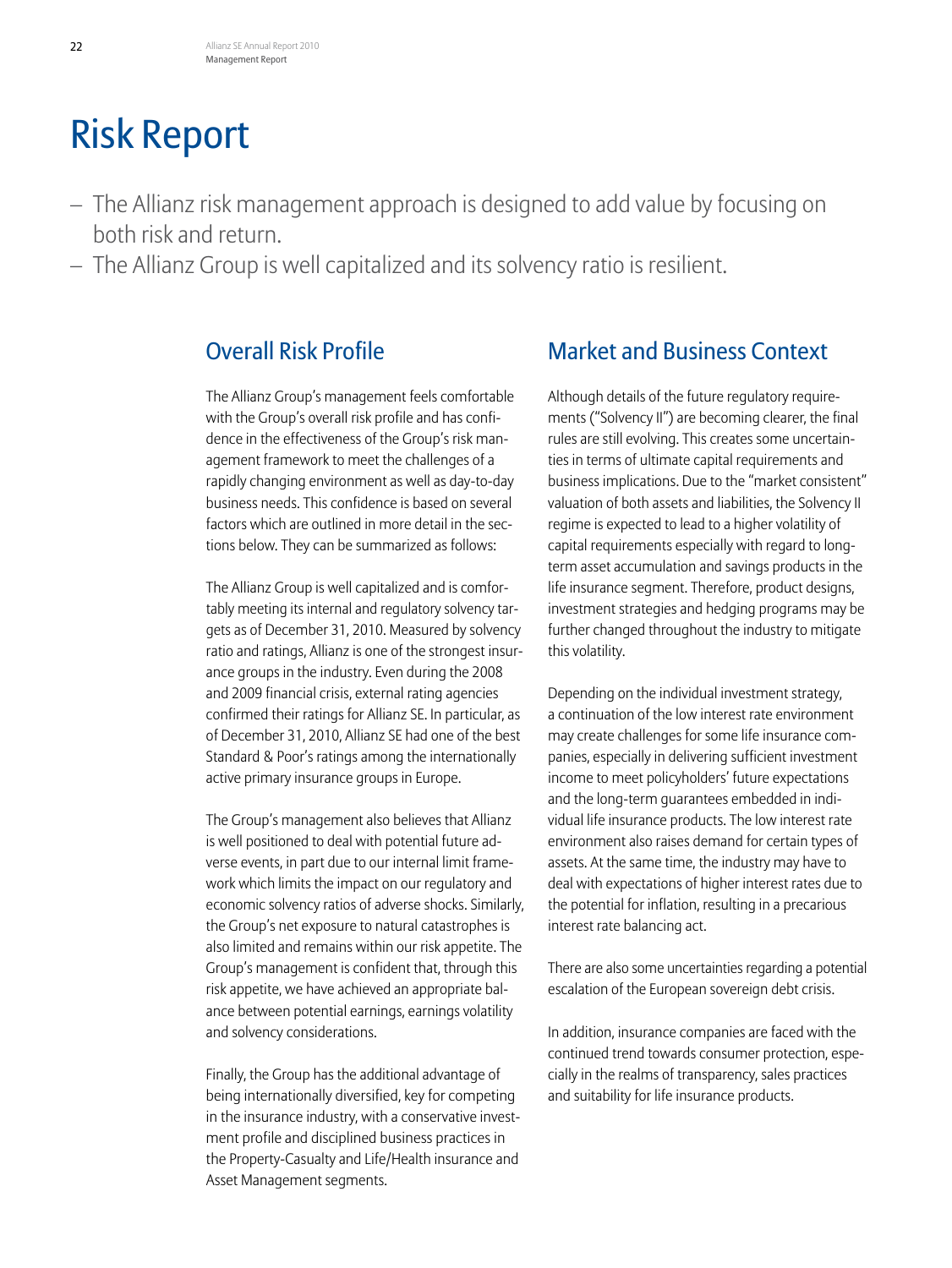<span id="page-24-0"></span>12 Executive Summary and Outlook 23

- 17 Operations by Reinsurance Lines of Business
- 19 Balance Sheet Review

22 Risk Report

- 52 Corporate Governance Report and Statement on Corporate Management
- 61 Remuneration Report

81 Other Information

In the following sections, we provide an overview of the Allianz capital and risk management frameworks, which allow the Allianz Group to effectively manage its risks and to protect the assets of Allianz SE.

# Capital Management Framework

For the benefit of shareholders and policyholders alike, our aim is to ensure that the Allianz Group is adequately capitalized at all times, even after significant adverse events, and that all operating entities meet their respective capital requirements. Risk capital and cost of capital are important aspects for making business decisions.

The Allianz internal risk capital model plays a significant role in the management and allocation of internal capital. We also consider external requirements of regulators and rating agencies. While capital requirements imposed by regulators constitute a binding constraint, meeting rating agencies' capital requirements and maintaining strong credit ratings are strategic business objectives of the Allianz Group. Regulators and rating agencies impose minimum capital rules at the level of both the Allianz Group's operating entities and the Group as a whole.

We closely monitor the capital positions on Group and operating entity level and apply regular stress tests based on standard adverse scenarios. This allows us proactively to take appropriate measures to ensure the continued strength of capital and solvency positions. These measures may be related to assets or liabilities, such as a recalibration of our investment policy (e. g. reduction in equity exposure and risk concentration through sales and hedging activities) or reinsurance of certain liabilities. For example, a decrease in equity exposure in relative terms compared to the Group shareholders' equity would make the Group's conglomerate and economic solvency more resistant to further drops in equity markets.

As a consequence of our effective capital management, the Allianz Group is well capitalized and meeting its internal and regulatory solvency targets as of December 31, 2010.

The capital management framework is supplemented by an effective liquidity management framework, which is designed to retain our financial flexibility by maintaining a strong liquidity position and access to a range of capital markets.<sup>1</sup>

# Internal capital adequacy

The Allianz Group's available capital is based on the Group shareholders' equity as adjusted to reflect the full economic capital base available to absorb any unexpected volatility in results of operations. For example, hybrid capital and the present value of future profits in the Life/Health segment are added to shareholders' equity, whereas goodwill and other intangible assets are subtracted.

Our objective is to maintain available capital at the Group level in excess of the minimum requirements that are determined by our internal risk capital model according to a solvency probability of 99.97% over a holding period of one year.2 In support of this objective, we require each of our local operating entities to hold available capital resources allowing them to remain solvent at a lower confidence level of 99.93% over the same one-year holding period. This approach is designed to ensure a consistent capital standard across the Group. In addition, we take into account the benefits of a single operating entity being part of a larger, diversified Group.

We enhanced our internal risk capital model in 2010 with the objective to align with the evolving Solvency II internal model standards. In the following sections, all 2009 internal risk capital results are presented based on the new model. More details regarding the changes and their impact on internal risk capital are provided under "Introduction of new internal risk capital framework".

<sup>1</sup> For detailed information regarding liquidity management, please refer to "Other Risks – Liquidity risks".

<sup>2</sup> For detailed information regarding the internal risk capital framework, please refer to "Internal Risk Capital Framework".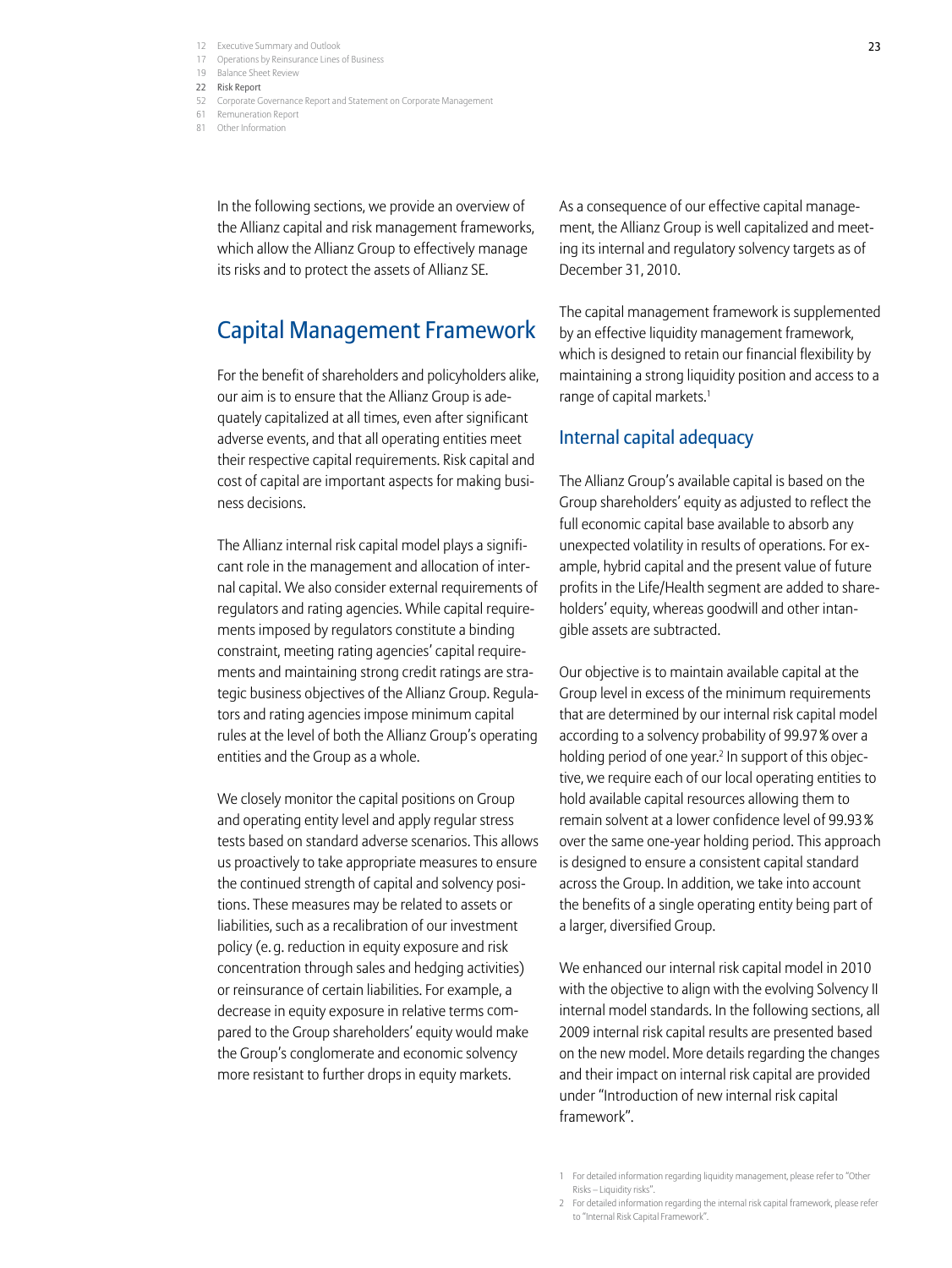

**Available capital and internal risk capital** in € bn

The increase in available capital was mainly driven by an increase in the Group shareholders' equity, partly compensated by a reduction in the present value of future profits in the Life/Health segment. However, due to higher internal risk capital requirements, the capital ratio dropped.

This risk report provides pre-diversified and Group diversified internal risk capital results. Pre-diversified internal risk capital reflects the diversification effect within each risk category (i. e. market, credit, underwriting and business risk) and does not include the diversification effect across categories. Group diversified internal risk capital, in contrast, captures the total diversification effect across all risk categories and regions. Pre-diversified internal risk capital is used to measure concentration risks. As risks are primarily managed at the operating entity level, pre-diversified internal risk capital is based on a confidence level of 99.93% consistent with our internal capital standards for operating entities. Group diversified internal risk capital determines the internal capital requirements for the Group and is accordingly based on a confidence level of 99.97%.

As of December 31, 2010, the Group diversified internal risk capital before non-controlling interests of € 31.4 billion reflects a benefit of approximately 30 $\frac{1}{2}$ due to the diversification effect across risk categories and regions. Pre-diversified and Group diversified internal risk capital are broken down as follows:

#### **Allocated internal risk capital by risk category (total portfolio before non-controlling interests) as of December 31, 2010 (December 31, 20093 )** Pre-diversified before tax, in € mn

Total Group internal risk capital: 45,149 (43,809)







- 1 Internal risk capital is recalculated based on the new internal risk capital framework. Available capital is also adjusted to reflect our new methodology used to determine the yield curves for valuation purposes in line with the current proposal of the European Insurance and Occupational Pensions Authority (EIOPA).
- 2 Based on the new internal risk capital framework, this diversification benefit was approximately 33% as of December 31, 2009.
- 3 Recalculated based on new internal risk capital framework.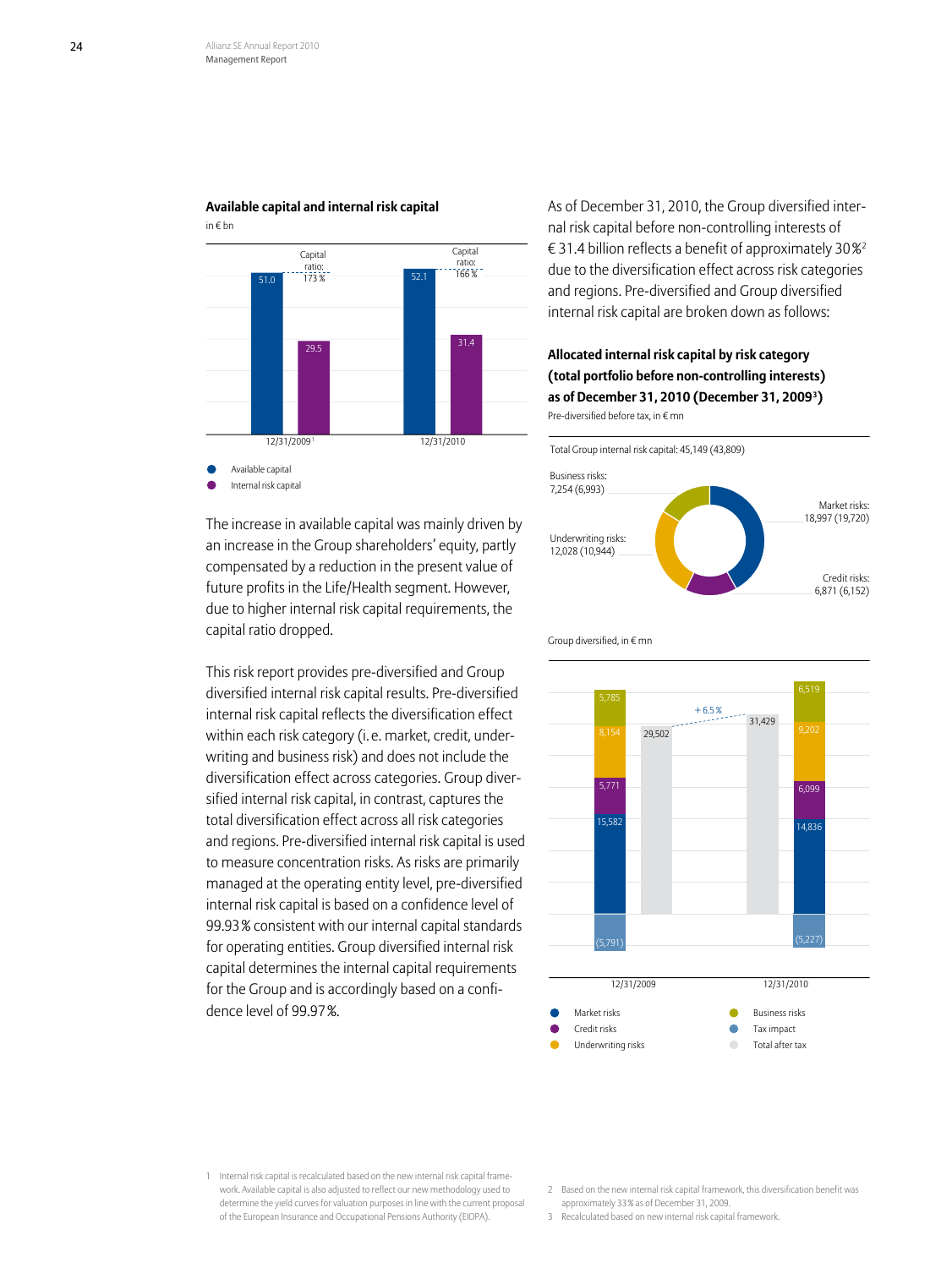12 Executive Summary and Outlook 25<br>17 Operations by Reinsurance Lines of Business

- 17 Operations by Reinsurance Lines of Business
- 19 Balance Sheet Review
- 22 Risk Report
- 52 Corporate Governance Report and Statement on Corporate Management
- 61 Remuneration Report
- 81 Other Information

**Allocated internal risk capital by business segment (total portfolio before non-controlling interests) as of December 31, 2010 (December 31, 20091 )**

Pre-diversified before tax, in € mn



Group diversified, in  $\epsilon$  mn



Total Group diversified internal risk capital increased, particularly because we have a higher exposure to underwriting and business risks compared to the previous year. This increase, however, is partly compensated by lower market risks. More detailed discussions of movements are provided in the sections specifically related to the risk categories.

While internal risk capital as an economic solvency measure focuses on extreme events according to a confidence level of 99.97% over a holding period of one year, we also monitor risk indicators representing reasonably possible economic value impacts that would be more "tangible" or likely, i. e. maximum economic losses over the same time horizon with a significantly lower confidence level of 90% ( $\epsilon$  13.0 billion as of December 31, 2010).

## Regulatory capital adequacy

The Allianz Group is a financial conglomerate within the scope of the E.U. Financial Conglomerates Directive and related German law. The law requires that a financial conglomerate calculate the capital needed to meet its solvency requirements on a consolidated basis, which we refer to as "eligible capital". Starting in 2013, these requirements are expected to reflect the Solvency II rules.





As of December 31, 2010, the Allianz Group's eligible capital for the solvency margin, required for the insurance segments and the asset management and banking business, was € 39.6 billion including off-balance sheet reserves<sup>2</sup> of  $\epsilon$  2.1 billion, surpassing the minimum legally stipulated level by € 16.7 billion. This margin resulted in a cover ratio of 173% as of December 31, 2010.

1 Recalculated based on new internal risk capital framework.

2 Off-balance sheet reserves are accepted by the authorities as eligible capital only upon request; Allianz SE has not yet submitted an application. The solvency ratio excluding off-balance sheet reserves would be 164% (2009: 155%).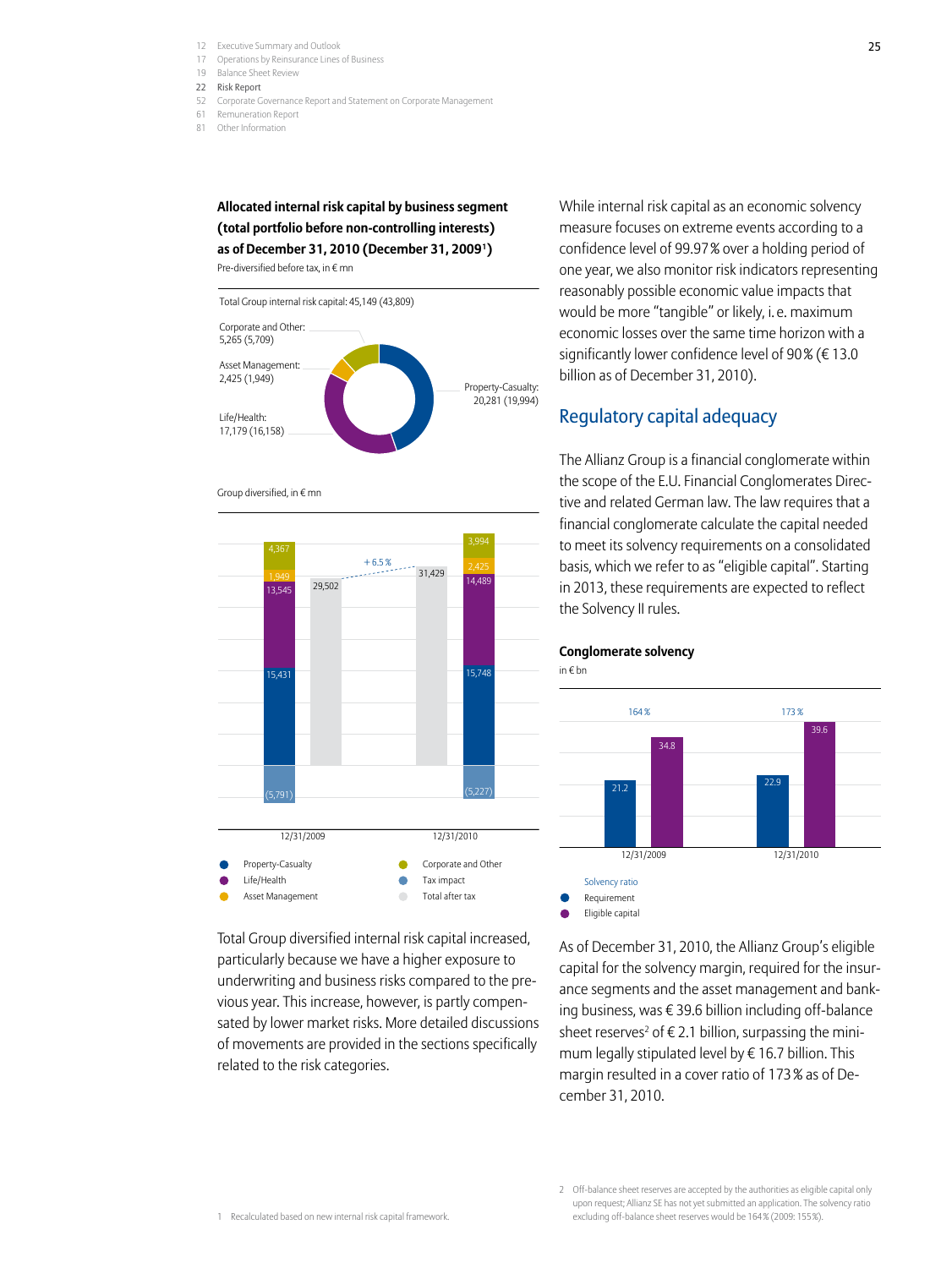<span id="page-27-0"></span>Eligible capital increased in line with the Group shareholders' equity. Due to business growth primarily related to the Life/Health segment, our solvency requirement is higher as well. As the solvency requirement increased less than eligible capital, the solvency ratio improved.

# Rating agency capital adequacy

Rating agencies apply their own models to evaluate the relationship between the required risk capital of a company and its available capital resources. The assessment of capital adequacy is usually an integral part of the rating process. Meeting rating agencies' capital requirements and maintaining strong credit ratings are strategic business objectives of the Allianz Group. The following table provides evidence of the sustainable financial strength of Allianz SE and its ability to meet ongoing obligations. Notably, the ratings were confirmed and remained stable during the 2008 and 2009 financial crisis:

#### **Insurer financial strength ratings of Allianz SE**

| As of<br>December 31, | Standard &<br>Poor's      | Moody's                  | A.M. Best              |
|-----------------------|---------------------------|--------------------------|------------------------|
| 2010<br>back to 2007  | AA<br>stable outlook      | Aa $3$<br>stable outlook | $A+$<br>stable outlook |
| 2006                  | $AA-$<br>positive outlook | Aa $3$<br>stable outlook | $A+$<br>stable outlook |
|                       |                           |                          |                        |

As of December 31, 2010, Allianz SE had one of the best Standard & Poor's ratings among the internationally active primary insurance groups in Europe.

In addition to its long-term financial strength rating, Standard & Poor's determines a separate rating for "Enterprise Risk Management" (ERM). As of September 30, 2010, Standard & Poor's assigned Allianz a "strong" rating for the ERM capabilities of our insurance operations. This rating indicates that Standard & Poor's regards it as "unlikely that Allianz Group will experience major losses outside its risk tolerance". Standard & Poor's stated that the assessment is based on the Allianz Group's strong risk management culture, strong controls for the majority of key risks and strong strategic risk management.

The overview below presents selected ratings, assigned to Allianz SE by major rating agencies, as of December 31, 2010. All ratings remained stable compared to the previous year.

| Ratings <sup>1</sup> | Standard &<br>Poor's | Moody's<br>A.M. Best |                 |  |
|----------------------|----------------------|----------------------|-----------------|--|
| Insurer              | AA                   | Aa3                  | $A+$            |  |
| financial            | stable outlook       | stable outlook       | stable outlook  |  |
| strength rating      | (affirmed            | (affirmed            | (affirmed       |  |
|                      | Sep 7, 2010)         | Nov 22, 2010)        | Apr 13, 2010)   |  |
| Counterparty         | AA                   | Not rated            | aa <sup>2</sup> |  |
| credit rating        | stable outlook       |                      | stable outlook  |  |
|                      | (affirmed            |                      | (affirmed       |  |
|                      | Sep 7, 2010)         |                      | Apr 13, 2010)   |  |
| Senior               | AA                   | Aa3                  | aa              |  |
| unsecured            |                      | stable outlook       | stable outlook  |  |
| debt rating          | (affirmed            | (affirmed            | (affirmed       |  |
|                      | Sep 7, 2010)         | Nov 22, 2010)        | Apr 13, 2010)   |  |
| Subordinated         | $A+ /A^3$            | A2/A3 <sup>3</sup>   | aa <sup>3</sup> |  |
| debt rating          |                      | stable outlook       | stable outlook  |  |
|                      | (affirmed            | (affirmed            | (affirmed       |  |
|                      | Sep 7, 2010)         | Nov 22, 2010)        | Apr 13, 2010)   |  |
| Commercial           | $A - 1 +$            | $Prime-1$            | Not rated       |  |
| paper (short-        |                      | stable outlook       |                 |  |
| term) rating         | (affirmed            | (affirmed            |                 |  |
|                      | Sep 7, 2010)         | Nov 22, 2010)        |                 |  |

# Risk Management Framework

As a provider of financial services, we consider risk management to be one of our core competencies. It is therefore an integrated part of our business processes. The key elements of our risk management framework are:

- Promotion of a strong risk management culture supported by a robust risk governance structure
- Consistent application of an integrated risk capital framework across the Group to protect our capital base and to support effective capital management
- Integration of risk considerations and capital needs into management and decision-making processes through the attribution of risk and allocation of capital to the various segments

<sup>1</sup> Includes ratings for securities issued by Allianz Finance II B.V. and Allianz Finance **Corporation** 

<sup>2</sup> Issuer credit rating.

<sup>3</sup> Final ratings vary on the basis of the terms.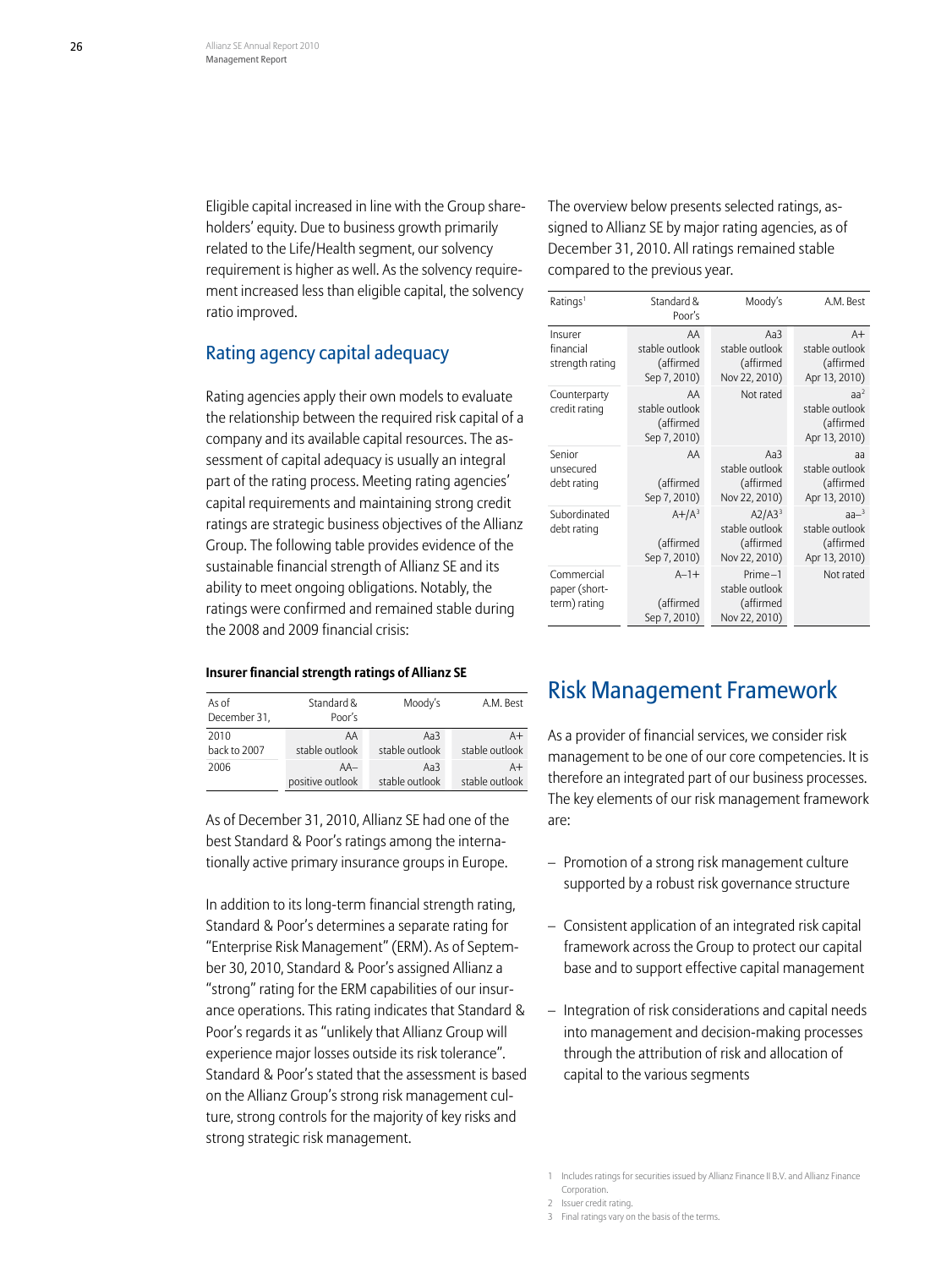<span id="page-28-0"></span>12 Executive Summary and Outlook 27

- 17 Operations by Reinsurance Lines of Business
- 19 Balance Sheet Review

22 Risk Report

- 52 Corporate Governance Report and Statement on Corporate Management
- 61 Remuneration Report
- 81 Other Information

This comprehensive framework ensures that risks are properly identified, analyzed and assessed, in the course of a regular process which is consistently implemented across the Group ("Top Risk Assessment"). The Group's risk appetite is defined by a clear risk strategy and limit structure. Close risk monitoring and reporting allows us to detect potential deviations from our risk tolerance at an early stage both on the Group and operating entity level.

For the benefit of shareholders and policyholders alike, the Allianz risk management framework adds value to Allianz SE and its operating entities through the following four primary components in a layered structure as outlined in the diagram to the right.

#### **Risk underwriting and identification**

A sound risk underwriting and identification framework forms the foundation for adequate risk taking and management decisions such as individual transaction approval, new product approval, strategic or tactical asset allocation. The framework includes risk assessments, risk standards, valuation methods and clear targets.

#### **Risk assessment, reporting and monitoring**

Our comprehensive qualitative and quantitative risk reporting and monitoring framework provides transparency and risk indicators to senior management for our overall risk profile and whether it falls within delegated limits and authorities. For example, risk dashboards, internal risk capital allocation and limit consumption reports are regularly prepared, communicated and monitored.

Please refer to the "Corporate Governance Report and Statement on [Corporate Management"](#page-53-0)  for a detailed description of the Committees of the Board of Management.

#### **Risk strategy and risk appetite**

Our risk strategy clearly defines our risk appetite. It ensures that rewards are appropriate for the risks taken and that the delegated authorities are in line with our overall risk bearing capacity. The risk-return profile is improved through the integration of risk considerations and capital needs into management and decision-making processes. This also keeps risk strategy and business objectives consistent with each other and allows us to take opportunities within our risk tolerance.1

#### **Communication and transparency**

Finally, a transparent and robust risk disclosure provides a basis for communicating this strategy to our internal and external stakeholders, ensuring a sustainably positive impact on valuation and financing.

**The Allianz risk management framework adds value through four primary components** 

> **Risk Strategy and Risk Appetite Communication and Transparency**

**Risk Assessment, Reporting and Monitoring**

**Risk Underwriting and Identification**

# Risk Governance Structure

As a key element of the risk management framework, the Allianz approach to risk governance is designed to enable integrated management of our local and global risks and to ensure that the Allianz Group's risk profile remains consistent with our risk strategy and our capacity to bear risks.

The Board of Management of Allianz SE formulates business objectives as well as the risk strategy. It allocates capital resources and limits across the Allianz Group, with the objective of balancing return and risk, for example by redefining the Group's natural catastrophe limits in 2010. While the Board of Management of Allianz SE is responsible overall for risk management, it has delegated some authorities to various committees. Three Board of Management level committees focus on the Group's risk exposure:

- the Group Capital Committee
- the Group Risk Committee
- the Group Finance Committee

1 For additional information regarding opportunities, please refer to Group Annual Report section "Outlook 2011 and 2012".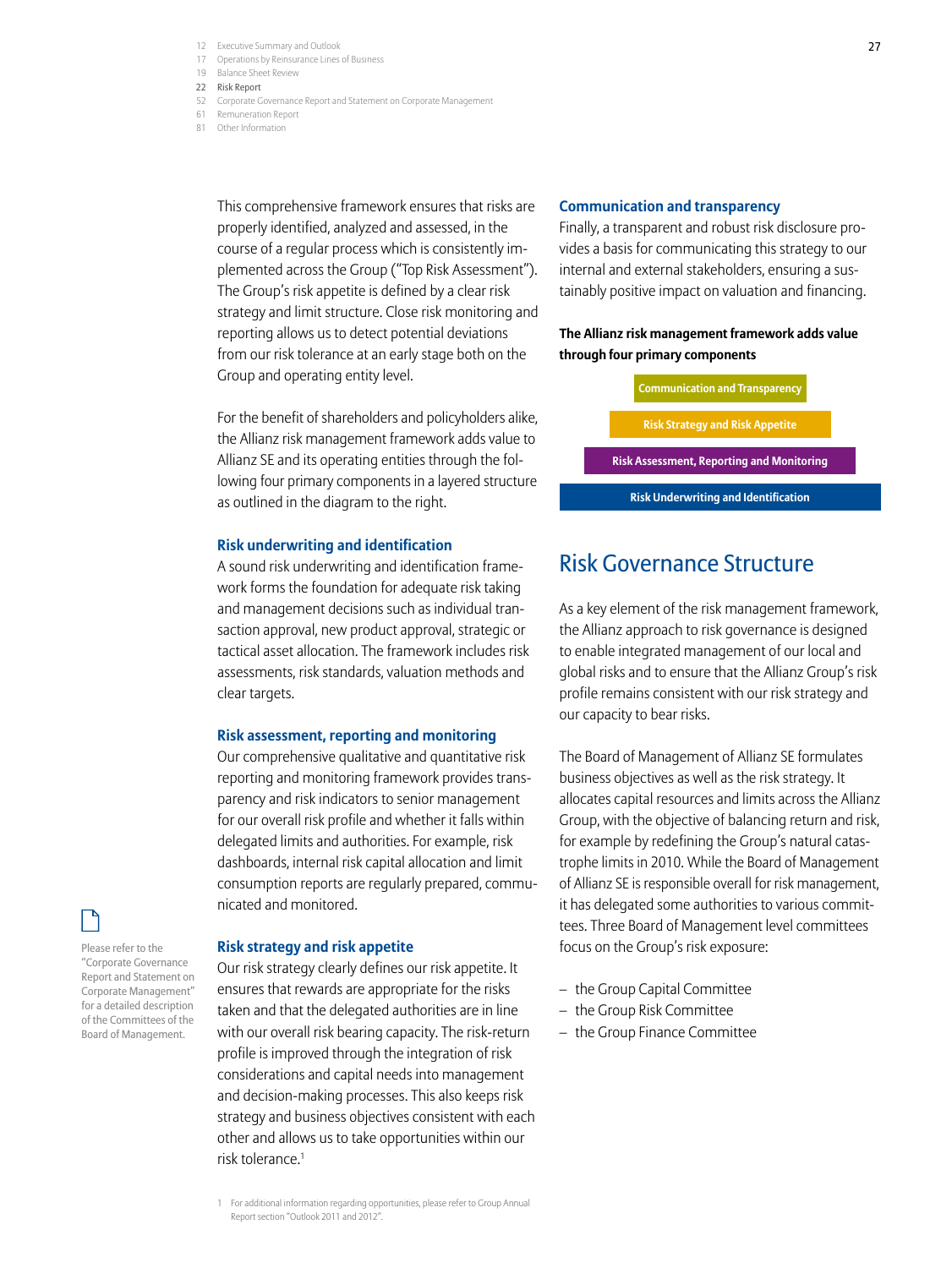As a general principle, the "first line of defense" rests with business managers in the local operating entities and Allianz Investment Management units. They are responsible in the first instance for both the risks and returns of their decisions. Our "second line of defense" is made up of our independent, global risk management function headed by the Group Risk department ("Group Risk"). Group Audit forms the "third line of defense". On a periodic basis, it independently reviews risk governance implementation, performs quality reviews of risk processes and tests adherence to business standards.

The Supervisory Board Risk and Audit Committees of Allianz SE meet on a regular and ad hoc basis to monitor the risk strategy and profile of the Allianz Group based on risk reports presented by the Chief Financial Officer, who chairs the Group Risk Committee. While the Audit Committee of the Supervisory Board of Allianz SE supervises the effectiveness of the Allianz risk management and monitoring framework, the Supervisory Board Risk Committee focuses on the overall risk profile of the Allianz Group and monitors risk-related developments as well as general risks and specific risk exposures. The Risk Committee regularly reports to the Audit Committee, in particular on enhancements to the risk management framework required by regulatory changes as well as changes in the market and business environment.

Group Risk, which reports to the Chief Financial Officer, develops methods and processes for identifying, assessing and monitoring risks across the Allianz Group based on systematic qualitative and quantitative analysis. This is the basis for informing the Board of Management of Allianz SE and senior management of the Group's risk profile on a quarterly basis. Group Risk develops the Allianz risk management framework and oversees the operating entities' adherence to the framework. The core elements of the risk framework are set down in the Allianz Group Risk Policy, which has been approved by the Board of Management of Allianz SE. It defines the minimum requirements for all operating entities within the Group. Additional risk standards, such as those related to specific segments or risk categories, are in place for our operating entities worldwide. Group Risk is also operationally responsible for setting limits and monitoring the accumulation of specific types of risks across business lines, for example with respect to natural disasters and exposures to financial markets and counterparties. In addition, Group Risk strengthens and maintains the Group's risk network through regular and close interaction with the operating entities' management and key areas such as the local finance, risk, actuarial and investment areas. A strong risk network across the Group allows us to identify risks early and bring them to management's attention.

Within our decentralized organization, each of our local operating entities needs individually to adhere to external requirements (e. g. requirements imposed by local regulators) as well as internal Group-wide standards (e. g. Group-wide underwriting standards). In particular, local operating entities assume responsibility for their own risk management, with risk functions and committees that are consistent with the Group structure. Independent risk oversight is a fundamental principle of our risk governance structure, with a clear separation between business functions that actively take decisions and assume risk responsibility, and independent risk oversight functions. If a full alignment of an operating entity's organizational structure with this separation principle unreasonably decreased efficiency of operations, adequate mitigating measures would be taken. Risk oversight consists of independent risk identification, assessment, reporting and monitoring and also includes analyzing alternatives and proposing recommendations to the Risk Committees and local management or to the Board of Management of Allianz SE. The local risk departments performing the oversight role in our major operating entities are reporting into a local Chief Risk Officer. Group Risk is represented in the local Risk Committees to enhance the risk dialogue between the Group and the operating entities.

The risk governance structure is further complemented by Group Compliance and Group Legal Services. Group Compliance is responsible for integrity management which aims to protect the Allianz Group, its operating entities and employees from regulatory risks. Group Legal Services seek to mitigate legal risks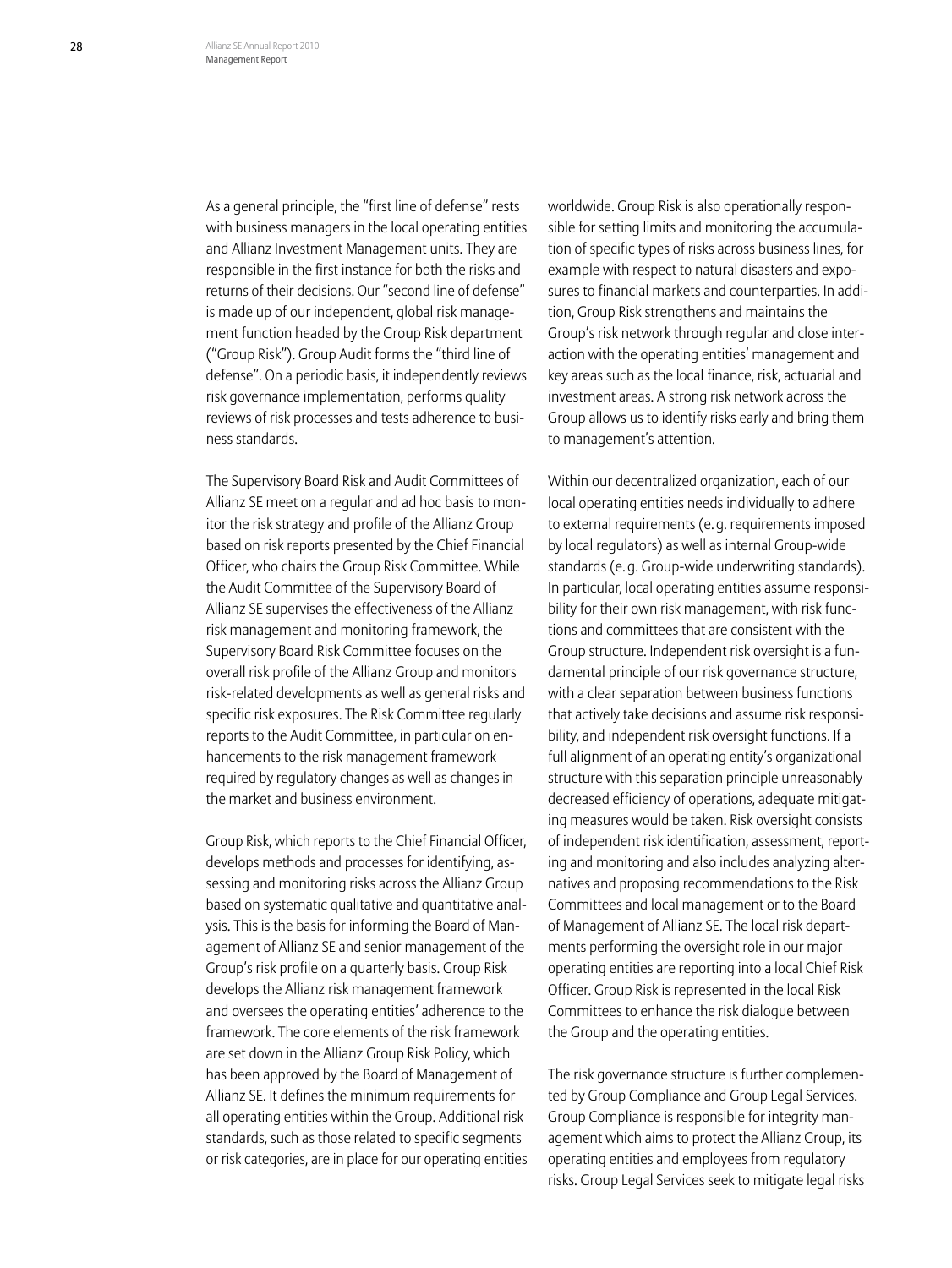<span id="page-30-0"></span>12 Executive Summary and Outlook 29

17 Operations by Reinsurance Lines of Business

19 Balance Sheet Review

22 Risk Report

52 Corporate Governance Report and Statement on Corporate Management

61 Remuneration Report

81 Other Information

with support from other departments. Legal risks include legislative changes, major litigation and disputes, regulatory proceedings and contractual clauses that are unclear or construed differently by the courts. The objective of Group Legal Services is to ensure that developments in laws and regulations are observed, to react appropriately to all impending legislative changes or new court rulings, to attend to legal disputes and litigation, and to provide legally appropriate solutions for transactions and business processes.

The Allianz Group's risk landscape is continually evolving due to changes in our environment. In order to adapt, the Global Issues Forum is responsible for early recognition of large-scale developing risks and opportunities as well as for the assessment of longterm trends that may have a significant impact on the Allianz Group's risk profile. Group Risk maintains a risk network that focuses on emerging risks relevant for underwriting and that is closely linked to the Global Issues Forum. For example, our internal climate experts specifically examine the possible effects of climate change on our business, develop risk management strategies and identify potential opportunities resulting from climate change. Furthermore, Allianz actively participates in the Emerging Risk Initiative of the Chief Risk Officer Forum, which is comprised of the Chief Risk Officers of the major European insurance companies and financial conglomerates. This initiative continuously monitors the industry-wide risk landscape and raises awareness of major risks that are relevant for the insurance industry.

# Internal Risk Capital Framework

We define internal risk capital as the capital required to protect against unexpected, extreme economic losses. On a quarterly basis, we calculate and aggregate internal risk capital consistently across all business segments (Property-Casualty, Life/Health, Asset Management as well as Corporate and Other), providing a common standard for measuring and comparing risks across the wide range of different activities that we undertake as an integrated financial services provider.

## Introduction of new internal risk capital framework

The Allianz Group has used an internal risk capital model for several years for the management of its risk and solvency position. In 2008, we launched an internal multi-year Solvency II Umbrella Project to meet Solvency II internal model requirements starting in 2013. The high-level objectives of this project are to (i) improve data quality, (ii) enhance analysis capabilities, (iii) strengthen model robustness and process governance and (iv) ensure that all future qualitative Solvency II requirements will be met.

Many of these objectives have now been met. We have strengthened our risk analysis infrastructure by implementing a best practice technical platform with an improved methodology, increased coverage of modeled sources of risk and extended functionality and user benefits within our internal risk capital framework. After successful implementation and runs in parallel with the framework formerly in place, the Board of Management of Allianz SE approved the use of this new framework for 2010 risk management and reporting purposes.

The implementation of the new internal risk capital framework incorporates our internal approach of managing risks while reflecting our current interpretation of the evolving Solvency II standards. The framework will be assessed by European regulators in the course of the next years and will be adjusted in accordance with the final regulatory Solvency II rules.

A more detailed description of the new approach is provided in the section "Value-at-Risk approach".

#### **Comparison**

To compare the results of the new internal risk capital framework with the former framework, we provide recalculated internal risk capital as of December 31, 2009. The presentation of results has been adjusted to allow a direct comparison of internal risk capital results consistent with our internal reporting under the new framework.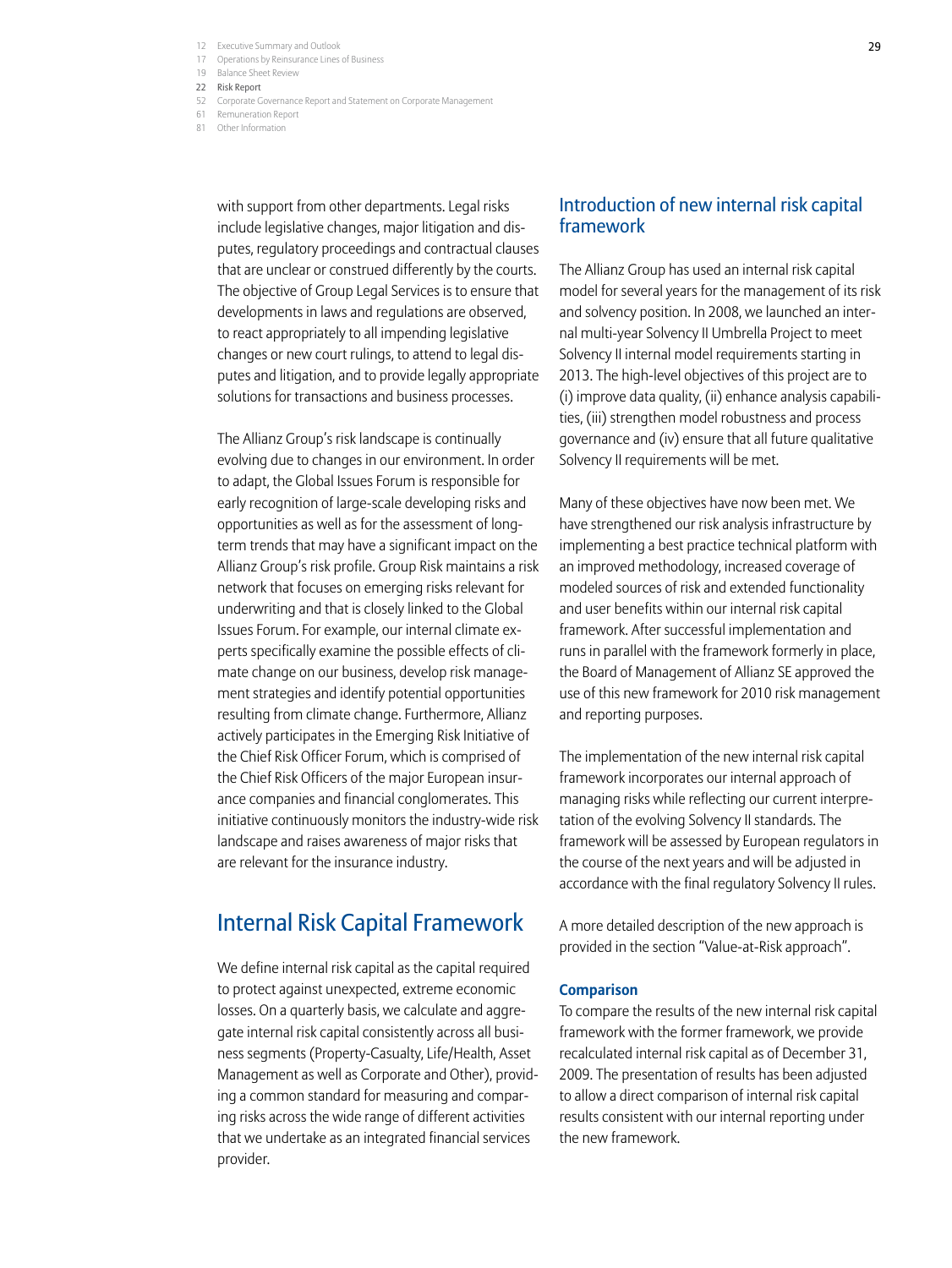We explain below the major changes compared to the old internal risk capital framework and their impact on results.

**Group diversified allocated internal risk capital by risk category and business segment (total portfolio before non-controlling interests)**

|                       | Recalculated<br>under new<br>framework | As disclosed<br>under old<br>framework |
|-----------------------|----------------------------------------|----------------------------------------|
| As of December 31,    | 2009                                   | 2009                                   |
|                       | € mn                                   | € mn                                   |
| By risk category      |                                        |                                        |
| Market risks          | 15,582                                 | 14,284                                 |
| Credit risks          | 5,771                                  | 3,872                                  |
| Underwriting risks    | 8,157                                  | 7,933                                  |
| <b>Business risks</b> | 5,785                                  | 6,765                                  |
| Tax impact            | (5,791)                                | (2,463)                                |
| <b>Total Group</b>    | 29,502                                 | 30,391                                 |
| By business segment   |                                        |                                        |
| Property-Casualty     | 15,431                                 | 15,639                                 |
| Life/Health           | 13,545                                 | 11,179                                 |
| Asset Management      | 1,949                                  | 1,948                                  |
| Corporate and Other   | 4,367                                  | 4,088                                  |
| Tax impact            | (5,791)                                | (2,463)                                |
| <b>Total Group</b>    | 29,502                                 | 30,391                                 |

#### **Overall changes**

Our new internal risk capital framework is based on a Monte Carlo simulation approach, which is designed to determine the value for any confidence level of individual and aggregated portfolios over the holding period. As a result, we are able to better analyze specific portfolio related risks by considering a wide variety of adverse scenarios. In addition, the new framework also allows us to integrate all business segments into one technical platform, resulting in a harmonization of market parameters (e. g. volatilities) and model assumptions.

Within the old framework, internal risk capital was aggregated across the different sources of risk and levels of our portfolio hierarchy up to the Group level, based on pre-selected adverse scenarios. In the new framework, we significantly enhanced the risk aggregation by implementing a Gaussian Copula approach to determine the dependency structure of all sources of risk. This approach allows for a more granular modeling of dependencies and thereby better reflects the diversification effect across all sources of risks and regions. In addition, we now use extended historical market data to estimate market correlations.

The main changes to our internal risk capital framework relate to the market and credit risk modules which are described below in detail. The underwriting risk modules used for our Property-Casualty and Life/ Health segments were not materially changed. We also harmonized the treatment of economic tax liabilities across the Property-Casualty and Life/Health segments, leading to a more accurate reflection of the decreased tax liability under adverse conditions as modeled in the risk capital framework.

#### **Changes related to market risk modeling**

The new internal risk capital framework captures additional sources of risk such as credit spread risk related to bonds and implied volatility risk. We make use of replicating portfolio techniques to efficiently integrate life insurance liabilities within our Monte Carlo simulation based framework. Due to the inclusion of additional sources of risk and the consideration of individual portfolio specific market risk scenarios such as non-parallel yield curve shifts, internal market risk capital increased overall with a particular impact on the Life/Health segment. This impact is partly offset, because we also changed the methodology used to determine the yield curves for valuation purposes. In line with the current proposal of the European Insurance and Occupational Pensions Authority (EIOPA), we use macroeconomic techniques to derive long-term rates for maturities, where sufficiently deep and liquid markets do not exist, and we adjust the risk-free yield curves for the Life/Health segment to make allowance for a liquidity premium.

#### **Changes related to credit risk modeling**

For credit risk capital calculations, modeling has been improved by the inclusion of rating migration risk, higher granularity in terms of loss given default estimates and a more sophisticated correlation model using a country and industry classification for obligors as well as their asset size. In addition, exposure concentrations at the Group level are better captured.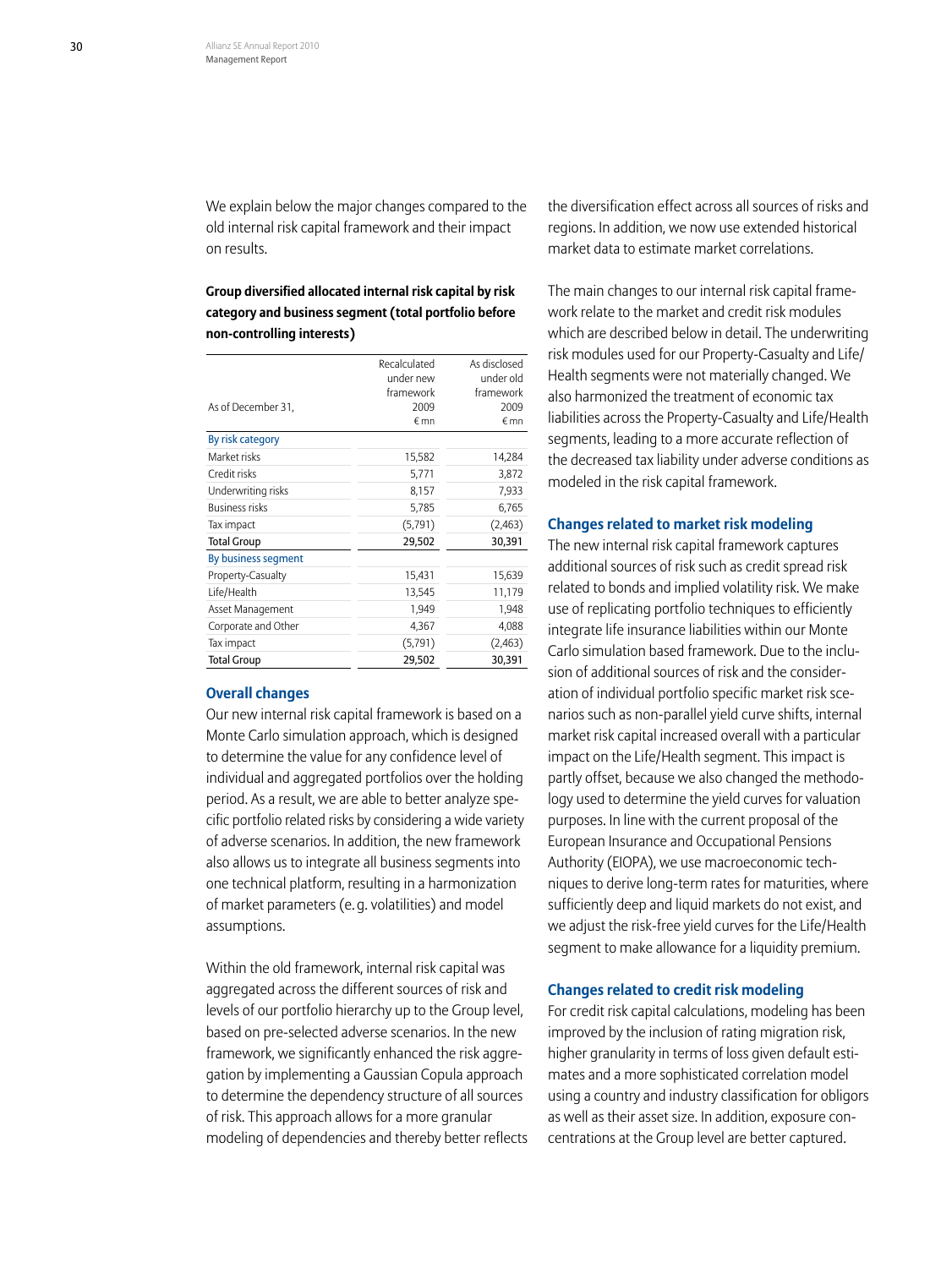- 12 Executive Summary and Outlook 31 Securities were also seen to the securities of the secutive Summary and Outlook
- 17 Operations by Reinsurance Lines of Business
- 19 Balance Sheet Review
- 22 Risk Report
- 52 Corporate Governance Report and Statement on Corporate Management
- 61 Remuneration Report
- 81 Other Information

#### **Changes related to business risk modeling**

With the introduction of the new internal risk capital framework, we also aligned our approach to measure operational risk with the current proposal of the European Insurance and Occupational Pensions Authority (EIOPA).

## Value-at-Risk approach

We use an internal risk capital model based on a Valueat-Risk (VaR) approach. Following this approach, we determine the maximum loss in the portfolio value of our businesses in the scope of the model ("covered businesses") within a specified timeframe ("holding period") and probability of occurrence ("confidence level"). More specifically, we consider adverse market, credit, insurance and other business events ("sources of risk") and calculate the portfolio value of the covered businesses as the net fair value of assets and liabilities based on values under current best estimate conditions and under a large number of potential adverse conditions. These adverse conditions are described by a combination of simulated scenarios, which are linked to underlying probabilities of occurrence. Widely known as Monte Carlo simulation, the approach is designed to determine the portfolio value over the holding period for any confidence level. Based on 30,000 scenarios, the required internal risk capital is defined as the difference between the portfolio value under best estimate conditions and the portfolio value under the adverse conditions associated with the desired confidence level.

Because we consider the impact of adverse market, credit, insurance and other business events on all covered businesses at the same time, diversification effects across sources of risk and regions are taken into account.

In addition, our framework allows us to specify internal risk capital for selected risk drivers (e. g. market events) by varying only these drivers while keeping all others stable. We are also able to calculate internal risk capital at different levels of our portfolio hierarchy up to the Group level (e. g. at local operating entity or segment level).

An efficient re-valuation of the liabilities of our insurance business under many scenarios is a prerequisite for advanced and timely analysis capabilities, which are important for effective risk management. Therefore, we apply replicating portfolio techniques, a widely known concept in the industry. Because standard financial market instruments are typically easy to evaluate, the liabilities and changes in their economic value due to market movements are replicated by portfolios of these instruments particularly taking into account the guarantees related to our life portfolios. We apply dedicated statistical quality and sensitivity tests for each single replicating portfolio to ensure minimum quality criteria are met as defined by the Group Parameters and Assumptions Approval Committee.

To calculate internal risk capital using the VaR approach at the Allianz Group level, we assume a confidence level of 99.97% and a holding period of one year, which is assumed to be equivalent to an "AA" rating of Standard & Poor's. We apply a holding period of one year because it is generally assumed that it may take up to one year to identify a counterparty to whom we can transfer the assets and liabilities in our portfolio. This capital requirement is sufficient to cover losses in any one year equivalent to a 3-in-10,000 year event. Although our internal risk capital is based on extreme events, it can also be applied towards managing the risks resulting from reasonably possible, smaller adverse events that could occur in the near term, because the results allow us to analyze our exposure to each source of risk both separately and in aggregate.

Our internal risk capital model makes use of various techniques which require a significant number of estimates and assumptions applied to risk and financial data, both internally and externally derived. Internal controls exist within our internal risk capital and financial reporting frameworks which cover the use of estimates and assumptions.<sup>1</sup> Three specific sets of assumptions include the following.

<sup>1</sup> For additional information regarding our internal controls over financial reporting, please refer to Group Annual Report, section "Controls and Procedures – Internal Controls over Financial Reporting".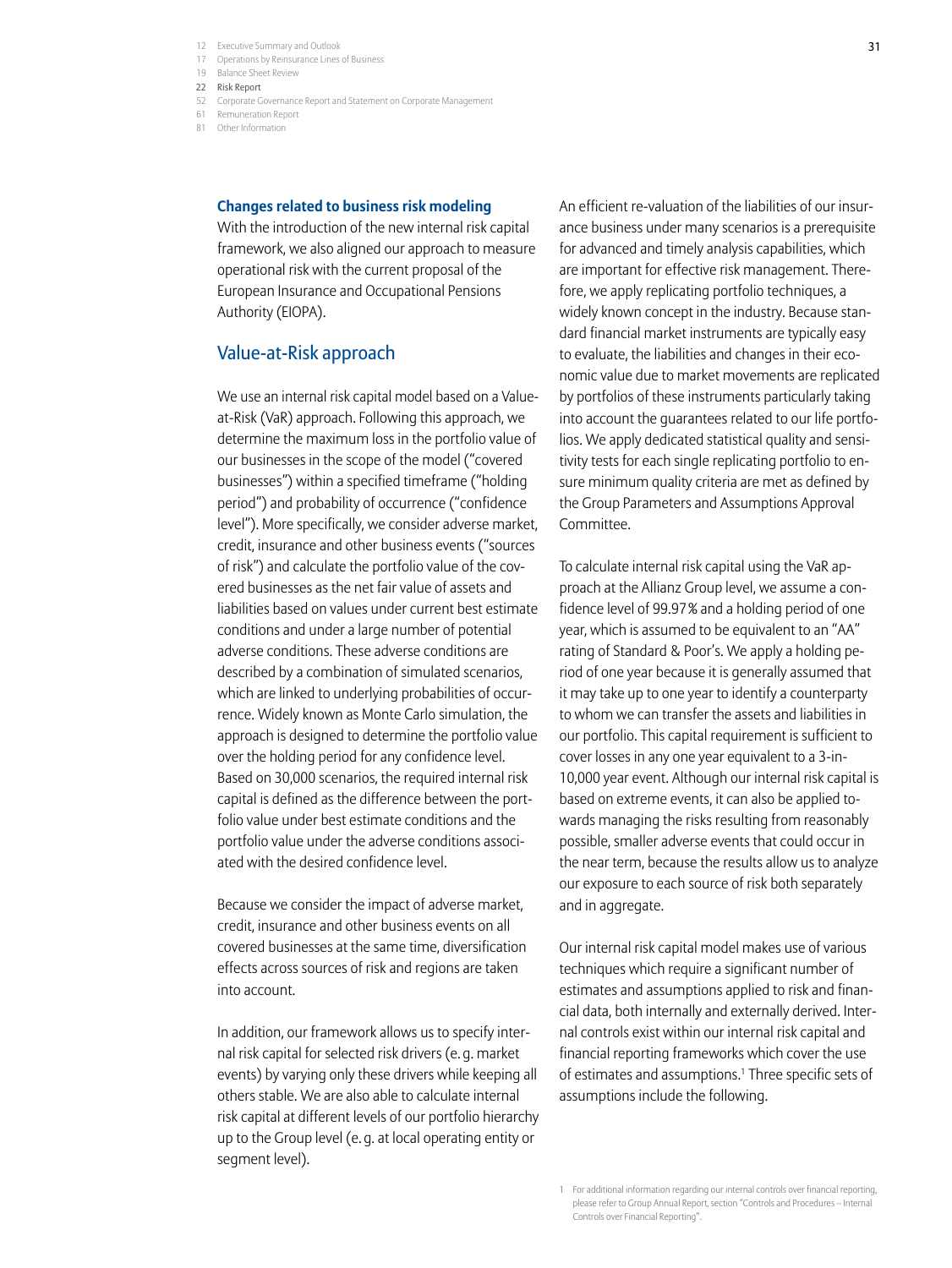## Yield curve

When calculating the fair values of assets and liabilities, the assumptions regarding the underlying riskfree yield curve are crucial to determine future cash flows and to discount them. We now apply the same methodology as provided by the European Insurance and Occupational Pensions Authority (EIOPA) for the fifth quantitative impact study (QIS 5), which is a major step for testing the final implementation measures of the evolving Solvency II model standards. Assuming a long-term equilibrium interest rate per currency, macroeconomic techniques are used to derive long-term rates for maturities without sufficiently deep and liquid markets. The overall aim is to construct a stable and robust valuation framework that reflects current market conditions and at the same time represents the economic view regarding the expected behavior of unobservable long-term interest rates. This is of particular relevance for the Allianz Group due to its long-term life insurance business.

Consistent with the methodology as currently proposed by EIOPA, we also adjust the risk-free yield curves for the Life/Health segment to make allowance for a liquidity premium. While the liquidity premium has been significant in the distressed markets of recent times, it is expected to be negligible under normal market conditions. Because the degree of liquidity of a financial instrument has an impact on the value of an investment portfolio value, it is considered to be appropriate to reflect liquidity in the valuation of insurance liabilities as well.

# Diversification and correlation assumptions

Our internal risk capital model considers both concentration and correlation when aggregating results across the different levels of our portfolio hierarchy up to the Group level, in order to reflect that not all potential worst case losses are likely to be realized at the same time. This effect is known as diversification. Managing diversification forms a central element of our risk management framework. The Allianz Group strives to diversify the risks to which it is exposed in

order to limit the impact of any single source of risk and to help ensure that the positive developments of some businesses neutralize the possibly negative developments of others.

The degree to which diversification can be realized depends in part on the level of relative concentration of those risks. For example, the greatest diversification is in general obtained in a balanced portfolio without any disproportionately large exposures to any one or more risks. In addition, the diversification effect depends upon the relationship between sources of risks. One measure of the degree of relationship between two sources of risk is linear correlation, characterized by a value between "-1" and "+1".

Where possible, we develop correlation parameters for each pair of market risks through statistical analysis of historical market data, considering weekly observations over several years. If sufficient historical market data or other portfolio specific observations are not available, we use professional judgment, governed by a conservative approach and taking into account standard settings as currently proposed by EIOPA. We also rule out negative correlations. In general, we set the correlation parameters to represent the level of interdependency of risks under adverse conditions. Based on these correlations, we use an industry standard approach, the Gaussian Copula approach, to determine the dependency structure of all sources of risk. With respect to market risks, our approach is similar to the one applied by banks under the Basel II standards.

## Non-market assumptions

To the extent available, we use non-market assumptions approved by supervisory authorities and actuarial associations to enhance our models. In addition, the internal risk capital model is based on assumptions regarding claims trend and inflation, mortality, morbidity, future lapse rates, etc.

Overall, we consider the assumptions made for our internal risk capital calculations and for reserving to be appropriate and adequate.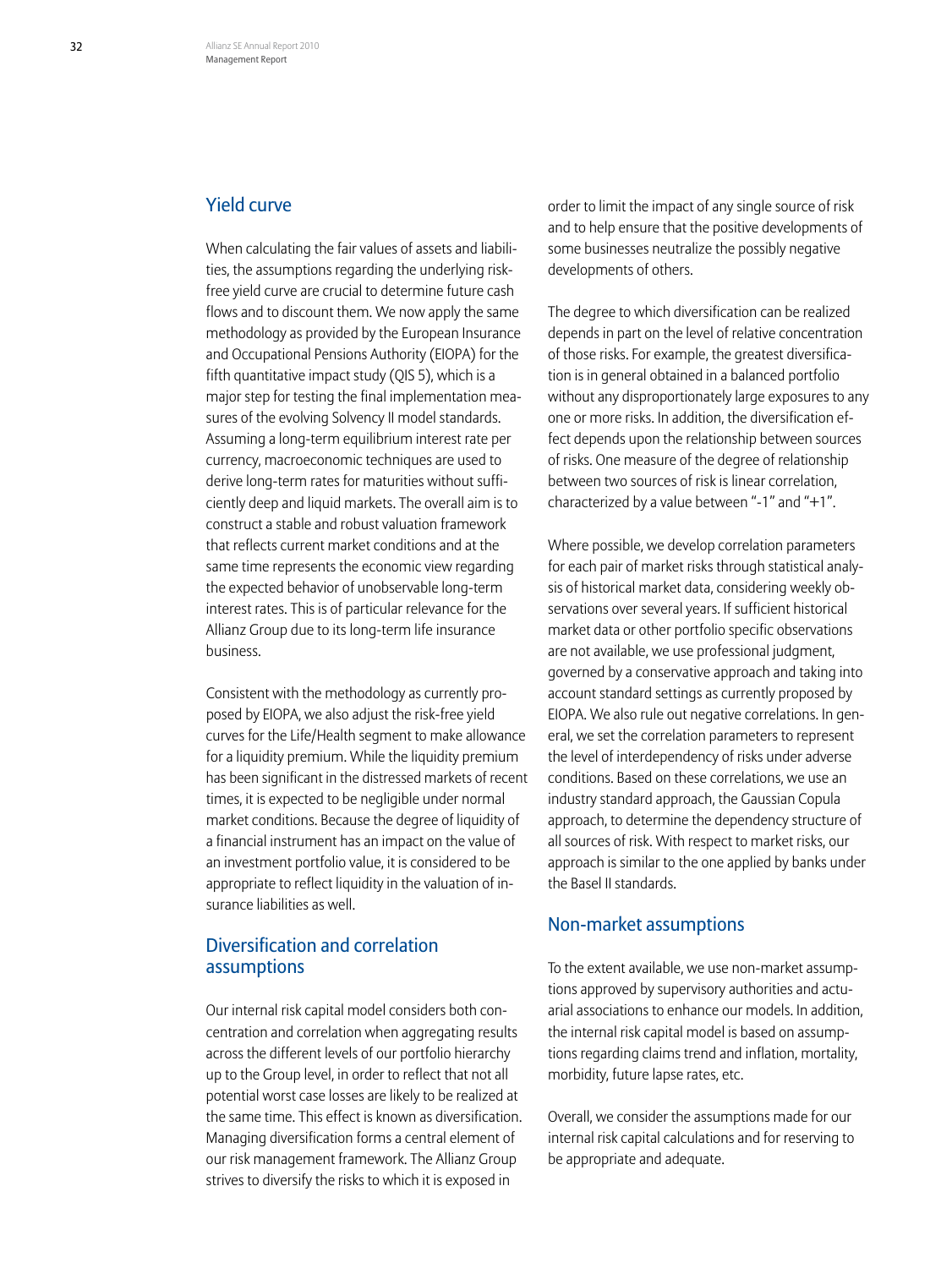- 17 Operations by Reinsurance Lines of Business
- 19 Balance Sheet Review
- 22 Risk Report
- 52 Corporate Governance Report and Statement on Corporate Management
- 61 Remuneration Report
- 81 Other Information

## Scope

By design, our internal risk capital model takes into account the following sources of risk, classified as risk categories per segment:

| <b>Risk category</b>                                                                                                                                               | <b>Insurance</b> | <b>Asset</b><br>Manage-<br>ment | <b>Corporate</b><br>and Other | <b>Description</b>                                                                                                                                                                                                                                                                                               | <b>Example</b><br>management<br><b>levers</b>                                                               |
|--------------------------------------------------------------------------------------------------------------------------------------------------------------------|------------------|---------------------------------|-------------------------------|------------------------------------------------------------------------------------------------------------------------------------------------------------------------------------------------------------------------------------------------------------------------------------------------------------------|-------------------------------------------------------------------------------------------------------------|
| <b>Market risk</b><br>- interest rate including volatility<br>- credit spread<br>- equity including volatility<br>- real estate including volatility<br>- currency |                  | $\sqrt{2}$                      | $\checkmark$<br>✓             | Possible losses caused by changes in interest rates,<br>equity prices and real estate values or their<br>volatilities as well as by changes in credit spreads<br>and foreign exchange rates.                                                                                                                     | Strategic asset<br>allocation bench-<br>marks, equity and<br>duration limits,<br>etc.                       |
| <b>Credit risk</b>                                                                                                                                                 | $\mathscr{I}^1$  | $\mathcal{J}^2$                 | $\checkmark$                  | Possible losses in the market value of the portfolio<br>due to deterioration in the credit quality of<br>counterparties including their failure to meet<br>payment obligations or due to non-performance<br>of instruments (i.e., payment overdue).                                                              | Country limits,<br>single counter-<br>party concentra-<br>tion limits, etc.                                 |
| <b>Underwriting risk</b><br>- premium catastrophe<br>- premium non-catastrophe<br>- reserve<br>- biometric                                                         |                  |                                 |                               | Unexpected financial losses due to the inadequacy<br>of premiums for catastrophe and non-catastrophe<br>risks, due to the inadequacy of reserves or due to<br>the unpredictability of mortality or longevity.                                                                                                    | Minimum under-<br>writing standards,<br>natural catastro-<br>phe limits, reinsu-<br>rance programs,<br>etc. |
| <b>Business risk</b><br>- operational<br>$- cost$                                                                                                                  |                  |                                 |                               | Possible losses resulting from inadequate or failed<br>internal processes, from personnel and systems,<br>or from external events, as well as unexpected<br>changes in business assumptions and unanticipated<br>earnings fluctuations due to a decline in income<br>without corresponding decrease in expenses. | Internal controls,<br>business continu-<br>ity management,<br>adequate product<br>design, etc.              |

Our internal risk capital model covers:

- Substantially all of our major insurance operations.
- Substantially all of our assets (including bonds, mortgages, investment funds, loans, floating rate notes, equities and real estate) and liabilities (including the cash flow profile of all technical reserves as well as deposits and issued securities). If applicable for the Life/Health segment, the model reflects the interaction between assets and liabilities driven by local management decisions such as investment strategies and policyholder participation rules.
- Substantially all of our derivatives (options, swaps and futures), in particular if they form part of the operating entity's regular business model (e. g. at Allianz Life Insurance Company of North America) or if they have a significant impact on the resulting internal risk capital (e. g. hedges of Allianz SE or in the Life/Health segment, if material obligations to policyholders are hedged through financial derivatives). In general, embedded derivatives contained in a host contract are also included.<sup>3</sup>

For smaller insurance operating entities that have an immaterial impact on the Group's risk profile, and for the Asset Management segment, we assign internal risk capital requirements based on an approach which takes local regulatory rules and results from a risk

<sup>1</sup> The premium risk which our credit insurance entity Euler Hermes is exposed to due to its business model is also covered here, as this type of risk is a special form of credit risk. 2 Although the internal risk capital requirements for the Asset Management segment only reflect business risk (please see below for further information), the evaluation of market risk and credit risk on the account of third-parties is an integral part of the risk management process of our local operating entities.

<sup>3</sup> Please see Group Annual Report note 44 of the consolidated financial statements for additional risk disclosure regarding derivative financial instruments.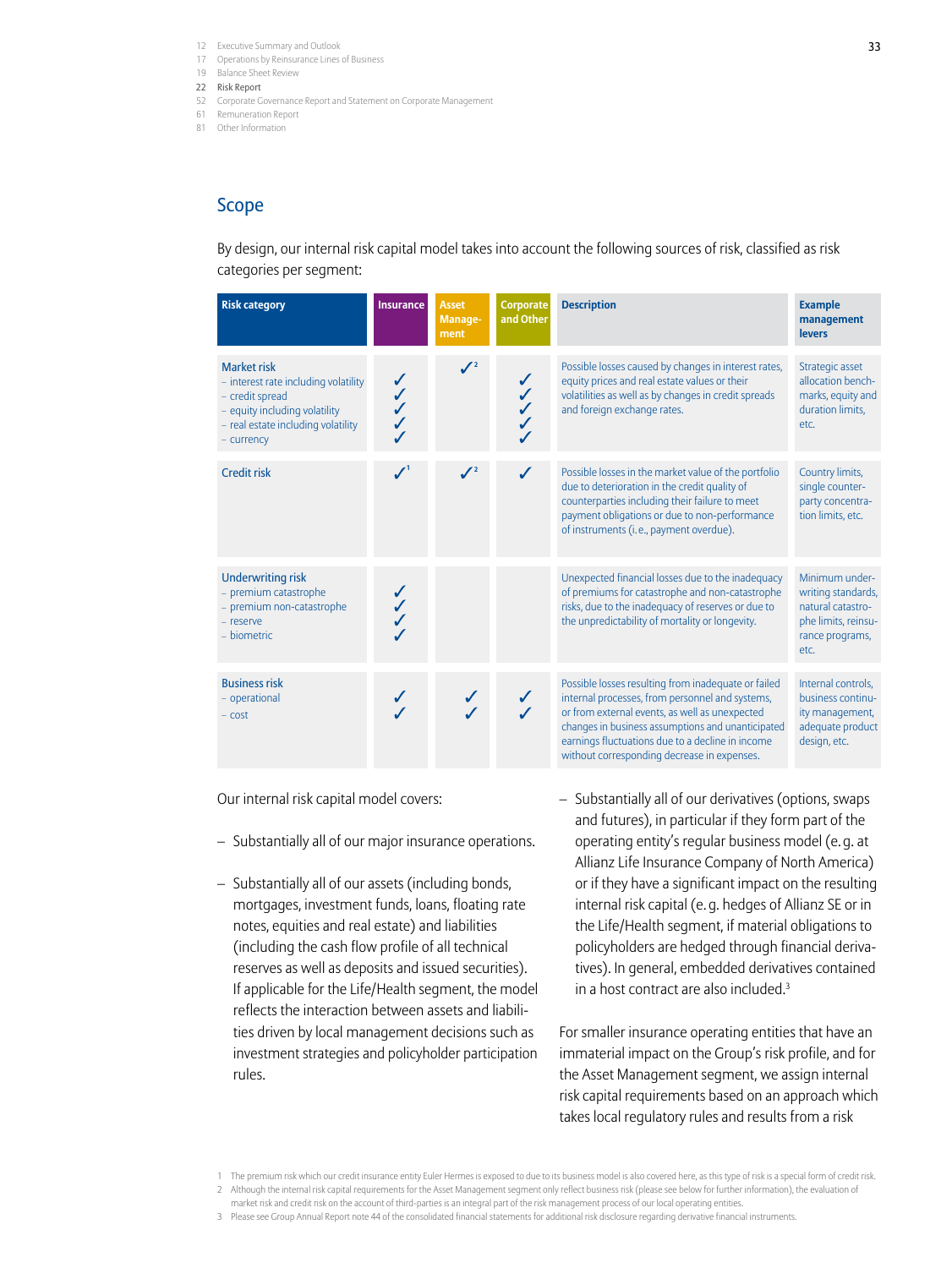factor based model into account. This approach uses the same risk categories as our internal risk capital model, thereby allowing us to consistently aggregate internal risk capital for all segments at the Group level. Regarding our Asset Management segment, approximately 99% of the investments managed by the Asset Management operating entities are held for the benefit of third-parties or Allianz Group insurance entities and, therefore, do not result in significant market and credit risk for the segment. As a result, the internal risk capital requirements for the Asset Management segment only reflect business risk. However, the assessment of market risk and credit risk on the account of third-parties is an integral part of the risk management process of our local operating entities.

Internal risk capital related to our banking operations in Germany, Italy, France as well as Central and Eastern Europe is allocated to the Corporate and Other segment, based on the approach as applied by banks under the Basel II standards. It represents an insignificant amount of approximately 1.6% of total pre-diversified internal risk capital. Therefore, risk management with respect to banking operations is not discussed in detail below.

## **Limitations**

Our internal risk capital model expresses the potential "worst case" amount in economic value that we might lose at a certain level of confidence. However, there is a statistically low probability of 0.03% that actual losses could exceed this threshold.

We assume that model and scenario parameters derived from historical data are a useful approximation to characterize future possible risk events; if future market conditions differ substantially from the past, as in the unprecedented financial crisis of 2008 and 2009, then our VaR approach may be too conservative or too liberal in ways that are too difficult to predict. Our ability to back-test the model's accuracy is limited because of the high confidence level of 99.97% and the one-year holding period as well as limited data for some insurance risk events such as natural catastrophes. Furthermore, as historical data

is used where possible to calibrate the model, it cannot be used for validation. Instead, we validate the model and parameters through sensitivity analyses and external reviews by independent consulting firms focusing on methods for selecting parameters and control processes. Overall, we believe that our validation efforts are effective to the extent validation is possible, and that our model adequately assesses the risks to which we are exposed.

As described above, the insurance liabilities are replicated by portfolios of standard financial market instruments in order to allow for effective risk management. In particular for life portfolios with embedded guarantees, the available replicating instruments may be too simple or too restrictive to capture all factors affecting the change in value of insurance liabilities. Therefore, the replicating portfolio, which is used to calculate internal risk capital, can only be regarded as optimal, subject to the set of available replicating instruments, and it may deviate from the true liabilities in terms of value and behavior under market movements. However, we believe that overall the liabilities are adequately represented by the replicating portfolios due to our stringent data quality steering.

As our internal risk capital model takes into account the change in economic "fair value" of our assets and liabilities, it is crucial to accurately estimate the "fair market value" of each item. For some assets and liabilities, it may be difficult if not impossible, in turbulent financial markets, to obtain either a current market price or to apply a meaningful mark-to-market approach. For certain assets and liabilities, where a current market price for that instrument or similar instruments is not available, we apply a mark-to-model approach. For some of our liabilities, the accuracy of fair values depends on the quality of the actuarial cash flow estimates. Despite these limitations, we believe the estimated fair values are appropriately assessed.

We apply customized derivative valuation tools which are suitable to our business to reflect substantially all of our derivatives in internal risk capital. The internal risk capital model used for largely all of our major insurance operations currently only allows for the modeling of common derivatives such as equity calls, puts,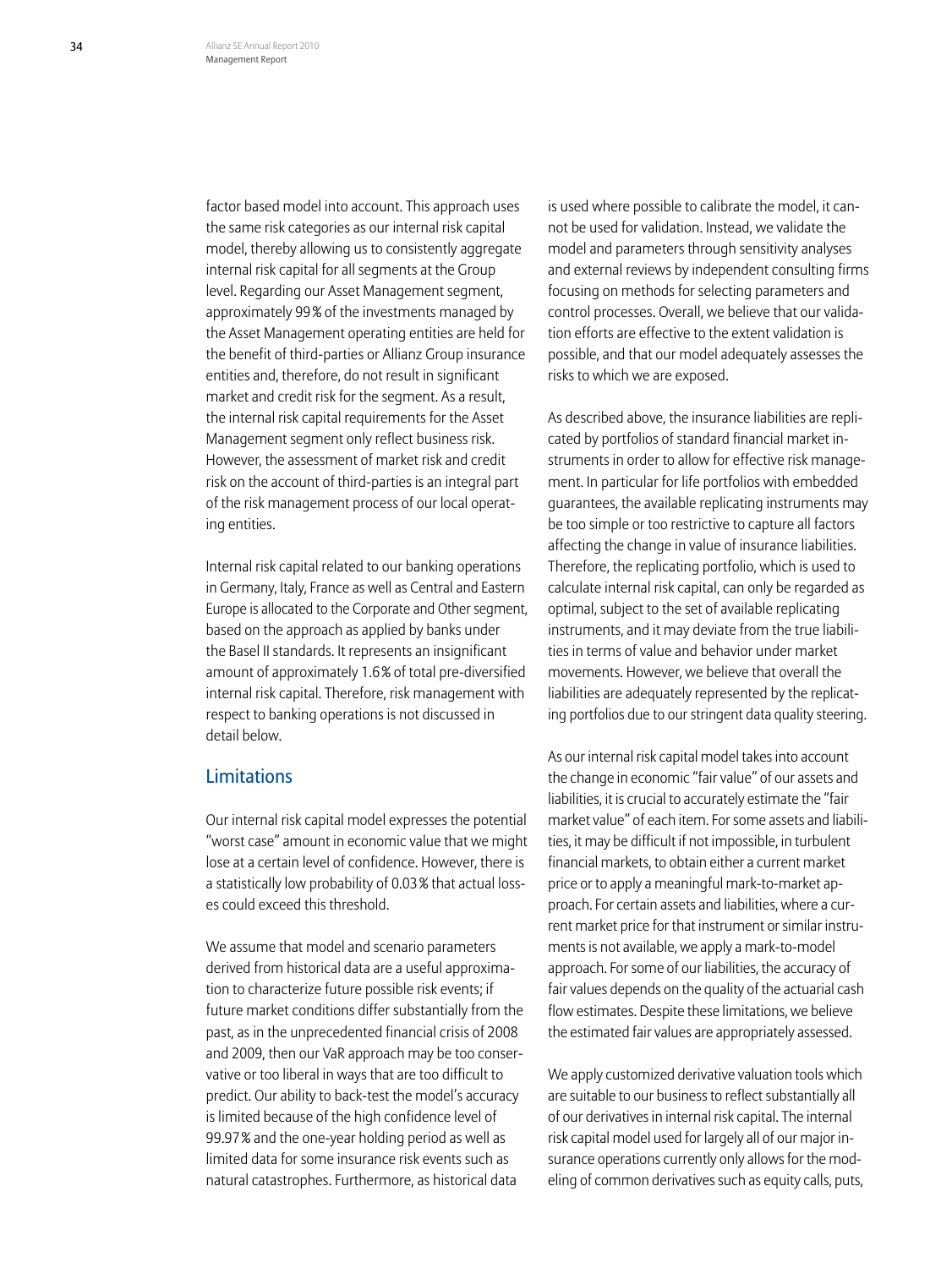12 Executive Summary and Outlook 35

- 17 Operations by Reinsurance Lines of Business
- 19 Balance Sheet Review

22 Risk Report

- 52 Corporate Governance Report and Statement on Corporate Management
- 61 Remuneration Report
- 81 Other Information

forwards and interest rate swaps. For internal risk capital calculations, non-standardized instruments, such as derivatives embedded in structured financial products, are represented by the most comparable standard derivative types. The volume of non-standard instruments is not material on either the local or the Group level, but a more precise modeling of these instruments might affect the fair value and resulting internal risk capital for these derivatives. However, we believe that any such change would not be material.

# Concentration of Risks

As we are an integrated financial services provider offering a variety of products across different business segments and geographic regions, diversification is key to our business model. Diversification helps us manage our risks efficiently by limiting the economic impact of any single event and by contributing to relatively stable results and risk profile in general. As discussed above, the degree to which the diversification effect can be realized depends not only on the correlation between risks but also on the level of relative concentration of those risks. Therefore, our aim is to maintain a balanced risk profile without any disproportionately large risks.

At the Group level, we generally identify and measure concentration risks consistently across the business segments in terms of pre-diversified internal risk capital and in line with the risk categories covered by our internal risk capital model. Within the individual categories, we use supplementary approaches to manage concentration risks, which are described in the remainder of this section. In the subsequent sections all risks are presented on a pre-diversified and Group diversified basis and concentrations of single sources of risk are discussed accordingly.

With respect to investments, top-down indicators such as strategic asset allocation benchmarks are defined and closely monitored to ensure balanced investment portfolios. Financial VaR limits are in place separately for the Life/Health and the Property-Casualty segment at Group level based on the internal risk capital model, in order to protect the economic capital position and

manage peak risks. In addition, adherence to the Group's strategic asset allocation benchmarks is monitored by leeway limits for each of these segments.

Disproportionately large risks that might accumulate and have the potential to produce substantial losses (e. g. natural catastrophes or credit events) are closely monitored on a standalone basis (i. e. before the diversification effect) and are subject to a global limit framework.

For example, the Management Board of Allianz SE has implemented a framework of natural catastrophe limits at both the operating entity and Group levels in an effort to reduce potential earnings volatility and restrict potential losses from single events as well as on an annual aggregate basis. The exposure is limited for losses having an occurrence probability of once in 250 years. These limits are subject to an annual review. Traditional reinsurance coverage and dedicated financial transactions on Group level are examples of two instruments to mitigate the peak risks and to limit the impact of adverse conditions on our financial results and shareholders' equity (e. g. severe natural catastrophe losses). In 2010, for example, we renewed the swaps to exchange European windstorm, U.S. hurricane and U.S. earthquake risks, which belong to our largest natural catastrophe exposures, for Japanese typhoon and earthquake risks, as our Property-Casualty operations are small in this region. In addition, we issued a new Catastrophe Bond ("Blue Fin 3"), protecting us against U.S. hurricane and earthquake risks.

At the beginning of 2010, we implemented a new Group-wide country and obligor group limit management framework (CRisP) for credit risk, which is based on consistent data used by the investment and risk functions on Group level as well as on the operating entity level. It forms the basis for discussions regarding appropriate credit actions and provides notification services for a quick and broad communication of credit related decisions across the Group.

Clearly defined processes ensure that exposure concentrations and utilization of limits are appropriately monitored and managed. The limit framework covers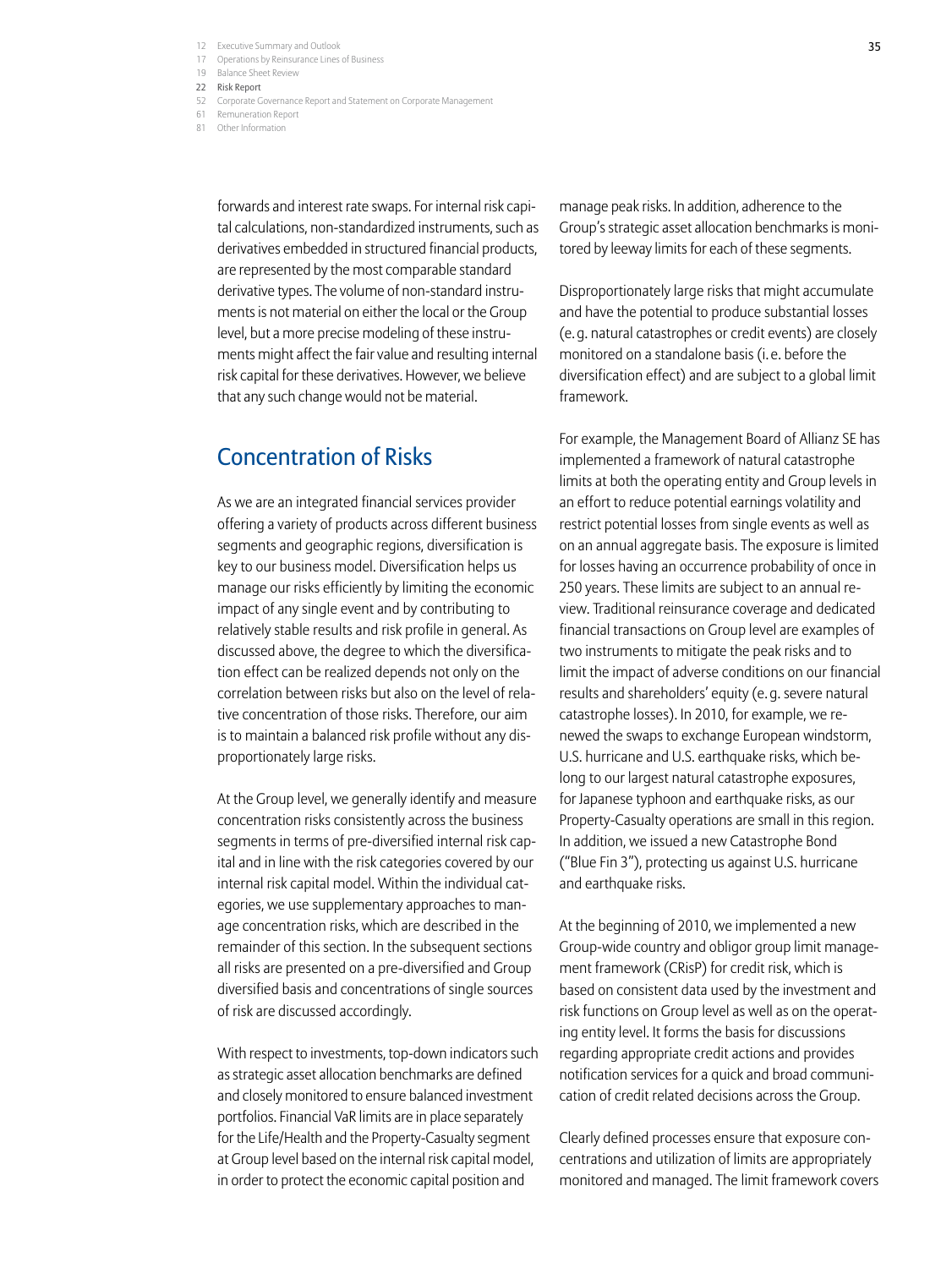counterparty concentration risk related to credit and equity exposures.

It is the ultimate responsibility of the Board of Management of Allianz SE to decide upon maximum country and obligor exposure limits from the Group's perspective (i. e. the maximum concentration limit). This limit takes into account the Allianz Group's portfolio size and structure as well as its overall risk strategy. The Board of Management of Allianz SE delegates authorities for limit setting and modification to the Group Risk Committee and Group Chief Risk Officer by clearly defining maximum limit amounts. All limits are subject to annual review and approval according to the delegated authorities.

In general, obligor limits are calculated by the CRisP system based on predefined rules and key indicators (e. g. the obligor's rating, balance sheet size, business segment and country of operations). The CRisP system allocates Group obligor limits to the operating entity level, following a factor based approach and taking into account various key indicators such as the operating entity's balance sheet size and area of domicile as well as the obligor's business segment and country of operations.

# Market Risk

The Allianz Group holds and uses many different financial instruments in managing its businesses. As part of our insurance operations, we collect premiums from our customers and invest them in a wide variety of assets. These investment portfolios ultimately cover the future claims to our customers. We also need to invest shareholders' capital, which is required to support the risks underwritten.

As the fair values of our investment portfolios depend on financial markets, which may change over time, we are exposed to market risks. For example, an unexpected overall increase in interest rates or an unanticipated drop in equity markets may generally result in a devaluation of the portfolios. In order to limit the impact of any of these financial market changes, we have a limit system in place, which is based on a

variety of different risk measures including financial VaR, equity sensitivities, asset durations and duration mismatch as well as investment leeways around the benchmark portfolio approved by the Board of Management of Allianz SE.

Grouped according to our internal risk capital model categories, the following are the most significant market risks in terms of market values: interest rate risk (arising from bonds, loans and other debt instruments) and equity price risk (including risks arising from common shares and preferred shares).

Because of our diversified real estate portfolio, real estate risk is currently of less relevance for the Allianz Group. About 5.6% of the total pre-diversified internal risk capital is related to real estate exposures.

In addition to any local regulatory requirements, the Group's policy is to generally require each operating entity to match the currency of their material assets and liabilities or to hedge foreign currency risk. From the perspective of the operating entity's balance sheet, this leaves only an immaterial amount of currency risk exposure related to the respective local currency. However, for the Group's reporting in Euro, foreign currency risk results from the fair net asset value of our non-Euro operating entities. If non-Euro foreign exchange rates decline against the Euro, from a Group perspective, the Euro equivalent net asset values also decline. This risk is allocated to the respective business segments.

Our primary exposures to foreign currency risk are related to the U.S. Dollar, Swiss Franc, Australian Dollar and South Korean Won.

Movements in financial markets also have an impact on the value of our insurance liabilities. Therefore, our exposure to market risks is ultimately determined by the net positions between assets and liabilities. These interdependencies are described in more detail under "Property-Casualty and Life/Health segments" below.

In the following table, we present our Group-wide internal risk capital related to market risks.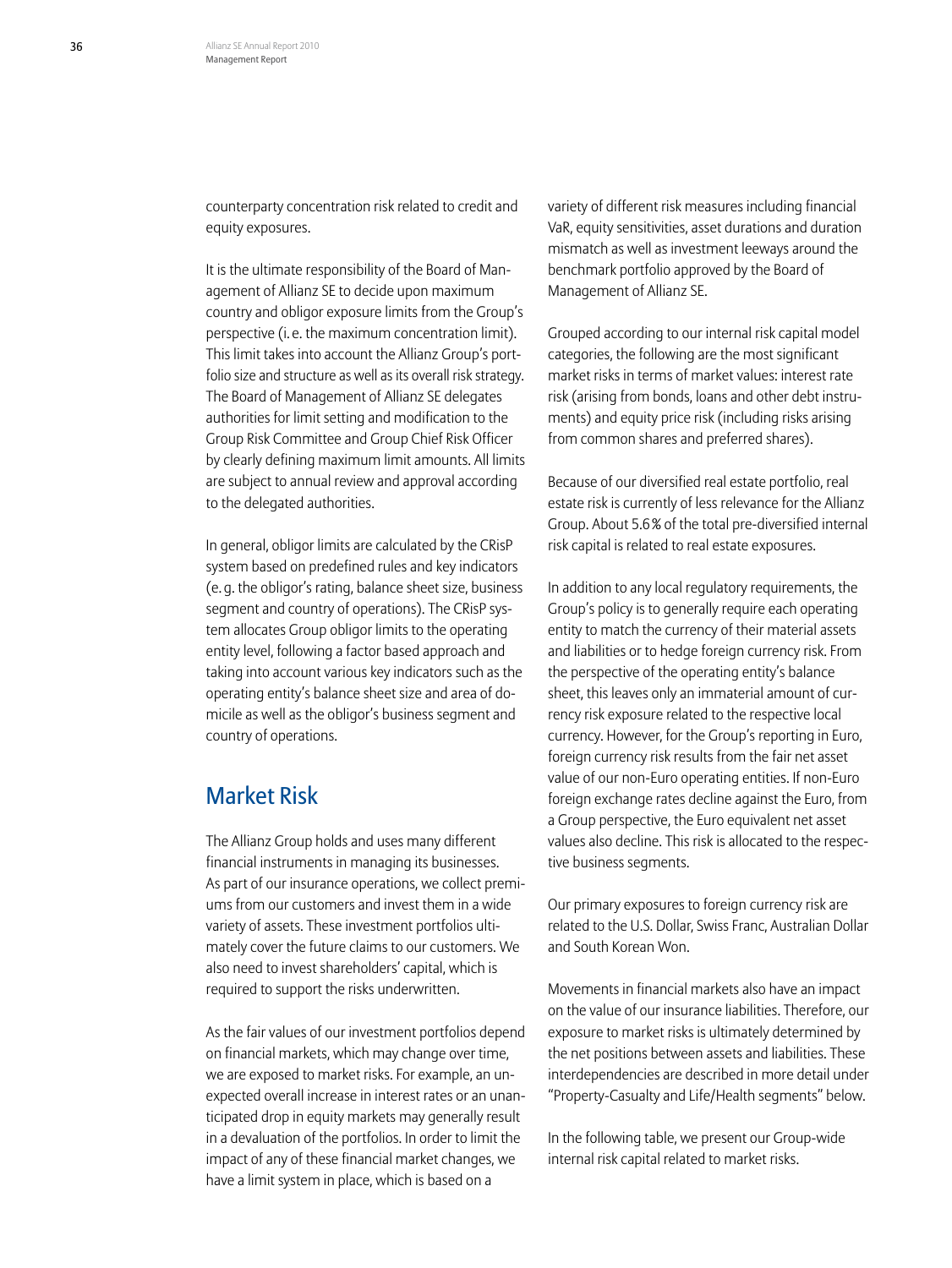- 17 Operations by Reinsurance Lines of Business
- 19 Balance Sheet Review
- 22 Risk Report
- 52 Corporate Governance Report and Statement on Corporate Management

61 Remuneration Report

81 Other Information

|                                                    | Interest rate |               | Credit spread |               | Equity      |               |              | Real estate         | Currency     |              |              | Total         |
|----------------------------------------------------|---------------|---------------|---------------|---------------|-------------|---------------|--------------|---------------------|--------------|--------------|--------------|---------------|
| As of December 31,                                 | 2010<br>€ mn  | 20091<br>€ mn | 2010<br>€mn   | 20091<br>€ mn | 2010<br>€mn | 20091<br>€ mn | 2010<br>€ mn | 20091<br>$\n  mn\n$ | 2010<br>€ mn | 20091<br>€mn | 2010<br>€ mn | 20091<br>€ mn |
| <b>Pre-diversified</b>                             |               |               |               |               |             |               |              |                     |              |              |              |               |
| Property-Casualty                                  | 717           | 903           | 482           | 456           | 2,084       | 2,207         | 1,305        | 1,297               | 542          | 937          | 5,130        | 5,800         |
| Life/Health                                        | 2,944         | 3,148         | 2,445         | 2,110         | 3,584       | 3,507         | 1,069        | 1,201               | 788          | 631          | 10,830       | 10,598        |
| Asset Management                                   |               |               |               |               |             |               |              |                     |              |              |              |               |
| Corporate and Other                                | 421           | 288           | 732           | 487           | 1,660       | 2,121         | 166          | 143                 | 56           | 283          | 3,036        | 3,322         |
| <b>Total Group</b>                                 | 4,082         | 4,340         | 3,660         | 3,053         | 7,328       | 7,835         | 2,541        | 2,641               | 1,386        | 1,851        | 18,997       | 19,720        |
| Share of total Group<br>internal risk capital in % |               |               |               |               |             |               |              |                     |              |              | 42           | 45            |
| <b>Group diversified</b>                           |               |               |               |               |             |               |              |                     |              |              |              |               |
| Property-Casualty                                  | 530           | 706           | 298           | 373           | 1,599       | 1,816         | 958          | 1,023               | 178          | 451          | 3,564        | 4,369         |
| Life/Health                                        | 2,643         | 2,898         | 1,756         | 1,574         | 3,104       | 2,839         | 965          | 997                 | 530          | 479          | 8,998        | 8,787         |
| Asset Management                                   |               |               |               |               |             |               |              |                     |              |              |              |               |
| Corporate and Other                                | 321           | 216           | 466           | 357           | 1,305       | 1,547         | 142          | 120                 | 41           | 188          | 2,275        | 2,427         |
| <b>Total Group</b>                                 | 3,494         | 3,820         | 2,519         | 2,304         | 6,009       | 6,201         | 2,065        | 2,141               | 749          | 1,117        | 14,836       | 15,582        |

### **Allocated internal market risk capital by business segment and source of risk (total portfolio before tax and noncontrolling interests)**

On aggregate, Group diversified internal market risk capital remained at almost the same level compared to the previous year, because there have not been any structural changes in our business mix nor any significant market developments. The decrease in internal currency risk capital is mainly derived from enhanced measurement based on a more granular representation of liabilities per currency by our globally operating insurance entity Allianz Global Corporate and Specialty.

Beginning in 2010, we have been able to use our new risk analysis infrastructure to improve the risk disclosure related to market risk, which is our major source of risk. The following table presents anticipated changes of the net fair value of our assets and liabilities under certain standard financial scenarios, which are defined by reasonably possible individual movements in key market parameters while keeping all other parameters constant. The correlations of these scenarios have a significant impact on the ultimate overall market risk as measured by our internal risk capital model. Related results are presented in the following diagram, which replaces the average, high and low internal market risk capital disclosure provided in prior years.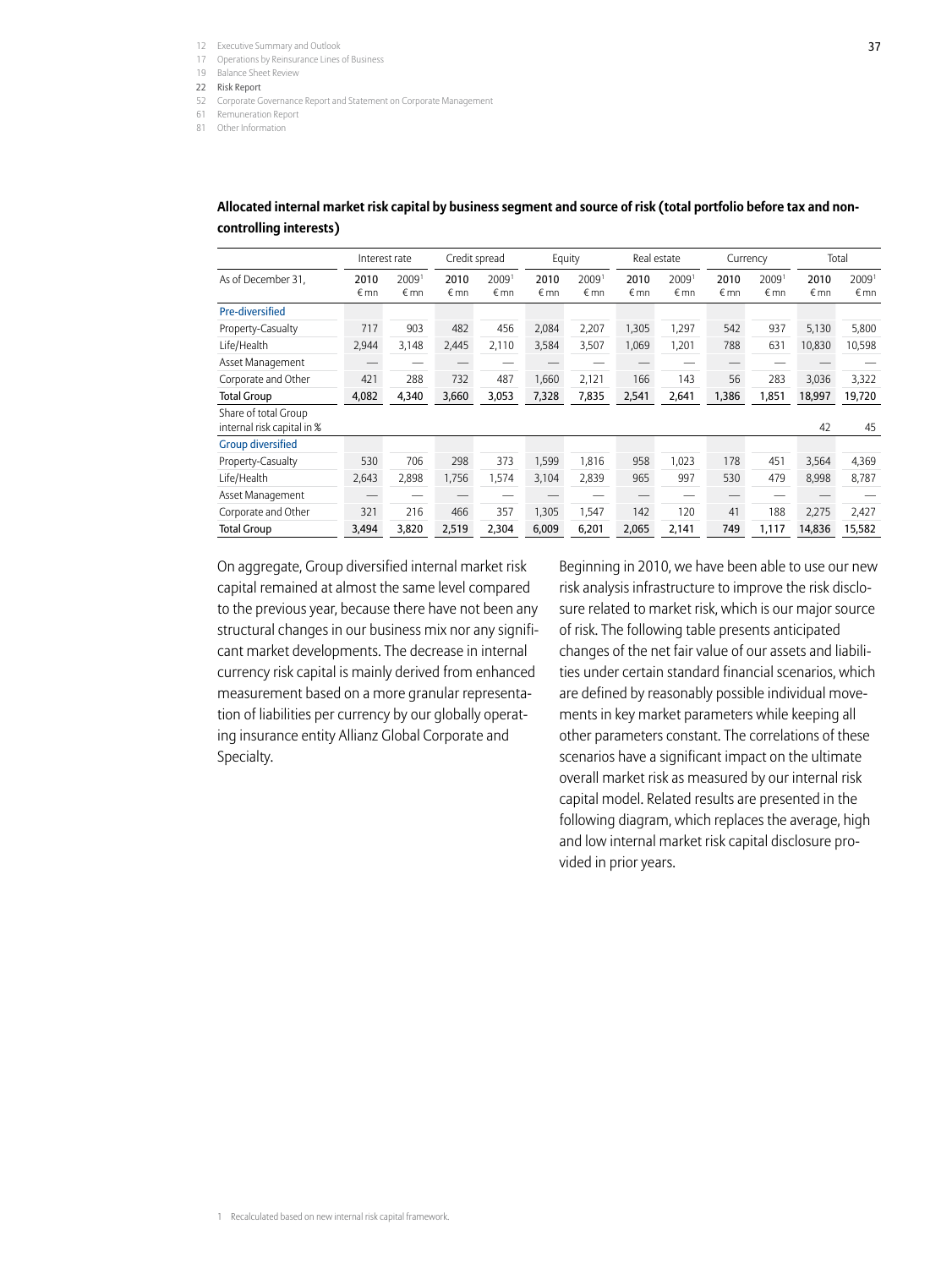**Impact of standard financial scenarios on economic available capital represented in terms of internal solvency ratios (total portfolio before non-controlling interests and after tax and Group diversification)** in %

| Internal solvency ratio                   | 173<br>166 |
|-------------------------------------------|------------|
| Interest rates up by 0.50% <sup>1</sup>   | 177<br>169 |
| Interest rates down by 0.50% <sup>1</sup> | 167<br>161 |
| Equity prices up by 30%                   | 187<br>179 |
| Equity prices down by 30%                 | 156<br>151 |
| Real estate values up by 30%              | 181<br>174 |
| Real estate values down by 30%            | 164<br>157 |
| Foreign exchange rates up by 10%          | 178<br>170 |
| Foreign exchange rates down by 10%        | 166<br>160 |

12/31/2009

12/31/2010

# Property-Casualty and Life/Health segments

Due to our insurance business model, interest rate risk is highly relevant for the Property-Casualty and Life/Health segments, bearing in mind that our life insurance entities typically offer long-term asset accumulation and savings products. Some local asset markets are not sufficiently deep and liquid to adequately match our long-term life insurance obligations, exposing us to structural mismatch positions. Interest rate risk arises from the net position between the insurance liabilities and the investments in fixed income instruments, in particular bonds, loans and mortgages, which are different in terms of maturity and size. The internal risk capital model provides management with information regarding the cash flow profiles of the segments' liabilities, which allows

for active monitoring and management of our assets and liabilities. Strategic asset allocation benchmarks including leeway limits as well as other portfolio limits (e. g. equity sensitivities, asset durations) are defined at the Group level separately for the Life/ Health and the Property-Casualty segment. They are designed to ensure that assets adequately back policyholder liabilities and that they are held to provide investment income in line with policyholders' expectations.

The Allianz Group also strives to leverage the diversification effect: while the potential payments related to our liabilities in the Property-Casualty segment are typically shorter in maturity than the financial assets backing them, the opposite usually holds true for our Life/Health segment due to the long-term life insurance contracts. This provides us with a natural hedge on an economic basis at the Group level.

The maturity of assets and liabilities is reflected by the concept of effective duration, more specifically, how the value of a certain asset or liability portfolio moves with changes in interest rates. Accordingly, if liabilities have a longer duration than the assets backing them (e. g., because of long-term life insurance products), the liabilities will gain more in value than the assets due to a down shift in interest rates, resulting in an overall loss of the net position. This effect is reflected in the internal risk capital results and managed by duration mismatch limits, which are defined at the Group level separately for the Life/Health and the Property-Casualty segment based on our internal risk capital model.

We have allocated a significant part of the Life/Health segment's pre-diversified internal risk capital for interest rate risk to Western Europe (84% as of December 31, 2010), mainly to cover traditional life insurance products. Within certain ranges, traditional products sold in Western Europe generally feature policyholder participation in the profits (or losses) of the insurance company issuing the contract, subject to management discretion and typically floored at a minimum guaranteed crediting rate. The majority of our Life/Health contracts in Western Europe comprise

<sup>1</sup> For 2009, this scenario is defined by a parallel yield curve shift. For 2010, we apply a scenario which is considered to be more likely in line with the evolving Solvency II standards. It assumes that the long-term rates for maturities with no sufficiently deep and liquid markets converge towards a long-term equilibrium interest rate derived by macroeconomic techniques. This approach results in a non-parallel shift of yield curves.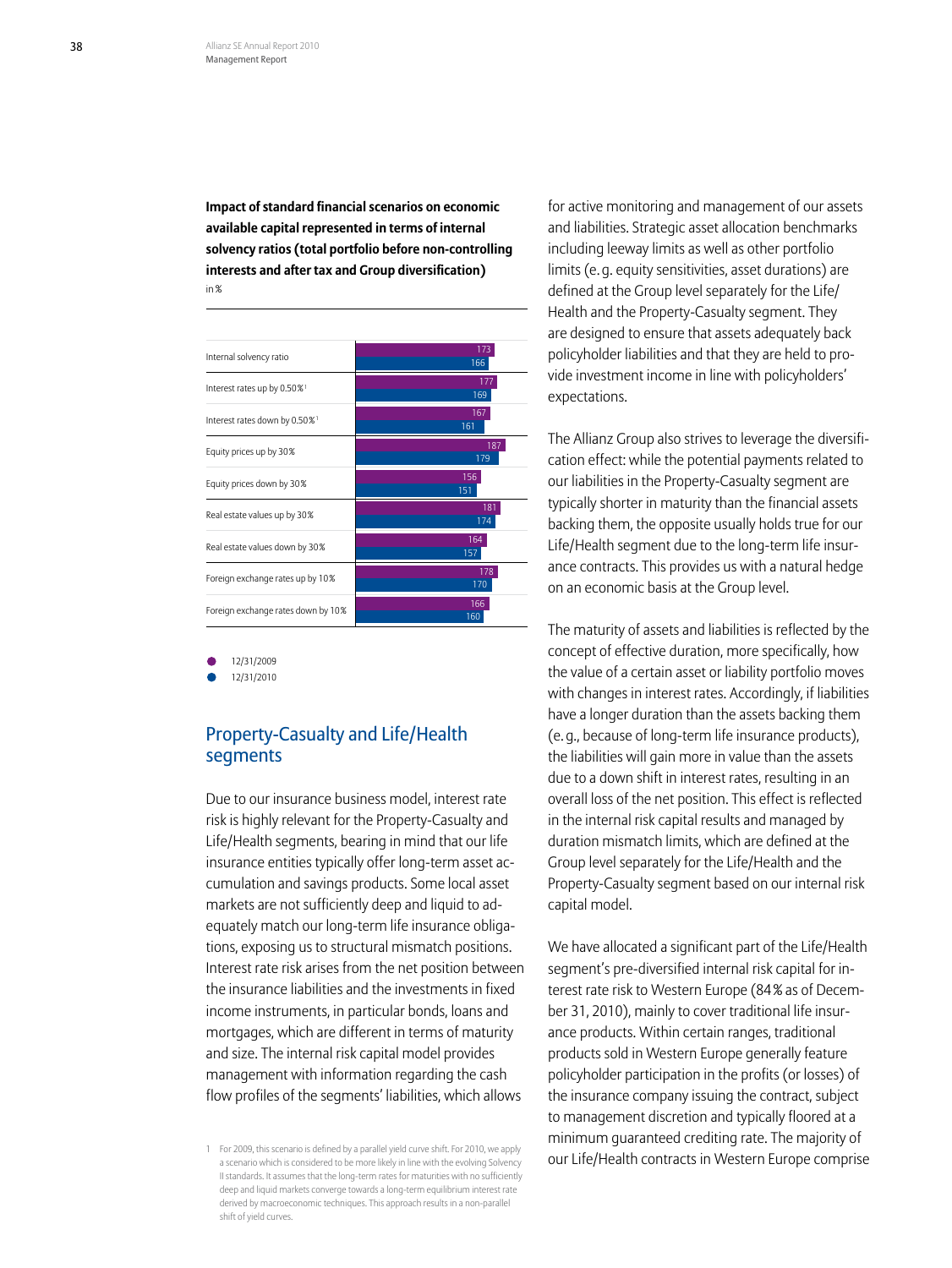12 Executive Summary and Outlook 39

17 Operations by Reinsurance Lines of Business

19 Balance Sheet Review

22 Risk Report

52 Corporate Governance Report and Statement on Corporate Management

61 Remuneration Report

81 Other Information

a significant level of policyholder participation, limiting major sources of risk, including market, credit, underwriting and cost risks.<sup>1</sup>

In accordance with related guarantees, we must still credit minimum rates for individual contracts (e. g. in Germany, France, Italy, the U.S.A. and South Korea).2 However, in most of these markets, the effective interest rates being earned on the investment portfolio exceed these guaranteed minimum interest rates. As interest rates may fall below the guaranteed crediting rates in those markets, we are exposed to interest rate risk. The valuation of these guarantees, which takes into account the interaction of investment strategy and obligations to policyholders, forms an integral part of our internal risk capital model. The associated risks are therefore managed by the financial VaR and duration mismatch limits, based on the internal risk capital model. In addition, our asset liability management approach is closely linked to the internal risk capital framework and designed to achieve long-term investment returns in excess of the obligations related to insurance and investment contracts. Regional diversification also helps mitigate interest rate risks across individual market places.3

The Allianz Group's insurance operating entities hold equity investments usually to diversify their portfolios and take advantage of attractive long-term returns. Strategic asset allocation benchmarks and leeway limits are used to manage and monitor these exposures. In addition, they come within the scope of the Group-wide country and obligor group limit management framework (CRisP) to avoid disproportionately large concentration risk. 81% of the pre-diversified internal risk capital allocated to the Property-Casualty and Life/Health segments for equity risk is assigned to our entities operating locally in Germany, Italy, France and the U.S.A.

Our operating entity Allianz Life Insurance Company of North America mainly offers equity-indexed and fixed annuities as well as variable annuities. These products typically provide some guarantees to the policyholders. Depending on their specific type, these guarantees gain in value for the policyholder when interest rates decrease, equity markets drop or volatilities rise. We have hedges in place to mitigate these risks. While we bear most of the risk related to the guarantees of variable annuities, we are able to share losses with policyholders of equity-indexed and fixed annuity contracts, subject to minimum guaranteed crediting rates and index caps. As the valuation of these guarantees is reflected in our internal risk capital model, they are also managed by the limit framework, based on the internal model.

In 2010, the Allianz Group defined standards for hedging activities to mitigate its exposure to market risk due to options and guarantees or to fair value options embedded in life insurance products. All life and health operating entities are required to follow these standards.

# Corporate and Other segment

The primary market risks in the Corporate and Other segment are equity risks. The Corporate and Other segment manages the equity investments of Allianz SE including strategic participations and its finance subsidiary holding companies, as well as securities issued to fund the capital requirements of the Allianz Group. Some of the securities issued qualify as eligible capital for existing regulatory solvency requirements to the extent they constitute subordinated debt or are perpetual in nature.

Due to the fact that we manage our net interest rate risk exposure from a Group perspective, the assets and liabilities of the Corporate and Other segment are not necessarily matched in terms of interest rate duration. However, the internal interest rate risk capital, that is allocated to the Corporate and Other segment, adequately reflects the duration mismatch.

<sup>1</sup> Please see Group Annual Report note 20 of the consolidated financial statements for additional information regarding participating life business.

<sup>2</sup> Please see Group Annual Report note 20 of the consolidated financial statements for an overview regarding weighted average guaranteed minimum interest rates of the Allianz Group's largest operating entities in the Life/Health segment.

<sup>3</sup> Please see Group Annual Report note 20 of the consolidated financial statements for additional information regarding concentration of life business.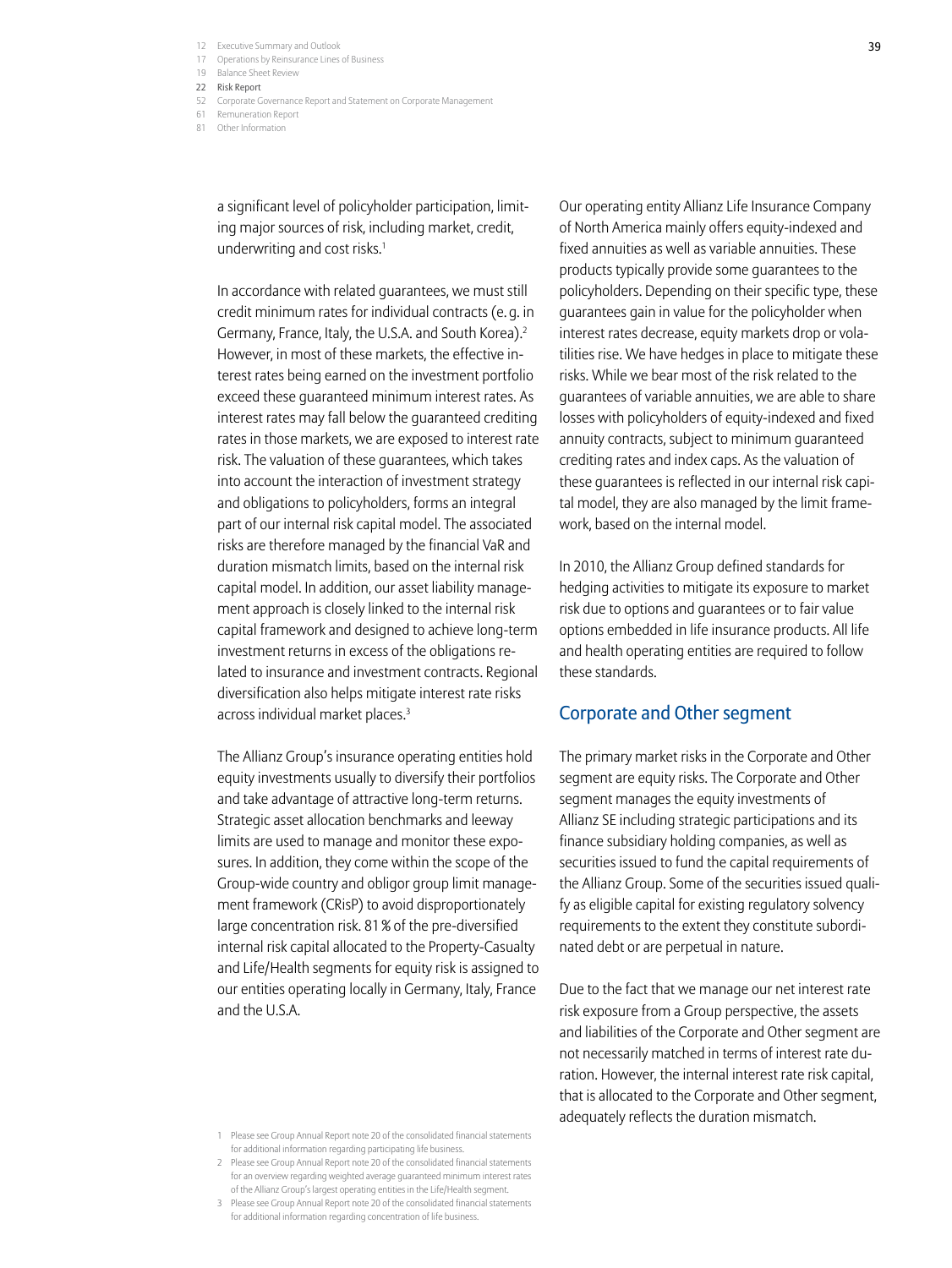As described above, our residual foreign currency risk results primarily from the fair net asset value of our non-Euro operating entities. In addition, certain exposures to non-Euro denominated assets and liabilities are held at the level of the Corporate and Other segment. Based on a foreign exchange management limit framework, currency risk is monitored and managed through the Group Finance Committee process with the support of Group Treasury & Corporate Finance at the Group level.

We do not consider market risk relating to our Banking operations to be significant at the Group level.

# Credit Risk

We classify credit risk into counterparty risk and country risk. Both types of risk are covered by our internal credit risk capital model.

Counterparty risk arises from our fixed income investments, cash positions, derivatives, structured transactions, receivables from Allianz agents and other debtors as well as reinsurance recoverables. Our credit insurance activities also expose us to counterparty risk. If a counterparty's credit quality deteriorates ("migration risk"), the instrument's fair value will decline, resulting in a loss in portfolio value. Migration risk also includes overdue payments and the inability or unwillingness of the counterparty to fulfill contractual obligations ("default risk").

Country risk is specifically related to counterparties with cross-border payment obligations. For example, capital transfers may be prohibited or restricted by sovereign acts, currency moratoria, freezing of money or repatriation of capital ("transfer risk") or currency conversion is prohibited or restricted ("convertibility risk").

The Allianz Group monitors and manages credit risk exposures and concentrations with the objective to ensure that it is able to meet policyholder obligations when they are due, and to maintain adequate capital and solvency positions for the operating entities and the Group as a whole. This objective is supported by

the Group-wide country and obligor group limit management framework (CRisP) as described under "Concentration of Risks". In addition, standard credit portfolio analysis reports are available for the investment and risk functions on the Group and operating entity levels. They allow us to closely monitor the credit risk profile of the different portfolios.

The Allianz Group's internal credit risk capital model is an integral part of the overall internal risk capital framework. It is centrally developed, parameterized and controlled. Group-wide credit data is collected following a centralized process and using standard obligor and obligor group mappings.

The internal credit risk capital model is based on obligor ratings and estimates of exposure at default, loss given default and default correlations. Default correlations capture dependencies between single obligors within the portfolio in terms of their default. These parameters are estimated using statistical analysis and professional judgment. Our aggregation methodology is comparable to approaches widely used in the industry and known as "structural model". In a structural model, a company is deemed to have defaulted when the value of its total assets is lower than its total liabilities. Since changes in the asset value of a company determine whether it defaults, the correlation between different firms' asset values determines the correlation between the firms' defaults. Credit risk is aggregated across individual obligors using Monte Carlo simulations to obtain the loss profile of a given portfolio, i. e. its loss probability distribution. The portfolio loss profiles are calculated at different levels of our portfolio hierarchy (e. g. at local operating entity or segment level). They are fed into the overall internal risk capital model for further aggregation across sources of risk to derive Group diversified internal credit risk capital.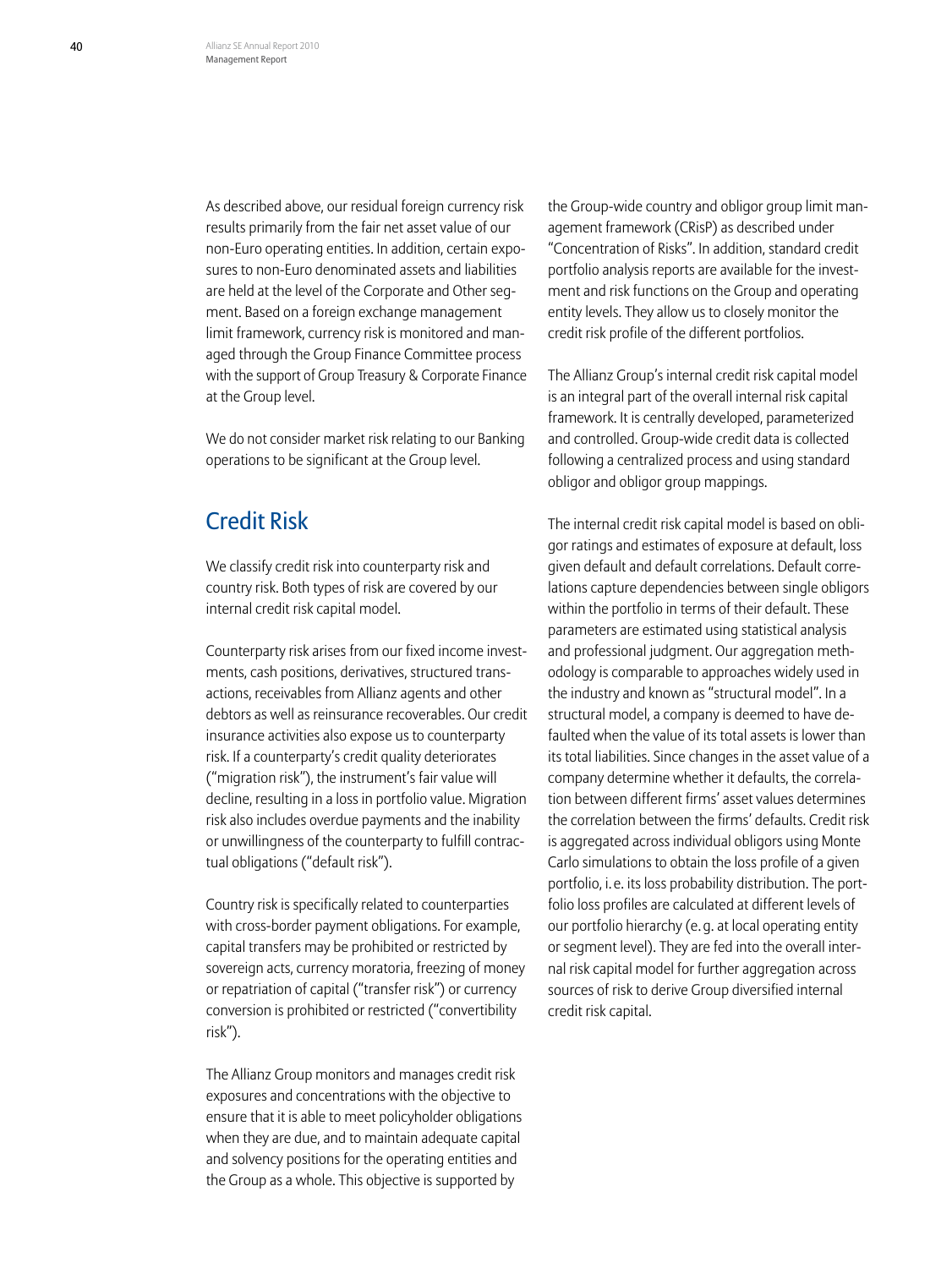12 Executive Summary and Outlook 41<br>17 Operations by Reinsurance Lines of Business

- 17 Operations by Reinsurance Lines of Business
- 19 Balance Sheet Review
- 22 Risk Report
- 52 Corporate Governance Report and Statement on Corporate Management
- 61 Remuneration Report
- 81 Other Information

**Allocated internal credit risk capital by business segment (total portfolio before tax and non-controlling interests) as of December 31, 2010 (December 31, 20091 )** Pre-diversified, in € mn

Total Group internal credit risk capital: 6,871 (6,152) Share of total Group internal risk capital: 15% (14%)



Group diversified, in € mn



Total Group diversified internal credit risk capital rose for the Property-Casualty and Life/Health segments, because the exposure increased due to new reinsurance agreements and investments as well as changes in foreign exchange rates.

The following table presents the average internal risk capital for credit risk calculated over four quarters of 2010 and 2009, as well as the high and low quarterly internal risk capital amounts calculated in both years. **Average, high and low allocated internal risk capital (total portfolio before non-controlling interests and after Group diversification)**

|                        | Total                    |               |
|------------------------|--------------------------|---------------|
| As of December 31,     | 2010 <sup>2</sup><br>€mn | 20093<br>€ mn |
| Over quarterly results |                          |               |
| Average                | 6,602                    | 3,692         |
| High                   | 7,153                    | 3,792         |
| Low                    | 6,099                    | 3.549         |

The difference between 2009 and 2010 figures in the table shown above is explained by the change in the internal risk capital model. Please see "Introduction of new internal risk capital framework" for further information.

# Property-Casualty, Life/Health as well as Corporate and Other segments

In the Property-Casualty and Life/Health segments, credit risk arises from reinsurance counterparties as well as from issuers and counterparties related to our investment activities. For the Corporate and Other segment, our internal risk capital model covers only investment credit risk, as reinsurance activities are generally allocated to the Property-Casualty segment. We do not consider credit risk relating to our Banking operations to be significant at the Group level.

### **Credit risk – reinsurance**

We take steps to limit our liability from insurance business by ceding part of the risk exposure we assume to the international reinsurance market. This exposes us to credit risk related to external reinsurers. We may experience losses over a certain time horizon due to insufficient recoverability of reinsurance receivables on the balance sheet or due to defaulting benefits related to reinsurance treaties in force.

As of December 31, 2010, 6% of our total Group pre-diversified internal credit risk capital is allocated to reinsurance exposures, 58% of which is related to reinsurance counterparties in the U.S.A. and Germany.

A dedicated team selects our reinsurance partners and considers only companies with strong credit profiles. We may also require letters of credit, cash deposits or

2 Numbers before tax based on new internal risk capital framework and consistent with presentation of internal credit risk capital in this section.

<sup>3</sup> Numbers after tax as disclosed under old internal credit risk model. Please see "Introduction of new internal risk capital framework" for explanations regarding the model change.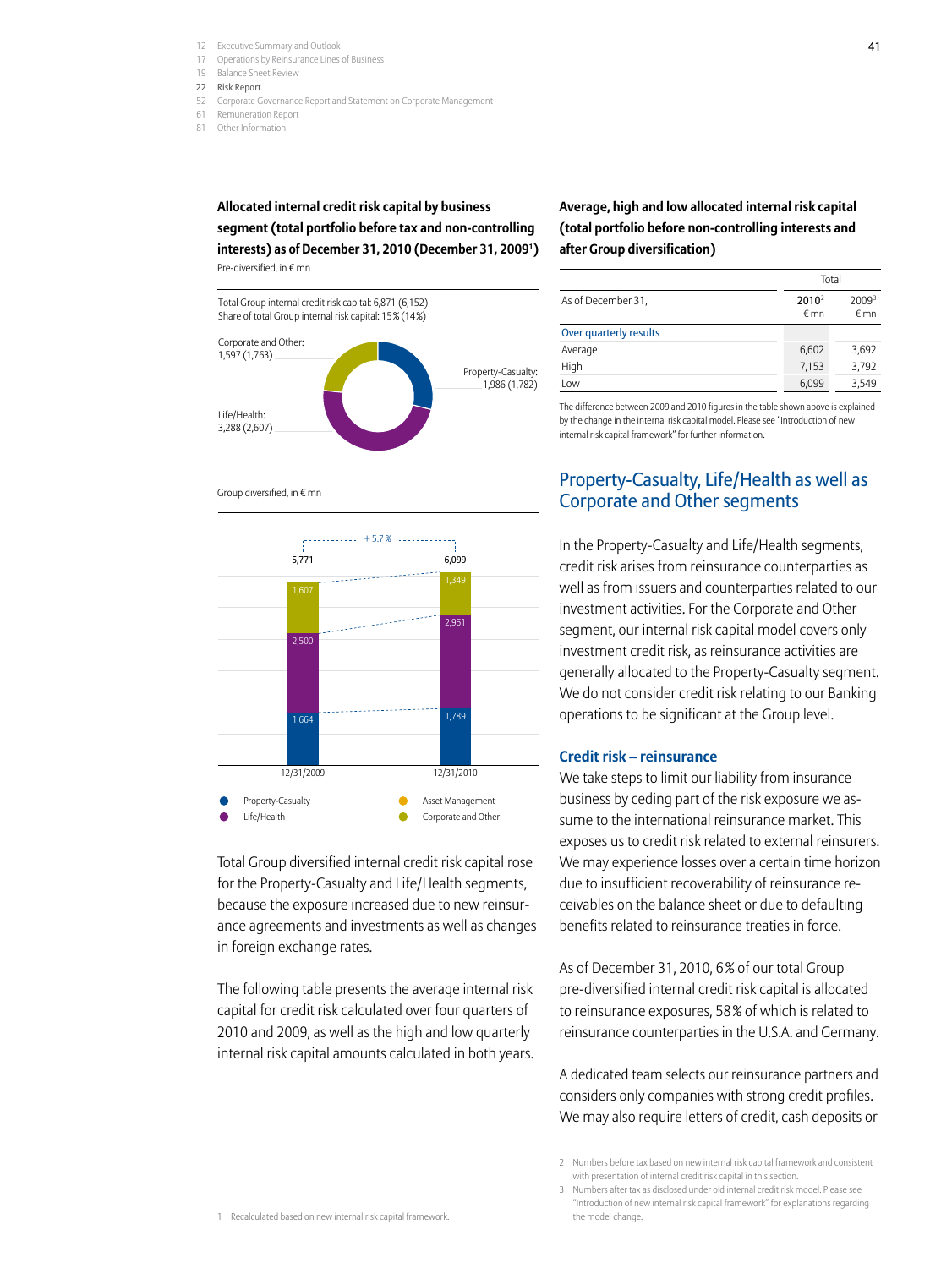other financial measures to further mitigate our exposure to credit risk. As of December 31, 2010, 78% (2009: 76%) of the Allianz Group's reinsurance recoverables were distributed among reinsurers that had been assigned at least an "A" rating by Standard & Poor's. Non-rated reinsurance recoverables represented 21% (2009: 23%) of the total reinsurance recoverables as of December 31, 2010. Reinsurance recoverables without Standard & Poor's rating include exposures to brokers, companies in run-off and pools, where no rating is available, and companies rated by A.M. Best.

We limit the credit risk of our fixed income investments by setting high requirements on the creditworthiness of our issuers, by diversifying our investments and by setting obligor concentration limits. As of December 31, 2010, approximately 94% (2009: 95%) of the fixed income investments of the insurance companies of the Allianz Group had an investment grade rating and approximately 85% (2009: 87%) of the fixed income investments were distributed among obligors that had been assigned at least an "A" rating by Standard & Poor's.

Reinsurance recoverables by rating class<sup>1</sup> as of **December 31, 2010**

in € bn



### **Credit risk – investment**

As part of our insurance operations, we collect premiums from our customers and invest them to a great extent in fixed income instruments. These investment portfolios ultimately cover the future claims to our customers. We also need to invest shareholders' capital, which is required to support the risks underwritten. As a result, we are exposed to credit risk.

However, for certain life insurance products, we are able to share losses due to credit events with the policyholder, as described in the context of market risks.

As of December 31, 2010, 80% of our total Group pre-diversified internal credit risk capital is allocated to investment exposures of the Property-Casualty, Life/Health as well as Corporate and Other segments, 64% of which is related to issuers and counterparties in the U.S.A. and Germany.

## **Fixed income investments by rating class as of December 31, 2010**

fair values in € bn



In addition to these fixed income investments, the Allianz Group also has non-tradable self-originated mortgage loan portfolios mainly in Germany and the U.S.A. As of December 31, 2010, 96% of the German mortgage portfolio is considered to be equivalent to a Standard & Poor's investment grade rating based on an internal scoring. The U.S. commercial mortgage loan investments are subject to thorough credit assessment and conservative underwriting by the responsible credit manager. In 2010, there were two cases of delinquent or foreclosed commercial mortgage loans due to the financial crisis. Taking into account that there have been only five delinquent or foreclosed loans since 1994 and based on additional stress test analysis, we still regard the portfolio as investment grade. The North American Allianz insurance companies have a residential mortgage portfolio exposure of less than € 1.0 million.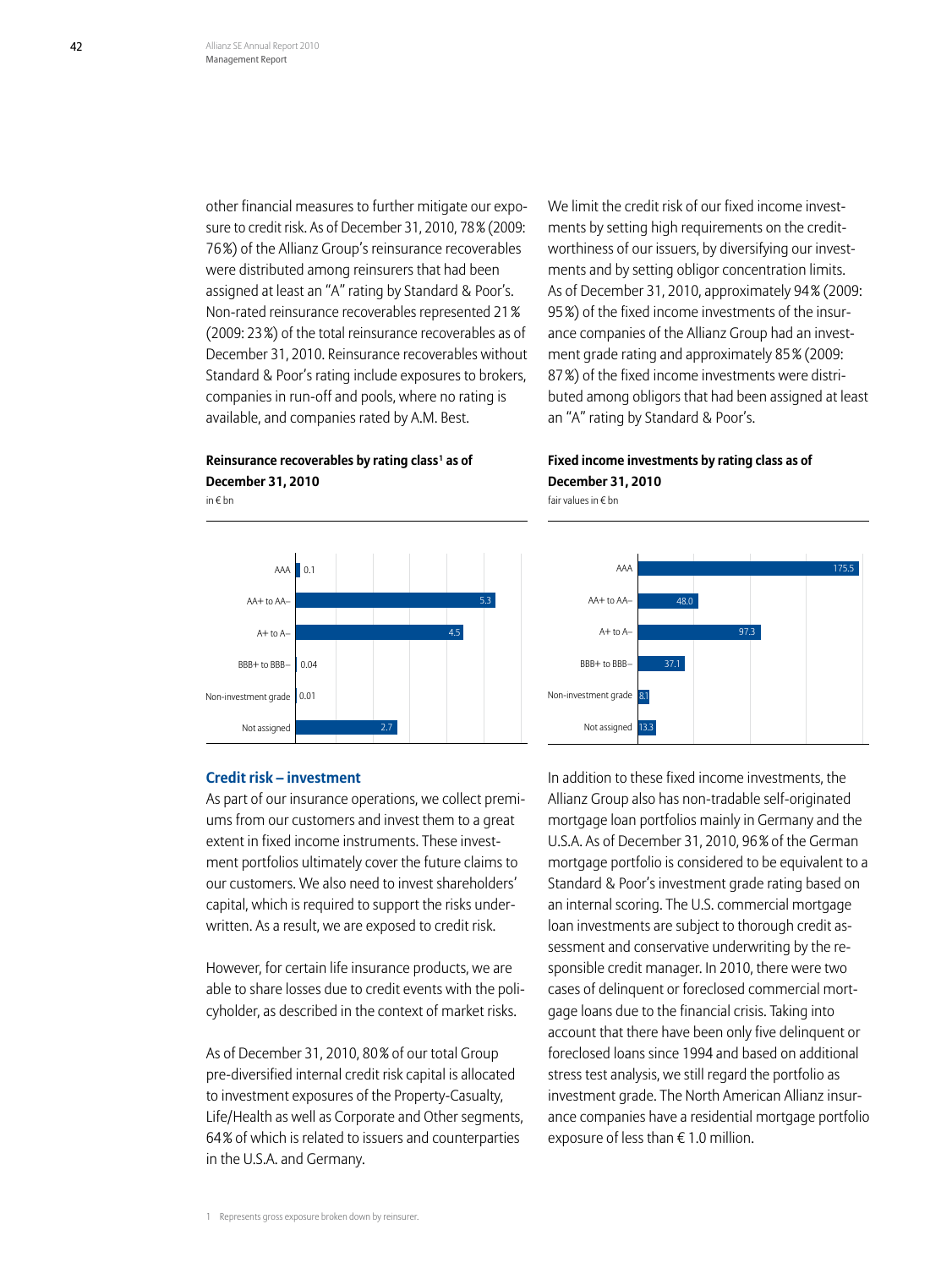- 12 Executive Summary and Outlook 43<br>17 Operations by Reinsurance Lines of Business
- 17 Operations by Reinsurance Lines of Business
- 19 Balance Sheet Review
- 22 Risk Report
- 52 Corporate Governance Report and Statement on Corporate Management
- 61 Remuneration Report
- 81 Other Information

### **Credit risk – credit insurance**

The premium risk to which our credit insurance entity Euler Hermes is exposed is a special form of credit risk derived from the Euler Hermes business model. As part of a credit insurance agreement, the policyholder protects a short-term trade credit advanced to a buyer against credit losses by transferring a part of the risk to Euler Hermes. If the creditworthiness of a buyer deteriorates (including its default), it will be unable to meet its payment obligations and Euler Hermes will indemnify the claim to the policyholder. Credit risk arises from potential claim payments due to limits granted by Euler Hermes to its policyholders.

The parameters used to model credit insurance portfolios are estimated by Euler Hermes based on proprietary models and provided as input to the Group's internal credit risk capital model. In particular, since credit exposures are actively managed by Euler Hermes, a proprietary rating system is applied as opposed to the long-term public ratings primarily used for investment portfolios. Euler Hermes ratings evaluate the short-term creditworthiness of a company taking into account various key risk indicators available on the market and from policyholders.

As of December 31, 2010, 14% of our total Group pre-diversified internal credit risk capital is allocated to credit insurance exposures of Euler Hermes.

# Underwriting Risk

Underwriting risks consist of premium and reserve risks in the Property-Casualty segment as well as biometric risks in our Life/Health segment. For the Asset Management segment and our Banking operations, underwriting risks are not relevant. Although the Corporate and Other segment provides some guarantees that transfer small parts of the underwriting risk away from local entities, such risk is primarily transferred by internal reinsurance and allocated to the Property-Casualty segment.

**Allocated internal underwriting risk capital by source of risk1 (total portfolio before tax and non-controlling interests) as of December 31, 2010 (December 31, 20092 )** Pre-diversified, in € mn



Group diversified, in € mn



Total Group-diversified internal underwriting risk capital increased mainly due to higher premium catastrophe risks, which are primarily driven by two effects. First, following a decision by the Group Risk Committee, we changed the reinsurance program and reduced our external reinsurance protection against extreme large losses, in order to enhance the protection against multiple higher frequency and mid-sized losses and mitigate earnings volatility. Secondly, our natural catastrophe exposure grew due to larger business volume and adverse developments in foreign exchange rates particularly related to the U.S. Dollar, Australian Dollar and Japanese Yen.

risk capital takes reinsurance effects into account.

<sup>1</sup> As risks are measured by an integrated approach on an economic basis, internal

<sup>2</sup> Recalculated based on new internal risk capital framework.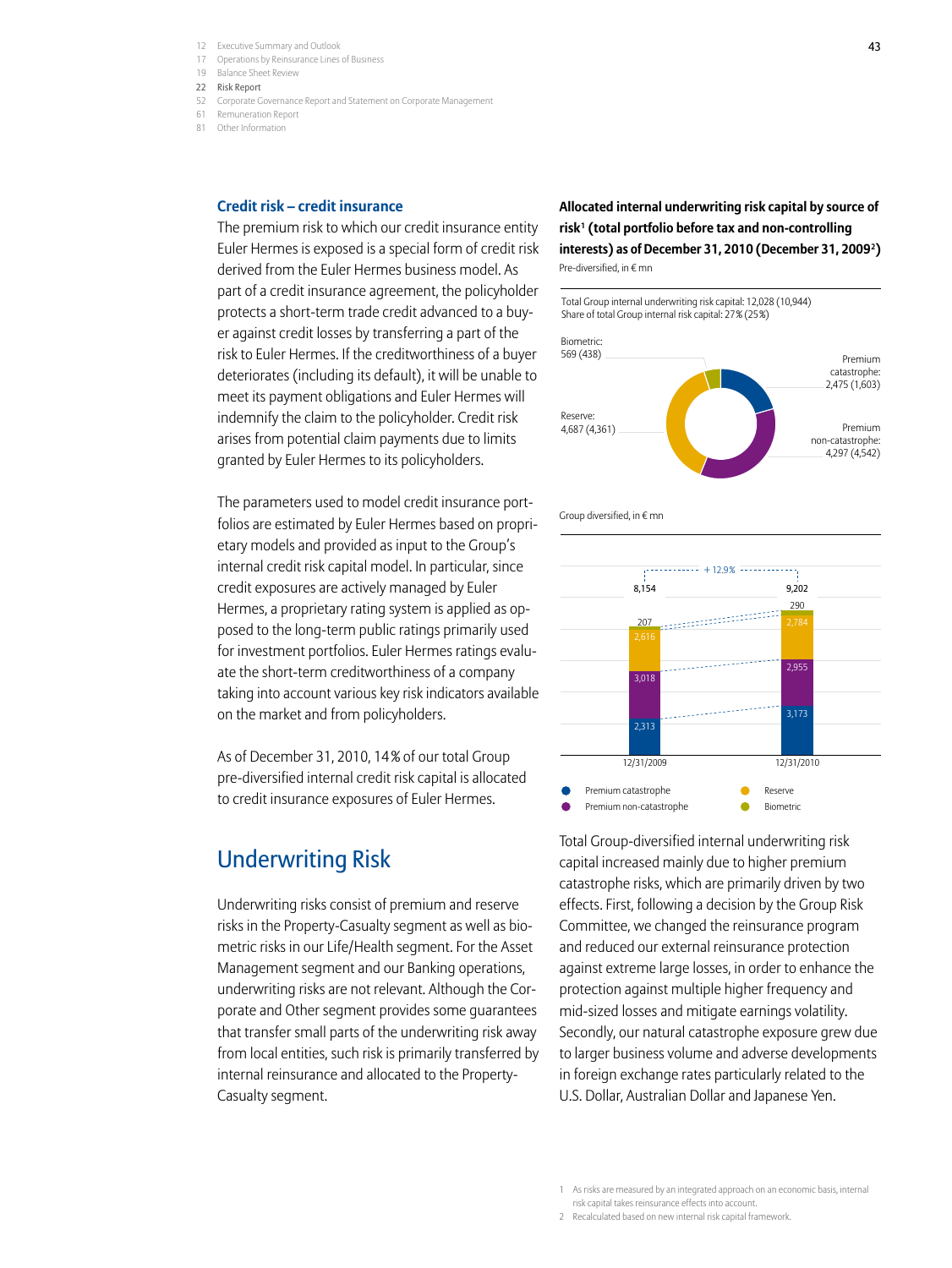**Allocated internal underwriting risk capital by business segment1 (total portfolio before tax and non-controlling interests) as of December 31, 2010 (December 31, 20092 )** Pre-diversified, in € mn



Group diversified, in € mn



The table below presents the average internal risk capital calculated for underwriting risks over the four quarters of 2010 and 2009, as well as the high and low quarterly internal risk capital amounts calculated in both years.

## **Average, high and low allocated internal underwriting risk capital by source of risk (total portfolio before non-controlling interests and after Group diversification)**

|                        | Premium<br>catastrophe    |               | Premium<br>non-catastrophe |               | Reserve                   |               | Biometric                 |               | <b>Total Group</b> |              |
|------------------------|---------------------------|---------------|----------------------------|---------------|---------------------------|---------------|---------------------------|---------------|--------------------|--------------|
|                        | 2010 <sup>3</sup><br>€ mn | 20094<br>€ mn | 20103<br>€ mn              | 20094<br>€ mn | 2010 <sup>3</sup><br>€ mn | 20094<br>€ mn | 2010 <sup>3</sup><br>€ mn | 20094<br>€ mn | 2010<br>€ mn       | 20094<br>€mn |
| Over quarterly results |                           |               |                            |               |                           |               |                           |               |                    |              |
| Average                | 3.040                     | 1.452         | 3,139                      | 3.721         | 2,839                     | 2,514         | 389                       | 134           | 9.407              | 7,820        |
| High                   | 3,173                     | 1.473         | 3.253                      | 3,883         | 2,961                     | 2,544         | 592                       | 305           | 9.847              | 7,977        |
| Low                    | 2,910                     | 1,434         | 2,955                      | 3,554         | 2,685                     | 2,480         | 290                       | 72            | 9,111              | 7,669        |

1 As risks are measured by an integrated approach on an economic basis, internal risk capital takes reinsurance effects into account. Allowing for a defined deductible, there are contingent liabilities in the Allianz Group of up to USD 465 mn in connection with certain insurance reserves of Fireman's Fund Insurance Co., Novato, allocated to the Corporate and Other segment.

2 Recalculated based on new internal risk capital framework.

3 Numbers before tax based on new internal risk capital framework and consistent with presentation of internal underwriting risk capital in this section.

4 Numbers after tax as disclosed under the old internal risk capital model. Please see "Introduction of new internal risk capital framework" for explanations regarding the model change.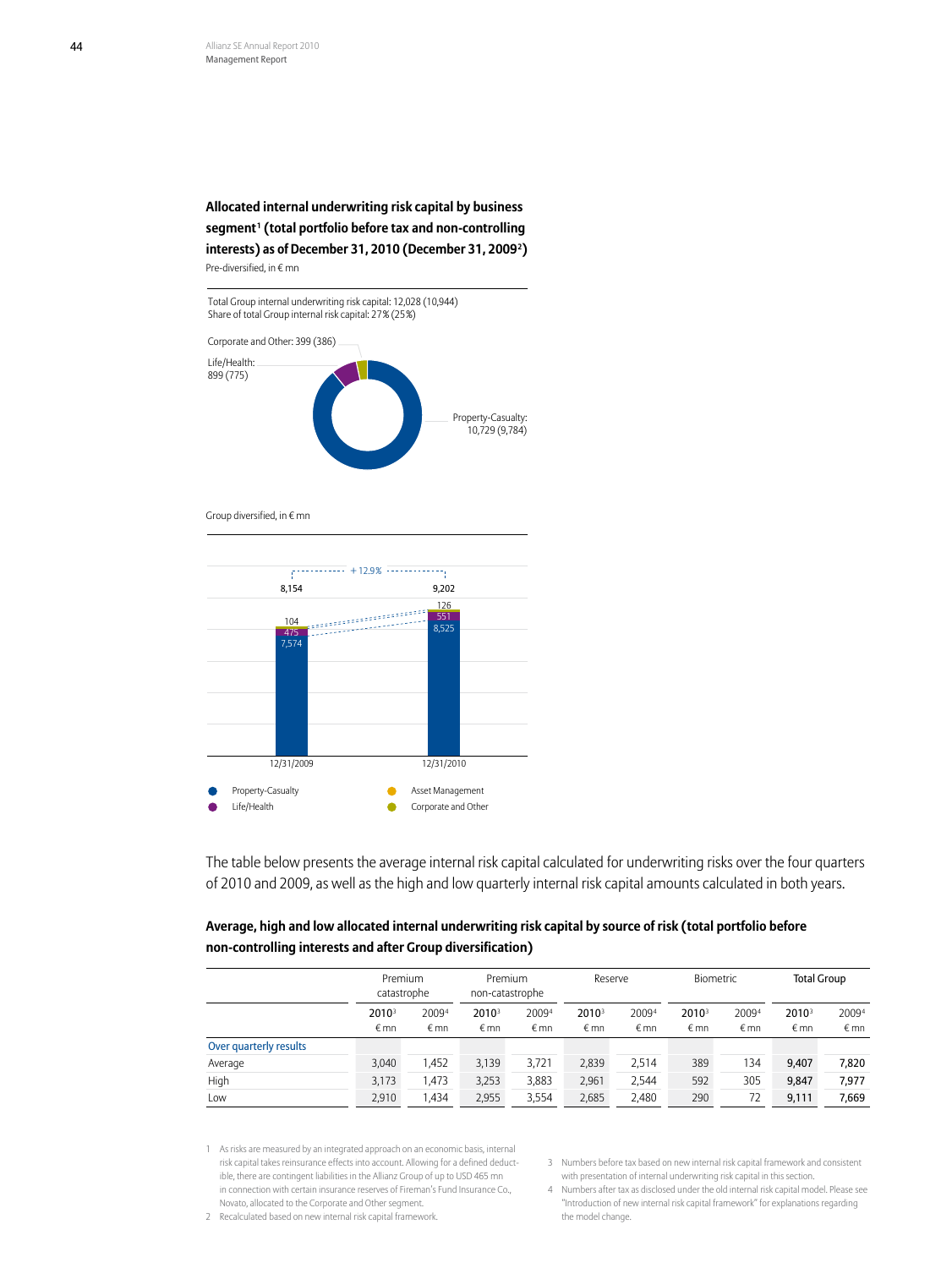- 12 Executive Summary and Outlook 45<br>17 Operations by Reinsurance Lines of Business
- 17 Operations by Reinsurance Lines of Business
- 19 Balance Sheet Review
- 22 Risk Report
- 52 Corporate Governance Report and Statement on Corporate Management
- 61 Remuneration Report
- 81 Other Information

# Property-Casualty segment

Our Property-Casualty insurance businesses are exposed to premium and reserve risks, both of which are related to the business in force as well as the current year's new and renewed business. A substantial portion of the Property-Casualty segment's pre-diversified internal underwriting risk capital is assigned to our entities operating locally in Germany, Italy, France and the U.S.A. (47% as of December 31, 2010).

### **Premium risk**

As part of these operations, we receive premiums from our customers and provide insurance protection to them. If the premiums do not cover the claims incurred due to unexpected events over a time horizon of one year, we will face losses ("premium risk"), i. e. the underwriting profitability is lower than expected. Changes in profitability over time are measured based on loss ratios and their fluctuations.<sup>1</sup>

Property-Casualty loss ratios<sup>2</sup> for the past seven years in %



Premium risk is classified as catastrophe risk ("premium CAT risk") and non-catastrophe risk ("premium non-CAT risk"). We primarily quantify premium risk based on actuarial models that are used to derive loss distributions.

Premium risk is actively managed by the Allianz Group and the local operating entities. Assessing the risks as part of the underwriting process is a key element of the Allianz risk management framework. There are clear underwriting limits and restrictions

centrally defined and in place across the Group. Specialty lines risk carriers such as Allianz Global Corporate and Specialty pool specific risks which require expert knowledge. In addition to the centrally defined underwriting limits, the local operating entities have local limits in place that take their individual business environment into account. At the local operating entity and Group level, premium risk relative to the underlying exposures is positively affected by the diversification effect between different lines of business at the local level or different markets at the Group level. In addition, risks are mitigated by external reinsurance agreements.

Natural disasters such as earthquakes, storms and floods represent a significant challenge for risk management due to their accumulation potential and occurrence volatility. In order to measure such risks and better estimate the potential effects of natural disasters, we use special modeling techniques in which we combine data about our portfolio (such as the geographic distribution and characteristics of insured objects and their values), with simulated natural disaster scenarios to estimate the magnitude and frequency of potential losses. Where such stochastic models do not exist (e. g. flood risk in Italy), we use deterministic scenario-based approaches to estimate probable losses.

In 2010, we further increased the coverage of our model inventory and included additional regions and perils related to smaller business activities in Eastern Europe and Asia in our integrated natural catastrophe risk model.

The Group's net exposure to natural catastrophes remained within our risk appetite in 2010. In order to further reduce some potential earnings volatility, we purchased slightly more reinsurance capacity for scenarios in some of our smaller business regions, taking advantage of lower prices. We also continued to put emphasis on mitigating earnings volatility through our reinsurance program by enhanced protection against multiple higher frequency and midsized losses.

<sup>1</sup> Please also refer to the section "Property-Casualty Insurance Operations – Property-Casualty Operations by Business Division" for a regional breakdown of loss ratios over the past three years.

<sup>2</sup> Represents claims and insurance benefits incurred (net) divided by premiums earned (net).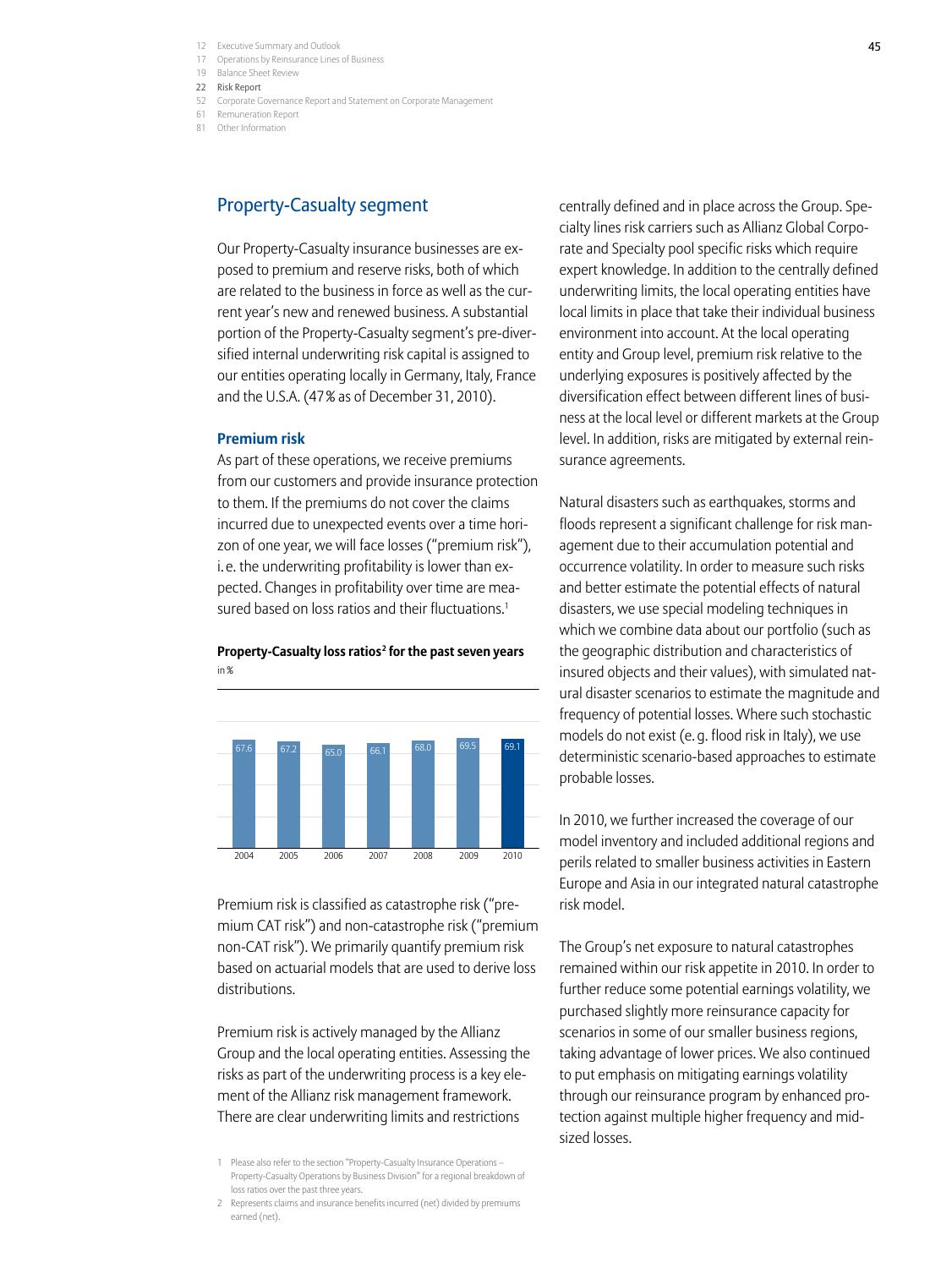About 35% of the pre-diversified internal premium risk capital allocated to natural catastrophe risk was borne by our entities operating locally in the U.S.A. and Germany as of December 31, 2010. Our largest exposures to natural catastrophes are provided in the following table.

# **The five largest global accumulation scenarios: Loss potential net of reinsurance for individual events, measured at a probability level of one loss in 250 years (i.e. 0.4%)**

| As of December 31, 2010                  | Loss<br>potential <sup>1</sup><br>€ mn |
|------------------------------------------|----------------------------------------|
| Europe Windstorm (Extratropical Cyclone) | 860                                    |
| U.S.A. Hurricane (Tropical Cyclone)      | 820                                    |
| Australia Earthquake                     | 780                                    |
| Germany Hail                             | 730                                    |
| U.S.A. California Earthquake             | 670                                    |

### **Reserve risk**

We estimate and hold reserves for past claims that have not yet been settled. If the reserves are not sufficient to cover the claims to be settled in future due to unexpected changes, we will experience losses ("reserve risk"). An indicator for this coverage is the amount of net surplus<sup>2</sup> compared to the initial reserves, which is provided on a calendar year basis over the past five years in Group Annual Report, note 19 to our consolidated financial statements.

The future uncertainty regarding potential loss developments is significantly driven by the risks underwritten. In general, our operating entities constantly monitor the development of reserves for insurance claims on a line of business level.<sup>3</sup> Results are discussed by local reserve committees at least on a quarterly basis. If necessary, we re-estimate reserves in line with actuarial standards. In addition, the operating entities generally conduct annual reserve uncertainty analyses. The approaches applied are similar to the methods used for reserve risk calculations. The Allianz

Group performs regular independent reviews of these analyses and Group representatives participate in the local reserve committee meetings. Similar to premium risk, reserve risk is positively affected by the diversification effect between different lines of business at the local level and different markets at the Group level.

## **Underwriting in the corporate and commercial businesses**

Our sound Group-wide underwriting framework forms the basis for adequate risk taking and management decisions and helps us proactively limit individual potentially significant risks including reputational risks. The framework defines common minimum requirements for our underwriting activities in the international corporate and commercial Property-Casualty insurance business, both for direct and reinsurance business.

Dedicated minimum standards protect Allianz from taking unwanted or excessive risks. They determine non-admitted coverages and define clear approval requirements at different levels of the Allianz Group. In particular, they specify all activities that require approval by or reporting to the Group Insurance Risk Committee, which is a sub-committee of the Group Risk Committee. These standards also document delegated underwriting authorities and lay down mandatory rules for individual policies. Exceptions require approval by the local Chief Underwriting Officer and reporting to the Group Insurance Risk Committee.

# Life/Health segment

### **Biometric risk**

We consider mortality and longevity risks which can cause variability in policyholder benefits resulting from the unpredictability of the (non-)incidence of death and the timing of its occurrence. For modeling these risks within our internal risk capital model, we distinguish level, trend and calamity risk. Biometric assumptions, such as life expectancy, play a significant role.4

<sup>1</sup> Based on most recent estimates, exposures are calculated using either vendor or proprietary models developed by in-house experts. All models are subject to uncertainty arising from scientific assumptions and underlying data.

<sup>2</sup> Net surplus represents the cumulative surplus from re-estimating the reserves for loss and loss adjustment expenses for prior years' claims and includes foreign currency translation adjustments. For further information, please see Group Annual Report note 19.

<sup>3</sup> For further information, please see Group Annual Report note 19 of the consolidated financial statements.

<sup>4</sup> For further information regarding biometric assumptions, please refer to Group Annual Report "Internal Risk Capital Framework – Non-market assumptions".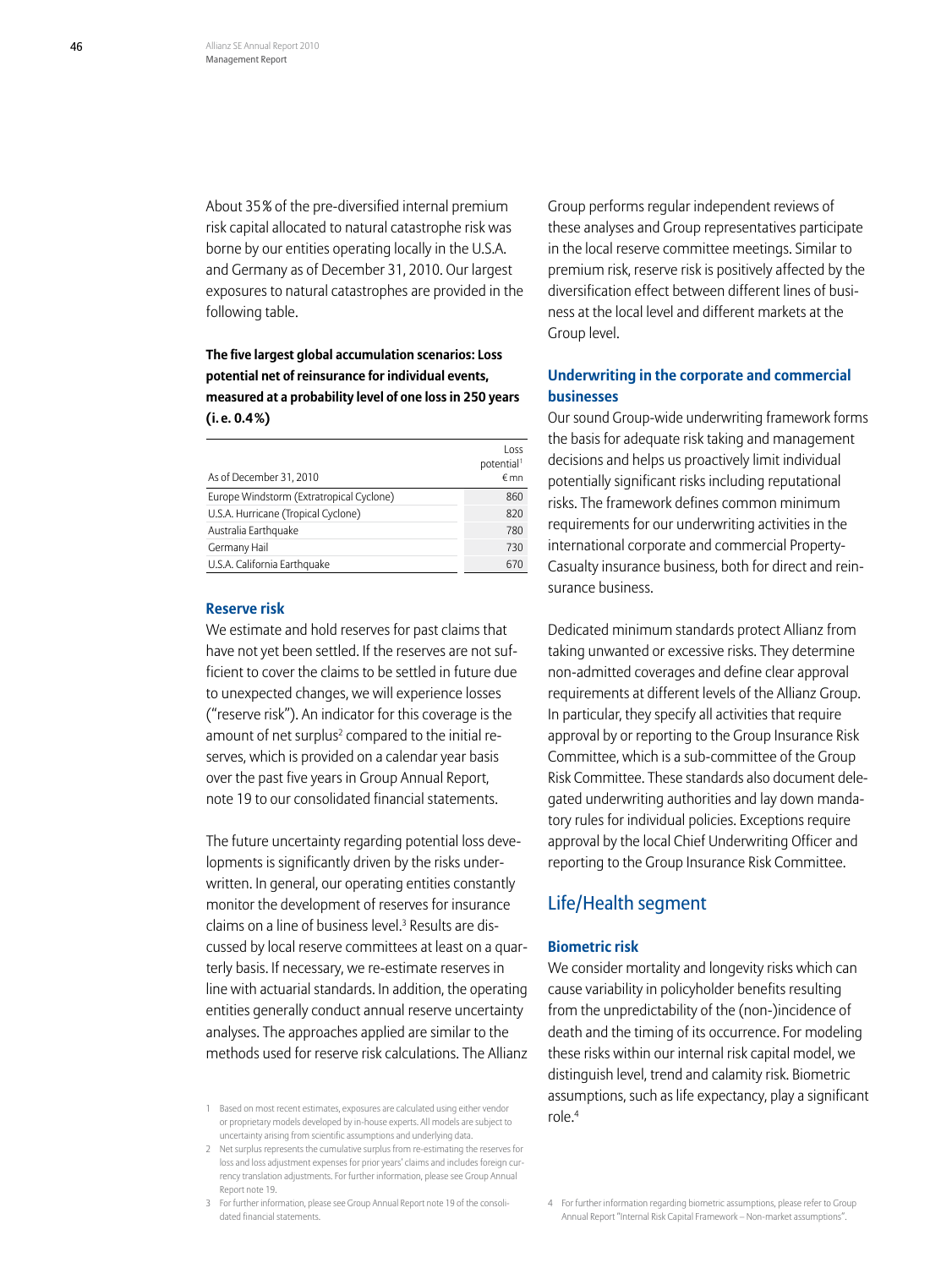12 Executive Summary and Outlook 47<br>17 Operations by Reinsurance Lines of Business

- 17 Operations by Reinsurance Lines of Business
- 19 Balance Sheet Review

22 Risk Report

- 52 Corporate Governance Report and Statement on Corporate Management
- 61 Remuneration Report
- 81 Other Information

Due to the offsetting effects of mortality risk and longevity risk inherent in the combined portfolios of life insurance and annuity products, as well as due to a geographically diverse portfolio, our Life/Health segment does not have significant concentrations of biometric risk as of December 31, 2010.<sup>1</sup>

Under our Life product management framework, product development and approval are local processes at the operating entities. However, there are clear Group requirements for new high-risk products or product features to ensure that the operating entities are aware of the associated risks, alternative risk mitigating product features are considered in the design phase and material real world assumptions are explicitly acknowledged as a core component of the business model. The framework also defines profitability standards, while at the same time allowing for individual exceptions approved for competitive reasons in light of local market characteristics. Profitability of new and existing business is closely monitored and regularly reported to the Board of Management of Allianz SE.

# Business Risk

Business risks consist of operational risks and cost risks. Operational risks represent the loss resulting from inadequate or failed internal processes, from personnel and systems, or from external events such as interruption of business operations due to a breakdown of electricity or a flood, damage caused by employee fraud or the losses caused by court cases. Operational risks also include legal risk, whereas strategic risk and reputational risks are excluded in accordance with the requirements of Solvency II and Basel II. Cost risks consist of unexpected changes in business assumptions and unanticipated fluctuations in earnings arising from a decline in income without a corresponding decrease in expenses. They also include the risk of budget deficits resulting from lower revenues or higher costs than budgeted.

# **Allocated internal business risk capital by business segment (total portfolio before tax and non-controlling interests) as of December 31, 2010 (December 31, 20092 )**

Pre-diversified, in € mn



Group diversified, in € mn



Total Group diversified internal business risk capital rose significantly in the Asset Management segment mainly driven by an increase in third-party assets under management.

The internal risk capital requirements for the Asset Management segment only reflect business risk, because substantially all of the investments managed by the Asset Management operating entities are held for the benefit of either third parties or Allianz insurance entities.3

- 1 Please see Group Annual Report note 20 of the consolidated financial statements for additional information regarding concentration of insurance risk in the Life/ Health segment.
- 2 Recalculated based on new internal risk capital framework.

<sup>3</sup> Internal risk capital for guarantees in our Asset Management segment is not significant.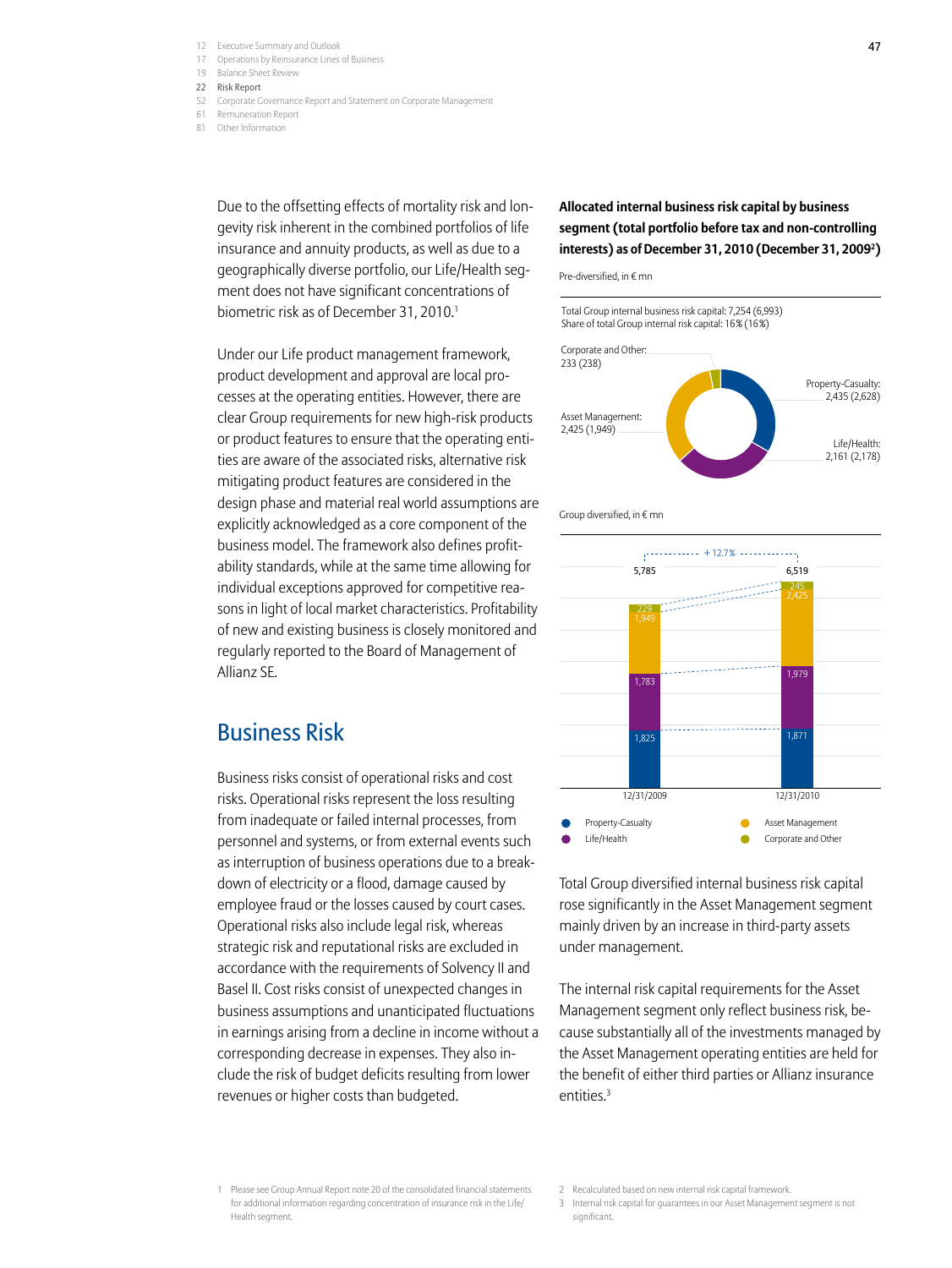Allianz has developed a Group-wide operational risk management framework that focuses on early recognition and proactive management of operational risks. The framework defines roles and responsibilities, risk processes and methods and has been implemented at the major Group companies. Local risk managers ensure this framework is implemented in the respective operating entities. The operating entities identify and evaluate relevant operational risks and control weaknesses via a structured self assessment. Furthermore, operational losses are collected in a central loss database by all our operating entities. An analysis of the causes of significant losses is used to enable the operating entities to implement measures to avoid or reduce future losses. The measures adopted may include revising processes, improving failed or inappropriate controls, installing comprehensive security systems and strengthening emergency plans. This structured reporting is designed to provide comprehensive and timely information to senior management of the Allianz Group and the relevant local operating entities.

Major failures and disasters which could cause a severe disruption to working environments, facilities and personnel, may represent significant operational risks for the Allianz Group and its operating entities. Our Business Continuity Management (BCM) framework strives to protect critical business functions from these effects to enable them to carry out their core tasks in time and at the quality required. Regularly enhanced, BCM activities and knowledge are embedded within the organization's culture.

Dedicated minimum security standards are in place for the IT systems across the Allianz Group to ensure the proper use and protection of the Group's information assets. With respect to financial statements, our system of internal control is designed to mitigate operational risks.<sup>1</sup> In general, we aim to reduce process failures by clearly documenting relevant methods, procedures, structures and processes across the Group. Comprehensive and timely documentation is required across the Group as one of the fundamental principles of the Allianz Group Risk Policy.

As described under "Risk Governance Structure", the department Group Legal Services seeks to diminish legal risks with support from other departments.

# Other Risks

There are certain risks that cannot be fully quantified across the Group using our internal risk capital model. For these risks, we also pursue a systematic approach with respect to identification, analysis, assessment and monitoring. In general, the risk assessment is based on qualitative criteria or scenario analyses. The most important of these other risks include liquidity, reputational and strategic risk.

# Liquidity risk

Liquidity risk has two aspects: the risk that short-term current or future payment obligations cannot be met or can only be met on the basis of altered conditions, and the risk that in the event of a company liquidity crisis, refinancing is only possible at higher interest rates or by liquidating assets at a discount. Liquidity risk can arise primarily if there are mismatches in the timing of cash payments and funding obligations. Liquidity risk does not include the risk of a change in market prices due to a worsening of the market liquidity of assets, as this is a component of market risk analyzed through our internal risk capital model (e. g. the assumed volatility of real estate investments takes historical observations into account). Funding risk, a particular form of liquidity risk, arises when the necessary liquidity to fund illiquid asset positions cannot be obtained at the expected terms and when required.

Detailed information regarding the Allianz Group's liquidity risk exposure, liquidity and funding including the change in cash and cash equivalents is provided in Group Annual Report, for instance, in the chapter "Liquidity and Funding Resources" and the notes 17, 23, 24 and 44.

<sup>1</sup> For additional information regarding our internal control over financial reporting, please refer to the section "Internal Controls over Financial Reporting".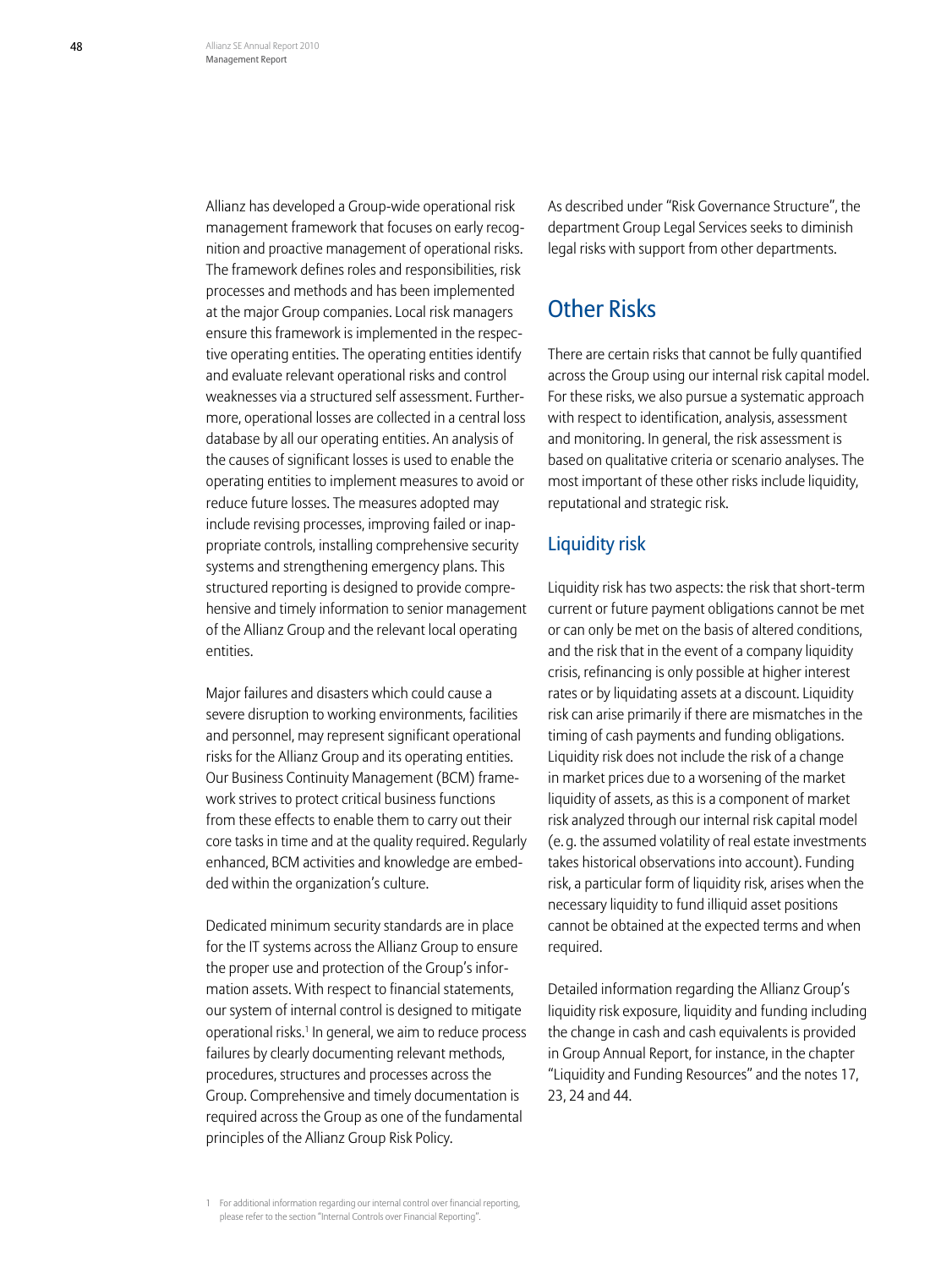- 12 Executive Summary and Outlook **49**
- 17 Operations by Reinsurance Lines of Business
- 19 Balance Sheet Review
- 22 Risk Report
- 52 Corporate Governance Report and Statement on Corporate Management
- 61 Remuneration Report
- 81 Other Information

### **Corporate and Other segment**

On the Group level, liquidity risks arise mainly from capital requirements of subsidiaries and necessary refinancing of expiring strategic financial liabilities.

The main objective of planning and managing the liquidity position of Allianz SE is to ensure that Allianz SE is always able to meet all current and future payment obligations. To comply with this objective, the liquidity position of Allianz SE is monitored and forecasted on a daily basis. Strategic liquidity planning over a time horizon of 12 months and 3 years is reported to the Board of Management regularly. The main tools to meet unforeseen liquidity requirements are committed credit lines from banks, commercial paper facilities, medium-term debt issuance programs, a centrally managed, highly liquid bond portfolio with direct access to the market of sale and repurchase agreements (the so-called "Repo market"), as well as internal resources in the form of intra-Group loans and an international cash pooling infrastructure.

The accumulated short-term liquidity forecast is updated daily and subject to an absolute minimum strategic cushion amount and an absolute minimum target liquidity. Both are defined for the Allianz SE cash pool in order to be protected against short-term liquidity crises. As part of the strategic planning, contingent liquidity requirements and sources of liquidity are taken into account to ensure that Allianz SE is able to meet any future payment obligations even under adverse developments. Major contingent liquidity requirements include non-availability of external capital markets, combined market and catastrophe risk scenarios for subsidiaries as well as lower than expected profits and dividends from subsidiaries.

Because of the small size of risk-weighted assets and total assets (as of December 31, 2010, € 9.2 billion and € 19.2 billion, respectively), liquidity risk relating to our Banking operations is deemed not to be significant at the Group level.

#### **Property-Casualty and Life/Health segments**

Our insurance operating entities manage liquidity risk locally, using local asset-liability management systems designed to ensure that assets and liabilities are adequately matched. To the extent available, the approaches used to project the liability cash flows for the Property-Casualty segment are similar to the methods used for setting reserves. For the Life/Health segment, our asset liability management approach is closely linked to the internal risk capital framework and designed to achieve long-term investment returns in excess of the obligations related to insurance and investment contracts. This decentralized approach secures a sufficient flexibility in providing liquidity.

Liquidity risk in our insurance segments is a secondary risk following external events, such as natural disasters, that are generally reflected in our internal risk capital model. Therefore, limiting and monitoring the associated primary risks (such as through the use of reinsurance) also helps limit our liquidity risk related to such events. Extreme adverse changes in business assumptions such as lapse or renewal rates or costs may cause liquidity risk as well. However, these effects are also covered by our internal risk capital model.

The local investment strategies particularly focus on the quality of investments and ensure a significant portion of liquid assets (e. g. Government bonds or covered bonds) in the portfolios. This helps us to meet high liquidity requirements in unlikely events.

Furthermore, in the case of an extraordinary event, a portion of the applicable payments may usually be made with a certain time lag, which reduces the risk that short-term current payment obligations cannot be met.

We employ actuarial methods for estimating our liabilities arising from insurance contracts. In the course of standard liquidity planning we reconcile the cash flows from our investment portfolio with the estimated liability cash flows. These analyses are performed on the operating entity level and aggregated at the Group level. Excess liquidity is centrally pooled at the Group level and can be transferred to single operating entities if necessary.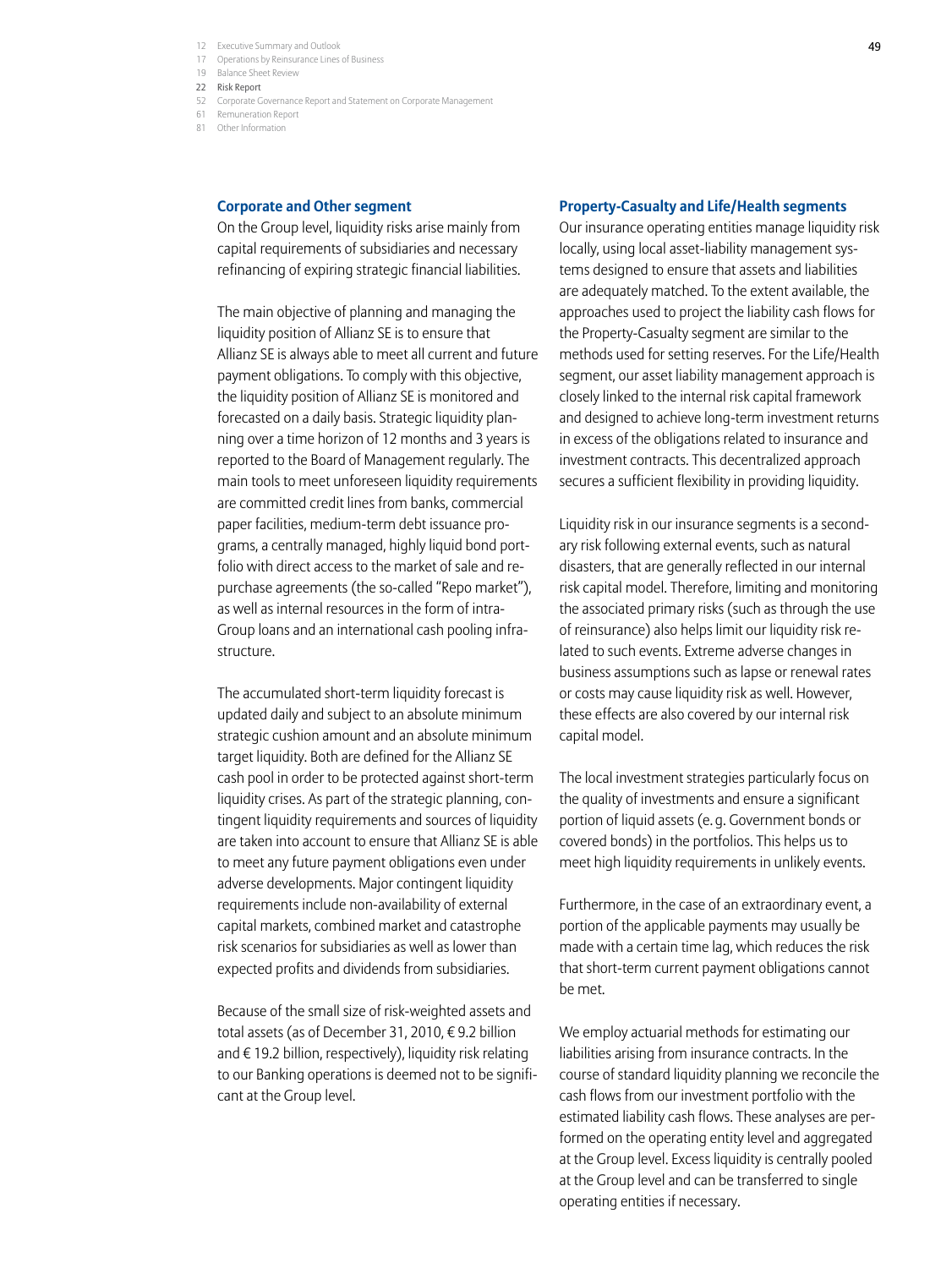### **Asset Management segment**

With respect to our Asset Management business, forecasting and managing liquidity is a regular process, designed to meet both regulatory requirements and Group standards. This process is supported by liquidity guidelines for new products, implemented at our Allianz Global Investors entities.

## Reputational risk

Reputational risk is the risk of direct loss or loss in future business caused by a decline in the reputation of the Allianz Group or one or more of its specific operating entities among its stakeholders (i. e. shareholders, customers, staff, business partners or the general public). First, every action, existing or new transaction or product can lead to losses in the value of our reputation, either directly or indirectly, and can also result in losses in other risk categories. Second, every loss in other risk categories, irrespective of its size, can pose reputational risk to the Allianz Group. Therefore, reputational risk can both cause and result from losses in all risk categories such as market or credit risks.

Our operating entities identify, assess and manage reputational risks predominately within their business processes (e. g. as part of the underwriting or product development processes). Management of reputational risks exclusively relevant at the level of a single operating entity is based on the local risk governance framework. Planned activities which might endanger the reputation of the Allianz Group as a whole have to be reported to Allianz SE for pre-approval. In addition, Group Risk and the local risk functions identify and assess reputational risks qualitatively as part of a quarterly evaluation ("Top Risk Assessment"). On the basis of this evaluation, an overview of local and global risks is created, which also includes reputational risks. Group Risk analyses the risk profile of the Allianz Group and regularly informs management about the current situation.

### Strategic risk

Strategic risk is the risk of an unexpected negative change in the company value, arising from the adverse effect of management decisions regarding business strategies and their implementation. This risk reflects the compatibility between strategic goals, the business strategies and the resources deployed to achieve those goals. Strategic risk also includes the management's ability to effectively analyze and react to external factors (e. g. market conditions), which could affect the future direction of the relevant operating entity or the Group as a whole.

These risks are evaluated and analyzed quarterly in the same way as reputational risk. The Board of Management of Allianz SE formulates the business objectives. Strategic goals are translated into a three-year business plan, which is approved by the Supervisory Board of Allianz SE. To ensure proper implementation of these goals, strategic controls are carried out through monitoring of respective business targets. We also constantly monitor market and competitive conditions, capital market requirements, regulatory conditions etc. with respect to changes which may require strategic adjustments. In addition, strategic decisions are discussed in various Board of Management level committees (e. g. Group Capital Committee, Group Risk Committee, Group Finance Committee). The assessment of the associated risks is a fundamental element of these discussions. For example, large mergers and acquisitions transactions are subject to review by the Group Finance Committee, if the volume exceeds clearly defined thresholds set for the type of transaction.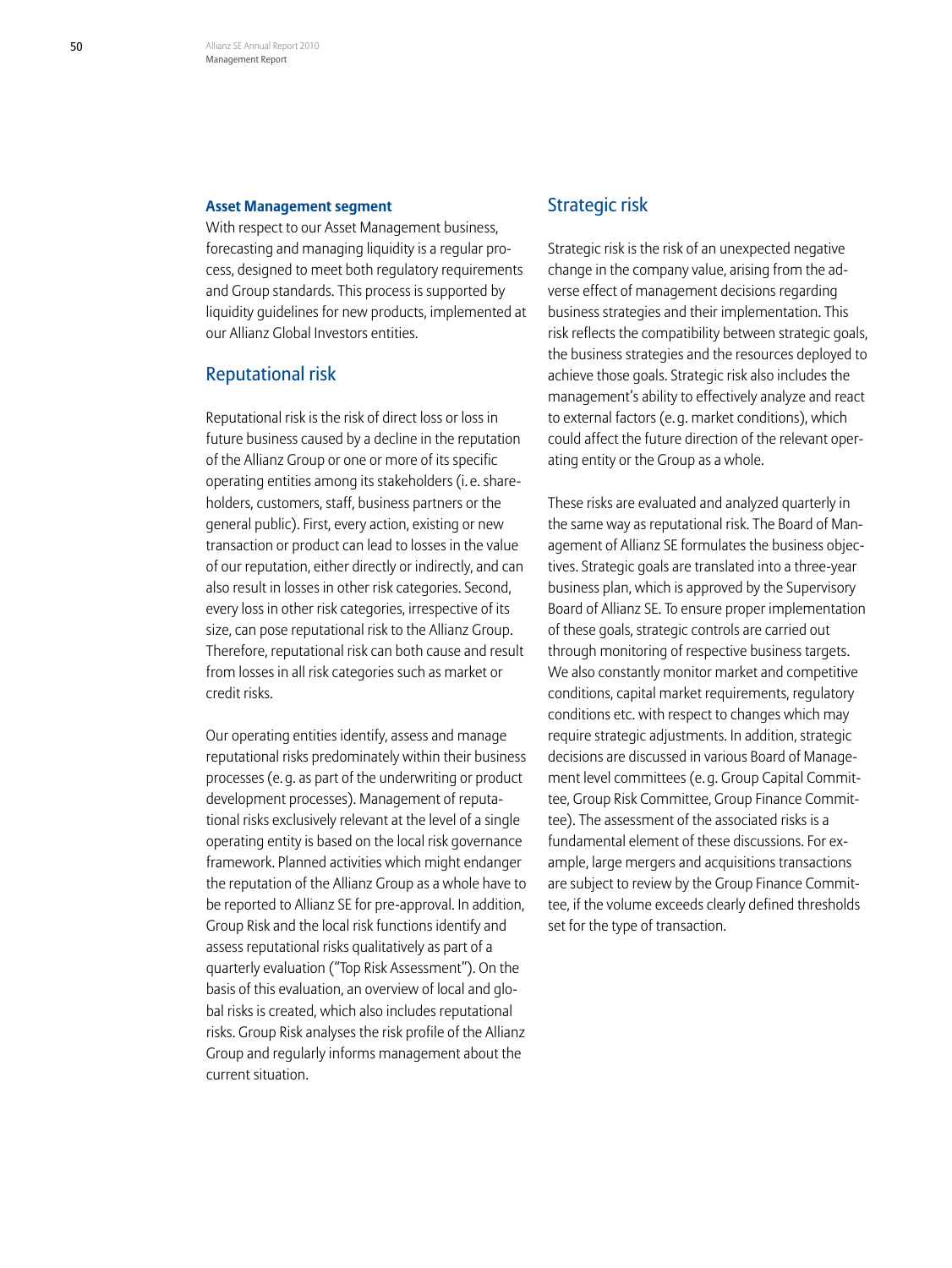- 12 Executive Summary and Outlook 51 Securities were summary and Outlook 51 Securities were summary and Outlook
- 17 Operations by Reinsurance Lines of Business
- 19 Balance Sheet Review
- 22 Risk Report
- 52 Corporate Governance Report and Statement on Corporate Management
- 61 Remuneration Report
- 81 Other Information

# Risk Management Priorities for 2011

Our general objectives for 2011 include three priorities for risk management. First and foremost, to be as successful as we were in 2010 in meeting the risk management and reporting challenges. Second, to continue developing and strengthening our risk management framework and network globally. Our third priority is to do what is necessary to meet Solvency II internal model requirements starting in 2013, which is one of the Group's top priorities set by the Board of Management of Allianz SE.

Solvency II is a major European initiative that is expected to lead to significant changes in European insurance solvency requirements in the coming years. The Allianz Group is actively participating in the process and is continuously providing feedback regarding the proposals and analysis of the European Insurance and Occupational Pensions Authority (EIOPA) and the E.U. Commission. Furthermore, we participate in the Quantitative Impact Studies and give technical advice, for instance, through the Chief Risk Officer Forum and the Chief Financial Officer Forum. We also participate actively in the voluntary pre-approval process for Solvency II with the relevant European supervisors. Given the remaining uncertainty surrounding the final implementation measures and their interpretation, we are constantly reviewing our internal risk capital framework and risk processes and enhance them as necessary to comply with the evolving Solvency II standards.

After the successful implementation of our new risk analysis infrastructure and related risk reporting processes at the beginning of 2010, we are now shifting focus to the further refinement of our internal risk capital model methodology in line with guidance from EIOPA to ensure compliance with Solvency II requirements.

As part of these efforts, the Group Risk Committee decided in 2010 to introduce the dedicated Property-Casualty Insurance Risk Model (PRISM) for risk capital calculations and reporting purposes in 2011. This stochastic model framework aligns multiple aspects

of actuarial portfolio assessment and provides high flexibility regarding scenario impact analysis for nonlife insurance risks. It is also part of the voluntary preapproval process for Solvency II with the relevant European supervisors.

We are also focusing on the development and implementation of an internal model for operational risk which will be fully integrated into the existing risk analysis infrastructure.

Moreover, we are planning to further strengthen our risk governance framework by implementing additional Solvency II relevant components including an enhanced model management framework and improved controls related to risk reporting processes. We have also started to prepare for the new reporting and disclosure requirements of Solvency II. All those initiatives are complemented by the development of adequate documentation and, where relevant, are subject to formal internal sign-off processes before final adoption.

Based on the various initiatives underway, we are confident, that we will achieve full compliance with the final Solvency II requirements once they become binding in 2013.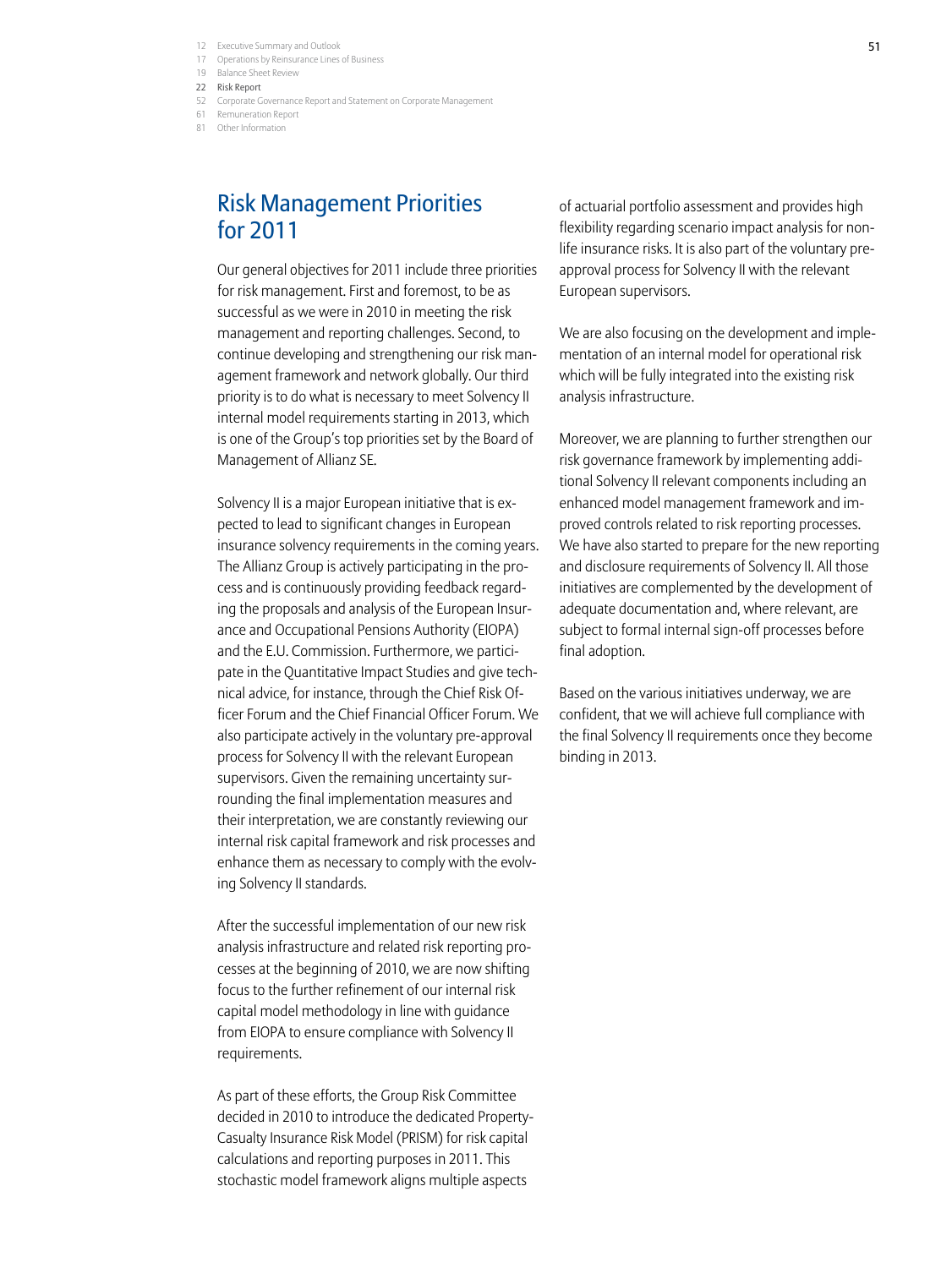# <span id="page-53-0"></span>Corporate Governance Report and Statement on Corporate Management

Good Corporate Governance and transparency are key to gaining and holding the trust of our shareholders, business partners and employees.

# Corporate Governance Report

Good Corporate Governance is essential for sustainable business performance. This is why existing Corporate Governance structures need to be constantly reviewed and, whenever necessary, developed further.

The German Corporate Governance Code now in effect was amended on May 26, 2010. Besides repeating important legal provisions, the Code also contains recommendations and suggestions for proper Corporate Governance. There is no legal obligation to comply with these standards. Under §161 of the German Stock Corporation Act, listed companies are, however, obliged to make an annual Declaration of Compliance with the terms of the Code's recommendations on a "comply or explain" basis. The declaration is meant to explain any deviations from the Code's recommendations. The Declaration of Compliance issued by the Board of Management and Supervisory Board and the company's position with regard to Code suggestions can be f[ound in the St](#page-59-0)atement on Corporate Management on page 58.

In Germany the Code is taken as the benchmark of good Corporate Governance and control. Surveys show that acceptance of the German Corporate Governance Code remains high. At year-end 2010, the DAX-30 companies met an average of 97% of all recommendations, while in the M-DAX around 93% and in the S-DAX about 87% of the recommendations had been followed by the companies.

In view of the great importance of good Corporate Governance, in September 2010, Allianz SE established the new position of Corporate Governance Officer to coordinate the fundamental Corporate Governance issues at Allianz SE and within the Allianz Group.

# Corporate Constitution of the European **Company**

As a European Company, Allianz SE is subject to special European SE regulations and the German law implementing the European Company, in addition to German stock corporation law. The main features of the Company's existing corporate constitution, in particular the two-tier board system (Board of Management and Supervisory Board), as well as the principle of equal employee representation on the Supervisory Board, have been maintained in Allianz SE. For further details on the differences between a German stock corporation and a European Company with registered office in Germany, please refer to our w[ebsite www.allianz.com/allianz-se.](www.allianz.com/allianz-se) 

# Function of the Board of Management

The Board of Management manages Allianz SE and the Allianz Group. It currently comprises ten members from different countries, reflecting the international character of Allianz. Its responsibilities include setting business objectives and strategic direction, coordinating and supervising the operating entities, as well as implementing and supervising an efficient risk management system.

The members of the Board of Management have joint responsibility for overall management. Notwithstanding the overall responsibility of all members of the Board of Management, the individual members of the Board head the departments they have been assigned independently and on their own responsibility. In addition to divisional responsibilities for each business segment, there are also functional responsibilities; the latter include the Chairman's division, the Controlling/Reporting/Risk division, the Finance division and the Chief Operating Officer's division. The business division responsibilities focus either on geographic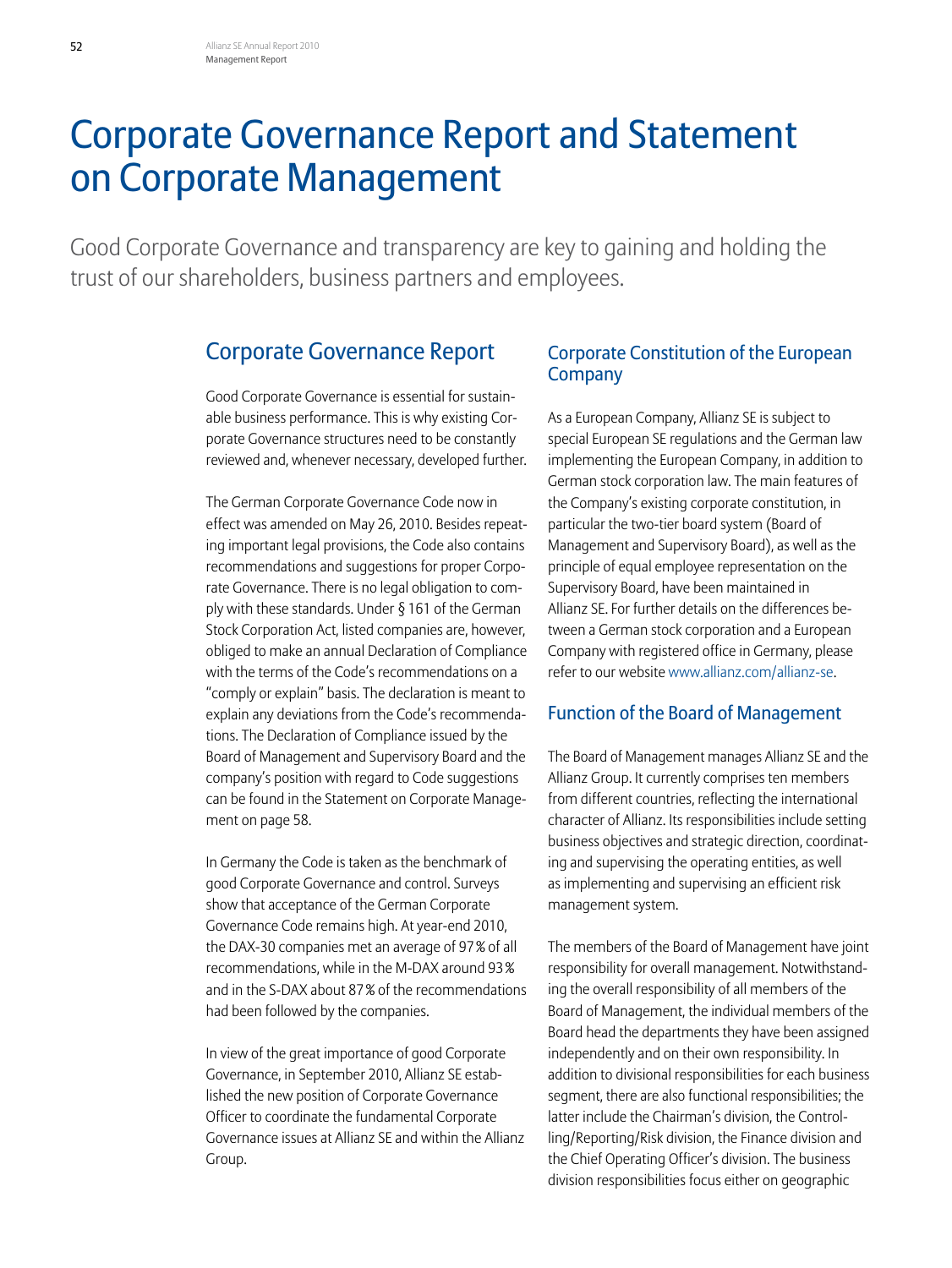<span id="page-54-0"></span>12 Executive Summary and Outlook 53

17 Operations by Reinsurance Lines of Business

19 Balance Sheet Review

22 Risk Report

52 Corporate Governance Report and Statement on Corporate Management

61 Remuneration Report

81 Other Information

regions or on operating segments. As of December 31, 2010, these included Insurance Europe, NAFTA markets, Insurance German Speaking Countries, Insurance Growth Markets, Global Insurance Lines & Anglo Markets and Asset Management Worldwide. Rules of procedure specify in more detail the work of the Board of Management. In these rules, the Board has in particular regulated the specific responsibilities of Board members, matters reserved for the whole Board and other ways to pass resolutions.

The Board meets regularly at Board of Management meetings convened by the Chairman of the Board. Each member of the Board may request a meeting while at the same time providing notification of the agenda. Under the Board's rules of procedure, the entire Board makes decisions on a resolution by a simple majority of the members participating.

# Committees of the

Board of Management As of December 31, 2010 (and subsequent changes)

Group Finance **Committee** Dr. Paul Achleitner Oliver Bäte Dr. Joachim Faber Dr. Werner Zedelius

Group Risk Committee Dr. Paul Achleitner Oliver Bäte Clement B. Booth Jay Ralph

Group Capital Committee Michael Diekmann Dr. Paul Achleitner Oliver Bäte

The Chairman of the Board of Management coordinates the Board's activities. As a consequence of the transformation into Allianz SE, the Chairman's position was strengthened under the Statutes by conferring a right of veto of the Board of Management's decisions. If he objects to a decision, that resolution is not adopted. However, the Chairman of the Board of Management cannot impose any decision against the majority vote on the Board of Management. In the event of a tie, the Chairman casts the deciding vote.

The Board of Management's committees – the Group Finance Committee, the Group Risk Committee and the Group Capital Committee – are comprised of members elected from within the Board itself.

- The task of the Group Finance Committee is the preparation and monitoring of the principles of the Groupwide investment policy as well as Group financing and capital management
- The Group Risk Committee is responsible for establishing and overseeing a Group-wide risk management and risk monitoring system, including dynamic stress tests

– The Group Capital Committee submits proposals to the Board of Management concerning risk strategy and strategic asset allocation and risk capital allocation within the Group

The responsibilities and composition of the Board of Management's committees are set out in the respective rules of procedure, which require the approval of the Board of Management.

The Board has also set up an International Executive Committee as a permanent Group commission. The Group commission has the task of preparing decisions reserved for the entire Board of Management of Allianz SE, submitting proposals for resolutions and ensuring the exchange of information within the Group. The Group Compensation Committee is comprised of both Board members and executives reporting to the Board of Management of Allianz SE and satisfies the requirements of the Regulation governing Compensation Systems in the Insurance Sector (Versicherungs-Vergütungsverordnung) that took effect in December 2010. It is responsible for designing, monitoring and improving compensation systems. Every year, it must submit a report on the results of its monitoring, along with proposals for improvements.

The Allianz Group steers its operating entities and business segments via an integrated management and control process. The Holding and the operating entities first define the business strategies and goals. On this basis, joint plans are then prepared to be considered by the Supervisory Board when setting the targets for performance-based remuneration of indi[vidual Board members \(for details please se](#page-62-0)e the Remuneration Report on pages 61 to 80).

The Board of Management reports regularly and comprehensively to the Supervisory Board on business development, the financial position and earnings, budgeting and achievement of objectives, compliance issues, and on the strategy and existing risk exposure. In line with the recommendation by the German Corporate Governance Code, the Supervisory Board has issued a reporting order which more closely defines the information and reporting requirements of the Board of Management.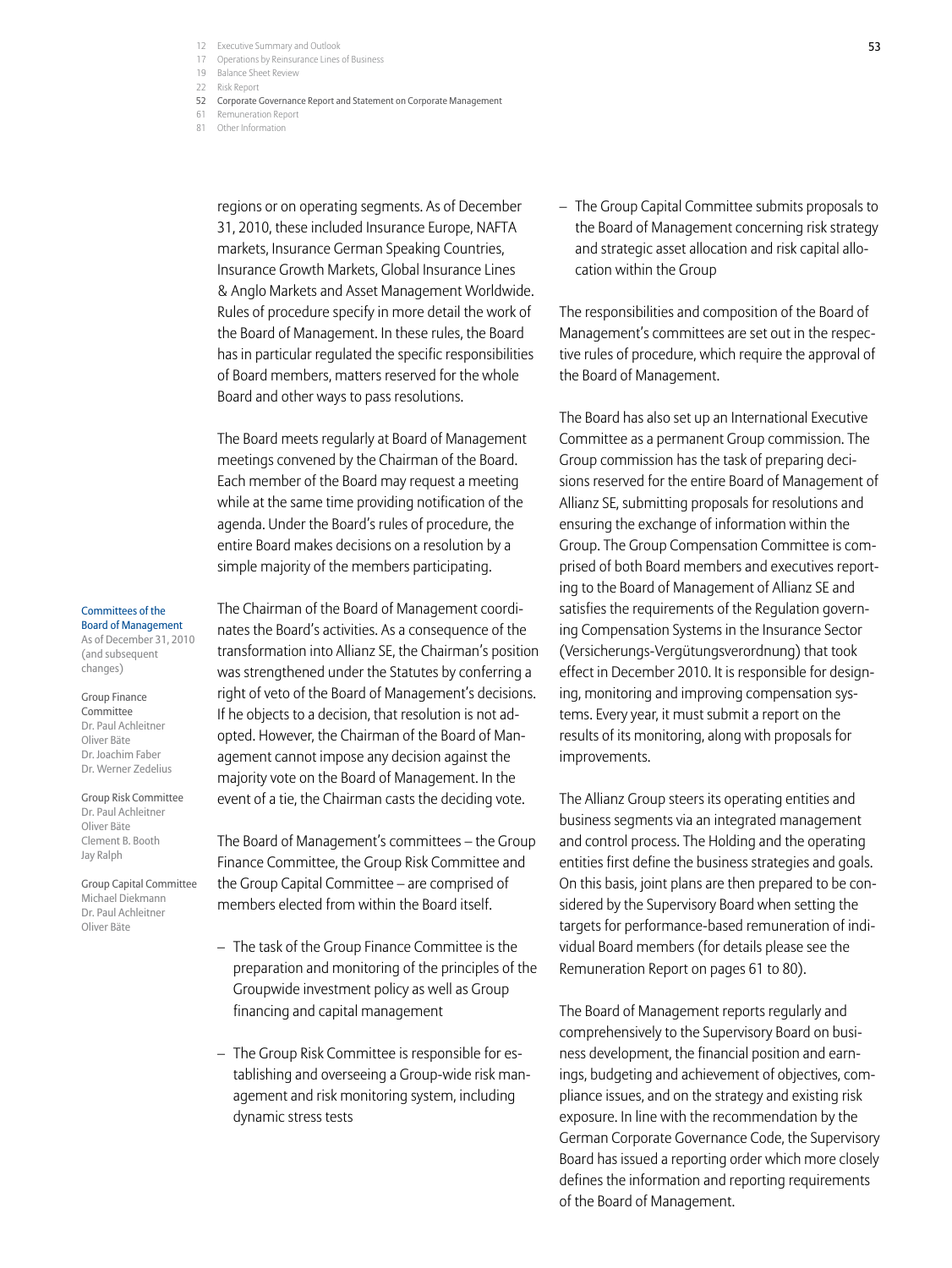<span id="page-55-0"></span>Certain important decisions of the Board of Management require approval by the Supervisory Board. Some of these approval requirements are stipulated by law or by decisions of the General Meeting. These include approval for the Board of Management to increase the share capital (authorized capital), acquire treasury stock, or issue convertible bonds or bonds with warrants. In addition to these approval requirements, in accordance with  $\S 9$  of the Statutes, the Supervisory Board must also approve intercompany agreements and the launch of new business segments or closure of existing ones, insofar as such actions are material to the Group. Approval is also required for acquiring companies and holdings in companies as well as divestments of equity stakes, which result in a company leaving the Group. Such transactions, unless qualifying as a financial investment, are subject to approval provided that, in a particular case, the market value or, in the absence of the market value, the book value of the acquired or divested investment amounts to at least 10% of the equity in the most recent consolidated balance sheet. The Supervisory Board's rules of procedure require its approval for the appointment of the member of the Board of Management responsible for employment and social welfare.

An overview of the Board of Management's members can be found on page 9.

# Principles and Functions of [the Super](#page-10-0)visory Board

The German Co-Determination Act (Mitbestimmungsgesetz) no longer applies to Allianz SE because it has the legal form of a European Company (SE). The size and the members of the Supervisory Board are now based on the European general regulations on European Companies. These regulations have been implemented by provisions in the Statutes and by the Agreement Concerning the Participation of Employees in Allianz SE, which was signed on September 20, 2006 with representatives of European Allianz employees. This agreement can be found on our website under www.allianz.com/allianz-se.

The size of the Supervisory Board is stipulated by the Statutes as twelve members appointed by the General Meeting. Six of these twelve members are appointed on the proposal of the employees. The General Meeting is bound to accept the proposal of the employees.

In accordance with the Agreement Concerning the Participation of Employees in Allianz SE, the seats for the six employee representatives are arranged in proportion to the number of Allianz employees in the E.U. member states. The Supervisory Board currently in office comprises four employee representatives from Germany and one each from France and the United Kingdom. The last election of the Supervisory Board took place in 2007 for a term lasting until the end of the ordinary General Meeting in 2012.

The Supervisory Board oversees and advises the Board of Management on managing the business. Furthermore, the Supervisory Board is responsible for appointing the members of the Board of Management, determining the remuneration of the individual members of the Board of Management and reviewing Allianz SE's and the Allianz Group's annual financial statements. The Supervisory Board's activities in fiscal year 2010 are described in the Supervisory Board Report.

The Supervisory Board holds regular meetings in March, in April or May, in September and in December. Additionally, extraordinary meetings may be convened as needed. The committees also hold regular meetings. The Supervisory Board takes all decisions based on a simple majority. The special decision requirements for the appointment of members to the Board of Management contained in the German Co-Determination Act and the requirement for a Conciliation Committee no longer apply to an SE. In the event of a tied vote, the casting vote lies with the Chairman of the Supervisory Board. The Chairman of the Supervisory Board of Allianz SE may only be a shareholder representative. In the event of a tied vote, if the Chairman of the Supervisory Board is not present, the casting vote lies with the deputy chairperson from the shareholder side. A second deputy chairperson is elected on the proposal of the employee representatives, but has no casting vote.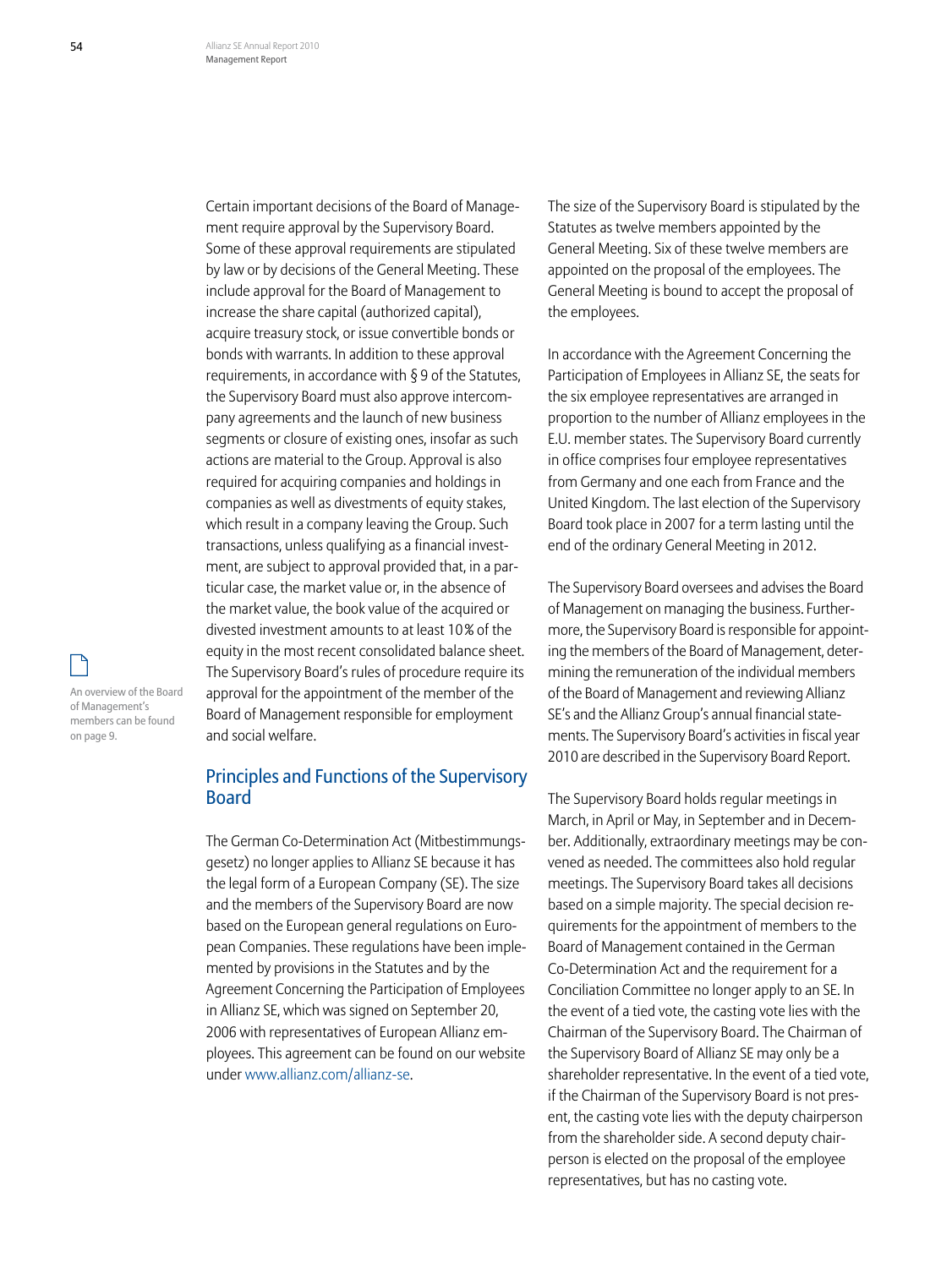<span id="page-56-0"></span>12 Executive Summary and Outlook 55

17 Operations by Reinsurance Lines of Business

19 Balance Sheet Review

22 Risk Report

52 Corporate Governance Report and Statement on Corporate Management

61 Remuneration Report

81 Other Information

The Supervisory Board regularly reviews the efficiency of its activities. The efficiency review is prepared by the Standing Committee. The plenary Supervisory Board then offers recommendations for improvements and, where appropriate, adopts corresponding measures.

### **Supervisory Board Committees**

Part of the Supervisory Board's activities is delegated to the committees of the Supervisory Board. The composition of the committees and the tasks assigned to these committees are regulated in the Supervisory Board's rules of procedure. The Supervisory Board receives regular reports on the activities of the committees.

The Audit Committee has five members. Three members are nominated by the shareholders and two members are nominated by the employee representatives on the Supervisory Board. The chairman of the committee is also elected by the Supervisory Board. The Audit Committee is responsible for an initial review of the Company's and the Group's annual financial statements, management report (including the risk report) and the dividend proposal. In addition, it reviews the quarterly reports. The Audit Committee oversees the financial reporting process and the effectiveness of the internal control system, the risk management system and the internal audit system and deals with issues of compliance. Finally, the Audit Committee is an important contact for the external auditors, whose independence and additional services it also monitors.

Allianz follows the suggestion of the German Corporate Governance Code that the chairperson of the Audit Committee is expected to be independent and should not be a former member of the Board of Management whose term expired within the previous two years. Furthermore, at least one independent member of the Audit Committee must have expertise in the fields of accounting or auditing. The Supervisory Board has determined that Dr. Wulf H. Bernotat and Mr. Igor Landau satisfy these conditions. The Audit Committee has adopted rules of procedure, which specify in greater detail the committee's tasks and functions in accordance with the Supervisory Board's rules of procedure.

The Standing Committee has five members. Its members include the Chairman of the Supervisory Board as well as two members nominated by the shareholder side and two nominated by the employee side of the Supervisory Board. One of the members nominated by the employee side to the Standing Committee shall be the Supervisory Board deputy chairperson that has been elected upon proposal by the employee side. The Chairman of the Supervisory Board also serves as chairman of this committee. The Standing Committee is responsible for the approval of certain transactions that need to be approved by the Supervisory Board. These include, in particular, certain capital transactions and acquisitions or divestments. Furthermore, it is responsible for preparation of the Declaration of Compliance required by §161 of the German Stock Corporation Act as well as for the regular review of the Company's Corporate Governance. It submits proposals for examining the efficiency of the Supervisory Board's activities to the Supervisory Board plenary session.

The Personnel Committee includes the Chairman of the Supervisory Board and two members, one nominated by the employee representatives and one nominated by the shareholder representatives. The Chairman of the Supervisory Board also serves as chairman of this committee. The Personnel Committee is responsible for personnel matters concerning members of the Board of Management as well as preparation for the Supervisory Board's plenary session in this area. It prepares the appointment of members of the Board of Management as well as the decision of the plenary session on the remuneration system and the overall remuneration of the individual members of the Board of Management. In this regard, it also submits proposals for resolutions to the plenary session. The committee is involved in the long-term succession planning for the Board of Management.

The Risk Committee has five members. Three members are nominated by the shareholder representatives and two members are nominated by the employee representatives on the Supervisory Board. The chairman of the committee is also elected by the Supervisory Board. The Risk Committee monitors the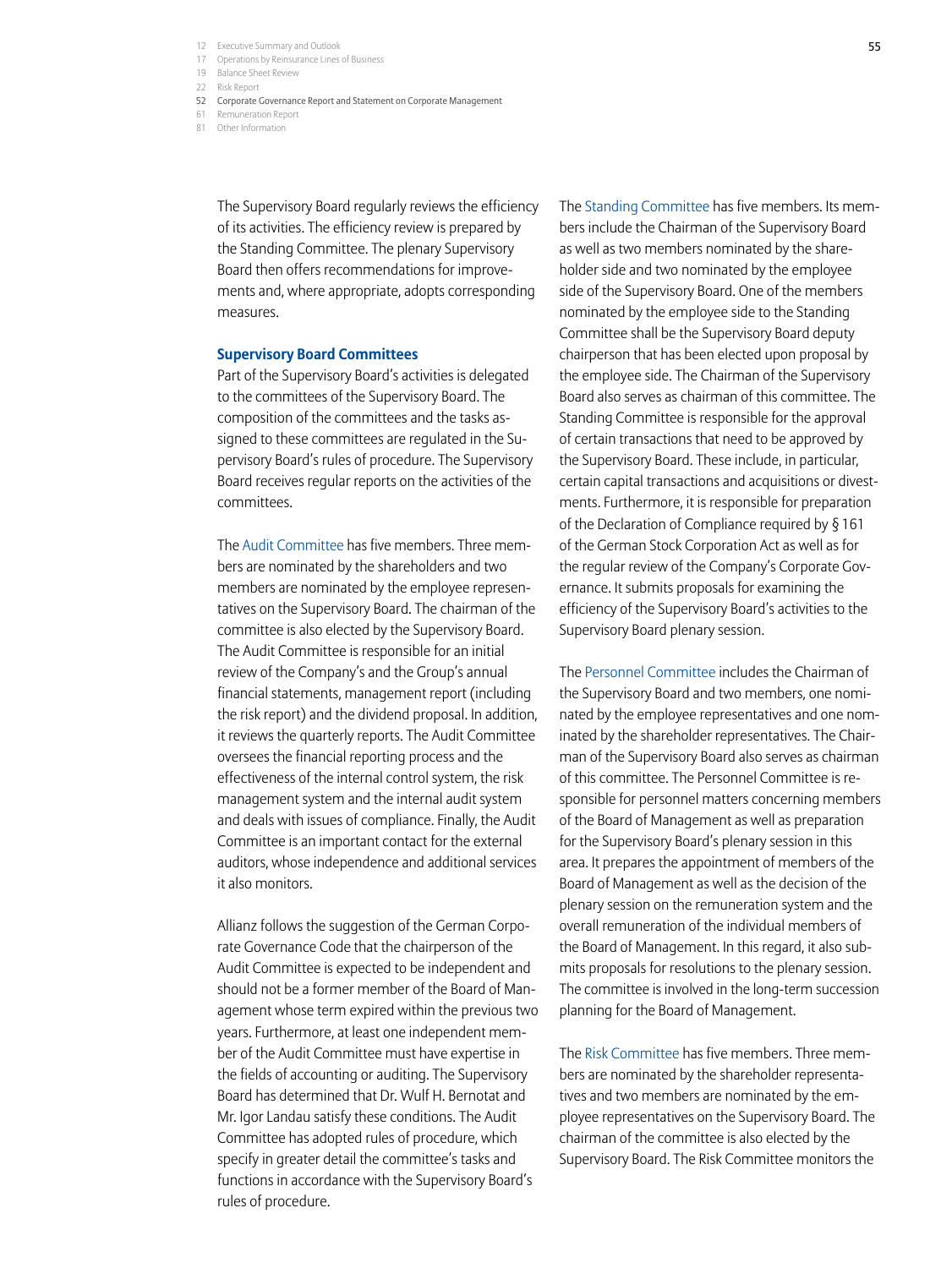overall risk situation and the specific risk developments in the Allianz Group. This committee is also responsible for prior verification of any particular risk-related statements within the annual financial statements and management report, and for reporting to the Audit Committee on the results of this preliminary review. The Risk Committee also has rules of procedure, which govern the responsibilities of the committee and its activities on the basis of the rules of procedure of the Supervisory Board.

In December 2007, in compliance with a recommendation of the German Corporate Governance Code, the Supervisory Board established a Nomination Committee comprising the Chairman of the Supervisory Board and two other shareholder representatives elected by the shareholder side. The Chairman of the Supervisory Board also serves as chairman of this committee. The committee is responsible for drawing up selection criteria for shareholder representatives and identifying suitable candidates for the election proposals of the Supervisory Board to the General Meeting. In addition to the statutory requirements, the committee ensures compliance with the Code's recommendations on the composition of the Supervisory Board and also monitors the diversity of its members.

# **Supervisory Board targets regarding its composition**

At its meeting on December 15, 2010, to implement a new recommendation by the Code, the Supervisory Board specified the following objectives for its composition:

The aim of Allianz SE's Supervisory Board is to have members who are equipped with the necessary skills and competence to properly supervise and advise Allianz SE's management. Supervisory Board candidates should possess the professional expertise and experience, integrity, motivation and commitment, independence and personality required to successfully carry out the responsibilities of a Supervisory Board member in a financial-services institution with international operations. To promote additional cooperation among the Supervisory Board members, care should be taken in selecting the candidates to ensure

that adequate attention is paid to ensuring diversity in occupational backgrounds, professional expertise and experience.

Employee representation within Allianz SE, as provided by the SE Agreement concerning the Participation of Employees dated September 20, 2006, contributes to diversity of work experience and cultural background. Pursuant to §6 (2) sentence 2 of the Act on the Participation of Employees in a European Company (SEBG), the number of women and men appointed as German employee representatives should be proportional to the number of women and men working in the German companies. However, the Supervisory Board does not have the right to select the employee representatives.

The following requirements and objectives apply to the composition of Allianz SE's Supervisory Board:

- I. Requirements relating to the individual members of the Supervisory Board
- 1. General selection criteria:
	- Managerial or operational experience
	- General knowledge of the insurance and financial services business
	- Willingness and ability to make sufficient commitments on time and substance
	- Fulfillment of the regulatory requirements:
		- Reliability
		- Knowledge of the field of corporate governance and regulation<sup>1</sup>
		- Knowledge of the main features of accounting and risk management<sup>1</sup>
	- Compliance with the limitation of the number of memberships as recommended by the German Corporate Governance Code and required by §7 (4) of the German Insurance Supervision Act (Versicherungsaufsichtsgesetz - VAG)

### 2. Independence:

All of the members of the Supervisory Board should be independent within the meaning of No. 5.4.2 of the Corporate Governance Code, i.e. they

<sup>1</sup> Cf. BaFin Guidance Notice on the Monitoring of Members of Administrative and Supervisory Bodies pursuant to the German Banking Act and the German Insurance Supervision Act, dated February 22, 2010.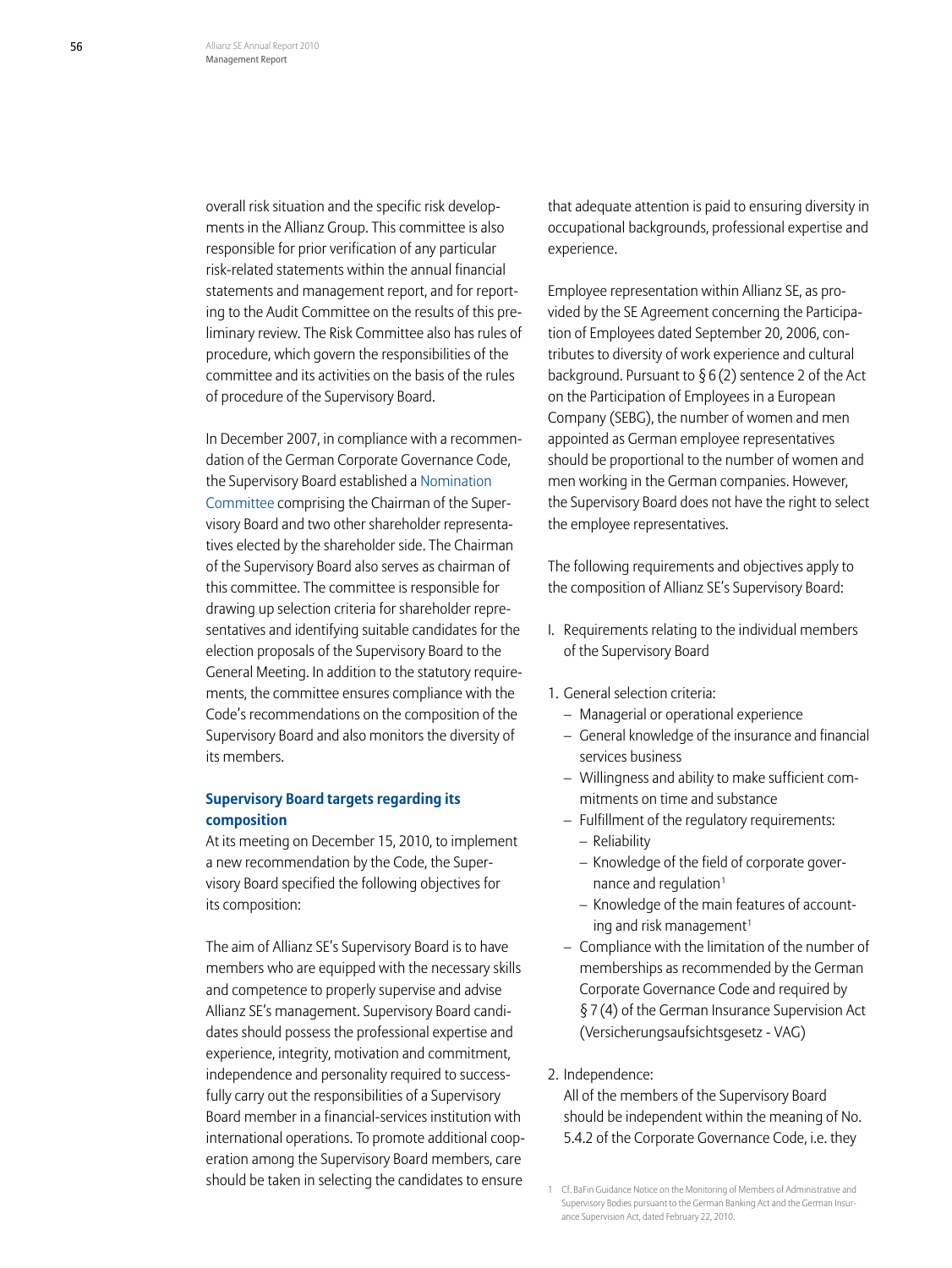12 Executive Summary and Outlook 57

17 Operations by Reinsurance Lines of Business

19 Balance Sheet Review

22 Risk Report

52 Corporate Governance Report and Statement on Corporate Management

61 Remuneration Report

81 Other Information

may not have any business or personal relations with Allianz SE or its Board of Management, which could cause a conflict of interests. Moreover, one member shall be independent within the meaning of §100(5) of the German Stock Corporation Act.

It has to be considered that the possible emergence of conflicts of interests in individual cases cannot generally be excluded. Potential conflicts of interests must be disclosed to the Chairman of the Supervisory Board and will be resolved by appropriate measures.

3. Retirement age:

According to the Supervisory Board's Rules of Procedure, its members may not, in general, be older than 70 years of age.

- II. Requirements relating to the composition of the Board as a whole
- 1. Specialist knowledge:
	- At least one member must have considerable experience in the insurance and financial services fields
	- At least one member must have expert knowledge of accounting and auditing within the meaning of §100(5) of the German Stock Corporation Act
	- Specialist knowledge of, or experience in, other economic sectors
- 2. International character:

At least four of the members must, on the basis of their origin or function, represent regions or cultural areas in which Allianz SE conducts significant business.

On the basis of the SE Agreement concerning the Participation of Employees, two employee representatives from other member states of the E.U. are already members of the Supervisory Board.

3. Diversity and appropriate representation of women: The members of the Supervisory Board shall appoint new members taking into account their background, professional experience and specialist

knowledge, in order to provide the Board with the most diverse sources of experience and specialist knowledge possible.

In the next elections of the Supervisory Board in the spring of 2012, the Supervisory Board will strive to achieve a minimum female membership of 25%. The representation of women is generally considered to be the joint responsibility of the shareholder and the employee representatives.

Future nominations of candidates for membership by the Supervisory Board will take account of these goals. This is particularly the case in respect of the elections in spring of 2012. The current composition of the Supervisory Board and its committees is described on p[ages 8 a](#page-9-0)n[d 55.](#page-56-0) 

# Annual General Meeting

Shareholders exercise their rights at the Annual General Meeting. When adopting resolutions, each share carries one vote. In order to facilitate the exercise of shareholders' rights, Allianz allows shareholders to follow the meeting's proceedings on the Internet and to be represented by proxies appointed by Allianz SE. These proxies exercise voting rights exclusively on the basis of the instructions given by the shareholder. Shareholders are also able to cast their votes by postal vote. This option is also available via the Internet in the form of online voting. Allianz constantly promotes the use of e-mail and Internet services.

Members of the Supervisory Board are appointed at the Annual General Meeting. As regards the election of employee representatives, the Annual General Meeting is bound by the proposals of the employees. The Annual General Meeting also approves the actions taken by the Board of Management and the Supervisory Board. It decides on the use of profits, capital transactions and the approval of intercompany agreements, as well as the remuneration of the Supervisory Board and changes to the Company's Statutes. Changes to the Statutes require the backing of at least half of the share capital or a two third majority of the votes cast in accordance with European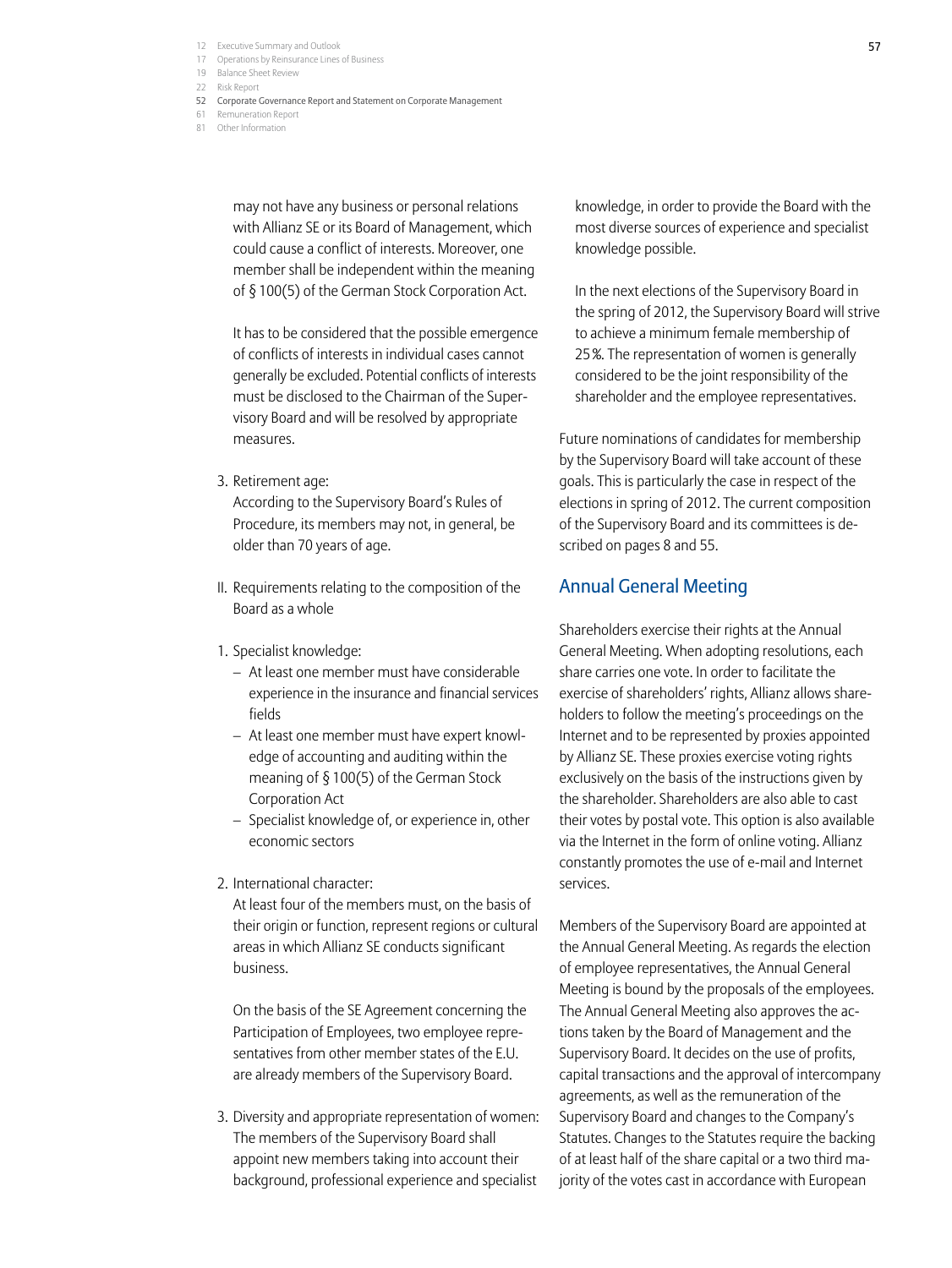<span id="page-59-0"></span>regulations and the Statutes. Each year, an ordinary Annual General Meeting takes place at which the Board of Management and the Supervisory Board give an account of the preceding financial year. For special decisions, the German Stock Corporation Act provides for the calling of an extraordinary General Meeting.

# Accounting Policies and Audit of Financial **Statements**

The Allianz Group conducts its accounting according to §315 a of the German Commercial Code (Handelsgesetzbuch), on the basis of IFRS international accounting standards, as applied within the European Union. The financial statements of Allianz SE are prepared in accordance with German law, in particular the German Commercial Code (HGB).

In compliance with special legal provisions applying to insurance companies, the auditor of the annual financial statements and of the half year financial report is appointed by the Supervisory Board and not by the Annual General Meeting. The Supervisory Board's Audit Committee carries out the preparatory work for the appointments. The statutory audit of the financial statements covers the individual financial statements of Allianz SE and also the consolidated financial statements of the Allianz Group.

To ensure maximum transparency, we inform our shareholders, financial analysts, the media and the general public regularly and timely about the Company's situation. The annual financial statements of Allianz SE, the Allianz Group's consolidated annual financial statements and the management reports are published within 90 days after the end of each financial year. Additional information for shareholders and third-parties is provided in the Allianz Group's half year financial and quarterly financial reports. These financial reports are subjected to a review by the auditor. Information is also made available at the Annual General Meeting, at press conferences and analysts' conferences, as well as on the website of the Allianz Group. The Allianz website also carries a financial calendar listing the dates of major publications and events, such as annual reports, quarterly reports and Annual General Meetings.

The financial calendar for 2011 and 2012 is also available on the website www.allianz.com/financialcalendar.

# Shares held by Members of the Board of Management and the Supervisory Board

The total holdings of all of the members of the Board of Management and the Supervisory Board in Allianz SE amounted to less than 1% of the Company's issued stock as of December 31, 2010.

# Directors' Dealings

The members of the Board of Management and the Supervisory Board or related parties are required by the German Securities Trading Act (Wertpapierhandelsgesetz) to disclose any acquisition or divestment of shares of Allianz SE worth € 5,000 or more within a calendar year. These notifications are published on our website [at www.allianz.com/corporate-governance.](www.allianz.com/corporate-governance) 

# Corporate Governance Statement pursuant to §289a of the German Commercial Code (Handelsgesetzbuch)

The Corporate Governance Statement pursuant to §289 a of the German Commercial Code (Handelsgesetzbuch - HGB) forms part of the consolidated management report. According to §317 (2), sentence 3 of the HGB, the information provided pursuant to §289 a of the HGB does not have to be included within the scope of the audit.

# Declaration of Compliance with the German Corporate Governance Code

On December, 15, 2010, the Board of Management and the Supervisory Board issued the following Declaration of Compliance of Allianz SE with the German Corporate Governance Code: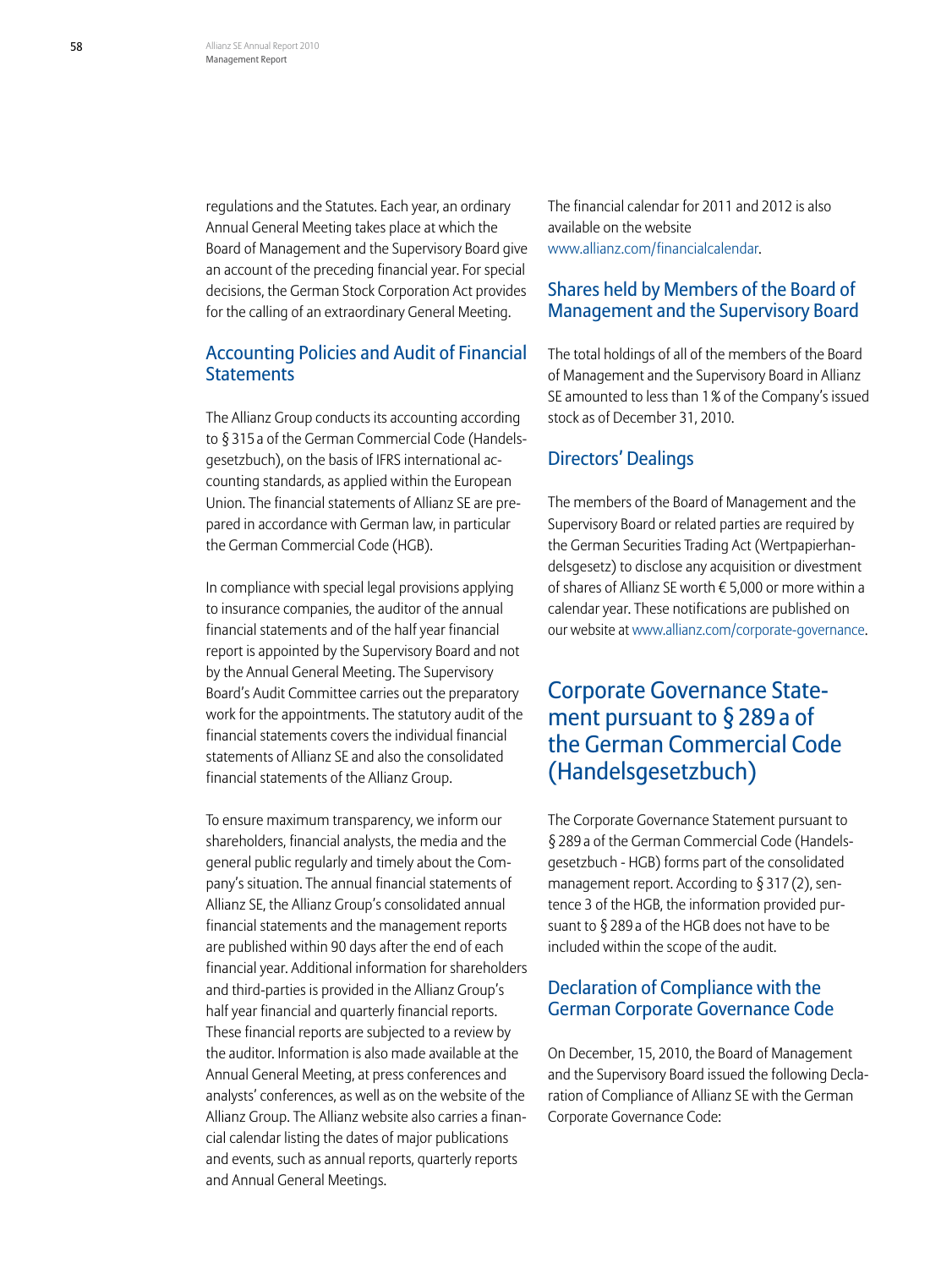12 Executive Summary and Outlook 59

17 Operations by Reinsurance Lines of Business

19 Balance Sheet Review

22 Risk Report

52 Corporate Governance Report and Statement on Corporate Management

61 Remuneration Report

81 Other Information

"Declaration of the Board of Management and the Supervisory Board regarding the Recommendations of the "Government Commission on the German Corporate Governance Code" in accordance with §161 of the German Stock Corporation Act (Aktiengesetz)

- 1. Since the last Declaration of Compliance as of December, 17, 2009, which referred to the German Corporate Governance Code in its version as of June, 18, 2009, Allianz SE has complied with all recommendations made by the Government Commission on the German Corporate Governance Code then in force.
- 2. Allianz SE will comply with all recommendations made by the Government Commission on the German Corporate Governance Code in the version as of May, 26, 2010, with the following exception:

The members of the Supervisory Board are currently receiving a fixed and a performance related compensation (No. 5.4.6 para. 2 of the German Corporate Governance Code). The Company contemplates proposing a new compensation structure to the Annual General Meeting 2011 which shall comprise a fixed remuneration only. In that respect, a deviation from No. 5.4.6 para. 2 sentence 1 of the German Corporate Governance Code is intended. The Company believes a fair fixed remuneration is more suitable to the control function of the Supervisory Board, irrespective of success of the Company.

Munich, December 15, 2010

Allianz SE

For the Board of Management: signed Michael Diekmann signed Dr. Paul Achleitner

For the Supervisory Board: signed Dr. Henning Schulte-Noelle" Furthermore, we have complied with all of the nonbinding suggestions contained in the German Corporate Governance Code. In future, we will diverge from No. 5.4.6 para. 2 sentence 2 in respect of performancebased remuneration of the Supervisory Board.

The Declaration of Compliance and further information on corporate governance at Allianz can be found on our website [at www.allianz.com/corporate-governance.](www.allianz.com/corporate-governance) 

The listed Group company Oldenburgische Landesbank AG issued its own declaration of compliance in December 2010, which states that Oldenburgische Landesbank AG complies with all of the recommendations of the German Corporate Governance Code.

# Corporate Governance Practices

### **Compliance and anti-money laundering program**

The sustained success of the Allianz Group is based on the responsible behavior of all Group employees embodying trust, respect and integrity. In 2008, the Ethisphere Institute named Allianz one of the world's most ethical companies.

By means of its compliance and anti-money laundering program, Allianz supports and follows internationally and nationally recognized guidelines and standards for rules-compliant and value-based corporate governance. These include the UN Global Compact Program, the OECD Guidelines for Multinational Enterprises, the relevant applicable embargo regulations and the recommendations of the Financial Action Task Force on Money Laundering (FATF). Allianz manages the risk of infringements against statutory provisions and requirements (compliance risk) through its recognition and support of these international and national principles. At the same time, it thereby integrates sustainability and social responsibility into its corporate conduct. Group Compliance is responsible, in close cooperation with the local compliance departments, for ensuring the effective implementation and monitoring of the compliance and anti-money laundering program within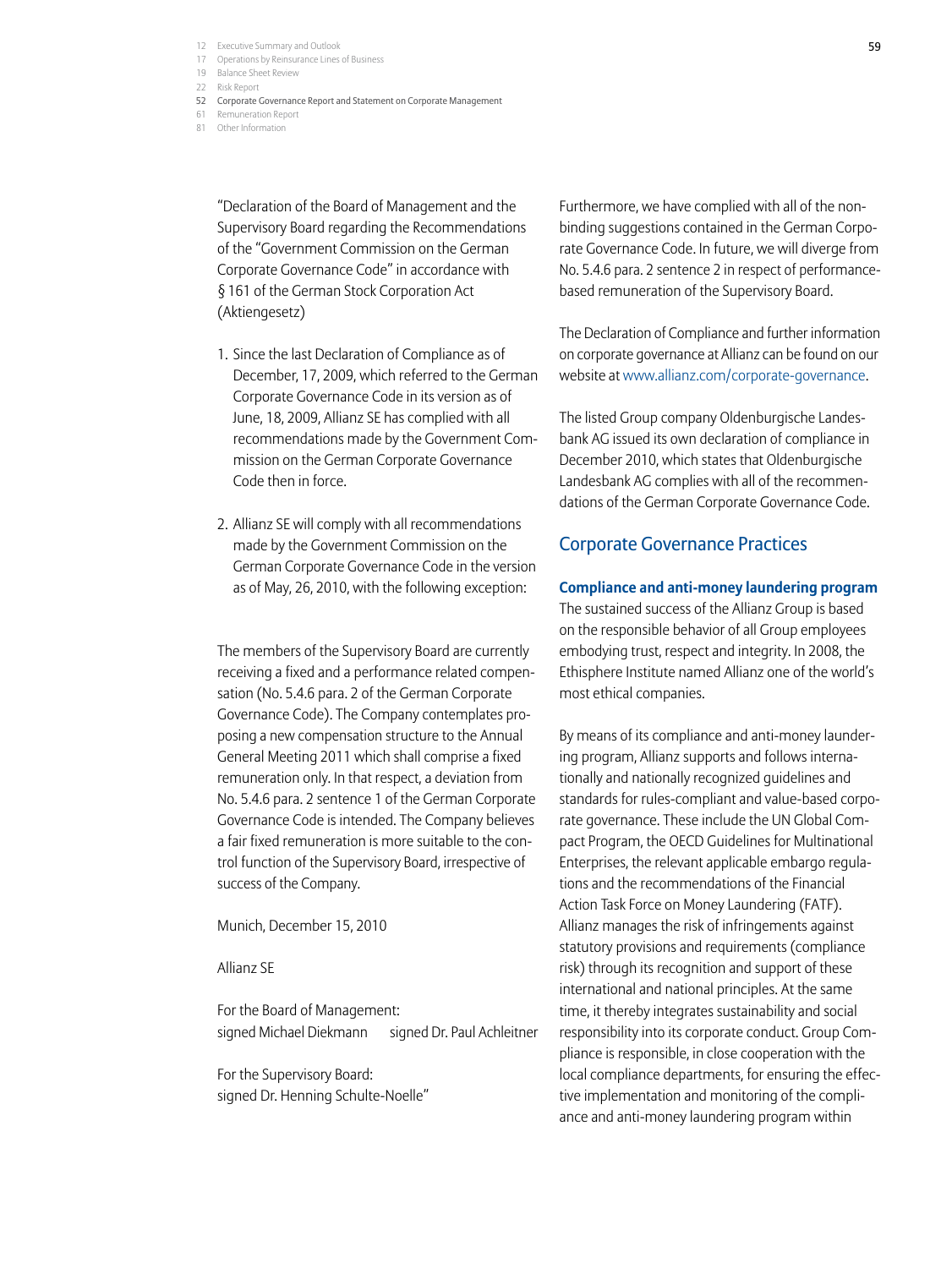Allianz. Compliance will examine any suspected infringement of the guidelines mentioned above or of the internal compliance guidelines in cooperation with other departments where appropriate.

The standards of conduct established by the Allianz Group's Code of Conduct for Business Ethics and Compliance serve to implement these guidelines and principles, and are obligatory for all employees worldwide. The Code of Conduct is available on the Internet via the following link: [www.allianz.com/corporate-governance.](www.allianz.com/corporate-governance) 

The Code of Conduct and the internal guidelines derived from it provide all employees with clear guidance on conduct that is in accordance with the values of Allianz. In order to transmit the principles of the Code of Conduct and other compliance guidelines and controls effectively and on a sustained basis, Allianz has developed interactive training programs around the world. These provide practical guidelines which enable employees to come to their own decisions and avoid potential conflicts of interest. The Code of Conduct also forms the basis for guidelines and controls to ensure fair dealings with Allianz customers (sales compliance).

There are legal provisions against corruption and bribery in almost all countries in which Allianz has a presence. For this reason, a global Anti-Corruption Program was established in summer of 2009, which provides for the continuous monitoring and improvement of the internal anti-corruption controls.

A major component of the compliance program of Allianz is a whistleblower system that allows employees to alert the relevant compliance department confidentially about irregularities. Employees who voice concerns about irregularities in good faith should not fear retribution in any form, even if they turn out later to be unfounded.

In cases of doubt, employees within the compliance department are responsible for providing advice to the business units on regulatory provisions and on the creation, implementation, and monitoring of compliance with internal guidelines and standards. They also give employees regular training on the regulations that apply to them.

## **Code of Ethics**

In addition to the Code of Conduct, Allianz SE has adopted a special Code of Ethics, which is directed at the members of the Board of Management and at senior management of certain departments, primarily in the financial area. Its rules govern ethical and proper conduct in both the private and professional spheres, particularly relating to the handling of conflicts of interest and compliance with high standards of corporate disclosure. The Code of Ethics can be found on the Internet [at www.allianz.com/corporate-governance.](www.allianz.com/corporate-governance) 

# **Description of the functions of the Board of Management and the Supervisory Board and of the composition and functions of their committees**

A description of the composition of the Supervisory Board and its committees can be found o[n pages 8](#page-9-0)  a[nd 55 o](#page-56-0)f the Annual Report. On [page 9, r](#page-10-0)eference is made to the composition of the Board of Management and a description of the composition of the Board of Management's committees can be found o[n page 53 of](#page-54-0) the Corporate Governance Report. Furthermore, a description of the composition can be accessed on the Internet via the following link: [www.allianz.com/corporate-governance.](www.allianz.com/corporate-governance)

A general description of the functions of the Board of Management, the Supervisory Board and their committees can be found in the Corporate Governance Report on [page 52ff. a](#page-53-0)nd on the Internet via the following link: [www.allianz.com/corporate-governance.](www.allianz.com/corporate-governance)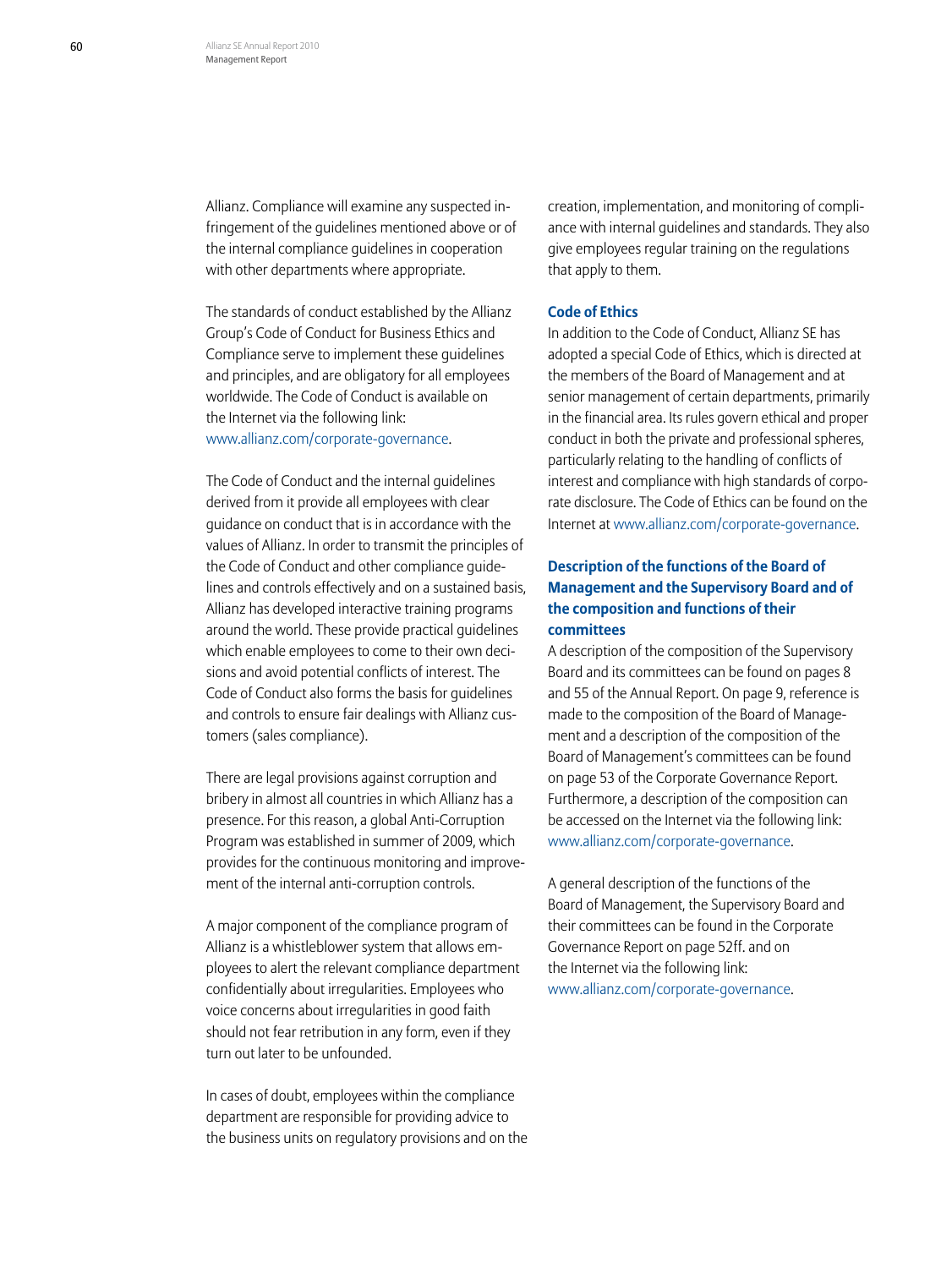- <span id="page-62-0"></span>12 Executive Summary and Outlook 61
- 17 Operations by Reinsurance Lines of Business
- 19 Balance Sheet Review
- 22 Risk Report
- 52 Corporate Governance Report and Statement on Corporate Management
- 61 Remuneration Report
- 81 Other Information

# Remuneration Report

This report comprises three sections covering the remuneration arrangements for the following executive categories:

- Board of Management
- Executives below the Board of Management
- Supervisory Board

### **2010 Report Highlights**

#### Board of Management

- Introduction of the new remuneration system
- Base salaries remain unchanged
- Annual bonuses for 2010 reflect above target performance
- Total remuneration table o[n page 69](#page-70-0)
- Voluntary vote on remuneration at Annual General Meeting

#### Executives below the Board of Management

- Introduction of the common remuneration structure in insurance companies
- Improvements to reward governance and the management of risk
- Proportion for key executives: 32% fixed/68% target variable
- remuneration on [page 76](#page-77-0)

### Supervisory Board

- Fixed remuneration and attendance fees remain unchanged
- Variable remuneration refle[cts strong gr](#page-80-0)oup performance
- Total remuneration table on page 79
- Change to 100% fixed remuneration presented for implementation from 2011 onwards

# Board of Management Remuneration

In support of transparency for shareholders, and recognizing the new remuneration arrangements introduced from January 2010, this section describes the:

- Governance system
- Remuneration principles and market positioning
- Remuneration structure
- Remuneration components
- Target setting and performance assessment for variable remuneration
- 2010 remuneration and link to performance
- Outlook for 2011

### Governance system

The remuneration of the Board of Management is set by the full Supervisory Board. Meetings are prepared by the Personnel Committee while Group HR and other corporate functions provide internal support as requested or required. Outside advice is sought from time-to-time from external consultants. Survey data was most recently provided by two external consultants with significant market expertise. The Personnel Committee and Supervisory Board consult with the Chairman of the Board of Management as appropriate in assessing the performance and remuneration of Management Board Members. The Chairman is not present when his own remuneration is discussed.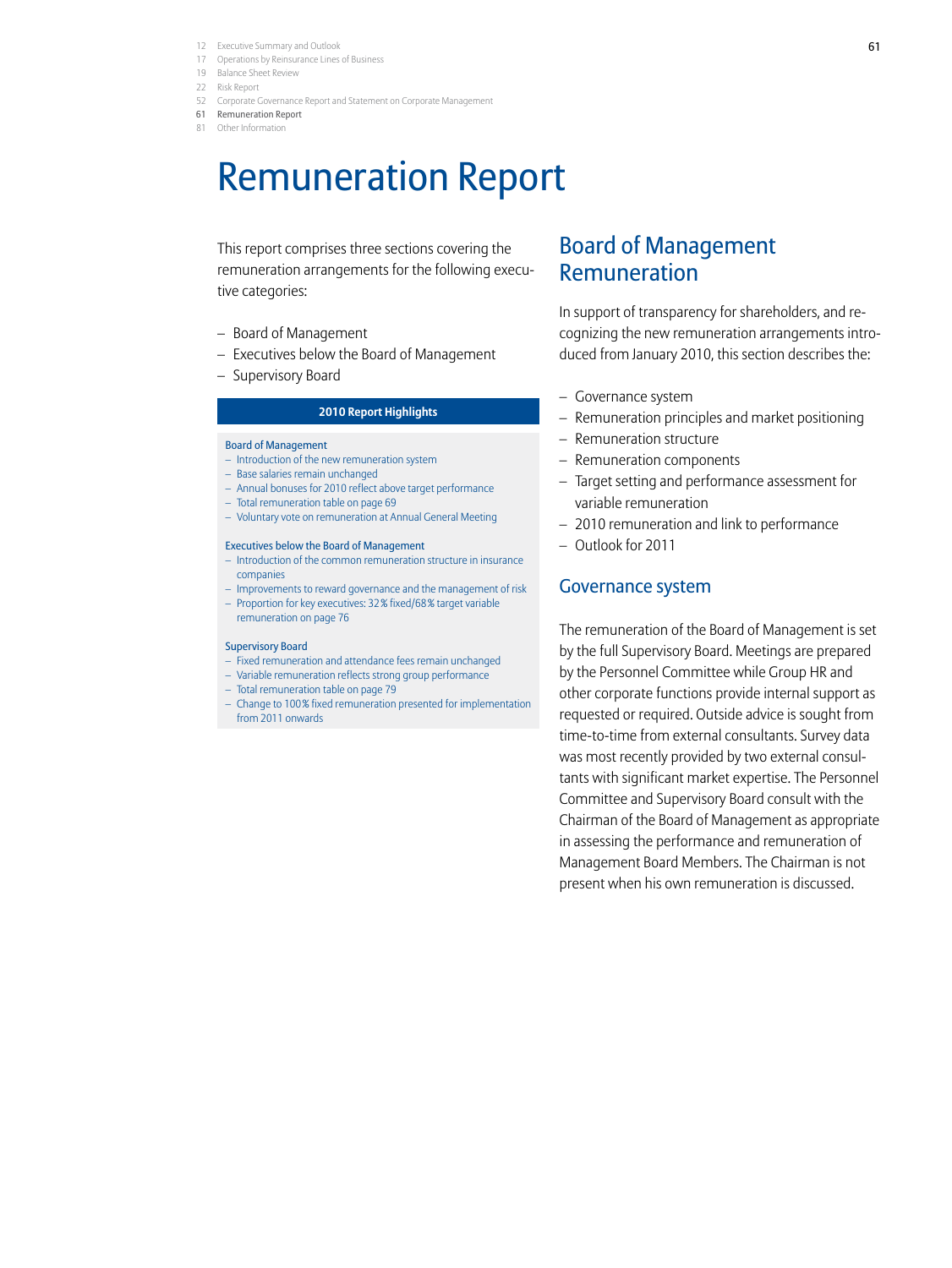The Personnel Committee and the Supervisory Board met multiple times in 2010 and considered the Board of Management remuneration and contractual issues shown in the table below:

| Month     | Activity/Decision                                                                                                                                                                                                                                                                                                                                                                                                                            |
|-----------|----------------------------------------------------------------------------------------------------------------------------------------------------------------------------------------------------------------------------------------------------------------------------------------------------------------------------------------------------------------------------------------------------------------------------------------------|
| February  | - Appointment of Manuel Bauer as member of the Board of Management effective January 1, 2011<br>- Determination of variable remuneration award based on the target performance achievement for the:<br>$-$ Annual bonus 2009<br>$-$ Three-year bonus 2007 $-$ 2009<br>- Estimation of equity incentive grant 2010                                                                                                                            |
| March     | - Renewal of contracts: Clement Booth, Enrico Cucchiani, Dr. Joachim Faber<br>- Confirmation of equity incentive grant 2010                                                                                                                                                                                                                                                                                                                  |
| September | - Corporate Governance Code with focus on diversity                                                                                                                                                                                                                                                                                                                                                                                          |
| December  | - Contractual agreement for Manuel Bauer<br>- Review of the horizontal (external) and vertical (internal) appropriateness of remuneration<br>- Preparation of the review of variable pay for 2010<br>- Individual determination of the 2011 remuneration at target and performance targets for Board Members<br>- Adjustment of fixed remuneration for selected Board Members<br>- Determination of pensions and risk contributions for 2011 |

The remuneration system was presented to the Annual General Meeting 2010 for vote.

# Remuneration principles and market positioning

Board of Management remuneration is designed to be competitive given the Group's scale of business activities, operating environment and performance compared to peers. While structured to attract and retain highly qualified executives, the overall goal is to support and encourage sustained value-oriented management.

The key principles of Board of Management remuneration are as follows:

– Support for the Group's strategy: performance targets reflect the Group's business strategy. Targets measure quantitative financial operating results. In addition, the achievement of qualitative programs and initiatives which are designed to increase the underlying sustainability of the organization are measured. Role modeling of Allianz Leadership Values and the Code of Conduct are additional qualitative considerations

- Alignment of pay and performance: significant performance-based component
- Variable remuneration bias to the longer term: a high proportion of incentive-based reward recognizes sustained performance over three or five years
- Alignment with shareholder interests: an important component of remuneration is dependent upon share price performance
- Integration and balance: incentives complement each other and represent an appropriate balance of opportunity and managed risk that is effective over varying performance scenarios and is consistent with good governance

Market positioning of the Board of Management remuneration:

The structure, weightings and levels of remuneration components are discussed by the Supervisory Board with a view to attract, motivate and retain top talent. The peer group consists primarily of other DAX 30 companies. Other major diversified insurance/financial services companies in Europe are also points of reference. Allianz's size (e. g. market value) and global scale is top quartile, but not top end of the market.

Full descriptions of the responsibilities of the Supervisory Board and [the Personnel Committee](#page-55-0)  are provided on page  $54ff$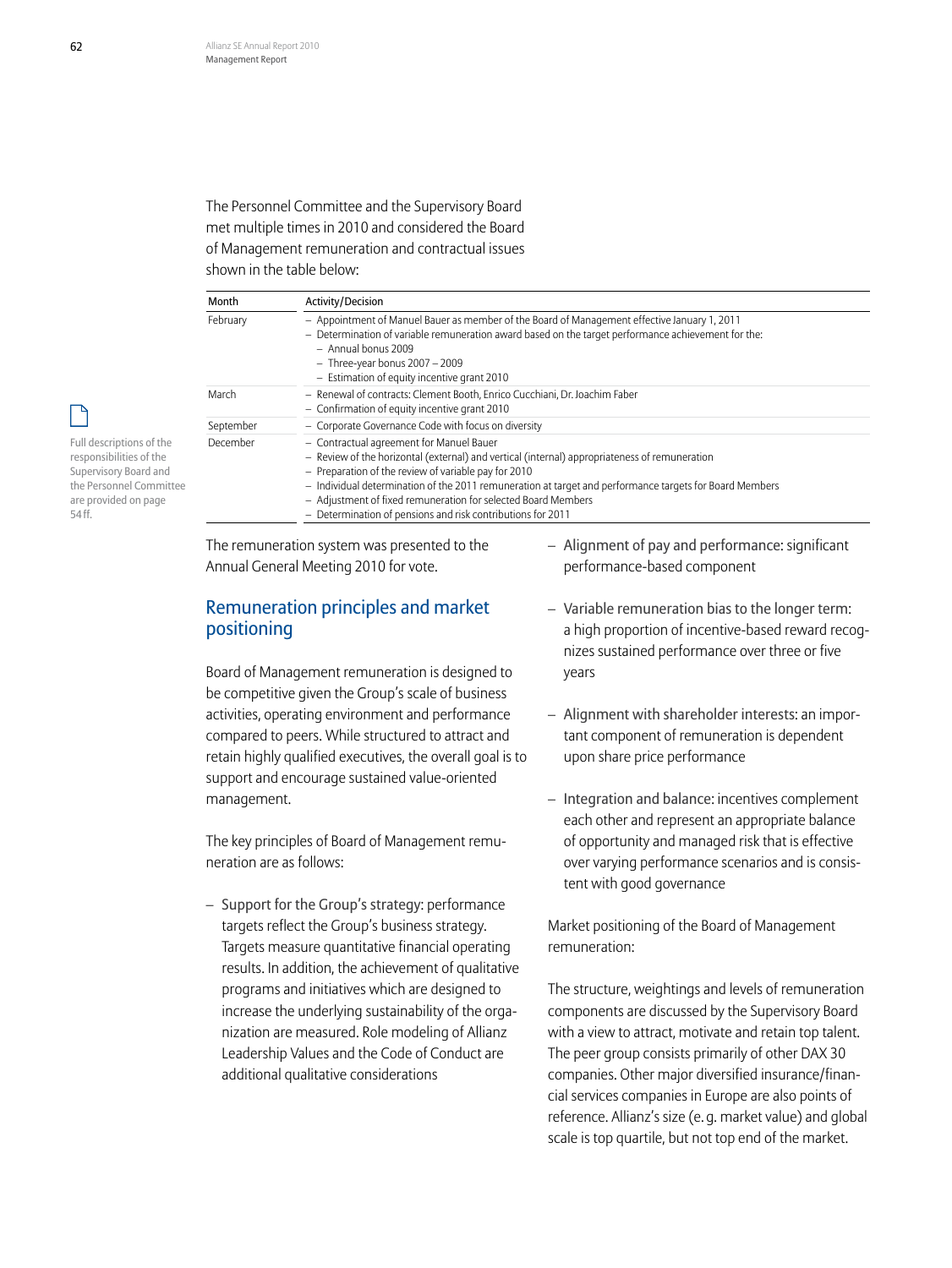- 17 Operations by Reinsurance Lines of Business
- 19 Balance Sheet Review
- 22 Risk Report
- 52 Corporate Governance Report and Statement on Corporate Management
- 61 Remuneration Report
- 81 Other Information
	- Base salary levels are usually around the median of this group
	- The structure of Allianz total reward is more strongly weighted to variable, longer-term remuneration

Allianz remuneration and benefits arrangements are periodically compared with best practices in the European financial services sector and at other relevant, large corporations. Pension provisions are reviewed periodically to take market practice and development into account.

The Supervisory Board determines the need for any adjustment by taking into account relevant market information, the competitiveness of the total remuneration offer, the performance of the company, general economic conditions and the evolution of Board of Management remuneration relative to remuneration levels within the Group.

# Remuneration structure

There are four main remuneration components, excluding pensions and perquisites, each with approximately the same weighting within annual target remuneration: Base salary, Annual bonus, Three-year bonus and Equity-related remuneration. The split of fixed to variable remuneration in 2010 at target is 25%:75%.

### **Structure and level of annual target remuneration1**

| Split between fixed and<br>variable remuneration |                                         | Percentage | Regular Member<br>of the Board<br>of Management <sup>2,3</sup> | Chairman of the<br>Board<br>of Management |
|--------------------------------------------------|-----------------------------------------|------------|----------------------------------------------------------------|-------------------------------------------|
| $\%$                                             |                                         | $\%$       | $\epsilon$ thou                                                | € thou                                    |
| 25                                               | <b>Base salary</b>                      | 25         | 700                                                            | 1.200                                     |
|                                                  | Variable target remuneration            |            |                                                                |                                           |
|                                                  | Annual bonus (short-term)               | 25         | 700                                                            | 1,180                                     |
| 75                                               | Three-year bonus (mid-term)             | 25         | 700                                                            | 1,180                                     |
|                                                  | Equity-related remuneration (long-term) | 25         | 700                                                            | 1,180                                     |
|                                                  | <b>Total target remuneration</b>        | 100        | 2.800                                                          | 4,740                                     |

# Remuneration components

### **Base salary**

Base salary is the fixed remuneration component.

### **Purpose**

Recognize the responsibilities of the role and sustained performance in execution.

### **Operation**

Base salary is expressed as an annual cash sum, paid in twelve monthly installments. Currently, separate rates apply for the Chairman, the Board Member

2 All members of the Board of Management except Dr. Paul Achleitner (total target remuneration € thou 3,200) and the Chairman.

3 Due to the roles of some of Board of Management members their remuneration may be split between Allianz SE and other Allianz Group companies they oversee. Figures in the remuneration tab[le on page 69 refer](#page-70-0) only to remuneration received from Allianz SE.

responsible for Finance and for all other regular Board Members.

### **Variable remuneration**

Variable awards are made under the plan rules and conditions of the "Allianz Sustained Performance Plan" (ASPP) which consists of the following equallyweighted components:

- 1. Annual bonus (short-term): a performance-related cash payment which rewards annual achievement of targets.
- 2. Three-year bonus (mid-term): a performancerelated cash payment which rewards multi-year (three years) achievement of targets.

<sup>1</sup> All percentages shown reflect approximate values.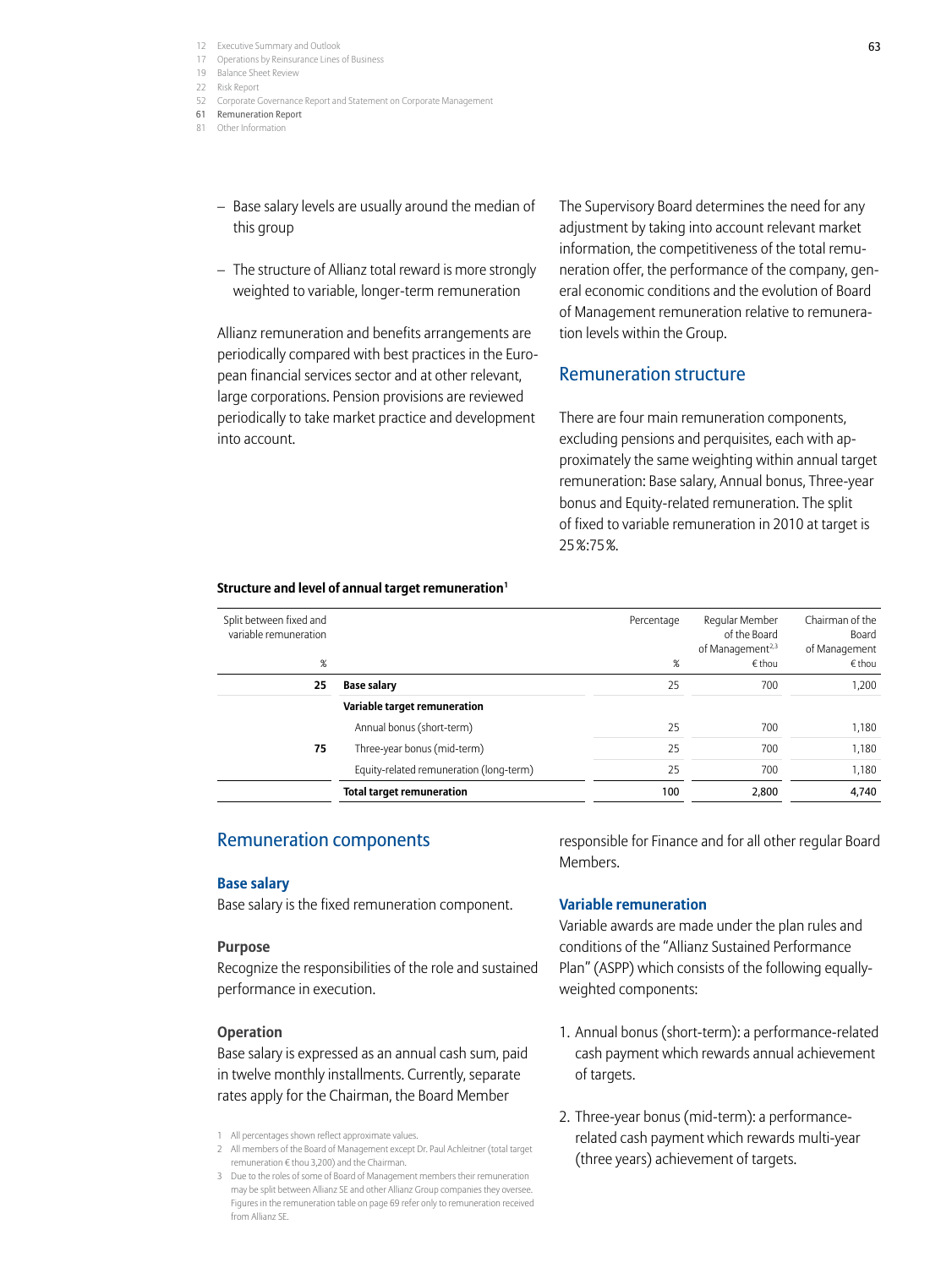3. Equity-related remuneration (long-term): consists of virtual shares, known as Restricted Stock Units (RSU). Annual achievement of targets is the basis for the initial grant value. The longer-term performance of the Group is reflected in the Allianz stock price evolution over the four-year vesting period. Payout occurs after five years.

### **Purpose**

Variable remuneration aims for balance between short-term performance, longer-term success and sustained value creation. It is designed to balance risk and opportunity to achieve an appropriate level of remuneration in different performance scenarios and business circumstances. It recognizes different levels of performance, providing enhanced reward at times of top performance and reduced reward at times of lower performance.

### **Execution strategy fully supported by the remuneration system**



As stated in the Key Principles, pay is closely aligned with the achievement of the Allianz Group's strategic goals.

### **Performance link**

Annual performance drives the value of the Annual bonus and also influences the opportunity of the midand long-term components. However, the values delivered under the three-year and equity components ultimately depend on sustained performance over longer periods.

### **Operation**

All variable remuneration components are subject to a uniform cap of 165% of the respective target values. The Supervisory Board therefore determines the level of award within a range of 0 to 165% of target value. Additionally, the RSU payout is capped at 200% above the grant price.

The remaining components of Management Board remuneration comprise pensions and similar benefits and perquisites. These are described below.

### **Pensions and similar benefits**

Board Members participate in a contribution-based system covering Board service since January 1, 2005.

Prior to 2005, members of the Board of Management participated in a defined benefit plan that provided fixed benefits not linked to base salary increases. The levels of benefit generated for each year of service under this plan were frozen at the end of 2004.

Additionally, all Board Members participate in the Allianz Versorgungskasse VVaG (AVK), a contributionbased pension plan and the Allianz Pensionsverein e.V. (APV), which provides pension benefits for salaries up to the German social security ceiling.

### **Purpose**

Provide competitive and cost effective retirement and disability benefits using risk appropriate vehicles.

### **Operation**

Company contributions for the current pension plan depend on the years of service on the Board of Management of Allianz SE and are invested in a fund with a minimum guaranteed interest rate per year. On retirement the accumulated capital is converted to a lifetime annuity. An additional risk premium of 5% of regular pension contribution is paid to cover death and disability. Pension is payable from age 60 at the earliest.

Detailed information in the section "Target [setting and performance](#page-67-0)  assessment for variable remuneration" on page

66f.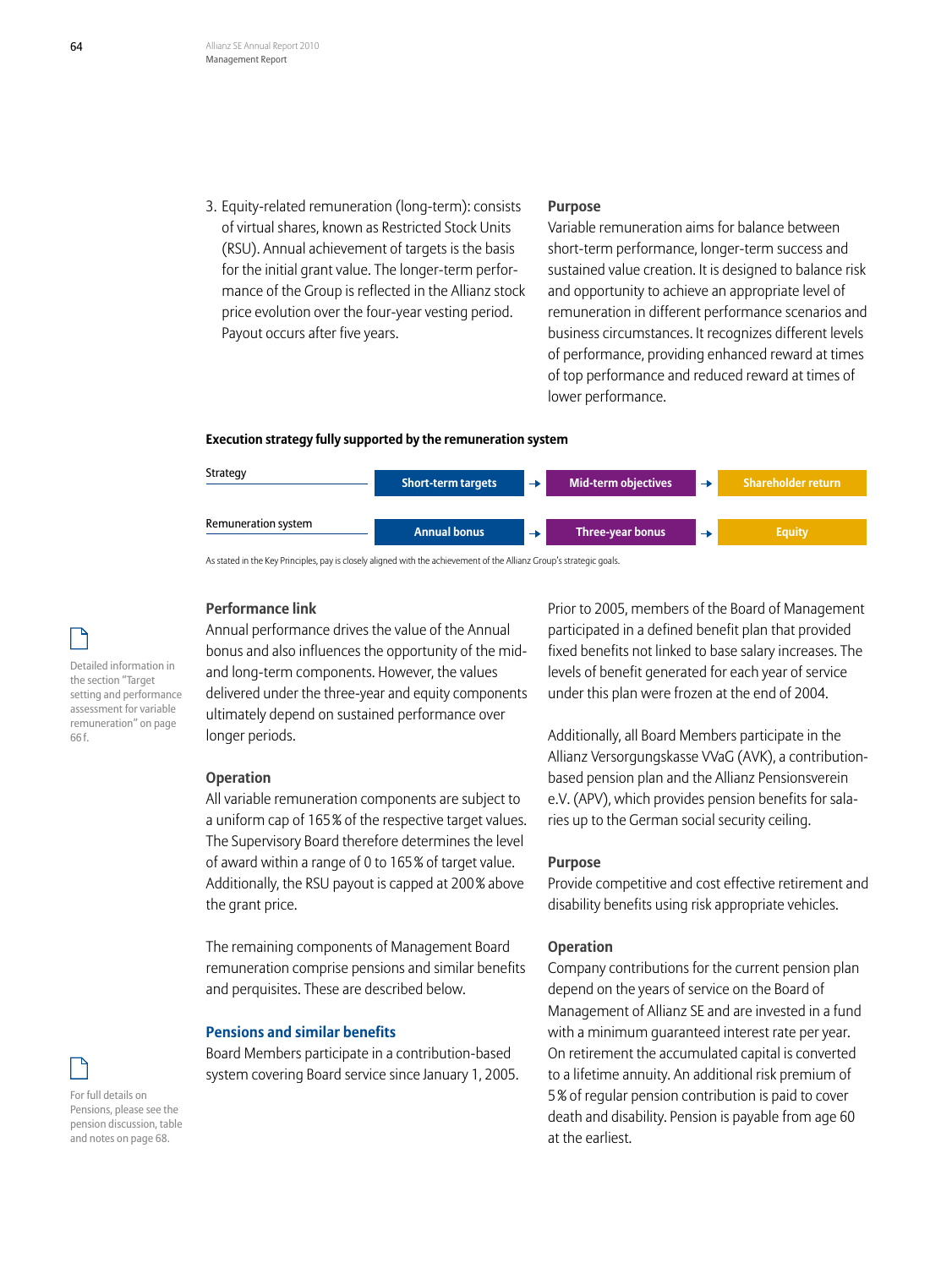- 12 Executive Summary and Outlook 65<br>17 Operations by Reinsurance Lines of Business
- 17 Operations by Reinsurance Lines of Business
- 19 Balance Sheet Review
- 22 Risk Report
- 52 Corporate Governance Report and Statement on Corporate Management
- 61 Remuneration Report
- 81 Other Information

### **Perquisites**

Members of the Board of Management also receive certain perquisites. These mainly consist of contributions to accident and liability insurances, the provision of a company car and in some cases security measures. Each member of the Board of Management is responsible for income tax on these perquisites. Where applicable, there is a travel allowance for Board Members who do not reside in Germany. Perquisites are not linked to performance. The Supervisory Board reviews the level of perquisites at regular intervals.

#### **Purpose**

Align with typical market provisions.

#### **Operation**

Generally administered centrally to ensure compliance with provisions and applicable regulations.

The chart below shows the potential value of the offer (excluding pension and perquisites) at different performance outcomes (zero, target and maximum). In addition they show the corresponding proportions delivered through fixed and variable remuneration.

#### **Value of annual offer in various performance achievement scenarios**

(Example: regular member of the Board of Management with € 700 thou fixed and € 2,100 thou target variable remuneration)



● Base salary ● Annual bonus (short-term) ● Three-year bonus (mid-term) ● Equity-related remuneration (long-term)

Maximum variable remuneration payout of 165% would lead to an approximately 49% increase of total target remuneration while a 0% payout would reduce the total target remuneration by 75%. The annual accrual of the mid-term (Three-year bonus) amount only indicates the assumed progress based on annual performance. The final assessment and payout is determined by the Supervisory Board after the completed three-year performance period.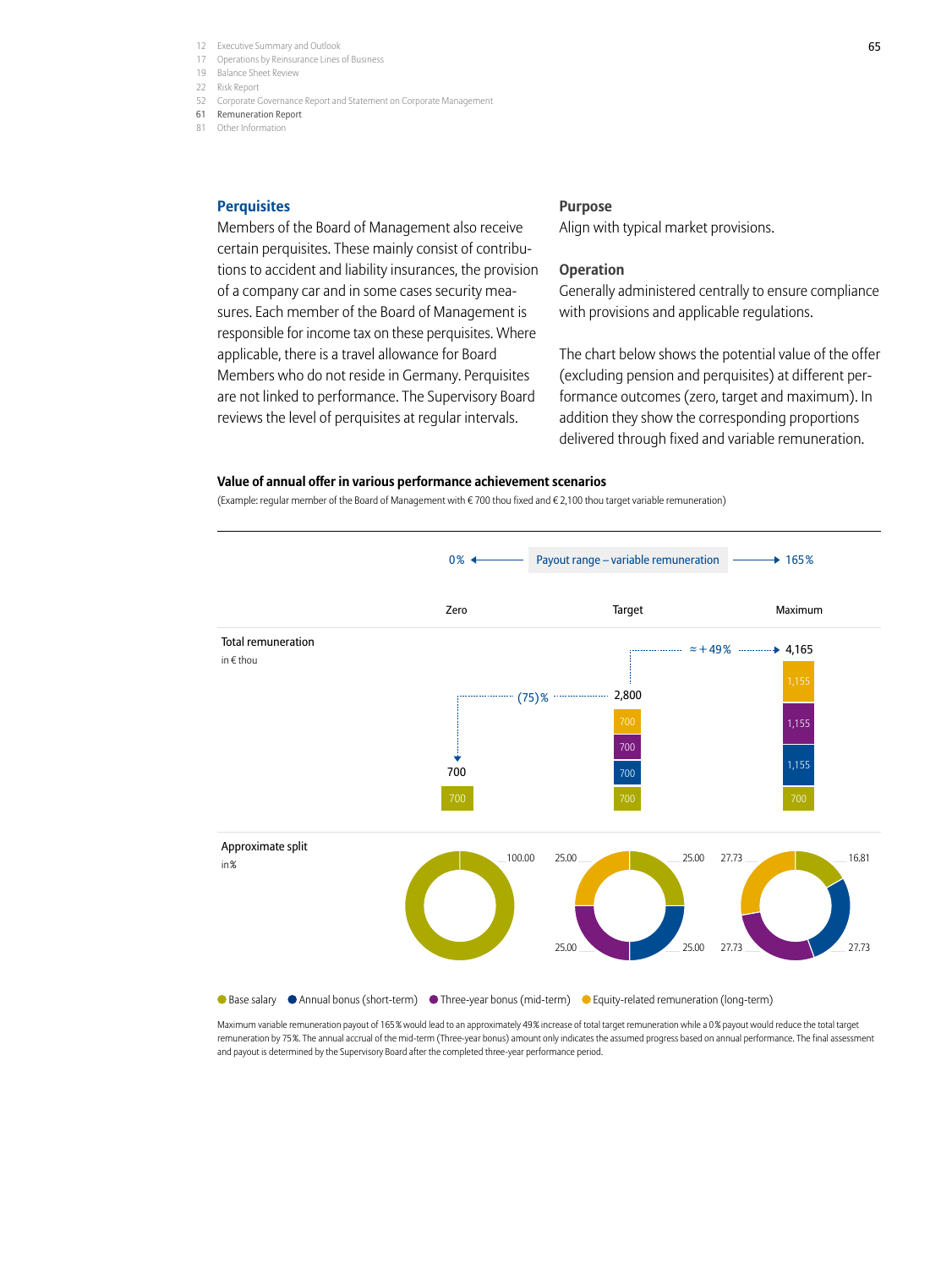# <span id="page-67-0"></span>Target setting and performance assessment for variable remuneration

Each year, the Supervisory Board agrees on performance targets for the variable remuneration with the members of the Board of Management. These are documented in a "target letter" which sets out the quantitative and qualitative targets for the upcoming financial year and, every three years, for the respective mid-term period. The nature of these targets is described in the table below.

### **Target categories for variable remuneration**

|                                                      |                                                                                  |  | <b>Business Division Functions</b>                                                                                                                                                                                                                                                                                                                                                                                                              | <b>Corporate Center Functions</b>                                                                                                                                          |  |  |  |  |
|------------------------------------------------------|----------------------------------------------------------------------------------|--|-------------------------------------------------------------------------------------------------------------------------------------------------------------------------------------------------------------------------------------------------------------------------------------------------------------------------------------------------------------------------------------------------------------------------------------------------|----------------------------------------------------------------------------------------------------------------------------------------------------------------------------|--|--|--|--|
|                                                      | <b>Quantitative targets 75%</b>                                                  |  |                                                                                                                                                                                                                                                                                                                                                                                                                                                 |                                                                                                                                                                            |  |  |  |  |
|                                                      | Group targets<br>50%                                                             |  | - Annual operating profit<br>- Annual net income attributable to shareholders                                                                                                                                                                                                                                                                                                                                                                   |                                                                                                                                                                            |  |  |  |  |
| <b>Annual bonus</b><br>(short-term)                  | Targets of the Business<br>Divisions/Corporate<br><b>Center Functions</b><br>25% |  | Operating profit of the<br>respective Business Division                                                                                                                                                                                                                                                                                                                                                                                         | Controlling, Reporting, Risk<br>- Solvency I ratio<br>- Dividend capability<br>Finance<br>- Investment performance<br>- Cash-Flow generation<br>Operations<br>- Efficiency |  |  |  |  |
|                                                      | Qualitative targets 25%                                                          |  | - Operating profit of Travel/Assistance <sup>1</sup><br>5 categories that are essential to the 2010 - 2012 Group strategy<br>- "Partner of Choice" for stakeholders (customers, employees, investors, general public)<br>- Profitable growth<br>- Strengthening of competitiveness<br>- Development of market management (e.g. sales channel, customer segments and profitable<br>customer base growth)<br>- Protection of shareholders' equity |                                                                                                                                                                            |  |  |  |  |
|                                                      |                                                                                  |  | The performance achievement of the Chairman is determined by the average target achievement of the other Board of Manage-<br>ment members and can be adjusted by the Supervisory Board based on the Chairman's personal performance.                                                                                                                                                                                                            |                                                                                                                                                                            |  |  |  |  |
|                                                      | Portfolio development                                                            |  | Group level<br>$-2010 - 2012$ average growth<br>-2012 return on capital                                                                                                                                                                                                                                                                                                                                                                         |                                                                                                                                                                            |  |  |  |  |
| Three-year<br>bonus                                  |                                                                                  |  | <b>Business Division level</b><br>$-2010 - 2012$ average growth<br>-2012 return on capital                                                                                                                                                                                                                                                                                                                                                      |                                                                                                                                                                            |  |  |  |  |
| (mid-term)                                           | Sustainability assessment<br>qualitative criteria                                |  | - Actual growth versus expectations<br>- Profitability development<br>- Comparison with peers<br>- Extraordinary events<br>- Capital situation against internal risk capital model<br>- Additional sustainability criteria (e.g. customer/employee satisfaction)                                                                                                                                                                                |                                                                                                                                                                            |  |  |  |  |
| <b>Equity-related</b><br>remuneration<br>(long-term) | Sustained increase in share price                                                |  |                                                                                                                                                                                                                                                                                                                                                                                                                                                 |                                                                                                                                                                            |  |  |  |  |

1 Additional operating profit targets were set for Dr. Christof Mascher for overseeing Mondial Assistance.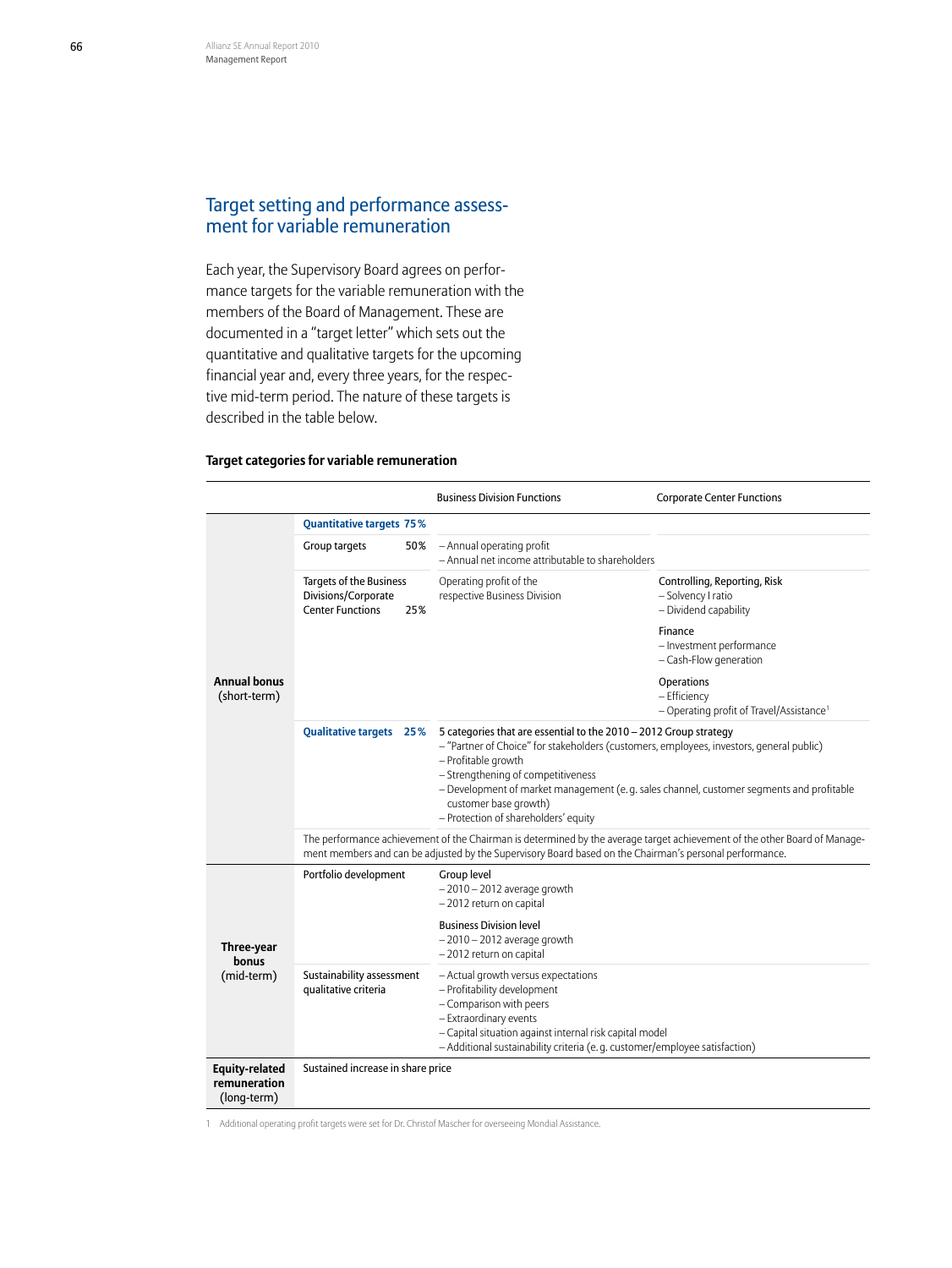12 Executive Summary and Outlook 67 17 Operations by Reinsurance Lines of Business 19 Balance Sheet Review

22 Risk Report

52 Corporate Governance Report and Statement on Corporate Management

61 Remuneration Report

81 Other Information

The following section provides additional explanation of each variable component.

The Annual bonus award depends on the quantitative and qualitative target achievement for the respective financial year set to achieve an appropriate return on capital, as approved by the Supervisory Board.

The Three-year bonus recognizes sustained target achievement over the three-year performance period as well as a sustainability assessment. Quantitative three-year targets focus on portfolio development, as measured by absolute growth and profit which achieve both an appropriate return on capital and relative peer group performance. The Supervisory Board undertakes an initial assessment of achievement versus target based on a portfolio development matrix.

This initial assessment, considering growth and return on capital, ensures that the final award not only depends on a high profit margin but also on profitable growth. Also, to avoid payouts due to general short-term variability not related to sustainable performance, growth is measured over a three-year period.

As the final assessment is not formulaic, the Supervisory Board then additionally considers qualitative factors as part of a sustainability assessment, and as a consequence may modify the resulting award. If performance is determined to be below acceptable relative market performance or not sustainable, assessments may be significantly reduced, in extreme cases to zero.

Equity-related remuneration is granted after the end of the financial year with plan participants' annual bonus performance determining the value of the equity grant (the same value as the Annual bonus). The number of RSU granted results from dividing this value by the calculated market value of an RSU at the time of grant. Following the end of the four year vesting period, the company makes a cash award based on the market price of Allianz stock at that time. In this way the ultimate value is driven by Allianz SE stock performance, providing alignment with the

shareholder. To avoid extreme payouts, the RSU payout is capped at 200% above the grant price. Shares are forfeited where executives leave at their own request (or are terminated for cause) thus supporting retention.

# 2010 Remuneration and link to performance

We discuss below the 2010 remuneration results and the link to performance against targets. The performance results take into account financial considerations as outlined in the discussions of financial performance throughout this Annual Report.

Base salary: After reviewing appropriate data the Supervisory Board decided to maintain salaries for 2010 at their existing levels. Upon appointment to the Board of Management of the Allianz SE as of January 2010, the base salary for Mr. Ralph was set at  $\epsilon$  700 thousand.

Annual bonus: The target achievement for the Group, the Business Division/Corporate Functions and the qualitative performance was on average assessed at 131% and ranged between 120% and 147%. Consequently, total Annual bonus awards ranged between 120% and 147% of target with an average bonus award of 131% of target bonus. This represents 79% of maximum payout.

Three-year bonus: Three-year performance achievement for the 2010-2012 plan will be measured and bonus outcomes determined during the first half of 2013. For accrual purposes, the target achievement of the Annual bonus serves as the notional indication.

Equity remuneration: In accordance with the approach described earlier, a number of RSU were granted to each Board Member in March 2011. At the time of grant, each award had the same "fair value" as the award for the 2010 annual bonus and it is this figure which is shown in the Total Remuneration Table.

Details of equity grants and of total holdings [under our equity incen](#page-71-0)tive programs on page 70.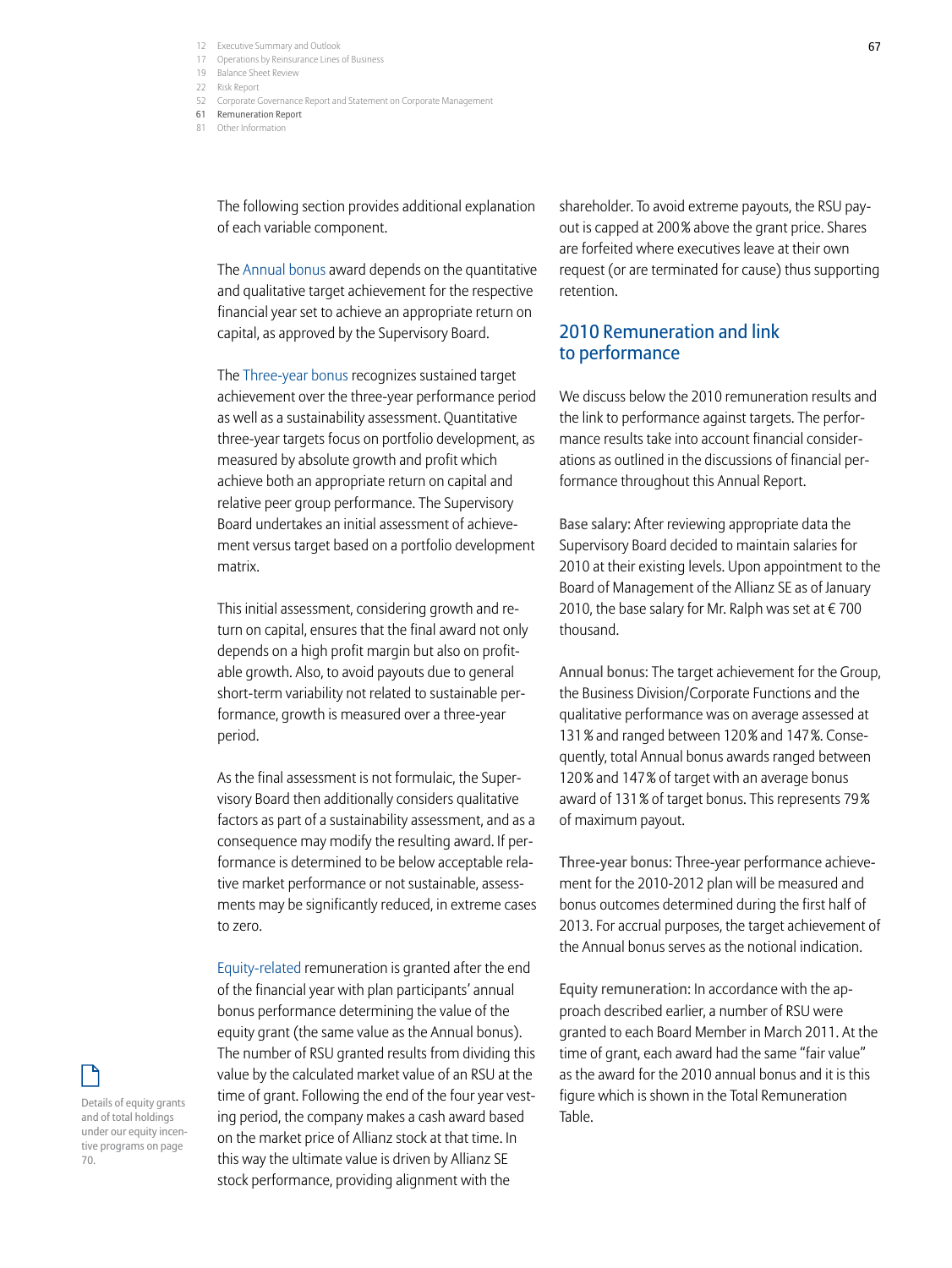<span id="page-69-0"></span>Perquisites: For 2010 the total value of the perquisites amounted to  $\epsilon$  0.5 million (2009:  $\epsilon$  0.5 million). The individual value of perquisites received in 2010 is shown in the overall remuneration chart below.

Pensions: Company contributions for the current plan are 30% of base salary, increasing to 37.5% after five years and to 45% after ten years service on the Board of Management of Allianz SE. These are invested in a fund and have a minimum guaranteed interest rate of 2.75% in each year. If the net annual return of the AVK exceeds 2.75%, the full increase in value is credited in the same year.

For members with pension rights in the frozen plan, the above contribution rates are reduced by an amount equivalent to 19% of the annual pension from that plan.

A pension can be received at the earliest from age 60, except for cases of occupational or general disability for medical reasons, when it may become payable earlier-on, or in the case of death, when a pension may be paid to dependents. Surviving dependents normally receive 60% (widow/er) and 20% (per child) of the original pension to the employee, with the aggregate not to exceed 100%. In the AVK a benefit appreciation will occur in cases of death or disability. Should board membership cease prior to retirement age for other reasons, the accrued pension right is maintained if vesting requirements are met.

Board of Management Defined Benefit Pension Plan (frozen) Current Pension Plan AVK/APV1 Transition payment2 Total Assumed retirement age Annual pension payment<sup>3</sup>  $SC<sup>4</sup>$  DBO<sup>5,6</sup> SC<sup>4</sup> DBO<sup>5</sup> SC<sup>4</sup> DBO<sup>5,7</sup> SC<sup>4</sup> DBO<sup>5,8</sup> SC<sup>4</sup> DBO<sup>5,6,9</sup> 2010 2010 2010 2010 2010 2010 2010 2010 2010 2010 € thou € thou € thou € thou € thou € thou € thou € thou € thou € thou € thou Michael Diekmann (Chairman) 60 337 274 4,480 602 2,535 3 98 0 809 879 7,922 Dr. Paul Achleitner 60 344 331 3,202 381 1,502 5 62 11 351 728 5,117 Oliver Bäte 60 — — — 250 793 4 9 8 68 262 870 Clement B. Booth 60 — — — 251 1,345 4 15 2 355 257 1,715 Enrico Cucchiani 62 — — — 147 856 4 15 1 689 152 1,560 Dr. Joachim Faber 62 225 0 4,162 253 1,459 6 64 0 683 259 6,368 Dr. Christof Mascher 60 — — — 126 524 3 14 8 39 137 577 Jay Ralph 60 — — — 261 261 4 3 0 0 265 264 Dr. Gerhard Rupprecht 62 236 0 4,262 243 1,100 7 126 0 360 250 5,848 Dr. Werner Zedelius 60 225 185 2,354 347 1,487 3 101 8 264 543 4,206

The following table sets out the 2010 service cost and contributions for each member of the Board of Management of Allianz SE.

1 Following Allianz's founding of the APV in 1998, the plan participants contribute 3% of their relevant salary to the AVK. For the AVK the minimum interest rate guaranteed is 2.75%-3.50% depending on the date of joining Allianz. In general, the company funds the balance (1:1 in general, and for entries prior to January 2005, 1:2.2) required via the APV. Before 1998 both Allianz and the plan participants were contributing to the AVK.

- 2 For details on the transition payment see section "Termination of Service" [on page 71.](#page-72-0)
- 3 Expected annual pension payment at assumed retirement age.

- 5 DBO = Defined Benefit Obligation; end of year.
- 6 Total settlement amount of the offset liabilities as the effect of the first time application of the German Accounting Law Modernization Act in fiscal year 2010 is spread across 15 years the following values apply in the German GAAP balance sheet: Michael Diekmann: € 3,829 thou, Dr. Paul Achleitner: € 2,822 thou, Dr. Joachim Faber: € 3,279 thou, Dr. Gerhard Rupprecht: € 3,366 thou, Dr. Werner Zedelius: € 1,716 thou.
- 7 AVK/APV are indirect pension promises which are off German GAAP balance sheet, i. e. the amount is € 0. For transparency reasons the premium reserve is shown in the table.
- 8 Total settlement amount of the offset liabilities.
- 9 Total settlement amount of the offset liabilities the total amount in the German GAAP balance sheet is: Michael Diekmann: € 7,173 thou, Dr. Paul Achleitner: € 4,674 thou, Oliver Bäte: € 861 thou, Clement B. Booth: € 1,700, Enrico Cucchiani: € 1,545 thou, Dr. Joachim Faber: € 5,421 thou, Dr. Christof Mascher: € 563 thou, Jay Ralph: € 261 thou, Dr. Gerhard Rupprecht: € 4,826 thou, Dr. Werner Zedelius: € 3,467 thou.

<sup>4</sup> SC = Service Cost.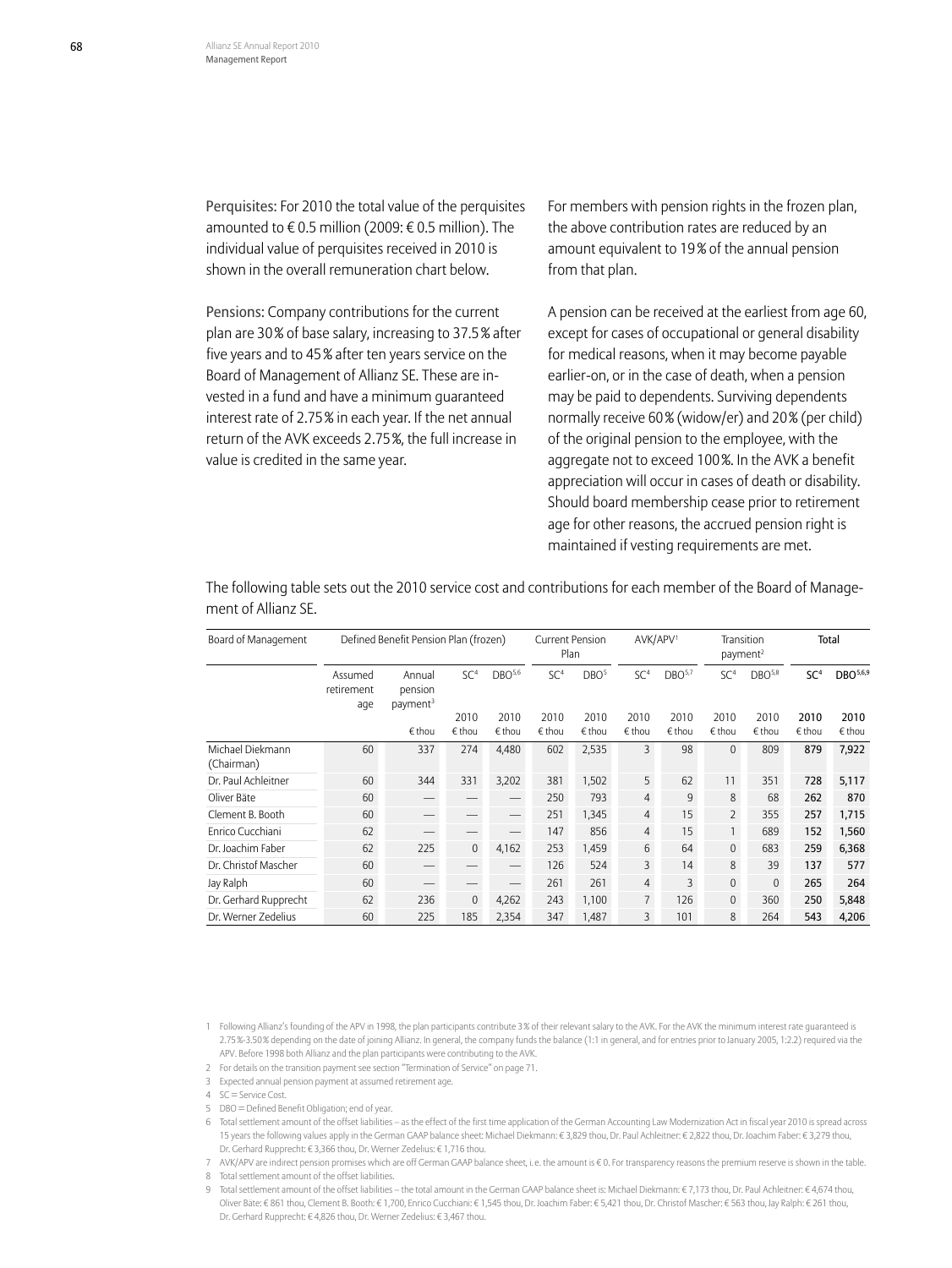<span id="page-70-0"></span>12 Executive Summary and Outlook 69

17 Operations by Reinsurance Lines of Business

19 Balance Sheet Review

22 Risk Report

52 Corporate Governance Report and Statement on Corporate Management

61 Remuneration Report

81 Other Information

Allianz Group paid € 4 million (2009: € 3 million) to increase reserves for pensions and similar benefits for active members of the Board of Management. On December 31, 2010, the total settlement amount (including AVK/APV) for members of the Board of Management active at that date amounted to € 34 million (2009 reserves for pensions: € 22 million).

Total remuneration: The following table shows the individual remuneration for 2009 and 2010 including fixed and variable remuneration. It also shows the pension service cost and further total. Of note, the table also shows the changed mix of variable remuneration resulting from the new remuneration system introduced in January 2010. This leads to a shift within the remuneration components in comparison to the previous year.

|                                                |       | Fixed           |                               |                                                   |                                               | Variable <sup>1</sup>                                                       |                                                                                       |        |                 |                         |
|------------------------------------------------|-------|-----------------|-------------------------------|---------------------------------------------------|-----------------------------------------------|-----------------------------------------------------------------------------|---------------------------------------------------------------------------------------|--------|-----------------|-------------------------|
| Board of Management                            |       | Base<br>Salary  | Perqui-<br>sites <sup>2</sup> | Annual<br>bonus<br>(short-<br>$term$ <sup>3</sup> | Three-<br>year<br>bonus<br>(mid-<br>$term)^4$ | Fair value<br>of SAR<br>award at<br>date of<br>qrant<br>(long-<br>$term)^5$ | Fair value<br>of RSU<br>award at<br>date of<br>grant<br>(long-<br>$term$ <sup>5</sup> | Total  | Pensions        | Total incl.<br>Pensions |
|                                                |       | $\epsilon$ thou | € thou                        | € thou                                            | € thou                                        | € thou                                                                      | € thou                                                                                | € thou | $\epsilon$ thou | € thou                  |
| Michael Diekmann                               | 2010  | 1,200           | 24                            | 1,544                                             | 1,544                                         | $\overline{\phantom{m}}$                                                    | 1,544                                                                                 | 5,856  | 879             | 6,735                   |
| (Chairman)                                     | 2009  | 1,200           | 28                            | 2,081                                             | 257                                           | 440                                                                         | 771                                                                                   | 4,777  | 637             | 5,414                   |
| Dr. Paul Achleitner                            | 2010  | 800             | 61                            | 1,075                                             | 1,075                                         | $\overline{\phantom{0}}$                                                    | 1,075                                                                                 | 4,086  | 728             | 4,814                   |
|                                                | 2009  | 800             | 49                            | 1,387                                             | 165                                           | 291                                                                         | 513                                                                                   | 3,205  | 450             | 3,655                   |
| Oliver Bäte                                    | 2010  | 700             | 47                            | 948                                               | 948                                           |                                                                             | 948                                                                                   | 3,591  | 262             | 3,853                   |
|                                                | 2009  | 700             | 56                            | 1,175                                             | 241                                           | 259                                                                         | 453                                                                                   | 2,884  | 275             | 3,159                   |
| Clement B. Booth                               | 2010  | 700             | 125                           | 992                                               | 992                                           | $\overline{\phantom{0}}$                                                    | 992                                                                                   | 3,801  | 257             | 4,058                   |
|                                                | 2009  | 700             | 110                           | 1,148                                             | 264                                           | 336                                                                         | 583                                                                                   | 3,141  | 247             | 3,388                   |
| Enrico Cucchiani                               | 2010  | 460             | 45                            | 765                                               | 925                                           | $\qquad \qquad -$                                                           | 925                                                                                   | 3,120  | 152             | 3,272                   |
|                                                | 2009  | 460             | 98                            | 970                                               | 105                                           | 330                                                                         | 467                                                                                   | 2,430  | 165             | 2,595                   |
| Dr. Joachim Faber                              | 2010  | 700             | 20                            | 1,029                                             | 1,029                                         | $\overline{\phantom{m}}$                                                    | 1,029                                                                                 | 3,807  | 259             | 4,066                   |
|                                                | 2009  | 700             | 23                            | 1,244                                             | 215                                           | 385                                                                         | 628                                                                                   | 3,195  | 475             | 3,670                   |
| Dr. Christof Mascher                           | 2010  | 350             | 11                            | 441                                               | 441                                           | $\qquad \qquad -$                                                           | 441                                                                                   | 1,684  | 137             | 1,821                   |
|                                                | 2009  | 216             | 12                            | 200                                               | 62                                            | 59                                                                          | 125                                                                                   | 674    | 80              | 754                     |
| Jay Ralph                                      | 2010  | 700             | 81                            | 845                                               | 845                                           |                                                                             | 845                                                                                   | 3,316  | 265             | 3,581                   |
|                                                | 2009  |                 |                               |                                                   |                                               |                                                                             |                                                                                       |        |                 |                         |
| Dr. Gerhard Rupprecht                          | 2010  | 525             | 23                            | 633                                               | 633                                           | $\overline{\phantom{0}}$                                                    | 633                                                                                   | 2,447  | 250             | 2,697                   |
|                                                | 2009  | 350             | 39                            | 510                                               | 53                                            | 176                                                                         | 246                                                                                   | 1,374  | 164             | 1,538                   |
| Dr. Werner Zedelius                            | 2010  | 700             | 16                            | 837                                               | 837                                           |                                                                             | 837                                                                                   | 3,227  | 543             | 3,770                   |
|                                                | 2009  | 700             | 16                            | 1,115                                             | 75                                            | 595                                                                         | 818                                                                                   | 3,319  | 363             | 3,682                   |
| Total                                          | 2010  | 6,835           | 453                           | 9,109                                             | 9,269                                         | $\qquad \qquad -$                                                           | 9,269                                                                                 | 34,935 | 3,732           | 38,667                  |
|                                                | 20096 | 6,582           | 517                           | 11,011                                            | 1,564                                         | 3,044                                                                       | 4,751                                                                                 | 27,469 | 3,087           | 30,556                  |
| Change from previous<br>year <sup>6</sup>      |       | 3.8%            | $(12.4)$ %                    | $(17.3)$ %                                        | 492.6%                                        | $(100.0)$ %                                                                 | 95.1%                                                                                 | 27.2%  | 20.9%           | 26.5%                   |
| Change from previous<br>year in total variable |       |                 |                               |                                                   |                                               | 35.7%                                                                       |                                                                                       |        |                 |                         |

1 Due to changes in the remuneration system as of January 1, 2010, the variable remuneration components for 2010 are weighted differently from those applying to 2009. The 2010 and 2009 values [are therefore of](#page-56-0) limited comparability relative to the performance achievement. The remuneration system in use until December 31, 2009 is disclosed in the Annual Report 2009 (page 55 ff).

2 Differences tend to reflect travel allowances for non-German resident Board Members.

3 Actual bonus paid in 2011 for fiscal year 2010 and in 2010 for fiscal year 2009.

4 For accrual purposes the 2010 value for the Mid-term bonus 2010 to 2012 equals the Annual bonus payout for 2010. For Mr. Cucchiani the Annual bonus is partly paid by Allianz Italy; his Three-year bonus is fully paid by Allianz SE. Hence the values for Mr. Cucchiani differ. Since the performance assessment and the final payout occur after completion of the performance cycle this value is only a notional indication.

5 In the Annual Report 2009 the disclosure of the fair value of SAR/RSU was based on a best estimate. The figures shown here for 2009 now include the actual fair value as of the grant date (March 11, 2010). These values therefore differ from those disclosed last year.

6 The total remuneration and the percentage change between 2009 and 2010 reflects the remuneration of the full Board of Management in the respective year. The following members of the Board of Management departed during 2009: Dr. Helmut Perlet, Jean-Philippe Thierry, Dr. Herbert Walter.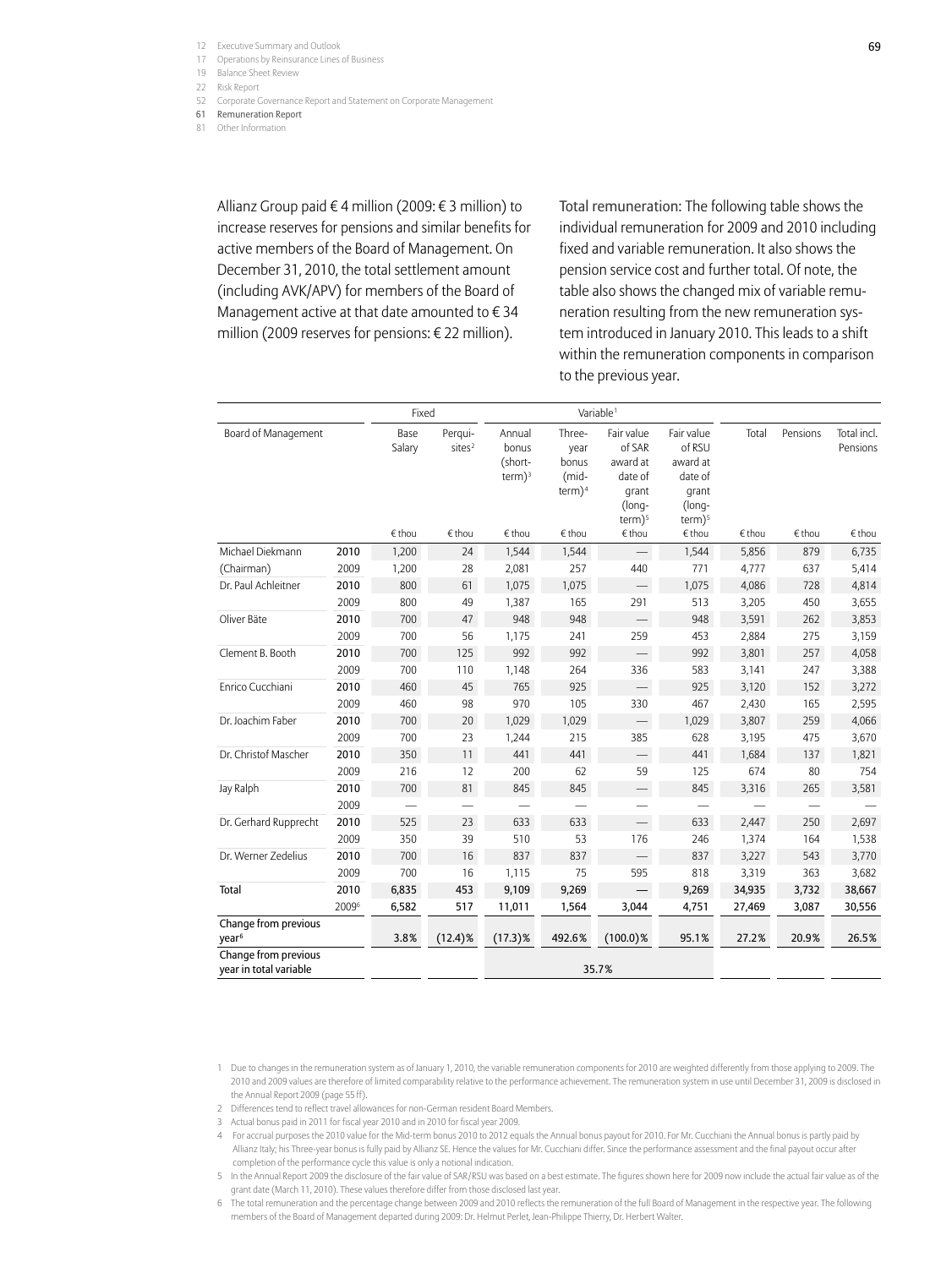<span id="page-71-0"></span>To provide disclosure comparable to prior years, the remuneration table includes the notional annual accrual of the Three-year bonus for 2010 to 2012. However, as in the 2009 report, we also disclose below the actual total remuneration per member of the Board of Management for each respective year. For this purpose, the "Total" for 2010 excludes the notional annual value of the Three-year bonus 2010 to 2012 and the "Total" for 20091 (in parenthesis) includes the full payout of the Three-year bonus 2007 to 2009:

Michael Diekmann € 4,312 (5,560) thousand Dr. Paul Achleitner € 3,011 (3,720) thousand Oliver Bäte € 2,643 (3,093) thousand Clement B. Booth € 2,809 (3,664) thousand Enrico Cucchiani € 2,195 (3,039) thousand Dr. Joachim Faber € 2,778 (3,718) thousand Dr. Christof Mascher € 1,243 (674) thousand Jay Ralph € 2,471 (—) thousand Dr. Gerhard Rupprecht € 1,814 (1,659) thousand Dr Werner Zedelius € 2,390 (3,967) thousand

The total remuneration of the Board of Management of Allianz SE for 2010, excluding the notional annual accrual of the Three-year bonus, amounts to € 26 million (2009: € 32 million including the payout of the Three-year bonus for the period 2007-2009).

The sum of total remuneration of the Board of Management of Allianz SE and the pension service costs for 2010 (excluding the notional annual Midterm Bonus accrual) amounts to € 29 million (2009: € 35 million including the payout of the Three-year bonus for the period 2007-2009).

Grants and outstanding holdings in equity incentives: The equity-related remuneration which applied before 2010 consisted of two vehicles, virtual stock options, known as Stock Appreciation Rights (SAR) and virtual stock awards, known as Restricted Stock Units (RSU). The new arrangements continue to award RSU. The table below shows the number of SAR and RSU held as of December 31, 2010 and the approximate number of RSU granted in March 2011 for performance in 2010.

### **Grants and outstanding holding under the Allianz Equity program2**

|                             | <b>RSU</b>                                            |                                        | <b>SAR</b>                             |                                  |
|-----------------------------|-------------------------------------------------------|----------------------------------------|----------------------------------------|----------------------------------|
| Board of Management         | Number of RSU<br>granted on<br>3/10/2011 <sup>3</sup> | Number of RSU<br>held at<br>12/31/2010 | Number of SAR<br>held at<br>12/31/2010 | Strike Price<br>Range $\epsilon$ |
| Michael Diekmann (Chairman) | 17,764                                                | 37,417                                 | 129,136                                | $51.95 - 160.13$                 |
| Dr. Paul Achleitner         | 12,370                                                | 25,059                                 | 92,622                                 | $51.95 - 160.13$                 |
| Oliver Bäte                 | 10.905                                                | 12,951                                 | 26,362                                 | $51.95 - 117.38$                 |
| Clement B. Booth            | 11,413                                                | 25,094                                 | 50,464                                 | $51.95 - 160.13$                 |
| Enrico Cucchiani            | 10,647                                                | 23,187                                 | 84,366                                 | $51.95 - 160.13$                 |
| Dr. Joachim Faber           | 11,842                                                | 26,639                                 | 89,105                                 | $51.95 - 160.13$                 |
| Dr. Christof Mascher        | 5,070                                                 | 7.013                                  | 18.087                                 | $51.95 - 160.13$                 |
| Jay Ralph                   | 9,725                                                 | 12,531                                 | 25,449                                 | $51.95 - 117.38$                 |
| Dr. Gerhard Rupprecht       | 7,289                                                 | 24,583                                 | 84,348                                 | $51.95 - 160.13$                 |
| Dr. Werner Zedelius         | 9,632                                                 | 32,994                                 | 95.835                                 | $51.95 - 160.13$                 |

2 As disclosed in the Annual Report 2009 the equity related grant 2010 is deemed to have been granted to participants as part of their 2009 remuneration. The disclosure in the Annual Report 2009 was based on a best estimate of the Stock Appreciation Rights (SAR) and Restricted Stock Units (RSU) grants. The actual grants, as of March 11, 2010, deviate from the estimated values and have to be disclosed accordingly. The actual grants as of March 11, 2010 under the Group Equity Program in form of SAR and RSU are as follows: Michael Diekmann: SAR 20,884 , RSU 10,367, Dr. Paul Achleitner: SAR 13,923, RSU 6,911, Oliver Bäte: SAR 12,183, RSU 6,048, Clement B. Booth: SAR 15,572, RSU 7,730, Enrico Cucchiani: SAR 9,757, RSU 4,843, Dr. Joachim Faber: SAR 15,764, RSU 7,825, Dr. Christof Mascher: SAR 3,946, RSU 1,959 Dr. Gerhard Rupprecht: SAR 5,047, RSU 2,505, Dr. Werner Zedelius: SAR 16,296, RSU 8,089. The remuneration system valid until December 2009 is disclosed in the Annual Report 200[9 \(page 55ff\).](#page-56-0) 

3 The relevant share price to determine the final number of RSU granted is only available after the sign-off by KPMG, thus numbers are based on a best estimate.

<sup>1</sup> The values for total remuneration for 2009 now include the actual fair values of equity grants and therefore differ from the estimated figures shown in last years' report.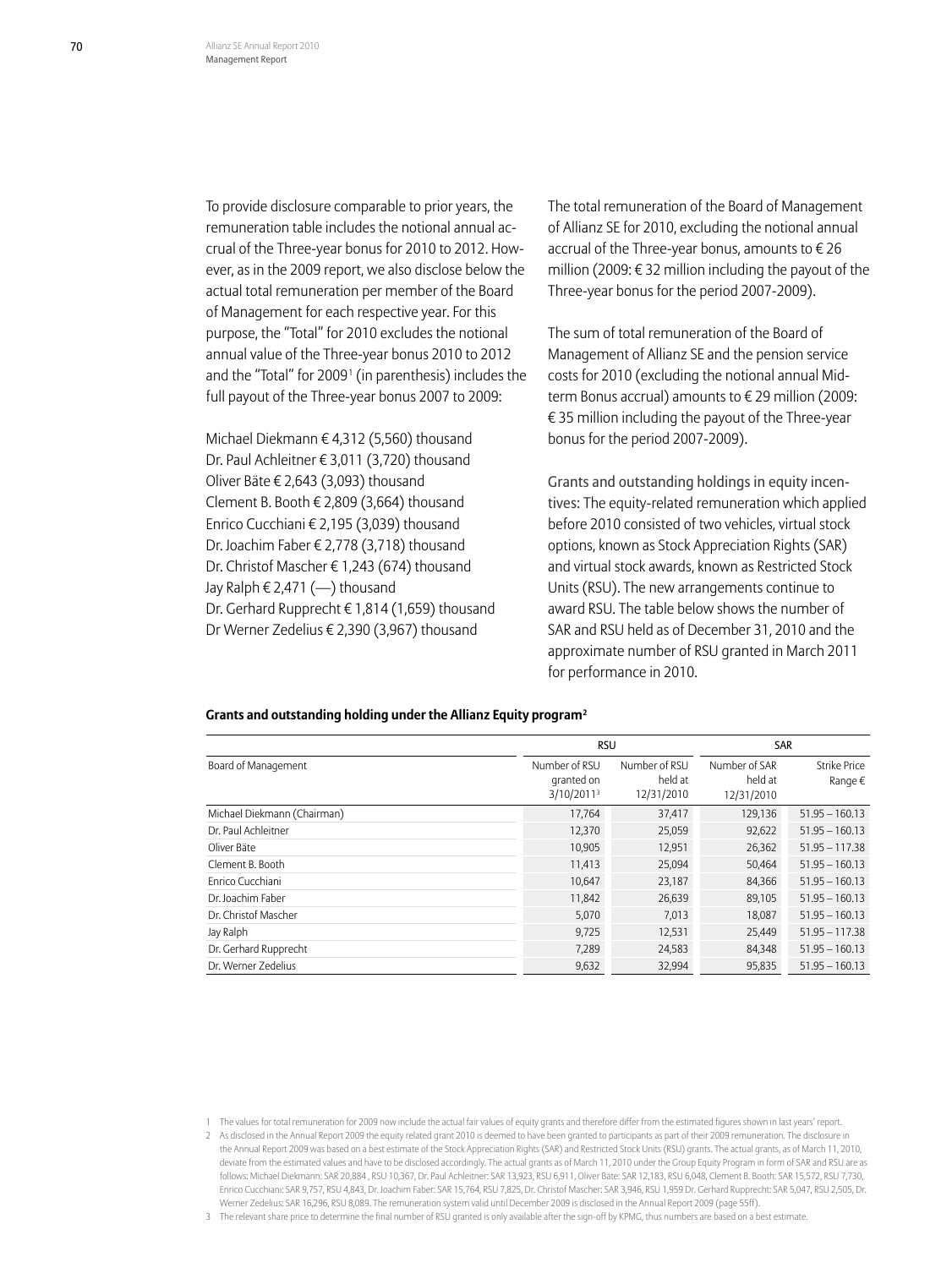12 Executive Summary and Outlook 71

17 Operations by Reinsurance Lines of Business

19 Balance Sheet Review

22 Risk Report

52 Corporate Governance Report and Statement on Corporate Management

61 Remuneration Report

81 Other Information

In 2010, remuneration and other benefits totaling  $\epsilon$  6 million (2009: € 4 million) were paid to retired members of the Board of Management and dependents. Reserves for current pensions and accrued pension rights totaled € 51 million (2009:  $€$  40 million).

#### **Loans to members of the Board of Management**

As of December 31, 2010, there were no outstanding loans granted by Allianz Group companies to members of the Board of Management. When granted, loans and overdrafts are provided according to standard market conditions or the conditions prevailing for Allianz employees. They do not involve any more than normal risks of repayment and do not provide any other favorable features.

#### **Termination of service**

Board of Management contracts are normally initially set for a three-year period, renewable at the end of the term. If renewed, a maximum period of five years applies for the further term(s), or shorter if age 60 is reached before then. Arrangements for termination of service (including retirement) are as follows:

Board Members who were appointed before January 1, 2010 and who have served a term of at least five years are eligible for a six-month transition payment when leaving the Allianz SE Board. Board Members receiving a transition payment are subject to a six months non-compete clause. The payment is calculated based on last base salary and a proportion of the annual target bonus. An Allianz pension, where immediately payable, is taken into account in adjusting transition payment amounts. Current Board Members are eligible to use the company car for a period of 12 months after their retirement.

Severance payments made to Board Members in case of an early termination comply with the German Corporate Governance Code. The standard Management Board service contract specifies that payments for early termination shall not exceed (i) the compensation for the remaining term of the contract, (ii) two years' compensation, whereby the yearly compensation is calculated on the basis of the previous year

annual base salary plus 50% of target variable remuneration and may in no event exceed last year's actual total compensation (severance payment cap).

Special terms apply if service is terminated as a result of a "change of control". A change of control requires that a shareholder of Allianz SE, acting alone or together with other shareholders, holds more than 50% of voting rights in Allianz SE. Termination as a result of change of control occurs where within twelve months of the change of control (i) the Management Board appointment is unilaterally revoked by the Supervisory Board or (ii) the Board Member terminates service by resignation due to a substantial decrease in managerial responsibilities and without giving cause for termination, or (iii) a Management Board appointment is terminated by mutual agreement or where it is not extended within two years of the change of control.

In case of an early termination as a result of a change of control, severance payments made to Board Members shall not exceed 150% of the severance payment cap. Service contracts do not contain any special rules for other cases of early termination of appointment to the Board of Management.

### Miscellaneous

#### **Internal and external Board Appointments**

Where a member of the Board of Management holds an appointment in another company within the Allianz Group, the full remuneration amount is transferred to Allianz SE. In recognition of the benefits to the organization, Board of Management members are supported if they accept a limited number of nonexecutive supervisory roles in appropriate external organizations. In these cases, 50% of the remuneration received is paid to Allianz SE. A Board Member retains the full remuneration only where the Supervisory Board qualifies the appointment as a personal one. Remuneration paid by external organizations is shown in the annual reports of the companies concerned. The remuneration relating to the external appointment is set by the governing body of the relevant organization.

For a list of current [external appointments,](#page-125-0)  please refer to page 122ff.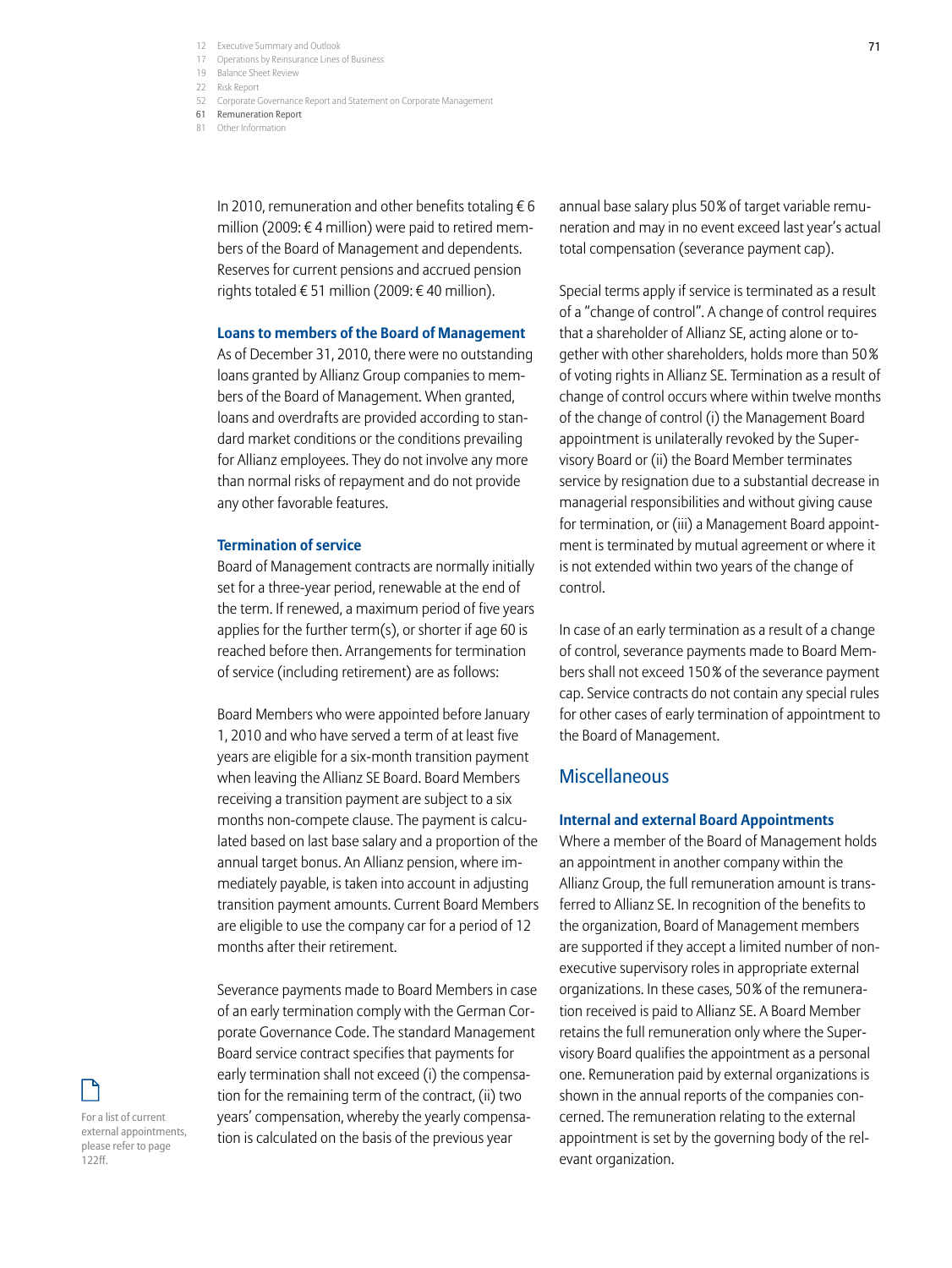## Outlook for 2011

- On December 15, 2010 the Supervisory Board approved a base salary adjustment for those members of the Board of Management who had not received an increase since 2006: the base salaries of Clement B. Booth, Enrico Cucchiani, Dr. Joachim Faber and Dr. Werner Zedelius shall each be increased by € 50,000 as of January 1, 2011
- In accordance with regulation, a specific clause is now included in "target letters", which confirms that variable remuneration components may not be paid, or that payment may be restricted, if the state supervisory authority requires this in accordance with its statutory powers
- A key focus for 2011 will be the continuing review of compliance with the emerging national and international regulations applying to our sector
- Contributions as a percentage of base salary currently paid by the company for the contributionbased pension plan will decrease from 2011 onwards to achieve target provision level using new actuarial and increasing tenure assumptions

| Allianz SE Board<br>Service | <b>Current Contribution</b><br>l evel | Contribution Level<br>from 2011 |
|-----------------------------|---------------------------------------|---------------------------------|
| Less than 5 years           | 30.00%                                | 29.25%                          |
| After 5 years               | 37.50%                                | 36.56%                          |
| After 10 years              | 45.00%                                | 4388%                           |

## Executive remuneration below the Board of Management

In support of greater transparency for shareholders and to align with regulatory requirements this section on executive remuneration below the Board of Management describes the:

- Governance system
- Framework and minimum standards
- Remuneration principles
- Remuneration components
- 2010 Remuneration
- Outlook for 2011

For the purpose of this report, senior executives are defined as Allianz employees who may either have material impact on the company's financial or risk positions, or lead critical operations of the Group (approximately 160 individuals). In general, the same principles and governance standards described for the Board of Management apply to the remuneration of senior executives. However, executives below the Board of Management are more directly responsible for specific lines of business or product groups. Likewise, their remuneration is more closely aligned with their specific business, country and/or regional operating environments. Consequently there is a higher degree of variation in remuneration practices and levels.

The general objective for all Allianz remuneration structures is to offer competitive reward in terms of components, structure and level which allows Allianz to attract, motivate and retain high performing employees without encouraging excessive risk-taking.

#### Governance system

Remuneration governance across Allianz is based on five key principles:

- Effective committees
- Written guidelines and policies
- Appropriate accountabilities
- Supervision and monitoring
- Effective information flow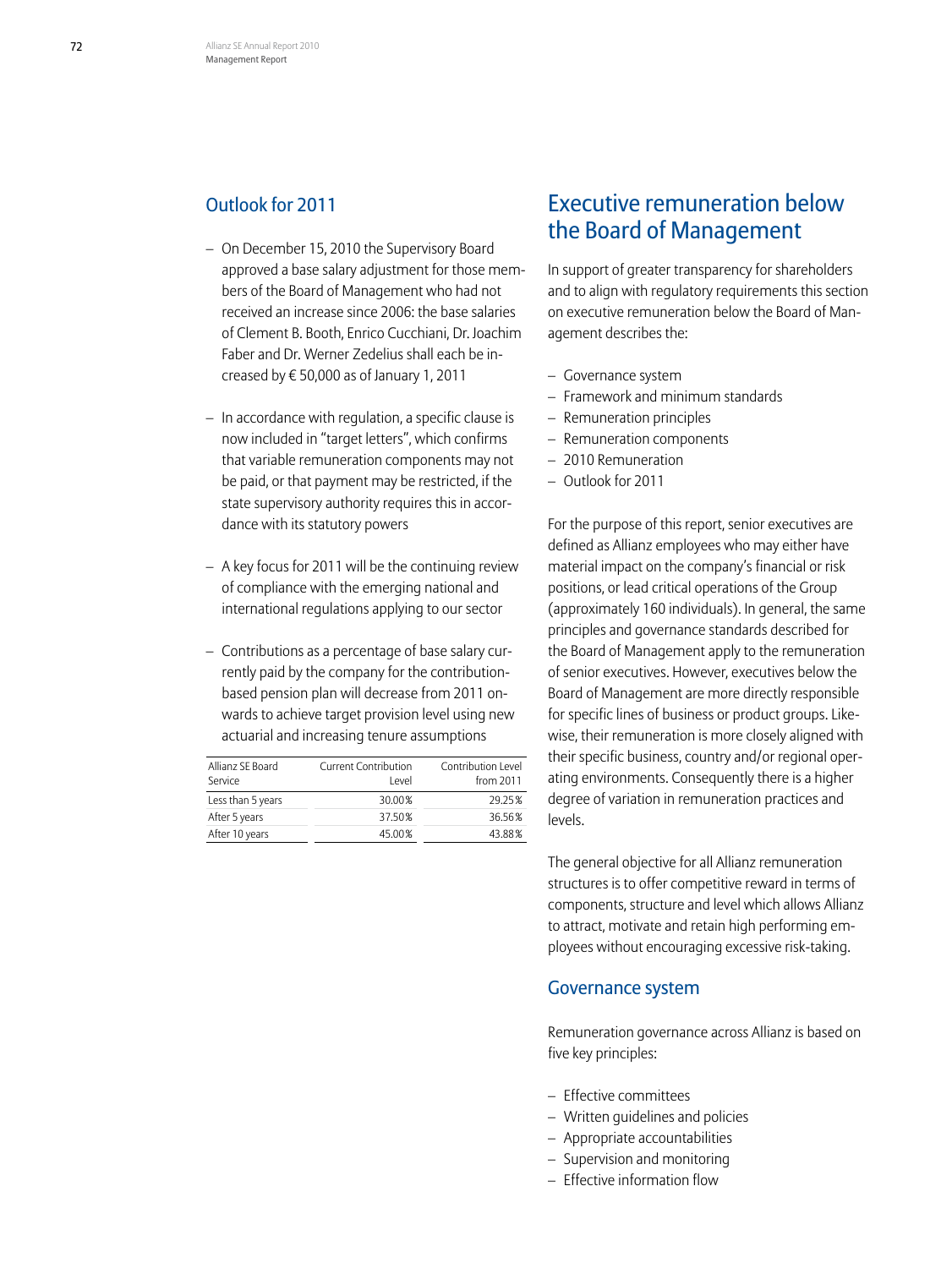12 Executive Summary and Outlook **73** 

- 17 Operations by Reinsurance Lines of Business
- 19 Balance Sheet Review

22 Risk Report

52 Corporate Governance Report and Statement on Corporate Management

61 Remuneration Report

81 Other Information

These principles stand on a solid foundation provided by corporate risk management policies and practices, the Allianz Leadership Values and the Code of Conduct.

Allianz operates an effective system of business, regional and country or operating entity level Compensation Committees that periodically review and decide on remuneration guidelines and practices below the Board. Based on the specific nature, scale and scope of each business the Board of Management has defined the appropriate level of Compensation Committee oversight.

For further information [on the GCC please refer](#page-48-0)  to pages 47 and 48 of Group Annual Report.

The duties of the Group-level Compensation Committee (Group Compensation Committee or GCC) are to assist the Allianz SE Board in discharging its responsibilities for all compensation matters relating to the Chief Executive Officers and Board Members of the International Executive Committee (IEC) companies and the heads of the major functions of Allianz SE. In addition, the committee and representatives of companies classified as significant according to the German Insurance Remuneration Regulation effective October 13, 2010 have identified and approved a list of other key executives for additional review. These executives may either have a material impact on the company's financial or risk positions, or lead critical operations of the Group.

Compensation Committees' responsibilities below the GCC are similar with regards to compensation systems and oversight for their respective/relevant executives.

A group-wide framework governs Compensation Committee operations and ensures consistent application and adherence to both Allianz minimum standards and regulatory requirements. In compliance with the latest relevant regulations, it covers:

- Important requirements regarding the constitution of Compensation Committees
- The roles and responsibilities of its members
- Operating procedures
- Principles and boundaries of remuneration

Local Compensation Committees are typically comprised of Regional Chief Executive Officers, Business Division Heads, Chief Financial Officers or Chief Operating Officers and the Head of Human Resources, who may act as adviser.

## Framework and minimum standards

Allianz's global governance frameworks and minimum standards are centrally managed. This ensures global consistency and allows for timely updates to reflect changing business needs and evolving regulatory requirements. It also allows for continuous improvement in sustainable performance management and exemplary governance principles.

In 2010, Allianz conducted a comprehensive remuneration risk assessment for senior executives in companies classified as significant according to VersVergV to confirm that the remuneration structures for senior executives are appropriate to their role, transparent and aligned to the sustainable development of Allianz. The objectives of this review were to develop any recommendations for improving risk mitigation and aligning pay for performance and, ultimately, to confirm compliance with the relevant insurance regulation on remuneration.

Positions which might have a material impact on the company's overall risk profile were identified via a comprehensive, qualitative approach involving experts from various Group Centers, business representatives as well as advice from qualified external remuneration experts.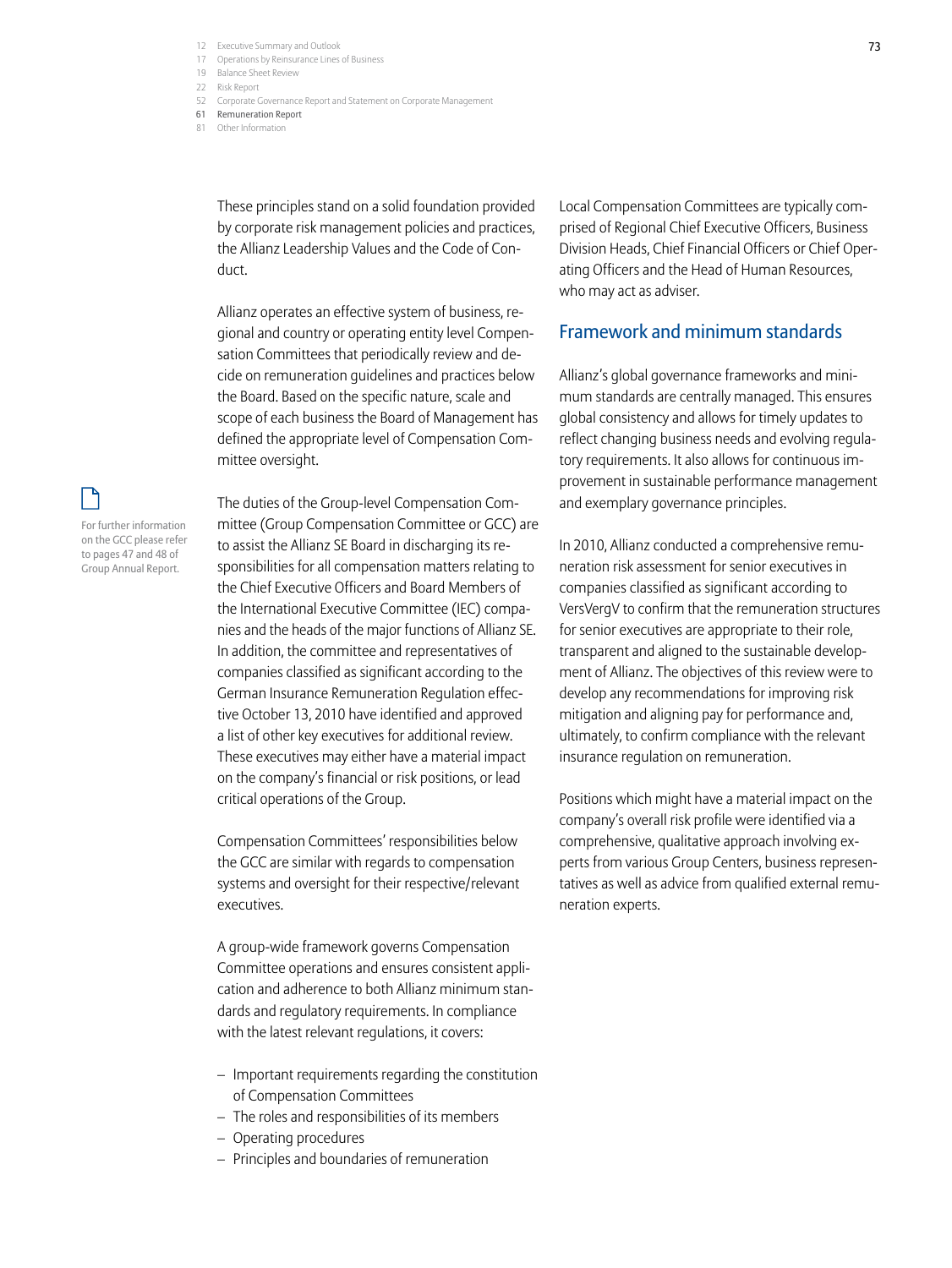Broadly the analysis included:

- A detailed review of the performance measures and associated weightings used in annual bonus plans as specifically set down in executives' target letters
- A further review of the existing minimum standards for performance management and the implications for the annual target setting process
- An evaluation of pay for performance links to Allianz strategy and appropriateness in relation to existing and draft regulations applicable to insurers in Germany
- An effectiveness review of the governance and oversight process, which included operating entity self-assessments against the revised Compensation Committee framework

The results of these analyses were incorporated in the internal Compensation Report to the Board of Management. Following due consideration, the Board of Management provided the Supervisory Board with a summary of the analyses, recommendations for improvements in the remuneration and governance systems, and an overall assurance of compliance with the relevant regulations.

## Remuneration principles

Remuneration structures and incentives are designed to encourage sustainable value-creating activities for Allianz. Hence Allianz deploys a number of different remuneration structures and strategies across the Group which take into account the particular roles of executives, business activities and local remuneration and regulatory environments.

In 2010, a number of adjustments were made to executive remuneration programs. A comprehensive review of governance processes also provided support for initial program changes and informed the

continuous improvement objectives going forward. However, the overall key principles of executive remuneration strategy are enduring. These are to:

- Provide a transparent, fair and integrated offer to attract, motivate and retain highly qualified executives
- Deliver total rewards that are competitive in the relevant markets
- Align pay with both the performance of individuals and the achievement of Allianz Group's financial and strategic goals consistent with shareholder interests
- Vary the mix and weight of fixed versus variable remuneration to reflect the executive's influence on the results of the Group/Business Division/ Operating Entity
- Operate effectively in different performance scenarios and business circumstances
- Mitigate inappropriate risk taking and reward risk control

Remuneration structures have been designed in general to mitigate inappropriate risk-taking as follows:

- Caps are in place on all incentives to ensure that extreme performance outcomes which might encourage risk-taking are not rewarded
- Significant proportions of the offer are deferred providing additional time to confirm the sustainability of short-term performance results
- Variable pay performance measures such as operating profit and net income are set based on risk adjusted margin. They are not purely revenue targets. Minimum capitalization requirements are supported through use of the internal risk capital model in setting targets. Mid-term targets measure return on risk-based capital
- Risk is considered at all levels where individuals can affect it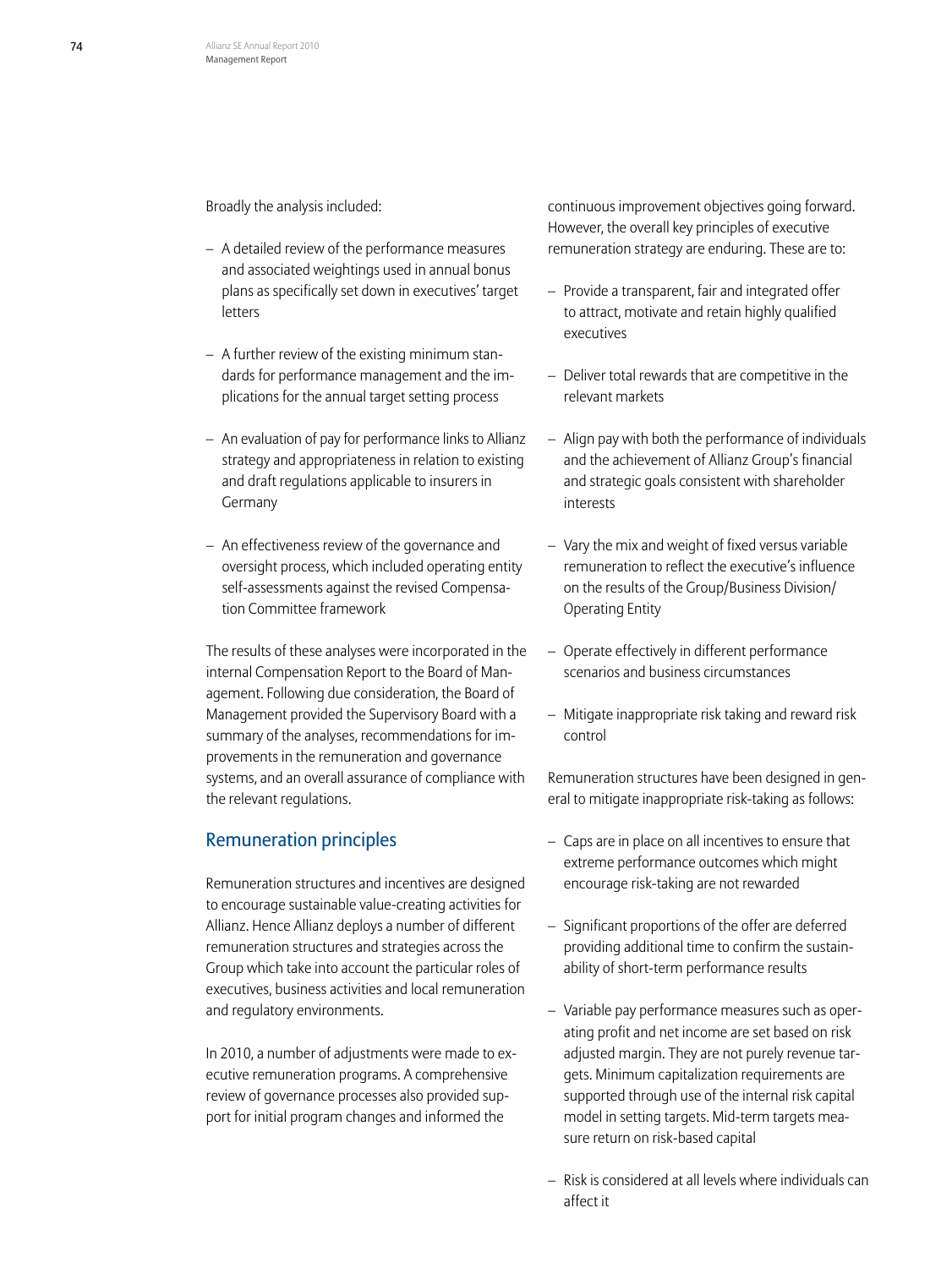- 12 Executive Summary and Outlook **75**
- 17 Operations by Reinsurance Lines of Business
- 19 Balance Sheet Review
- 22 Risk Report
- 52 Corporate Governance Report and Statement on Corporate Management
- 61 Remuneration Report
- 81 Other Information

## Remuneration components

The primary model is that of the Allianz insurance business. The model provides for a balance of fixed and variable remuneration components with a bias to the longer-term realization of results in determining the final value of total remuneration. 2010 was the first year of the new Allianz Sustained Performance Plan that covers most executives in insurance business.

For the majority of operations the following components set the remuneration structure for senior executives, although not everyone in this group receives all of them, or has the same mix of components. The dominant model generally employed for Allianz SE executives is the two component model (short-term and long-term only), because the Mid-term-bonus is primarily for those executives with direct business responsibilities:

- Base salary
- Variable remuneration, including:
	- Short- and, where applicable, mid-term incentives
	- Long-term incentives in the form of equityrelated remuneration

The outline below discusses each component's purpose, performance link and operation.

#### **Base salary**

#### **Purpose**

Recognizes the market value of the role and the sustained performance in execution. The proportion of the fixed component within total remuneration is designed to balance performance incentives so as to avoid excessive risk-taking.

#### **Performance link**

Annual adjustments also take account of sustained performance in the role, the performance of the company, general economic conditions and the level of increases awarded elsewhere in the Group.

#### **Operation**

Base salary is expressed as an annual cash sum paid in monthly installments.

#### **Variable remuneration Purpose**

In general, variable remuneration is designed to encourage and reward achievement of both annual performance goals and the sustainable success of the Group and local companies.

#### **Performance link**

Variable remuneration is structured to align with risk positioning strategy and to reward the personal contribution of the individual.

#### **Operation**

Annual and where applicable, multi-year targets are set, communicated and documented in advance of the performance period and generally conform with SMART (specific, measurable, attainable, relevant and time-bound) principles. In the case of breaches of the Code of Conduct, compliance or other relevant criteria, payout can be reduced partially or in full.

According to the general terms applying to all employees, senior executives who are not members of a Board of Management may also participate in the global Employee Stock Purchase Plan.

Additionally, depending on the specific country or operating entity, Allianz operates a number of pension and flexible benefit plan solutions, in particular deferred compensation schemes which may provide participants with other opportunities or choices to accumulate retirement income.

For further information regarding the global Employee Stock Purchase Plan and the remuneration of our employees please refer to www.allianz.com/annualreport.



For further information on our employees' remuneration please [refer to www.allianz.com/](www.allianz.com/annualreport) annualreport.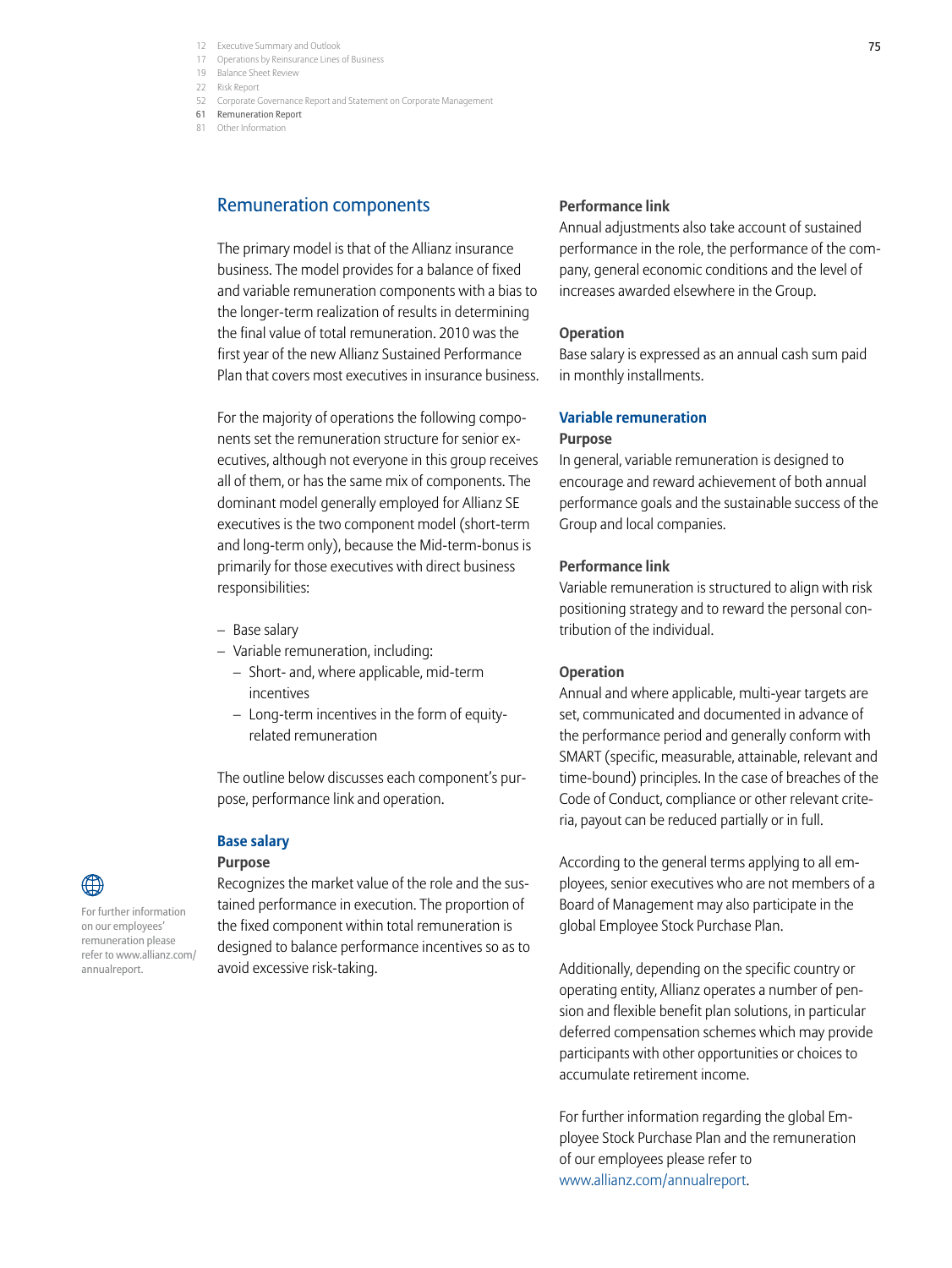## 2010 Remuneration

For senior executives who may assume positions of high risk in the sense of the VersVergV, we disclose aggregate details of the 2010 target remuneration. Within Allianz SE identified for the 2010 analysis was 20.

### **Key features of senior executives' 2010 target remuneration1,2**

**Split between fixed and variable remuneration** in%



## Outlook for 2011

As a result of the review of key executive remuneration contained in the 2010 Compensation Report to the Board of Management and the Supervisory Board, there will also be changes to the remuneration structures covering certain senior executives.

Those who do not have sufficient proportions of deferred remuneration, and/or sufficient deferred remuneration subject to reduction based on subsequent performance review, will participate in an RSU based equity award with terms in accordance with the latest regulations applying to German Insurance Undertakings.

Performance measurement for variable remuneration will include evaluations of appropriate solvency ratios.

## Remuneration of the Supervisory Board

This Supervisory Board section describes the following topics:

- Governance system
- Remuneration principles
- Remuneration structure and components
- 2010 Remuneration
- Outlook for 2011

### Governance system

The remuneration of the Supervisory Board is governed by the Statutes of Allianz SE and the German Stock Corporation Act.

The structure of the remuneration of the Supervisory Board complies with the German Corporate Governance Code and is regularly reviewed with respect to additional German, European and international recommendations and regulations.

### Remuneration principles

The remuneration of the Supervisory Board is designed primarily to support alignment with stakeholder interests, while also establishing sufficient separation from Board of Management incentives to allow for proper oversight of business and executive remuneration decisions.

The key principles of the 2010 Supervisory Board remuneration are:

- Total remuneration is set at an appropriate level based on the scale and scope of the Supervisory Board Members' duties and responsibilities as well as the Company's activities, business and financial situation
- An appropriate balance is maintained between fixed remuneration and short- and long-term performance-based components

2 Analysis in 2009 Annual Report based on significantly different population due to previous regulatory interpretation.

<sup>1</sup> Figures excluding pensions and perquisites; including Members of the Board of Management of Allianz SE.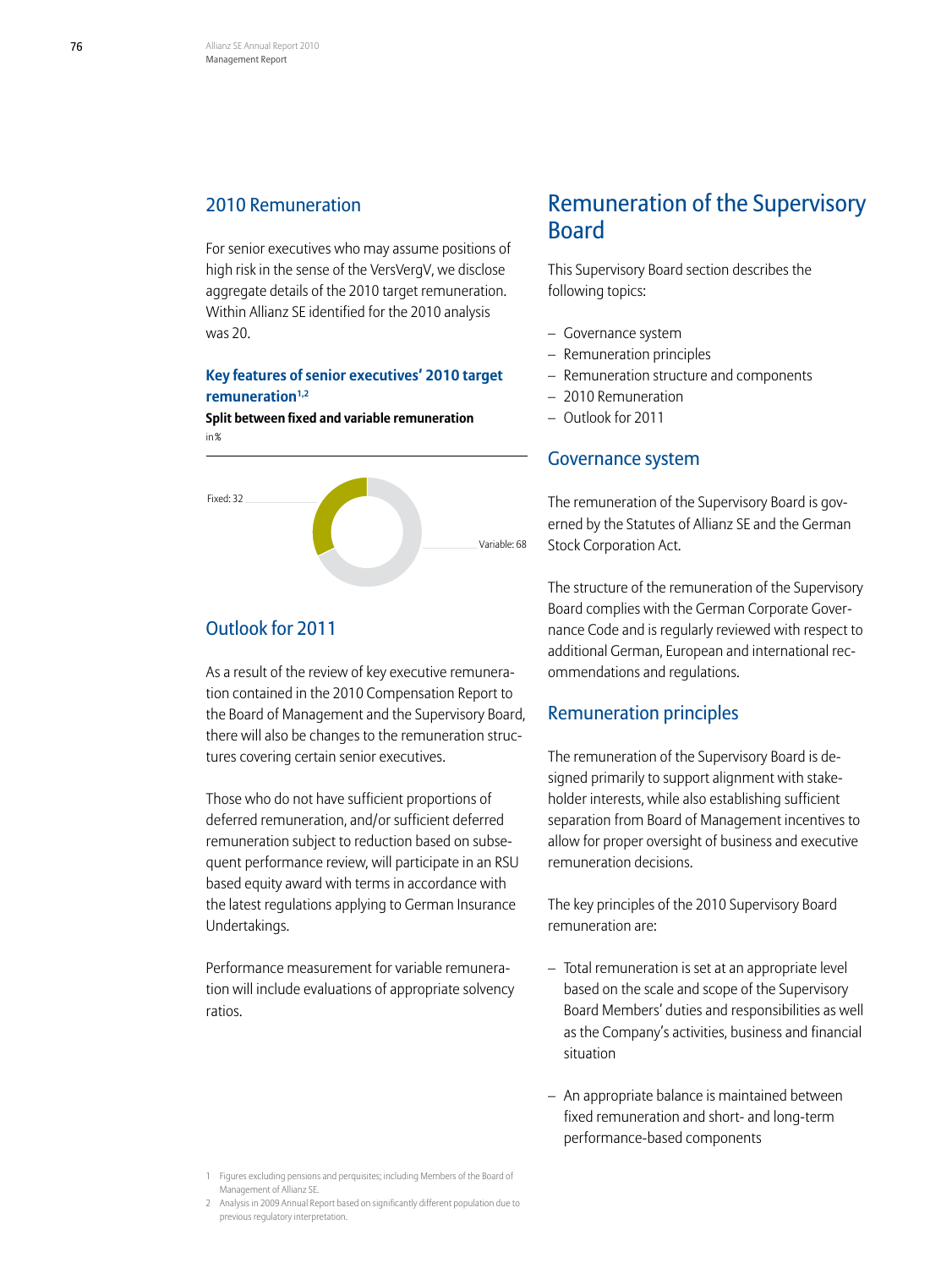- 17 Operations by Reinsurance Lines of Business
- 19 Balance Sheet Review
- 22 Risk Report
- 52 Corporate Governance Report and Statement on Corporate Management
- 61 Remuneration Report
- 81 Other Information
	- The remuneration takes into account the individual functions and responsibilities of Supervisory Board Members, such as chair, or vice-chair or committee mandates

#### Remuneration structure and components

#### **Basic remuneration**

Three components make up the basic remuneration $1$ of a member of the Supervisory Board of Allianz SE.

- Fixed remuneration: a set cash amount paid annually to a Supervisory Board Member for service
- Short-term variable remuneration: focuses on annual performance. Performance is measured by the growth of consolidated earnings-per-share (EPS) compared to the previous fiscal year.2 Zero payout occurs if no growth (0%) is achieved, and a maximum payout occurs if 16% EPS growth is achieved
- Long-term variable remuneration: focuses on three-year performance. Performance is measured by the growth of consolidated earnings-per-share (EPS) compared to the level achieved three years earlier.3 Zero payout occurs if no growth (0%) is achieved, and a maximum payout occurs if 40% EPS growth is achieved

For both variable remuneration components, payouts only occur if EPS is above an initial hurdle of  $\epsilon$  5.

The Chairperson of the Supervisory Board receives double, and the Deputy Chairperson receives oneand-a-half times the basic remuneration of a regular member of the Supervisory Board.

The table below illustrates the range of potential basic remuneration where zero and maximum variable payout is achieved for different Supervisory Board Member positions.

| Remuneration<br>component                        | Chairperson<br>€ thou | Deputy<br>Chairperson<br>€ thou | Regular<br>member<br>€ thou |
|--------------------------------------------------|-----------------------|---------------------------------|-----------------------------|
| Fixed<br>remuneration                            | 100                   | 75                              | 50                          |
| Range of short-<br>term variable<br>remuneration | $0 - 48$              | $0 - 36$                        | $0 - 24$                    |
| Range of long-<br>term variable<br>remuneration  | $0 - 48$              | $0 - 36$                        | $0 - 24$                    |
| Range of<br>total basic<br>remuneration          | $100 - 196$           | $75 - 147$                      | $50 - 98$                   |

#### **Committee-related remuneration**

The Chairpersons and members of Supervisory Board committees receive additional committee-related remuneration. For the majority of committees, the committee-related fees are based on a percentage of the basic remuneration received by a regular member in the calendar year and reflect the performance outcome in the variable remuneration component.

The committee-related fees are determined as follows:

| Roles and committee<br>membership                                                    | Committee related<br>remuneration                          |
|--------------------------------------------------------------------------------------|------------------------------------------------------------|
| Chairpersons of the Personnel<br>Committee, Standing Committee<br>and Risk Committee | 50% of the basic remuneration<br>max: $\notin$ thou 49     |
| Members of the Personnel<br>Committee, Standing Committee<br>and Risk Committee      | 25% of the basic remuneration<br>max: $\epsilon$ thou 24.5 |
| Chairperson of the Audit<br>Committee                                                | € thou 45                                                  |
| Members of the Audit Committee                                                       | $€$ thou 30                                                |
| Members of the Nomination<br>Committee                                               | €∩                                                         |

- 1 I.e. the remuneration without taking into account additional remuneration for the
- Chairman, Deputy Chairman and/or Committee Chairpersons or members. 2  $€ 150$  for each tenth percentage point by which the Group's earnings-per-share increased in comparison to the previous year.
- 3 € 60 for each tenth percentage point by which the Group's earnings-per-share increased over the past three years.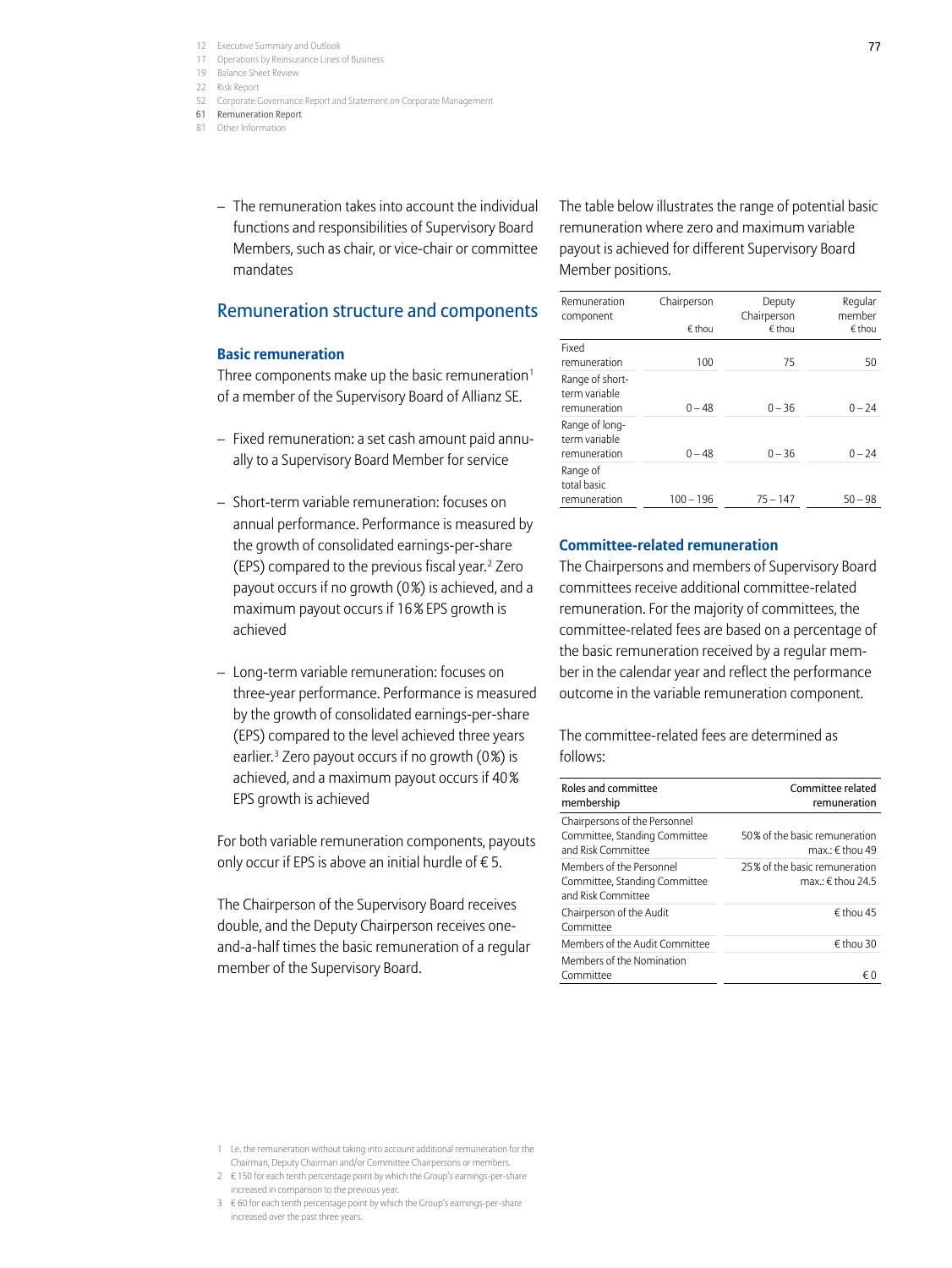#### **Caps**

There is a cap on the total remuneration (basic remuneration and committee-related remuneration, excluding attendance fees) of each member of the Supervisory Board. The maximum for the Chairman of the Supervisory Board is 300% of the basic remuneration of a regular member, i. e. € 294 thousand, and for the other members of the Supervisory Board the maximum is 200% of the basic remuneration, i. e. € 196 thousand.

#### **Attendance fees**

In addition, members of the Supervisory Board receive a € 500 attendance fee for each Supervisory Board or committee meeting that they attend in person. This sum remains unchanged if several meetings occur on one day or when various meetings are held on consecutive days.

### Remuneration for 2010

The relevant performance measure determing the Supervisory Board's variable remuneration is growth in the Group's earnings-per-share (EPS). EPS for 2010 amounted to € 11.20. The Group's earnings-per-share growth in 2010 compared to 2009 and 2007 were 20.04% and 0.00% respectively. Taking into account the initial hurdle of  $\epsilon$  5 for calculation purposes, the short-term variable award is 100% of the maximum and the long-term variable award is 0% of the maximum.

The table below provides an overview of the basic remuneration for different Supervisory Board positions in 2010. The detailed individual result for each member is in the table which follows.

| Remuneration<br>component |      | Chair-<br>person | Deputy<br>Chair-<br>person | Regular<br>member |
|---------------------------|------|------------------|----------------------------|-------------------|
|                           |      | $f$ thou         | € thou                     | € thou            |
| Fixed                     | 2010 | 100              | 75                         | 50                |
| remuneration              | 2009 | 100              | 75                         | 50                |
| Short-term                | 2010 | 48               | 36                         | 24                |
| variable<br>remuneration  | 2009 | 48               | 36                         | 24                |
| Long-term                 | 2010 | 0                | $\mathbf{0}$               | $\Omega$          |
| variable<br>remuneration  | 2009 | 0                | 0                          | $\Omega$          |
| <b>Total basic</b>        | 2010 | 148              | 111                        | 74                |
| remuneration              | 2009 | 148              | 111                        | 74                |

The total remuneration for the Supervisory Board Members, including attendance fees, amounted to € 1,463 thousand in 2010, compared to  $€$  1,491 thousand in 2009. Accordingly, the average annual remuneration for the Supervisory Board Members decreased to € 122 thousand (2009: € 123 thousand). Also for 2009, no long-term variable remuneration was awarded.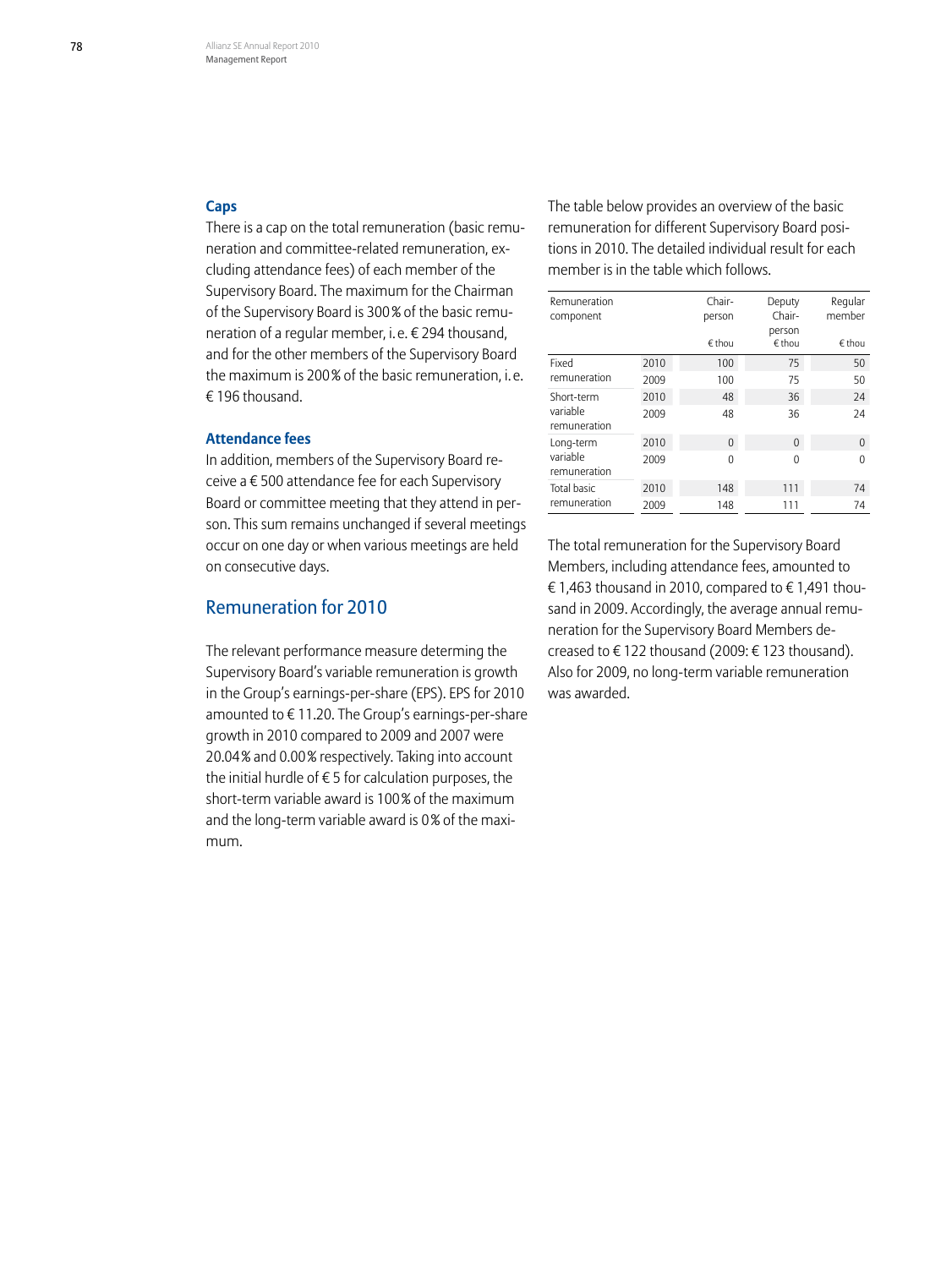12 Executive Summary and Outlook **79** 

17 Operations by Reinsurance Lines of Business

19 Balance Sheet Review

22 Risk Report

52 Corporate Governance Report and Statement on Corporate Management

61 Remuneration Report

81 Other Information

### The following table shows the individual remuneration for 2010 and 2009:

| Members of the             | AC <sup>1</sup> | NC <sup>2</sup> | PC <sup>3</sup> | RC <sup>4</sup> | SC <sup>5</sup> |       | Fixed    | Short-   | Long-    | Commit- | Atten- | Total       |
|----------------------------|-----------------|-----------------|-----------------|-----------------|-----------------|-------|----------|----------|----------|---------|--------|-------------|
| Supervisory Board          |                 |                 |                 |                 |                 |       | remu-    | term     | term     | tee     | dance  | remu-       |
|                            |                 |                 |                 |                 |                 |       | neration | variable | variable | remune- | fees   | neration    |
|                            |                 |                 |                 |                 |                 |       |          | remu-    | remu-    | ration  |        | (after cap) |
|                            |                 |                 |                 |                 |                 |       |          | neration | neration |         |        |             |
|                            |                 |                 |                 |                 |                 |       | € thou   | € thou   | € thou   | € thou  | € thou | € thou      |
| Dr. Henning Schulte-Noelle | M               | $\mathsf{C}$    | $\mathsf{C}$    | $\mathsf C$     | $\mathsf{C}$    | 2010  | 100.0    | 48.0     | 0.0      | 141.0   | 3.5    | 225.56      |
| (Chairman)                 |                 | C               | C               | C               | C               | 2009  | 100.0    | 48.0     | 0.0      | 111.0   | 2.5    | 224.57      |
| Dr. Gerhard Cromme         |                 | M               | M               |                 | M               | 2010  | 75.0     | 36.0     | 0.0      | 37.0    | 2.5    | 150.5       |
| (Deputy Chairman)          |                 | M               | M               |                 | M               | 2009  | 75.0     | 36.0     | 0.0      | 37.0    | 2.0    | 150.0       |
| Rolf Zimmermann            |                 |                 | M               |                 | M               | 2010  | 75.0     | 36.0     | 0.0      | 37.0    | 2.5    | 150.5       |
| (Deputy Chairman)          |                 |                 | M               |                 | M               | 2009  | 70.8     | 34.0     | 0.0      | 35.5    | 2.5    | 142.8       |
| Dr. Wulf H. Bernotat       | C               |                 |                 |                 | M               | 2010  | 50.0     | 24.0     | 0.0      | 63.5    | 4.0    | 141.5       |
|                            |                 |                 |                 | M               |                 | 2009  | 50.0     | 24.0     | 0.0      | 48.5    | 2.0    | 124.5       |
| Jean-Jacques Cette         | M               |                 |                 |                 |                 | 2010  | 50.0     | 24.0     | 0.0      | 30.0    | 3.0    | 107.0       |
|                            | M               |                 |                 |                 |                 | 2009  | 50.0     | 24.0     | 0.0      | 30.0    | 3.5    | 107.5       |
| Karl Grimm                 |                 |                 |                 |                 | M               | 2010  | 50.0     | 24.0     | 0.0      | 18.5    | 2.5    | 95.0        |
|                            |                 |                 |                 |                 | M               | 2009  | 50.0     | 24.0     | 0.0      | 17.0    | 1.5    | 92.5        |
| Godfrey Robert Hayward     |                 |                 |                 | M               |                 | 2010  | 50.0     | 24.0     | 0.0      | 18.5    | 2.5    | 95.0        |
|                            |                 |                 |                 | M               |                 | 2009  | 50.0     | 24.0     | 0.0      | 18.5    | 2.0    | 94.5        |
| Prof. Dr. Renate Köcher    |                 | M               |                 | M               |                 | 2010  | 50.0     | 24.0     | 0.0      | 18.5    | 2.0    | 94.5        |
|                            |                 |                 |                 | M               |                 | 2009  | 50.0     | 24.0     | 0.0      | 18.5    | 2.0    | 94.5        |
| Peter Kossubek             |                 |                 |                 | M               |                 | 2010  | 50.0     | 24.0     | 0.0      | 18.5    | 2.5    | 95.0        |
|                            |                 |                 |                 | M               |                 | 2009  | 50.0     | 24.0     | 0.0      | 18.5    | 2.0    | 94.5        |
| Igor Landau                | M               |                 |                 |                 |                 | 2010  | 50.0     | 24.0     | 0.0      | 30.0    | 2.5    | 106.5       |
|                            | M               |                 |                 |                 |                 | 2009  | 50.0     | 24.0     | 0.0      | 30.0    | 2.5    | 106.5       |
| Jörg Reinbrecht            | M               |                 |                 |                 |                 | 2010  | 50.0     | 24.0     | 0.0      | 30.0    | 3.5    | 107.5       |
|                            | M               |                 |                 |                 |                 | 2009  | 50.0     | 24.0     | 0.0      | 30.0    | 2.5    | 106.5       |
| Peter D. Sutherland        |                 |                 |                 | M               |                 | 2010  | 50.0     | 24.0     | 0.0      | 18.5    | 2.0    | 94.5        |
|                            |                 |                 |                 |                 |                 | 2009  |          |          |          |         |        |             |
| <b>Total</b>               |                 |                 |                 |                 |                 | 2010  | 700.0    | 336.0    | 0.0      | 461.0   | 33.0   | 1,463.0     |
|                            |                 |                 |                 |                 |                 | 20098 | 702.1    | 337.0    | 0.0      | 461.0   | 28.0   | 1,491.1     |

Legend: C = Chairperson of the respective committee, M = Member of the respective committee

1 Audit Committee

2 Nomination Committee

3 Personnel Committee

4 Risk Committee

5 Standing Committee

6 Total remuneration (excluding attendance fees) is capped at € 222 thou (for the Chairperson, the limit is three times the 2010 actual basic remuneration)

7 Total remuneration (excluding attendance fees) was capped at € 222 thou (for the Chairperson, the limit was three times the 2009 actual basic remuneration)

8 The total remuneration reflects the remuneration of the full Supervisory Board in the respective year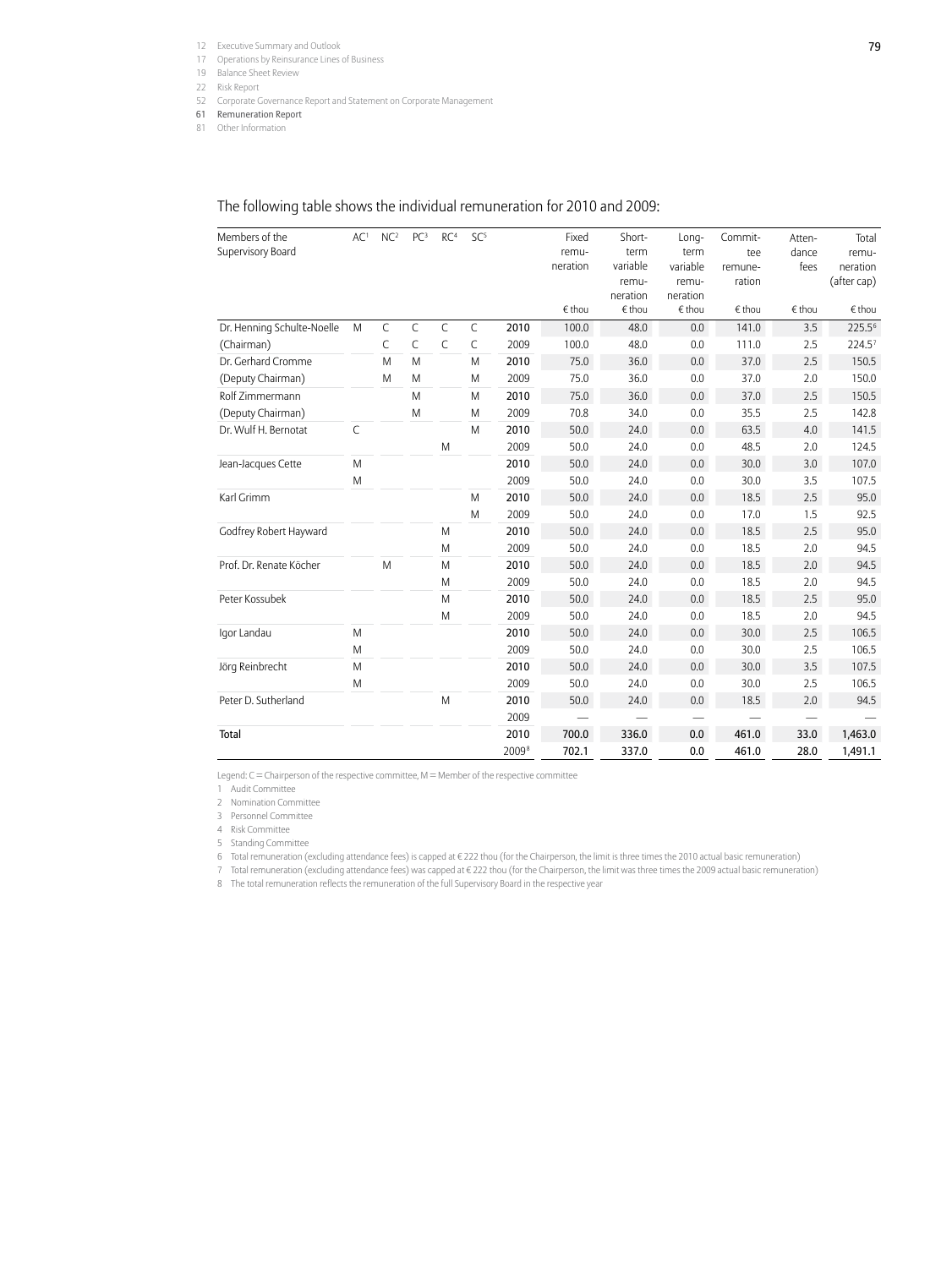#### **Loans to members of the Supervisory Board**

On December 31, 2010, there were no outstanding loans granted by Allianz Group companies to members of the Supervisory Board of Allianz SE.

## Outlook for 2011

The Board of Management and Supervisory Board have decided to propose a new remuneration structure at the Annual General Meeting 2011 which will comprise fixed remuneration only. The variable components will be eliminated. In addition, committee remuneration shall be further aligned to the increased scope of responsibilities and actual workload. However, in general, the proposed remuneration level is not expected to exceed the current target levels.

A regular Supervisory Board Member shall receive a fixed remuneration of  $\epsilon$  100 thousand per year, a deputy Chairperson shall receive € 150 thousand and the Chairperson € 200 thousand. The additional committee related remuneration is listed below.

| Roles and committee<br>membership                                                    | Committee related<br>remuneration |
|--------------------------------------------------------------------------------------|-----------------------------------|
| Chairpersons of the Personnel<br>Committee, Standing Committee<br>and Risk Committee | $f$ thou 40                       |
| Members of the Personnel<br>Committee, Standing Committee<br>and Risk Committee      | $f$ thou 20                       |
| Chairperson of the Audit<br>Committee                                                | $€$ thou 80                       |
| Members of the Audit Committee                                                       | $€$ thou 40                       |
| Members of the Nomination<br>Committee                                               | $\n  in from 0\n$                 |

The new remuneration structure – subject to approval by the Annual General Meeting and its registration with the commercial register – shall come into effect for the business year 2011. As the current German Corporate Governance Code recommends a variable remuneration component for the Supervisory Board, the company is planning to deviate from this recommendation in the future. The reason for such deviation is the belief that a fair, fixed remuneration is more suitable to the control function of the Supervisory Board. The Supervisory Board discussed the changes to the remuneration structure in its September 2010 and December 2010 meetings based on a proposal from the Personnel Committee and following a review of, and advice on, remuneration levels and practices by Kienbaum Management Consultants.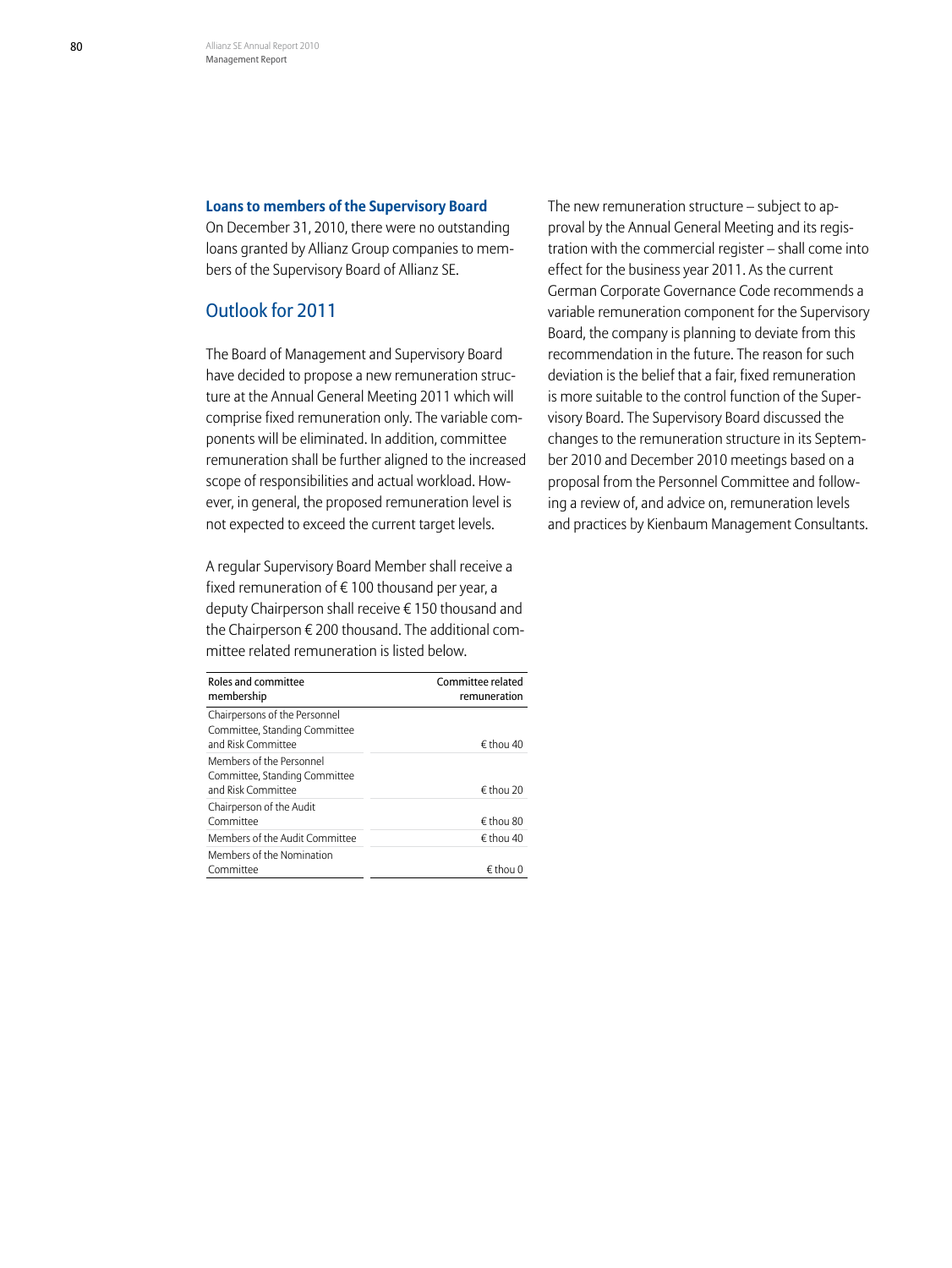- 17 Operations by Reinsurance Lines of Business
- 19 Balance Sheet Review
- 22 Risk Report
- 52 Corporate Governance Report and Statement on Corporate Management
- 61 Remuneration Report
- 81 Other Information

# Other Information

## Our Employees<sup>1</sup>

Our employees' exceptional commitment and dedication to providing excellent service to our customers are crucial to our success and we place great emphasis on fostering leadership, talent and continuous personal development. Only by unlocking our employees' potential and enhancing our services can we achieve our primary goal of being a reliable partner to our customers. To further strengthen the continuous development of our employees and expand the strategic advisory role of the personnel division, the Human Resource department of the Allianz Group was reorganized in 2010: under new responsibility at board level the central human resources departments were merged and the position of a Chief HR Officer with group-wide responsibility was created.

Our human resources work is characterized by four clear priorities:

- Employee Engagement
- Diversity
- Talent Management
- Remuneration

### The SE Works Council

The SE Works Council represents the interests of employees of Allianz SE and its subsidiaries with registered offices in the E.U. member states, the European Economic Area and Switzerland in cross-border matters. The Works Council was informed and consulted on several items in its two regular sessions in 2010. Besides the business situation and prospects of Allianz in Europe, the items discussed included crossborder operational strategy (e.g. Grouping of Shared Services in AMOS SE, the Greenfield European Platform and Automotive), cross-border activities in Europe (e.g. the Allianz Anti-Corruption Program) and other cross-border topics (e.g. diversity).

On several occasions, the SE Works Council's Executive Committee was also informed and consulted on an ad hoc basis, e.g. with regard to Allianz Direct and the Global Allianz Engagement Survey 2010.

The constructive dialogue with the SE Works Council has helped us to build a good mutual understanding of the challenges ahead and ensures a productive cooperation between management and employee representatives at Allianz.

## **Branches**

In 2010, Allianz SE operated its reinsurance business from Munich and branch offices in Singapore, Labuan (Malaysia), Zurich and Dublin.

## Events after the balance sheet date

#### **Flood in Brisbane, Australia**

Since January 10, 2011, flooding has caused great damage in Brisbane and the surrounding area. First estimates indicate a net loss between € 30 million and € 35 million for Allianz SE.

#### **Cyclone "Yasi" in Australia**

On February 2, 2011, Cyclone "Yasi" hit Australia. First estimates indicate a net loss between € 20 million and  $£$  25 million for Allianz SF

#### **Earthquake in Christchurch, New Zealand**

On February 22, 2011, an earthquake occured in Christchurch, New Zealand. At present, a reliable forecast of net claims arising from this event for Allianz SE is not possible.

<sup>1</sup> For the complete report on our employees please refer to the Allianz Group's Annual Report 2010.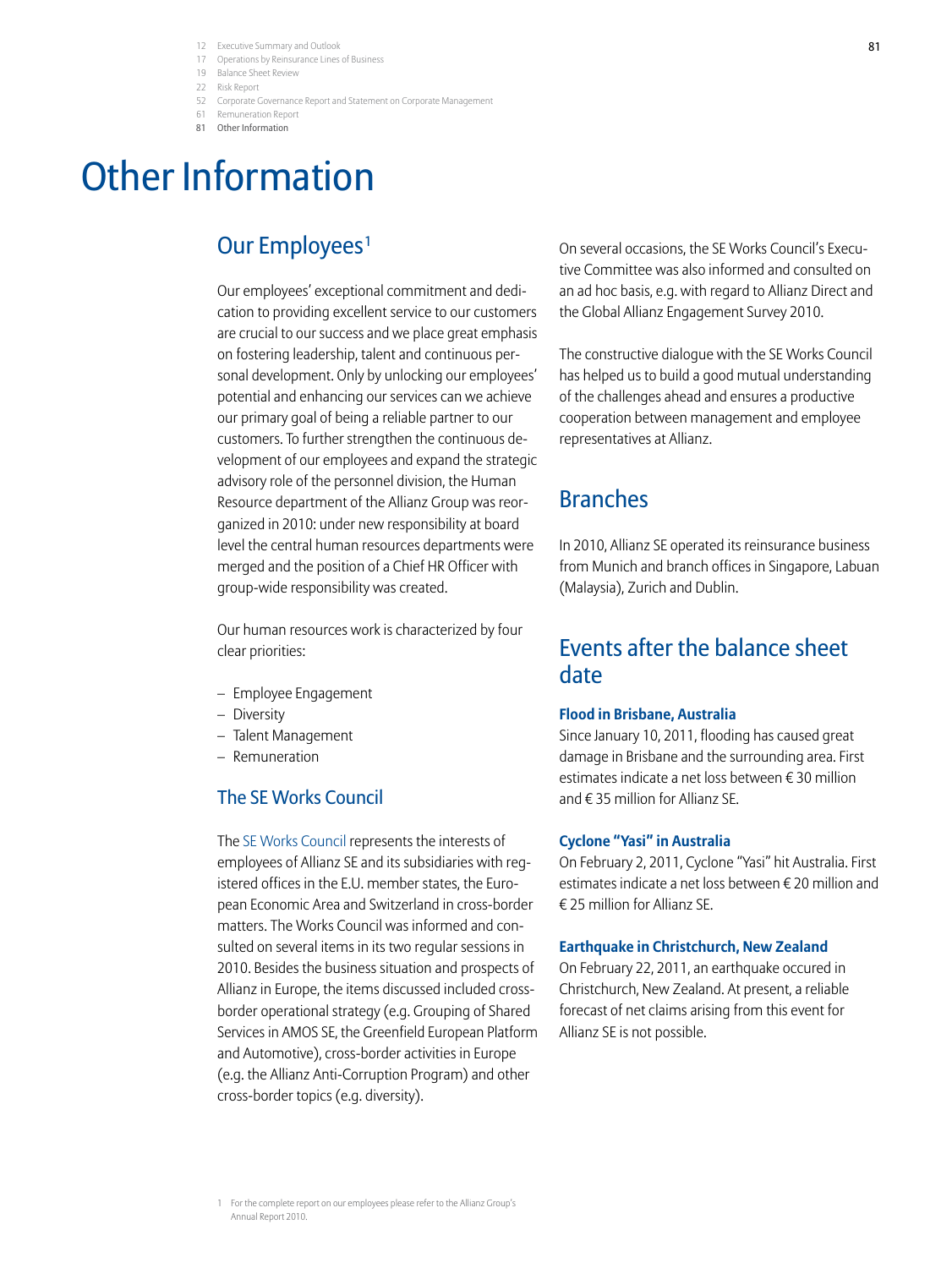## Takeover-related Statements and Explanations<sup>1</sup>

## Composition of share capital

As of December 31, 2010, the share capital of Allianz SE was € 1,163,520,000. It was divided into 454,500,000 registered and fully paid-up shares with no-par value and a corresponding share capital amount of  $\epsilon$  2.56 per share. All shares carry the same rights and obligations. Each no-par-value share carries one vote.

## Restrictions on voting rights and share transfers; exercise of voting rights in case of employee equity participations

Shares may only be transferred with the consent of the Company. The Company may withhold a duly applied approval only if it deems this to be necessary in the interest of the Company on exceptional grounds. The applicant will be informed of the reasons.

Shares acquired by employees of the Allianz Group as part of the Employee Stock Purchase Plan are in principle subject to a one-year lock-up period. Outside Germany, the lock-up period may in some cases be up to five years. In some countries, in order to ensure that the lock-up period is observed, the employee shares are held throughout that period by a bank, another natural person or a legal entity acting as trustee. Nevertheless, employees may instruct the trustee to exercise voting rights, or have power-ofattorney granted to them to exercise such voting rights. Lock-up periods contribute to the Employee Stock Purchase Plan's aims of committing employees to the Company and letting them participate in the performance of the stock price.

## Interests in the share capital exceeding 10% of the voting rights

Direct or indirect interests in the share capital of Allianz SE that exceed 10% of the voting rights have not been reported to Allianz SE; nor is it otherwise aware of any such interests.

## Shares with special rights conferring powers of control

There are no shares with special rights conferring powers of control.

## Legal and statutory provisions applicable to the appointment and removal of members of the Board of Management and to amendments of the Statutes

The members of the Board of Management of Allianz SE are appointed by the Supervisory Board for a maximum term of five years (Article 9 (1), Article 39 (2) and Article 46 SE Regulation, §§84, 85 German Stock Corporation Act,  $\S 5(3)$  of the Statutes). Reappointments, in each case for a maximum of five years, are permitted. A simple majority of the votes cast in the Supervisory Board is required to appoint members of the Board of Management. In the case of a tied vote, the Chairperson of the Supervisory Board, who pursuant to Article 42 sentence 2 SE Regulation must be a shareholder representative, shall have the casting vote ( $§ 8(3)$  of the Statutes). If the Chairperson does not participate in the vote, the Deputy Chairperson shall have the casting vote, provided that the Deputy Chairperson is a shareholder representative. A Deputy Chairperson who is an employee representative has no casting vote ( $\S 8(3)$  of the Statutes). If a required member of the Board of Management is missing, in urgent cases the Courts must appoint such member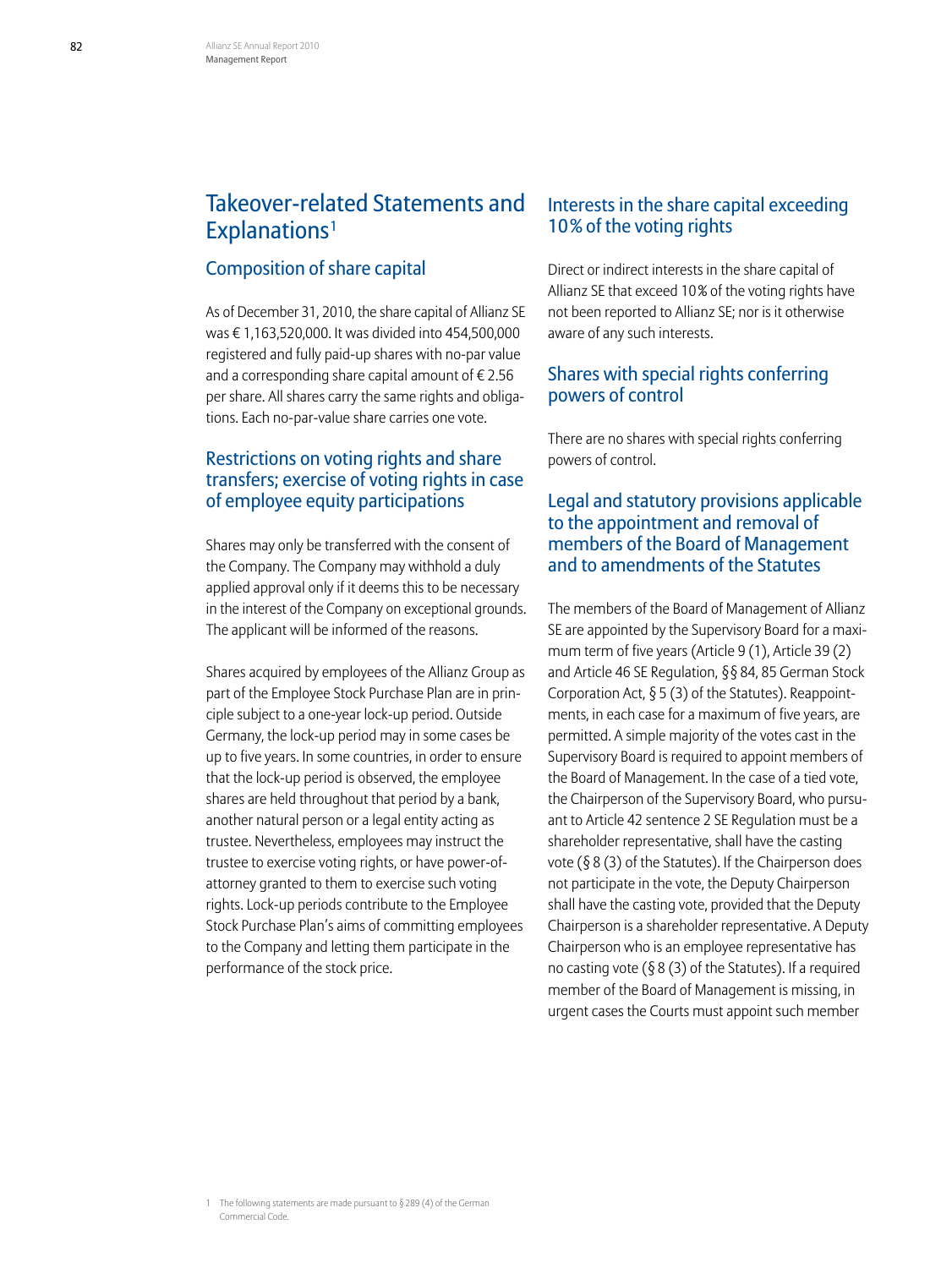12 Executive Summary and Outlook 83

17 Operations by Reinsurance Lines of Business

19 Balance Sheet Review

22 Risk Report

52 Corporate Governance Report and Statement on Corporate Management

61 Remuneration Report

81 Other Information

upon the application of an interested party (§85 of the German Stock Corporation Act). Members of the Board of Management may be dismissed by the Supervisory Board if there is an important reason  $(§ 84 (3)$ German Stock Corporation Act).

According to §5 (1) of the Statutes, the Board of Management shall consist of at least two persons. Otherwise, the number of members is determined by the Supervisory Board. The Supervisory Board has appointed a Chairman of the Board of Management pursuant to §84 (2) of the German Stock Corporation Act.

German insurance supervisory law requires that members of the Board of Management have the reliability and professional competence needed to manage an insurance company. A person cannot become a member of the Board of Management if he or she is already a manager of two other insurance undertakings, pension funds, insurance holding companies or insurance special purpose vehicles. However, more than two such mandates can be admitted by the supervisory authority if they are held within the same group (§§121 a, 7 a German Insurance Supervision Act (Versicherungsaufsichtsgesetz, VAG)). The intention of appointing a member to the Board of Management must be notified to the Federal Financial Services Supervisory Authority (Bundesanstalt für Finanzdienstleistungsaufsicht) pursuant to §§121 a, 13 d No. 1 German Insurance Supervision Act.

Amendments to the Statutes must be adopted by the General Meeting. §13 (4) sentence 2 of the Statutes of Allianz SE stipulates that, unless this conflicts with mandatory law, changes to the Statutes require a majority of two thirds of the votes cast, or, if at least one half of the share capital is represented, a simple

majority of the votes cast. The Statutes thereby make use of the option set out in §51 sentence 1 SE Implementation Act (SE-Ausführungsgesetz) which is based upon Article 59 (1) and (2) SE Regulation. A larger majority is, inter alia, required for a change in the corporate object or the relocation of the registered office to another Member State (§51 sentence 2 SE Implementation Act). The Supervisory Board may alter the wording of the Statutes ( $\S$  179 (1) sentence 2 German Stock Corporation Act and §10 of the Statutes).

## Authorizations of the Board of Management to issue and repurchase shares

The Board of Management is authorized to issue shares as well as to acquire and use treasury shares as follows:

It may increase the Company's share capital, on or before May, 2015, upon approval of the Supervisory Board, by issuing new registered no-par value shares against contributions in cash and/or in kind, on one or more occasions:

- up to a total of € 550,000,000 (authorized capital 2010/I). The shareholders' subscription rights for these shares can be excluded, with the consent of the Supervisory Board, for fractional amounts, for safeguarding the rights pertaining to holders of convertible bonds or bonds with warrants, in the event of a cash capital increase of up to 10% if the issue price of the new shares is not significantly less than the stock market price, and in the event of a capital increase against contributions in kind; and
- up to a total of € 13,464,000 (authorized capital 2010/II). The shareholders' subscription rights can be excluded in order to issue the new shares to employees of Allianz SE and its Group companies as well as for fractional amounts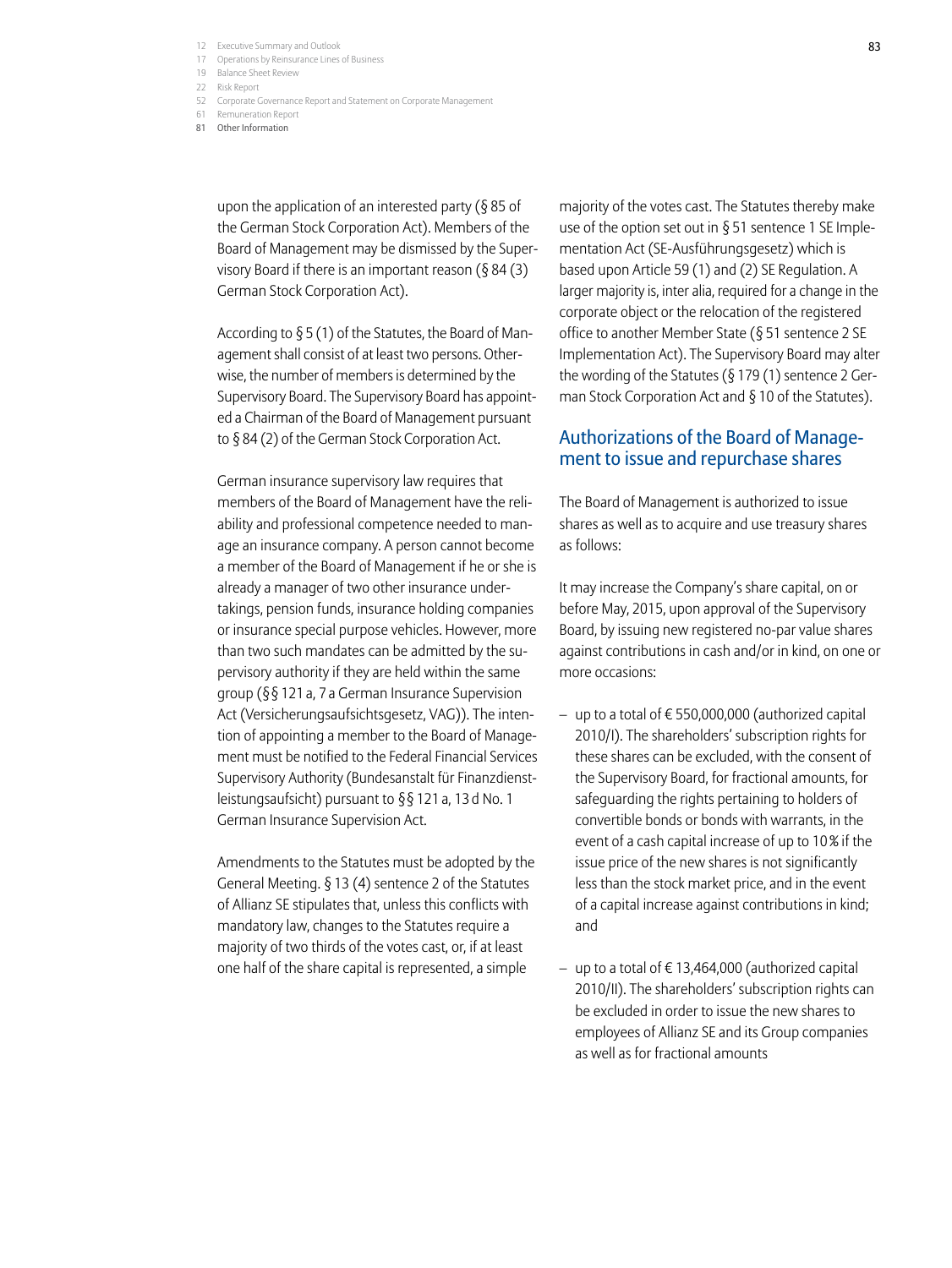The Company's share capital is conditionally increased by up to € 250,000,000 (conditional capital 2010). This conditional capital increase will only be carried out to the extent that conversion or option rights resulting from bonds issued by Allianz SE or its subsidiaries on the basis of the authorization of the General Meeting of May 5, 2010 are exercised, or that conversion obligations tied to such bonds are fulfilled.

The Board of Management may buy back and use Allianz shares for other purposes until May 4, 2015 on the basis of the authorization of the General Meeting of May 5, 2010 (§71 (1) No. 8 German Stock Corporation Act). Together with other treasury shares that are in the possession of Allianz SE or which are attributable to it under §§71 a et seq. German Stock Corporation Act, such shares may not exceed 10% of the share capital at any time. The shares acquired pursuant to this authorization may be used, under exclusion of the shareholders' subscription rights, for any legally admissible purposes and in particular those specified in the authorization. Furthermore, the acquisition of treasury shares under this authorization may also be carried out using derivatives such as put options, call options, forward purchases or a combination thereof, provided that such derivatives may not be in relation to more than 5% of the share capital.

Domestic or foreign banks that are majority-owned by Allianz SE, may buy and sell Allianz shares for trading purposes  $(\S 71 (1)$  No. 7 and  $(2)$  German Stock Corporation Act) under an authorization of the General Meeting valid until May 4, 2015. The total number of shares acquired thereunder, together with treasury shares held by Allianz SE or attributable to it under §§71 a et seq. German Stock Corporation Act, shall at no time exceed 10% of the share capital of Allianz SE.

## Essential agreements of Allianz SE with change of control clauses and compensation agreements providing for takeover scenarios

The following essential agreements of the Company are subject to a change of control condition following a takeover bid:

Our reinsurance contracts in principle include a provision under which both parties to the contract have an extraordinary termination right in the case where the other party to the contract merges or its ownership or control situation changes materially. Agreements with brokers regarding services in connection with the purchase of reinsurance cover also provide for termination rights in case of a change of control. Such clauses are standard market practice.

Bilateral credit agreements in some cases provide for termination rights in case of a change of control, mostly defined as the acquisition of at least 30% of the voting rights within the meaning of  $\S 29(2)$ German Takeover Act (Wertpapiererwerbs- und Übernahmegesetz, WpÜG). In cases where such termination rights are exercised, the respective credit lines would have to be replaced by new credit lines under conditions then applicable.

The following compensation agreements have been entered into by the Company with members of the Board of Management or employees for the event of a takeover bid:

A change of control clause in the service contracts of the members of the Allianz SE Board of Management provides that, if within 12 months after the acquisition of more than 50% of the Company's share capital by one shareholder or several shareholders acting in concert (change of control), the appointment as a member of the Board of Management is revoked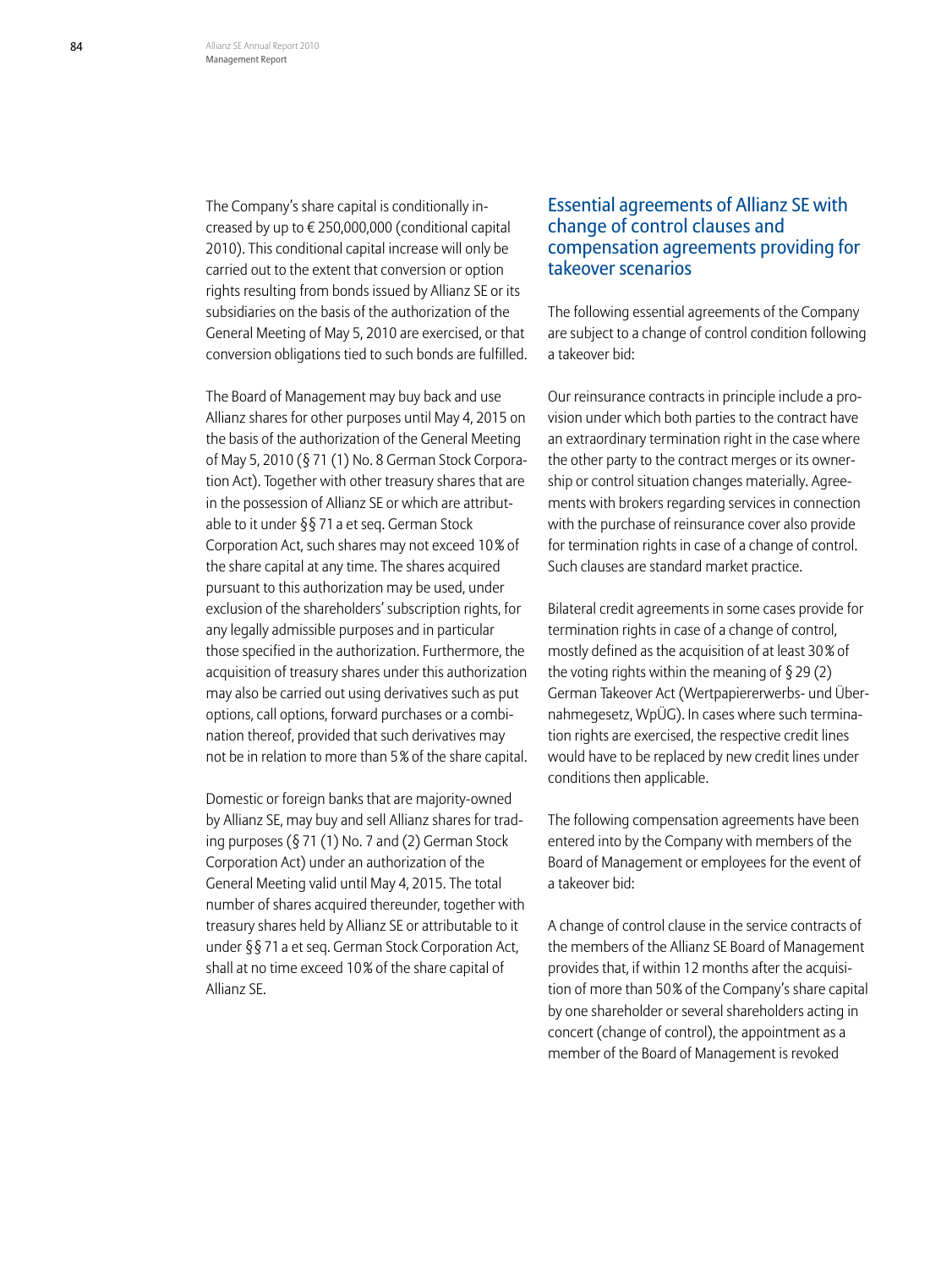12 Executive Summary and Outlook 85

17 Operations by Reinsurance Lines of Business

19 Balance Sheet Review

22 Risk Report

52 Corporate Governance Report and Statement on Corporate Management

61 Remuneration Report

81 Other Information

unilaterally by the Supervisory Board, or if the mandate is ended by mutual agreement, or if the Management Board member resigns his or her office because the responsibilities as a Board Member are significantly reduced through no fault of the Board Member, he or she shall receive his or her contractual remuneration for the remaining term of the service contract in the form of a one-off payment. The oneoff payment is based on the fixed remuneration plus 50% of the variable remuneration, however, this basis being limited to the amount paid for the last fiscal year. To the extent that the remaining term of the service contract is less than three years, the one-off payment is generally increased in line with a term of three years. This applies accordingly if, within two years of a change of control, a mandate in the Board of Management is coming to an end and is not extended; the one-off payment will then be granted for the period between the end of the mandate and the end of the three year period after the change of con[trol. For further details please refer to the Remunera](#page-62-0)tion Report on pages 61 to 80.

Under the Allianz Sustained Performance Plan (ASPP), Restricted Stock Units (RSU), i. e. virtual Allianz shares, are granted as a stock-based remuneration component to senior management of the Allianz Group worldwide. In addition, until 2010 under the Group Equity Incentive (GEI) scheme, also Stock Appreciation Rights (SAR), i. e. virtual options on Allianz shares, were granted, of which some are still outstanding. The conditions for these RSU and SAR contain change of control clauses which apply if a majority of the voting share capital in Allianz SE is acquired, directly or indirectly, by one or more third parties who do not belong to the Allianz Group and which provide for an exception from the usual exercise periods. The RSU will be exercised, in line with their general conditions, by the Company for the relevant plan participants on the day of the change of control without observing any vesting period that would otherwise apply.

The cash amount payable per RSU must be at least the price offered per Allianz share in a preceding tender offer. In case of a change of control as described above, SAR will be exercised, in line with their general conditions, by the Company for the relevant plan participants on the day of the change of control without observing any vesting period. In providing for the non-application of the blocking period in the event of a change of control, account is taken of the fact that the conditions under which the share price moves are very different when there is a change in control.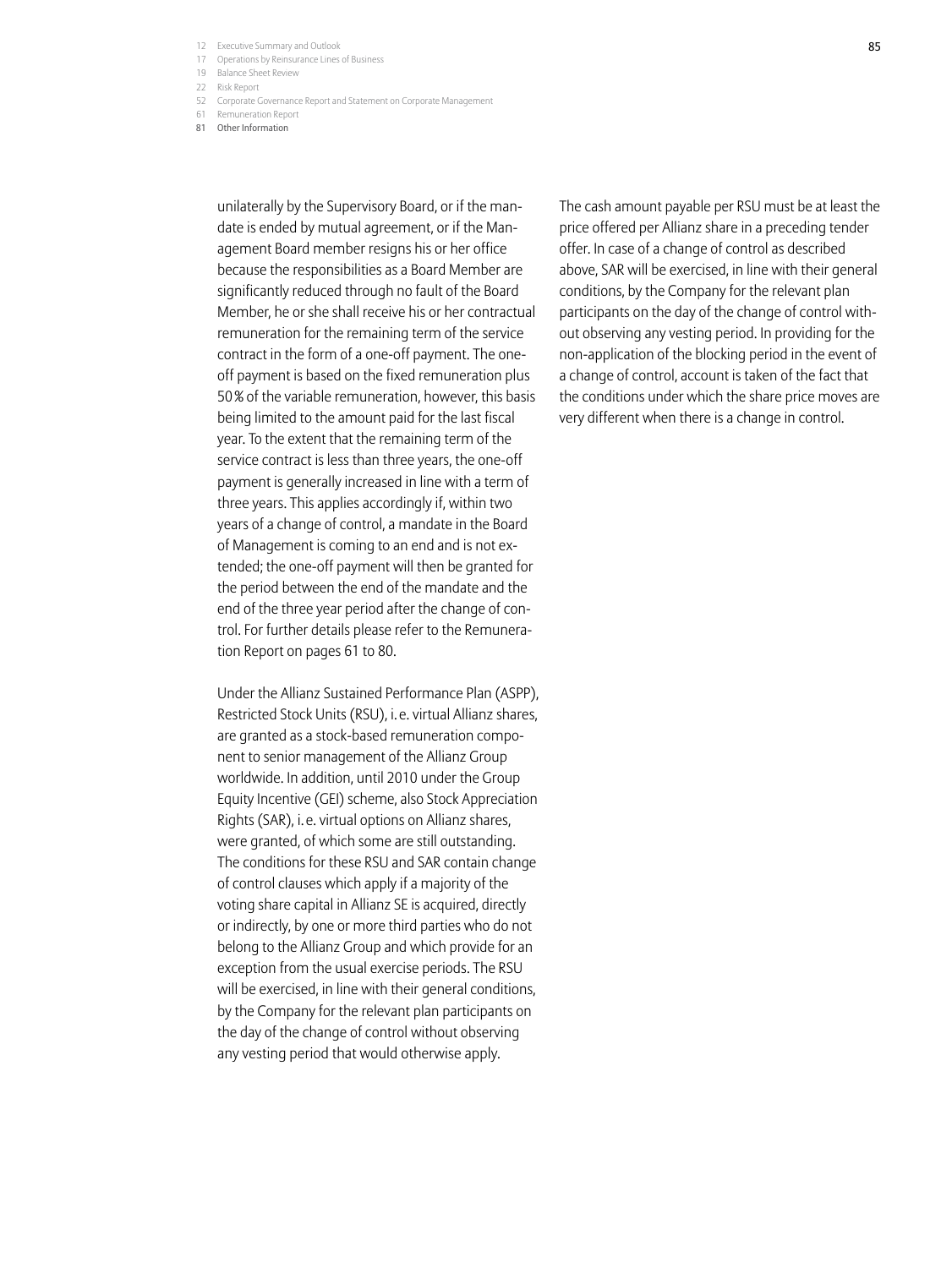For information on the Use of Estimates and Assumptions please refer to Group Annual Report note 3 of the consolidated financial statements.

## Internal Controls over Financial Reporting

Allianz SE as a control relevant operative entity is part of the internal control system of the Group. Therefore, the following statements from the Group's report are also true for Allianz SE.

In line both with a prudent risk governance structure and with regulatory requirements, we use an internal control system over financial reporting (ICOFR) to identify and mitigate the risk of material errors appearing in our consolidated financial statements. The framework developed by the Committee of Sponsoring Organizations of the Treadway Commission (COSO) serves as the basis upon which our control system is designed.

#### **Internal control approach**



A top-down, risk-based approach is used to establish the scope of our internal control system. On an annual basis we conduct a combined qualitative and quantitative analysis of our consolidated financial statements and disclosures to identify those accounts and operating entities to be covered by internal control systems.

At the local level, entities identify processes and risk scenarios that could lead to material financial misstatements based on the likelihood of the risk scenario materializing and on the potential magnitude of any resulting error. In addition, qualitative considerations such as account composition are part of the risk identification process.

For each significant risk identified within each process, key controls are required to mitigate the likelihood and potential magnitude of a financial misstatement resulting from the risk materializing (process level controls).

An additional control category – entity level controls – includes those affecting an entity's entire internal control structure and therefore does not correspond to specific accounts or processes. In accordance with the COSO framework, such controls include those relating to the control environment of an organization, the effectiveness of information and communication flows, the risk assessment process and the ongoing monitoring of the internal control system.

Financial reporting processes are also heavily dependent upon IT systems. Consequently, IT controls are a vital part of our efforts to establish a strong control system.

It is crucial that controls are appropriately designed to mitigate risk, as well as effectively executed as designed.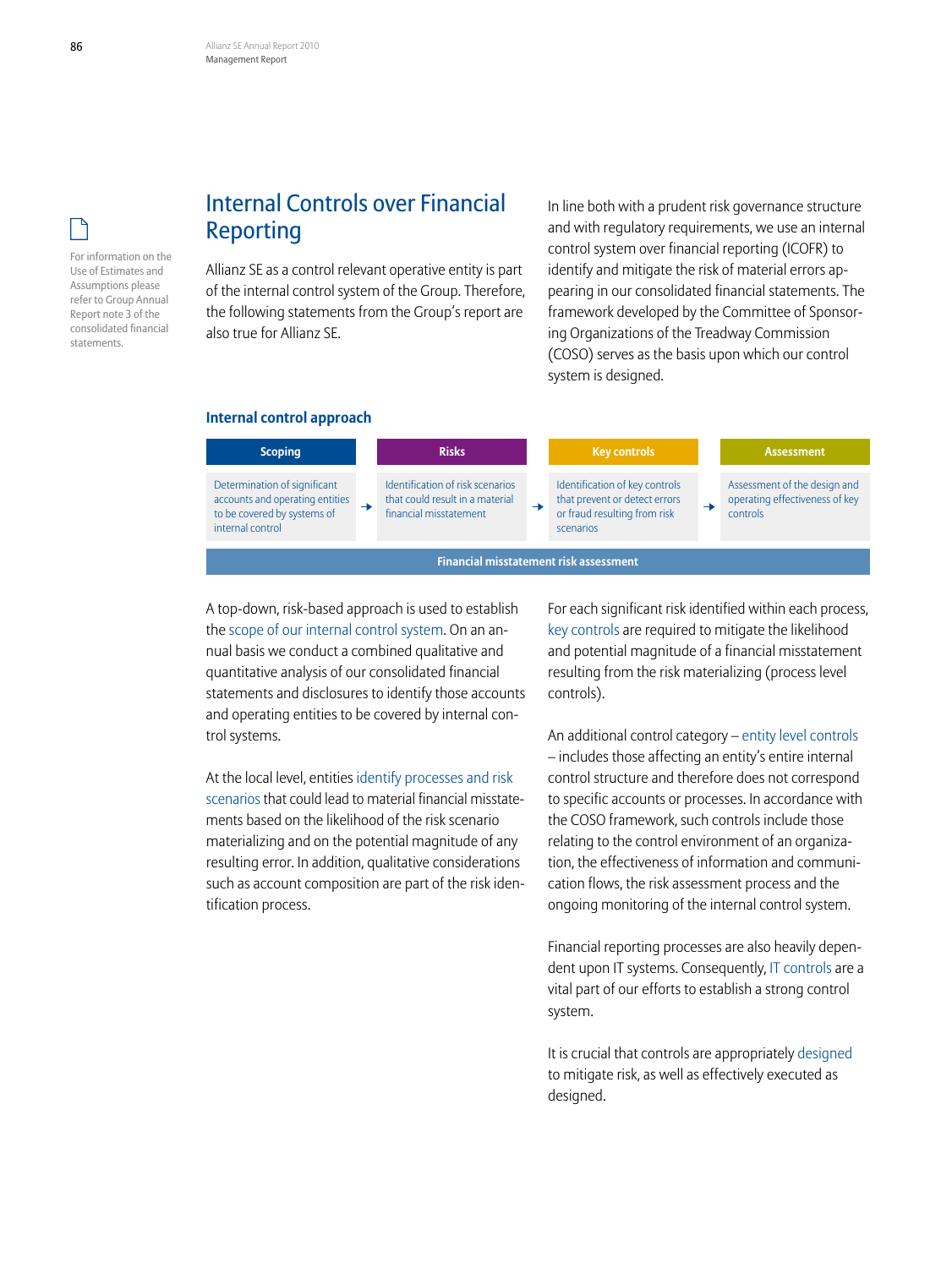12 Executive Summary and Outlook 87

17 Operations by Reinsurance Lines of Business

19 Balance Sheet Review

22 Risk Report

52 Corporate Governance Report and Statement on Corporate Management

61 Remuneration Report

81 Other Information

We have set consistent documentation requirements across the Allianz Group on elements such as process flows, key controls and their execution. Maintaining the quality of control design and control execution plays a major role, and we conduct an annual assess ment of our system by testing the effectiveness of the design and execution of process level, entity level and IT controls.

Group Audit and local internal audit functions ensure that the overall quality of our internal control system is kept under continuous scrutiny.

#### **Further control mechanisms**

We view a strong internal control environment as key to developing the business successfully and building trust with external parties. We have therefore imple mented an enhanced internal control environment which is similar to the internal control system we currently run over financial reporting in our Market Consistent Embedded Value (MCEV) computation and reporting process across our largest Life operating entities.

Munich, February 10, 2011

Allianz SE The Board of Management

| Diekmann  | Dr. Achleitner |
|-----------|----------------|
| Bäte      | Bauer          |
| Booth     | Cucchiani      |
| Dr. Faber | Dr. Mascher    |
| Ralph     | Dr. Zedelius   |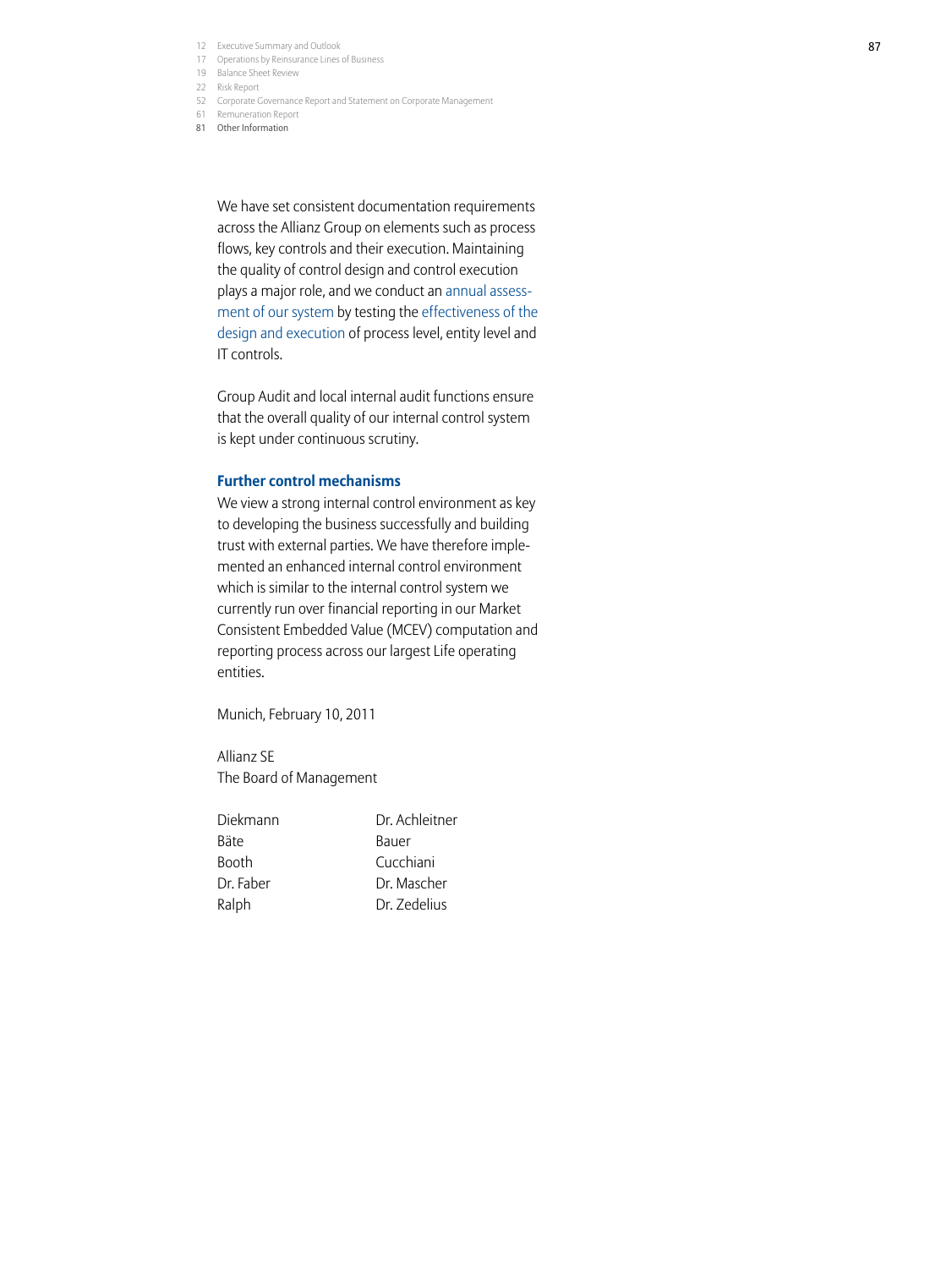## Financial Statements

| Balance Sheet as of December 31                                                                                                                   | <b>Notes</b><br>Note No. | 2010       | 2010       | 2009       |
|---------------------------------------------------------------------------------------------------------------------------------------------------|--------------------------|------------|------------|------------|
|                                                                                                                                                   |                          | € thou     | € thou     | € thou     |
| <b>ASSETS</b>                                                                                                                                     |                          |            |            |            |
| A. Intangible assets                                                                                                                              | 1, 2                     |            |            |            |
| I. Self-produced industrial property rights and similar rights and assets                                                                         |                          | 23,090     |            |            |
| II. Licenses acquired against payment, industrial property rights and<br>similar rights and assets as well as licenses for such rights and assets |                          | 456,703    |            | 496,452    |
| III. Advance payments made                                                                                                                        |                          | 25,962     |            | 46,074     |
|                                                                                                                                                   |                          |            | 505,755    | 542,526    |
| <b>B.</b> Investments                                                                                                                             | $1, 3 - 5$               |            |            |            |
| I. Real estate                                                                                                                                    |                          | 306,562    |            | 309,632    |
| II. Investments in affiliated enterprises and participations                                                                                      |                          | 69,719,372 |            | 69,054,636 |
| III. Other investments                                                                                                                            |                          | 14,370,810 |            | 14,101,060 |
| IV. Funds held by others under reinsurance business assumed                                                                                       |                          | 3,939,966  |            | 3,977,059  |
|                                                                                                                                                   |                          |            | 88,336,710 | 87,442,387 |
| C. Receivables                                                                                                                                    |                          |            |            |            |
| I. Accounts receivables on reinsurance business                                                                                                   |                          | 512,806    |            | 534,023    |
| thereof from<br>affiliated enterprises: € 103,640 thou (2009: € 86,365 thou)                                                                      |                          |            |            |            |
| participations <sup>1</sup> : € 4,969 thou (2009: € 9,357 thou)                                                                                   |                          |            |            |            |
| II. Other receivables                                                                                                                             | 6                        | 3,212,873  |            | 2,392,580  |
| thereof from<br>affiliated enterprises: €2,356,057 thou (2009: €1,585,716 thou)                                                                   |                          |            |            |            |
| participations <sup>1</sup> : € 1,963 thou (2009: € 10,172 thou)                                                                                  |                          |            |            |            |
|                                                                                                                                                   |                          |            | 3,725,679  | 2,926,603  |
| D. Other assets                                                                                                                                   |                          |            |            |            |
| I. Tangible fixed assets and inventories                                                                                                          |                          | 10,325     |            | 8.627      |
| II. Cash with banks, checks and cash on hand                                                                                                      |                          | 129,412    |            | 184,740    |
| III. Own shares                                                                                                                                   |                          |            |            | 186,894    |
| mathematical value <sup>2</sup> : € - thou (2009: € 6,616 thou)                                                                                   |                          |            |            |            |
| IV. Miscellaneous assets                                                                                                                          | $\overline{7}$           | 32,731     |            | 274,866    |
|                                                                                                                                                   |                          |            | 172,468    | 655,127    |
| E. Deferred charges and prepaid expenses                                                                                                          |                          |            |            |            |
| I. Accrued interests and rent                                                                                                                     |                          | 185,182    |            | 132,406    |
| II. Other deferred charges and prepaid expenses                                                                                                   | 8                        | 46,281     |            | 50,659     |
|                                                                                                                                                   |                          |            | 231,463    | 183,065    |
| <b>Total Assets</b>                                                                                                                               |                          |            | 92,972,075 | 91,749,708 |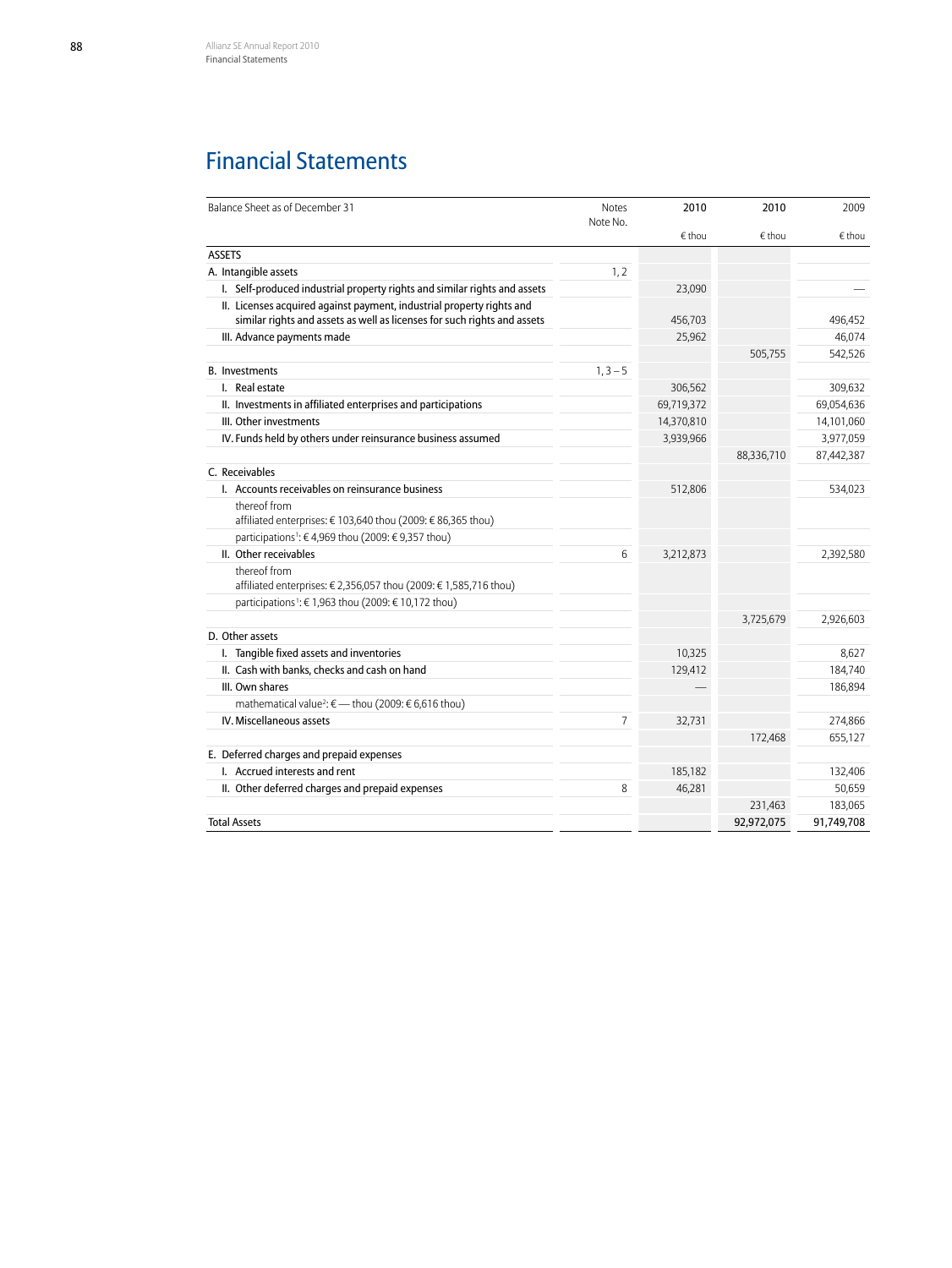|                                                      | Notes<br>Note No. | 2010       | 2010       | 2010       | 2009       |
|------------------------------------------------------|-------------------|------------|------------|------------|------------|
|                                                      |                   | € thou     | € thou     | € thou     | € thou     |
| <b>EQUITY AND LIABILITIES</b>                        |                   |            |            |            |            |
| A. Shareholders' equity                              | 10                |            |            |            |            |
| I. Issued capital                                    |                   | 1,163,520  |            |            | 1,161,984  |
| Less: mathematical value own shares <sup>2</sup>     |                   | 7,252      |            |            |            |
|                                                      |                   |            | 1,156,268  |            | 1,161,984  |
| II. Additional paid-in capital                       |                   |            | 27,522,959 |            | 27,472,876 |
| III. Revenue reserves                                |                   |            |            |            |            |
| 1. Statutory reserves                                |                   | 1,229      |            |            | 1,229      |
| 2. Reserves for own shares                           |                   |            |            |            | 186,894    |
| 3. Other revenue reserves                            |                   | 11,678,181 |            |            | 11,625,276 |
|                                                      |                   |            | 11,679,410 |            | 11,813,399 |
| IV. Net earnings                                     |                   |            | 2,045,250  |            | 1,860,990  |
|                                                      |                   |            |            | 42,403,887 | 42,309,249 |
| B. Profit participation certificates                 | 11                |            |            |            | 121,458    |
| C. Subordinated liabilities                          | 12, 15            |            |            | 6,930,929  | 6,833,549  |
| D. Insurance reserves                                | 13                |            |            |            |            |
| I. Unearned premiums                                 |                   |            |            |            |            |
| 1. Gross                                             |                   | 662,506    |            |            | 625,942    |
| 2. Less: amounts ceded                               |                   | 116,944    |            |            | 90,306     |
|                                                      |                   |            | 545,562    |            | 535,636    |
| II. Aggregate policy reserve                         |                   |            |            |            |            |
| 1. Gross                                             |                   | 3,403,147  |            |            | 3,473,657  |
| 2. Less: amounts ceded                               |                   | 347,246    |            |            | 316,072    |
|                                                      |                   |            | 3,055,901  |            | 3,157,585  |
| III. Reserve for loss and loss adjustment expenses   |                   |            |            |            |            |
| 1. Gross                                             |                   | 6,012,049  |            |            | 5,856,624  |
| 2. Less: amounts ceded                               |                   | 1,325,070  |            |            | 1,404,869  |
|                                                      |                   |            | 4,686,979  |            | 4,451,755  |
| IV. Reserve for non-experience-rated premium refunds |                   |            |            |            |            |
| 1. Gross                                             |                   | 107,099    |            |            | 96,870     |
| 2. Less: amounts ceded                               |                   | 24,444     |            |            | 25,340     |
|                                                      |                   |            | 82,655     |            | 71,530     |
| V. Claims equalization and similar reserves          |                   |            | 1,519,405  |            | 1,459,521  |
| VI. Other insurance reserves                         |                   |            |            |            |            |
| 1. Gross                                             |                   | 111,426    |            |            | 104,551    |
| 2. Less: amounts ceded                               |                   | 2,939      |            |            | 1,259      |
|                                                      |                   |            | 108,487    |            | 103,292    |
|                                                      |                   |            |            | 9,998,989  | 9,779,319  |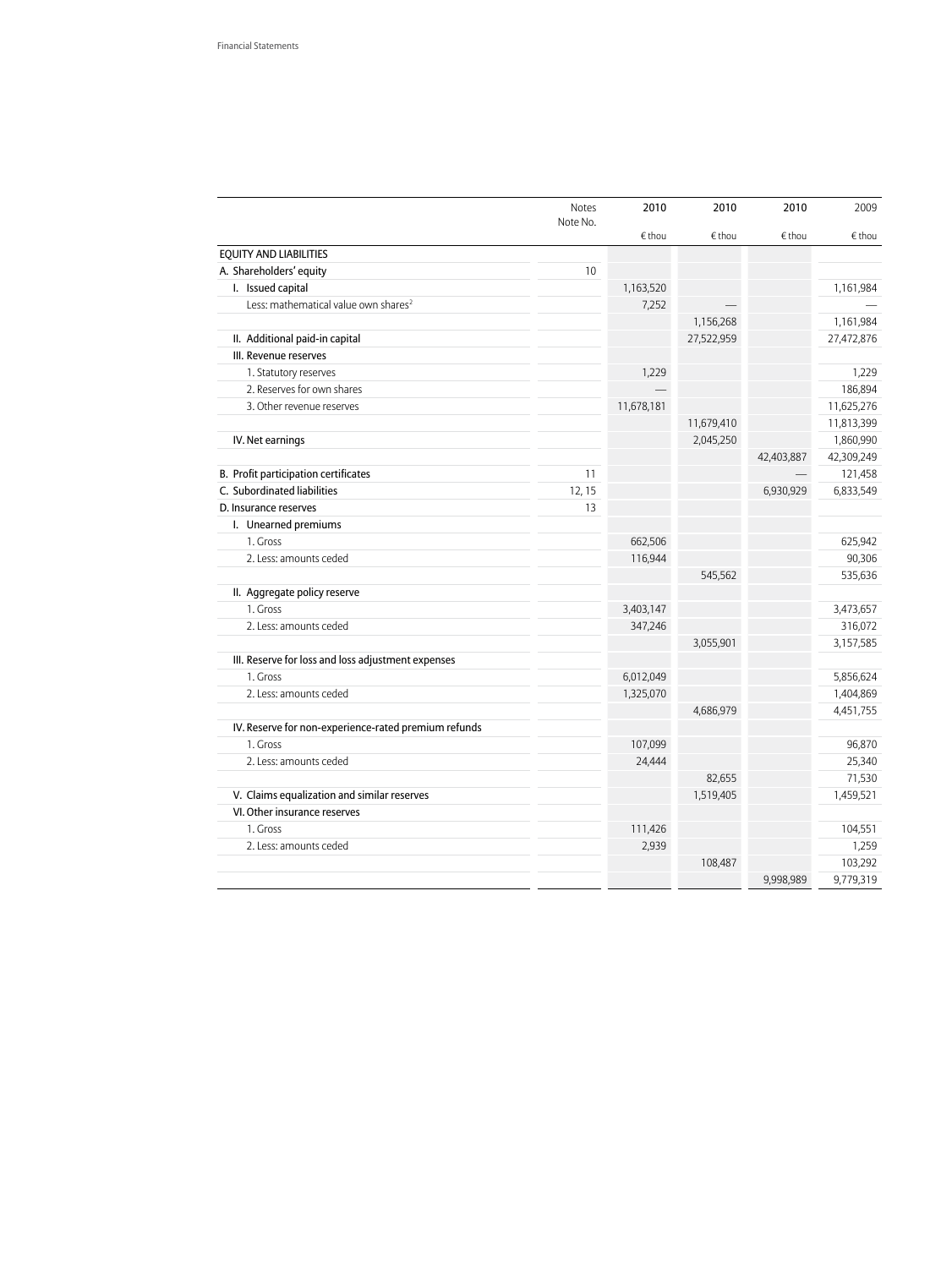|                                                                                 | <b>Notes</b><br>Note No. | 2010     | 2010          | 2010       | 2009       |
|---------------------------------------------------------------------------------|--------------------------|----------|---------------|------------|------------|
|                                                                                 |                          | $f$ thou | $\notin$ thou | $f$ thou   | € thou     |
| EQUITY AND LIABILITIES                                                          |                          |          |               |            |            |
| E. Other provisions                                                             | 14                       |          |               | 4,428,208  | 4,623,973  |
| F. Funds held with reinsurance business ceded                                   |                          |          |               | 489,477    | 459,299    |
| G. Other liabilities                                                            |                          |          |               |            |            |
| I. Account payable on reinsurance business                                      |                          |          | 445,913       |            | 521,517    |
| thereof to<br>affiliated enterprises: € 295,762 thou (2009: € 329,891 thou)     |                          |          |               |            |            |
| participations <sup>1</sup> : € 1,781 thou (2009: € 2,213 thou)                 |                          |          |               |            |            |
| II. Bonds                                                                       | 15                       |          | 6,798,417     |            | 6,486,278  |
| thereof to<br>affiliated enterprises: € 6,798,417thou (2009: € 6,486,278 thou)  |                          |          |               |            |            |
| III. Liabilities to banks                                                       | 15                       |          | 2,073,106     |            | 3,075,140  |
| IV. Miscellaneous liabilities                                                   | 15                       |          | 19,374,757    |            | 17,531,846 |
| including taxes of: €34,112 thou (2009: €11,620 thou)                           |                          |          |               |            |            |
| thereof to<br>affiliated enterprises: €17,693,661 thou (2009: €16,128,847 thou) |                          |          |               |            |            |
| participations <sup>1</sup> : € 1,092 thou (2009: € 1,316 thou)                 |                          |          |               |            |            |
|                                                                                 |                          |          |               | 28,692,193 | 27,614,781 |
| H. Deferred income                                                              |                          |          |               | 28,392     | 8,080      |
| Total equity and liabilities                                                    |                          |          |               | 92,972,075 | 91,749,708 |

1 Companies in which we hold a participating interest.

2 From 2010 onwards own shares are deducted from equity.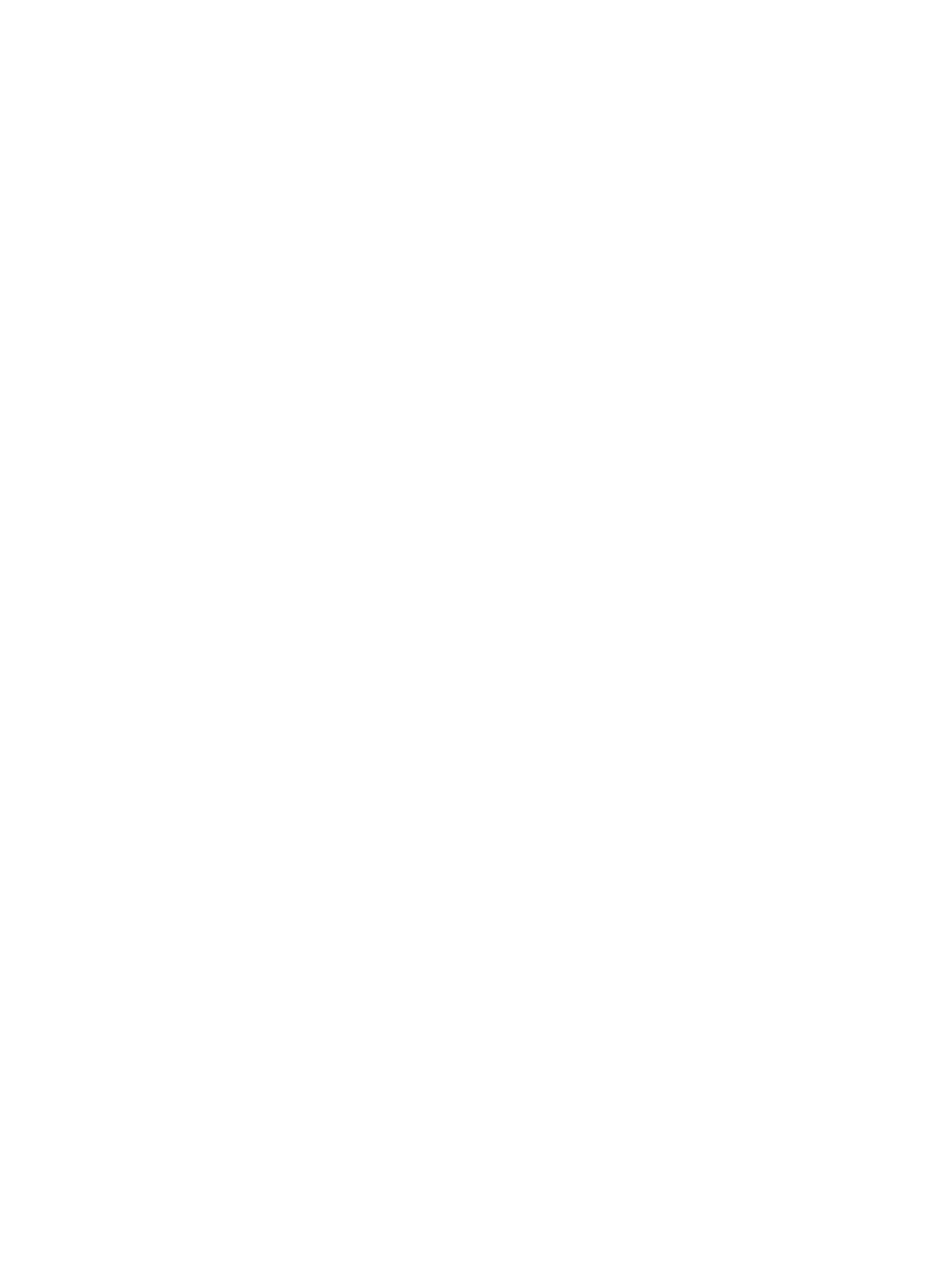## Income Statement for the Period from January 1 to December 31

|                                                                  | <b>Notes</b><br>Note No. | 2010          | 2010        | 2010        | 2009          |
|------------------------------------------------------------------|--------------------------|---------------|-------------|-------------|---------------|
|                                                                  |                          | € thou        | € thou      | € thou      | € thou        |
| I. Technical account                                             |                          |               |             |             |               |
| 1. Premiums earned (net)                                         |                          |               |             |             |               |
| a) Gross premiums written                                        | 17                       | 3,853,896     |             |             | 3,810,701     |
| b) Ceded premiums written                                        |                          | (729, 563)    |             |             | (650,097)     |
|                                                                  |                          |               | 3,124,333   |             | 3,160,604     |
| c) Change in gross unearned premiums                             |                          | 2,518         |             |             | 21,201        |
| d) Change in ceded unearned premiums                             |                          | 24,185        |             |             | (5,019)       |
|                                                                  |                          |               | 26,703      |             | 16,182        |
| Premiums earned (net)                                            |                          |               |             | 3,151,036   | 3,176,786     |
| 2. Allocated interest return (net)                               | 18                       |               |             | 111,293     | 148,472       |
| 3. Other underwriting income (net)                               |                          |               |             | 965         | 581           |
| 4. Loss and loss adjustment expenses (net)                       |                          |               |             |             |               |
| a) Claims paid                                                   |                          |               |             |             |               |
| aa) Gross                                                        |                          | (2,491,724)   |             |             | (2,493,743)   |
| bb) Amounts ceded in reinsurance                                 |                          | 426,838       |             |             | 435,566       |
|                                                                  |                          |               | (2,064,886) |             | (2,058,177)   |
| b) Change in reserve for loss and loss adjustment expenses (net) |                          |               |             |             |               |
| aa) Gross                                                        |                          | (75,088)      |             |             | 67,029        |
| bb) Amounts ceded in reinsurance                                 |                          | (113, 237)    |             |             | (119, 168)    |
|                                                                  |                          |               | (188, 325)  |             | (52, 139)     |
| Loss and loss adjustment expenses (net)                          |                          |               |             | (2,253,211) | (2, 110, 316) |
| 5. Change in other insurance reserves (net)                      | 19                       |               |             | 40,065      | 3,764         |
| 6. Expenses for non-experience-rated premium refunds (net)       |                          |               |             | (12, 318)   | (18, 745)     |
| 7. Underwriting expenses (net)                                   | 20                       |               |             | (868, 462)  | (866, 628)    |
| 8. Other underwriting expenses (net)                             |                          |               |             | (8, 543)    | (9, 193)      |
| 9. Subtotal (Net underwriting result)                            |                          |               |             | 160,825     | 324,721       |
| 10. Change in claims equalization and similar reserves           |                          |               |             | (59,884)    | 354,121       |
| 11. Net technical result                                         |                          |               |             | 100,941     | 678,842       |
| II. Non-technical account                                        |                          |               |             |             |               |
| 1. Investment income                                             | 21                       | 4,747,658     |             |             | 4,101,887     |
| 2. Investment expenses                                           | 22, 23                   | (2, 143, 402) |             |             | (2,403,643)   |
| Investment result                                                |                          |               | 2,604,256   |             | 1,698,244     |
| 3. Allocated interest return                                     |                          |               | (127, 570)  |             | (165,312)     |
|                                                                  |                          |               |             | 2,476,686   | 1,532,932     |
| 4. Other income                                                  |                          |               | 1,003,670   |             | 820,792       |
| 5. Other expenses                                                |                          |               | (2,029,488) |             | (1,370,432)   |
| Other non-technical result                                       | 24                       |               |             | (1,025,818) | (549, 640)    |
| 6. Non-technical result                                          |                          |               |             | 1,450,868   | 983,292       |
| 7. Net operating income                                          |                          |               |             | 1,551,809   | 1,662,134     |
| 8. Extraordinary income                                          |                          |               | 180,224     |             |               |
| 9. Extraordinary expense                                         |                          |               | (2, 294)    |             |               |
| Extraordinary result                                             | 25                       |               |             | 177,930     |               |
| 10. Income taxes                                                 | 26                       | (48, 944)     |             |             | (168, 728)    |
| less amounts charged to other companies in the Group             |                          | 438,216       |             |             | 452,920       |
|                                                                  |                          |               | 389,272     |             | 284,192       |
| 11. Other taxes                                                  |                          |               | (15,202)    |             | (4, 754)      |
| <b>Taxes</b>                                                     |                          |               |             | 374,070     | 279,438       |
| 12. Net income                                                   |                          |               |             | 2,103,809   | 1,941,572     |
| 13. Unappropriated earnings carried forward                      |                          |               |             | 10,959      | 5,209         |
| 14. Allocation to revenue reserves                               |                          |               |             |             |               |
| to reserves for own shares <sup>1</sup>                          |                          |               |             |             | (6, 470)      |
| to other revenue reserves                                        |                          |               | (69, 518)   |             | (79, 321)     |
|                                                                  |                          |               |             | (69, 518)   | (85, 791)     |
| 15. Net earnings                                                 | 27                       |               |             | 2,045,250   | 1,860,990     |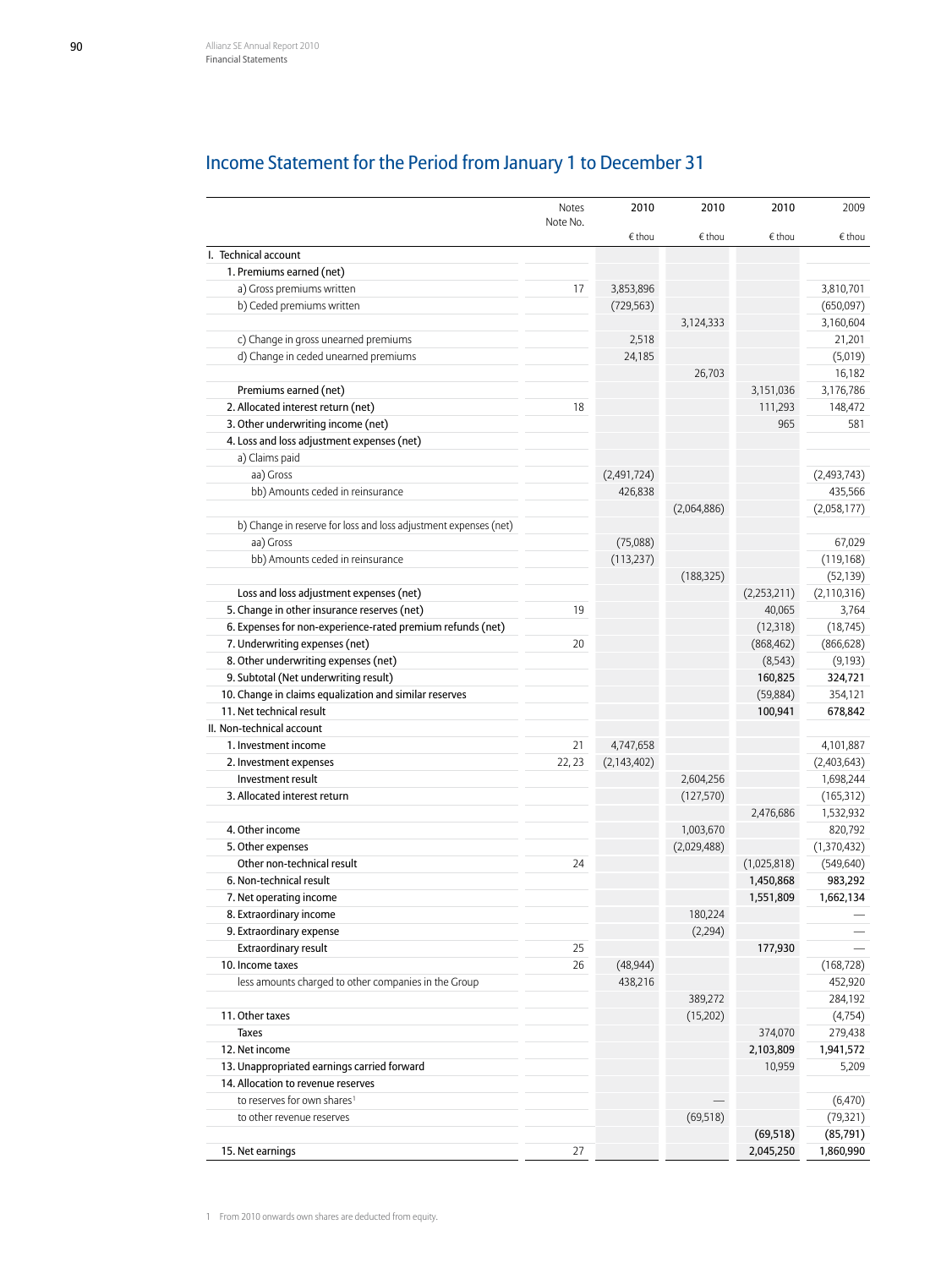91 Basis of Preparation 91 Basis of Preparation 91 Basis of Preparation 91

91 Accounting, Valuation and Calculation Methods

94 Supplementary Information on Assets

99 Supplementary Information on Equity and Liabilities

106 Supplementary Information to the Income Statement 109 Other Information and List of Participations

## Notes to the Financial Statements

## Basis of Preparation

The Financial Statements and the Management Report have been prepared in accordance with the regulations contained in the German Commercial Code (HGB), German Stock Corporation Act (AktG), the Law on the Supervision of Insurance Enterprises (VAG), and the Government Order on the External Accounting Requirements of Insurance Enterprises (RechVersV).

All amounts in the financial statements are stated in thousand of Euros (€ thou), unless stated otherwise.

#### **BilMoG**

The law to modernize the German accounting rules ("Bilanzrechtsmodernisierungsgesetz, BilMoG") became effective on May 29, 2009. It is the most substantial amendment of the German Commercial Code since 1985. The application is mandatory for financial years commencing after December 31, 2009. BilMoG was not applied prematurely in 2009. Prior year figures have not been adjusted.

## Accounting, Valuation and Calculation **Methods**

#### **Intangible assets**

Intangible assets are recorded at acquisition or construction cost less depreciation. Internally generated intangible assets are capitalized and depreciated on a straight line basis. The distribution rights referred to in note 2 are depreciated on a straight line basis until the first possible termination date.

### **Real estate, real estate rights and buildings, including buildings on land not owned by Allianz**

These items are recorded at acquisition or construction cost less accumulated depreciation and impairments. Depreciation is measured according to ordinary useful life. In case of a permanent impairment, the values of these items are adjusted through unscheduled writedowns.

### **Investments in affiliated enterprises and participations**

**Shares in affiliated enterprises and participations** These are recorded at cost less impairments in accordance with  $\S 341 b (1)$  HGB in conjunction with  $\S 253 (3)$ sentence 3 HGB.

Impairments are measured either as the difference between cost and the respective value in accordance with HFA 10 in conjunction with IDW S1 or as difference between cost and the lower share price as of December 31, 2010.

Where the market value at the balance sheet date was higher than the previous year's valuation, the value is written up to not greater than the historical acquisition cost.

#### **Loans in affiliated enterprises and participations**

These items are normally recorded at cost less impairments in accordance with §253 (3) sentence 3 HGB. But when converting loans denominated in foreign currency into Euro at the reporting date the strict lower-value principle is applied.

#### **Other investments**

## **Stocks, debt securities, and other fixed and variable income securities, interests in funds, miscellaneous investments**

These items are normally valued in accordance with §341 b (2) HGB in conjunction with §253 (1), (4) and (5) HGB using the acquisition cost or the lower stock exchange or market value on the balance sheet date. We calculate an average acquisition cost for securities of the same type acquired at different cost. Long-term investments in mutual funds are valued according to the regulations that apply to investments pursuant to §341 b (2) HGB in conjunction with  $\S 253$  (1) and (3) HGB using the acquisition cost or the prolonged lower value.

#### **Registered bonds, debentures, loans and bank deposits**

These items are carried at face value in accordance with § 341 c HGB, in derogation of § 253 (1) HGB. Premium and discount amounts are reported as unearned income and offset pro rata.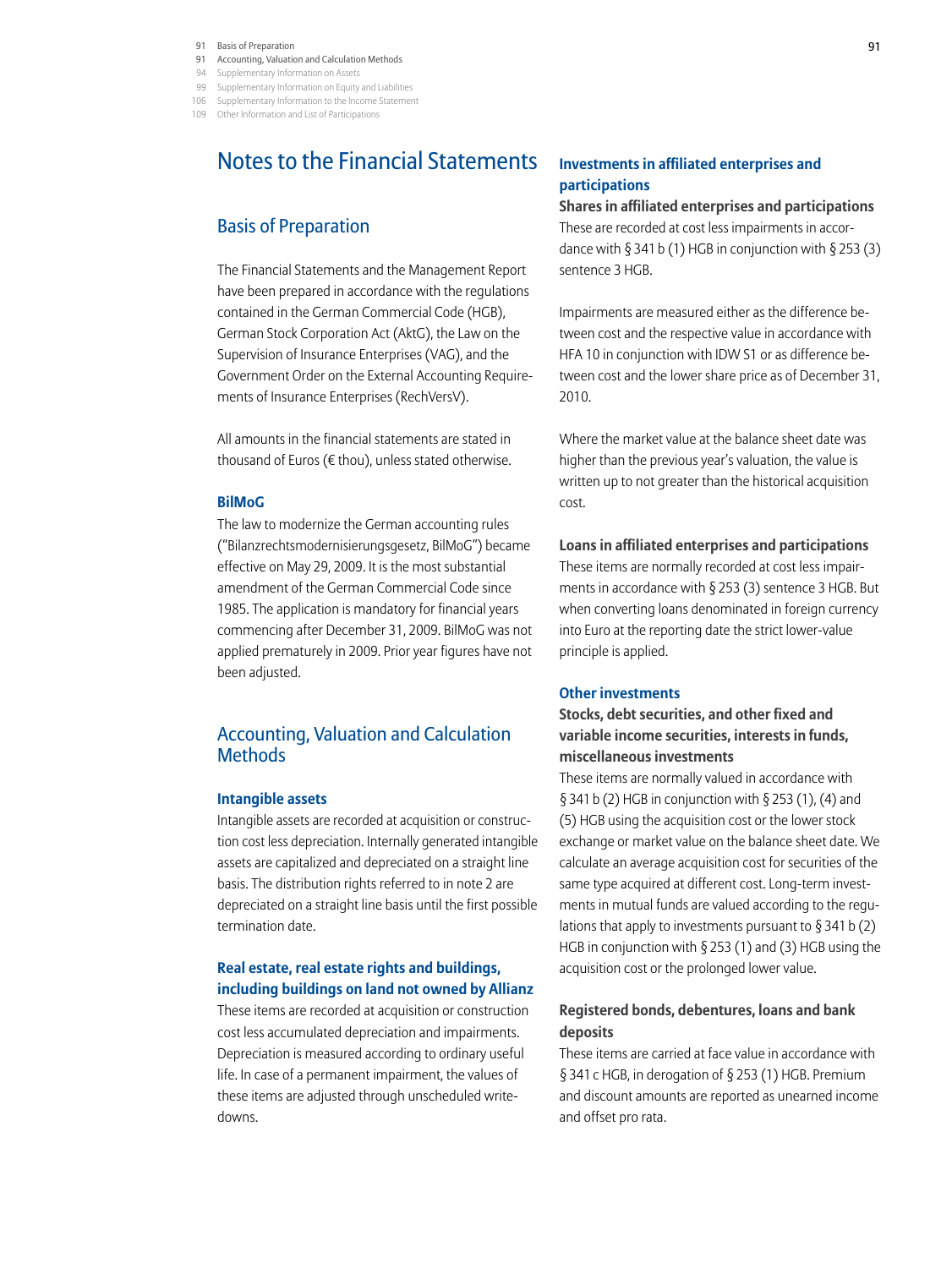#### **Securities to meet liabilities resulting from retirement provision commitments**

The securities are valued at fair value in accordance with §253 (1) HGB and offset against the liabilities in accordance with  $\S$  246 (2) HGB.

#### **Tangible fixed assets, inventories and other assets**

These items are carried at acquisition cost less cumulated depreciation. Low-value assets worth up to  $\epsilon$  150 are written off immediately. A compound item for tax purposes was formed in accordance with  $\S 6(2a)$  of the German Income Tax Act (EStG) for assets from € 150 to  $\epsilon$  1,000. This item is released with profit-decreasing effect in the year of formation and in the subsequent four years, by one fifth in each year. Options on Allianz SE shares reported under other assets are valued in accordance with  $\S 341 b (2)$  HGB in conjunction with  $\S 253 (1)$ and (4) HGB, at the lower of cost or stock exchange value or market value as at the balance sheet date.

#### **Own shares**

Own shares are offset in equity, irrespective of the purpose of acquiring them. In accordance with §272 (1 a) HGB, the mathematical value of acquired own shares is deducted from the issued capital. The difference between the mathematical value and acquisition cost of own shares is offset against the unappropriated reserves. The offsetting is carried out against the other revenue reserves. Incidental acquisition cost are expenses of the financial year. The proceeds of selling own shares increase equity.

In the context of the initial application of the German Accounting Law Modernization Act (BilMoG), own shares that until now had been valued using the strict principle of lower of cost or market have been offset at amortized cost against equity as at January 1, 2010.

#### **Other assets**

Consist of the following:

- Funds held by others under reinsurance business assumed
- Accounts receivables on reinsurance business
- Other receivables
- Cash with banks, checks and cash on hand
- Accrued interest and rents

These items are recorded at face value less repayments and impairments.

#### **Insurance reserves**

Consist of the following:

- Unearned premium reserve
- Aggregate policy reserve
- Reserve for loss and loss adjustment expenses
- Reserve for non-experience-rated premium refunds
- Claims equalization and similar reserves
- Other insurance reserves

Insurance reserves are set up according to statutory requirements. The primary goal is to ensure in all cases our ongoing ability to satisfy reinsurance contract liabilities. Generally, the reinsurance reserves are booked according to the cedent's statements. For claims incurred but not yet or not sufficiently reported, the reserves are calculated using actuarial techniques.

We calculate the insurance reserves in the ceded reinsurance business as provided for in the contracts.

The equalization reserve, the reserve for nuclear plants, the product liability reserve for major pharmaceutical risks, and risks relating to terrorist attacks are calculated according to §341 h HGB in conjunction with §§29 and 30 RechVersV.

#### **Other provisions**

The pension provisions are calculated on the basis of actuarial principles. The conversion expenses resulting from the first-time application of the BilMoG will be distributed over a period of up to fifteen years. In fiscal year 2010, essentially one fifteenth of this amount was recognized as an extraordinary expense. The provisions for jubilee payments, phased-in early retirement and early retirement benefits are also calculated on the basis of actuarial principles. The obligations calculated in this manner are recognized in total as a liability.

With respect to the discount rate, the simplification option set out in  $\S 253$  (2) sentence 2 HGB has been applied (duration of fifteen years). The effect resulting from the change in the discount rate is reported under other non-technical result.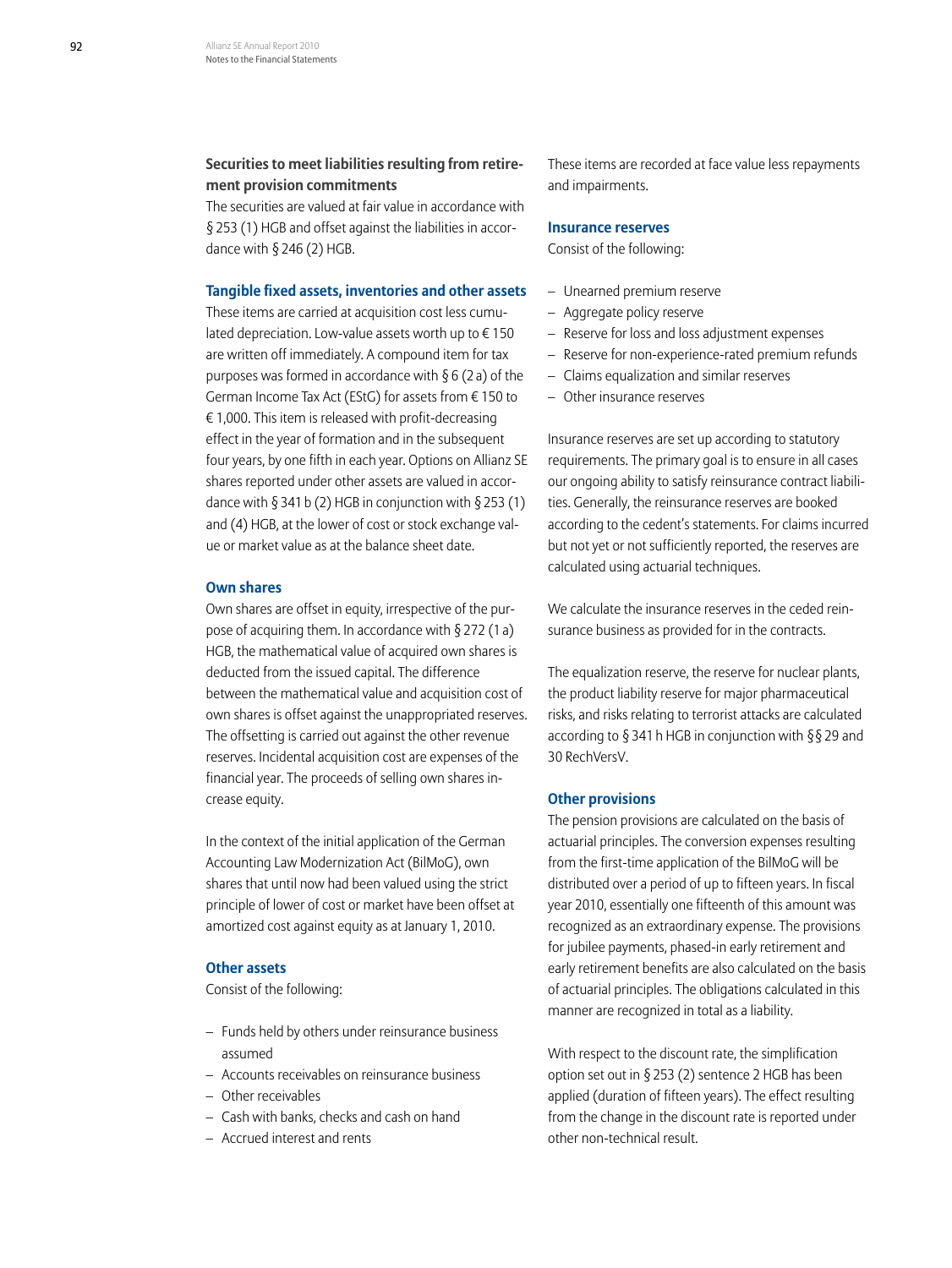93 Basis of Preparation **93** 

- 91 Accounting, Valuation and Calculation Methods
- 94 Supplementary Information on Assets
- 99 Supplementary Information on Equity and Liabilities
- 106 Supplementary Information to the Income Statement
- 109 Other Information and List of Participations

Remaining other provisions are recognized at the settlement amount; long-term provisions are discounted. The valuation of provisions existing as of December 31, 2009, which have to be accumulated by December 31, 2024, was retained in accordance with Article 67 (1) sentence 2 Introductory Act to German Commercial Code (EGHGB). Provisions which existed as of December 31, 2009 and which have to be accumulated after December 31, 2024, were discounted and recognized in other non-technical result.

#### **Remaining liabilities**

Consist of the following:

- Profit participation certificates (2009)
- Subordinated liabilities
- Funds held with reinsurance business ceded
- Other liabilities

These items are valued at the settlement amount. Annuities are recorded at present value.

#### **Prepaid expenses and deferred income**

Accrued interest and rent are valued at nominal amounts. Premiums and discounts carried forward as prepaid income and expenses are amortized over the remaining life of the related financial instruments.

#### **Currency translation**

Transactions are generally recorded in the original currency and converted into Euro at the relevant daily rate (middle forex spot rate).

Loans to affiliated enterprises denominated in foreign currency are converted into Euro with the middle forex spot rate as of the reporting date applying the strict lowervalue principle.

The valuation of foreign currency shares in affiliated enterprises and participations, stocks, interests in funds, and other variable and fixed income securities is based on converting the value in original currency into Euro using middle forex spot rate as of the reporting date.

Comparing the acquisition cost in Euro with the value in Euro as described above, the moderate lower-value principle is applied for affiliated enterprises and participations. For the other investments, the strict lower-value principle is applied.

As a result of this valuation method, currency gains and losses are not separately determined and shown as foreign exchange gains/losses in the other non-technical result. Instead, the net effect of both change of currency exchange rates and value in original currency, is reflected in the impairments/reversals of impairments and realized gains/losses calculated for these asset classes and disclosed in the investment result.

Issued debt securities and borrowings denominated in foreign currency are converted into Euro at the middle forex spot rate as of the reporting date. Unrealized losses are recognized immediately in the income statement, while unrealized gains are not.

Foreign currency provisions are converted into Euro at the middle forex spot rate as of the reporting date.

#### **Valuation units**

In 2010, the company has made use of the option of forming valuation units as defined in §254 HGB. The option is used for derivative positions, in which the company acts as group-internal clearing agency. In this function the company enters into derivative transactions with other Group companies and hedges the exposure resulting from these transactions by entering into positions with the same term and structure that are exact mirror images but entered into with different business partners. Contrary positions whose performances completely balance each other out, have been combined into valuation units and form a perfect micro hedge.

When accounting for valuation units the "freezing" method is applied, in which the offsetting changes in value of the single positions which form a valuation [unit are not recorded in the income statement \(see](#page-107-0)  also note 16).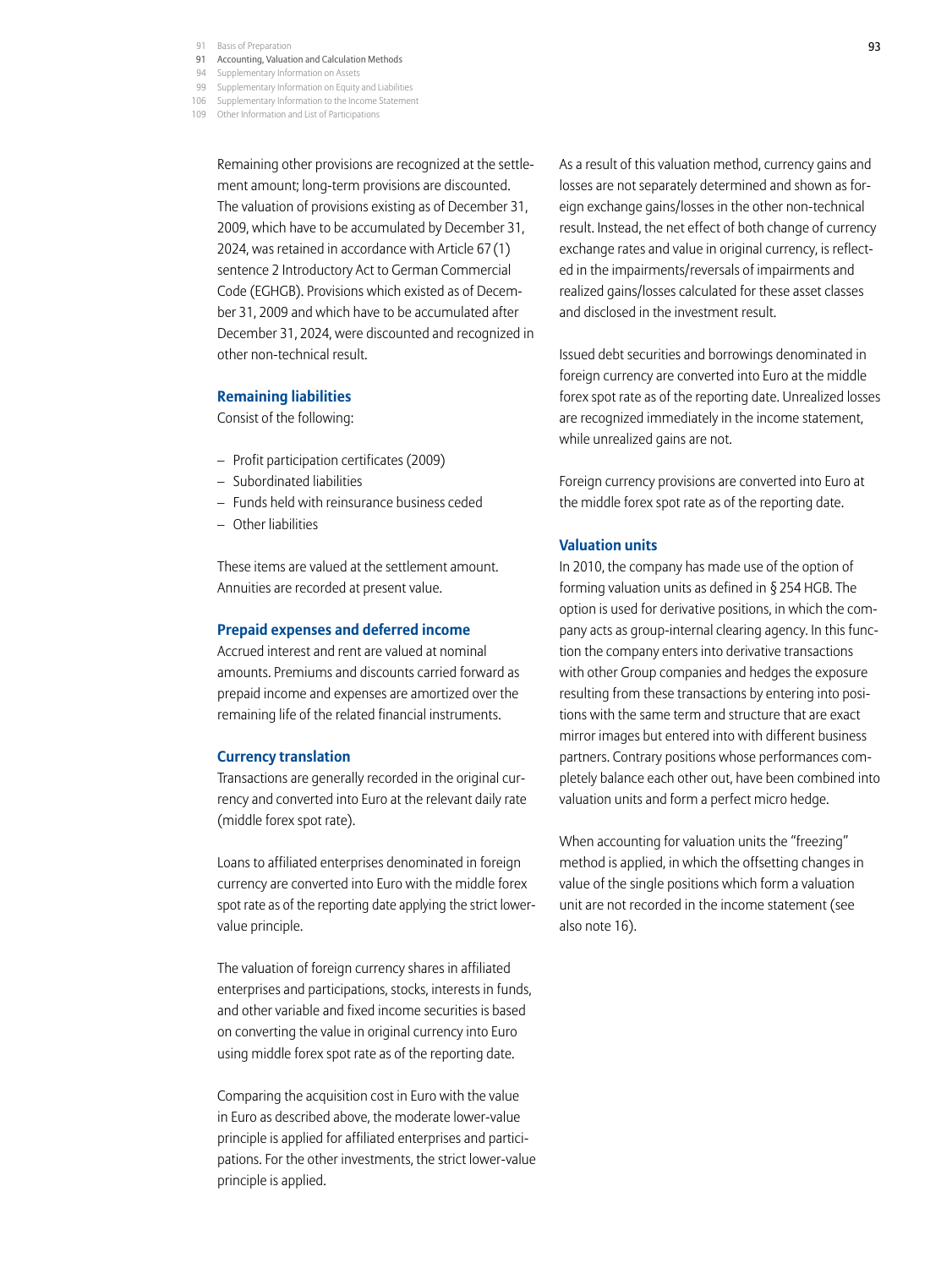## <span id="page-97-0"></span>Supplementary Information on Assets

## 1 Change of assets A., B.I. through B.III. in fiscal year 2010

|                                                                                                             | Values stated as of December 31, 2009 |                          | Additions                       |
|-------------------------------------------------------------------------------------------------------------|---------------------------------------|--------------------------|---------------------------------|
|                                                                                                             | € thou                                | %                        | € thou                          |
| A. Intangible assets                                                                                        |                                       |                          |                                 |
| 1. Self-produced industrial property rights and similar rights and assets                                   | -                                     |                          | 23,220                          |
| 2. Licenses acquired against payment, industrial property rights and similar                                |                                       |                          |                                 |
| rights and assets as well as licenses for such rights and assets                                            | 496,452                               |                          | 2,978                           |
| 3. Advance payments made                                                                                    | 46,074                                |                          | 7,177                           |
| Total A.                                                                                                    | 542,526                               |                          | 33,375                          |
| B.I. Real estate, real estate rights, and buildings, including<br>buildings on land not owned by Allianz SE | 309,632                               | 0.4                      | 290                             |
| B.II. Investments in affiliated enterprises and participations                                              |                                       |                          |                                 |
| 1. Shares in affiliated enterprises                                                                         | 65,597,650                            | 78.6                     | 9,239,227                       |
| 2. Loans to affiliated enterprises                                                                          | 1,366,225                             | 1.6                      | 30,000                          |
| 3. Participations                                                                                           | 1,385,325                             | 1.7                      | -                               |
| 4. Loans to participations                                                                                  | 705,436                               | 0.8                      | -                               |
| Subtotal B.II.                                                                                              | 69,054,636                            | 82.7                     | 9,269,227                       |
| <b>B.III. Other investments</b>                                                                             |                                       |                          |                                 |
| 1. Stocks, interests in funds and other variable income securities                                          | 747,155                               | 0.9                      | 157,350                         |
| 2. Debt securities and other fixed-income securities                                                        | 7,752,820                             | 9.3                      | 27,338,529                      |
| 3. Other loans                                                                                              |                                       |                          |                                 |
| a) Registered bonds                                                                                         |                                       |                          | 300,226                         |
| b) Loans and promissory notes                                                                               | 17,830                                | $\overline{\phantom{a}}$ | 215,052                         |
| 4. Bank deposits                                                                                            | 5,424,078                             | 6.5                      | -                               |
| 5. Miscellaneous investments                                                                                | 159,177                               | 0.2                      | $\hspace{0.1mm}-\hspace{0.1mm}$ |
| Subtotal B.III.                                                                                             | 14,101,060                            | 16.9                     | 28,011,157                      |
| Subtotal B.I. - III.                                                                                        | 83,465,328                            | 100.0                    | 37,280,674                      |
| Total                                                                                                       | 84,007,854                            |                          | 37,314,049                      |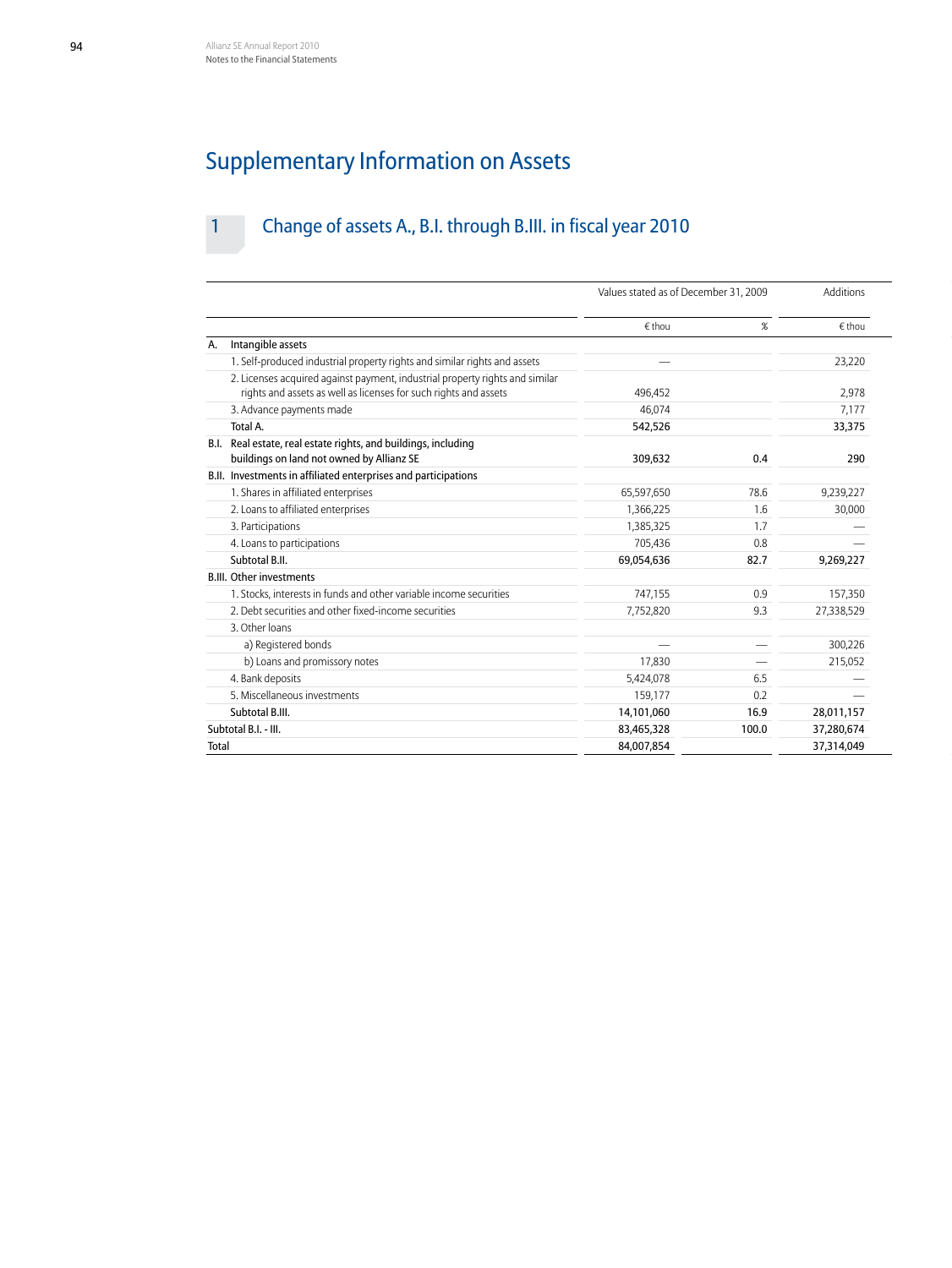91 Basis of Preparation 81 Accounting to the United States of Preparation 2012<br>91 Accounting, Valuation and Calculation Methods

94 Supplementary Information on Assets

- 99 Supplementary Information on Equity and Liabilities
- 106 Supplementary Information to the Income Statement
- 109 Other Information and List of Participations

| Net additions (+) Values stated as of December 31, 2010 | Net disposals (-)               | Depreciation                    | Revaluation                     | Disposals                       | Transfers                |
|---------------------------------------------------------|---------------------------------|---------------------------------|---------------------------------|---------------------------------|--------------------------|
| €thou<br>%                                              | € thou                          | € thou                          | $\epsilon$ thou                 | € thou                          | € thou                   |
| 23,090                                                  | 23,090                          | 130                             | $\overline{\phantom{m}}$        | $\hspace{0.1mm}-\hspace{0.1mm}$ | $\overline{\phantom{a}}$ |
|                                                         |                                 |                                 |                                 |                                 |                          |
| 456,703                                                 | (39, 749)                       | 34,120                          | $\overline{\phantom{0}}$        | 29,453                          | 20,846                   |
| 25,962                                                  | (20, 112)                       | $\overline{\phantom{m}}$        | $\overline{\phantom{0}}$        | 6,443                           | (20, 846)                |
| 505,755                                                 | (36, 771)                       | 34,250                          |                                 | 35,896                          | $\overline{\phantom{a}}$ |
| 306,562<br>0.4                                          | (3,070)                         | 5,670                           | 5,620                           | 3,310                           | $\overline{\phantom{0}}$ |
| 79.4<br>67,017,686                                      | 1,420,036                       | 147,289                         | $\hspace{0.1mm}-\hspace{0.1mm}$ | 7,671,902                       | $\overline{\phantom{a}}$ |
| 1.4<br>1,236,331                                        | (129, 894)                      | $\hspace{0.1mm}$                | 29,797                          | 189,691                         | $\overline{\phantom{a}}$ |
| 1.2<br>971,468                                          | (413,857)                       | 406,281                         | $\hspace{0.1mm}-\hspace{0.1mm}$ | 7,576                           | $\overline{\phantom{a}}$ |
| 493,887<br>$0.6\,$                                      | (211, 549)                      | 70,515                          | $\hspace{0.1mm}-\hspace{0.1mm}$ | 141,034                         | $\overline{\phantom{a}}$ |
| 82.6<br>69,719,372                                      | 664,736                         | 624,085                         | 29,797                          | 8,010,203                       | $\overline{\phantom{m}}$ |
| 832,449<br>1.0                                          | 85,294                          | 23,578                          | 2,975                           | 49,801                          | (1,652)                  |
| 11,932,321<br>14.1                                      | 4,179,501                       | 56,458                          | 20,313                          | 23,122,883                      | $\overline{\phantom{m}}$ |
| 300,226<br>0.3                                          | 300,226                         | $\hspace{0.1mm}-\hspace{0.1mm}$ | $\hspace{0.1mm}-\hspace{0.1mm}$ | $\overline{\phantom{a}}$        | $\overline{\phantom{m}}$ |
| 0.3<br>228,111                                          | 210,281                         | 5,702                           | 931                             | $\overline{\phantom{a}}$        | $\overline{\phantom{a}}$ |
| 918,526<br>1.1                                          | (4,505,552)                     | $\overline{\phantom{m}}$        | $\hspace{0.1mm}-\hspace{0.1mm}$ | 4,505,552                       | $\overline{\phantom{a}}$ |
| 0.2<br>159,177                                          | $\hspace{0.1mm}-\hspace{0.1mm}$ |                                 | $\overline{\phantom{a}}$        | $\hspace{0.1mm}-\hspace{0.1mm}$ | $\overline{\phantom{a}}$ |
| 14,370,810<br>17.0                                      | 269,750                         | 85,738                          | 24,219                          | 27,678,236                      | (1,652)                  |
| 100.0<br>84,396,744                                     | 931,416                         | 715,493                         | 59,636                          | 35,691,749                      | (1,652)                  |
| 84,902,499                                              | 894,645                         | 749,743                         | 59,636                          | 35,727,645                      | (1,652)                  |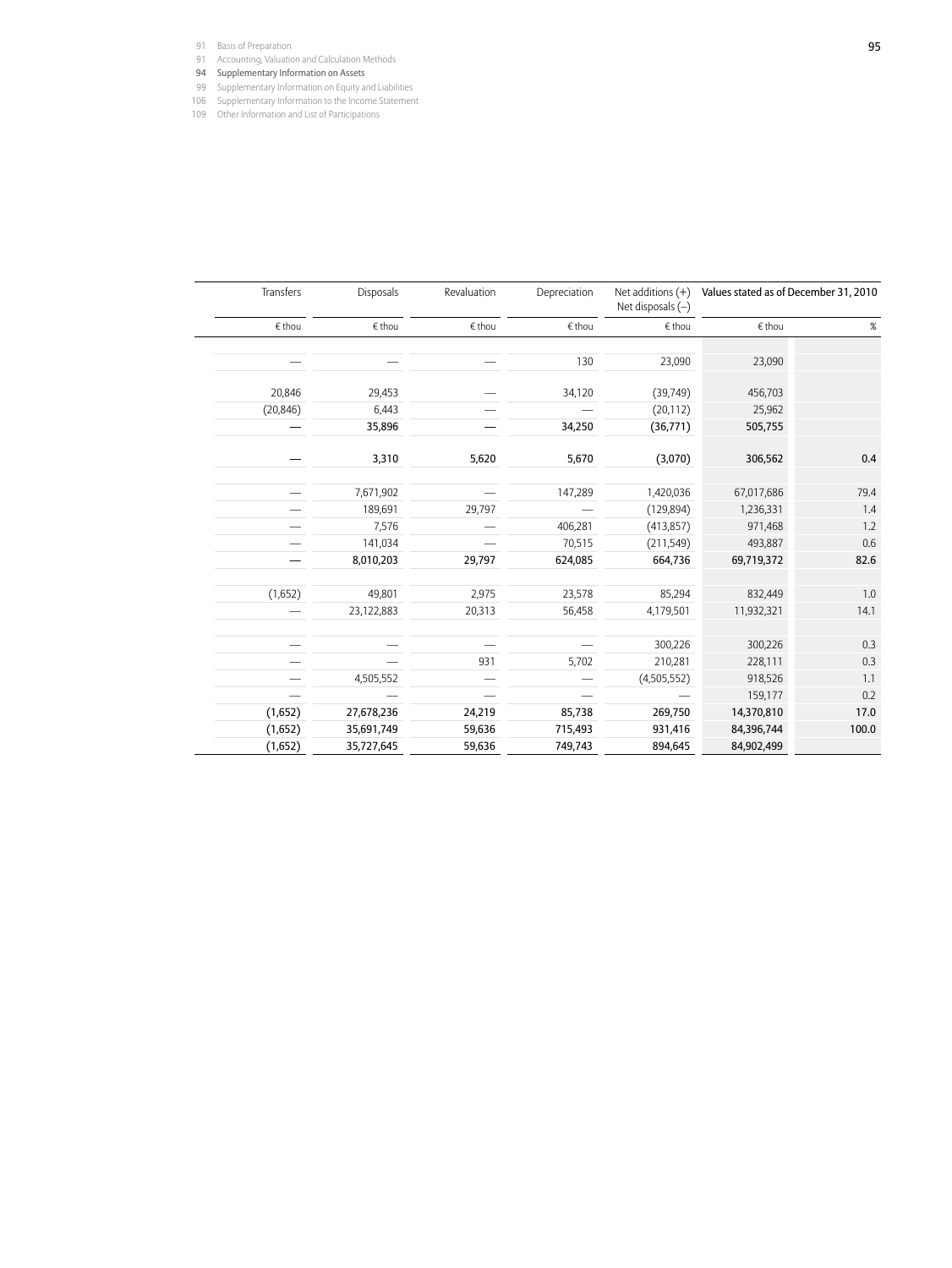## <span id="page-99-0"></span>2 Intangible assets

The book value of intangible assets totaling  $\epsilon$  506 mn (2009: € 543 mn) primarily consists of the distribution rights received as part of the consideration for the sale of Dresdner Bank AG to Commerzbank AG in 2009. Under these rights, Commerzbank AG has exclusively marketed Allianz insurance products from September 2, 2010 onwards.

The research and development costs of Allianz SE in 2010 are € 24 mn, of which € 23 mn are capitalized as development costs for internally generated software.

### 3 Market value of investments

As of December 31, 2010, the fair value of investments amounted to € 98.6 bn (2009: € 98.5 bn). The carrying amount of these investments on the balance sheet was € 88.3 bn (2009: € 87.4 bn).

#### The values are subdivided into individual asset categories as follows:

|                                                         |              | Book value   |              | Fair value   |              | Valuation reserve |
|---------------------------------------------------------|--------------|--------------|--------------|--------------|--------------|-------------------|
|                                                         | 2010<br>€ bn | 2009<br>€ bn | 2010<br>€ bn | 2009<br>€ bn | 2010<br>€ bn | 2009<br>€ bn      |
| Real estate                                             | 0.3          | 0.3          | 0.6          | 0.5          | 0.3          | 0.2               |
| Equity securities                                       | 68.8         | 67.7         | 78.6         | 78.4         | 9.8          | 10.7              |
| Debt securities                                         | 11.9         | 7.8          | 12.1         | 7.9          | 0.2          | 0.1               |
| Loans                                                   | 2.3          | 2.1          | 2.3          | 2.1          |              |                   |
| Bank deposits                                           | 0.9          | 5.4          | 0.9          | 5.4          |              |                   |
| Funds held by others under reinsurance business assumed | 3.9          | 4.0          | 3.9          | 4.0          |              |                   |
| Other investments                                       | 0.2          | 0.1          | 0.2          | 0.2          |              | 0.1               |
| Total                                                   | 88.3         | 87.4         | 98.6         | 98.5         | 10.3         | 11.1              |

## **Valuation methods used to determine the market value**

#### **Real estate**

Land and buildings are valued using the discounted cash flow method, new buildings at cost. The fair value was determined during the fiscal year.

#### **Equity securities**

Investments in companies which are quoted on the stock exchange are in general measured with the stock exchange price quoted on the last trading day of 2010. Non-quoted companies are valued at their net value calculated by the DVFA method. For recent transactions the transaction prices were utilized.

#### **Debt securities**

These items are measured at the stock exchange value quoted on the last trading day of 2010 or, if quoted prices are not available, at the prices obtained from brokers or pricing services.

## **Loans, bank deposits and funds held by others under reinsurance business assumed**

There were no material differences between the book value and the fair value in 2010 for those items.

## Investments in affiliated enterprises and participations

|                                     | 2010<br>€ hn | 2009<br>$\n  fin\n$ | Change<br>€ hn |
|-------------------------------------|--------------|---------------------|----------------|
| Shares in affiliated<br>enterprises | 67.0         | 65.6                | 1.4            |
| Loans to affiliated<br>enterprises  | 1.2          | 1.4                 | (0.2)          |
| Participations                      | 1.0          | 1.4                 | (0.4)          |
| Loans to participations             | 0.5          | 0.7                 | (0.2)          |
| Total                               | 69.7         | 69.1                | 0.6            |

Investments in affiliated enterprises and participations increased by € 0.6 bn to € 69.7 bn (2009: € 69.1 bn).

The book value of shares in affiliated enterprises rose by € 1.4 bn due to capital increases of net  $€$  1.5 bn which were partly compensated by impairments of  $\epsilon$  (0.1) bn.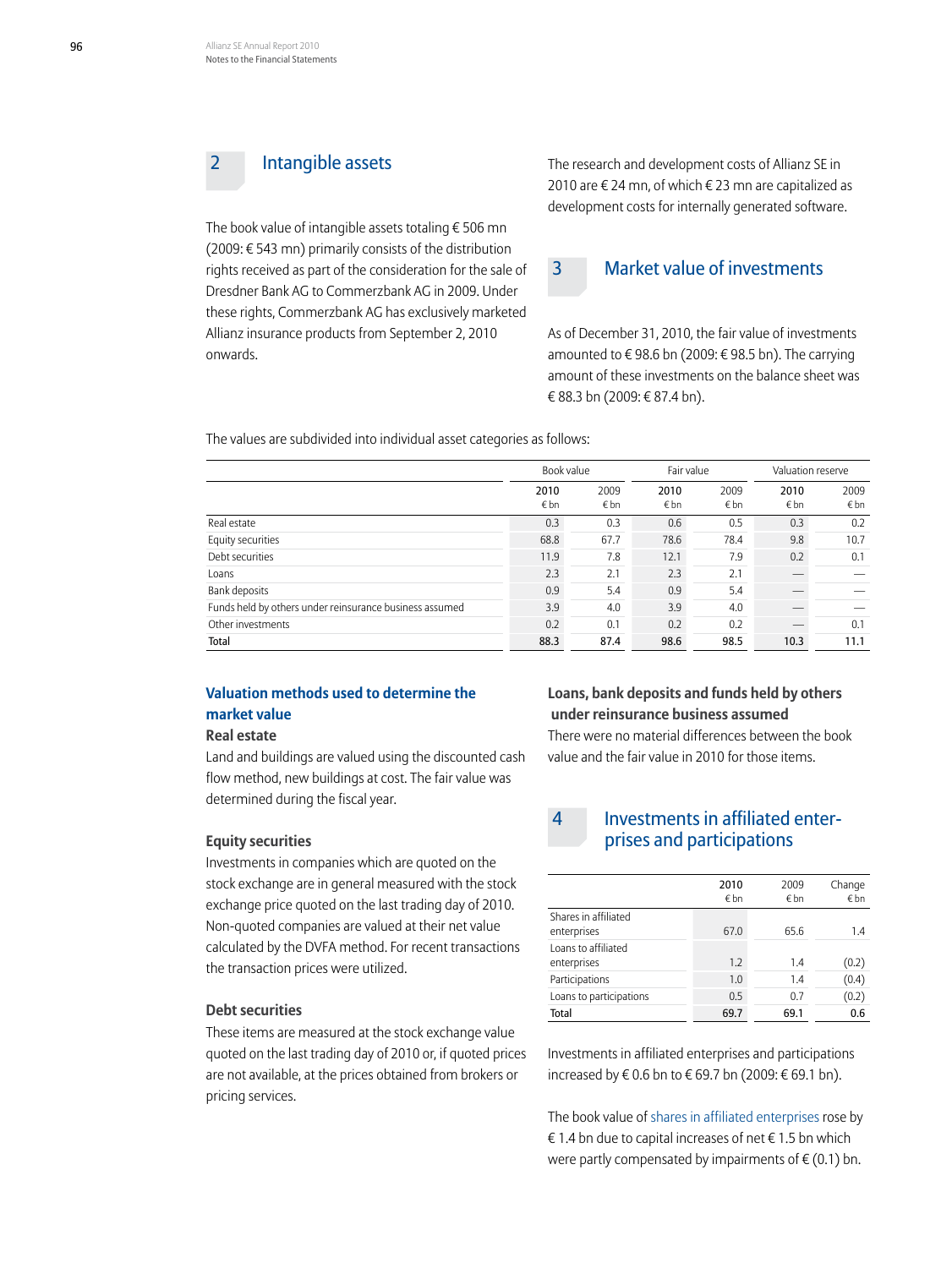- 97 Basis of Preparation **97**
- 91 Accounting, Valuation and Calculation Methods
- 94 Supplementary Information on Assets
- 99 Supplementary Information on Equity and Liabilities
- 106 Supplementary Information to the Income Statement
- 109 Other Information and List of Participations

The book value increase mainly stems from the following transactions:

- Capital increases of our insurance holding company AZ Europe B.V. amounting to  $\epsilon$  1.3 bn for funding group-internal transactions in order to streamline the holding structure of our Spanish operations
- Aggregation of holding structures associated with upstreaming of retained earnings of our subsidiary Allianz Lebensversicherungs-AG resulting in a book value increase of € 0.2 bn

Beyond the book value changes described above, additions and disposals amounting to  $\epsilon$  7.3 bn respectively result from reorganizations of our portfolio of strategic holdings with a net effect of € 0. Further capital increases for cash totaling  $\epsilon$  0.3 bn were compensated by capital reductions and group-internal sales of  $\epsilon$  0.3 bn.

Due to write-downs of our shares in Commerzbank AG of  $\epsilon$  (0.4) bn the book value of the position participations declined to € 1.0 bn.

Loans to affiliated enterprises were repaid in the amount of € (0.2) bn, whereas the book value reduction of loans to participations by  $\in$  (0.2) bn result from a redemption of  $\in$  (0.1) bn and an impairment amounting to  $\in$  (0.1) bn.

## 5 Interests in investments funds

Details on interests in investment funds in accordance with §285 No. 26 HGB:

|                                                 | Book value | <b>Fair Value</b> | Valuation reserve | Dividend distribution |
|-------------------------------------------------|------------|-------------------|-------------------|-----------------------|
|                                                 | 2010       | 2010              | 2010              | 2010                  |
|                                                 | € thou     | € thou            | € thou            | € thou                |
| Stock funds                                     |            |                   |                   |                       |
| Allianz RCM Islamic Global Equity Opportunities | 10,395     | 10,851            | 456               |                       |
| Allianz RCM Islamic Global Emerging Markets     | 6,529      | 6,925             | 396               |                       |
| Allianz RCM Greater China                       | 2,211      | 2,582             | 371               |                       |
| Tech Alpha Fund                                 | 74,464     | 74,464            | $-1$              |                       |
| Allianz RCM Oriental Income                     | 9,100      | 11,351            | 2,251             | 157                   |
| Subtotal stock funds                            | 102,699    | 106,173           | 3,474             | 157                   |
| <b>Bond funds</b>                               |            |                   |                   |                       |
| DSP Blackrock India Fund                        | 50,445     | 50,512            | 67                |                       |
| PIMCO GIS FX Strategies Inst Acc                | 25,404     | 27,760            | 2,356             |                       |
| Allianz PIMCO Global ABS Fund                   | 7,264      | 7,264             | $-1$              | 125                   |
| PIMCO GIS Euribor Plus Inst Acc                 | 52,099     | 59,024            | 6,925             |                       |
| Allianz SIN Fonds                               | 294,735    | 354,252           | 59,517            | 8,078                 |
| Allianz RE Asia Fonds                           | 122,297    | 146,598           | 24,301            | 30                    |
| Subtotal bond funds                             | 552,244    | 645,410           | 93,166            | 8,233                 |
| Real estate funds                               |            |                   |                   |                       |
| German RE Equity                                | 127,614    | 127,614           | $-1$              |                       |
| Subtotal real estate funds                      | 127,614    | 127,614           |                   |                       |
| <b>Total</b>                                    | 782,557    | 879,197           | 96,640            | 8,390                 |

Allianz SE holds more than 10% of the respective shares of these investment funds. The fund shares can be returned each trading day.

<sup>1</sup> No valuation reserve as of December 31, 2010 due to write up or write down to the fair value.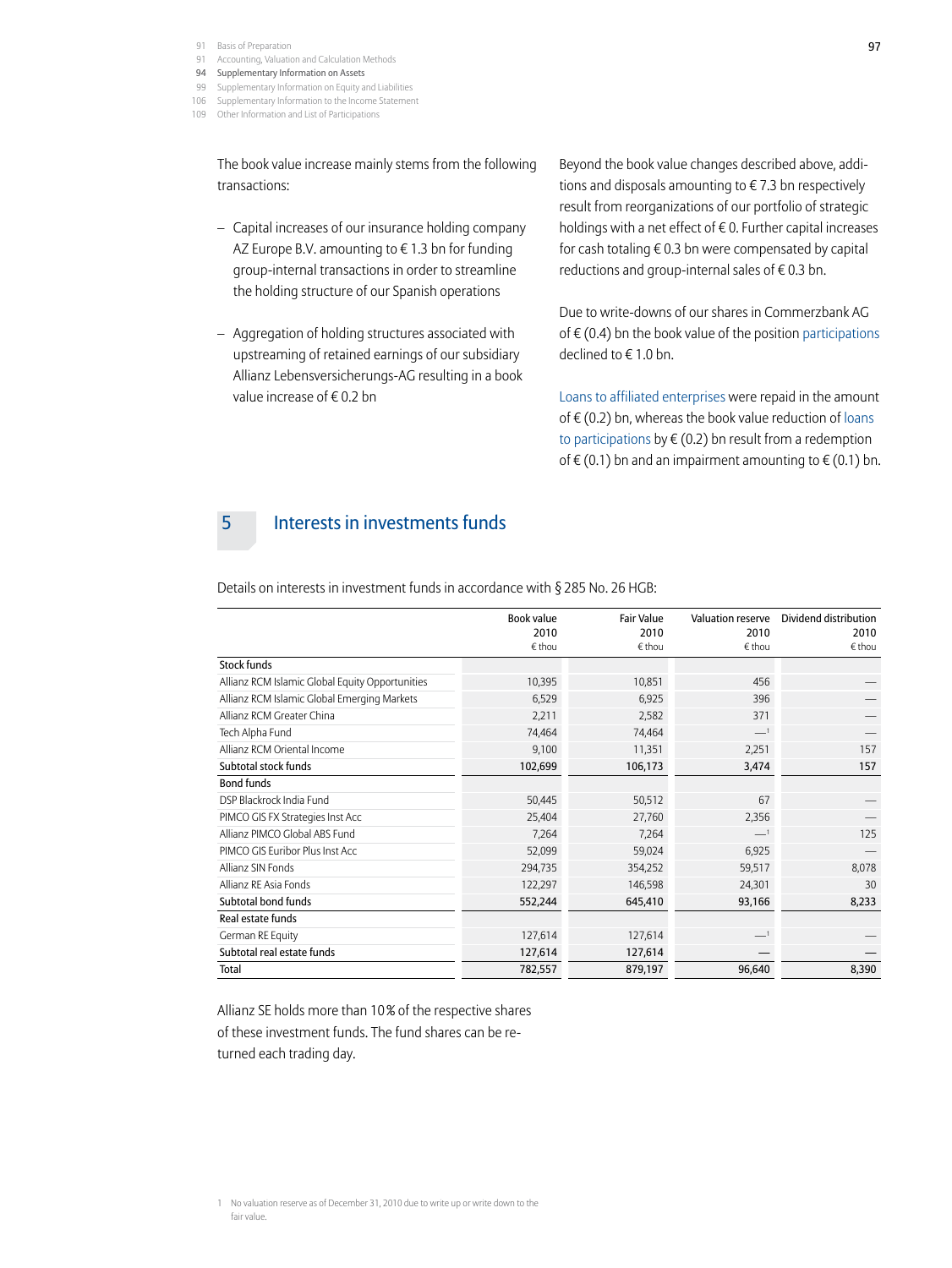## <span id="page-101-0"></span>6 Other receivables

The € 820 mn increase in this position mainly results from higher receivables from cash pooling ( $\epsilon$  360 mn), profit transfers (€ 273 mn) and dividends (€ 165 mn).

### 7 Miscellaneous assets

The € 242 mn decrease in miscellaneous assets is primarily due to the netting of pension plan reinsurance contracts with corresponding obligations resulting from the initial application of BilMoG. This position as of the end of fiscal year mainly includes options on Allianz SE acquired to hedge intra-group obligations relating to the Group Equity Incentive program and variation margins paid in connection with financial derivative transactions.

## 8 Other deferred charges and prepaid expenses

This item includes the discount on borrowings from affiliated enterprises, issued bonds and subordinated liabilities as well as premiums on registered bonds and loans amounting to € 46 mn (2009: € 51 mn).

## 9 Collateral

Assets amounting to € 1.4 bn (2009: € 1.6 bn), thereof € 1.3 bn (2009: € 1.3 bn) to affiliated enterprises, are pledged as collateral for liabilities.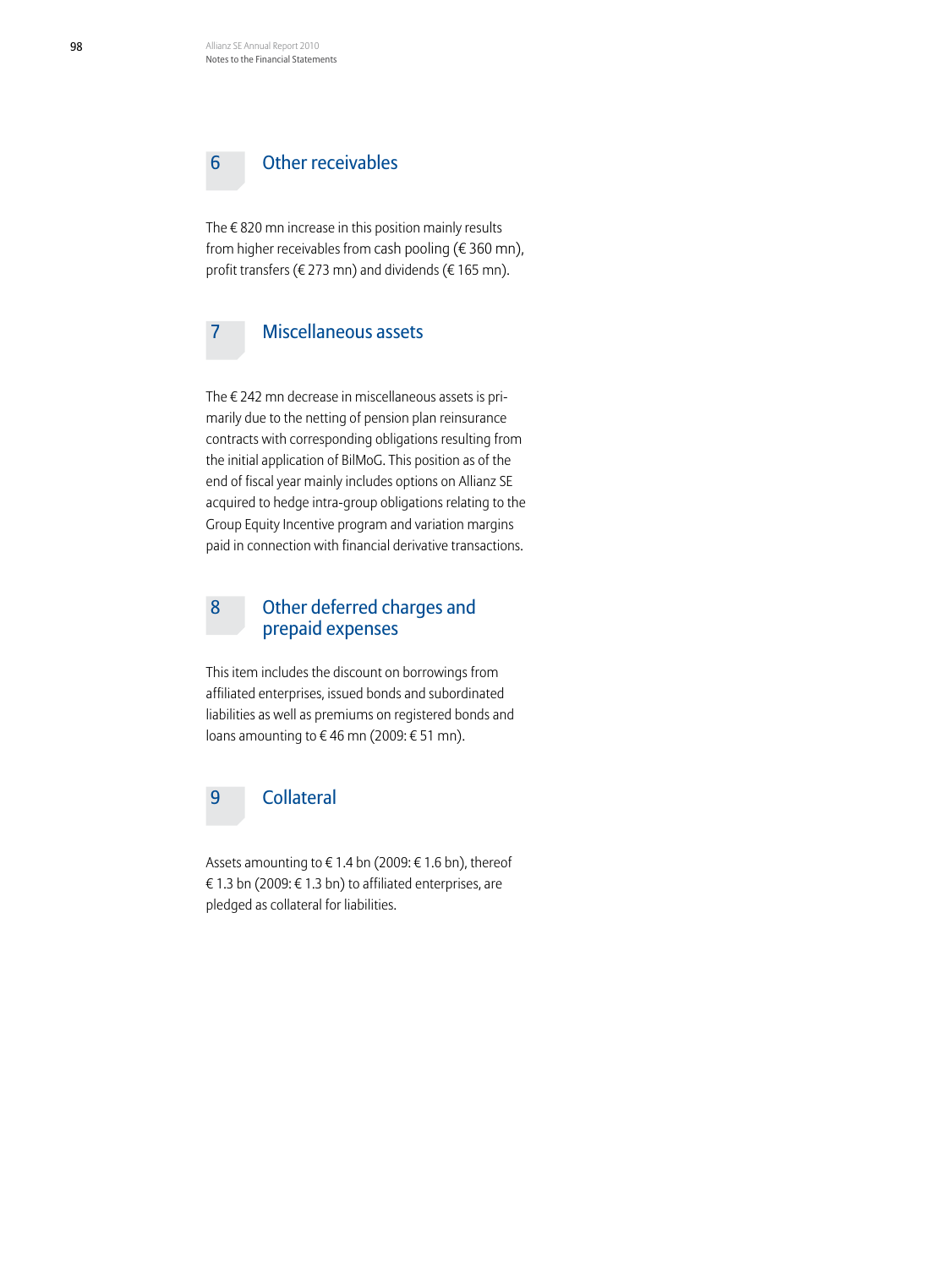<span id="page-102-0"></span>91 Basis of Preparation **99** 

91 Accounting, Valuation and Calculation Methods

94 Supplementary Information on Assets

99 Supplementary Information on Equity and Liabilities

106 Supplementary Information to the Income Statement

109 Other Information and List of Participations

## Supplementary Information on Equity and Liabilities

## 10 Shareholders' Equity

#### **Issued capital**

As of December 31, 2010, issued capital amounted to € 1,163,520,000 divided into 454,500,000 registered shares. The shares have no par value but a mathematical per share value of € 2.56 each as a proportion of the issued capital.

#### **Authorized capital**

As of December 31, 2010, Allianz SE had an authorized capital for the issuance of further 214,843,750 shares until May 4, 2015, with a notional amount of € 550,000,000 (authorized capital 2010/I). The shareholders' subscription rights can be excluded for capital increases against contribution in kind as well as for fractional amounts. For a capital increase against contributions in cash, the shareholders' subscription rights can be excluded if the issue price is not significantly below the market price and the shares issued under exclusion of the subscription

rights pursuant to §186 (3) sentence 4 AktG do not exceed 10% of the share capital. Finally, shareholders' subscription rights can be excluded to the extent necessary to grant holders of bonds that carry conversion or option rights a subscription right. An overall limit for the exclusion of subscription rights of up to 20% of the share capital (calculated as of year end 2009) applies for the authorized capital 2010/I and the conditional capital 2010. In addition, Allianz SE had another authorized capital for the issuance of further 5,259,375 shares against cash until May 4, 2015, with a notional amount of € 13,464,000 (authorized capital 2010/II). The shareholders' subscription rights can be excluded in order to issue new shares to employees of Allianz SE and its Group companies.

Further, as of December 31, 2010, Allianz SE had a conditional capital in the amount of € 250,000,000 (97,656,250 shares) (conditional capital 2010). This conditional capital increase will only be carried out to the extent that conversion or option rights attached to bonds which Allianz SE or its group companies have issued against cash payments according to the resolution of the general meeting of May 5, 2010, are exercised or that conversion obligations under such bonds are fulfilled, and only insofar as no other methods are used in serving these bonds.

#### **Changes in the number of issued shares outstanding**

|                                                            | 2010        | 2010        | 2009        |
|------------------------------------------------------------|-------------|-------------|-------------|
| Issued shares as of January 1                              |             | 453,900,000 | 453,050,000 |
| Capital increase for Employee Stock Purchase Plan          |             | 600,000     | 850.000     |
| Total number of issued shares as of December 31            |             | 454,500,000 | 453,900,000 |
| Own shares held for hedging GEI program                    | (2,606,169) |             | (2,334,335) |
| Own shares held for quarterly Employee Stock Purchase Plan | (226, 620)  |             | (250, 032)  |
| Own shares held by Allianz SE                              |             | (2,832,789) | (2,584,367) |
| Own shares held by affiliated enterprises                  |             | (118, 451)  | (118, 410)  |
| Total number of shares outstanding as of December 31       |             | 451,548,760 | 451,197,223 |

In November 2010, 600,000 (2009: 850,000) shares were issued at a price of € 83.34 (2009: € 77.62) per share, enabling employees of Allianz Group subsidiaries in Germany and abroad to purchase 373,380 (2009: 599,968) shares at prices ranging from € 58.34 (2009: € 36.78) to € 69.58 (2009: € 64.68) per share. The remaining 226,620 (2009: 250,032) shares continue to be recognized as treasury shares for further subscriptions by employees in the context of the Employee Stock Purchase Plan in 2011. As a result, issued capital increased by € 2 mn and capital reserves increased by € 48 mn.

All shares issued during the years ended December 31, 2010, 2009 and 2008 are qualifying shares from the beginning of the year of issue.

#### **Dividends**

For the year ended December 31, 2010, the Board of Management will propose to shareholders at the Annual General Meeting the distribution of a dividend of € 4.50 per qualifying share. For the years ended December 31, 2009 and 2008, Allianz SE paid a dividend of € 4.10 and € 3.50, respectively, per qualifying share.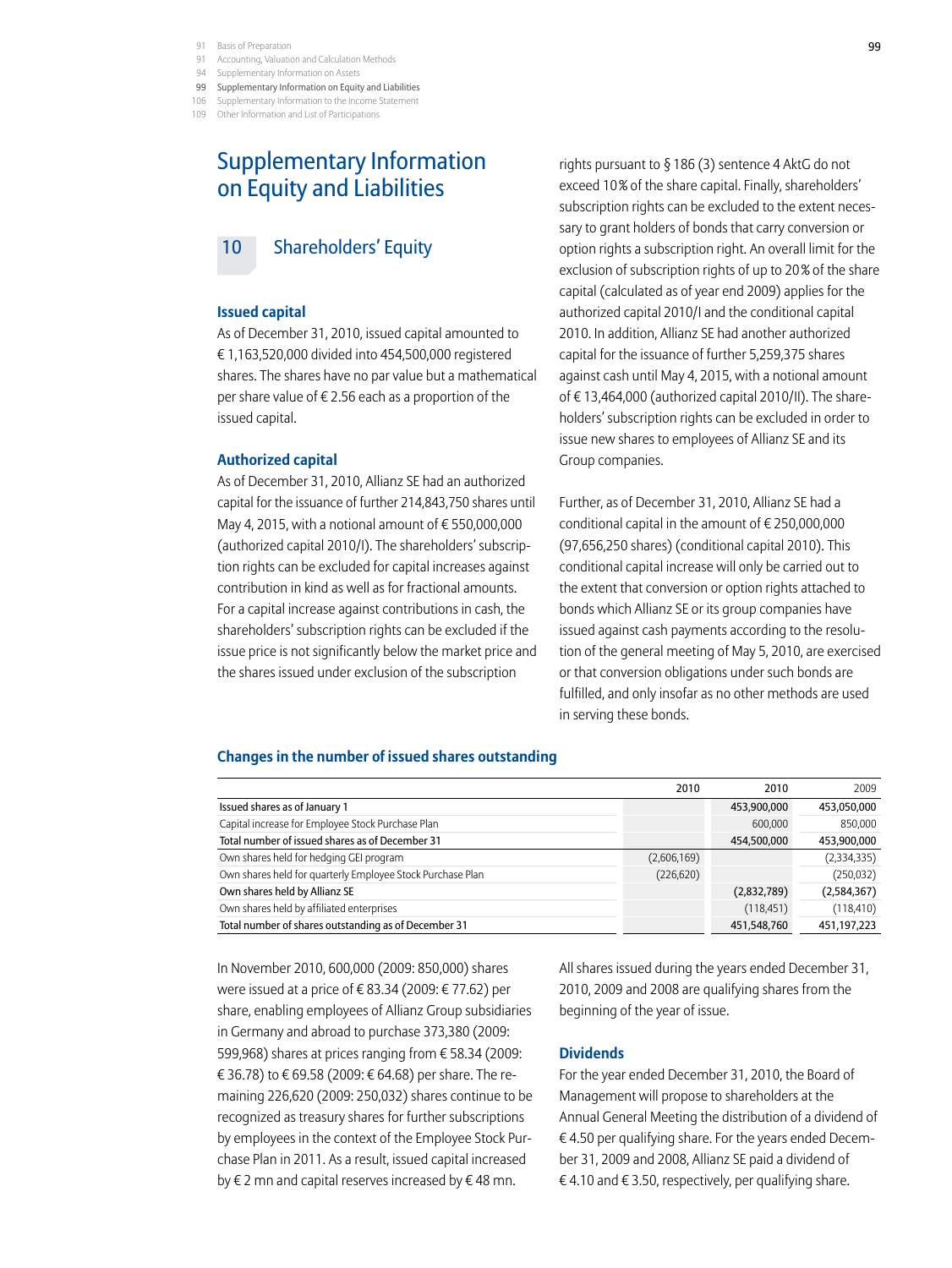#### <span id="page-103-0"></span>**Treasury shares**

As of December 31, 2010, Allianz SE held 2,832,789 (2009: 2,584,367) own shares. Of these, 226,620 (2009: 250,032) shares were held for covering subscriptions by employees of the Allianz Group in the context of the Employee Stock Purchase Plan 2011, whereas 2,606,169 (2009: 2,334,335) shares were held as a hedge for obligations from the Allianz Equity Incentive Program (former Group Equity Incentive Program).

In the fourth quarter of 2010, 271,834 own shares were purchased at a share price of € 89.71 for the purpose of hedging liabilities from the Allianz Equity Incentive Program. Furthermore, in the same fourth quarter of 2010, 600,000 new Allianz shares were issued in the context of a capital increase for the Employees Stock Purchase Plan 2010. In 2010, 623,412 shares were sold to employees of Allianz SE and its subsidiaries. Thereof, 250,032 shares originated from the capital increase for the Employees Stock Purchase Plan in 2009 and 373,380 shares from the capital increase for the Employees Stock Purchase Plan in 2010. The remaining 226,620 shares from the capital increase 2010 will be utilized for the Employee Stock Purchase Plan of Allianz SE and its subsidiaries in 2011. The total change of holdings in own shares for the year ended December 31, 2010 amounts to an increase of 248,422 (2009: 2,038,560) shares which corresponds to € 635,960 (2009: € 5,218,714) or 0.05% (2009: 0.45%) of issued capital.

As of December 31, 2010, other group companies held 118,451 (2009: 118,410) shares in Allianz SE.

The own shares of Allianz SE and its subsidiaries represent € 7,555,174.40 or 0.65% of the share capital.

#### **Additional paid-in capital**

|                            | $f$ thou   |
|----------------------------|------------|
| As of December 31, 2009    | 27,472,876 |
| From capital increase 2010 | 48.468     |
| Own shares: Realized gains | 1.615      |
| As of December 31, 2010    | 27.522.959 |

#### **Revenue reserves**

|                            | As of<br>December 31,<br>2009<br>€ thou | Reclassification<br>of reserves<br>for own shares<br>$\epsilon$ thou | Own shares<br>mathematical<br>value exceeding<br>$\epsilon$ thou | Appropriation<br>to other<br>revenue reserves<br>$\epsilon$ thou | As of<br>December 31,<br>2010<br>€ thou |
|----------------------------|-----------------------------------------|----------------------------------------------------------------------|------------------------------------------------------------------|------------------------------------------------------------------|-----------------------------------------|
| 1. Statutory reserve       | 1.229                                   |                                                                      |                                                                  |                                                                  | 1.229                                   |
| 2. Reserves for own shares | 186.894                                 | (186, 894)                                                           |                                                                  |                                                                  |                                         |
| 3. Other revenue reserves  | 11,625,276                              | 186.894                                                              | (203, 507)                                                       | 69,518                                                           | 11,678,181                              |
| Total                      | 11,813,399                              |                                                                      | (203, 507)                                                       | 69,518                                                           | 11,679,410                              |

#### **Bar on dividend distribution**

The other revenue reserves are barred from dividend distribution in the amount of the mathematical value of own shares as deducted from issued capital (€ 7,252 thou).

In accordance with §268 (8) HGB internally generated intangible assets in the amount of € 23,090 thou and gains from valuation of the pension plan assets at fair value above acquisition costs in the amount of € 134 thou are also barred from dividend distribution.

The amounts barred from dividend distribution are covered completely by unappropriated reserves.



## 11 Profit participation certificates

As of December 31, 2010, no profit participation certificates were outstanding. The amount of  $\epsilon$  121 mn shown, as of December 31, 2009, is the total cash compensation paid on January 4, 2010 for the redemption of the outstanding profit participation certificates issued by Allianz SE.

In 2010, holders of the profit participation certificates received a distribution of € 9.84 for each certificate for the fiscal year 2009 in accordance with  $\S 2$  of the conditions of the profit participation certificates. The corresponding total distribution amount for the profit participation certificates is shown as part of other liabilities on the balance sheet as of December 31, 2009.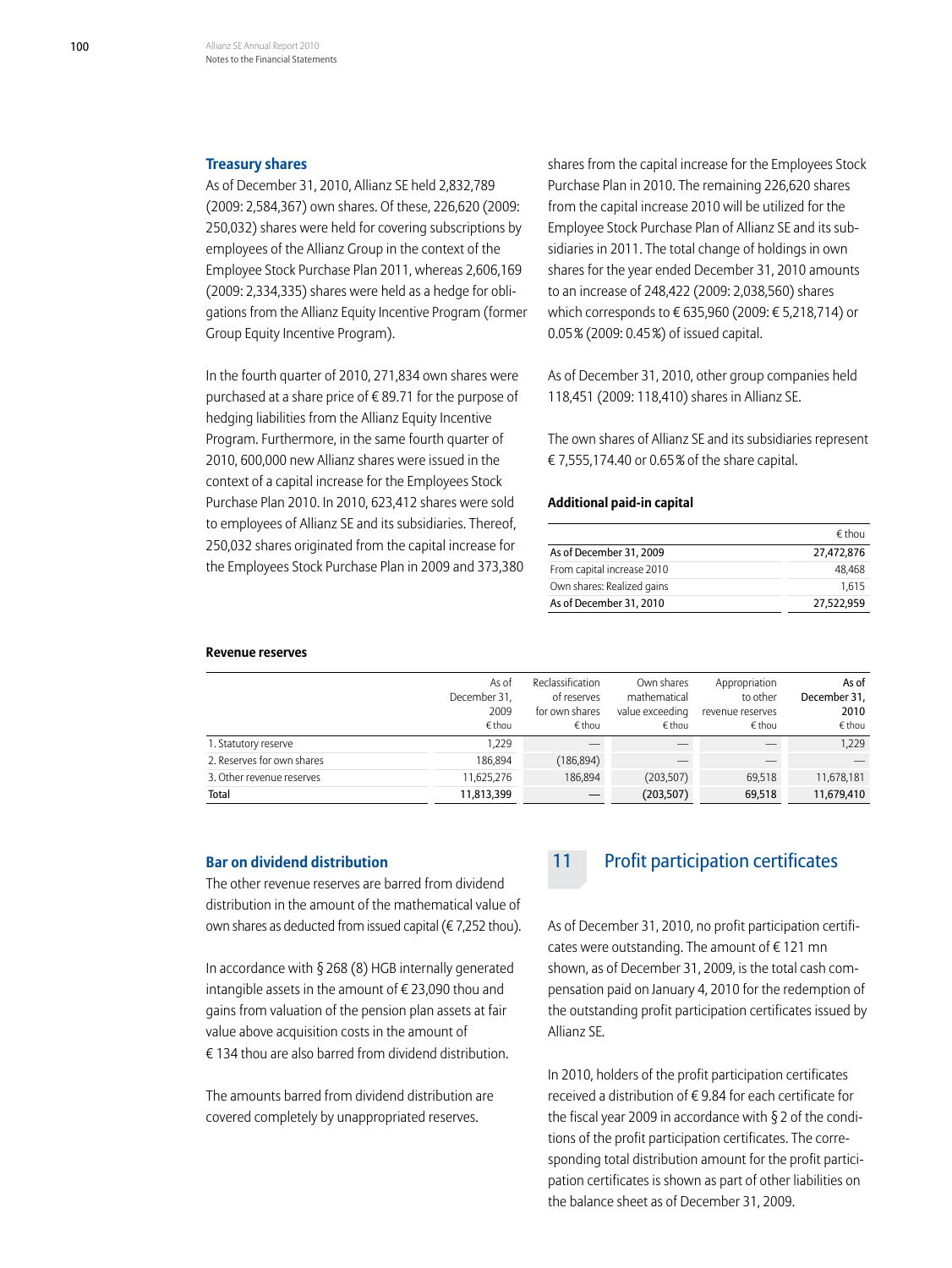<span id="page-104-0"></span>91 Basis of Preparation **101** Basis of Preparation **101** 

91 Accounting, Valuation and Calculation Methods

94 Supplementary Information on Assets

99 Supplementary Information on Equity and Liabilities

106 Supplementary Information to the Income Statement

109 Other Information and List of Participations

## 12 Subordinated liabilities

Subordinated liabilities slightly increased to € 6.9 bn (2009: € 6.8 bn). € 3.9 bn (2009: € 3.9 bn) are intra-group liabilities resulting from the issuance of subordinated bonds by Allianz Finance II B.V., Amsterdam, an affiliated enterprise, which usually transfers the proceeds from these issues to Allianz SE via intra-group loans.

In addition, external subordinated liabilities amounting to € 3.0 bn (2009: € 2.9 bn) result from bonds issued by Allianz SE directly. The slight increase by  $\epsilon$  0.1 bn was caused by currency valuation effects.

Allianz SE provides a financial guarantee for the total amount of bonds issued by Allianz Finance II B.V., Amsterdam adding up to  $\epsilon$  5.6 bn (2009:  $\epsilon$  5.5 bn).

### 13 Insurance reserves

#### **Aggregate policy reserve**

Aggregate policy reserve decreased by  $\epsilon$  102 mn, mainly due to a portfolio withdrawal in the external life business and the run-off of German life business.

#### **Reserve for loss and loss adjustment expenses**

The reserve for loss and loss adjustment expenses increased by a net amount of € 235 mn due to more natural catastrophe losses compared to 2009.

#### **Claims equalization and similar reserves**

Those reserves are set up to moderate substantial fluctuations in the claims of individual lines of business (Property-Casualty reinsurance only). In case aboveaverage or below-average claims occur, a change in the reserves mitigates the technical result for the individual lines of business.

Whilst in 2010 these reserves increased by € 60 mn primarily driven by below-average claims in credit and bond reinsurance, 2009 results included a reserve release of € 354 mn mainly caused by the one-off effect from the harmonization of reinsurance lines classification throughout all branches.

## 14 Other provisions

|                                                    | Provision           | Use             | Release       | Allocation      | Transfer        | Discount      | Com-<br>pounding | Provision           |
|----------------------------------------------------|---------------------|-----------------|---------------|-----------------|-----------------|---------------|------------------|---------------------|
|                                                    |                     | $_{(-)}$        | $(\hbox{--})$ | $^{(+)}$        | $(-)$           | $(\text{--})$ | $^{(+)}$         |                     |
|                                                    | December<br>31,2009 | 2010            | 2010          | 2010            | 2010            | 2010          | 2010             | December<br>31,2010 |
|                                                    | $\epsilon$ thou     | $\epsilon$ thou | € thou        | $\epsilon$ thou | $\epsilon$ thou | € thou        | € thou           | € thou              |
| Provisions for pensions and<br>similar liabilities | 3,650,902           | 224,998         | 528           | 348,558         | 212,466         |               |                  | 3,561,468           |
| Tax provisions                                     | 337,300             | 258,189         |               | 160.835         |                 | 17.981        |                  | 221,965             |
| Other                                              |                     |                 |               |                 |                 |               |                  |                     |
| 1. Anticipated losses                              | 416,451             | 55,860          | 128.570       | 218,632         |                 | 46,385        | 641              | 404,909             |
| 2. Miscellaneous                                   | 219.320             | 152,090         | 17,518        | 190,154         |                 |               |                  | 239,866             |
| Total other provisions                             | 4,623,973           | 691,137         | 146,616       | 918,179         | 212.466         | 64,366        | 641              | 4,428,208           |

Other provisions decreased by € 196 mn in total. The decrease was mainly driven by the netting of pension plan obligations with corresponding plan assets amounting to € 213 mn at the beginning of the fiscal year. At the same time there was a net allocation of provisions for

pension liabilities of € 123 mn. The tax provisions decreased by € 115 mn. This is mainly due to the utilization of the provisions for corporate and trade tax for prior years.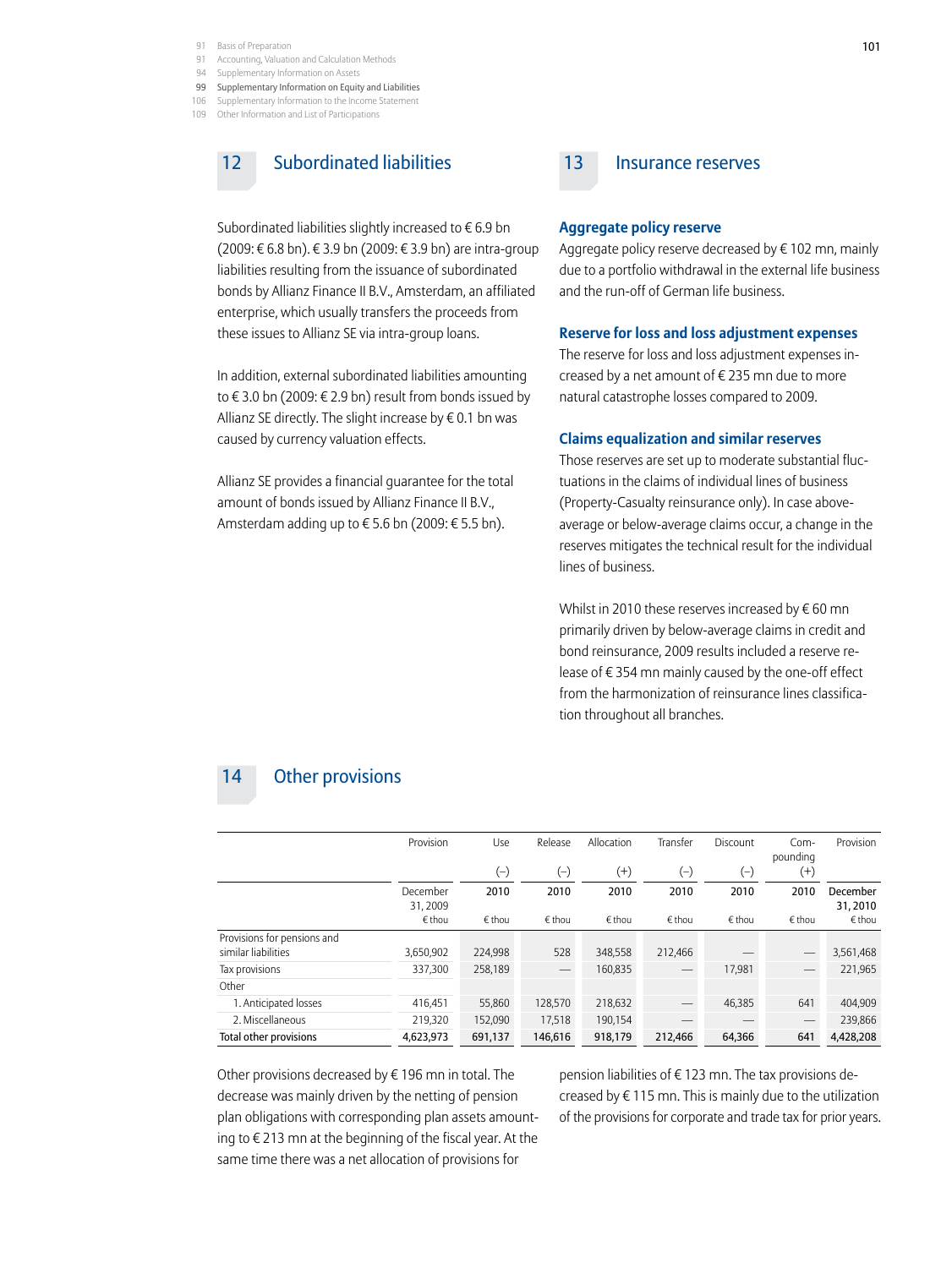Allianz SE has given pension promises for which pension provisions are set up. Part of these pension promises are secured by a "Contractual Trust Arrangement" (Methusalem Trust e.V.). These trust assets constitute offsettable plan assets, with the asset value/market value being used as the fair value.

In 1985, the pension liabilities of the German subsidiaries were centralized by transferring the corresponding assets to Allianz SE. Therefore Allianz SE has a joint liability for a large part of these old pension promises. The German subsidiaries reimburse the service cost, whereas Allianz SE covers the interest cost and has assumed responsibility for settlement. Consequently, these pension obligations are reported by Allianz SE.

The following table shows a split up of these pension liabilities:

#### **Settlement amount of the offset liabilities**

|                                                 | 2010<br>€ thou |
|-------------------------------------------------|----------------|
| Old pension promises of the German subsidiaries | 4,461,039      |
| Pension promises of Allianz SE                  |                |
| old pension promises                            | 152,956        |
| contribution based pension plan                 | 63,991         |
| deferred compensation                           | 33,785         |
| Total                                           | 4,711,771      |

The settlement amount is calculated on the basis of the projected unit credit method and/or reported as the present value of the entitlements acquired.

|                                       | 2010  |
|---------------------------------------|-------|
| Discount rate                         |       |
| (as published by Deutsche Bundesbank) | 5.16% |
| Rate of assumed pension increase      | 1.90% |
| Rate of assumed salary increase       |       |
| (incl. average career trend)          | 325%  |

In derogation of the above, the contribution based pension plan (see the plan description in the remuneration report) is calculated with the guaranteed interest rate of 2.75% p. a. and the guaranteed rate of pension increase of 1% p. a. of these pension promises.

The mortality tables used are the current RT2005Gtables of Dr. Klaus Heubeck, which have been adjusted with respect to mortality, disability and fluctuation to reflect the company-specific circumstances.

The retirement age applied is the contractual or legal retirement age.

|                                                   | 2010<br>€ thou |
|---------------------------------------------------|----------------|
| Historical costs of the offset assets             | 235,113        |
| Fair value of the offset assets                   | 235,176        |
| Settlement amount of the offset liabilities       | 4,711,771      |
| Provision amount that has not yet been recognized |                |
| (Article 67(2) EGHGB)                             | 915,127        |

Allianz SE has obligations resulting from jubilee payments, a long-term credit account and phased-in early retirement/early retirement agreements, which are reported under other provisions.

These obligations are calculated basically in the same way as the pension obligations by using the same actuarial assumptions.

|                                             | 2010     |
|---------------------------------------------|----------|
|                                             | $f$ thou |
| Historical costs of the offset assets       | 2.875    |
| Fair value of the offset assets             | 2.913    |
| Settlement amount of the offset liabilities | 3257     |

The assets held as a reserve to secure the phased-in early retirement and long-term credit account obligations at Methusalem Trust e.V. constitute offsettable plan assets, with the asset value/market value being used as the fair value.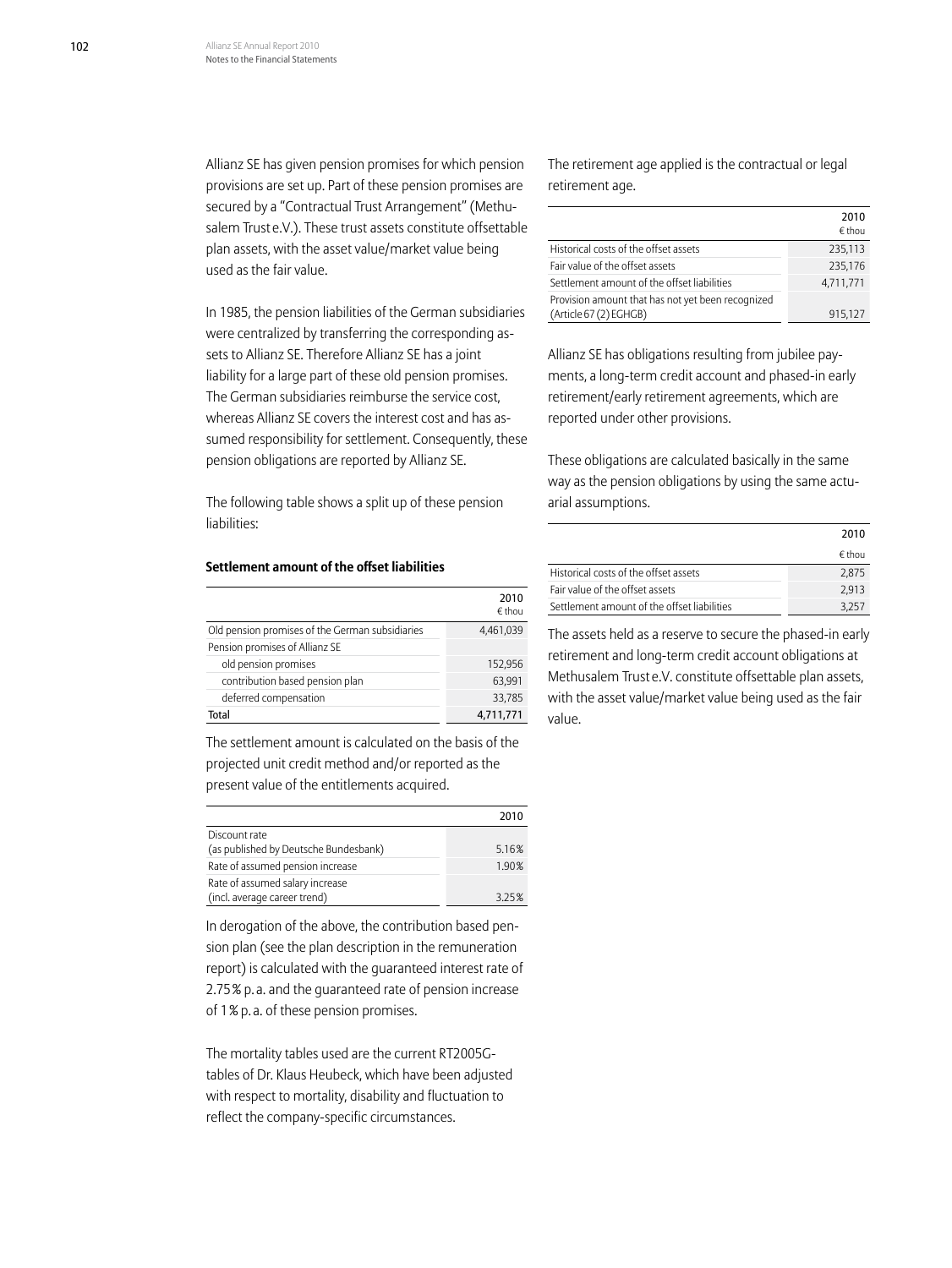<span id="page-106-0"></span>91 Accounting, Valuation and Calculation Methods

94 Supplementary Information on Assets

99 Supplementary Information on Equity and Liabilities

106 Supplementary Information to the Income Statement

109 Other Information and List of Participations

## 15 Maturity of financial liabilities

The residual terms of subordinated liabilities, issued bonds and miscellaneous liabilities are as follows:

#### **Maturity table as of December 31, 2010**

|                                                       | Total           | Term up to                | Term<br>$1-3$ years | <b>Term</b><br>3-5 years | Term<br>$5-10$ years | Term<br>$>$ 10 years |
|-------------------------------------------------------|-----------------|---------------------------|---------------------|--------------------------|----------------------|----------------------|
|                                                       | $\epsilon$ thou | 1 year<br>$\epsilon$ thou | € thou              | $\epsilon$ thou          | $\epsilon$ thou      | $\epsilon$ thou      |
| Subordinated liabilities (C.)                         |                 |                           |                     |                          |                      |                      |
| Intra-group transmission of proceeds from third-party |                 |                           |                     |                          |                      |                      |
| financing                                             | 3,855,232       | 161,770                   |                     |                          | $\qquad \qquad$      | 3,693,462            |
| Subordinated bond issued by Allianz SE                | 3,075,697       | 84,884                    |                     |                          |                      | 2,990,813            |
| Subtotal                                              | 6,930,929       | 246,654                   |                     |                          | —                    | 6,684,275            |
| Bonds (intra-group $-G.I.I.$ )                        | 6,798,417       | 1,354,417                 | 1,949,000           | 1,381,000                | 1,855,000            | 259,000              |
| Liabilities to banks (G.III.)                         | 2,073,106       | 1,023,106                 | 1,050,000           |                          |                      |                      |
| Miscellaneous liabilities (G.IV.)                     |                 |                           |                     |                          |                      |                      |
| Intra-group transmission of proceeds from third-party |                 |                           |                     |                          |                      |                      |
| financing                                             | 1,706,728       | 331,728                   |                     |                          | 1,375,000            |                      |
| Other intra-group liabilities <sup>1</sup>            | 15,986,933      | 11,807,389                | 3,439,450           | 159,942                  | 580,152              |                      |
| Subtotal intra-group miscellaneous liabilities        | 17,693,661      | 12,139,117                | 3,439,450           | 159,942                  | 1,955,152            |                      |
| Liabilities to third-parties                          | 1,681,096       | 1,681,096                 |                     |                          |                      |                      |
| Subtotal miscellaneous liabilities                    | 19,374,757      | 13,820,213                | 3,439,450           | 159,942                  | 1,955,152            |                      |
| Total                                                 | 35,177,209      | 16,444,390                | 6,438,450           | 1,540,942                | 3,810,152            | 6,943,275            |

#### **Maturity table as of December 31, 2009**

|                                                       | Total      | Term up to      | Term            | Term            | Term            | Term            |
|-------------------------------------------------------|------------|-----------------|-----------------|-----------------|-----------------|-----------------|
|                                                       |            | 1 year          | 1-3 years       | 3-5 years       | $5-10$ years    | $>$ 10 years    |
|                                                       | € thou     | $\epsilon$ thou | $\epsilon$ thou | $\epsilon$ thou | $\epsilon$ thou | $\epsilon$ thou |
| Subordinated liabilities (C.)                         |            |                 |                 |                 |                 |                 |
| Intra-group transmission of proceeds from third-party |            |                 |                 |                 |                 |                 |
| financing                                             | 3,855,126  | 161,664         |                 |                 |                 | 3,693,462       |
| Subordinated bond issued by Allianz SE                | 2,978,423  | 84,452          |                 |                 | –               | 2,893,971       |
| Subtotal                                              | 6,833,549  | 246,116         |                 |                 | –               | 6,587,433       |
| Bonds (intra-group $-G.I.I.$ )                        | 6,486,278  | 1,254,278       | 1,277,000       | 2,316,000       | 1,380,000       | 259,000         |
| Liabilities to banks (G.III.)                         | 3,075,140  | 2,025,140       | 800,000         | 250,000         |                 |                 |
| Miscellaneous liabilities (G.IV.)                     |            |                 |                 |                 |                 |                 |
| Intra-group transmission of proceeds from third-party |            |                 |                 |                 |                 |                 |
| financing                                             | 1,687,145  | 312,145         |                 |                 | 1,375,000       |                 |
| Other intra-group liabilities                         | 14,441,702 | 12,871,014      | 754,982         | 180,706         | 635,000         |                 |
| Subtotal intra-group miscellaneous liabilities        | 16,128,847 | 13,183,159      | 754,982         | 180,706         | 2,010,000       |                 |
| Liabilities to third-parties                          | 1,402,999  | 1,402,999       |                 |                 |                 |                 |
| Subtotal miscellaneous liabilities                    | 17,531,846 | 14,586,158      | 754,982         | 180,706         | 2,010,000       |                 |
| Total                                                 | 33,926,813 | 18,111,692      | 2,831,982       | 2,746,706       | 3,390,000       | 6.846.433       |

As of December 31, 2010, an amount of € 0.9 bn of the total financial liabilities is secured by assets pledged as collateral.

<sup>1</sup> As of December 31, 2010, other intra-group liabilities due within one year amounted to € 11.8 bn. Thereof, cash pool and intra-group loans accounted for € 2.8 bn and € 8.1 bn, respectively. Upon maturity, intra-group loans are rolled forward by Allianz SE on a regular basis.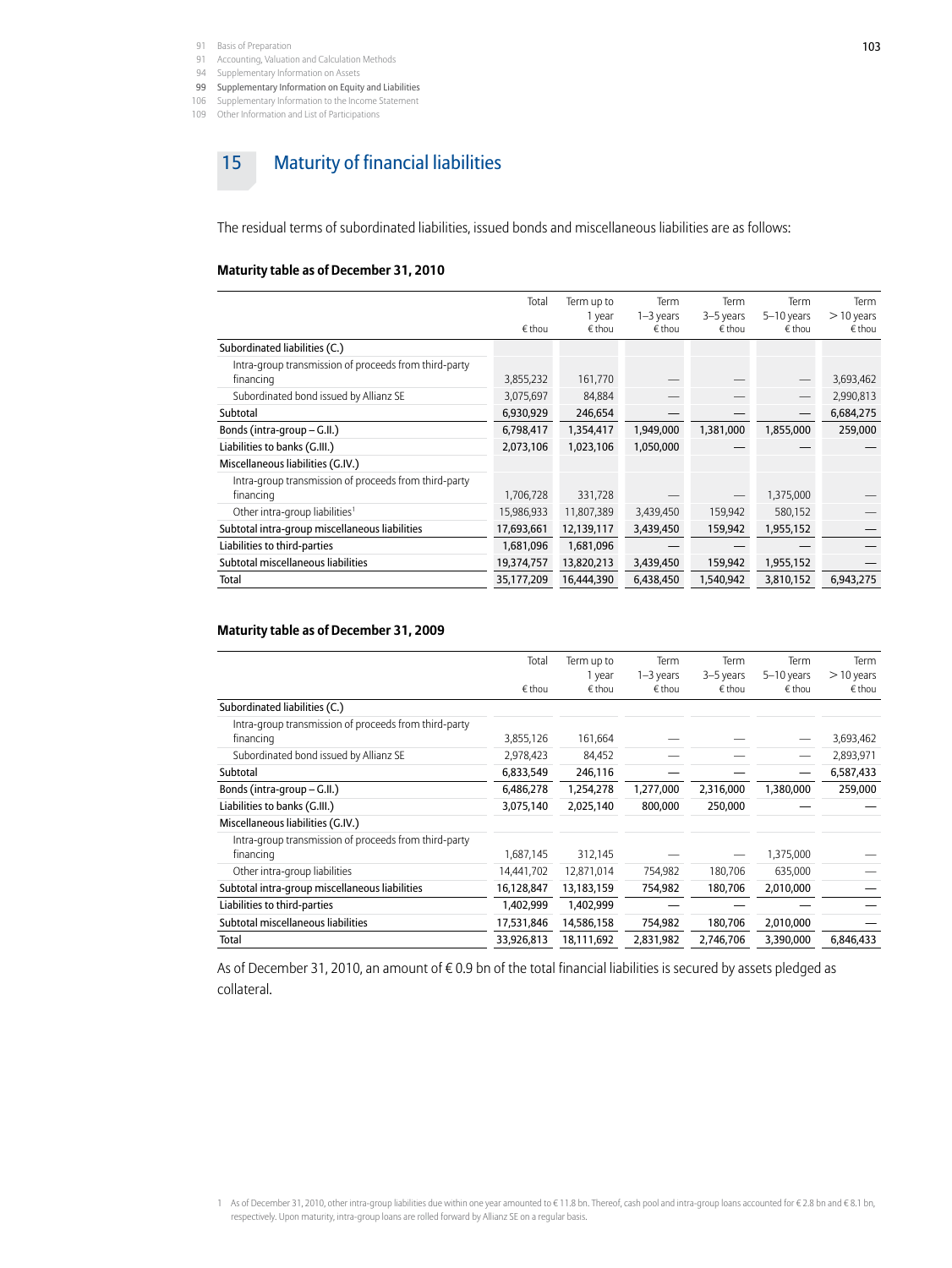## <span id="page-107-0"></span>16 Information about derivative financial instruments

#### **Options dealing in shares and share indices**

|            | Nominal | Fair Value      | Book Value      | Underlying            | <b>Balance Sheet</b><br>Position |
|------------|---------|-----------------|-----------------|-----------------------|----------------------------------|
| Class      | € thou  | $\epsilon$ thou | $\epsilon$ thou |                       |                                  |
| Long Call  | 101,553 | 7,980           | 7.980           | Allianz SE share      | Assets D.IV.                     |
| Long Call  | 121.084 | 35.080          | 23.355          | Bank Pekao share      | Assets B.III.                    |
| Short Call | 588.341 | (70, 243)       | 186.536         | Allianz SE share      | Liabilities G.IV.                |
| Short Call | 25,309  | (11, 553)       | 12,255          | The Hartford<br>share | Liabilities G.IV.                |

Option positions on Allianz SE are held in the context of hedging the Allianz Equity Incentive Plans. The option positions on Bank Pekao and The Hartford have an intragroup risk transfer and yield enhancement background, respectively.

model on the basis of the closing price as of the valuation date. Yield curves are derived from the swap rates prevailing on the valuation date. The future dividend yield is estimated on the basis of market information as of the valuation date. Volatility is calculated based on current traded implicit volatility, taking into account the residual term and the ratio between strike price and the prevailing share price.

European-type options are valued with the Black Scholes model and American-type options with the binomial

#### **Forward contracts in shares, share indices and hedge RSUs**

|              | Nominal | Fair Value    | Book Value    | Underlying       | Balance Sheet<br>Position |
|--------------|---------|---------------|---------------|------------------|---------------------------|
| Class        | € thou  | $\notin$ thou | $\notin$ thou |                  |                           |
| Long Forward | 376.866 | 9.943         | 274           | Allianz SE share | Liabilities E.            |
| Hedge RSU    | 177,898 | (170,326)     | 197.903       | Allianz SE share | Liabilities G.IV.         |

The positions in long forwards on Allianz SE shares and in hedge RSUs are held in the context of hedging the Allianz Equity Incentive Plans.

The fair value of a forward contract is determined as the difference between the underlying closing price on the valuation date and the discounted forward price. The net present value of dividend payments due before maturity of the forward contract is also taken into account, unless

the dividends are subject to a pass-through agreement. Liabilities from hedge RSUs, which the Group companies acquire from Allianz SE in order to hedge their liabilities from the Group Equity Incentive programs, are valued on the basis of the Allianz closing price on the valuation date minus the aggregate of the net present values of estimated future dividends due before maturity of the respective hedge RSUs. The applicable discount rates are derived from interpolated swap rates.

#### **Forward currency contracts**

|               | Nominal         | Fair Value      | Book Value      | Underlying                                     | <b>Balance Sheet</b><br>Position |
|---------------|-----------------|-----------------|-----------------|------------------------------------------------|----------------------------------|
| Class         | $\epsilon$ thou | $\epsilon$ thou | $\epsilon$ thou |                                                |                                  |
| Long Forward  | 1,660,315       | 49,985          |                 | USD, GBP, CZK,<br>SGD, AUD, CHF,<br><b>HKD</b> |                                  |
| Short Forward | 1,352,560       | (65, 509)       | 55,358          | USD, GBP, CZK,<br>SGD, AUD, CHF,<br>HKD, RON   | Liabilities E.                   |

Allianz SE holds long and short positions in various currencies in order to manage foreign exchange risk within Allianz SE and other entities of the Allianz Group.

The fair value of a forward currency contract is the difference between the discounted forward price and the spot rate in Euro whereby the discounted forward price is calculated by applying the Euro interest rate as a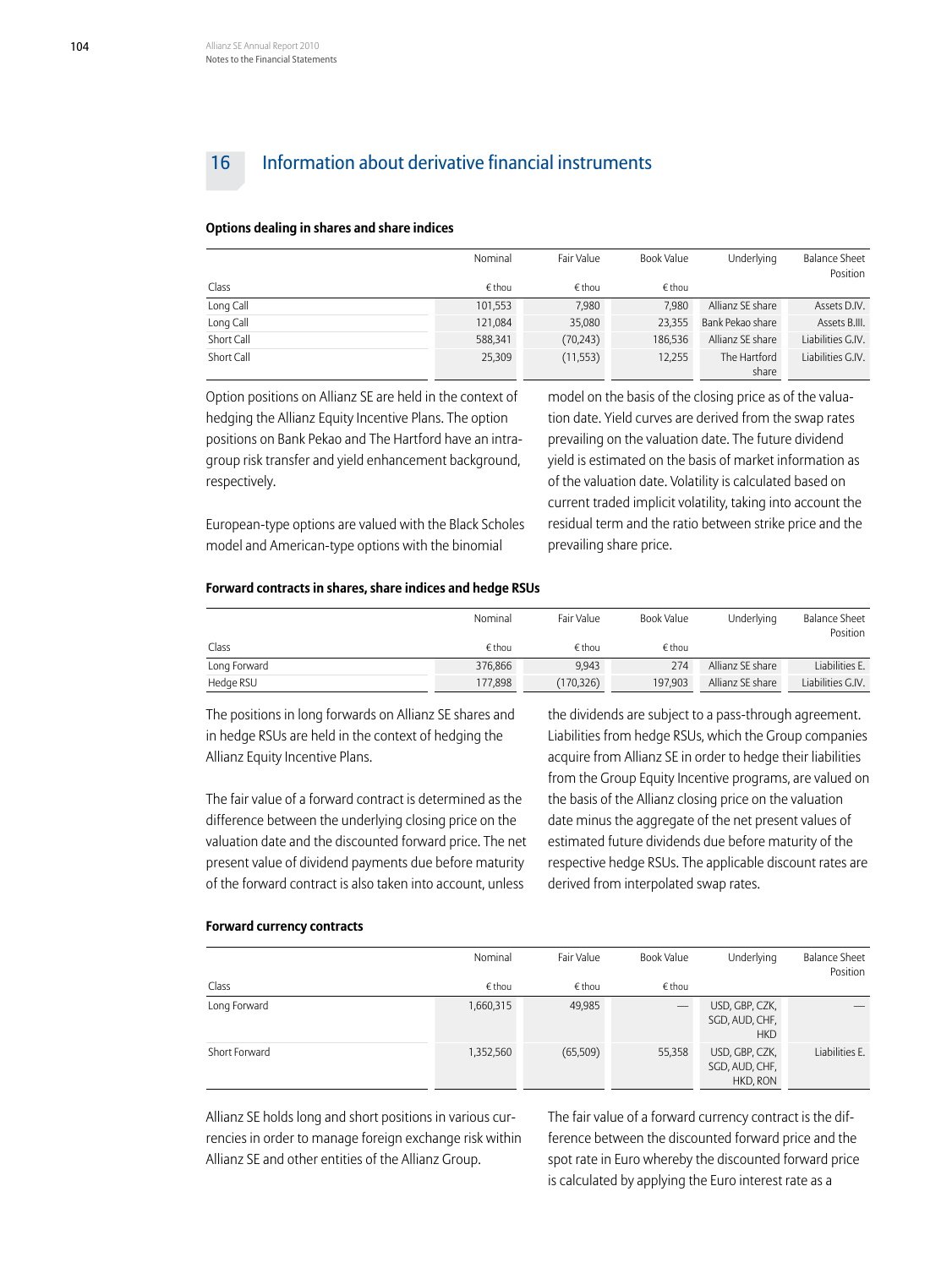91 Basis of Preparation **105** 

91 Accounting, Valuation and Calculation Methods

94 Supplementary Information on Assets

99 Supplementary Information on Equity and Liabilities

106 Supplementary Information to the Income Statement

109 Other Information and List of Participations

discount rate and the foreign currency interest rate as a compound interest rate. Long forwards and short forwards with a nominal value of € 768 mn and a fair value of € 14 mn respectively were aggregated to valuation units ("Bewertungseinheiten") and accounted for with a book value of zero. In each case diametrical positions with identical terms and conditions closed with groupinternal and group-external counterparts respectively form a perfect micro hedge because the fair value changes of the diametric positions completely compensate each other.

#### **Options on debt securities**

|                  | Nominal   | Fair Value    | Book Value | Underlying                        | <b>Balance Sheet</b><br>Position |
|------------------|-----------|---------------|------------|-----------------------------------|----------------------------------|
| Class            | $f$ thou  | $\notin$ thou | € thou     |                                   |                                  |
| Short Put Option | 1,304,461 | (109, 183)    | 159.177    | The Hartford<br><b>Debentures</b> | Liabilities E.                   |
| Long Put Option  | 1,304,461 | 109,183       | 159.177    | The Hartford<br><b>Debentures</b> | Assets B.III.                    |

Options on The Hartford Debentures are used to manage risk allocation within the Allianz Group.

The intra-group options are valued with a Black-Derman-Toy model that is calibrated to the current swap curve and swaption volatilities. Since terms and conditions of the short and long position perfectly match, a valuation unit ("Bewertungseinheit") is set up, and both short and long put options are recorded at acquisition cost. The fair value changes of the diametric positions completely compensate each other.

### **Total Return Swaps**

|                                     | Nominal | Fair Value    | Book Value      | Fixed lea                        | <b>Balance Sheet</b><br>Position |
|-------------------------------------|---------|---------------|-----------------|----------------------------------|----------------------------------|
| Class                               | € thou  | $\notin$ thou | $\epsilon$ thou |                                  |                                  |
| Short fixed leg / long floating leg | 2,236   | (351)         | 351             | <b>RCM Creater</b><br>China Fund | Liabilities E.                   |

The total return swap listed above is used to manage risk allocation within the Allianz Group.

The fair value of a Total Return Swap (TRS) is the difference between the fair values of its components, the "fixed leg" and the "floating leg". If the fixed leg is an equity instrument, the fixed leg is valued as the difference between the net present value of the reference

price and the prevailing market price of the equity instrument. The net present value of dividend payments due before maturity is also taken into account, unless the dividends are subject to a pass-through agreement. The value of the floating leg is determined as the sum of the net present values of all interest payments payable before maturity. Very often, the coupon payments are based on floating interest rates. The applicable discount rates are derived from interpolated swap rates.

#### **Overview over financial instruments**

| Category                           | Position of Allianz SE  | Nominal<br>€ thou | Fair Value<br>€ thou | Book Value<br>€ thou |
|------------------------------------|-------------------------|-------------------|----------------------|----------------------|
| Currency-related transactions      | Foreign currency buyer  | 1,660,315         | 49.985               |                      |
| Currency-related transactions      | Foreign currency seller | 1,352,560         | (65, 509)            | 55,358               |
| Share/Index-related transactions   | Share/Index buyer       | 599,503           | 53,003               | 31,609               |
| Share/Index-related transactions   | Share/Index seller      | 615,886           | (82, 147)            | 199,142              |
| Hedge RSU                          | Share seller            | 177.898           | (170, 326)           | 197,903              |
| Debt security-related transactions | Debt security buyer     | 1,304,461         | (109, 183)           | 159,177              |
| Debt security-related transactions | Debt security seller    | 1,304,461         | 109,183              | 159,177              |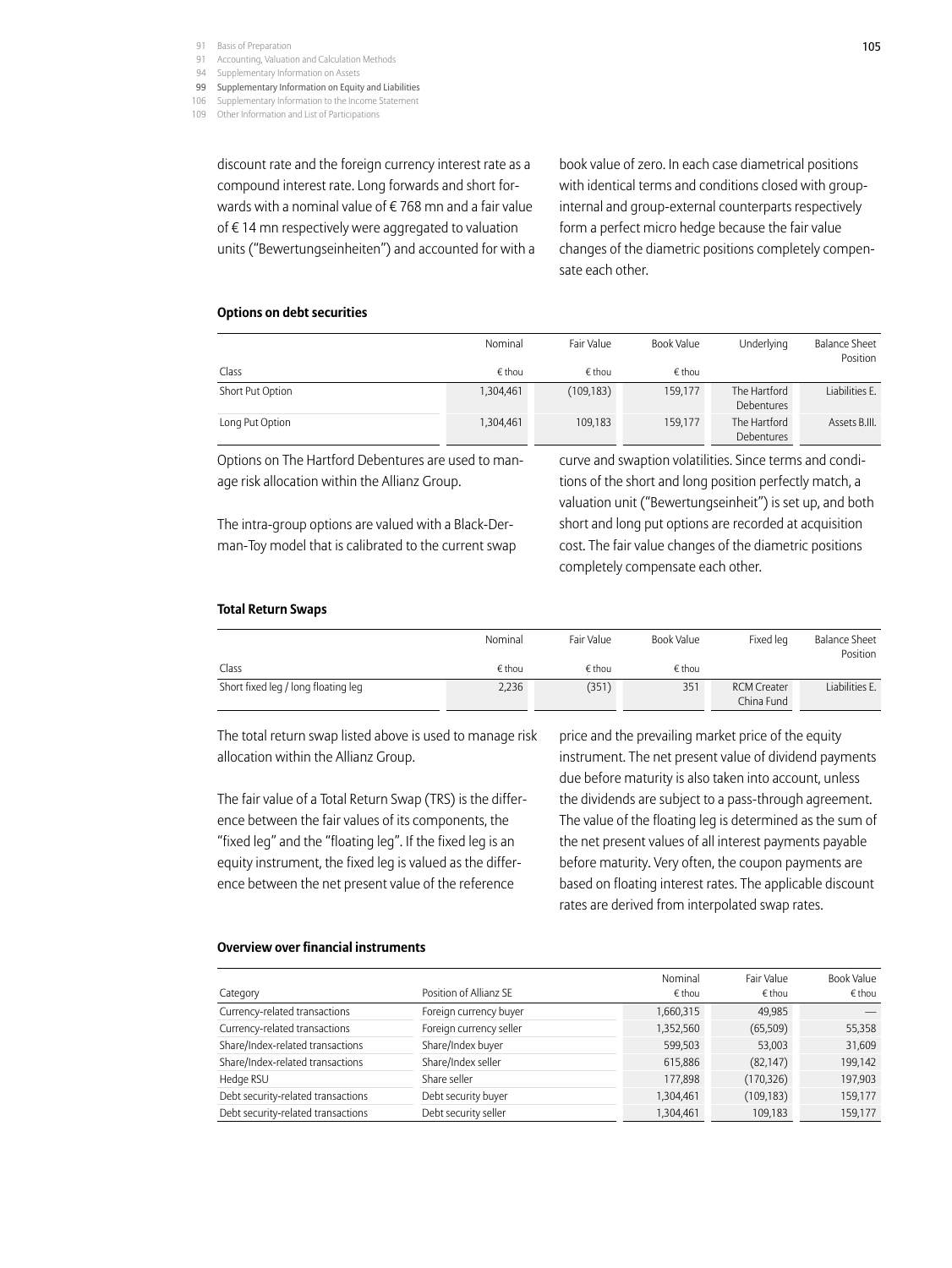# Supplementary Information to the Income Statement

# 17 Gross premiums written

|                               | 2010      | 2009      |
|-------------------------------|-----------|-----------|
|                               | $f$ thou  | $f$ thou  |
| Property-Casualty reinsurance | 3,495,961 | 3,300,262 |
| Life/Health reinsurance       | 357,935   | 510,439   |
| Total                         | 3,853,896 | 3,810,701 |

Gross premiums written grew by 1.1% to € 3.9 bn (2009: € 3.8 bn) despite soft market conditions in 2010. Decreasing business volume in life and fire reinsurance was offset by growth in business interruption and "other reinsurance lines".

# 18 Allocated interest return (net)

The amount of interest income transferred under this heading from the non-technical section to the technical section is calculated in accordance with §38 RechVersV and decreased by € 37 mn in line with the run-off of a big life reinsurance contract in Germany.

# 21 Investment income

# 19 Change in other insurance reserves (net)

| 2010<br>€ thou | 2009<br>€ thou |
|----------------|----------------|
| 47,428         | 6,166          |
| (7,363)        | (2,402)        |
| 40,065         | 3,764          |
|                |                |

The change in aggregate policy reserves (net) was mainly driven by the run-off of a big life reinsurance contract in Germany. The other insurance reserves (net) were mainly influenced by the development of the motor reinsurance business.

# 20 Underwriting expenses (net)

| 2010            | 2009       |
|-----------------|------------|
| $\epsilon$ thou | € thou     |
| (1,013,092)     | (992, 525) |
| 144.630         | 125,897    |
| (868, 462)      | (866, 628) |
|                 |            |

The increase in underwriting expenses (gross) was compensated mainly by additional retrocession for facultative business in the Asia-Pacific region.

|                                                                                                                                              | 2010<br>€ thou | 2010<br>$\n  inou\n$ | 2009<br>€ thou |
|----------------------------------------------------------------------------------------------------------------------------------------------|----------------|----------------------|----------------|
| a) Income from shares in affiliated enterprises and participations<br>thereof from affiliated enterprises: € 2,357,863 thou (€ 249,080 thou) |                | 2,382,612            | 250,640        |
| b) Income from other investments<br>thereof from affiliated enterprises: € 24,111 thou (€ 36,494 thou)                                       |                |                      |                |
| ba) Income from real estate, real estate rights, and buildings, including<br>buildings on land not owned by Allianz SE                       | 31,788         |                      | 29,302         |
| bb) Income from other investments                                                                                                            | 483,114        |                      | 546,395        |
|                                                                                                                                              |                | 514,902              | 575,697        |
| c) Income from reversal of impairments                                                                                                       |                | 59.636               | 37.798         |
| d) Realized gains                                                                                                                            |                | 369,010              | 2,141,873      |
| e) Income from profit transfer agreements                                                                                                    |                | 1,421,498            | 1,095,879      |
| Total                                                                                                                                        |                | 4,747,658            | 4,101,887      |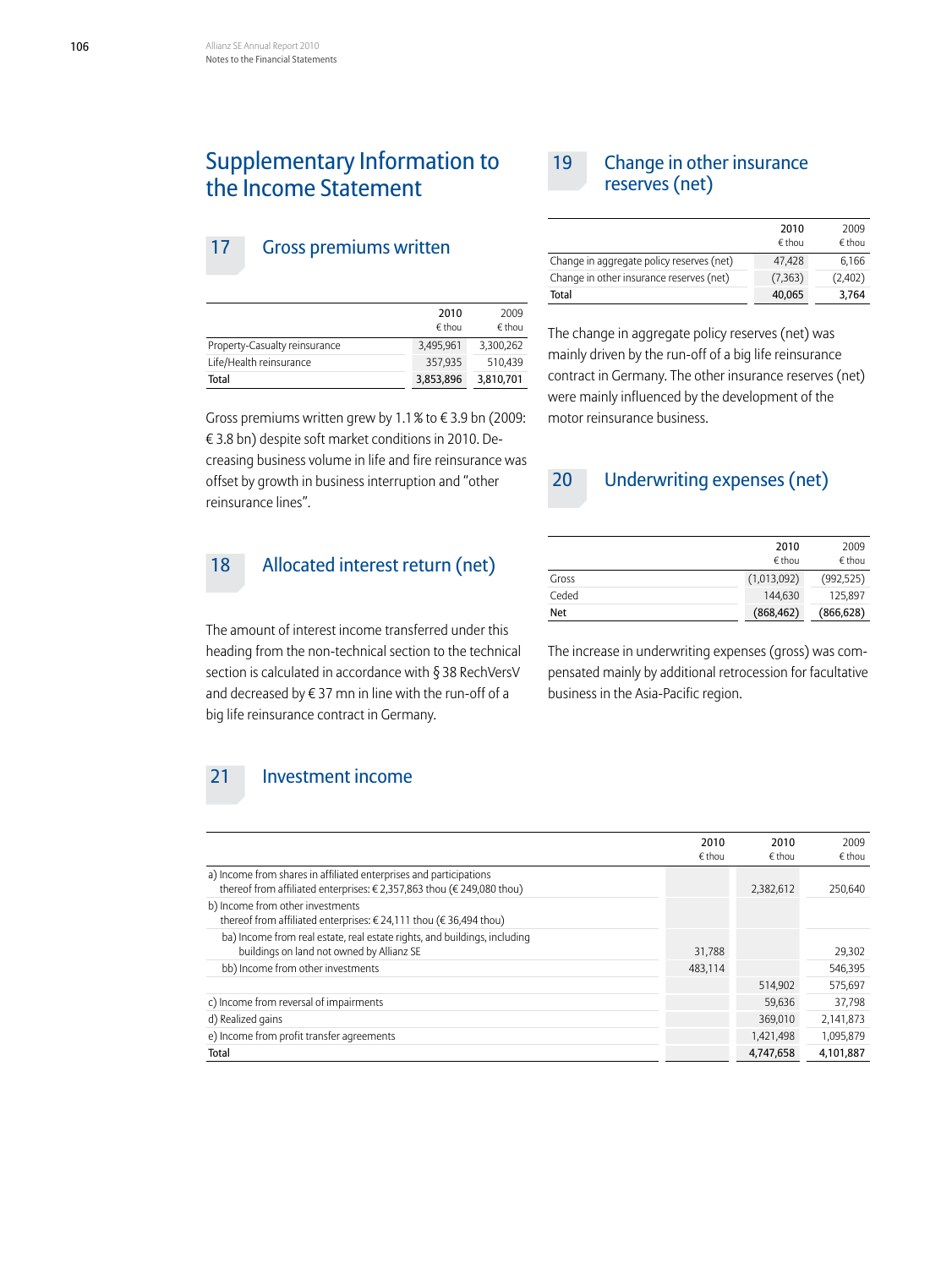- 91 Basis of Preparation **107**
- 91 Accounting, Valuation and Calculation Methods
- 94 Supplementary Information on Assets
- 99 Supplementary Information on Equity and Liabilities
- 106 Supplementary Information to the Income Statement
- 109 Other Information and List of Participations

|                                                                                                                             | 2010    | 2009    |
|-----------------------------------------------------------------------------------------------------------------------------|---------|---------|
|                                                                                                                             | € thou  | € thou  |
| ba) Income from real estate, real<br>estate rights and buildings,<br>including buildings on land not<br>owned by Allianz SE | 31,788  | 29,302  |
| bb) Income from other investments                                                                                           |         |         |
| Debt securities                                                                                                             | 279,912 | 261,915 |
| Funds held by others under<br>reinsurance business assumed                                                                  | 130,291 | 168,554 |
| Loans to affiliated enterprises                                                                                             | 18,260  | 31,620  |
| Loans to third-parties                                                                                                      | 14,849  | 12,741  |
| Bank deposits                                                                                                               | 13,503  | 40,253  |
| Loans to participations                                                                                                     | 10,980  | 20,008  |
| Interests in funds                                                                                                          | 8,989   | 4,869   |
| Receivables from intra-group<br>cash pooling                                                                                | 4,381   | 4,874   |
| <b>Stocks</b>                                                                                                               | 1,520   | 763     |
| Other                                                                                                                       | 429     | 798     |
| Subtotal                                                                                                                    | 483,114 | 546,395 |
| Total                                                                                                                       | 514,902 | 575,697 |

## 23 Depreciation and impairments of investments

The depreciation and impairments of investments include unscheduled write-downs of €0.1 mn (2009: € 4 mn) on real estate, € 406 mn (2009: € 0) on our shares in Commerzbank AG and € 147 mn (2009: € 248 mn) on holdings in affiliated enterprises.

# 24 Other non-technical result

|                                     | 2010      | 2009    |
|-------------------------------------|-----------|---------|
|                                     | € thou    | € thou  |
| Other income                        |           |         |
| Currency gains                      | 440,120   | 339,480 |
| Gains on derivatives                | 324,871   | 220,251 |
| Service revenues from pension plans |           |         |
| charged to group companies          | 107,948   | 57.675  |
| Other service revenues to group     |           |         |
| companies                           | 87,987    | 99,304  |
| Inter-company income                | 36,730    | 33,655  |
| Other                               | 6.014     | 70,427  |
| Total                               | 1,003,670 | 820.792 |

|                                                                   | 2010        | 2009        |
|-------------------------------------------------------------------|-------------|-------------|
|                                                                   | € thou      | € thou      |
| Other expenses                                                    |             |             |
| Currency losses                                                   | (829, 244)  | (146, 698)  |
| Interest and similar expense                                      | (235, 569)  | (266, 442)  |
| Expenses on derivatives                                           | (196, 498)  | (144, 029)  |
| Other human related expenses                                      | (190, 162)  | (154, 268)  |
| Service expenses from pension plans<br>charged to group companies | (107, 948)  | (57, 675)   |
| Other service expenses to group<br>companies                      | (87, 987)   | (99,304)    |
| Expenses for financial quarantees                                 | (78, 203)   | (257, 031)  |
| Anticipated losses on derivatives                                 | (50, 358)   | (31, 386)   |
| Pension expenses                                                  | (25, 673)   | (23, 548)   |
| Other                                                             | (227, 846)  | (190, 051)  |
| Total                                                             | (2,029,488) | (1,370,432) |

In the service expenses from pension plans is also included one fifteenth of the conversion expense of the German subsidiaries due to the first-time application of BilMoG, which amounts to € 63 mn. As this amount is charged to the German subsidiaries the same amount is reflected in the service revenues from pension plans respectively.

# 22 Investment expenses

|                                                                                | 2010<br>$\notin$ thou | 2009<br>€ thou |
|--------------------------------------------------------------------------------|-----------------------|----------------|
| a) Investment management, interest<br>charges and other investment<br>expenses |                       |                |
| aa) Interest expenses                                                          | (1, 115, 845)         | (1, 153, 788)  |
| ab) Other                                                                      | (88,903)              | (69,300)       |
| b) Depreciation and impairments<br>of investments                              | (715, 493)            | (409, 561)     |
| c) Realized losses                                                             | (90, 530)             | (517, 521)     |
| d) Expenses from losses taken over                                             | (132, 631)            | (253, 473)     |
| Total                                                                          | (2, 143, 402)         | (2,403,643)    |

|                                                                                                                | 2010<br>€ thou | 2009<br>€ thou |
|----------------------------------------------------------------------------------------------------------------|----------------|----------------|
| aa) Interest expenses                                                                                          |                |                |
| Liabilities from intra-group bonds                                                                             | (286, 695)     | (296, 703)     |
| Liabilities from intra-group loans                                                                             | (281, 460)     | (217, 848)     |
| Intra-group subordinated liabilities<br>(intra-group transmission of pro-<br>ceeds from third-party financing) | (214, 142)     | (211, 119)     |
| Subordinated bonds issued by<br>Allianz SF                                                                     | (212,026)      | (202, 869)     |
| Liabilities to banks                                                                                           | (64, 650)      | (110, 428)     |
| Liabilities from intra-group cash<br>pooling                                                                   | (24, 448)      | (66, 813)      |
| Liabilities from commercial paper<br>issues                                                                    |                |                |
|                                                                                                                | (13,882)       | (31, 349)      |
| Other                                                                                                          | (18, 542)      | (16, 659)      |
| Total                                                                                                          | (1, 115, 845)  | (1, 153, 788)  |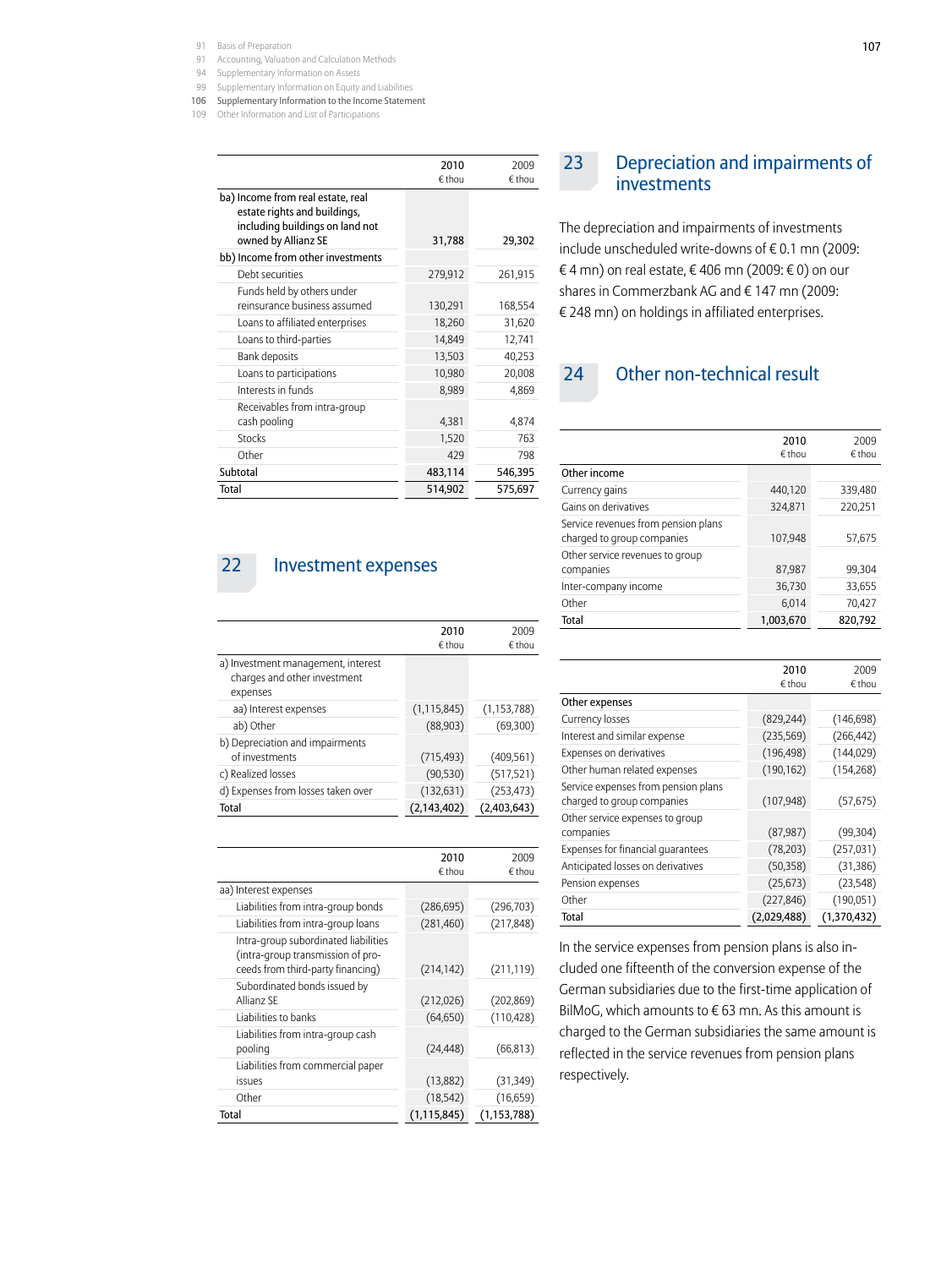#### The items other income and other expenses contain:

|                                                                                   | 2010                                   |                      |  |  |
|-----------------------------------------------------------------------------------|----------------------------------------|----------------------|--|--|
|                                                                                   | Pensions<br>and similar<br>obligations | Other<br>obligations |  |  |
|                                                                                   | $\notin$ thou                          | € thou               |  |  |
| Actual return of the offset assets                                                | 10,382                                 | 197                  |  |  |
| Calculated interest cost for the settle-<br>ment amount of the offset liabilities | (237, 527)                             | (241)                |  |  |
| Effect resulting from the change in<br>the discount rate for the settlement       |                                        |                      |  |  |
| amount                                                                            | (6,837)                                | (1)                  |  |  |
| Net amount of the offset income and                                               |                                        |                      |  |  |
| expenses                                                                          | (233,982)                              | (45                  |  |  |

### **Fees to the auditor**

Following expenses were recorded for 2010:

|                                               | € thou   |
|-----------------------------------------------|----------|
| a) Audit                                      | (3,180)  |
| b) Other certification and valuation services | (1, 955) |
| c) Tax advice services                        | (59)     |
| d) Other services                             | (625)    |
| Total                                         | (5,819)  |

# 25 Extraordinary result

Initial application of BilMoG produces the following extraordinary income / expenses:

|                                          | 2010<br>€ thou |
|------------------------------------------|----------------|
| <b>Extraordinary income</b>              |                |
| Foreign currency valuation of provisions | 133,780        |
| Discount of longterm provisions          | 46,386         |
| Other                                    | 58             |
| Subtotal                                 | 180,224        |
| <b>Extraordinary expenses</b>            |                |
| Revaluation of provisions for pensions   | (2, 294)       |
| Subtotal                                 | (2, 294)       |
| Total                                    | 177,930        |

Provisions existing as of January 1, 2010 denominated in foreign currency were converted in accordance with §256 a HGB with the middle forex spot rate as of the effective date of initial BilMoG application. The corresponding unrealized gains (€ 134 mn) were recognized as extraordinary income. Long-term provisions which have to be accumulated after December 31, 2024, were discounted and recognized in earnings with the amount of € 46 mn. Pension provisions have to be increased by € 31 mn. This amount was mainly portioned according to Article 67 (1) sentence 1 EGHGB leading to an extraordinary expense of € 2 mn in 2010.

### 26 Income taxes

When calculating deferred taxes the company netted deferred tax assets and liabilities.

As the controlling company ("Organträger") of the tax unity Allianz SE files a consolidated tax return with most of its German affiliated enterprises. Until the tax losses carried forward are fully utilized, the tax compensation payments received from members of the fiscal unity result in a tax income.

Based on the capitalization option of §274 (1) sentence 2 HGB the surplus of deferred tax assets over deferred tax liabilities will not be recognized. The main differences between accounting and tax-based valuation arise from the balance sheet items loans to affilitated enterprises, reserve for loss and loss adjustment expenses and claims equalization reserves resulting in deferred tax assets as well as pension accruals resulting in deferred tax liabilities.

In addition the existing corporate and trade tax losses increase the surplus of deferred tax assets.

The valuation of the domestic deferred taxes is based on the following tax rates:

- 31% differences in balance sheet items
- 15.825% corporate tax losses
- 15.175% trade tax losses

# 27 Net earnings

|                                            | 2010<br>$\notin$ thou | 2009<br>€ thou |
|--------------------------------------------|-----------------------|----------------|
| Net income                                 | 2,103,809             | 1,941,572      |
| Unappropriated earnings carried<br>forward | 10,959                | 5,209          |
| Allocation to reserves for own shares      |                       | (6, 470)       |
| Allocation to other revenue reserves       | (69, 518)             | (79, 321)      |
| Net earnings                               | 2,045,250             | 1,860,990      |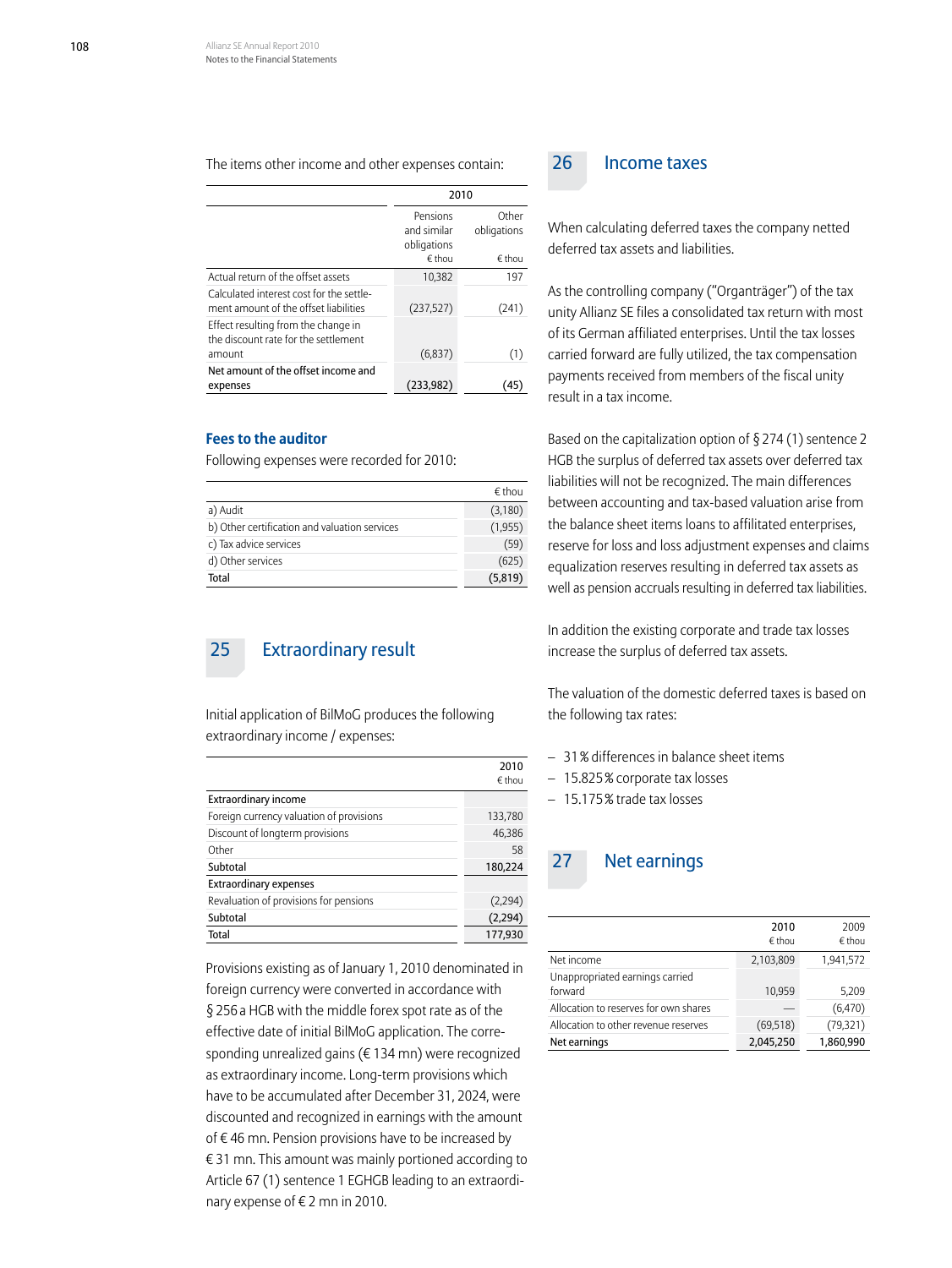- 91 Basis of Preparation **109**
- 91 Accounting, Valuation and Calculation Methods
- 94 Supplementary Information on Assets
- 99 Supplementary Information on Equity and Liabilities
- 106 Supplementary Information to the Income Statement
- 109 Other Information and List of Participations

# Other Information

# Contingent liabilities, legal proceedings and other financial commitments

### **Contingent liabilities**

### **Guarantees to Group companies**

The guarantees as described below are provided by Allianz SE to Group companies. As of today and according to our best knowledge we assess the probability of a loss resulting from outstanding guarantees is extremely remote.

- Bonds issued by Allianz Finance II B.V., Amsterdam, for € 11.0 bn, thereof € 5.6 bn on a subordinated basis
- Commercial Papers issued by Allianz Finance Corporation, U.S.A. As of December 31, 2010, USD 0.4 bn of commercial papers were issued as part of the program
- Letters of Credit issued to various operating Allianz entities amounting to € 0.5 bn

In connection with the acquisition of USD 1.75 bn subordinated debentures of The Hartford Financial Services Group, Allianz SE provided a guarantee to group companies.

Guarantee declarations in a total of € 1.5 bn have also been given for deferred annuity agreements signed by Allianz Companía de Seguros y Reaseguros S.A., Barcelona.

Allowing for a defined deductible, there are contingent liabilities of up to USD 465 mn in connection with certain insurance reserves of Fireman's Fund Insurance Co., Novato.

Allianz SE provides a maximum € 1.0 bn guarantee for the obligations of Allianz Vie, Paris, under a unit-linked pension insurance contract. As of December 31, 2010, the quaranteed obligations amounted to  $\epsilon$  646 mn.

In addition, Allianz SE issued guarantees to various Group companies totaling € 517 mn.

Contingent liabilities exist because of indirect pension promises being organized via pension fund (Allianz Versorgungskasse VVaG) and support fund (Allianz Pensionsverein e.V.). For a part of the German pension promises and plan assets for phased-in early retirement obligations of the German subsidiaries Allianz SE has a joint liability of € 396 mn.

Commitments of Allianz Nederland Schadeverzekering N.V. arising from an insurance contract are guaranteed by Allianz SE with a maximum exposure of € 350 mn.

Allianz SE provides a guarantee to Allianz Argos 14 GmbH to secure the payment obligations under the derivative contract, entered into with Blue Fin Ltd in connection with the issuance of catastrophe bonds.

Allianz SE provides guarantees in favor of Marsh, Inc. for coverage of potential liabilities for various Allianz subsidiaries. These guarantees have a yearly maturity and are unlimited.

There is an agreement between Allianz Risk Transfer AG, Zurich, and Allianz SE regarding a target minimum capitalization in the form of a Net Worth Maintenance Agreement.

There are financial commitments in connection with the promise of compensation to holders of rights under stock option programs of Allianz France S.A.

In connection with the sale of holdings in individual cases, guarantees were given covering counterparty exposures or the various bases used to determine purchase prices.

There are financial commitments of Allianz SE given to group companies in connection with share purchase agreements amounting to € 32 mn.

Allianz SE has also provided several subsidiaries and associates with either a standard indemnity guarantee or such guarantee as required by the supervisory authorities, which cannot be quantified. This includes in particular a deed of general release for Oldenburgische Landesbank AG and its subsidiaries in accordance with  $\S$  5 (10) of the Statute of Deposit Security Arrangement Fund.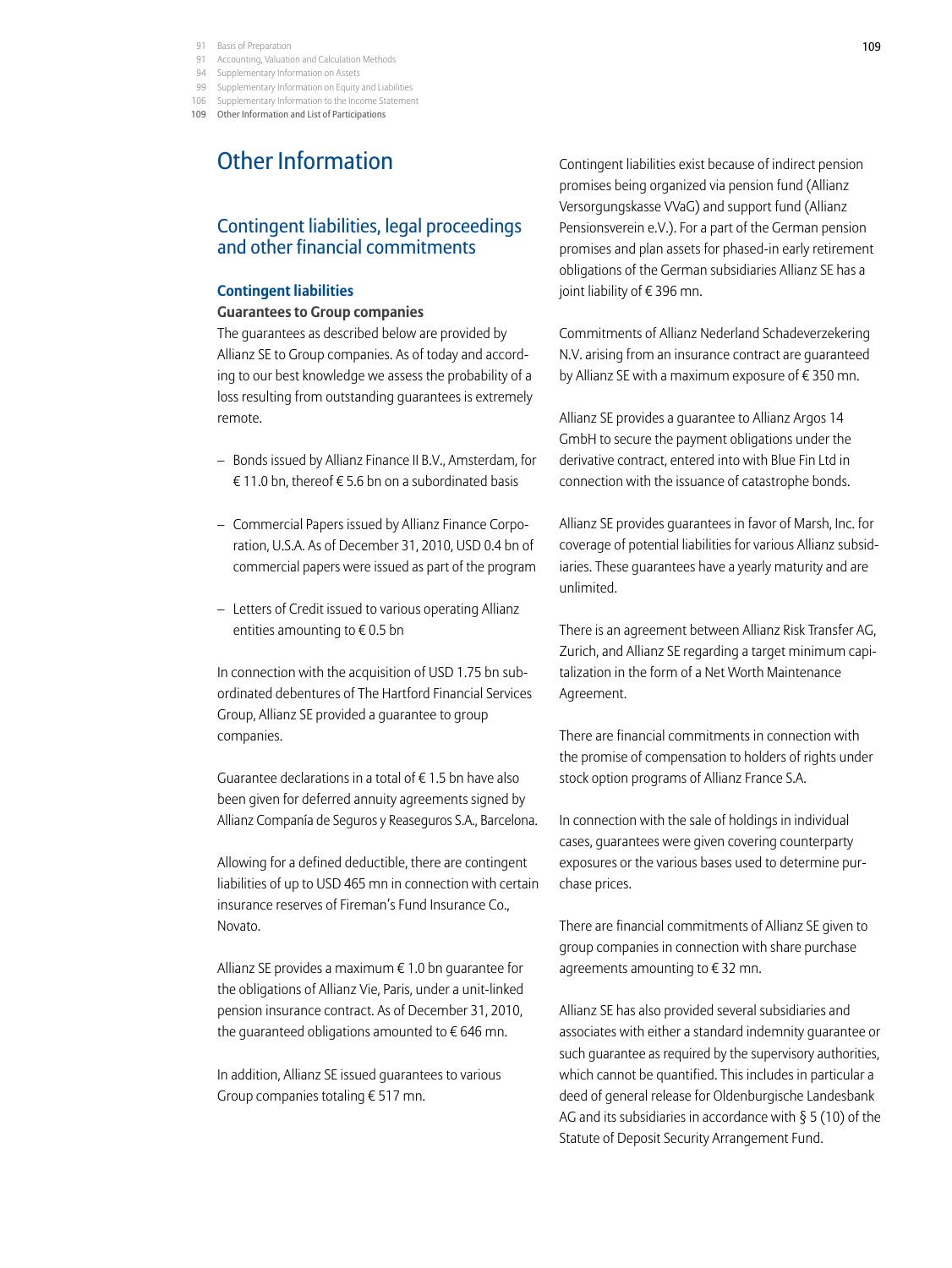#### **Guarantees to third-parties**

A contingent indemnity agreement was entered into with respect to securities issued by HT1 Funding GmbH in case HT1 Funding GmbH cannot serve the agreed coupon of the bond partly or in total. It is not possible for Allianz SE to predict potential payment obligations for the fiscal year 2011 and future periods at this time, but management currently does not expect any material negative financial impact for the Allianz SE .

As of December 31, 2010, other guarantee commitments given by Allianz SE amounted to € 52 mn. As of today and according to our best knowledge we assess the probability of a loss resulting from other guarantees is extremely remote.

### **Legal obligations**

Legal obligations to assume any losses arise on account of management control agreements and/or transfer-ofprofit agreements with the following companies:

- ACM-Compagnie Mercur AG
- Allianz Alternative Assets Holding GmbH
- Allianz Argos 14 GmbH
- Allianz Autowelt GmbH
- Allianz Deutschland AG
- Allianz Finanzbeteiligungs GmbH
- Allianz Global Corporate & Specialty AG
- Allianz Investment Management SE
- Allianz Managed Operations & Services SE (formerly: Allianz Shared Infrastructure Services SE)
- AZ-Arges Vermögensverwaltungsgesellschaft mbH
- IDS GmbH-Analysis and Reporting Services
- META Finanz-Informationssysteme GmbH

Advertising agreements lead to financial liabilities of € 76 mn.

Potential liabilities amounting to € 30 mn were outstanding at the balance sheet date for calls on equity stocks not fully paid up with respect to affiliated enterprises.

Security deposits for leasing contracts amount to  $\epsilon$  0.3 mn financial commitments.

### **Litigation**

On May 24, 2002, pursuant to a statutory squeeze-out procedure, the general meeting of Dresdner Bank AG resolved to transfer shares from its minority shareholders to Allianz as principal shareholder in return for payment of a cash settlement amounting to  $\epsilon$  51.50 per share. The amount of the cash settlement was established by Allianz on the basis of an expert opinion, and its adequacy was confirmed by a court appointed auditor. Some of the former minority shareholders applied for a court review of the appropriate amount of the cash settlement in a mediation procedure ("Spruchverfahren"), which is pending with the district court ("Landgericht") of Frankfurt. Management believes that a claim to increase the cash settlement does not exist. In the event that the court were to determine a higher amount as an appropriate cash settlement, this would affect all of the approximately 16 mn shares that were transferred to Allianz.

### **Other contingencies**

In accordance with  $\S$  5 (10) of the Statutes of the Joint Fund for Securing Customer Deposits ("Einlagensicherungsfonds"), Allianz SE has undertaken to indemnify the Federal Association of German Banks ("Bundesverband deutscher Banken e.V.") for any losses it may incur by reason of supporting measures taken in favour of Oldenburgische Landesbank AG, Münsterländische Bank Thie & Co. KG and Bankhaus W. Fortmann & Söhner KG.

With the sale of Dresdner Bank AG becoming effective on January 12, 2009, Allianz terminated the indemnification undertaking issued in 2001 in favour of the Federal Association of German Banks with respect to Dresdner Bank AG. As a result, the indemnification is only relevant for supporting measures that are based on facts that were already existing at the time of the termination.

# Board members

All supervisory board members, current or resigned during the year and all board members, current or resigned during the year, are denot[ed on pages 8 and 9.](#page-9-0)  Their memberships in supervisory boards or similar com[mittees of other enterprises are mentioned on pages 121](#page-124-0)  to 124.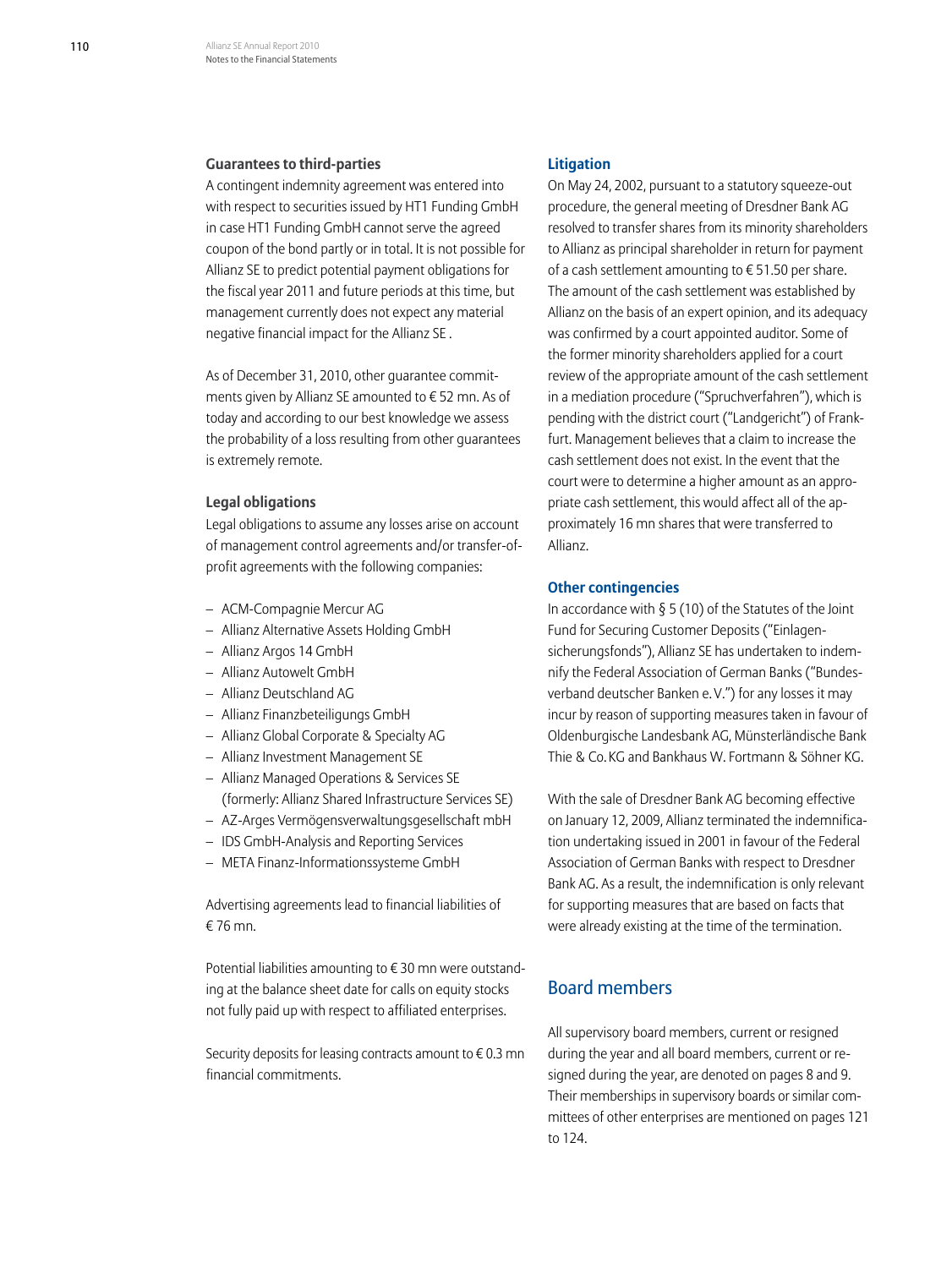- 91 Basis of Preparation **111**
- 91 Accounting, Valuation and Calculation Methods
- 94 Supplementary Information on Assets
- 99 Supplementary Information on Equity and Liabilities
- 106 Supplementary Information to the Income Statement
- 109 Other Information and List of Participations

### Board of Management remuneration

As of December 31, 2010, the Board of Management is comprised of 10 members, for which members the following expense was recorded.

The remuneration of the Board of Management includes fixed and variable components.

The variable remuneration consists of the Annual bonus (short-term), the Three-year bonus (mid-term) and the Equity-related remuneration (long-term). The Equityrelated remuneration is comprised in 2010 of 106,657 restricted stock units (RSU).<sup>1</sup>

|                                                    | 2010<br>€ thou | 2009 <sup>2</sup><br>€ thou |
|----------------------------------------------------|----------------|-----------------------------|
| Base salary                                        | (6,835)        | (6, 582)                    |
| Annual bonus                                       | (9,109)        | (11, 011)                   |
| Perquisites                                        | (453)          | (517)                       |
| Base salary, annual bonus<br>and perquisites total | (16, 397)      | (18, 110)                   |
| Fair value of SAR at grant date                    |                | (3,044)                     |
| Fair value of RSU at grant date <sup>1</sup>       | (9,269)        | (4,751)                     |
| Equity-related remuneration                        | (9,269)        | (7, 795)                    |
| Total                                              | (25,666)       | (25, 905)                   |

Total remuneration of the board of management of the Allianz SE for 2010 (excluding the relevant Three-year bonus tranche) amounts to € 25,666 thou (2009: € 32,348 thou including the payout of the Three-year bonus 2007 to 2009).

### **Equity-related remuneration**

The new remuneration system, effective January 1, 2010 only awards RSU. For 2010 the fair value of the RSU at date of grant was € 9,2691 thou (2009: € 4,751 thou). The fair value of the SAR granted in 2009 was  $\epsilon$  3,044 thou.<sup>2</sup>

### **Benefits to retired members of the Board of Management**

In 2010, remuneration and other benefits of € 6 mn (2009: € 4 mn) were paid to retired members of the Board of Management and surviving dependents.

The pension obligations for former members of the Board of Management/managing directors and their surviving dependents respectively are as follows:

|                                                                             | 2010<br>€ thou | 2009<br>€ thou |
|-----------------------------------------------------------------------------|----------------|----------------|
| Historical costs of the offset assets                                       | 42,366         |                |
| Fair value of the offset assets                                             | 42,366         |                |
| Settlement amount of the offset<br>liabilities                              | 50,664         |                |
| Provision amount that has not yet been<br>recognized (Article 67 (2) EGHGB) | 9,522          |                |
| Excess of plan assets over pension<br>liability/Pension provisions          | (1,224)        | 40.350         |

The cash surrender value of the reinsurance policies is taken as a basis for the fair value of the offset assets.

## Supervisory Board remuneration

|                                | $\notin$ thou |       |
|--------------------------------|---------------|-------|
| Fixed remuneration             | (700)         | 47.8  |
| Variable remuneration          | (336)         | 23.0  |
| Committee-related remuneration | (461)         | 31.5  |
| Caps                           | 67            | (4.5) |
| Attendance fees                | (33)          | 2.2   |
| Total                          | (1, 463)      | 100   |

[For detailed information please refer to the remunera](#page-62-0)tion report on pages 61 to 80.

### Average number of Employees in 2010

Excluding members of the Board of Management, trainees, interns, employees in the passive phased-in of the partial retirement and employees on maternity leave or doing basic military training/community services.

|                 | 2010  | 2009  |
|-----------------|-------|-------|
| Full-time staff | 1.156 | 1.088 |
| Part-time staff | 162   | 146   |
| Total           | 1,318 | 1.234 |

# Staff expenses

|                                                                                     | 2010<br>$f$ thou | 2009<br>$f$ thou |
|-------------------------------------------------------------------------------------|------------------|------------------|
| 1. Wages and salaries                                                               | (228, 653)       | (183,012)        |
| 2. Statutory welfare contributions<br>and expenses for optional support<br>payments | (15, 526)        | (13,528)         |
| 3. Expenses for pensions and other<br>post-retirement benefits                      | (22, 728)        | (20,896)         |
| <b>Total expenses</b>                                                               | (266, 907)       | (217, 436)       |

1 The relevant share price to determine the final number of RSU granted (date of grant March 10, 2011) is only available after the sign-off by KPMG, thus numbers are based on a best estimate.

2 The disclosure of the Equity-related remuneration in the Annual Report 2009 was based on a best estimate. The figures shown here for 2009 now include the actual fair value as of the grant date (March 11, 2010). These values therefore differ from those disclosed last year.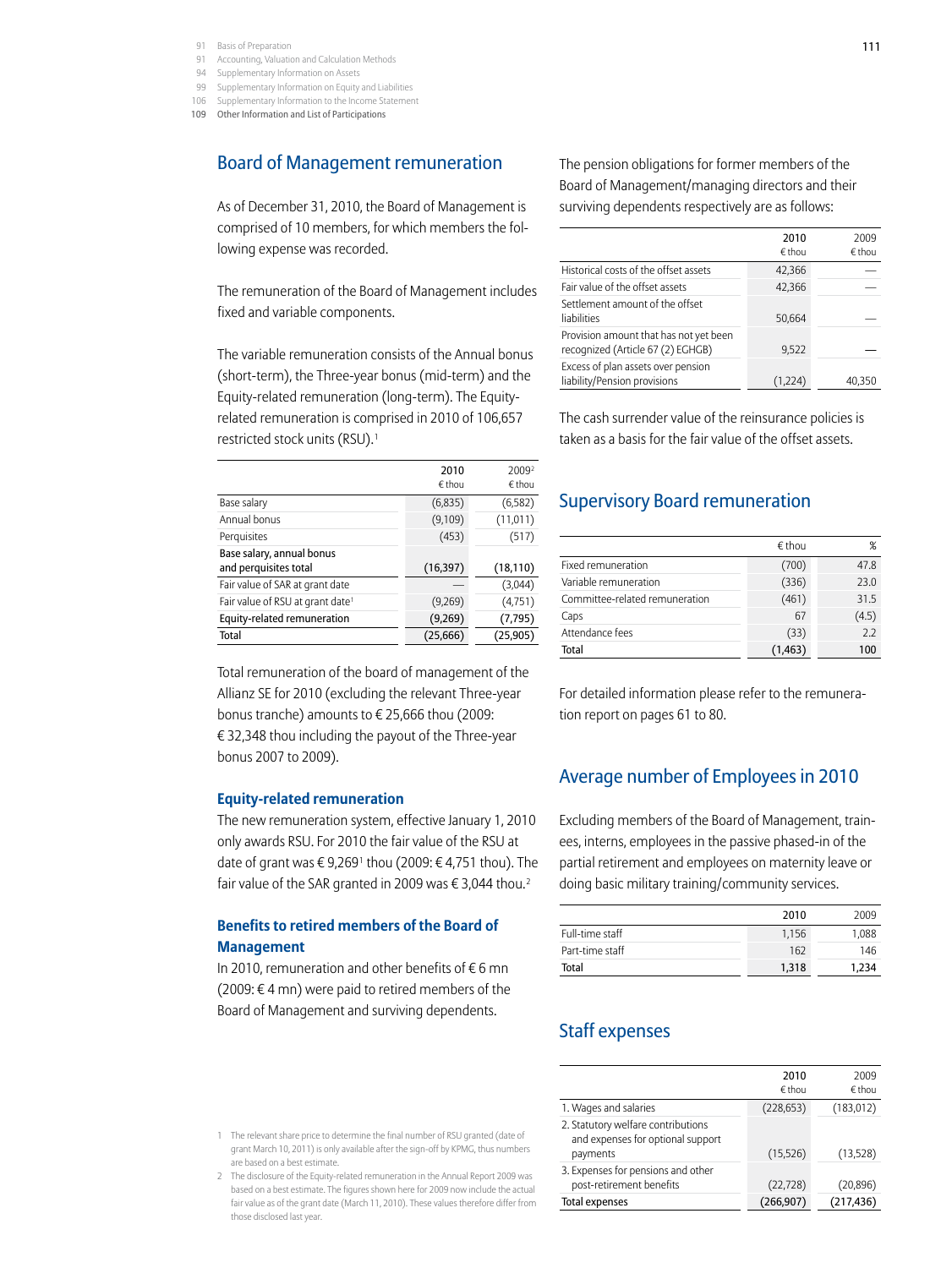# Notifications pursuant to §21 (1) WpHG

## The company has received the following notifications pursuant to  $\S 21$  (1) WpHG:

| Company Name                                    | Location                                  | $+=$<br>exceeds<br>$=$ falls<br>below | Thres-<br>hold<br>$\%$ | Date                 | Propor-<br>tion of<br>voting<br>rights<br>$\%$ | Amount<br>of voting<br>rights | Attribution pursuant to §22 WpHG                                                                                                    |
|-------------------------------------------------|-------------------------------------------|---------------------------------------|------------------------|----------------------|------------------------------------------------|-------------------------------|-------------------------------------------------------------------------------------------------------------------------------------|
| AXA S.A.                                        | Paris, France                             | $+$                                   | $\overline{3}$         | January 8,<br>2010   | 3.11                                           | 14,124,764                    | 3.1078% (14,106,099 voting rights)<br>according to $\S$ 22 (1) sentence 1 No. 6<br>in conjunction with sentence 2 WpHG <sup>1</sup> |
| BlackRock Inc.                                  | New York,<br>U.S.A.                       | $+$                                   | 5                      | January 13,<br>2010  | 5.14                                           | 23,324,034                    | § 22 (1) sentence 1 No. 6 in<br>conjunction with sentence 2 WpHG                                                                    |
| BlackRock Inc.                                  | New York,<br>U.S.A.                       | $\overline{a}$                        | 5                      | February 12,<br>2010 | 4.92                                           | 22,352,372                    | § 22 (1) sentence 1 No. 6 in<br>conjunction with sentence 2 WpHG                                                                    |
| BlackRock Inc.                                  | New York,<br>U.S.A.                       | $+$                                   | 5                      | February 22,<br>2010 | 5.05                                           | 22,929,526                    | § 22 (1) sentence 1 No. 6 in<br>conjunction with sentence 2 WpHG                                                                    |
| BlackRock Inc.                                  | New York,<br>U.S.A.                       | $\overline{\phantom{0}}$              | 5                      | March 9,<br>2010     | 4.99                                           | 22,638,729                    | § 22 (1) sentence 1 No. 6 in<br>conjunction with sentence 2 WpHG                                                                    |
| BlackRock Inc.                                  | New York,<br>U.S.A.                       |                                       | 5                      | March 12,<br>2010    | 5.00                                           | 22,700,790                    | § 22 (1) sentence 1 No. 6 in<br>conjunction with sentence 2 WpHG                                                                    |
| BlackRock Inc.                                  | New York,<br>U.S.A.                       | $\overline{a}$                        | 5                      | March 19,<br>2010    | 4.93                                           | 22,391,545                    | § 22 (1) sentence 1 No. 6 in<br>conjunction with sentence 2 WpHG                                                                    |
| BlackRock Inc.                                  | New York,<br>U.S.A.                       | $+$                                   | 5                      | May 6,<br>2010       | 6.00                                           | 27,245,035                    | § 22 (1) sentence 1 No. 6 in<br>conjunction with sentence 2 WpHG                                                                    |
| BlackRock Holdco 2 Inc.                         | Wilmington,<br>U.S.A.                     | $\! + \!\!\!\!$                       | 5                      | May 6,<br>2010       | 5.81                                           | 26,388,036                    | § 22 (1) sentence 1 No. 6 in<br>conjunction with sentence 2 WpHG                                                                    |
| <b>BlackRock Financial</b><br>Management Inc.   | New York,<br>U.S.A.                       |                                       | 5                      | May 6,<br>2010       | 5.81                                           | 26,388,036                    | § 22 (1) sentence 1 No. 6 in<br>conjunction with sentence 2 WpHG                                                                    |
| <b>BlackRock Advisors</b><br>Holdings Inc.      | New York,<br>U.S.A.                       |                                       | 3                      | May 6,<br>2010       | 3.97                                           | 18,013,408                    | § 22 (1) sentence 1 No. 6 in<br>conjunction with sentence 2 WpHG                                                                    |
| <b>BlackRock International</b><br>Holdings Inc. | New York,<br>U.S.A.                       |                                       | 3                      | May 6,<br>2010       | 3.88                                           | 17,629,305                    | § 22 (1) sentence 1 No. 6 in<br>conjunction with sentence 2 WpHG                                                                    |
| BR Jersey International<br>Holdings L.P.        | St. Helier,<br>Jersey,<br>Channel Islands | $+$                                   | 3                      | May 6,<br>2010       | 3.88                                           | 17,629,305                    | § 22 (1) sentence 1 No. 6 in<br>conjunction with sentence 2 WpHG                                                                    |
| <b>BlackRock Group Limited</b>                  | London, U.K.                              | $^{+}$                                | 3                      | May 6,<br>2010       | 3.41                                           | 15,493,550                    | § 22 (1) sentence 1 No. 6 in<br>conjunction with sentence 2 WpHG                                                                    |
| BlackRock Inc.                                  | New York,<br>U.S.A.                       | $\overline{a}$                        | 5                      | May 14,<br>2010      | 4.79                                           | 21,751,404                    | § 22 (1) sentence 1 No. 6 in<br>conjunction with sentence 2 WpHG                                                                    |
| BlackRock Holdco 2 Inc.                         | Wilmington,<br>U.S.A.                     | $\overline{\phantom{0}}$              | 5                      | May 14,<br>2010      | 4.61                                           | 20,922,423                    | § 22 (1) sentence 1 No. 6 in<br>conjunction with sentence 2 WpHG                                                                    |
| <b>BlackRock Financial</b><br>Management Inc.   | New York,<br>U.S.A.                       | $\overline{a}$                        | 5                      | May 14,<br>2010      | 4.61                                           | 20,922,423                    | § 22 (1) sentence 1 No. 6 in<br>conjunction with sentence 2 WpHG                                                                    |
| <b>BlackRock Advisors</b><br>Holdings Inc.      | New York,<br>U.S.A.                       | $\overline{\phantom{0}}$              | 3                      | May 14,<br>2010      | 2.75                                           | 12,474,162                    | § 22 (1) sentence 1 No. 6 in<br>conjunction with sentence 2 WpHG                                                                    |
| <b>BlackRock International</b><br>Holdings Inc. | New York,<br>U.S.A.                       | $\overline{a}$                        | 3                      | May 14,<br>2010      | 2.66                                           | 12,090,359                    | § 22 (1) sentence 1 No. 6 in<br>conjunction with sentence 2 WpHG                                                                    |
| BR Jersey International<br>Holdings L.P.        | St. Helier,<br>Jersey,<br>Channel Islands | L,                                    | 3                      | May 14,<br>2010      | 2.66                                           | 12,090,359                    | § 22 (1) sentence 1 No. 6 in<br>conjunction with sentence 2 WpHG                                                                    |
| <b>BlackRock Group Limited</b>                  | London, U.K.                              |                                       | 3                      | May 14,<br>2010      | 2.20                                           | 9,968,474                     | § 22 (1) sentence 1 No. 6 in<br>conjunction with sentence 2 WpHG                                                                    |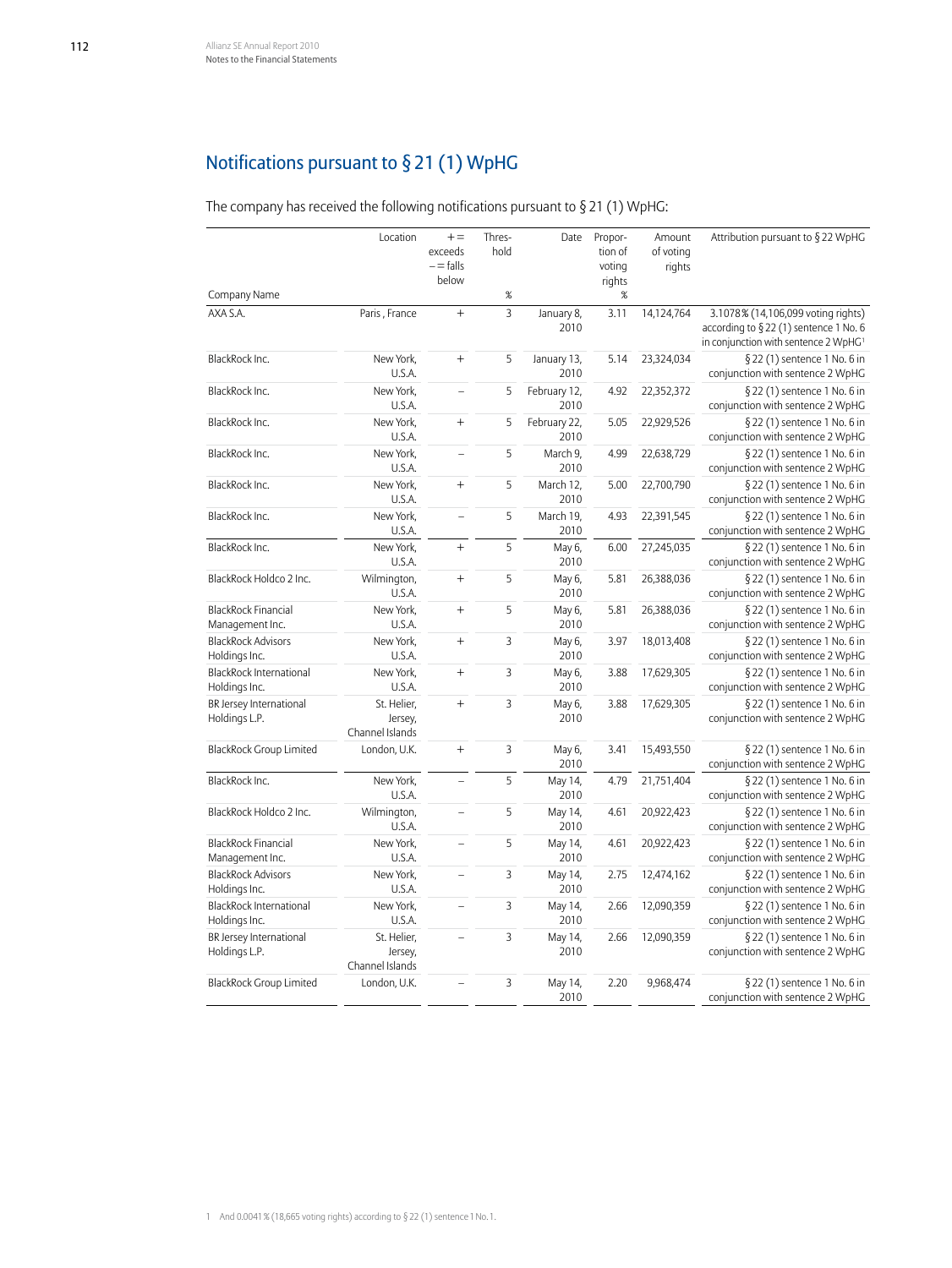91 Basis of Preparation 113<br>91 Accounting, Valuation and Calculation Methods 191 Accounting of the Second Methods of the Second Methods 113

94 Supplementary Information on Assets

99 Supplementary Information on Equity and Liabilities

106 Supplementary Information to the Income Statement

109 Other Information and List of Participations

| Company Name                                    | Location                                  | $+=$<br>exceeds<br>$=$ falls<br>below | Thres-<br>hold<br>$\%$ | Date                 | Propor-<br>tion of<br>voting<br>rights<br>$\%$ | Amount<br>of voting<br>rights | Attribution pursuant to §22 WpHG                                                                                                |
|-------------------------------------------------|-------------------------------------------|---------------------------------------|------------------------|----------------------|------------------------------------------------|-------------------------------|---------------------------------------------------------------------------------------------------------------------------------|
| BlackRock Inc.                                  | New York,<br>U.S.A.                       | $\ddot{}$                             | 5                      | May 28,<br>2010      | 5.50                                           | 24,978,461                    | § 22 (1) sentence 1 No. 6 in<br>conjunction with sentence 2 WpHG                                                                |
| BlackRock Holdco 2 Inc.                         | Wilmington,<br>U.S.A.                     | $\ddot{}$                             | 5                      | May 28,<br>2010      | 5.33                                           | 24,203,005                    | § 22 (1) sentence 1 No. 6 in<br>conjunction with sentence 2 WpHG                                                                |
| <b>BlackRock Financial</b><br>Management Inc.   | New York,<br>U.S.A.                       | $\ddot{}$                             | 5                      | May 28,<br>2010      | 5.33                                           | 24,203,005                    | § 22 (1) sentence 1 No. 6 in<br>conjunction with sentence 2 WpHG                                                                |
| <b>BlackRock Advisors</b><br>Holdings Inc.      | New York,<br>U.S.A.                       | $\ddot{}$                             | 3                      | May 28,<br>2010      | 3.48                                           | 15,789,388                    | § 22 (1) sentence 1 No. 6 in<br>conjunction with sentence 2 WpHG                                                                |
| <b>BlackRock International</b><br>Holdings Inc. | New York,<br>U.S.A.                       | $\! + \!\!\!\!$                       | 3                      | May 28,<br>2010      | 3.45                                           | 15,639,169                    | § 22 (1) sentence 1 No. 6 in<br>conjunction with sentence 2 WpHG                                                                |
| BR Jersey International<br>Holdings L.P.        | St. Helier.<br>Jersey,<br>Channel Islands | $\ddot{}$                             | 3                      | May 28,<br>2010      | 3.45                                           | 15,639,169                    | § 22 (1) sentence 1 No. 6 in<br>conjunction with sentence 2 WpHG                                                                |
| BlackRock Inc.                                  | New York,<br>U.S.A.                       | $\overline{\phantom{0}}$              | 5                      | June 4, 2010         | 4.85                                           | 22,032,677                    | § 22 (1) sentence 1 No. 6 in<br>conjunction with sentence 2 WpHG                                                                |
| BlackRock Holdco 2 Inc.                         | Wilmington,<br>U.S.A.                     | L,                                    | 5                      | June 4, 2010         | 4.68                                           | 21,223,563                    | § 22 (1) sentence 1 No. 6 in<br>conjunction with sentence 2 WpHG                                                                |
| <b>BlackRock Financial</b><br>Management Inc.   | New York.<br>U.S.A.                       | $\overline{\phantom{0}}$              | 5                      | June 4, 2010         | 4.68                                           | 21,223,563                    | § 22 (1) sentence 1 No. 6 in<br>conjunction with sentence 2 WpHG                                                                |
| <b>BlackRock Advisors</b><br>Holdings Inc.      | New York,<br>U.S.A.                       | $\overline{\phantom{0}}$              | 3                      | June 4, 2010         | 2.80                                           | 12,688,775                    | § 22 (1) sentence 1 No. 6 in<br>conjunction with sentence 2 WpHG                                                                |
| <b>BlackRock International</b><br>Holdings Inc. | New York,<br>U.S.A.                       | $\overline{\phantom{0}}$              | 3                      | June 4, 2010         | 2.76                                           | 12,538,556                    | § 22 (1) sentence 1 No. 6 in<br>conjunction with sentence 2 WpHG                                                                |
| BR Jersey International<br>Holdings L.P.        | St. Helier,<br>Jersey,<br>Channel Islands |                                       | 3                      | June 4, 2010         | 2.76                                           | 12,538,556                    | § 22 (1) sentence 1 No. 6 in<br>conjunction with sentence 2 WpHG                                                                |
| AXA S.A.                                        | Paris, France                             |                                       | 3                      | July 30, 2010        | 2.96                                           | 13,449,857                    | 2.959% (13,431,192 voting rights)<br>according to § 22 (1) sentence 1 No. 6<br>in conjunction with sentence 2 WpHG <sup>1</sup> |
| BlackRock Inc.                                  | New York.<br>U.S.A.                       | $^{+}$                                | 5                      | August 2,<br>2010    | 5.02                                           | 22,786,962                    | § 22 (1) sentence 1 No. 6 in<br>conjunction with sentence 2 WpHG                                                                |
| BlackRock Inc.                                  | New York,<br>U.S.A.                       | $\overline{\phantom{0}}$              | 5                      | August 25,<br>2010   | 3.87                                           | 17,562,921                    | § 22 (1) sentence 1 No. 6 in<br>conjunction with sentence 2 WpHG                                                                |
| BlackRock Inc.                                  | New York,<br>U.S.A.                       | $^{+}$                                | 5                      | September<br>13,2010 | 5.32                                           | 24,141,419                    | § 22 (1) sentence 1 No. 6 in<br>conjunction with sentence 2 WpHG                                                                |
| BlackRock Holdco 2 Inc.                         | Wilmington,<br>U.S.A.                     | $\ddot{}$                             | 5                      | September<br>13,2010 | 5.14                                           | 23,308,535                    | § 22 (1) sentence 1 No. 6 in<br>conjunction with sentence 2 WpHG                                                                |
| <b>BlackRock Financial</b><br>Management Inc.   | New York,<br>U.S.A.                       | $\ddot{}$                             | 5                      | September<br>13,2010 | 5.14                                           | 23,308,535                    | § 22 (1) sentence 1 No. 6 in<br>conjunction with sentence 2 WpHG                                                                |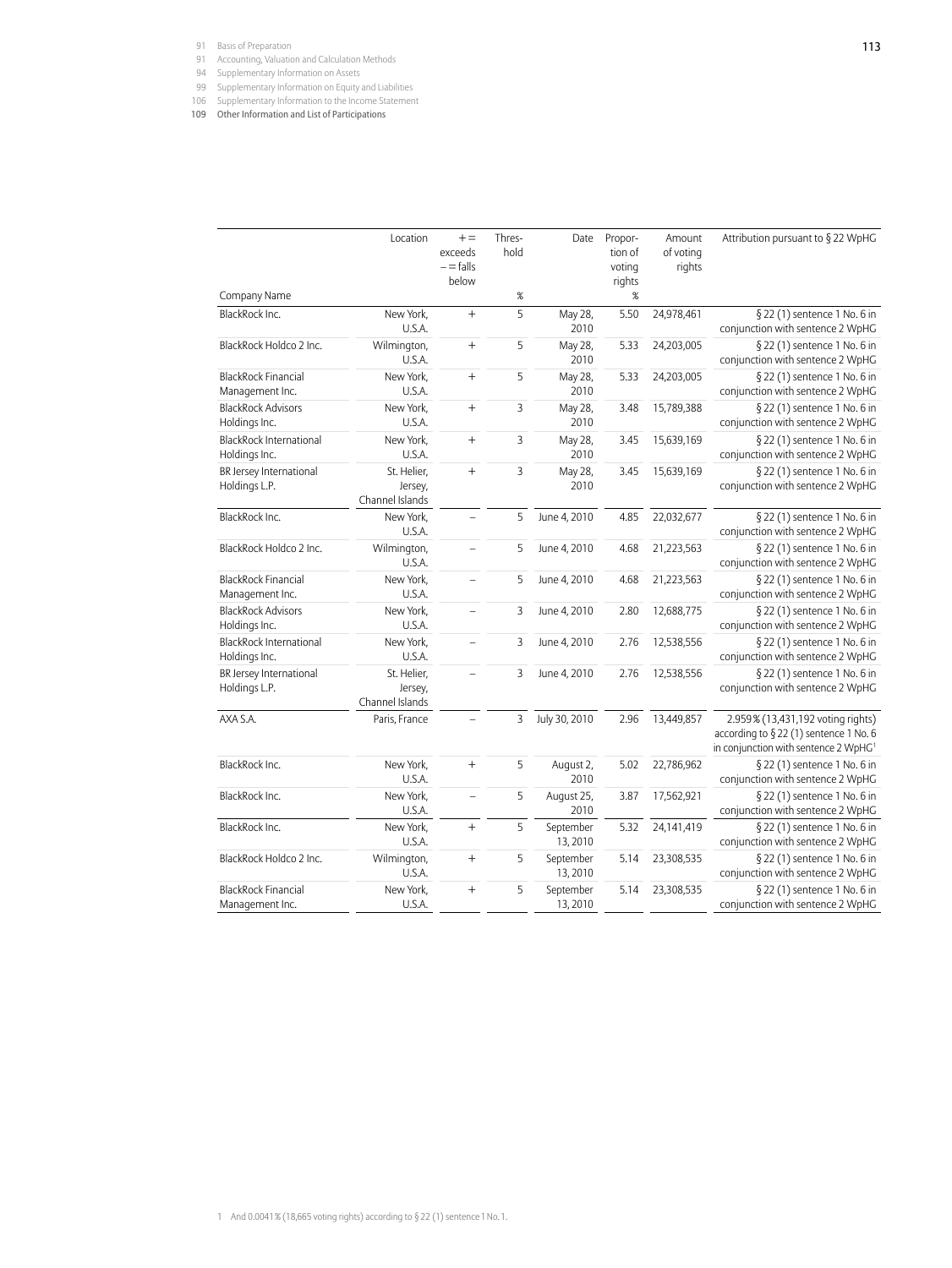# Declaration of Compliance with the German Corporate Governance Code

On December 15, 2010, the Board of Management and the Supervisory Board of Allianz SE issued the Declaration of Compliance with the German Corporate Governance Code required by §161 AktG and made it permanently available on the company's website under [www.allianz.com/corporate-governance.](www.allianz.com/corporate-governance)

Munich, February 10, 2011

Allianz SE The Board of Management



Morches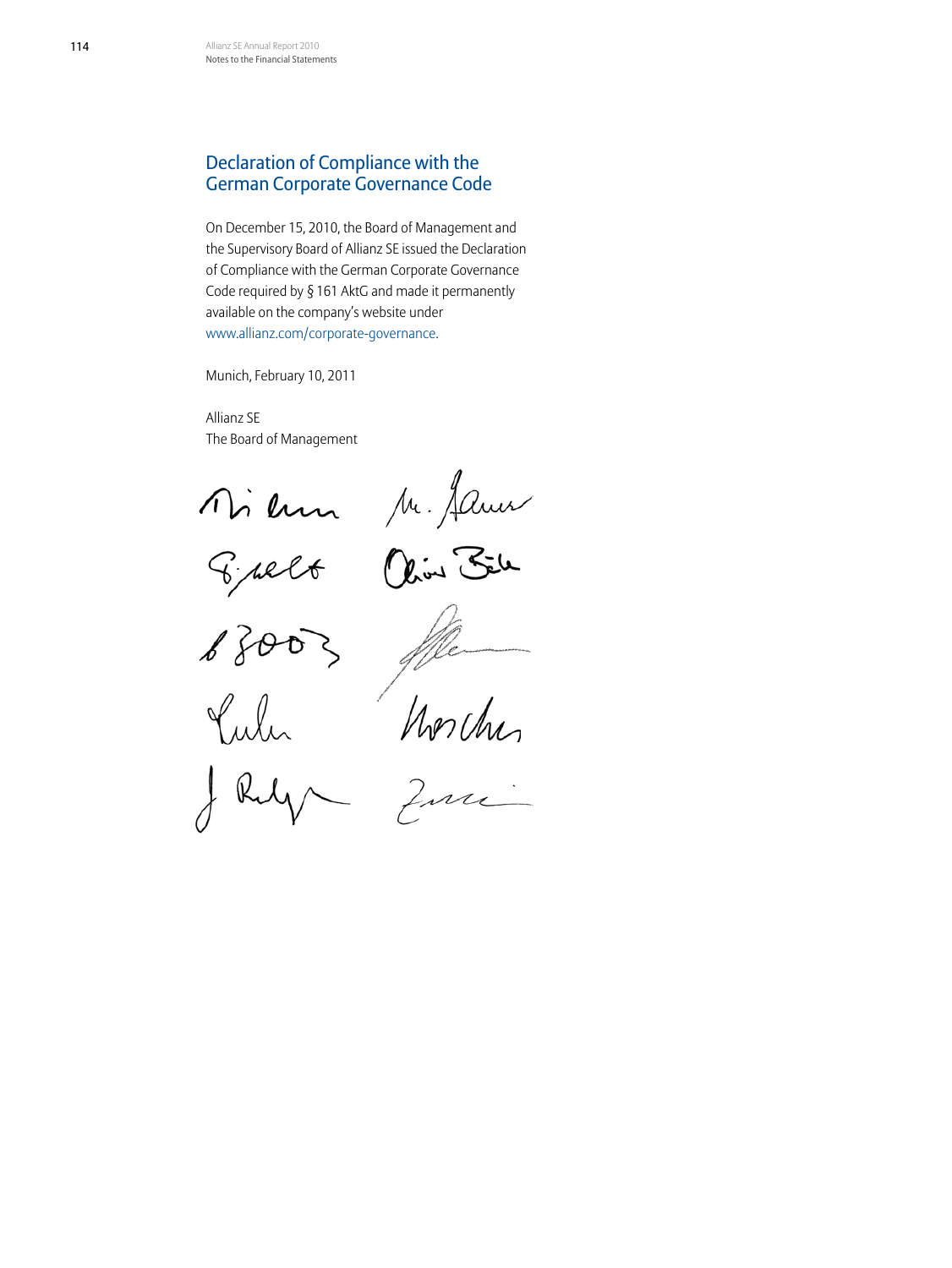- 91 Basis of Preparation **115**
- 91 Accounting, Valuation and Calculation Methods

94 Supplementary Information on Assets

- 99 Supplementary Information on Equity and Liabilities
- 106 Supplementary Information to the Income Statement
- 109 Other Information and List of Participations

# List of participations Allianz SE, Munich as of December 31, 2010 according to §285 No. 11 HGB in conjunction with §286 (3) No. 1 HGB

|                                                                                                                    | Owned <sup>1</sup>           | Equity             | Net                |
|--------------------------------------------------------------------------------------------------------------------|------------------------------|--------------------|--------------------|
|                                                                                                                    | $\chi$                       | thou€              | earnings<br>thou € |
| <b>Domestic enterprises</b>                                                                                        |                              |                    |                    |
| <b>Affiliated enterprises</b>                                                                                      |                              |                    |                    |
| ACP Vermögensverwaltung GmbH & Co. KG Nr. 4, Munich                                                                | 100.0                        | 115,282            | 6,863              |
| ACP Vermögensverwaltung GmbH & Co. KG Nr. 4a, Munich                                                               | 100.0                        | 39,964             | (337, 152)         |
| ACP Vermögensverwaltung GmbH & Co. KG Nr. 4c, Munich                                                               | 100.0                        | 137,241            | 389                |
| ACP Vermögensverwaltung GmbH & Co. KG Nr. 4d, Munich                                                               | 100.0                        | 215,915            | (45)               |
| ADIG Fondsvertrieb AG, Munich                                                                                      | 50.0 <sup>2</sup>            | 6,806              | 716                |
| Alida Grundstücksgesellschaft mbH & Co. KG, Hamburg                                                                | 55.0                         | 103,973            | (10,888)           |
| Allianz Alternative Assets Holding GmbH, Munich                                                                    | 100.02                       | 14,469             | $\bf{0}$           |
| Allianz AZL Vermögensverwaltung GmbH & Co. KG, Munich                                                              | 94.9<br>100.02               | 14,066             | 19,336             |
| Allianz Beratungs-und Vertriebs-AG, Munich<br>Allianz Capital Partners Verwaltungs GmbH, Munich                    | 100.0                        | 11,238<br>535,711  | 0<br>6,241         |
| Allianz Deutschland AG, Munich                                                                                     | 100.02                       | 8,303,251          | $\bf{0}$           |
| Allianz Finanzbeteiligungs GmbH, Munich                                                                            | 100.02                       | 858,838            | 0                  |
| Allianz Global Corporate & Specialty AG, Munich                                                                    | 100.023                      | 1,153,391          | $\theta$           |
| Allianz Global Investors AG, Munich                                                                                | 100.0                        | 3,444,258          | 154,789            |
| Allianz Global Investors Asia Pacific GmbH, Munich                                                                 | 100.02                       | 101,901            | $\overline{0}$     |
| Allianz Global Investors Deutschland GmbH, Munich                                                                  | 100.023                      | 2,707,576          | $\mathbf 0$        |
| Allianz Global Investors Europe GmbH, Munich                                                                       | $100.0^{23}$                 | 17,002             | $\mathbf 0$        |
| Allianz Global Investors Europe Holding GmbH, Munich                                                               | 100.023                      | 2,815,009          | $\theta$           |
| Allianz Global Investors Kapitalanlagegesellschaft mbH,                                                            |                              |                    |                    |
| Frankfurt am Main                                                                                                  | 100.02                       | 380,254            | $\bf 0$            |
| Allianz Handwerker Services GmbH, Munich                                                                           | 95.0                         | 29,872             | 10,516             |
| Allianz Investment Management SE, Munich                                                                           | 100.0                        | 9,882              | $\bf{0}$           |
| Allianz Leben Private Equity Fonds 1998 GmbH, Munich                                                               | 100.0                        | 181,599            | 14.827             |
| Allianz Leben Private Equity Fonds 2001 GmbH, Munich                                                               | 100.0                        | 1,104,194          | 74,783             |
| Allianz Leben Private Equity Fonds 2008 GmbH, Munich                                                               | 100.0                        | 29,523             | 3,836              |
| Allianz Leben Private Equity Fonds Plus GmbH, Munich                                                               | 100.0                        | 11,473             | 262                |
| Allianz Lebensversicherungs-Aktiengesellschaft, Stuttgart                                                          | 100.0                        | 1,691,344          | 500,000            |
| Allianz Managed Operations & Services SE, Munich                                                                   | 100.02                       | 132,684            | $\bf{0}$           |
| Allianz of Asia-Pacific and Africa GmbH, Munich                                                                    | 100.0                        | 66,941             | 20.486             |
| Allianz Pensionsfonds Aktiengesellschaft, Stuttgart                                                                | 100.0<br>100.0               | 46,925             | 1,197              |
| Allianz Pensionskasse Aktiengesellschaft, Stuttgart<br>Allianz Private Equity GmbH, Munich                         | 100.0                        | 198,694<br>234,096 | 9,000<br>8,602     |
| Allianz Private Krankenversicherungs-Aktiengesellschaft, Munich                                                    | 100.02                       | 326,227            | $\mathbf 0$        |
| Allianz Renewable Energy Subholding GmbH & Co.KG, Haar                                                             | 100.0                        | 37,355             | (15)               |
| Allianz Taunusanlage GbR, Stuttgart                                                                                | 99.53                        | 206,843            | 5,446              |
| Allianz Versicherungs-Aktiengesellschaft, Munich                                                                   | 100.02                       | 2,535,051          | (57, 731)          |
| AllSecur Deutschland AG, Munich                                                                                    | 100.02                       | 44,831             | $\mathbf 0$        |
| AZ-Arges Vermögensverwaltungsgesellschaft mbH, Munich                                                              | 100.0 <sup>2</sup>           | 1,012,534          | $\mathbf 0$        |
| AZ-Argos 22 Vermögensverwaltungsgesellschaft mbH, Munich                                                           | 100.02                       | 83,687             | 0                  |
| AZ-Argos 44 Vermögensverwaltungsgesellschaft mbH & Co. KG,                                                         |                              |                    |                    |
| Munich                                                                                                             | 100.0                        | 49,888             | (16, 705)          |
| AZ-Argos 50 Vermögensverwaltungsgesellschaft mbH & Co. KG,<br>Munich                                               | 100.0                        | 489,016            | (5)                |
| AZ-Argos 51 Vermögensverwaltungsgesellschaft mbH & Co. KG,<br>Munich                                               | 100.0                        | 86,425             | 4,644              |
| AZ-Argos 57 Vermögensverwaltungsgesellschaft mbH & Co. KG,<br>Munich                                               | 100.0                        | 116,229            | 544                |
| AZ-Argos 58 Vermögensverwaltungsgesellschaft mbH & Co. KG,                                                         |                              |                    |                    |
| Munich                                                                                                             | 100.0                        | 21,575             | $\mathbf 0$        |
| AZ-GARI Vermögensverwaltungsgesellschaft mbH & Co. KG, Munich                                                      | 100.0                        | 37,968             | (3,692)            |
| AZL AI Nr. 1 GmbH. Munich                                                                                          | 100.0                        | 35,811             | 7,472              |
| AZL PE Nr. 1 GmbH, Munich                                                                                          | 100.0                        | 163,178            | (234, 242)         |
| AZ-SGD Private Equity Fonds GmbH, Munich                                                                           | 100.0                        | 287,745            | 25,042             |
| Bankhaus W. Fortmann & Söhne KG, Oldenburg<br>Bürgel Wirtschaftsinformationen GmbH & Co. KG, Hamburg               | 100.0                        | 8,445              | 455                |
|                                                                                                                    | 50.1                         | 22,583             | 6,307              |
| Dealis Fund Operations GmbH, Munich<br>Deutsche Lebensversicherungs-Aktiengesellschaft, Berlin                     | 50.1                         | 19,135             | 1,062              |
|                                                                                                                    | 100.02                       | 44,991             | 0                  |
| Euler Hermes Forderungsmanagement GmbH, Hamburg                                                                    | 100.0 <sup>3</sup><br>100.03 | 13,752             | (9,980)            |
| Euler Hermes Kreditversicherungs-Aktiengesellschaft, Hamburg<br>Gamma-Vermögensverwaltungsgesellschaft mbH, Munich | 100.0 <sup>2</sup>           | 201,384<br>58,824  | 71,527             |
| Jota-Vermögensverwaltungsgesellschaft mbH, Munich                                                                  | 100.02                       | 3,098,109          | 0<br>$\bf 0$       |
| manroland AG, Offenbach                                                                                            | 100.0                        | 148,289            | (179, 129)         |
| Münsterländische Bank Thie & Co. KG, Münster                                                                       | 100.0                        | 7,671              | 487                |
| Objekt Burchardplatz GmbH & Co. KG, Stuttgart                                                                      | 100.0                        | 111,780            | 3,675              |
| OLB-Beteiligungsgesellschaft mbH, Oldenburg                                                                        | 98.8                         | 91,342             | 3,553              |
| Oldenburgische Landesbank Aktiengesellschaft, Oldenburg                                                            | 89.6                         | 568,543            | 49,703             |
| Roland Holding GmbH, Munich                                                                                        | 74.1                         | 41,594             | (6)                |
|                                                                                                                    |                              |                    |                    |

|                                                                                                 | Owned <sup>1</sup> | Equity              | Net                |
|-------------------------------------------------------------------------------------------------|--------------------|---------------------|--------------------|
|                                                                                                 | $\rm \chi$         | thou €              | earnings<br>thou € |
| Selecta Deutschland GmbH, Eschborn                                                              | 100.0              | 12,805              | (3,074)            |
| Selecta Holding GmbH, Eschborn                                                                  | 100.0              | 13,051              | (474)              |
| Spherion Objekt GmbH & Co. KG, Düsseldorf                                                       | 100.0              | 96,351              | (6, 724)           |
| Windpark Berge-Kleeste GmbH & Co.KG, Haar                                                       | 100.0              | 18,628              | 328                |
| Windpark Büttel GmbH & Co. KG., Sehestedt                                                       | 100.0              | 37,805              | 631                |
| Windpark Freyenstein GmbH & Co. KG, Husum                                                       | 100.0              | 12,823              | 126                |
| Windpark Halenbeck GmbH & Co. KG, Husum                                                         | 100.0              | 20,131              | 302                |
| Windpark Kesfeld -Heckhuscheid GmbH & Co KG, Pinneberg                                          | 100.0              | 31,449              | (62)               |
| Windpark Kirf GmbH & Co. KG, Pinneberg                                                          | 100.0              | 9,098               | 60                 |
| Windpark Kittlitz KG GmbH & Co. KG, Husum<br>Windpark Pröttlin GmbH & Co. KG, Sehestedt         | 100.0<br>100.0     | 13,188<br>25,708    | 82<br>676          |
| Windpark Quitzow GmbH & Co. KG, Sehestedt                                                       | 100.0              | 23,862              | 1,009              |
| Windpark Redekin GmbH & Co KG, Genthin                                                          | 100.0              | 39,634              | 190                |
| Windpark Schönwalde GmbH & Co. KG, Potsdam                                                      | 100.0              | 28,261              | (39)               |
| Windpark Waltersdorf GmbH Co. KG Renditefonds, Bremen                                           | 100.0              | 15,943              | 104                |
| Windpark Werder Zinndorf GmbH & Co. KG, Sehestedt                                               | 100.0              | 38,962              | 46                 |
|                                                                                                 |                    |                     |                    |
| <b>Associated enterprises</b>                                                                   |                    |                     |                    |
| Fondsdepot Bank GmbH, Hof                                                                       | 49.0               | 42,615              | 1,107              |
| REISEGARANT, Hamburg                                                                            | 24.0               | 205,475             | 21,721             |
| Scandferries Holding GmbH, Hamburg                                                              | 47.73              | 144,528             | (19, 194)          |
| Other participations between 5 and 20% of voting rights                                         |                    |                     |                    |
| Commerzbank AG, Frankfurt am Main                                                               | 103                |                     |                    |
| EXTREMUS Versicherungs-AG, Cologne                                                              | 16.0               |                     |                    |
| Heidelberger Druckmaschinen AG, Heidelberg                                                      | 13.2               |                     |                    |
| Marschollek, Lautenschlaeger u. Partner AG, Wiesloch                                            | 8.9                |                     |                    |
| Sana Kliniken AG, Munich                                                                        | 13.8               |                     |                    |
|                                                                                                 |                    |                     |                    |
| <b>Foreign enterprises</b>                                                                      |                    |                     |                    |
| <b>Affiliated enterprises</b>                                                                   |                    |                     |                    |
| Aero-Fonte S.r.l, Catania                                                                       | 100.0              | 12,830              | 5,911              |
| AGCS Marine Insurance Company, Chicago, IL                                                      | 100.0              | 83,528              | 16,121             |
| AGF Benelux S.A., Luxembourg<br>AGF Holdings U.K. Limited, Guildford                            | 100.0              | 700,909             | 21,542             |
| AGF Insurance Limited, Guildford                                                                | 100.0<br>100.0     | 62,369<br>150,813   | 14,833<br>(3, 188) |
| AGF Inversiones S.A., Buenos Aires                                                              | 100.03             | 8,333               | 3,305              |
| AGF RAS Holding BV, Amsterdam                                                                   | 100.0              | 1,497,069           | 997,863            |
| Allegiance Marketing Group LLC, North Palm Beach, FL                                            | 100.0              | 27,007              | 729                |
| Allianz U.K. Limited, Guildford                                                                 | 100.0              | 469,505             | 96,905             |
| Allianz Africa S.A., Paris                                                                      | 100.03             | 16,415              | 3,568              |
| Allianz Africa, Paris                                                                           | 100.0              | 23,518              | 3,625              |
| Allianz Alapkezelő Zrt., Budapest                                                               | 100.0              | 6,766               | 2,799              |
| Allianz Alp Sp. z oo, Warsaw                                                                    | 100.0              | 22,858              | 1,210              |
| Allianz Annuity Company of Missouri, Clayton, MO                                                | 100.0              | 218,566             | (91)               |
| Allianz Argentina Compania de Seguros Generales S.A., Buenos Aires                              | 100.0<br>100.0     | 26,448              | 8,266              |
| Allianz Australia Insurance Limited, Sydney<br>Allianz Australia Life Insurance Limited, Sydney | 100.0              | 1,270,739<br>28,437 | 209,124<br>3,003   |
| Allianz Australia Limited, Sydney                                                               | 100.0              | 1,129,651           | 197,711            |
| Allianz Bank Bulgaria JSC, Sofia                                                                | 99.9               | 76,973              | 1,905              |
| Allianz Bank Financial Advisors S.p.A., Milan                                                   | 100.0              | 183,683             | 3,823              |
| Allianz Bank Polska S.A., Warsaw                                                                | 100.0              | 14,243              | 8,342              |
| Allianz Banque S.A., Courbevoie                                                                 | 100.0              | 163,566             | 6,096              |
| Allianz Belgium S.A., Brussels                                                                  | 100.0              | 775,310             | 68,476             |
| Allianz Biznes Sp. z o.o., Warsaw                                                               | 100.0              | 7,335               | 457                |
| Allianz Bulgaria Holding Company Ltd., Sofia                                                    | 66.2               | 37,020              | 17,170             |
| Allianz Bulgaria Insurance and Reinsurance Company Ltd., Sofia                                  | 78.0               | 28,362              | 5,710              |
| Allianz Bulgaria Life Insurance Company Ltd., Sofia                                             | 99.0               | 17,950              | 5,214              |
| Allianz Bulgaria Pension Company AD, Sofia<br>Allianz Burkina dommages, Ouagadougou             | 65.9<br>52.4       | 13,466              | 4,067              |
| Allianz Burkina vie, Ouagadougou                                                                | 70.0               | 16,881<br>13,403    | 753<br>15          |
| Allianz business services s.r.o., Bratislava                                                    | 100.0              | 6,769               | (8,091)            |
| Allianz Cameroun dommages, Douala                                                               | 75.4               | 32,050              | 844                |
| Allianz Cameroun Vie, Douala                                                                    | 75.8               | 87,563              | 981                |
| Allianz Cash Pool II LLC, Westport, CT                                                          | 100.0              | 442,212             | 539                |
| Allianz Centrafrique dommages, Bangui                                                           | 883                | 9,141               | 18                 |
| Allianz China General Insurance Company Ltd., Guangzhou                                         | 100.0              | 26,455              | (404)              |
| Allianz China Life Insurance Co. Ltd., Shanghai                                                 | 100.0              | 42,627              | (31, 431)          |

1 Including shares held by dependent enterprises full, even if the Allianz Group's share in the dependent enterprise is under 100.0%.

2 Profit transfer agreement.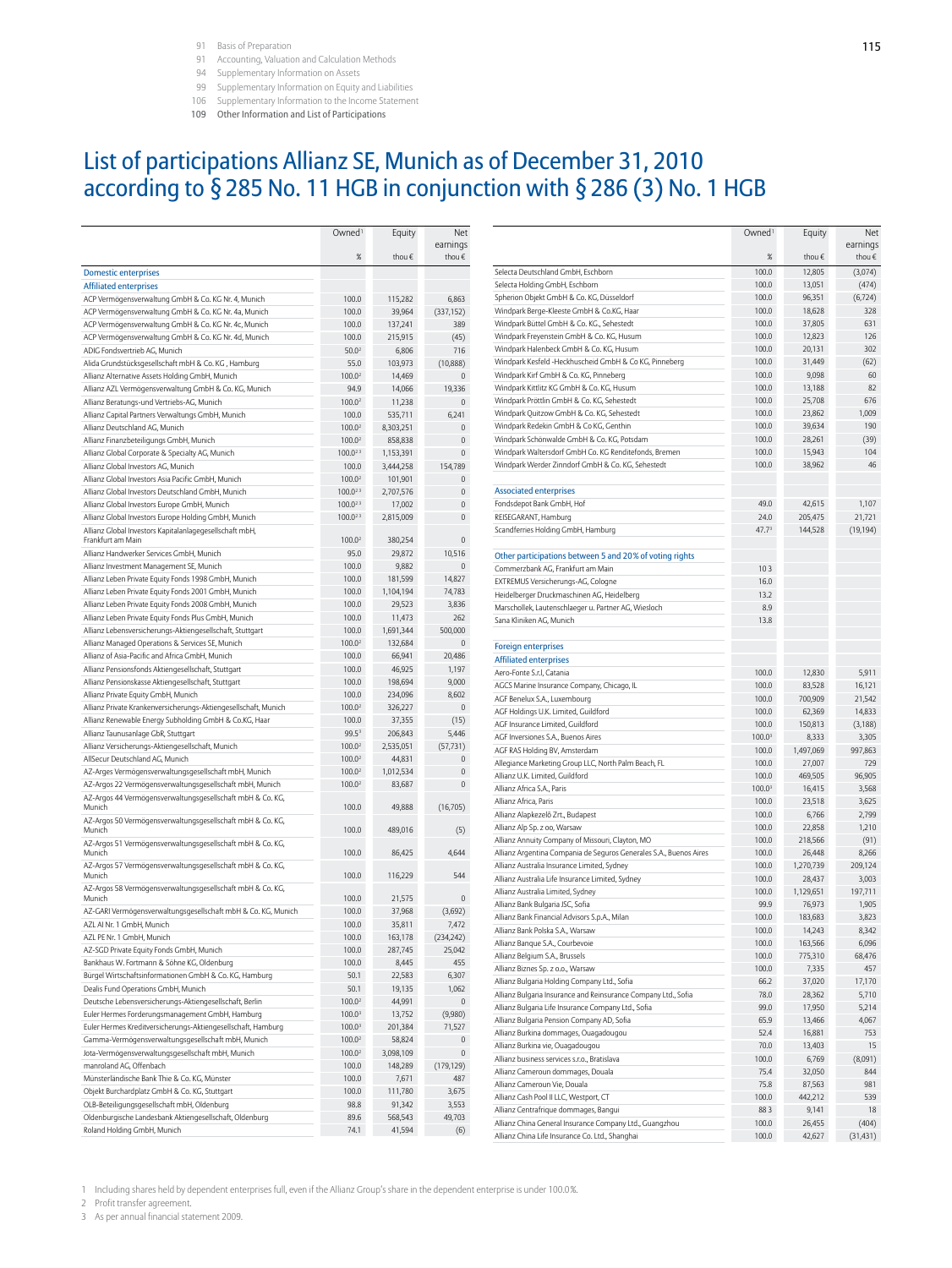|                                                                                                                                            | Owned <sup>1</sup> | Equity              | Net<br>earnings  |                                                 |
|--------------------------------------------------------------------------------------------------------------------------------------------|--------------------|---------------------|------------------|-------------------------------------------------|
|                                                                                                                                            | $\chi$             | thou €              | thou €           |                                                 |
| Allianz Compagnia Italiana Finanziamenti 2 S.p.A., Milan                                                                                   | 100.0              | 364,274             | 17,341           | Allianz New Europe                              |
| Allianz Compagnia Italiana Finanziamenti S.p.A., Milan                                                                                     | 100.0              | 3,855,224           | 914,452          | Allianz New Zealan                              |
| Allianz Companía de Seguros y Reaseguros S.A., Madrid                                                                                      | 99.9               | 295,326             | 177,139          | Allianz of America C                            |
| Allianz Cornhill Information Services Private Ltd., Trivandrum<br>Allianz Côte d'Ivoire dommages, Abidjan                                  | 100.0<br>74.1      | 11,131<br>32,250    | 1,752<br>1,841   | Allianz of America II<br>Allianz One Beacon     |
| Allianz Côte d'Ivoire vie, Abidjan                                                                                                         | 71.0               | 74,180              | 1,500            | Allianz p.l.c., Dublin                          |
| Allianz do Brasil Ltda., Sao Paulo                                                                                                         | 100.0              | 292,698             | 54,103           | Allianz Participation                           |
| Allianz Elementar Lebensversicherungs-Aktiengesellschaft, Vienna                                                                           | 100.0              | 90,450              | 17,298           | Allianz Pensionskas:                            |
| Allianz Elementar Versicherungs-Aktiengesellschaft, Vienna                                                                                 | 100.0              | 373,144             | 43,378           | Allianz penzijní fon                            |
| Allianz Equity Investments Ltd., Guildford                                                                                                 | 100.0              | 146,343             | 2,223            | Allianz pojistovna a.                           |
| Allianz Europe B.V., Amsterdam                                                                                                             | 100.0              | 29,347,395          | 3 463,836        | Allianz Private Equit                           |
| Allianz Europe Ltd., Amsterdam                                                                                                             | 100.0              | 22,787,329          | 3,625,288        | Allianz Re Dublin Lir                           |
| Allianz Finance II Luxembourg S.A., Luxembourg                                                                                             | 100.0              | 3,433,447           | 256,624          | Allianz Real Estate F                           |
| Allianz Finance IV Lux Sárl, Luxembourg                                                                                                    | 100.0              | 221,586             | (93, 692)        | Allianz Renewable E                             |
| Allianz France International S.A., Paris                                                                                                   | 100.0              | 4,411,781           | 968,862          | Allianz Renewable E                             |
| Allianz France Real Estate Invest, Paris                                                                                                   | 100.0              | 76,044              | $\bf 0$          | Allianz Renewable E                             |
| Allianz France S.A., Paris                                                                                                                 | 100.0              | 8,819,909           | 610,006          | Allianz Renewable E                             |
| Allianz General Insurance Company (Malaysia) Berhad p.l.c.,<br>Kuala Lumpur                                                                | 100.0              | 47,346              | (28, 672)        | Allianz Risk Transfer<br>Allianz Risk Transfer  |
| Allianz Gestion Sociedad Gestora de Instituciones de Inversion                                                                             |                    |                     |                  | Allianz Risk Transfer                           |
| Colectiva S.A., Madrid                                                                                                                     | 100.0              | 6,527               | 723              | Allianz Risk Transfer                           |
| Allianz Global Corporate & Specialty France, S.A., Paris                                                                                   | 100.0              | 595,689             | 24,456           | Allianz Rosno Asset                             |
| Allianz Global Investors Capital LLC, Dover, DE<br>Allianz Global Investors Distributors LLC, Dover, DE                                    | 100.0<br>100.0     | 41,429<br>154,762   | 33,014<br>42,680 | Allianz Rosno Life, N                           |
| Allianz Global Investors France S.A., Paris                                                                                                | 99.9               | 41,110              | 16,539           | Allianz S.p.A., Trieste                         |
| Allianz Global Investors Holdings Inc., Dover DE                                                                                           | 100.0              | 6,521               | 914              | Allianz Saude S.A., S                           |
| Allianz Global Investors Hong Kong Ltd., Hong Kong                                                                                         | 100.0              | 12,106              | (4,043)          | Allianz Seguros S.A.                            |
| Allianz Global Investors Ireland Ltd., Dublin                                                                                              | 100.0              | 15,044              | 8,006            | Allianz Sénégal don                             |
| Allianz Global Investors Italia S.p.A, Milan                                                                                               | 100.0              | 34,076              | 15,391           | Allianz Sénégal vie,                            |
| Allianz Global Investors Korea Limited, Seoul                                                                                              | 100.0              | 19,024              | 4,327            | Allianz Services U.K.                           |
| Allianz Global Investors Luxembourg S.A., Senningerberg                                                                                    | 100.0              | 138,123             | 49,475           | Allianz Sigorta AS, Is                          |
| Allianz Global Investors of America L.P., Dover DE                                                                                         | 100.0              | 1,524,596           | 1,389,752        | Allianz Société Finar                           |
| Allianz Global Investors of America LLC, Dover DE                                                                                          | 100.0              | 5,233,445           | 1,588,396        | Allianz South Ameri                             |
| Allianz Global Investors Taiwan Ltd., Taipei                                                                                               | 100.0              | 38,353              | 18,723           | ALLIANZ SUBALPIN/                               |
| Allianz Global Investors U.S. Holding II LLC, Dover DE                                                                                     | 100.0              | 211,846             | 63,069           | Allianz Suisse Immo                             |
| Allianz Global Investors U.S. Retail LLC, Dover DE                                                                                         | 100.0              | 115,751             | 86,213           | Allianz Suisse Leber                            |
| Allianz Global Life Ltd., Dublin                                                                                                           | 100.0              | 28,567              | (3, 110)         | Allianz Suisse Rückv                            |
| Allianz Global Risks US Insurance Company, Corp., Burbank                                                                                  | 100.0              | 3,312,246           | 386,387          | Allianz Suisse Versio                           |
| Allianz Hayat ve Emeklilik AS, Istanbul                                                                                                    | 89.0               | 50,028              | 4,742            | Allianz Taiwan Life I<br>Allianz Takaful, Bahr  |
| Allianz Hellas Insurance Company S.A., Athens                                                                                              | 100.0              | 19,881              | (13,628)         | Allianz Tiriac Asigur                           |
| Allianz Holding eins GmbH, Vienna                                                                                                          | 100.0              | 1,381,451           | (25, 833)        | Allianz Underwriter                             |
| Allianz Holding France SAS, Paris                                                                                                          | 100.0              | 6,526,281           | (356, 738)       | Allianz US Investme                             |
| Allianz Holdings plc., Guildford                                                                                                           | 100.0              | 1,034,696           | 103,042          | Allianz US Private RI                           |
| Allianz Hungária Biztosító Zrt., Budapest                                                                                                  | 100.0              | 143,900             | (15, 827)        | Allianz Vie S.A., Pari:                         |
| Allianz IARD S.A., Paris                                                                                                                   | 100.0              | 2,046,283           | 218,774          | Allianz Worldwide O                             |
| Allianz Individual Insurance Group, LLC, Minneapolis, MN                                                                                   | 100.0              | 195,198             | (5,275)          | Allianz Zagreb d.d.,                            |
| Allianz Insurance (Hong Kong) Ltd., Hong Kong                                                                                              | 100.0              | 12,074              | 431              | Allianz ZB d.o.o. Cor                           |
| Allianz Insurance Company of Singapore Pte. Ltd., Singapore                                                                                | 100.0              | 23,982              | 2,527            | Pension Fund, Zagn                              |
| Allianz Insurance Company-Egypt S.A.E., Cairo                                                                                              | 85.0               | 14,831              | 2,200            | Allianz-Slovenská D                             |
| Allianz Insurance plc., Guildford                                                                                                          | 100.0              | 909,086             | 77,237           | Allianz-Slovenská p                             |
| Allianz Investment Properties Ltd., Guildford                                                                                              | 100.0              | 115,517             | 6,561            | Amaya Compania d                                |
| Allianz Investmentbank Aktiengesellschaft, Vienna                                                                                          | 100.0              | 13,512              | 7,064            | American Automob                                |
| Allianz Investments I Luxembourg S.à.r.l, Luxembourg                                                                                       | 100.0              | 809,916             | (9,983)          | American Financial                              |
| Allianz Investments IV Luxembourg S.à r.l., Luxembourg                                                                                     | 100.0              | 472,966             | (57, 402)        | Ann Arbor Annuity I                             |
| Allianz Irish Life Holdings p.l.c., Dublin                                                                                                 | 66.4               | 55,323              | 30,000           | Antoniana Veneta P                              |
| Allianz Kazakhstan, ZAO, Almaty                                                                                                            | 100.0              | 8,497               | 291              | Antoniana Veneta P                              |
| Allianz Leasing & Services JSC, Sofia                                                                                                      | 51.0               | 7,936               | 1,141            | Arcalis, Paris                                  |
| Allianz Life & Annuity Company, LP, Minneapolis, MN                                                                                        | 100.0              | 10,900              | 337              | Asequradora Colsed                              |
| Allianz Life Assurance Company-Egypt S.A.E., Cairo                                                                                         | 100.0              | 28,167              | 7,782            | Aseguradora de Vid                              |
| Allianz Life Financial Services LLC, Minneapolis, MN                                                                                       | 100.0              | 17,318              | (21, 729)        | Aspley AVT Pty Limi                             |
| Allianz Life Insurance Company of Missouri, Clayton, LA                                                                                    | 100.0<br>100.0     | 206,665             | 5,180            | Assistance Courtage                             |
| Allianz Life Insurance Company of New York, Corp., New York, NY<br>Allianz Life Insurance Company of North America, Corp., Minneapolis, MN | 100.0              | 85,549<br>5,466,634 | 2,723<br>234,563 | Associated Indemni                              |
| Allianz Life Insurance Japan Ltd., Tokyo                                                                                                   | 100.0              | 24,822              | (45, 405)        | Assurance Vie et Pre                            |
| Allianz Life Insurance Malaysia Berhad p.l.c., Kuala Lumpur                                                                                | 100.0              | 52,675              | 3,408            | Ayudhya Allianz C.P                             |
| Allianz Life Luxembourg S.A., Luxembourg                                                                                                   | 100.0              | 17,423              | 2,409            | AZ Euro Investment                              |
| Allianz Malaysia Berhad p.l.c., Kuala Lumpur                                                                                               | 75.0               | 232,489             | (60)             | AZ Euro Investment                              |
| Allianz Mali dommages, Bamako                                                                                                              | 77.1               | 10,919              | 97               | AZ Jupiter 4 B.V., An                           |
| Allianz Marine U.K. Ltd., Ipswich                                                                                                          | 100.0              | 10,261              | 245              | AZ Jupiter 8 B.V., An                           |
| Allianz Mena Holding Bermuda, Beirut                                                                                                       | 99.9               | 21,203              | 2,464            | AZ Jupiter 9 B.V., An                           |
| Allianz México S.A. Compañía de Seguros, SA, Mexico City                                                                                   | 100.0              | 94,265              | 688              | AZL PF Investments<br><b>BAWAG Allianz Mita</b> |
| Allianz Nederland Asset Management B.V., Amsterdam                                                                                         | 100.0              | 46,819              | 4,692            | Bernese S.p.A, Rom                              |
| Allianz Nederland Groep N.V., Rotterdam                                                                                                    | 100.0              | 664,243             | 89,851           | <b>Bright Mission Berh</b>                      |
| Allianz Nederland Levensverzekering N.V., Utrecht                                                                                          | 100.0              | 258,650             | 35,873           | <b>British Reserve Insur</b>                    |

|                                                                                  | Owned <sup>1</sup><br>$\chi$ | Equity<br>thou € | Net<br>earnings<br>thou € |
|----------------------------------------------------------------------------------|------------------------------|------------------|---------------------------|
|                                                                                  | 100.0                        | 1.430.280        | 95,708                    |
| Allianz New Europe Holding GmbH, Vienna<br>Allianz New Zealand Limited, Auckland | 100.0                        | 15,977           | (1,881)                   |
| Allianz of America Corporation, Novato                                           | 100.0                        | 10,426           | (504)                     |
| Allianz of America Inc., Westport, CT                                            | 100.0                        | 12,409,485       | 1,333,247                 |
| Allianz One Beacon LP, Wilmington, DE                                            | 100.0                        | 79,000           | 800                       |
| Allianz p.l.c., Dublin                                                           | 100.0                        | 324,674          | 35,414                    |
| Allianz Participations B.V., Amsterdam                                           | 100.0                        | 363,476          | (67, 939)                 |
| Allianz Pensionskasse Aktiengesellschaft, Vienna                                 | 100.0                        | 10,161           | 976                       |
| Allianz penzijní fond a.s., Prague                                               | 100.0                        | 38,639           | 12,253                    |
| Allianz pojistovna a.s., Prague                                                  | 100.0                        | 84,107           | 29,263                    |
| Allianz Private Equity UK Holdings Limited, London                               | 100.0                        | 22,368           | 15,653                    |
| Allianz Re Dublin Limited, Dublin                                                | 100.0                        | 60,200           | 47,567                    |
| Allianz Real Estate France, Paris                                                | 100.0                        | 11,823           | 4,963                     |
| Allianz Renewable Energy Partners I LP, London                                   | 100.0                        | 358,217          | 305                       |
| Allianz Renewable Energy Partners II Limited, London                             | 100.0                        | 444,952          | 21,262                    |
| Allianz Renewable Energy Partners IV Limited, London                             | 99.4                         | 163,421          | (1,459)                   |
| Allianz Renewable Energy Partners V PLC, London                                  | 100.0                        | 67,511           | (6)                       |
| Allianz Risk Transfer (Bermuda) Ltd., Hamilton                                   | 100.03                       | 42,712           | (4,579)                   |
| Allianz Risk Transfer AG, Zurich                                                 | 100.0                        | 409,385          | 23,360                    |
| Allianz Risk Transfer Inc., New York, NY                                         | 100.03                       | 53,321           | (224)                     |
| Allianz Risk Transfer N.V., Amsterdam                                            | 100.03                       | 30,345           | 1,082                     |
| Allianz Rosno Asset Management, Moscow                                           | 100.0                        | 12,597<br>9.785  | 1,706                     |
| Allianz Rosno Life, Moscow<br>Allianz S.p.A., Trieste                            | 100.0<br>100.0               | 1,277,885        | (4,978)<br>82,431         |
| Allianz Saude S.A., Sao Paulo                                                    | 100.0                        | 53,916           | 9,476                     |
| Allianz Seguros S.A., Sao Paulo                                                  | 100.0                        | 271,576          | 53,684                    |
| Allianz Sénégal dommages, Dakar                                                  | 83.2                         | 31,574           | 691                       |
| Allianz Sénégal vie, Dakar                                                       | 95.5                         | 22,968           | 97                        |
| Allianz Services U.K. Limited, London                                            | 100.0 <sup>3</sup>           | 14,945           | 2,528                     |
| Allianz Sigorta AS, Istanbul                                                     | 84.2                         | 183,737          | 14,008                    |
| Allianz Société Financiére S.à.r.l., Luxembourg                                  | 100.0                        | 158,999          | (3,438)                   |
| Allianz South America Holding B.V., Amsterdam                                    | 100.0                        | 304,421          | 19770                     |
| ALLIANZ SUBALPINA HOLDING S.p.A., Turin                                          | 98.1                         | 298,501          | 54,251                    |
| Allianz Suisse Immobilien AG, Volketswil                                         | 100.0                        | 16,001           | 5,330                     |
| Allianz Suisse Lebensversicherungs-Gesellschaft AG, Zurich                       | 100.0                        | 687,707          | 64,547                    |
| Allianz Suisse Rückversicherungs AG, Zurich                                      | 100.03                       | 316,259          | 11,928                    |
| Allianz Suisse Versicherungs-Gesellschaft, AG, Zurich                            | 100.0                        | 632,124          | 328,052                   |
| Allianz Taiwan Life Insurance Co. Ltd., Taipei                                   | 99.7                         | 77,552           | 4,035                     |
| Allianz Takaful, Bahrain                                                         | 100.03                       | 9,600            | (4, 193)                  |
| Allianz Tiriac Asigurari SA, Bucharest                                           | 52.2                         | 114,994          | (5,072)                   |
| Allianz Underwriters Insurance Company, Corp., Burbank                           | 100.0                        | 9,702            | (2,520)                   |
| Allianz US Investment LP, Wilmington, DE                                         | 100.0                        | 122,563          | (30, 594)                 |
| Allianz US Private REIT LP, Wilmington, DE                                       | 100.0                        | 89,303           | 433                       |
| Allianz Vie S.A., Paris                                                          | 100.0                        | 2,831,427        | 141,683                   |
| Allianz Worldwide Care Ltd., Dublin                                              | 100.0                        | 48,342           | 8,800                     |
| Allianz Zagreb d.d., Zagreb                                                      | 83.2                         | 65,127           | 9,917                     |
| Allianz ZB d.o.o. Company for the Management of an Obligatory                    | 51.0                         | 21,905           |                           |
| Pension Fund, Zagreb<br>Allianz-Slovenská DSS a.s., Bratislava                   | 100.0                        | 45,385           | 9,553<br>2,322            |
| Allianz-Slovenská poisťovna a.s., Bratislava                                     | 84.6                         | 366,179          | 35,499                    |
| Amaya Compania de Seguros y Reaseguros S.A., Madrid                              | 100.0                        | 42.888           | 837                       |
| American Automobile Insurance Company, Corp., Earth City, MO                     | 100.0                        | 114,701          | 7,996                     |
| American Financial Marketing Inc., Minneapolis, MN                               | 100.0                        | 27,759           | 1,973                     |
| Ann Arbor Annuity Exchange Inc., Ann Arbor                                       | 100.0                        | 12,217           | 696                       |
| Antoniana Veneta Popolare Assicurazioni S.p.A., Trieste                          | 50.0                         | 11,494           | 211                       |
| Antoniana Veneta Popolare Vita S. p. A., Trieste                                 | 50.0                         | 138,001          | 18,836                    |
| Arcalis, Paris                                                                   | 99.9                         | 61,447           | 5,872                     |
| Aseguradora Colseguros S.A., Bogotá D.C.                                         | 100.0                        | 39,031           | 7,484                     |
| Aseguradora de Vida Colseguros S.A. (Salud), Bogotá D.C.                         | 100.0                        | 55,409           | 1,664                     |
| Aspley AVT Pty Limited, Sydney                                                   | 66.7                         | 27,263           | (18, 917)                 |
| Assistance Courtage d'Assurance et de Réassurance S.A., Paris                    | 100.0                        | 27,757           | 4,477                     |
| Associated Indemnity Corporation, Novato, CA                                     | 100.0                        | 58,475           | 1,996                     |
| Assurance Vie et Prévoyance (AVIP) SA, Paris                                     | 100.0                        | 94,957           | 8,110                     |
| Ayudhya Allianz C.P. Life Public Company Limited, Bangkok                        | 62.6                         | 142,234          | 16,554                    |
| AZ Euro Investments II S.à r.l, Luxembourg                                       | 100.0                        | 180,048          | (7)                       |
| AZ Euro Investments S.à r.l., Luxembourg                                         | 100.0                        | 2,408,621        | (20, 646)                 |
| AZ Jupiter 4 B.V., Amsterdam                                                     | 100.0                        | 22,378           | 2,854                     |
| AZ Jupiter 8 B.V., Amsterdam                                                     | 100.0                        | 2,188,718        | 994                       |
| AZ Jupiter 9 B.V., Amsterdam                                                     | 100.0                        | 343,289          | 124                       |
| AZL PF Investments Inc., Minneapolis, MN                                         | 100.0                        | 417,314          | 10,938                    |
| BAWAG Allianz Mitarbeitervorsorgekasse AG, Vienna                                | 50.0                         | 7,866            | 2,106                     |
| Bernese S.p.A, Rome                                                              | 99.8                         | 15,662           | 0                         |
| Bright Mission Berhad Ltd., Kuala Lumpur                                         | 100.0                        | 12,090           | (360)                     |
| British Reserve Insurance Co. Ltd., Guildford                                    | 100.0                        | 28,952           | 2,886                     |
| BURLCO p.l.c., Dublin                                                            | 100.0                        | 10,418           | 0                         |

1 Including shares held by dependent enterprises full, even if the Allianz Group's share in the dependent enterprise is under 100.0%.

Allianz Nederland Schadeverzekering N.V., Rotterdam 100.0 237,646 45,639

2 Profit transfer agreement.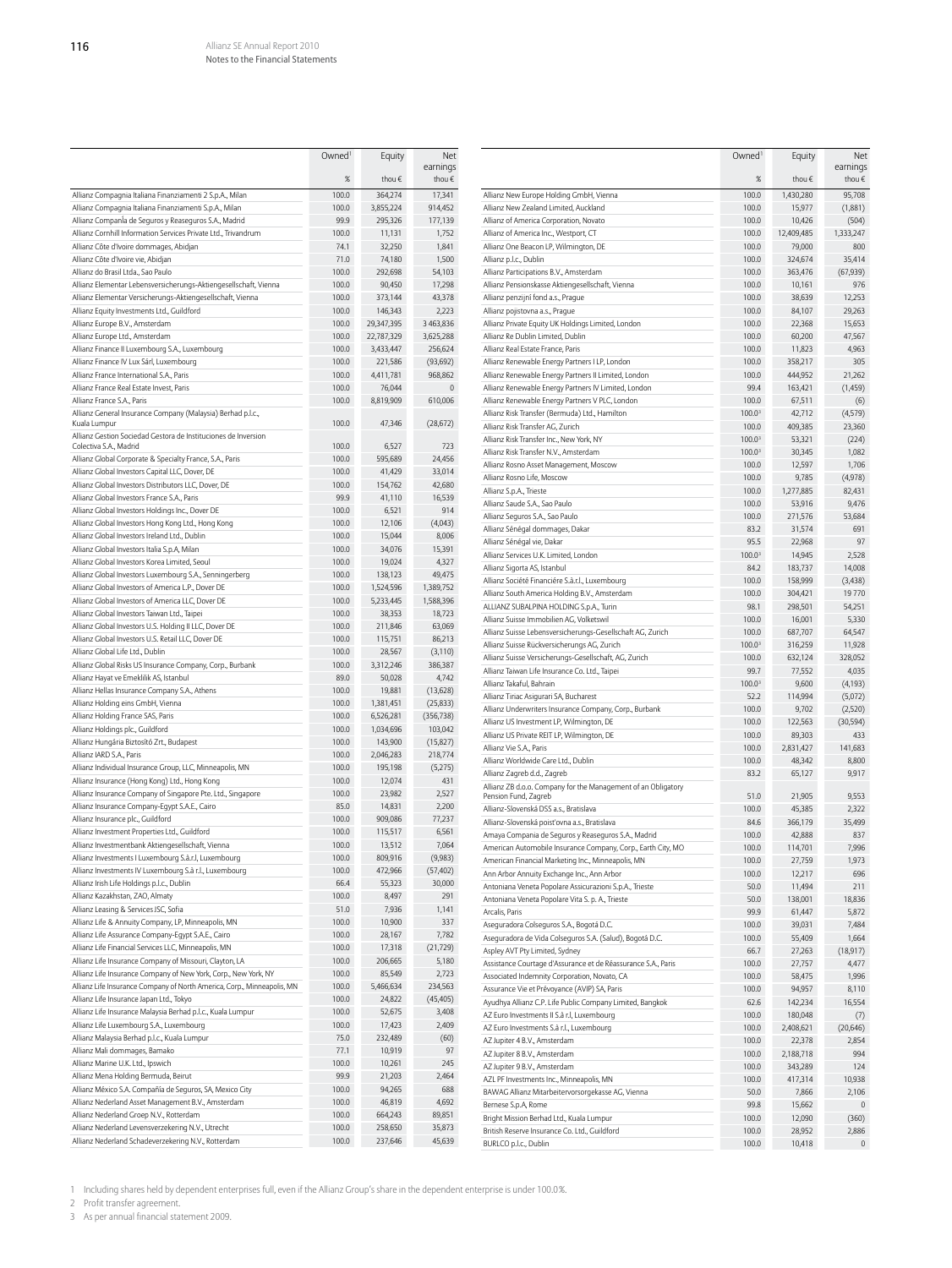- 91 Basis of Preparation **117**
- 91 Accounting, Valuation and Calculation Methods
- 94 Supplementary Information on Assets
- 99 Supplementary Information on Equity and Liabilities
- 106 Supplementary Information to the Income Statement
- 109 Other Information and List of Participations

| thou €<br>$\chi$<br>thou €<br>Calypso S.A., Paris<br>100.0<br>10,239<br>(9,368)<br>Mede<br>47,827<br>Capital Messine S.à.r.l., Luxembourg<br>100.0<br>(25)<br>CEPE de Langres Sud SARL, Avignon<br>100.0<br>(1, 496)<br>6,667<br>Mond<br>Challenging Financial Careers Insurance Marketing Corp., LLC,<br>Mond<br>100.0<br>Huntington Beach, CA<br>10,878<br>(179)<br>Château Larose Trintaudon S.A., Saint Laurent de Médoc<br>100.0<br>41,702<br>2,383<br>Chicago Insurance Company, Corp., Chicago, IL<br>100.0<br>41,434<br>2,462<br>CIC Allianz Insurance Ltd., Sydney<br>100.0<br>18,868<br>7,391<br>100.0<br>26<br>Colisee S.à r.l., Luxembourg<br>9,448<br>Natio<br>512<br>Compagnie de Gestion et Prevoyance, Strasbourg<br>99.9<br>7,610<br>Companhia de Seguros Allianz Portugal S.A., Lisbon<br>64.8<br>126,710<br>29,294<br>NFJ In<br>Compania Colombiana de Inversion Colseguros S.A., Bogotá D.C.<br>100.0<br>103,732<br>(1,400)<br>OJSC <sup>®</sup><br>Coparc, Paris<br>100.0<br>27,371<br>992<br>Omeo<br>CreditRas Assicurazioni S.p.A., Milan<br>50.0<br>29,698<br>11,299<br>Open<br>50.0<br>1,604<br>CreditRas Vita S.p.A., Milan<br>359,206<br>Oppe<br>DARTA SAVING LIFE ASSURANCE LTD., Dublin<br>100.0<br>51,907<br>$\bf{0}$<br>Orion<br>DBI Insurance Company Ltd., Guildford<br>100.0<br>$\mathbf 0$<br>6,863<br>Pacifi<br>100.0<br>Deeside Investments Inc., Wilmington, DE<br>290,785<br>(8,351)<br>Perso<br>Delta Technical Services Ltd., London<br>100.03<br>14,949<br>2,528<br>Pet Pl<br>Dresdner RCM Global Investors (Jersey) Ltd, Jersey<br>100.0<br>8,597<br>472<br>PFP H<br>100.03<br>Euler Hermes ACI Holding, Inc., New York, NY<br>167,734<br>2,161<br>PGREI<br>Euler Hermes ACI Inc., Baltimore<br>100.0 <sup>3</sup><br>133,159<br>(1,839)<br><b>PIMC</b><br>Euler Hermes Cescob uverová pojistovna, a.s., Prague<br>100.03<br>9,232<br>2,059<br><b>PIMC</b><br>EULER HERMES CREDIT INSURANCE BELGIUM S.A., Brussels<br>100.0<br>67,320<br>(15, 181)<br>PIMC<br>100.03<br>Euler Hermes Guarantee plc., Tonbridge, Kent<br>15,618<br>1,303<br><b>PIMC</b><br>Euler Hermes Holdings UK plc, London<br>100.0<br>132,502<br>1,370<br><b>PIMC</b><br>Euler Hermes Kreditförsäkring Norden AB, Stockholm<br>100.0 <sup>3</sup><br>299<br>15,718<br><b>PIMC</b><br>Euler Hermes Kreditverzekering N.V., Hertogenbosch<br>100.0<br>24,176<br>(935)<br><b>PIMC</b><br>Euler Hermes Réinsurance, Zurich<br>100.0 <sup>3</sup><br>88,951<br>(71, 985)<br><b>PIMC</b><br>Euler Hermes S.A., Paris<br>703<br>1,324,907<br>166,830<br><b>PIMC</b><br>Euler Hermes Services Belgium S.A., Brussels<br>100.0<br>11,805<br>(154)<br>Prism<br>Euler Hermes Servicos Ltda, Sao Paulo<br>701<br>100.03<br>15,106<br>Progr<br>Euler Hermes SFAC Crédit S.A.S., Paris<br>100.0<br>145,359<br>3,564<br>Prote:<br>Euler Hermes SFAC Recouvrement S.A.S., Paris<br>100.0<br>2,292<br>33,358<br>PT As<br>Euler Hermes SFAC S.A., Paris<br>100.0<br>339,738<br>88,667<br>PT As<br>Euler Hermes SIAC S.p.A., Rome<br>100.0<br>53,753<br>9,101<br>PTE A<br>Euler Hermes UK plc, London<br>100.0<br>116,565<br>16,714<br>Euler Hermes UMA, Louisville, LA<br>100,03<br>9,332<br>1,387<br>RB Vit<br>Euler Re, SA, Senningerberg<br>100.0 <sup>3</sup><br>36,383<br>(6, 872)<br>RCM I<br>Eurl 20/22 Le Peletier, Paris<br>100.0<br>27,168<br>1,400<br>RCM,<br>EURO GESTION, Paris<br>100.0<br>35,699<br>2,406<br>Real F<br>Eurosol Invest S.r.l., Udine<br>100.0<br>8,584<br>(16)<br>Real F<br>Eurovida S.A. Compañía de Seguros y Reaseguros, Madrid<br>51.0<br>104,393<br>36,658<br>Redor<br>100.0<br>F Jupiter SAS, Paris<br>61,647<br>(4,741)<br>Rolan<br>Fenix Directo Compania de Seguros y Reaseguros S.A., Madrid<br>100.0<br>3,058<br>23,356<br>Rosno<br>Fireman's Fund Indemnity Corporation, Liberty Corner, NJ<br>178<br>100.0<br>10,532<br>Roste<br>Fireman's Fund Insurance Company of Ohio, Corp., Cincinnati, OH<br>100.0<br>721<br>27,483<br>S.C. A<br>100.0<br>Fireman's Fund Insurance Company, Corp., Novato<br>2,058,679<br>130,122<br>San F<br>FRAGONARD ASSURANCE, SACS, Paris<br>100.0<br>58,588<br>14,498<br>SAS A<br>100.0<br>49,905<br>GamePlan Financial Marketing LLC, Woodstock, GA<br>8,639<br>SAS <sub>L</sub><br>52.5<br>Generation Vie, Paris<br>51,332<br>9,920<br>SAS <sub>N</sub><br>Genialloyd S.p.A., Milan<br>100.0<br>73,600<br>28,775<br>SC To<br>Havelaar et Van Stolk B.V., Rotterdam<br>100.0<br>7,991<br>749<br>Schm<br>Home & Legacy Insurance Services Limited, London<br>100.0<br>11,847<br>1,407<br>SCI Al<br>Hungária Biztosító Számitástechnikai Kft. (Hungária EDV-<br>SCI <sub>A</sub><br>Betriebsgesellschaft mbH), Budapest<br>100.0<br>15,736<br>(664)<br>SCI PF<br>Insurance and Reinsurance AG Energy, Sofia<br>50.9<br>28,072<br>12,231<br>Insurance Company "Progress Garant", Moscow<br>100.0<br>34,413<br>1,659<br>Insurance Joint Stock Company "Allianz", AOOT/OAO, Moscow<br>100.0<br>11,948<br>2,198<br>Interstate Fire & Casualty Company, Chicago, IL<br>100.0<br>112,509<br>5,471<br>Investitori SGR S.p.a., Milan<br>98.7<br>15,040<br>(426)<br>Select<br>Jefferson Insurance Company of N.Y., Corp., New York, NY<br>100.0<br>19,716<br>1,164<br>Select<br>Kiinteistöoasakeyhtiö Eteläesplanadi 2, Helsinki<br>100.0<br>21,603<br>3,021<br>Select<br>KNIGHTSBRIDGE ALLIANZ LP, Bartlesville, OK<br>99.53<br>7,600<br>(752)<br>Select<br>LA RURALE, Charenton- le-Pont<br>99.8<br>7,068<br>493<br>Select<br>L'Assicuratrice Italiana Vita S.p.A., Milan<br>100.0<br>28,032<br>1,239<br>Select<br>LLC "Allianz Eurasia Healthcare", St. Petersburg<br>100.0<br>11,923<br>(1,007)<br>Lloyd Adriatico Holding S.p.A., Trieste<br>99.9<br>911,616<br>123,223<br>London Verzekeringen N.V., Amsterdam<br>100.0<br>111,845<br>10,836<br>Societ<br>manroland (China) Ltd., Hong Kong<br>100.0<br>16,668<br>3,885<br>Socié<br>manroland Benelux N.V., Wemmel<br>100.0<br>34,309<br>1,458<br>Socié<br>manroland CEE AG, Vienna<br>100.0<br>17,498<br>2,801<br>Socié<br>manroland Inc., Westmont, IL<br>100.0<br>19,525<br>(949)<br>Sonin<br>manroland Western Europe Group B.V., Amsterdam<br>100.0<br>64,645<br>1<br>South<br>Martin Maurel Vie, Paris<br>66.0<br>12,406<br>2,021<br>SPACI | Owned <sup>1</sup> | Equity | Net<br>earnings |            |
|--------------------------------------------------------------------------------------------------------------------------------------------------------------------------------------------------------------------------------------------------------------------------------------------------------------------------------------------------------------------------------------------------------------------------------------------------------------------------------------------------------------------------------------------------------------------------------------------------------------------------------------------------------------------------------------------------------------------------------------------------------------------------------------------------------------------------------------------------------------------------------------------------------------------------------------------------------------------------------------------------------------------------------------------------------------------------------------------------------------------------------------------------------------------------------------------------------------------------------------------------------------------------------------------------------------------------------------------------------------------------------------------------------------------------------------------------------------------------------------------------------------------------------------------------------------------------------------------------------------------------------------------------------------------------------------------------------------------------------------------------------------------------------------------------------------------------------------------------------------------------------------------------------------------------------------------------------------------------------------------------------------------------------------------------------------------------------------------------------------------------------------------------------------------------------------------------------------------------------------------------------------------------------------------------------------------------------------------------------------------------------------------------------------------------------------------------------------------------------------------------------------------------------------------------------------------------------------------------------------------------------------------------------------------------------------------------------------------------------------------------------------------------------------------------------------------------------------------------------------------------------------------------------------------------------------------------------------------------------------------------------------------------------------------------------------------------------------------------------------------------------------------------------------------------------------------------------------------------------------------------------------------------------------------------------------------------------------------------------------------------------------------------------------------------------------------------------------------------------------------------------------------------------------------------------------------------------------------------------------------------------------------------------------------------------------------------------------------------------------------------------------------------------------------------------------------------------------------------------------------------------------------------------------------------------------------------------------------------------------------------------------------------------------------------------------------------------------------------------------------------------------------------------------------------------------------------------------------------------------------------------------------------------------------------------------------------------------------------------------------------------------------------------------------------------------------------------------------------------------------------------------------------------------------------------------------------------------------------------------------------------------------------------------------------------------------------------------------------------------------------------------------------------------------------------------------------------------------------------------------------------------------------------------------------------------------------------------------------------------------------------------------------------------------------------------------------------------------------------------------------------------------------------------------------------------------------------------------------------------------------------------------------------------------------------------------------------------------------------------------------------------------------------------------------------------------------------------------------------------------------------------------------------------------------------------------------------------------------------------------------------------------------------------------------------------------------------------------------------------------------------------------------------------------------------------------------------------------------------------------------------------------------------------------------------------------------------------------------------------------------------------------------------------------------------------------------------------------------------------------------------------------------------------------------------------------------------------------------------------------------------------------|--------------------|--------|-----------------|------------|
|                                                                                                                                                                                                                                                                                                                                                                                                                                                                                                                                                                                                                                                                                                                                                                                                                                                                                                                                                                                                                                                                                                                                                                                                                                                                                                                                                                                                                                                                                                                                                                                                                                                                                                                                                                                                                                                                                                                                                                                                                                                                                                                                                                                                                                                                                                                                                                                                                                                                                                                                                                                                                                                                                                                                                                                                                                                                                                                                                                                                                                                                                                                                                                                                                                                                                                                                                                                                                                                                                                                                                                                                                                                                                                                                                                                                                                                                                                                                                                                                                                                                                                                                                                                                                                                                                                                                                                                                                                                                                                                                                                                                                                                                                                                                                                                                                                                                                                                                                                                                                                                                                                                                                                                                                                                                                                                                                                                                                                                                                                                                                                                                                                                                                                                                                                                                                                                                                                                                                                                                                                                                                                                                                                                                                                                                    |                    |        |                 |            |
|                                                                                                                                                                                                                                                                                                                                                                                                                                                                                                                                                                                                                                                                                                                                                                                                                                                                                                                                                                                                                                                                                                                                                                                                                                                                                                                                                                                                                                                                                                                                                                                                                                                                                                                                                                                                                                                                                                                                                                                                                                                                                                                                                                                                                                                                                                                                                                                                                                                                                                                                                                                                                                                                                                                                                                                                                                                                                                                                                                                                                                                                                                                                                                                                                                                                                                                                                                                                                                                                                                                                                                                                                                                                                                                                                                                                                                                                                                                                                                                                                                                                                                                                                                                                                                                                                                                                                                                                                                                                                                                                                                                                                                                                                                                                                                                                                                                                                                                                                                                                                                                                                                                                                                                                                                                                                                                                                                                                                                                                                                                                                                                                                                                                                                                                                                                                                                                                                                                                                                                                                                                                                                                                                                                                                                                                    |                    |        |                 |            |
|                                                                                                                                                                                                                                                                                                                                                                                                                                                                                                                                                                                                                                                                                                                                                                                                                                                                                                                                                                                                                                                                                                                                                                                                                                                                                                                                                                                                                                                                                                                                                                                                                                                                                                                                                                                                                                                                                                                                                                                                                                                                                                                                                                                                                                                                                                                                                                                                                                                                                                                                                                                                                                                                                                                                                                                                                                                                                                                                                                                                                                                                                                                                                                                                                                                                                                                                                                                                                                                                                                                                                                                                                                                                                                                                                                                                                                                                                                                                                                                                                                                                                                                                                                                                                                                                                                                                                                                                                                                                                                                                                                                                                                                                                                                                                                                                                                                                                                                                                                                                                                                                                                                                                                                                                                                                                                                                                                                                                                                                                                                                                                                                                                                                                                                                                                                                                                                                                                                                                                                                                                                                                                                                                                                                                                                                    |                    |        |                 | Mond       |
|                                                                                                                                                                                                                                                                                                                                                                                                                                                                                                                                                                                                                                                                                                                                                                                                                                                                                                                                                                                                                                                                                                                                                                                                                                                                                                                                                                                                                                                                                                                                                                                                                                                                                                                                                                                                                                                                                                                                                                                                                                                                                                                                                                                                                                                                                                                                                                                                                                                                                                                                                                                                                                                                                                                                                                                                                                                                                                                                                                                                                                                                                                                                                                                                                                                                                                                                                                                                                                                                                                                                                                                                                                                                                                                                                                                                                                                                                                                                                                                                                                                                                                                                                                                                                                                                                                                                                                                                                                                                                                                                                                                                                                                                                                                                                                                                                                                                                                                                                                                                                                                                                                                                                                                                                                                                                                                                                                                                                                                                                                                                                                                                                                                                                                                                                                                                                                                                                                                                                                                                                                                                                                                                                                                                                                                                    |                    |        |                 |            |
|                                                                                                                                                                                                                                                                                                                                                                                                                                                                                                                                                                                                                                                                                                                                                                                                                                                                                                                                                                                                                                                                                                                                                                                                                                                                                                                                                                                                                                                                                                                                                                                                                                                                                                                                                                                                                                                                                                                                                                                                                                                                                                                                                                                                                                                                                                                                                                                                                                                                                                                                                                                                                                                                                                                                                                                                                                                                                                                                                                                                                                                                                                                                                                                                                                                                                                                                                                                                                                                                                                                                                                                                                                                                                                                                                                                                                                                                                                                                                                                                                                                                                                                                                                                                                                                                                                                                                                                                                                                                                                                                                                                                                                                                                                                                                                                                                                                                                                                                                                                                                                                                                                                                                                                                                                                                                                                                                                                                                                                                                                                                                                                                                                                                                                                                                                                                                                                                                                                                                                                                                                                                                                                                                                                                                                                                    |                    |        |                 | Mond       |
|                                                                                                                                                                                                                                                                                                                                                                                                                                                                                                                                                                                                                                                                                                                                                                                                                                                                                                                                                                                                                                                                                                                                                                                                                                                                                                                                                                                                                                                                                                                                                                                                                                                                                                                                                                                                                                                                                                                                                                                                                                                                                                                                                                                                                                                                                                                                                                                                                                                                                                                                                                                                                                                                                                                                                                                                                                                                                                                                                                                                                                                                                                                                                                                                                                                                                                                                                                                                                                                                                                                                                                                                                                                                                                                                                                                                                                                                                                                                                                                                                                                                                                                                                                                                                                                                                                                                                                                                                                                                                                                                                                                                                                                                                                                                                                                                                                                                                                                                                                                                                                                                                                                                                                                                                                                                                                                                                                                                                                                                                                                                                                                                                                                                                                                                                                                                                                                                                                                                                                                                                                                                                                                                                                                                                                                                    |                    |        |                 | Mond       |
|                                                                                                                                                                                                                                                                                                                                                                                                                                                                                                                                                                                                                                                                                                                                                                                                                                                                                                                                                                                                                                                                                                                                                                                                                                                                                                                                                                                                                                                                                                                                                                                                                                                                                                                                                                                                                                                                                                                                                                                                                                                                                                                                                                                                                                                                                                                                                                                                                                                                                                                                                                                                                                                                                                                                                                                                                                                                                                                                                                                                                                                                                                                                                                                                                                                                                                                                                                                                                                                                                                                                                                                                                                                                                                                                                                                                                                                                                                                                                                                                                                                                                                                                                                                                                                                                                                                                                                                                                                                                                                                                                                                                                                                                                                                                                                                                                                                                                                                                                                                                                                                                                                                                                                                                                                                                                                                                                                                                                                                                                                                                                                                                                                                                                                                                                                                                                                                                                                                                                                                                                                                                                                                                                                                                                                                                    |                    |        |                 | Mond       |
|                                                                                                                                                                                                                                                                                                                                                                                                                                                                                                                                                                                                                                                                                                                                                                                                                                                                                                                                                                                                                                                                                                                                                                                                                                                                                                                                                                                                                                                                                                                                                                                                                                                                                                                                                                                                                                                                                                                                                                                                                                                                                                                                                                                                                                                                                                                                                                                                                                                                                                                                                                                                                                                                                                                                                                                                                                                                                                                                                                                                                                                                                                                                                                                                                                                                                                                                                                                                                                                                                                                                                                                                                                                                                                                                                                                                                                                                                                                                                                                                                                                                                                                                                                                                                                                                                                                                                                                                                                                                                                                                                                                                                                                                                                                                                                                                                                                                                                                                                                                                                                                                                                                                                                                                                                                                                                                                                                                                                                                                                                                                                                                                                                                                                                                                                                                                                                                                                                                                                                                                                                                                                                                                                                                                                                                                    |                    |        |                 | <b>MON</b> |
|                                                                                                                                                                                                                                                                                                                                                                                                                                                                                                                                                                                                                                                                                                                                                                                                                                                                                                                                                                                                                                                                                                                                                                                                                                                                                                                                                                                                                                                                                                                                                                                                                                                                                                                                                                                                                                                                                                                                                                                                                                                                                                                                                                                                                                                                                                                                                                                                                                                                                                                                                                                                                                                                                                                                                                                                                                                                                                                                                                                                                                                                                                                                                                                                                                                                                                                                                                                                                                                                                                                                                                                                                                                                                                                                                                                                                                                                                                                                                                                                                                                                                                                                                                                                                                                                                                                                                                                                                                                                                                                                                                                                                                                                                                                                                                                                                                                                                                                                                                                                                                                                                                                                                                                                                                                                                                                                                                                                                                                                                                                                                                                                                                                                                                                                                                                                                                                                                                                                                                                                                                                                                                                                                                                                                                                                    |                    |        |                 |            |
|                                                                                                                                                                                                                                                                                                                                                                                                                                                                                                                                                                                                                                                                                                                                                                                                                                                                                                                                                                                                                                                                                                                                                                                                                                                                                                                                                                                                                                                                                                                                                                                                                                                                                                                                                                                                                                                                                                                                                                                                                                                                                                                                                                                                                                                                                                                                                                                                                                                                                                                                                                                                                                                                                                                                                                                                                                                                                                                                                                                                                                                                                                                                                                                                                                                                                                                                                                                                                                                                                                                                                                                                                                                                                                                                                                                                                                                                                                                                                                                                                                                                                                                                                                                                                                                                                                                                                                                                                                                                                                                                                                                                                                                                                                                                                                                                                                                                                                                                                                                                                                                                                                                                                                                                                                                                                                                                                                                                                                                                                                                                                                                                                                                                                                                                                                                                                                                                                                                                                                                                                                                                                                                                                                                                                                                                    |                    |        |                 | Nemi       |
|                                                                                                                                                                                                                                                                                                                                                                                                                                                                                                                                                                                                                                                                                                                                                                                                                                                                                                                                                                                                                                                                                                                                                                                                                                                                                                                                                                                                                                                                                                                                                                                                                                                                                                                                                                                                                                                                                                                                                                                                                                                                                                                                                                                                                                                                                                                                                                                                                                                                                                                                                                                                                                                                                                                                                                                                                                                                                                                                                                                                                                                                                                                                                                                                                                                                                                                                                                                                                                                                                                                                                                                                                                                                                                                                                                                                                                                                                                                                                                                                                                                                                                                                                                                                                                                                                                                                                                                                                                                                                                                                                                                                                                                                                                                                                                                                                                                                                                                                                                                                                                                                                                                                                                                                                                                                                                                                                                                                                                                                                                                                                                                                                                                                                                                                                                                                                                                                                                                                                                                                                                                                                                                                                                                                                                                                    |                    |        |                 |            |
|                                                                                                                                                                                                                                                                                                                                                                                                                                                                                                                                                                                                                                                                                                                                                                                                                                                                                                                                                                                                                                                                                                                                                                                                                                                                                                                                                                                                                                                                                                                                                                                                                                                                                                                                                                                                                                                                                                                                                                                                                                                                                                                                                                                                                                                                                                                                                                                                                                                                                                                                                                                                                                                                                                                                                                                                                                                                                                                                                                                                                                                                                                                                                                                                                                                                                                                                                                                                                                                                                                                                                                                                                                                                                                                                                                                                                                                                                                                                                                                                                                                                                                                                                                                                                                                                                                                                                                                                                                                                                                                                                                                                                                                                                                                                                                                                                                                                                                                                                                                                                                                                                                                                                                                                                                                                                                                                                                                                                                                                                                                                                                                                                                                                                                                                                                                                                                                                                                                                                                                                                                                                                                                                                                                                                                                                    |                    |        |                 |            |
|                                                                                                                                                                                                                                                                                                                                                                                                                                                                                                                                                                                                                                                                                                                                                                                                                                                                                                                                                                                                                                                                                                                                                                                                                                                                                                                                                                                                                                                                                                                                                                                                                                                                                                                                                                                                                                                                                                                                                                                                                                                                                                                                                                                                                                                                                                                                                                                                                                                                                                                                                                                                                                                                                                                                                                                                                                                                                                                                                                                                                                                                                                                                                                                                                                                                                                                                                                                                                                                                                                                                                                                                                                                                                                                                                                                                                                                                                                                                                                                                                                                                                                                                                                                                                                                                                                                                                                                                                                                                                                                                                                                                                                                                                                                                                                                                                                                                                                                                                                                                                                                                                                                                                                                                                                                                                                                                                                                                                                                                                                                                                                                                                                                                                                                                                                                                                                                                                                                                                                                                                                                                                                                                                                                                                                                                    |                    |        |                 |            |
|                                                                                                                                                                                                                                                                                                                                                                                                                                                                                                                                                                                                                                                                                                                                                                                                                                                                                                                                                                                                                                                                                                                                                                                                                                                                                                                                                                                                                                                                                                                                                                                                                                                                                                                                                                                                                                                                                                                                                                                                                                                                                                                                                                                                                                                                                                                                                                                                                                                                                                                                                                                                                                                                                                                                                                                                                                                                                                                                                                                                                                                                                                                                                                                                                                                                                                                                                                                                                                                                                                                                                                                                                                                                                                                                                                                                                                                                                                                                                                                                                                                                                                                                                                                                                                                                                                                                                                                                                                                                                                                                                                                                                                                                                                                                                                                                                                                                                                                                                                                                                                                                                                                                                                                                                                                                                                                                                                                                                                                                                                                                                                                                                                                                                                                                                                                                                                                                                                                                                                                                                                                                                                                                                                                                                                                                    |                    |        |                 |            |
|                                                                                                                                                                                                                                                                                                                                                                                                                                                                                                                                                                                                                                                                                                                                                                                                                                                                                                                                                                                                                                                                                                                                                                                                                                                                                                                                                                                                                                                                                                                                                                                                                                                                                                                                                                                                                                                                                                                                                                                                                                                                                                                                                                                                                                                                                                                                                                                                                                                                                                                                                                                                                                                                                                                                                                                                                                                                                                                                                                                                                                                                                                                                                                                                                                                                                                                                                                                                                                                                                                                                                                                                                                                                                                                                                                                                                                                                                                                                                                                                                                                                                                                                                                                                                                                                                                                                                                                                                                                                                                                                                                                                                                                                                                                                                                                                                                                                                                                                                                                                                                                                                                                                                                                                                                                                                                                                                                                                                                                                                                                                                                                                                                                                                                                                                                                                                                                                                                                                                                                                                                                                                                                                                                                                                                                                    |                    |        |                 |            |
|                                                                                                                                                                                                                                                                                                                                                                                                                                                                                                                                                                                                                                                                                                                                                                                                                                                                                                                                                                                                                                                                                                                                                                                                                                                                                                                                                                                                                                                                                                                                                                                                                                                                                                                                                                                                                                                                                                                                                                                                                                                                                                                                                                                                                                                                                                                                                                                                                                                                                                                                                                                                                                                                                                                                                                                                                                                                                                                                                                                                                                                                                                                                                                                                                                                                                                                                                                                                                                                                                                                                                                                                                                                                                                                                                                                                                                                                                                                                                                                                                                                                                                                                                                                                                                                                                                                                                                                                                                                                                                                                                                                                                                                                                                                                                                                                                                                                                                                                                                                                                                                                                                                                                                                                                                                                                                                                                                                                                                                                                                                                                                                                                                                                                                                                                                                                                                                                                                                                                                                                                                                                                                                                                                                                                                                                    |                    |        |                 |            |
|                                                                                                                                                                                                                                                                                                                                                                                                                                                                                                                                                                                                                                                                                                                                                                                                                                                                                                                                                                                                                                                                                                                                                                                                                                                                                                                                                                                                                                                                                                                                                                                                                                                                                                                                                                                                                                                                                                                                                                                                                                                                                                                                                                                                                                                                                                                                                                                                                                                                                                                                                                                                                                                                                                                                                                                                                                                                                                                                                                                                                                                                                                                                                                                                                                                                                                                                                                                                                                                                                                                                                                                                                                                                                                                                                                                                                                                                                                                                                                                                                                                                                                                                                                                                                                                                                                                                                                                                                                                                                                                                                                                                                                                                                                                                                                                                                                                                                                                                                                                                                                                                                                                                                                                                                                                                                                                                                                                                                                                                                                                                                                                                                                                                                                                                                                                                                                                                                                                                                                                                                                                                                                                                                                                                                                                                    |                    |        |                 |            |
|                                                                                                                                                                                                                                                                                                                                                                                                                                                                                                                                                                                                                                                                                                                                                                                                                                                                                                                                                                                                                                                                                                                                                                                                                                                                                                                                                                                                                                                                                                                                                                                                                                                                                                                                                                                                                                                                                                                                                                                                                                                                                                                                                                                                                                                                                                                                                                                                                                                                                                                                                                                                                                                                                                                                                                                                                                                                                                                                                                                                                                                                                                                                                                                                                                                                                                                                                                                                                                                                                                                                                                                                                                                                                                                                                                                                                                                                                                                                                                                                                                                                                                                                                                                                                                                                                                                                                                                                                                                                                                                                                                                                                                                                                                                                                                                                                                                                                                                                                                                                                                                                                                                                                                                                                                                                                                                                                                                                                                                                                                                                                                                                                                                                                                                                                                                                                                                                                                                                                                                                                                                                                                                                                                                                                                                                    |                    |        |                 |            |
|                                                                                                                                                                                                                                                                                                                                                                                                                                                                                                                                                                                                                                                                                                                                                                                                                                                                                                                                                                                                                                                                                                                                                                                                                                                                                                                                                                                                                                                                                                                                                                                                                                                                                                                                                                                                                                                                                                                                                                                                                                                                                                                                                                                                                                                                                                                                                                                                                                                                                                                                                                                                                                                                                                                                                                                                                                                                                                                                                                                                                                                                                                                                                                                                                                                                                                                                                                                                                                                                                                                                                                                                                                                                                                                                                                                                                                                                                                                                                                                                                                                                                                                                                                                                                                                                                                                                                                                                                                                                                                                                                                                                                                                                                                                                                                                                                                                                                                                                                                                                                                                                                                                                                                                                                                                                                                                                                                                                                                                                                                                                                                                                                                                                                                                                                                                                                                                                                                                                                                                                                                                                                                                                                                                                                                                                    |                    |        |                 |            |
|                                                                                                                                                                                                                                                                                                                                                                                                                                                                                                                                                                                                                                                                                                                                                                                                                                                                                                                                                                                                                                                                                                                                                                                                                                                                                                                                                                                                                                                                                                                                                                                                                                                                                                                                                                                                                                                                                                                                                                                                                                                                                                                                                                                                                                                                                                                                                                                                                                                                                                                                                                                                                                                                                                                                                                                                                                                                                                                                                                                                                                                                                                                                                                                                                                                                                                                                                                                                                                                                                                                                                                                                                                                                                                                                                                                                                                                                                                                                                                                                                                                                                                                                                                                                                                                                                                                                                                                                                                                                                                                                                                                                                                                                                                                                                                                                                                                                                                                                                                                                                                                                                                                                                                                                                                                                                                                                                                                                                                                                                                                                                                                                                                                                                                                                                                                                                                                                                                                                                                                                                                                                                                                                                                                                                                                                    |                    |        |                 |            |
|                                                                                                                                                                                                                                                                                                                                                                                                                                                                                                                                                                                                                                                                                                                                                                                                                                                                                                                                                                                                                                                                                                                                                                                                                                                                                                                                                                                                                                                                                                                                                                                                                                                                                                                                                                                                                                                                                                                                                                                                                                                                                                                                                                                                                                                                                                                                                                                                                                                                                                                                                                                                                                                                                                                                                                                                                                                                                                                                                                                                                                                                                                                                                                                                                                                                                                                                                                                                                                                                                                                                                                                                                                                                                                                                                                                                                                                                                                                                                                                                                                                                                                                                                                                                                                                                                                                                                                                                                                                                                                                                                                                                                                                                                                                                                                                                                                                                                                                                                                                                                                                                                                                                                                                                                                                                                                                                                                                                                                                                                                                                                                                                                                                                                                                                                                                                                                                                                                                                                                                                                                                                                                                                                                                                                                                                    |                    |        |                 |            |
|                                                                                                                                                                                                                                                                                                                                                                                                                                                                                                                                                                                                                                                                                                                                                                                                                                                                                                                                                                                                                                                                                                                                                                                                                                                                                                                                                                                                                                                                                                                                                                                                                                                                                                                                                                                                                                                                                                                                                                                                                                                                                                                                                                                                                                                                                                                                                                                                                                                                                                                                                                                                                                                                                                                                                                                                                                                                                                                                                                                                                                                                                                                                                                                                                                                                                                                                                                                                                                                                                                                                                                                                                                                                                                                                                                                                                                                                                                                                                                                                                                                                                                                                                                                                                                                                                                                                                                                                                                                                                                                                                                                                                                                                                                                                                                                                                                                                                                                                                                                                                                                                                                                                                                                                                                                                                                                                                                                                                                                                                                                                                                                                                                                                                                                                                                                                                                                                                                                                                                                                                                                                                                                                                                                                                                                                    |                    |        |                 |            |
|                                                                                                                                                                                                                                                                                                                                                                                                                                                                                                                                                                                                                                                                                                                                                                                                                                                                                                                                                                                                                                                                                                                                                                                                                                                                                                                                                                                                                                                                                                                                                                                                                                                                                                                                                                                                                                                                                                                                                                                                                                                                                                                                                                                                                                                                                                                                                                                                                                                                                                                                                                                                                                                                                                                                                                                                                                                                                                                                                                                                                                                                                                                                                                                                                                                                                                                                                                                                                                                                                                                                                                                                                                                                                                                                                                                                                                                                                                                                                                                                                                                                                                                                                                                                                                                                                                                                                                                                                                                                                                                                                                                                                                                                                                                                                                                                                                                                                                                                                                                                                                                                                                                                                                                                                                                                                                                                                                                                                                                                                                                                                                                                                                                                                                                                                                                                                                                                                                                                                                                                                                                                                                                                                                                                                                                                    |                    |        |                 |            |
|                                                                                                                                                                                                                                                                                                                                                                                                                                                                                                                                                                                                                                                                                                                                                                                                                                                                                                                                                                                                                                                                                                                                                                                                                                                                                                                                                                                                                                                                                                                                                                                                                                                                                                                                                                                                                                                                                                                                                                                                                                                                                                                                                                                                                                                                                                                                                                                                                                                                                                                                                                                                                                                                                                                                                                                                                                                                                                                                                                                                                                                                                                                                                                                                                                                                                                                                                                                                                                                                                                                                                                                                                                                                                                                                                                                                                                                                                                                                                                                                                                                                                                                                                                                                                                                                                                                                                                                                                                                                                                                                                                                                                                                                                                                                                                                                                                                                                                                                                                                                                                                                                                                                                                                                                                                                                                                                                                                                                                                                                                                                                                                                                                                                                                                                                                                                                                                                                                                                                                                                                                                                                                                                                                                                                                                                    |                    |        |                 |            |
|                                                                                                                                                                                                                                                                                                                                                                                                                                                                                                                                                                                                                                                                                                                                                                                                                                                                                                                                                                                                                                                                                                                                                                                                                                                                                                                                                                                                                                                                                                                                                                                                                                                                                                                                                                                                                                                                                                                                                                                                                                                                                                                                                                                                                                                                                                                                                                                                                                                                                                                                                                                                                                                                                                                                                                                                                                                                                                                                                                                                                                                                                                                                                                                                                                                                                                                                                                                                                                                                                                                                                                                                                                                                                                                                                                                                                                                                                                                                                                                                                                                                                                                                                                                                                                                                                                                                                                                                                                                                                                                                                                                                                                                                                                                                                                                                                                                                                                                                                                                                                                                                                                                                                                                                                                                                                                                                                                                                                                                                                                                                                                                                                                                                                                                                                                                                                                                                                                                                                                                                                                                                                                                                                                                                                                                                    |                    |        |                 |            |
|                                                                                                                                                                                                                                                                                                                                                                                                                                                                                                                                                                                                                                                                                                                                                                                                                                                                                                                                                                                                                                                                                                                                                                                                                                                                                                                                                                                                                                                                                                                                                                                                                                                                                                                                                                                                                                                                                                                                                                                                                                                                                                                                                                                                                                                                                                                                                                                                                                                                                                                                                                                                                                                                                                                                                                                                                                                                                                                                                                                                                                                                                                                                                                                                                                                                                                                                                                                                                                                                                                                                                                                                                                                                                                                                                                                                                                                                                                                                                                                                                                                                                                                                                                                                                                                                                                                                                                                                                                                                                                                                                                                                                                                                                                                                                                                                                                                                                                                                                                                                                                                                                                                                                                                                                                                                                                                                                                                                                                                                                                                                                                                                                                                                                                                                                                                                                                                                                                                                                                                                                                                                                                                                                                                                                                                                    |                    |        |                 |            |
|                                                                                                                                                                                                                                                                                                                                                                                                                                                                                                                                                                                                                                                                                                                                                                                                                                                                                                                                                                                                                                                                                                                                                                                                                                                                                                                                                                                                                                                                                                                                                                                                                                                                                                                                                                                                                                                                                                                                                                                                                                                                                                                                                                                                                                                                                                                                                                                                                                                                                                                                                                                                                                                                                                                                                                                                                                                                                                                                                                                                                                                                                                                                                                                                                                                                                                                                                                                                                                                                                                                                                                                                                                                                                                                                                                                                                                                                                                                                                                                                                                                                                                                                                                                                                                                                                                                                                                                                                                                                                                                                                                                                                                                                                                                                                                                                                                                                                                                                                                                                                                                                                                                                                                                                                                                                                                                                                                                                                                                                                                                                                                                                                                                                                                                                                                                                                                                                                                                                                                                                                                                                                                                                                                                                                                                                    |                    |        |                 |            |
|                                                                                                                                                                                                                                                                                                                                                                                                                                                                                                                                                                                                                                                                                                                                                                                                                                                                                                                                                                                                                                                                                                                                                                                                                                                                                                                                                                                                                                                                                                                                                                                                                                                                                                                                                                                                                                                                                                                                                                                                                                                                                                                                                                                                                                                                                                                                                                                                                                                                                                                                                                                                                                                                                                                                                                                                                                                                                                                                                                                                                                                                                                                                                                                                                                                                                                                                                                                                                                                                                                                                                                                                                                                                                                                                                                                                                                                                                                                                                                                                                                                                                                                                                                                                                                                                                                                                                                                                                                                                                                                                                                                                                                                                                                                                                                                                                                                                                                                                                                                                                                                                                                                                                                                                                                                                                                                                                                                                                                                                                                                                                                                                                                                                                                                                                                                                                                                                                                                                                                                                                                                                                                                                                                                                                                                                    |                    |        |                 |            |
|                                                                                                                                                                                                                                                                                                                                                                                                                                                                                                                                                                                                                                                                                                                                                                                                                                                                                                                                                                                                                                                                                                                                                                                                                                                                                                                                                                                                                                                                                                                                                                                                                                                                                                                                                                                                                                                                                                                                                                                                                                                                                                                                                                                                                                                                                                                                                                                                                                                                                                                                                                                                                                                                                                                                                                                                                                                                                                                                                                                                                                                                                                                                                                                                                                                                                                                                                                                                                                                                                                                                                                                                                                                                                                                                                                                                                                                                                                                                                                                                                                                                                                                                                                                                                                                                                                                                                                                                                                                                                                                                                                                                                                                                                                                                                                                                                                                                                                                                                                                                                                                                                                                                                                                                                                                                                                                                                                                                                                                                                                                                                                                                                                                                                                                                                                                                                                                                                                                                                                                                                                                                                                                                                                                                                                                                    |                    |        |                 |            |
|                                                                                                                                                                                                                                                                                                                                                                                                                                                                                                                                                                                                                                                                                                                                                                                                                                                                                                                                                                                                                                                                                                                                                                                                                                                                                                                                                                                                                                                                                                                                                                                                                                                                                                                                                                                                                                                                                                                                                                                                                                                                                                                                                                                                                                                                                                                                                                                                                                                                                                                                                                                                                                                                                                                                                                                                                                                                                                                                                                                                                                                                                                                                                                                                                                                                                                                                                                                                                                                                                                                                                                                                                                                                                                                                                                                                                                                                                                                                                                                                                                                                                                                                                                                                                                                                                                                                                                                                                                                                                                                                                                                                                                                                                                                                                                                                                                                                                                                                                                                                                                                                                                                                                                                                                                                                                                                                                                                                                                                                                                                                                                                                                                                                                                                                                                                                                                                                                                                                                                                                                                                                                                                                                                                                                                                                    |                    |        |                 |            |
|                                                                                                                                                                                                                                                                                                                                                                                                                                                                                                                                                                                                                                                                                                                                                                                                                                                                                                                                                                                                                                                                                                                                                                                                                                                                                                                                                                                                                                                                                                                                                                                                                                                                                                                                                                                                                                                                                                                                                                                                                                                                                                                                                                                                                                                                                                                                                                                                                                                                                                                                                                                                                                                                                                                                                                                                                                                                                                                                                                                                                                                                                                                                                                                                                                                                                                                                                                                                                                                                                                                                                                                                                                                                                                                                                                                                                                                                                                                                                                                                                                                                                                                                                                                                                                                                                                                                                                                                                                                                                                                                                                                                                                                                                                                                                                                                                                                                                                                                                                                                                                                                                                                                                                                                                                                                                                                                                                                                                                                                                                                                                                                                                                                                                                                                                                                                                                                                                                                                                                                                                                                                                                                                                                                                                                                                    |                    |        |                 |            |
|                                                                                                                                                                                                                                                                                                                                                                                                                                                                                                                                                                                                                                                                                                                                                                                                                                                                                                                                                                                                                                                                                                                                                                                                                                                                                                                                                                                                                                                                                                                                                                                                                                                                                                                                                                                                                                                                                                                                                                                                                                                                                                                                                                                                                                                                                                                                                                                                                                                                                                                                                                                                                                                                                                                                                                                                                                                                                                                                                                                                                                                                                                                                                                                                                                                                                                                                                                                                                                                                                                                                                                                                                                                                                                                                                                                                                                                                                                                                                                                                                                                                                                                                                                                                                                                                                                                                                                                                                                                                                                                                                                                                                                                                                                                                                                                                                                                                                                                                                                                                                                                                                                                                                                                                                                                                                                                                                                                                                                                                                                                                                                                                                                                                                                                                                                                                                                                                                                                                                                                                                                                                                                                                                                                                                                                                    |                    |        |                 |            |
|                                                                                                                                                                                                                                                                                                                                                                                                                                                                                                                                                                                                                                                                                                                                                                                                                                                                                                                                                                                                                                                                                                                                                                                                                                                                                                                                                                                                                                                                                                                                                                                                                                                                                                                                                                                                                                                                                                                                                                                                                                                                                                                                                                                                                                                                                                                                                                                                                                                                                                                                                                                                                                                                                                                                                                                                                                                                                                                                                                                                                                                                                                                                                                                                                                                                                                                                                                                                                                                                                                                                                                                                                                                                                                                                                                                                                                                                                                                                                                                                                                                                                                                                                                                                                                                                                                                                                                                                                                                                                                                                                                                                                                                                                                                                                                                                                                                                                                                                                                                                                                                                                                                                                                                                                                                                                                                                                                                                                                                                                                                                                                                                                                                                                                                                                                                                                                                                                                                                                                                                                                                                                                                                                                                                                                                                    |                    |        |                 |            |
|                                                                                                                                                                                                                                                                                                                                                                                                                                                                                                                                                                                                                                                                                                                                                                                                                                                                                                                                                                                                                                                                                                                                                                                                                                                                                                                                                                                                                                                                                                                                                                                                                                                                                                                                                                                                                                                                                                                                                                                                                                                                                                                                                                                                                                                                                                                                                                                                                                                                                                                                                                                                                                                                                                                                                                                                                                                                                                                                                                                                                                                                                                                                                                                                                                                                                                                                                                                                                                                                                                                                                                                                                                                                                                                                                                                                                                                                                                                                                                                                                                                                                                                                                                                                                                                                                                                                                                                                                                                                                                                                                                                                                                                                                                                                                                                                                                                                                                                                                                                                                                                                                                                                                                                                                                                                                                                                                                                                                                                                                                                                                                                                                                                                                                                                                                                                                                                                                                                                                                                                                                                                                                                                                                                                                                                                    |                    |        |                 | Ras Pr     |
|                                                                                                                                                                                                                                                                                                                                                                                                                                                                                                                                                                                                                                                                                                                                                                                                                                                                                                                                                                                                                                                                                                                                                                                                                                                                                                                                                                                                                                                                                                                                                                                                                                                                                                                                                                                                                                                                                                                                                                                                                                                                                                                                                                                                                                                                                                                                                                                                                                                                                                                                                                                                                                                                                                                                                                                                                                                                                                                                                                                                                                                                                                                                                                                                                                                                                                                                                                                                                                                                                                                                                                                                                                                                                                                                                                                                                                                                                                                                                                                                                                                                                                                                                                                                                                                                                                                                                                                                                                                                                                                                                                                                                                                                                                                                                                                                                                                                                                                                                                                                                                                                                                                                                                                                                                                                                                                                                                                                                                                                                                                                                                                                                                                                                                                                                                                                                                                                                                                                                                                                                                                                                                                                                                                                                                                                    |                    |        |                 |            |
|                                                                                                                                                                                                                                                                                                                                                                                                                                                                                                                                                                                                                                                                                                                                                                                                                                                                                                                                                                                                                                                                                                                                                                                                                                                                                                                                                                                                                                                                                                                                                                                                                                                                                                                                                                                                                                                                                                                                                                                                                                                                                                                                                                                                                                                                                                                                                                                                                                                                                                                                                                                                                                                                                                                                                                                                                                                                                                                                                                                                                                                                                                                                                                                                                                                                                                                                                                                                                                                                                                                                                                                                                                                                                                                                                                                                                                                                                                                                                                                                                                                                                                                                                                                                                                                                                                                                                                                                                                                                                                                                                                                                                                                                                                                                                                                                                                                                                                                                                                                                                                                                                                                                                                                                                                                                                                                                                                                                                                                                                                                                                                                                                                                                                                                                                                                                                                                                                                                                                                                                                                                                                                                                                                                                                                                                    |                    |        |                 |            |
|                                                                                                                                                                                                                                                                                                                                                                                                                                                                                                                                                                                                                                                                                                                                                                                                                                                                                                                                                                                                                                                                                                                                                                                                                                                                                                                                                                                                                                                                                                                                                                                                                                                                                                                                                                                                                                                                                                                                                                                                                                                                                                                                                                                                                                                                                                                                                                                                                                                                                                                                                                                                                                                                                                                                                                                                                                                                                                                                                                                                                                                                                                                                                                                                                                                                                                                                                                                                                                                                                                                                                                                                                                                                                                                                                                                                                                                                                                                                                                                                                                                                                                                                                                                                                                                                                                                                                                                                                                                                                                                                                                                                                                                                                                                                                                                                                                                                                                                                                                                                                                                                                                                                                                                                                                                                                                                                                                                                                                                                                                                                                                                                                                                                                                                                                                                                                                                                                                                                                                                                                                                                                                                                                                                                                                                                    |                    |        |                 |            |
|                                                                                                                                                                                                                                                                                                                                                                                                                                                                                                                                                                                                                                                                                                                                                                                                                                                                                                                                                                                                                                                                                                                                                                                                                                                                                                                                                                                                                                                                                                                                                                                                                                                                                                                                                                                                                                                                                                                                                                                                                                                                                                                                                                                                                                                                                                                                                                                                                                                                                                                                                                                                                                                                                                                                                                                                                                                                                                                                                                                                                                                                                                                                                                                                                                                                                                                                                                                                                                                                                                                                                                                                                                                                                                                                                                                                                                                                                                                                                                                                                                                                                                                                                                                                                                                                                                                                                                                                                                                                                                                                                                                                                                                                                                                                                                                                                                                                                                                                                                                                                                                                                                                                                                                                                                                                                                                                                                                                                                                                                                                                                                                                                                                                                                                                                                                                                                                                                                                                                                                                                                                                                                                                                                                                                                                                    |                    |        |                 |            |
|                                                                                                                                                                                                                                                                                                                                                                                                                                                                                                                                                                                                                                                                                                                                                                                                                                                                                                                                                                                                                                                                                                                                                                                                                                                                                                                                                                                                                                                                                                                                                                                                                                                                                                                                                                                                                                                                                                                                                                                                                                                                                                                                                                                                                                                                                                                                                                                                                                                                                                                                                                                                                                                                                                                                                                                                                                                                                                                                                                                                                                                                                                                                                                                                                                                                                                                                                                                                                                                                                                                                                                                                                                                                                                                                                                                                                                                                                                                                                                                                                                                                                                                                                                                                                                                                                                                                                                                                                                                                                                                                                                                                                                                                                                                                                                                                                                                                                                                                                                                                                                                                                                                                                                                                                                                                                                                                                                                                                                                                                                                                                                                                                                                                                                                                                                                                                                                                                                                                                                                                                                                                                                                                                                                                                                                                    |                    |        |                 |            |
|                                                                                                                                                                                                                                                                                                                                                                                                                                                                                                                                                                                                                                                                                                                                                                                                                                                                                                                                                                                                                                                                                                                                                                                                                                                                                                                                                                                                                                                                                                                                                                                                                                                                                                                                                                                                                                                                                                                                                                                                                                                                                                                                                                                                                                                                                                                                                                                                                                                                                                                                                                                                                                                                                                                                                                                                                                                                                                                                                                                                                                                                                                                                                                                                                                                                                                                                                                                                                                                                                                                                                                                                                                                                                                                                                                                                                                                                                                                                                                                                                                                                                                                                                                                                                                                                                                                                                                                                                                                                                                                                                                                                                                                                                                                                                                                                                                                                                                                                                                                                                                                                                                                                                                                                                                                                                                                                                                                                                                                                                                                                                                                                                                                                                                                                                                                                                                                                                                                                                                                                                                                                                                                                                                                                                                                                    |                    |        |                 |            |
|                                                                                                                                                                                                                                                                                                                                                                                                                                                                                                                                                                                                                                                                                                                                                                                                                                                                                                                                                                                                                                                                                                                                                                                                                                                                                                                                                                                                                                                                                                                                                                                                                                                                                                                                                                                                                                                                                                                                                                                                                                                                                                                                                                                                                                                                                                                                                                                                                                                                                                                                                                                                                                                                                                                                                                                                                                                                                                                                                                                                                                                                                                                                                                                                                                                                                                                                                                                                                                                                                                                                                                                                                                                                                                                                                                                                                                                                                                                                                                                                                                                                                                                                                                                                                                                                                                                                                                                                                                                                                                                                                                                                                                                                                                                                                                                                                                                                                                                                                                                                                                                                                                                                                                                                                                                                                                                                                                                                                                                                                                                                                                                                                                                                                                                                                                                                                                                                                                                                                                                                                                                                                                                                                                                                                                                                    |                    |        |                 |            |
|                                                                                                                                                                                                                                                                                                                                                                                                                                                                                                                                                                                                                                                                                                                                                                                                                                                                                                                                                                                                                                                                                                                                                                                                                                                                                                                                                                                                                                                                                                                                                                                                                                                                                                                                                                                                                                                                                                                                                                                                                                                                                                                                                                                                                                                                                                                                                                                                                                                                                                                                                                                                                                                                                                                                                                                                                                                                                                                                                                                                                                                                                                                                                                                                                                                                                                                                                                                                                                                                                                                                                                                                                                                                                                                                                                                                                                                                                                                                                                                                                                                                                                                                                                                                                                                                                                                                                                                                                                                                                                                                                                                                                                                                                                                                                                                                                                                                                                                                                                                                                                                                                                                                                                                                                                                                                                                                                                                                                                                                                                                                                                                                                                                                                                                                                                                                                                                                                                                                                                                                                                                                                                                                                                                                                                                                    |                    |        |                 |            |
|                                                                                                                                                                                                                                                                                                                                                                                                                                                                                                                                                                                                                                                                                                                                                                                                                                                                                                                                                                                                                                                                                                                                                                                                                                                                                                                                                                                                                                                                                                                                                                                                                                                                                                                                                                                                                                                                                                                                                                                                                                                                                                                                                                                                                                                                                                                                                                                                                                                                                                                                                                                                                                                                                                                                                                                                                                                                                                                                                                                                                                                                                                                                                                                                                                                                                                                                                                                                                                                                                                                                                                                                                                                                                                                                                                                                                                                                                                                                                                                                                                                                                                                                                                                                                                                                                                                                                                                                                                                                                                                                                                                                                                                                                                                                                                                                                                                                                                                                                                                                                                                                                                                                                                                                                                                                                                                                                                                                                                                                                                                                                                                                                                                                                                                                                                                                                                                                                                                                                                                                                                                                                                                                                                                                                                                                    |                    |        |                 |            |
|                                                                                                                                                                                                                                                                                                                                                                                                                                                                                                                                                                                                                                                                                                                                                                                                                                                                                                                                                                                                                                                                                                                                                                                                                                                                                                                                                                                                                                                                                                                                                                                                                                                                                                                                                                                                                                                                                                                                                                                                                                                                                                                                                                                                                                                                                                                                                                                                                                                                                                                                                                                                                                                                                                                                                                                                                                                                                                                                                                                                                                                                                                                                                                                                                                                                                                                                                                                                                                                                                                                                                                                                                                                                                                                                                                                                                                                                                                                                                                                                                                                                                                                                                                                                                                                                                                                                                                                                                                                                                                                                                                                                                                                                                                                                                                                                                                                                                                                                                                                                                                                                                                                                                                                                                                                                                                                                                                                                                                                                                                                                                                                                                                                                                                                                                                                                                                                                                                                                                                                                                                                                                                                                                                                                                                                                    |                    |        |                 |            |
|                                                                                                                                                                                                                                                                                                                                                                                                                                                                                                                                                                                                                                                                                                                                                                                                                                                                                                                                                                                                                                                                                                                                                                                                                                                                                                                                                                                                                                                                                                                                                                                                                                                                                                                                                                                                                                                                                                                                                                                                                                                                                                                                                                                                                                                                                                                                                                                                                                                                                                                                                                                                                                                                                                                                                                                                                                                                                                                                                                                                                                                                                                                                                                                                                                                                                                                                                                                                                                                                                                                                                                                                                                                                                                                                                                                                                                                                                                                                                                                                                                                                                                                                                                                                                                                                                                                                                                                                                                                                                                                                                                                                                                                                                                                                                                                                                                                                                                                                                                                                                                                                                                                                                                                                                                                                                                                                                                                                                                                                                                                                                                                                                                                                                                                                                                                                                                                                                                                                                                                                                                                                                                                                                                                                                                                                    |                    |        |                 |            |
|                                                                                                                                                                                                                                                                                                                                                                                                                                                                                                                                                                                                                                                                                                                                                                                                                                                                                                                                                                                                                                                                                                                                                                                                                                                                                                                                                                                                                                                                                                                                                                                                                                                                                                                                                                                                                                                                                                                                                                                                                                                                                                                                                                                                                                                                                                                                                                                                                                                                                                                                                                                                                                                                                                                                                                                                                                                                                                                                                                                                                                                                                                                                                                                                                                                                                                                                                                                                                                                                                                                                                                                                                                                                                                                                                                                                                                                                                                                                                                                                                                                                                                                                                                                                                                                                                                                                                                                                                                                                                                                                                                                                                                                                                                                                                                                                                                                                                                                                                                                                                                                                                                                                                                                                                                                                                                                                                                                                                                                                                                                                                                                                                                                                                                                                                                                                                                                                                                                                                                                                                                                                                                                                                                                                                                                                    |                    |        |                 |            |
|                                                                                                                                                                                                                                                                                                                                                                                                                                                                                                                                                                                                                                                                                                                                                                                                                                                                                                                                                                                                                                                                                                                                                                                                                                                                                                                                                                                                                                                                                                                                                                                                                                                                                                                                                                                                                                                                                                                                                                                                                                                                                                                                                                                                                                                                                                                                                                                                                                                                                                                                                                                                                                                                                                                                                                                                                                                                                                                                                                                                                                                                                                                                                                                                                                                                                                                                                                                                                                                                                                                                                                                                                                                                                                                                                                                                                                                                                                                                                                                                                                                                                                                                                                                                                                                                                                                                                                                                                                                                                                                                                                                                                                                                                                                                                                                                                                                                                                                                                                                                                                                                                                                                                                                                                                                                                                                                                                                                                                                                                                                                                                                                                                                                                                                                                                                                                                                                                                                                                                                                                                                                                                                                                                                                                                                                    |                    |        |                 |            |
|                                                                                                                                                                                                                                                                                                                                                                                                                                                                                                                                                                                                                                                                                                                                                                                                                                                                                                                                                                                                                                                                                                                                                                                                                                                                                                                                                                                                                                                                                                                                                                                                                                                                                                                                                                                                                                                                                                                                                                                                                                                                                                                                                                                                                                                                                                                                                                                                                                                                                                                                                                                                                                                                                                                                                                                                                                                                                                                                                                                                                                                                                                                                                                                                                                                                                                                                                                                                                                                                                                                                                                                                                                                                                                                                                                                                                                                                                                                                                                                                                                                                                                                                                                                                                                                                                                                                                                                                                                                                                                                                                                                                                                                                                                                                                                                                                                                                                                                                                                                                                                                                                                                                                                                                                                                                                                                                                                                                                                                                                                                                                                                                                                                                                                                                                                                                                                                                                                                                                                                                                                                                                                                                                                                                                                                                    |                    |        |                 |            |
|                                                                                                                                                                                                                                                                                                                                                                                                                                                                                                                                                                                                                                                                                                                                                                                                                                                                                                                                                                                                                                                                                                                                                                                                                                                                                                                                                                                                                                                                                                                                                                                                                                                                                                                                                                                                                                                                                                                                                                                                                                                                                                                                                                                                                                                                                                                                                                                                                                                                                                                                                                                                                                                                                                                                                                                                                                                                                                                                                                                                                                                                                                                                                                                                                                                                                                                                                                                                                                                                                                                                                                                                                                                                                                                                                                                                                                                                                                                                                                                                                                                                                                                                                                                                                                                                                                                                                                                                                                                                                                                                                                                                                                                                                                                                                                                                                                                                                                                                                                                                                                                                                                                                                                                                                                                                                                                                                                                                                                                                                                                                                                                                                                                                                                                                                                                                                                                                                                                                                                                                                                                                                                                                                                                                                                                                    |                    |        |                 |            |
|                                                                                                                                                                                                                                                                                                                                                                                                                                                                                                                                                                                                                                                                                                                                                                                                                                                                                                                                                                                                                                                                                                                                                                                                                                                                                                                                                                                                                                                                                                                                                                                                                                                                                                                                                                                                                                                                                                                                                                                                                                                                                                                                                                                                                                                                                                                                                                                                                                                                                                                                                                                                                                                                                                                                                                                                                                                                                                                                                                                                                                                                                                                                                                                                                                                                                                                                                                                                                                                                                                                                                                                                                                                                                                                                                                                                                                                                                                                                                                                                                                                                                                                                                                                                                                                                                                                                                                                                                                                                                                                                                                                                                                                                                                                                                                                                                                                                                                                                                                                                                                                                                                                                                                                                                                                                                                                                                                                                                                                                                                                                                                                                                                                                                                                                                                                                                                                                                                                                                                                                                                                                                                                                                                                                                                                                    |                    |        |                 |            |
|                                                                                                                                                                                                                                                                                                                                                                                                                                                                                                                                                                                                                                                                                                                                                                                                                                                                                                                                                                                                                                                                                                                                                                                                                                                                                                                                                                                                                                                                                                                                                                                                                                                                                                                                                                                                                                                                                                                                                                                                                                                                                                                                                                                                                                                                                                                                                                                                                                                                                                                                                                                                                                                                                                                                                                                                                                                                                                                                                                                                                                                                                                                                                                                                                                                                                                                                                                                                                                                                                                                                                                                                                                                                                                                                                                                                                                                                                                                                                                                                                                                                                                                                                                                                                                                                                                                                                                                                                                                                                                                                                                                                                                                                                                                                                                                                                                                                                                                                                                                                                                                                                                                                                                                                                                                                                                                                                                                                                                                                                                                                                                                                                                                                                                                                                                                                                                                                                                                                                                                                                                                                                                                                                                                                                                                                    |                    |        |                 |            |
|                                                                                                                                                                                                                                                                                                                                                                                                                                                                                                                                                                                                                                                                                                                                                                                                                                                                                                                                                                                                                                                                                                                                                                                                                                                                                                                                                                                                                                                                                                                                                                                                                                                                                                                                                                                                                                                                                                                                                                                                                                                                                                                                                                                                                                                                                                                                                                                                                                                                                                                                                                                                                                                                                                                                                                                                                                                                                                                                                                                                                                                                                                                                                                                                                                                                                                                                                                                                                                                                                                                                                                                                                                                                                                                                                                                                                                                                                                                                                                                                                                                                                                                                                                                                                                                                                                                                                                                                                                                                                                                                                                                                                                                                                                                                                                                                                                                                                                                                                                                                                                                                                                                                                                                                                                                                                                                                                                                                                                                                                                                                                                                                                                                                                                                                                                                                                                                                                                                                                                                                                                                                                                                                                                                                                                                                    |                    |        |                 | SCI St     |
|                                                                                                                                                                                                                                                                                                                                                                                                                                                                                                                                                                                                                                                                                                                                                                                                                                                                                                                                                                                                                                                                                                                                                                                                                                                                                                                                                                                                                                                                                                                                                                                                                                                                                                                                                                                                                                                                                                                                                                                                                                                                                                                                                                                                                                                                                                                                                                                                                                                                                                                                                                                                                                                                                                                                                                                                                                                                                                                                                                                                                                                                                                                                                                                                                                                                                                                                                                                                                                                                                                                                                                                                                                                                                                                                                                                                                                                                                                                                                                                                                                                                                                                                                                                                                                                                                                                                                                                                                                                                                                                                                                                                                                                                                                                                                                                                                                                                                                                                                                                                                                                                                                                                                                                                                                                                                                                                                                                                                                                                                                                                                                                                                                                                                                                                                                                                                                                                                                                                                                                                                                                                                                                                                                                                                                                                    |                    |        |                 | Select     |
|                                                                                                                                                                                                                                                                                                                                                                                                                                                                                                                                                                                                                                                                                                                                                                                                                                                                                                                                                                                                                                                                                                                                                                                                                                                                                                                                                                                                                                                                                                                                                                                                                                                                                                                                                                                                                                                                                                                                                                                                                                                                                                                                                                                                                                                                                                                                                                                                                                                                                                                                                                                                                                                                                                                                                                                                                                                                                                                                                                                                                                                                                                                                                                                                                                                                                                                                                                                                                                                                                                                                                                                                                                                                                                                                                                                                                                                                                                                                                                                                                                                                                                                                                                                                                                                                                                                                                                                                                                                                                                                                                                                                                                                                                                                                                                                                                                                                                                                                                                                                                                                                                                                                                                                                                                                                                                                                                                                                                                                                                                                                                                                                                                                                                                                                                                                                                                                                                                                                                                                                                                                                                                                                                                                                                                                                    |                    |        |                 | Select     |
|                                                                                                                                                                                                                                                                                                                                                                                                                                                                                                                                                                                                                                                                                                                                                                                                                                                                                                                                                                                                                                                                                                                                                                                                                                                                                                                                                                                                                                                                                                                                                                                                                                                                                                                                                                                                                                                                                                                                                                                                                                                                                                                                                                                                                                                                                                                                                                                                                                                                                                                                                                                                                                                                                                                                                                                                                                                                                                                                                                                                                                                                                                                                                                                                                                                                                                                                                                                                                                                                                                                                                                                                                                                                                                                                                                                                                                                                                                                                                                                                                                                                                                                                                                                                                                                                                                                                                                                                                                                                                                                                                                                                                                                                                                                                                                                                                                                                                                                                                                                                                                                                                                                                                                                                                                                                                                                                                                                                                                                                                                                                                                                                                                                                                                                                                                                                                                                                                                                                                                                                                                                                                                                                                                                                                                                                    |                    |        |                 | Select     |
|                                                                                                                                                                                                                                                                                                                                                                                                                                                                                                                                                                                                                                                                                                                                                                                                                                                                                                                                                                                                                                                                                                                                                                                                                                                                                                                                                                                                                                                                                                                                                                                                                                                                                                                                                                                                                                                                                                                                                                                                                                                                                                                                                                                                                                                                                                                                                                                                                                                                                                                                                                                                                                                                                                                                                                                                                                                                                                                                                                                                                                                                                                                                                                                                                                                                                                                                                                                                                                                                                                                                                                                                                                                                                                                                                                                                                                                                                                                                                                                                                                                                                                                                                                                                                                                                                                                                                                                                                                                                                                                                                                                                                                                                                                                                                                                                                                                                                                                                                                                                                                                                                                                                                                                                                                                                                                                                                                                                                                                                                                                                                                                                                                                                                                                                                                                                                                                                                                                                                                                                                                                                                                                                                                                                                                                                    |                    |        |                 |            |
|                                                                                                                                                                                                                                                                                                                                                                                                                                                                                                                                                                                                                                                                                                                                                                                                                                                                                                                                                                                                                                                                                                                                                                                                                                                                                                                                                                                                                                                                                                                                                                                                                                                                                                                                                                                                                                                                                                                                                                                                                                                                                                                                                                                                                                                                                                                                                                                                                                                                                                                                                                                                                                                                                                                                                                                                                                                                                                                                                                                                                                                                                                                                                                                                                                                                                                                                                                                                                                                                                                                                                                                                                                                                                                                                                                                                                                                                                                                                                                                                                                                                                                                                                                                                                                                                                                                                                                                                                                                                                                                                                                                                                                                                                                                                                                                                                                                                                                                                                                                                                                                                                                                                                                                                                                                                                                                                                                                                                                                                                                                                                                                                                                                                                                                                                                                                                                                                                                                                                                                                                                                                                                                                                                                                                                                                    |                    |        |                 |            |
|                                                                                                                                                                                                                                                                                                                                                                                                                                                                                                                                                                                                                                                                                                                                                                                                                                                                                                                                                                                                                                                                                                                                                                                                                                                                                                                                                                                                                                                                                                                                                                                                                                                                                                                                                                                                                                                                                                                                                                                                                                                                                                                                                                                                                                                                                                                                                                                                                                                                                                                                                                                                                                                                                                                                                                                                                                                                                                                                                                                                                                                                                                                                                                                                                                                                                                                                                                                                                                                                                                                                                                                                                                                                                                                                                                                                                                                                                                                                                                                                                                                                                                                                                                                                                                                                                                                                                                                                                                                                                                                                                                                                                                                                                                                                                                                                                                                                                                                                                                                                                                                                                                                                                                                                                                                                                                                                                                                                                                                                                                                                                                                                                                                                                                                                                                                                                                                                                                                                                                                                                                                                                                                                                                                                                                                                    |                    |        |                 |            |
|                                                                                                                                                                                                                                                                                                                                                                                                                                                                                                                                                                                                                                                                                                                                                                                                                                                                                                                                                                                                                                                                                                                                                                                                                                                                                                                                                                                                                                                                                                                                                                                                                                                                                                                                                                                                                                                                                                                                                                                                                                                                                                                                                                                                                                                                                                                                                                                                                                                                                                                                                                                                                                                                                                                                                                                                                                                                                                                                                                                                                                                                                                                                                                                                                                                                                                                                                                                                                                                                                                                                                                                                                                                                                                                                                                                                                                                                                                                                                                                                                                                                                                                                                                                                                                                                                                                                                                                                                                                                                                                                                                                                                                                                                                                                                                                                                                                                                                                                                                                                                                                                                                                                                                                                                                                                                                                                                                                                                                                                                                                                                                                                                                                                                                                                                                                                                                                                                                                                                                                                                                                                                                                                                                                                                                                                    |                    |        |                 |            |
|                                                                                                                                                                                                                                                                                                                                                                                                                                                                                                                                                                                                                                                                                                                                                                                                                                                                                                                                                                                                                                                                                                                                                                                                                                                                                                                                                                                                                                                                                                                                                                                                                                                                                                                                                                                                                                                                                                                                                                                                                                                                                                                                                                                                                                                                                                                                                                                                                                                                                                                                                                                                                                                                                                                                                                                                                                                                                                                                                                                                                                                                                                                                                                                                                                                                                                                                                                                                                                                                                                                                                                                                                                                                                                                                                                                                                                                                                                                                                                                                                                                                                                                                                                                                                                                                                                                                                                                                                                                                                                                                                                                                                                                                                                                                                                                                                                                                                                                                                                                                                                                                                                                                                                                                                                                                                                                                                                                                                                                                                                                                                                                                                                                                                                                                                                                                                                                                                                                                                                                                                                                                                                                                                                                                                                                                    |                    |        |                 |            |
|                                                                                                                                                                                                                                                                                                                                                                                                                                                                                                                                                                                                                                                                                                                                                                                                                                                                                                                                                                                                                                                                                                                                                                                                                                                                                                                                                                                                                                                                                                                                                                                                                                                                                                                                                                                                                                                                                                                                                                                                                                                                                                                                                                                                                                                                                                                                                                                                                                                                                                                                                                                                                                                                                                                                                                                                                                                                                                                                                                                                                                                                                                                                                                                                                                                                                                                                                                                                                                                                                                                                                                                                                                                                                                                                                                                                                                                                                                                                                                                                                                                                                                                                                                                                                                                                                                                                                                                                                                                                                                                                                                                                                                                                                                                                                                                                                                                                                                                                                                                                                                                                                                                                                                                                                                                                                                                                                                                                                                                                                                                                                                                                                                                                                                                                                                                                                                                                                                                                                                                                                                                                                                                                                                                                                                                                    |                    |        |                 | SI 173     |
|                                                                                                                                                                                                                                                                                                                                                                                                                                                                                                                                                                                                                                                                                                                                                                                                                                                                                                                                                                                                                                                                                                                                                                                                                                                                                                                                                                                                                                                                                                                                                                                                                                                                                                                                                                                                                                                                                                                                                                                                                                                                                                                                                                                                                                                                                                                                                                                                                                                                                                                                                                                                                                                                                                                                                                                                                                                                                                                                                                                                                                                                                                                                                                                                                                                                                                                                                                                                                                                                                                                                                                                                                                                                                                                                                                                                                                                                                                                                                                                                                                                                                                                                                                                                                                                                                                                                                                                                                                                                                                                                                                                                                                                                                                                                                                                                                                                                                                                                                                                                                                                                                                                                                                                                                                                                                                                                                                                                                                                                                                                                                                                                                                                                                                                                                                                                                                                                                                                                                                                                                                                                                                                                                                                                                                                                    |                    |        |                 | Sister     |
|                                                                                                                                                                                                                                                                                                                                                                                                                                                                                                                                                                                                                                                                                                                                                                                                                                                                                                                                                                                                                                                                                                                                                                                                                                                                                                                                                                                                                                                                                                                                                                                                                                                                                                                                                                                                                                                                                                                                                                                                                                                                                                                                                                                                                                                                                                                                                                                                                                                                                                                                                                                                                                                                                                                                                                                                                                                                                                                                                                                                                                                                                                                                                                                                                                                                                                                                                                                                                                                                                                                                                                                                                                                                                                                                                                                                                                                                                                                                                                                                                                                                                                                                                                                                                                                                                                                                                                                                                                                                                                                                                                                                                                                                                                                                                                                                                                                                                                                                                                                                                                                                                                                                                                                                                                                                                                                                                                                                                                                                                                                                                                                                                                                                                                                                                                                                                                                                                                                                                                                                                                                                                                                                                                                                                                                                    |                    |        |                 |            |
|                                                                                                                                                                                                                                                                                                                                                                                                                                                                                                                                                                                                                                                                                                                                                                                                                                                                                                                                                                                                                                                                                                                                                                                                                                                                                                                                                                                                                                                                                                                                                                                                                                                                                                                                                                                                                                                                                                                                                                                                                                                                                                                                                                                                                                                                                                                                                                                                                                                                                                                                                                                                                                                                                                                                                                                                                                                                                                                                                                                                                                                                                                                                                                                                                                                                                                                                                                                                                                                                                                                                                                                                                                                                                                                                                                                                                                                                                                                                                                                                                                                                                                                                                                                                                                                                                                                                                                                                                                                                                                                                                                                                                                                                                                                                                                                                                                                                                                                                                                                                                                                                                                                                                                                                                                                                                                                                                                                                                                                                                                                                                                                                                                                                                                                                                                                                                                                                                                                                                                                                                                                                                                                                                                                                                                                                    |                    |        |                 |            |
|                                                                                                                                                                                                                                                                                                                                                                                                                                                                                                                                                                                                                                                                                                                                                                                                                                                                                                                                                                                                                                                                                                                                                                                                                                                                                                                                                                                                                                                                                                                                                                                                                                                                                                                                                                                                                                                                                                                                                                                                                                                                                                                                                                                                                                                                                                                                                                                                                                                                                                                                                                                                                                                                                                                                                                                                                                                                                                                                                                                                                                                                                                                                                                                                                                                                                                                                                                                                                                                                                                                                                                                                                                                                                                                                                                                                                                                                                                                                                                                                                                                                                                                                                                                                                                                                                                                                                                                                                                                                                                                                                                                                                                                                                                                                                                                                                                                                                                                                                                                                                                                                                                                                                                                                                                                                                                                                                                                                                                                                                                                                                                                                                                                                                                                                                                                                                                                                                                                                                                                                                                                                                                                                                                                                                                                                    |                    |        |                 |            |
|                                                                                                                                                                                                                                                                                                                                                                                                                                                                                                                                                                                                                                                                                                                                                                                                                                                                                                                                                                                                                                                                                                                                                                                                                                                                                                                                                                                                                                                                                                                                                                                                                                                                                                                                                                                                                                                                                                                                                                                                                                                                                                                                                                                                                                                                                                                                                                                                                                                                                                                                                                                                                                                                                                                                                                                                                                                                                                                                                                                                                                                                                                                                                                                                                                                                                                                                                                                                                                                                                                                                                                                                                                                                                                                                                                                                                                                                                                                                                                                                                                                                                                                                                                                                                                                                                                                                                                                                                                                                                                                                                                                                                                                                                                                                                                                                                                                                                                                                                                                                                                                                                                                                                                                                                                                                                                                                                                                                                                                                                                                                                                                                                                                                                                                                                                                                                                                                                                                                                                                                                                                                                                                                                                                                                                                                    |                    |        |                 |            |
|                                                                                                                                                                                                                                                                                                                                                                                                                                                                                                                                                                                                                                                                                                                                                                                                                                                                                                                                                                                                                                                                                                                                                                                                                                                                                                                                                                                                                                                                                                                                                                                                                                                                                                                                                                                                                                                                                                                                                                                                                                                                                                                                                                                                                                                                                                                                                                                                                                                                                                                                                                                                                                                                                                                                                                                                                                                                                                                                                                                                                                                                                                                                                                                                                                                                                                                                                                                                                                                                                                                                                                                                                                                                                                                                                                                                                                                                                                                                                                                                                                                                                                                                                                                                                                                                                                                                                                                                                                                                                                                                                                                                                                                                                                                                                                                                                                                                                                                                                                                                                                                                                                                                                                                                                                                                                                                                                                                                                                                                                                                                                                                                                                                                                                                                                                                                                                                                                                                                                                                                                                                                                                                                                                                                                                                                    |                    |        |                 |            |
|                                                                                                                                                                                                                                                                                                                                                                                                                                                                                                                                                                                                                                                                                                                                                                                                                                                                                                                                                                                                                                                                                                                                                                                                                                                                                                                                                                                                                                                                                                                                                                                                                                                                                                                                                                                                                                                                                                                                                                                                                                                                                                                                                                                                                                                                                                                                                                                                                                                                                                                                                                                                                                                                                                                                                                                                                                                                                                                                                                                                                                                                                                                                                                                                                                                                                                                                                                                                                                                                                                                                                                                                                                                                                                                                                                                                                                                                                                                                                                                                                                                                                                                                                                                                                                                                                                                                                                                                                                                                                                                                                                                                                                                                                                                                                                                                                                                                                                                                                                                                                                                                                                                                                                                                                                                                                                                                                                                                                                                                                                                                                                                                                                                                                                                                                                                                                                                                                                                                                                                                                                                                                                                                                                                                                                                                    |                    |        |                 |            |

|                                                                                                    | Owned <sup>1</sup> | Equity              | <b>Net</b>             |
|----------------------------------------------------------------------------------------------------|--------------------|---------------------|------------------------|
|                                                                                                    | %                  | thou €              | earnings<br>thou€      |
| Medexpress, St. Petersburg                                                                         | 99.7               | 14,732              | 515                    |
| Mondial Assistance Australia Holding, Pty, Toowong QLD, Australia                                  | 100.0              | 7,626               | 5,866                  |
| Mondial Assistance Europe NV, Amsterdam                                                            | 100.0              | 113,136             | 13,830                 |
| Mondial Assistance France SAS, Paris<br>Mondial Assistance International SA, Paris                 | 95.0<br>100.0      | 37,158<br>217,146   | 21,203<br>36,311       |
| Mondial Assistance S.A.S., Paris                                                                   | 100.0              | 256,209             | 24,021                 |
| Mondial Assistance United Kingdom Ltd (MAUK), Croydon Surrey                                       | 100.0              | 17,608              | 7,497                  |
| MONDIAL SERVICIOS Ltda, Centro                                                                     | 100.0              | 12,183              | 4,923                  |
| National Surety Corporation, Chicago, IL<br>Nemian Life & Pensions S.A., Senningerberg             | 100.0<br>100.0     | 102,459<br>15,583   | 5,191<br>1,105         |
| NFJ Investment Group LLC, Dover, DE                                                                | 100.0              | 7,533               | 61,938                 |
| OJSC "My Clinic", Moscow                                                                           | 100.0              | 21,983              | (1,240)                |
| Omega Thai Investment Holding, Amsterdam                                                           | 100.0              | 50,256              | (30)                   |
| Open Joint Stock Company Insurance Company ROSNO, Moscow                                           | 100.0              | 183,607             | 0                      |
| Oppenheimer Group Inc., Dover, DE<br>Orion Direct Nederland B.V., Etten-Leur                       | 100.0<br>100.0     | 45,417<br>8,643     | 750<br>611             |
| Pacific Investment Management Company LLC, Dover, DE                                               | 97.0               | 480,135             | 1,608,936              |
| Personalized Brokerage Service LLC, Topeka, KS                                                     | 100.0              | 7,966               | 2,020                  |
| Pet Plan Ltd., Guildford                                                                           | 100.0              | 113,329             | (4,075)                |
| PFP Holdings Inc., Dover, DE                                                                       | 100.0              | 226,016             | 5,699                  |
| PGREF V 1301 SIXTH INVESTORS I LP, Wilmington, DE<br>PIMCO Asia Ltd., Hong Kong                    | 100.0<br>100.0     | 35,740<br>8,961     | (29, 995)<br>237       |
| PIMCO Asia PTE Ltd., Singapore                                                                     | 100.0              | 18,015              | 7,539                  |
| PIMCO Australia Pty Ltd., Sydney                                                                   | 100.0              | 20,113              | 11,702                 |
| PIMCO Canada Corp., Toronto                                                                        | 100.0              | 10,099              | 2,491                  |
| PIMCO Canada Holding LLC, Dover, DE                                                                | 100.0              | 9,775               | 2,490                  |
| PIMCO Europe Ltd., London<br>PIMCO Global Advisors (Ireland) Ltd., Dublin                          | 100.0<br>100.0     | 94,365<br>9,840     | 22,274<br>(150)        |
| PIMCO Investments LLC, Dover, DE                                                                   | 100.0              | 58,437              | (2,924)                |
| PIMCO Japan Ltd., Road Town, Tortola (British Virgin Islands)                                      | 100.0              | 34,014              | 22,420                 |
| Prism Re, Hamilton                                                                                 | 100.0              | 14,204              | (503)                  |
| Progress, Moscow                                                                                   | 100.0              | 9,385               | (67)                   |
| Protexia France S.A., Lyon<br>PT Asuransi Allianz Life Indonesia p.l.c., Jakarta                   | 66.0<br>99.8       | 27,586<br>105,966   | 6,969<br>24,649        |
| PT Asuransi Allianz Utama Indonesia Ltd., Jakarta                                                  | 75.0               | 25,193              | 2,782                  |
| PTE Allianz Polska S.A., Warsaw                                                                    | 100.0              | 42,702              | 4,879                  |
| Ras Private Bank (Suisse) S.A., Lugano                                                             | 100.0              | 11,187              | (1,096)                |
| RB Vita S.p.A., Milan                                                                              | 100.0              | 228,688             | 5,927                  |
| RCM U.K. Ltd., London<br>RCM Asia Pacific Ltd., Hong Kong                                          | 100.0<br>100.0     | 36,323<br>15,112    | 10,748<br>240          |
| Real Faubourg Haussmann SAS, Paris                                                                 | 100.0              | 13,648              | (752)                  |
| Real FR Haussmann SAS, Paris                                                                       | 100.0              | 48,588              | 1,911                  |
| Redoma S.à r.l., Luxembourg                                                                        | 100.0              | 130,966             | (19)                   |
| Roland Print B.V., Amsterdam                                                                       | 100.0              | 473,048             | (34)                   |
| Rosno MS, St. Petersburg<br>Roster Financial LLC, Quincy                                           | 100.0<br>100.0     | 20,967<br>23,446    | 3,643<br>423           |
| S.C. ASIT REAL ESTATE S.R.L., Bucharest                                                            | 100.0              | 55,656              | (79)                   |
| San Francisco Reinsurance Company, Corp., Novato, CA                                               | 100.0              | 56,728              | 3,128                  |
| SAS Allianz Colisée, Paris                                                                         | 100.0              | 27,081              | (1, 304)               |
| SAS LAENNEC, Paris                                                                                 | 100.0              | 12,017              | (212)                  |
| SAS Madeleine Opéra, Paris<br>SC Tour Michelet, Paris                                              | 100.0<br>100.0     | 1,116,785<br>58,609 | 25,773<br>1,679        |
| Schmalbach-Lubeca Service Center N.V., Brecht                                                      | 100.0 <sup>3</sup> | 7,801               | 33                     |
| SCI Allianz Messine, Paris                                                                         | 100.0              | 101,084             | 2,296                  |
| SCI AVIP SCPI Selection, Paris                                                                     | 100.0              | 40,307              | 5,659                  |
| SCI PRELLOYD, Paris                                                                                | 100.0              | 115,436             | 3,416                  |
| SCI Stratus, Paris<br>Selecta AB, Stockholm                                                        | 100.0<br>100.03    | 8,049<br>103,562    | 3,068<br>39,127        |
| Selecta AG, Muntelier                                                                              | 100.0              | 250,948             | 37,097                 |
| Selecta Betriebsverpflegungs GmbH, Vienna                                                          | 100.0              | 7,314               | (475)                  |
| Selecta Group B.V., Amsterdam                                                                      | 98.7               | 279,467             | (26)                   |
| Selecta Holding B.V., Amsterdam                                                                    | 100.0              | 7,897               | (649)                  |
| Selecta Nordic Holding AB, Stockholm<br>Selecta SA, Paris                                          | 100.0<br>100.0     | 54,244<br>51,805    | (17, 694)<br>(11, 899) |
| Selecta TMP AG, Zug                                                                                | 100.0              | 57,352              | 10,277                 |
| Selecta UK Ltd., Birmingham                                                                        | 100.0              | 17,938              | (3,539)                |
| SI 173-175 Boulevard Haussmann SAS, Paris                                                          | 100.0              | 77,294              | 3,766                  |
| Sistemi Informativi Allianz S.p.c.A., Milan                                                        | 100.0              | 15,837              | 45                     |
| Società Agricola San Felice S.p.A., Milan<br>Société Civile Construction Vente 33 Lafayette, Paris | 100.0              | 33,172              | (730)                  |
| Société Foncière Européenne, Amsterdam                                                             | 100.0<br>100.0     | 38,225<br>19,242    | 112<br>601             |
| Société Nationale Foncière S.A.L., Beirut                                                          | 66.0               | 6,583               | 1,325                  |
| Sonimm, Paris                                                                                      | 100.0              | 12,720              | 4,205                  |
| South City Office Broodthaers SA, Brussels                                                         | 100.0              | 49,616              | 60                     |
| SPACECO, Paris                                                                                     | 100.0              | 9,742               | 4,477                  |

1 Including shares held by dependent enterprises full, even if the Allianz Group's share in the dependent enterprise is under 100.0%.

2 Profit transfer agreement.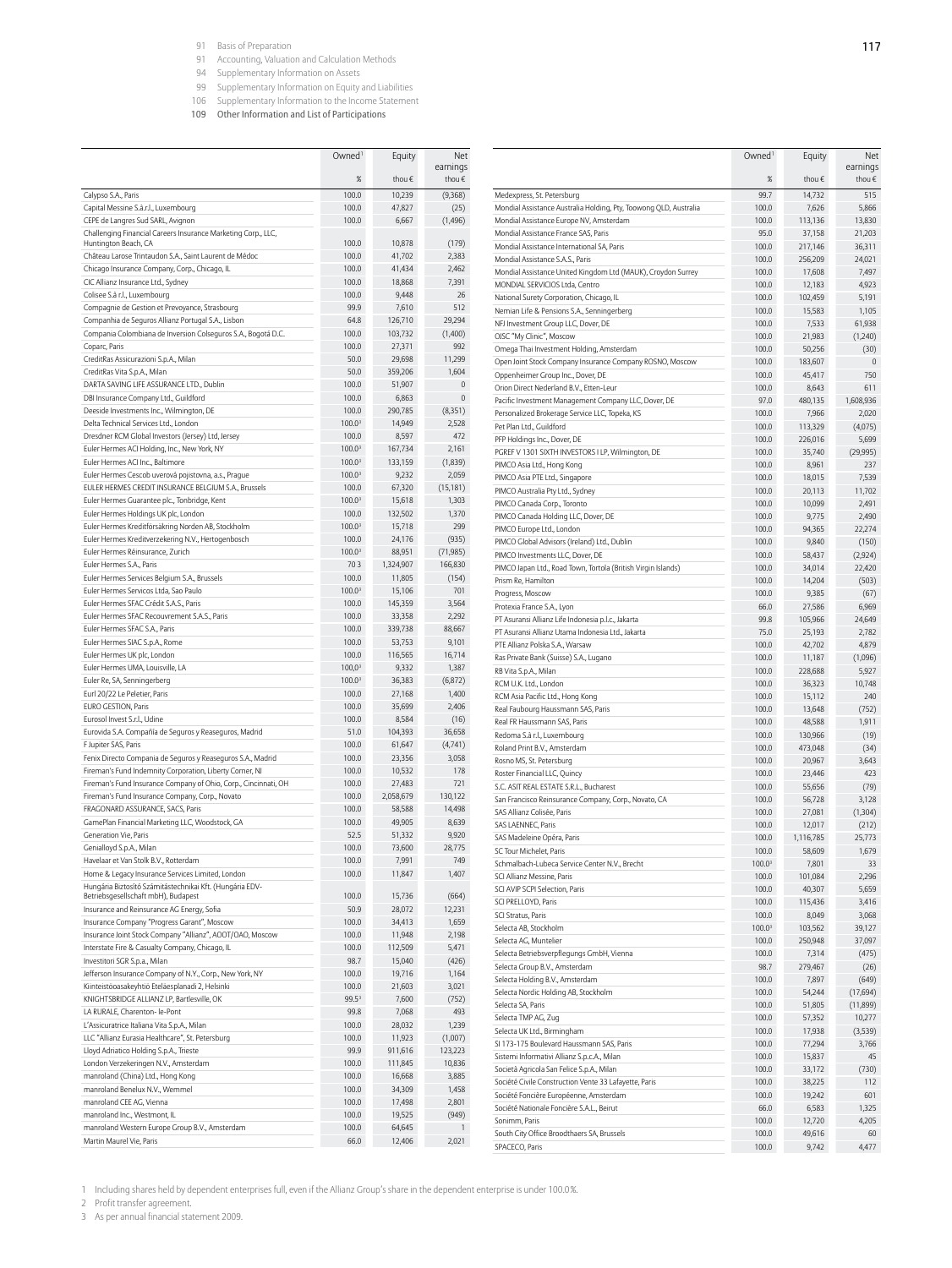|                                                                                                            | Owned <sup>1</sup> | Equity            | Net              |
|------------------------------------------------------------------------------------------------------------|--------------------|-------------------|------------------|
|                                                                                                            |                    |                   | earnings         |
|                                                                                                            | $\chi$             | thou€             | thou€            |
| TFI ALLIANZ POLSKA S.A., Warsaw                                                                            | 100.0              | 7,494             | 1,900            |
| The American Insurance Company, Corp., Cincinnati, OH                                                      | 100.0              | 233,847           | 18,407           |
| The Annuity Store Financial & Insurance Services LLC, Sacramento, CA                                       | 100.0              | 8,698             | 595              |
| Top Versicherungsservice GmbH, Vienna                                                                      | 100.03             | 17,801            | $\overline{0}$   |
| Towarzystwo Ubezpieczen Euler Hermes S.A., Warsaw<br>Trafalgar Insurance Public Limited Company, Guildford | 100.0              | 15,836            | 3,194            |
|                                                                                                            | 100.0<br>100.0     | 70,617<br>170,840 | 2,321<br>(50287) |
| TU Allianz Polska S.A., Warsaw<br>TU Allianz Zycie Polska S.A., Warsaw                                     | 100.0              | 67,421            |                  |
| Vendcare (Holdings) Limited, Birmingham                                                                    | 100.03             | 6,565             | 15,069<br>1,949  |
| VertBois S.à.r.l., Luxembourg                                                                              | 100.0              | 28,340            | 1,234            |
| Via Pierre 1, Paris                                                                                        | 100.0              | 280,701           | 31,340           |
| Votra S.A., Lausanne                                                                                       | 100.0              | 9,004             | (3,348)          |
| W Finance, Paris                                                                                           | 100.0              | 10,637            | 33,701           |
| Willemsbruggen, Rotterdam                                                                                  | 100.0              | 67,178            | 5,611            |
| YAO Investment S.a.r.l., Luxembourg                                                                        | 100.0              | 44,183            | (9,643)          |
| Yorktown Financial Companies Inc., Minneapolis, MN                                                         | 100.0              | 75,564            | $\Omega$         |
|                                                                                                            |                    |                   |                  |
| <b>Joint ventures</b>                                                                                      |                    |                   |                  |
| Allee-Center Budapest, Budapest                                                                            | 50.0               | 128,507           | (93, 278)        |
| Allianz CP Genral Insurance Company Limited, Bangkok                                                       | 50.0               | 13,489            | 477              |
| Compania de Seguro de Creditos S.A. (Cosec)                                                                | 50.0               | 39,886            | 4,970            |
| Dorcasia Ltd., Sydney                                                                                      | 50.0 <sup>3</sup>  | 160,946           | 5,161            |
| International Shopping Centre Investment S.A., Luxembourg                                                  | 50.0               | 60,000            | (64)             |
| Market Street Trust, Sydney                                                                                | 50.0               | 226,827           | 7,450            |
| Millea Mondial Co Ltd., Tokyo                                                                              | 50.0               | 7,834             | 4,672            |
| One Beacon Joint Venture LP, Wilmington, DE                                                                | 50.0               | 111,212           | (2,075)          |
| TopTorony Ingatlanhasznosító Zártköruen Muködo Részvénytársaság,                                           |                    |                   |                  |
| Kft., Budapest                                                                                             | 50.0               | 21,323            | (986)            |
| <b>Associated enterprises</b>                                                                              |                    |                   |                  |
| Allianz Saudi Fransi, Riyadh                                                                               | 32.5               | 31.834            | 910              |
| Bajaj Allianz General Insurance Company Ltd., Pune                                                         | 26.0               | 147,345           | 16,564           |
| Bajaj Allianz Life Insurance Company Ltd., Pune                                                            | 26.0               | 206,890           | 123,432          |
| Chicago Parking Meters, LLC, Wilmington, DE                                                                | 49.9               | 842,977           | (35, 713)        |
| Citylife Srl., Milan                                                                                       | 31.9               | 296,032           | (57, 797)        |
| Cofitem Cofimur, Paris                                                                                     | 22.1               | 253,118           | 21,606           |
| Douglas Emmett Partnership X, LP                                                                           | 28.6               | 45,349            | (1, 123)         |
| Euro Media Télévision S.A., Bry-sur-Marne                                                                  | 21.4 <sup>3</sup>  | 133,359           | 3,702            |
| EUROPENSIONES S.A. Entidad Gestora de Fondos de Pensiones, Madrid                                          | 49.0               | 51,827            | 24,003           |
| Graydon Holding N.V., Amsterdam                                                                            | 27.5 <sup>3</sup>  | 14,977            | 14,985           |
| Guotai Jun' an Allianz Fund Management Company                                                             | 49.0               | 25,256            | 2,200            |
| <b>ICIC. Tel Aviv</b>                                                                                      | 333                | 28,149            | 5,186            |
| Interpolis Kreditverzekeringen, Hertogenbosch                                                              | 45.0               | 10,195            | 604              |
| JPMorgan IIF UK1 LP, Dublin                                                                                | 461                | 96,080            | $\Omega$         |
| ODDO ET CIE, SCA, Paris                                                                                    | 20.0               | 335,889           | 26,660           |
| OeKB EH Beteiligungs - und Management AG, Vienna                                                           | 49.0 <sup>3</sup>  | 89,467            | 6,097            |
| PAR Holdings Limited, Hamilton                                                                             | 20.1               | 20,798            | 3,669            |
| PGREF V 1301 SIXTH HOLDING LP, Wilmington, DE                                                              | 245                | 145.463           | (123, 191)       |
| PHRV (Paris Hotels Roissy Vaugirard), Paris                                                                | 30.6               | 164,312           | 1,034            |
| SDU Finco B.V., Amsterdam                                                                                  | 49.73              | 75,755            | (5,822)          |
| SK Versicherung AG, Vienna                                                                                 | 25.8 <sup>3</sup>  | 7,934             | 1,120            |
|                                                                                                            |                    |                   |                  |
| Other participations between 5 and 20% of voting rights                                                    | 18.0               |                   |                  |
| Al Nisr Al Arabi, Amman                                                                                    | 8.8                |                   |                  |
| Banco BPI S.A., Porto                                                                                      | 92                 |                   |                  |
| Banco Popular Espanol S.A., Madrid                                                                         | 7.0                |                   |                  |
| Pirelli & Co. SpA,, Milan<br>SGS SA, Geneva                                                                | 5.4                |                   |                  |
| The Hartford Financial Services Group, Inc., Hartford, CT                                                  | 5.2                |                   |                  |
| Zagrebacka banka d.d., Zagreb                                                                              | 11.7               |                   |                  |
|                                                                                                            |                    |                   |                  |

1 Including shares held by dependent enterprises full, even if the Allianz Group's share in the dependent enterprise is under 100.0%.

2 Profit transfer agreement.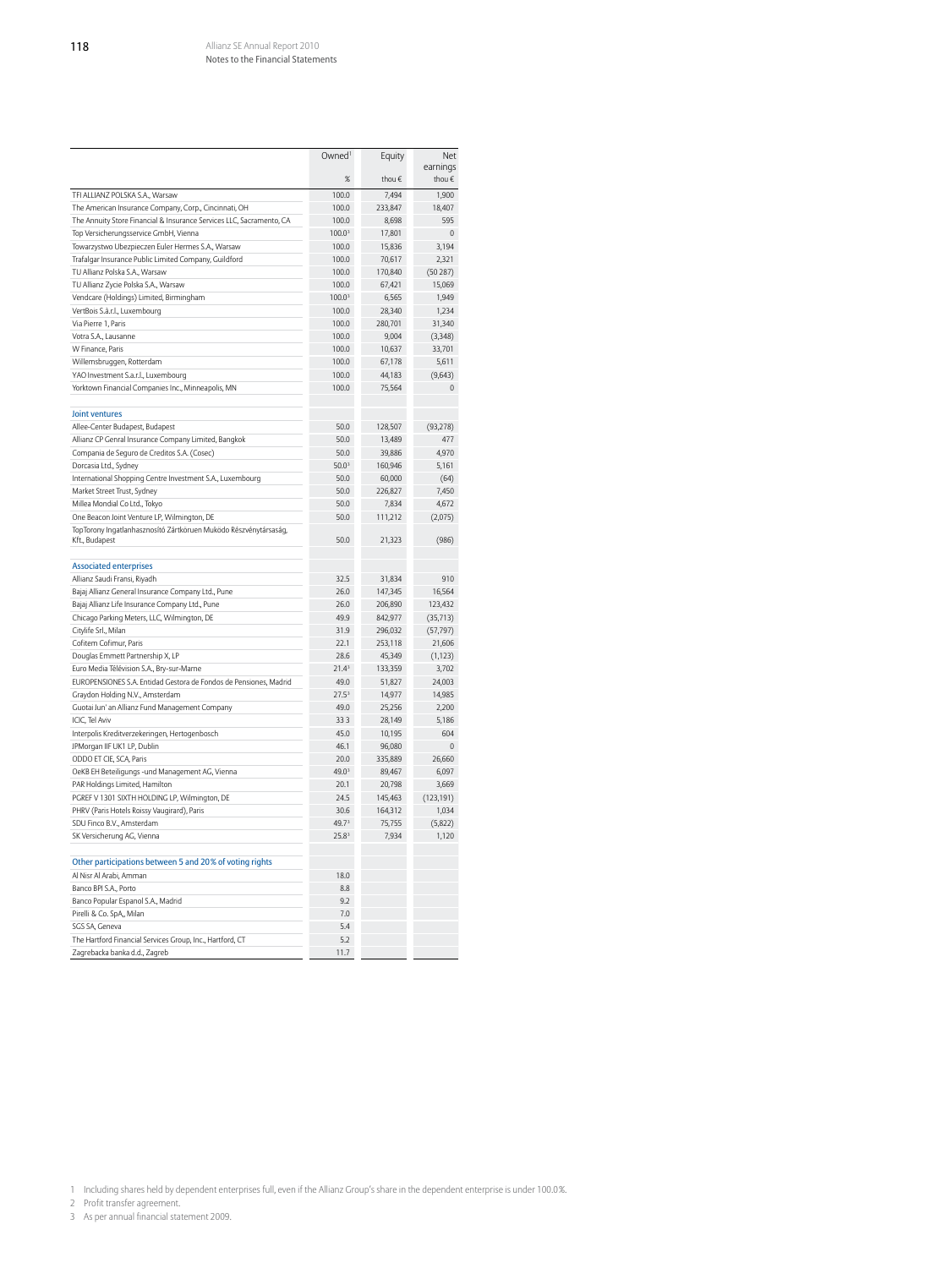- 119 Responsibility Statement
- 120 Auditor's Report
- 121 Mandates of the Members of the Supervisory Board 122 Mandates of the Members of the Board of Management
- 125 List of Abbreviations

# Responsibility Statement

To the best of our knowledge, and in accordance with the applicable reporting principles, the financial statements of Allianz SE give a true and fair view of the assets, liabilities, financial position and profit or loss of the company, and the management report includes a fair review of the development and performance of the business and the position of the company, together with a description of the principal opportunities and risks associated with the expected development of the company.

Munich, February 10, 2011

Allianz SE The Board of Management

Milum M. Almer<br>Guelt Clin Bill<br>18003 fle

Avrilher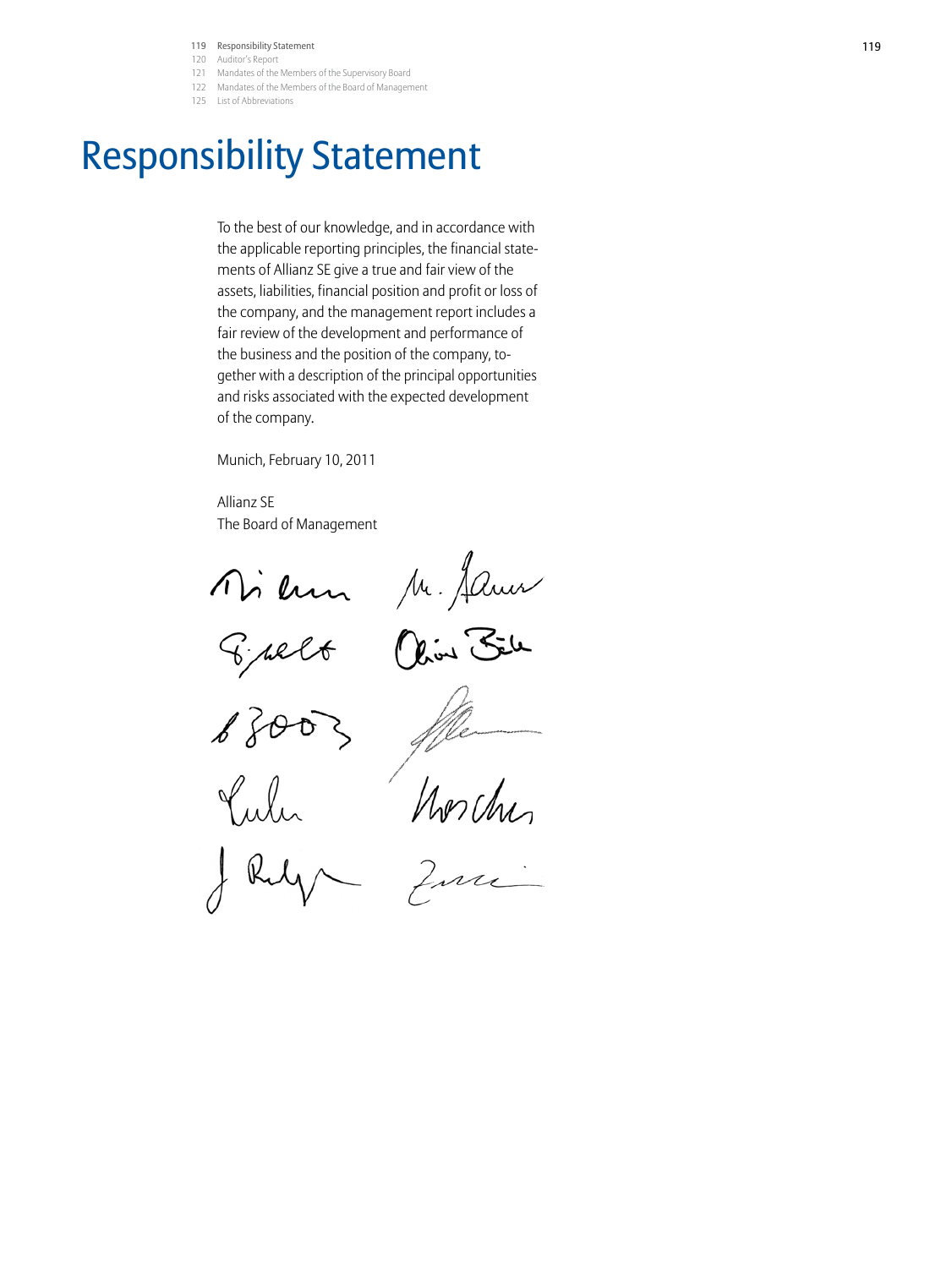# Auditor's Report

We have audited the annual financial statements, comprising the balance sheet, the income statement and the notes to the financial statements, together with the bookkeeping system, and the management report of the Allianz SE, Munich, for the business year from 1 January to 31 December 2010. The maintenance of the books and records and the preparation of the annual financial statements and management report in accordance with German commercial law and supplementary provisions of the articles of incorporation are the responsibility of the Company's management. Our responsibility is to express an opinion on the annual financial statements, together with the bookkeeping system, and the management report based on our audit.

We conducted our audit of the annual financial statements in accordance with  $\S 317$  HGB ["Handelsgesetzbuch": "German Commercial Code"] and German generally accepted standards for the audit of financial statements promulgated by the Institut der Wirtschaftsprüfer [Institute of Public Auditors in Germany] (IDW). Those standards require that we plan and perform the audit such that misstatements materially affecting the presentation of the net assets, financial position and results of operations in the annual financial statements in accordance with [German] principles of proper accounting and in the management report are detected with reasonable assurance. Knowledge of the business activities and the economic and legal environment of the Company and expectations as to possible misstatements are taken into account in the determination of audit procedures. The effectiveness of the accounting-related internal control system and the evidence supporting the disclosures in the books and records, the annual financial statements and the management report are examined primarily on a test basis within the framework of the audit. The audit includes assessing the accounting principles used and significant estimates made by management, as well as evaluating the overall presentation of the annual financial statements and management report. We believe that our audit provides a reasonable basis for our opinion.

Our audit has not led to any reservations.

In our opinion, based on the findings of our audit, the annual financial statements comply with the legal requirements and supplementary provisions of the articles of incorporation and give a true and fair view of the net assets, financial position and results of operations of the Company in accordance with [German] principles of proper accounting. The management report is consistent with the annual financial statements and as a whole provides a suitable view of the Company's position and suitably presents the opportunities and risks of future development.

Munich

March 2, 2011

KPMG AG Wirtschaftsprüfungsgesellschaft

Frank Uncher Ha. Val

Dr. Frank Ellenbürger Johannes Pastor Wirtschaftsprüfer Wirtschaftsprüfer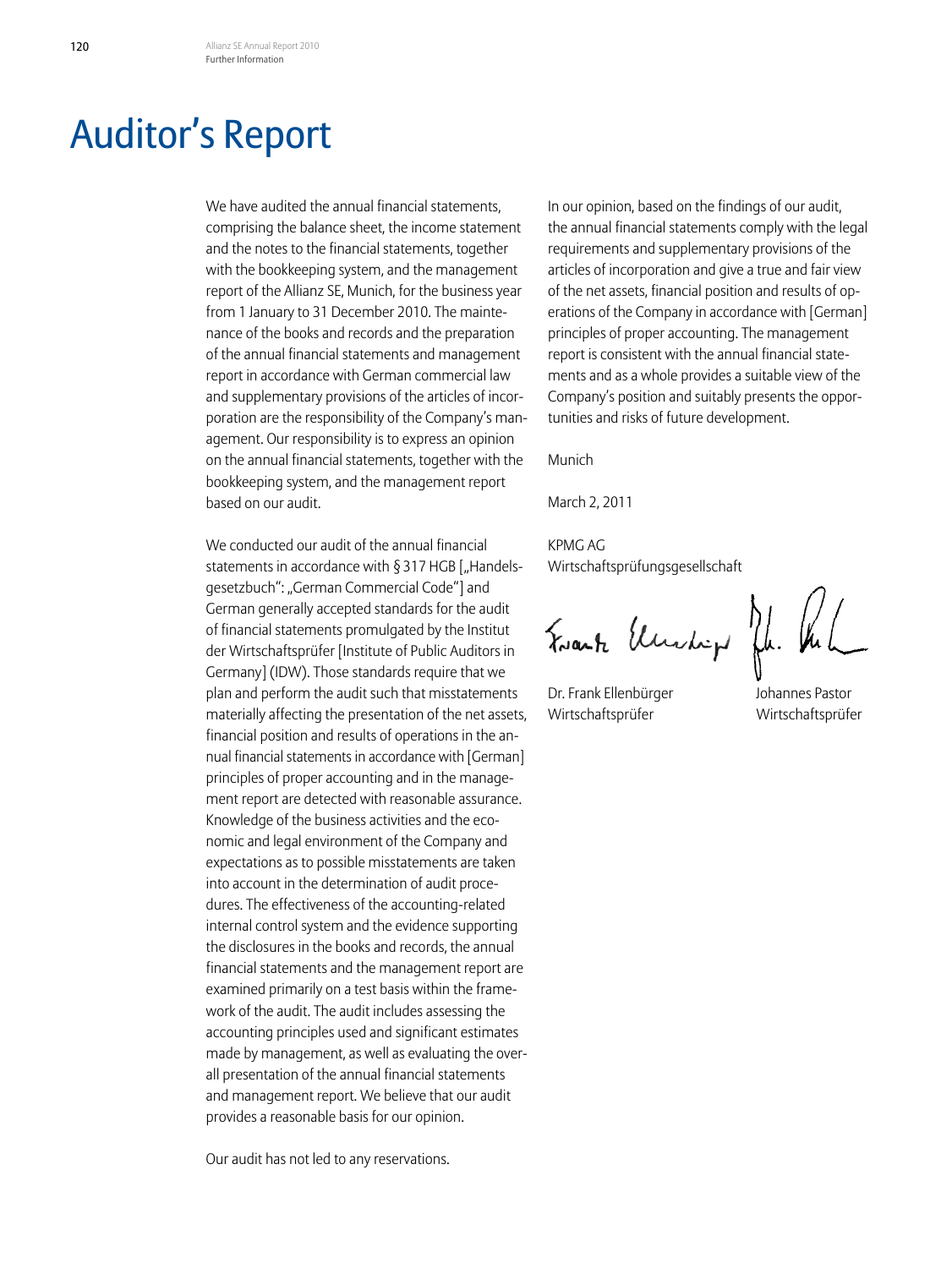119 Responsibility Statement 120 Auditor's Report

121 Mandates of the Members of the Supervisory Board

122 Mandates of the Members of the Board of Management

125 List of Abbreviations

# <span id="page-124-0"></span>Mandates of the Members of the Supervisory Board<sup>1</sup>

### **Dr. Henning Schulte-Noelle**

Membership in other statutory supervisory boards and SE administrative boards in Germany E.ON AG ThyssenKrupp AG (until January 21, 2011)

### **Dr. Wulf H. Bernotat**

Membership in other statutory supervisory boards and SE administrative boards in Germany Bertelsmann AG Deutsche Telekom AG METRO AG

### **Jean-Jacques Cette**

Membership in comparable $^{\rm 2}$  supervisory bodies Membership in group bodies Allianz France S.A.

### **Dr. Gerhard Cromme**

Membership in other statutory supervisory boards and SE administrative boards in Germany Axel Springer AG Siemens AG (Chairman) ThyssenKrupp AG (Chairman)

Membership in comparable<sup>2</sup> supervisory bodies Compagnie de Saint-Gobain S.A.

**Karl Grimm** until December 31, 2010 Membership in other statutory supervisory boards and SE administrative boards in Germany Membership in group bodies Allianz Versorgungskasse VVaG (Deputy Chairman)

### **Godfrey Robert Hayward**

**Franz Heiß** since January 1, 2011 Allianz Deutschland AG

### **Prof. Dr. Renate Köcher**

Membership in other statutory supervisory boards and SE administrative boards in Germany BMW AG Infineon Technologies AG MAN SE

### **Peter Kossubek**

Membership in other statutory supervisory boards and SE administrative boards in Germany Membership in group bodies Allianz Versorgungskasse VVaG (until May 25, 2011)

### **Igor Landau**

Membership in other statutory supervisory boards and SE administrative boards in Germany adidas AG (Chairman)

Membership in comparable<sup>2</sup> supervisory bodies HSBC France Sanofi-Aventis S.A.

### **Jörg Reinbrecht**

### **Peter D. Sutherland**

Membership in comparable<sup>2</sup> supervisory bodies BW Group Ltd. Goldman Sachs International (Chairman) Koç Holding A.Ş.

### **Rolf Zimmermann**

2 We regard memberships in other supervisory bodies as "comparable" if the company is listed on a stock exchange or has more than 500 employees.

<sup>1</sup> As of December 31, 2010 or (with members who resigned) day of resignation.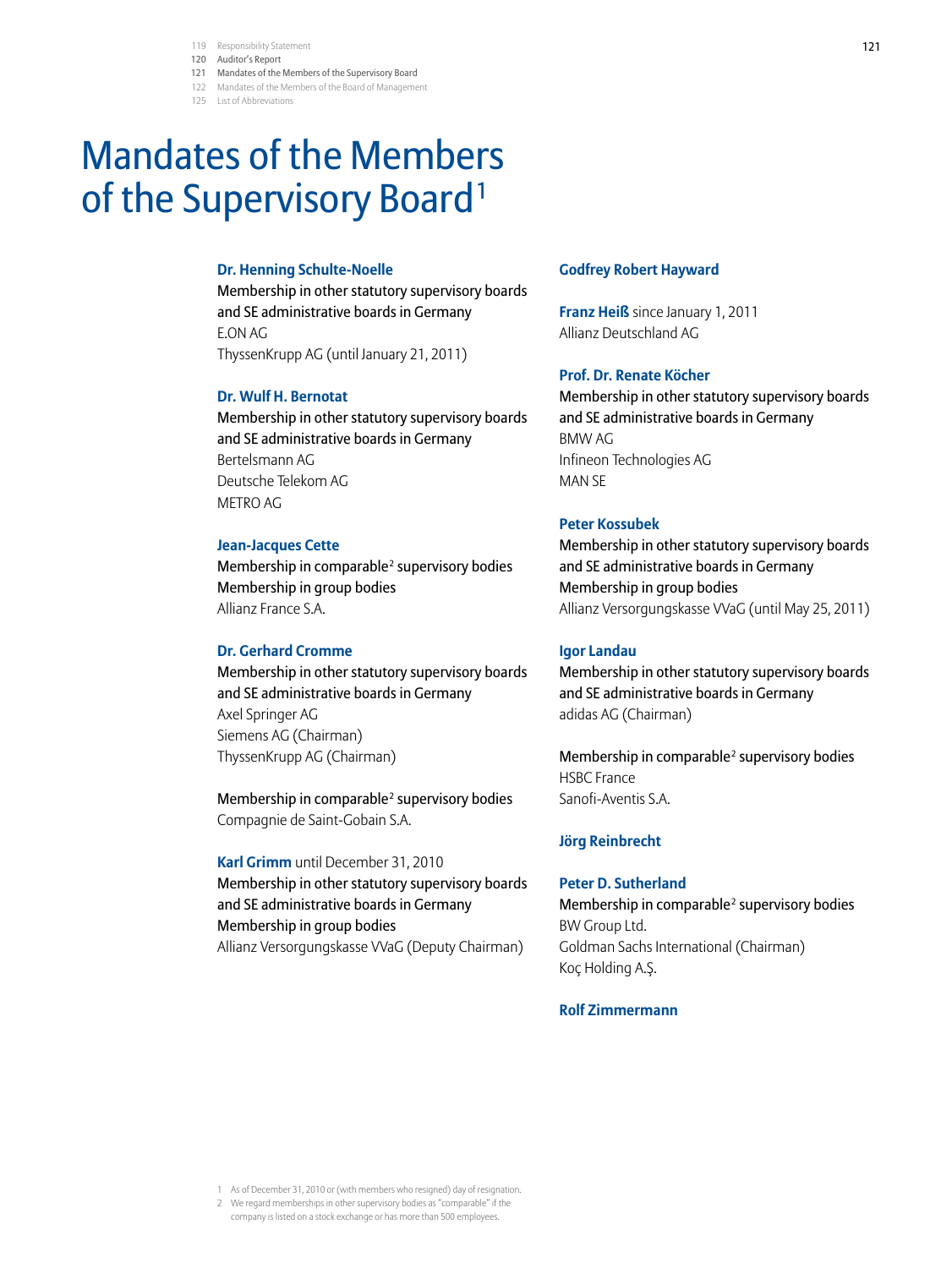# Mandates of the Members of the Board of Management<sup>1</sup>

### **Michael Diekmann**

Membership in other statutory supervisory boards and SE administrative boards in Germany BASF SE (Deputy Chairman) Linde AG (Deputy Chairman) Siemens AG

Membership in Group bodies Allianz Deutschland AG Allianz Global Investors AG (Chairman)

Membership in comparable $^2$  supervisory bodies Membership in Group bodies Allianz France S.A. (Vice President) Allianz S.p.A.

### **Dr. Paul Achleitner**

Membership in other statutory supervisory boards and SE administrative boards in Germany Bayer AG Daimler AG RWE AG

### Membership in Group bodies

Allianz Global Investors AG Allianz Investment Management SE (Chairman)

### **Oliver Bäte**

Membership in other statutory supervisory boards and SE administrative boards in Germany Membership in Group bodies Allianz Global Corporate & Specialty AG (Deputy Chairman) Allianz Global Investors AG Allianz Investment Management SE (Deputy Chairman)

**Manuel Bauer** since January 1, 2011 Membership in comparable<sup>2</sup> supervisory bodies Zagrebacka Banka

### Membership in Group bodies

Allianz Bulgaria Insurance and Reinsurance Company Ltd. (Chairman) Allianz Hungária Biztosító Rt. Allianz Life Insurance Co. Ltd. Korea Allianz pojistovna a.s. (Chairman) Allianz-Slovenská poist'ovna a.s. Allianz Tiriac Asigurari SA (Chairman) Allianz Zagreb d.d. (Chairman) Russian People's Insurance Society "ROSNO" TU Allianz Polska S.A. TU Allianz Życie Polska S.A.

### **Clement B. Booth**

Membership in other statutory supervisory boards and SE administrative boards in Germany Membership in Group bodies Allianz Global Corporate & Specialty AG (Chairman)

### Membership in comparable<sup>2</sup> supervisory bodies Membership in Group bodies

Allianz Australia Limited Allianz Holdings plc (Chairman) Allianz Insurance plc (Chairman) Allianz Irish Life Holdings plc Allianz UK Ltd (Chairman) Euler Hermes S.A. (Chairman)

- 1 As of December 31, 2010 or (with members who resigned) day of resignation.
- 2 We regard memberships in other supervisory bodies as "comparable" if the company is listed on a stock exchange or has more than 500 employe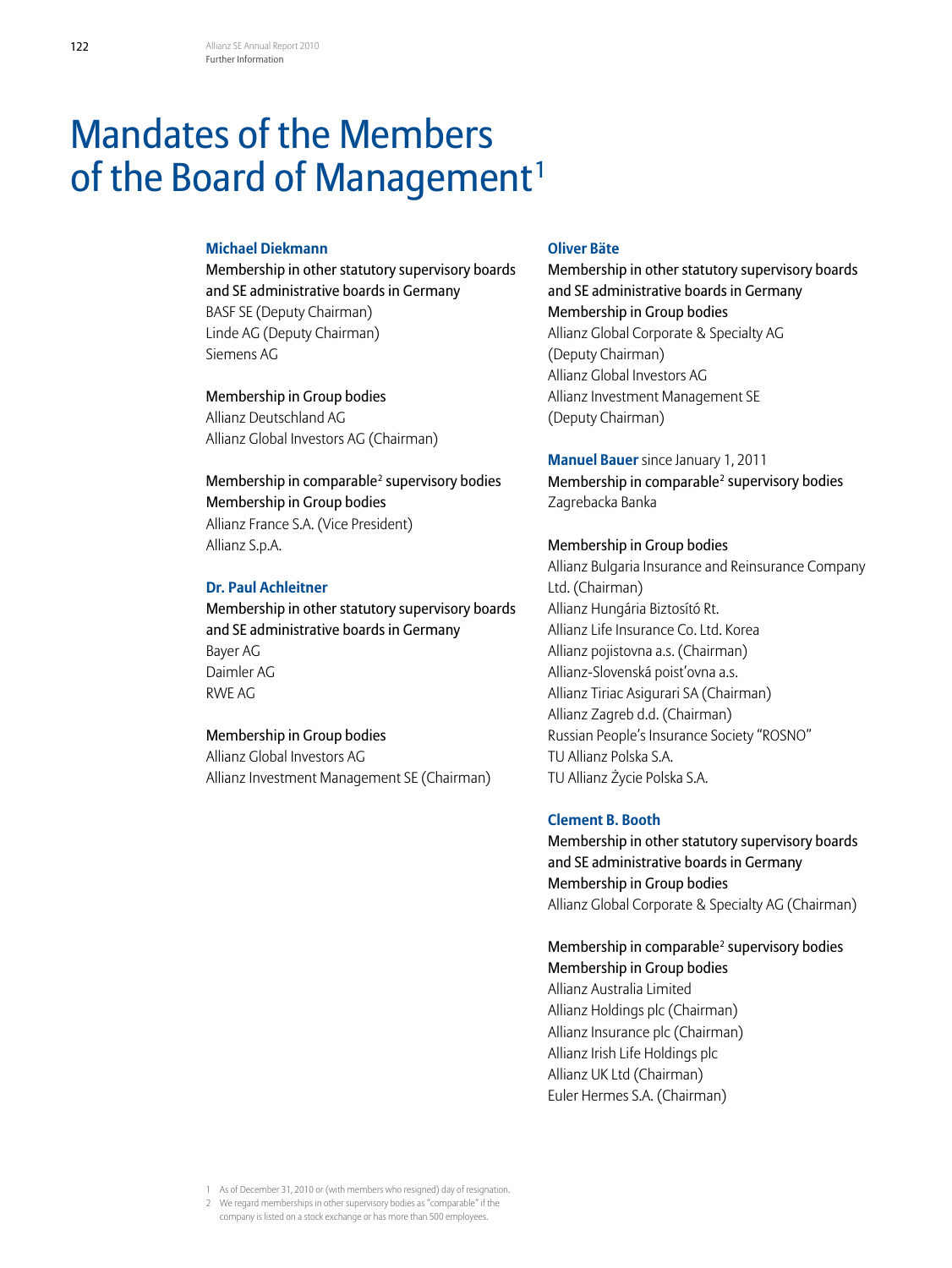119 Responsibility Statement

120 Auditor's Report

121 Mandates of the Members of the Supervisory Board

122 Mandates of the Members of the Board of Management

125 List of Abbreviations

### **Enrico Cucchiani**

Membership in comparable<sup>1</sup> supervisory bodies Pirelli & C. S.p.A. Unicredit S.p.A.

Membership in Group bodies Allianz Compañía de Seguros S.A. Barcelona (Vice Chairman) Allianz Hayat ve Emeklilik A.Ş. (Vice Chairman) Allianz Sigorta P&C A.Ş. (Vice Chairman) Allianz S.p.A. (Chairman) Companhia de Seguros Allianz Portugal S.A.

## **Dr. Joachim Faber**

Membership in other statutory supervisory boards and SE administrative boards in Germany Deutsche Börse AG

### Membership in Group bodies

Allianz Global Investors Deutschland GmbH (Chairman) Allianz Global Investors Kapitalanlagegesellschaft mbH (Chairman)

Membership in comparable<sup>1</sup> supervisory bodies Membership in Group bodies Allianz France S.A.

Allianz S.p.A.

### **Dr. Christof Mascher**

Membership in other statutory supervisory boards and SE administrative boards in Germany Membership in Group bodies Allianz Deutschland AG (until December 31, 2010) Allianz Managed Operations and Services SE (Chairman)

Membership in comparable<sup>1</sup> supervisory bodies Membership in Group bodies Mondial Assistance Group SAS (Chairman)

### **Jay Ralph**

Membership in other statutory supervisory boards and SE administrative boards in Germany Membership in Group bodies Allianz Global Corporate & Specialty AG

Membership in comparable<sup>1</sup> supervisory bodies Membership in Group bodies Allianz Life Insurance Company of North America (Chairman), Fireman's Fund Insurance Company (Chairman)

**Dr. Gerhard Rupprecht** until December 31, 2010 Membership in other statutory supervisory boards and SE administrative boards in Germany Fresenius SE Heidelberger Druckmaschinen AG

Membership in Group bodies Allianz Deutschland AG (Chairman) (until December 31, 2010)

### Membership in comparable<sup>1</sup> supervisory bodies Membership in Group bodies

(until December 31, 2010) Allianz Elementar Lebensversicherungs-AG (Chairman) Allianz Elementar Versicherungs-AG (Chairman) Allianz Investmentbank AG (Vice Chairman) Allianz Suisse Lebensversicherungs-Gesellschaft Allianz Suisse Versicherungs-Gesellschaft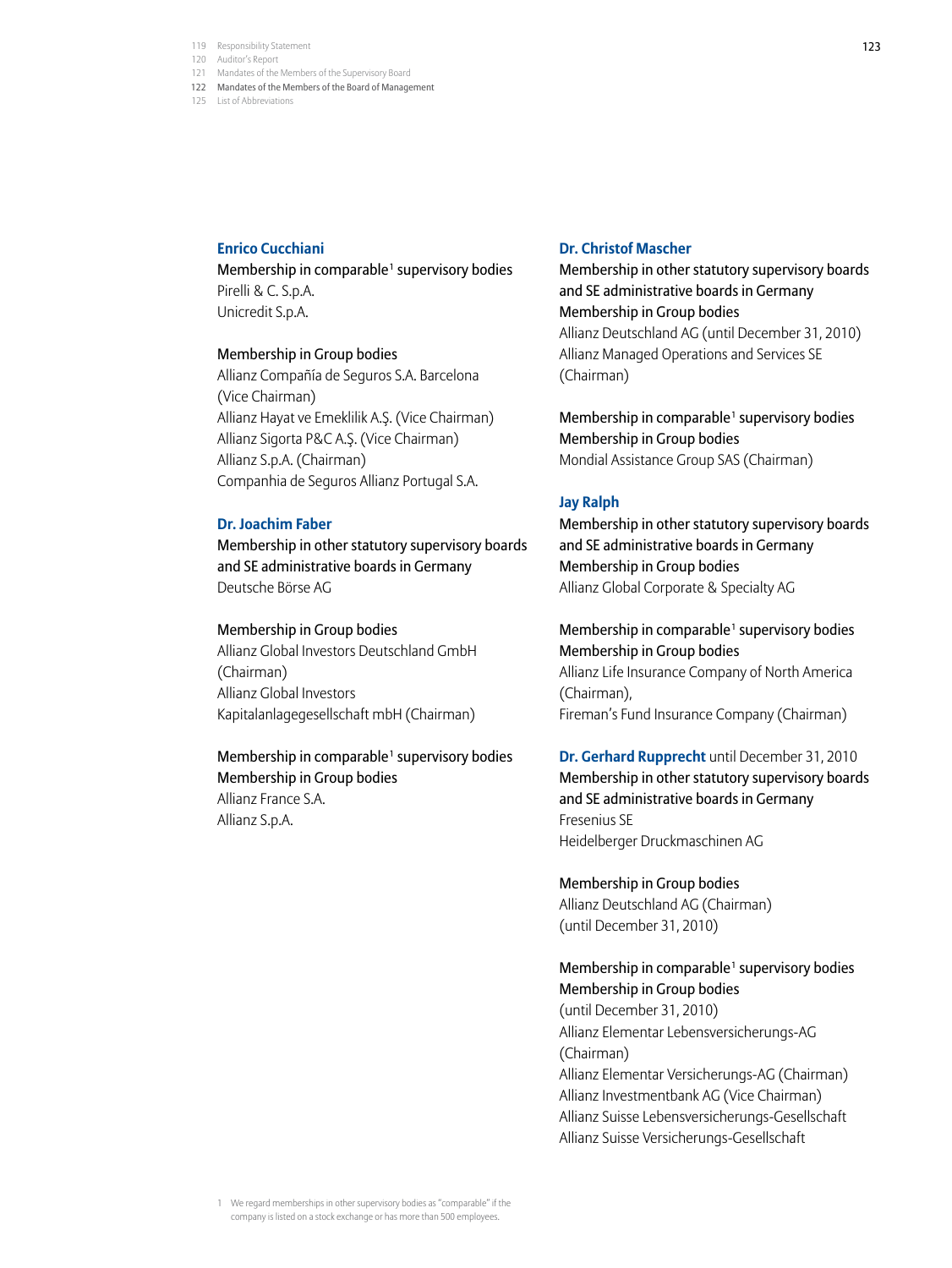### **Dr. Werner Zedelius**

Membership in other statutory supervisory boards and SE administrative boards in Germany Membership in Group bodies Allianz Deutschland AG (Chairman) (since January 1, 2011) Allianz Private Krankenversicherungs-AG (Deputy Chairman) (until January 31, 2011)

### Membership in comparable<sup>1</sup> supervisory bodies

Bajaj Allianz General Insurance Company Limited (until December 31, 2010) Bajaj Allianz Life Insurance Company Limited (until December 31, 2010)

### Membership in Group bodies

Allianz Elementar Lebensversicherungs-AG (Chairman-designate) Allianz Elementar Versicherungs-AG (Chairman-designate) Allianz Hungária Biztosító Rt. (Chairman) Allianz Investmentbank AG (Vice Chairman-designate) Allianz-Slovenská poist'ovna a.s. (Chairman) Russian People's Insurance Society "ROSNO" (Chairman) TU Allianz Polska S.A. (Chairman) TU Allianz Życie Polska S.A. (Chairman)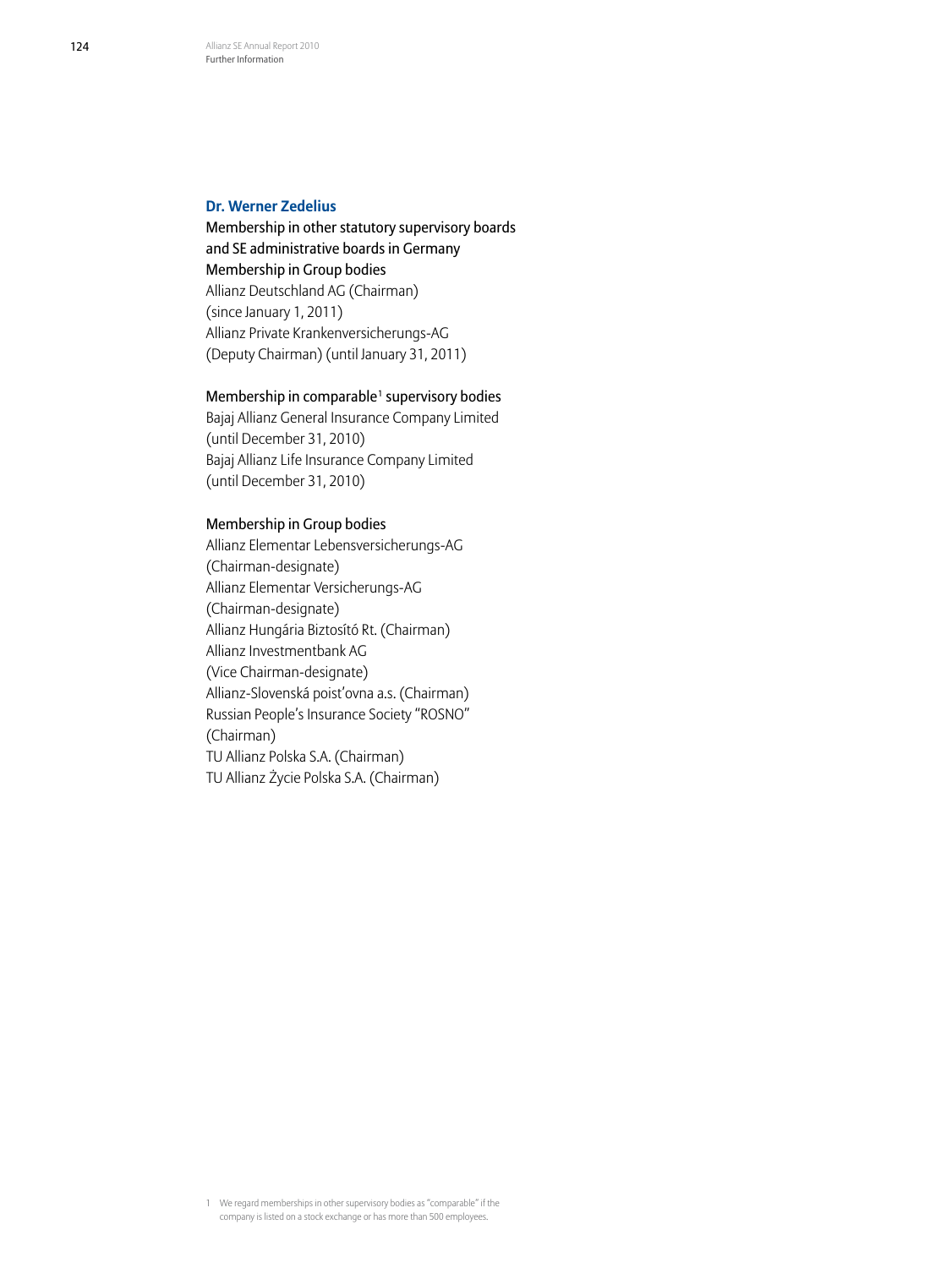- 119 Responsibility Statement **125**<br>120 Auditor's Report
- 

121 Mandates of the Members of the Supervisory Board

122 Mandates of the Members of the Board of Management

125 List of Abbreviations

# List of Abbreviations

| A.M. Best       | A.M. Best Company, Inc.;                                  | L.P.             |
|-----------------|-----------------------------------------------------------|------------------|
| a.s.            | stock corporation ("akciova společnost")                  | LLC              |
| A.Ş.            | stock corporation ("Anonim Şirket")                       | Ltd.             |
| AG              | stock corporation ("Aktiengesellschaft")                  | <b>MCEV</b>      |
| <b>AGCS</b>     | Allianz Global Corporate & Specialty                      | mn               |
| AGF             | Assurances Générales de France S.A.                       | N.V.             |
| AktG            | German Stock Corporation Act                              | n/a              |
|                 | ("Aktiengesetz")                                          | <b>NAFTA</b>     |
| All Net         | Allianz International Employee Benefits Network           | No.              |
| APV             | Allianz Pensionsverein e.V.                               | OECD             |
| <b>ASPP</b>     | Allianz Sustained Performance Plan                        |                  |
| aud             | <b>Australian Dollar</b>                                  | OLB              |
| AVK             | Allianz Versorgungskasse                                  | PLC              |
| AΖ              | Allianz                                                   | Prism            |
| B.V.            | Limited Liability Company ("Besloten Vennootschap         | pts              |
|                 | met beperkte aansprakelijkheid")                          | QIS <sub>5</sub> |
| BaFin           | German Federal Financial Supervisory Authority            | RechVersV        |
|                 | ("Bundesanstalt für Finanzdienstleistungsaufsicht")       |                  |
| BCM             | <b>Business Continuity Management</b>                     |                  |
| BilMoG          | German Accounting Law Modernization Act                   | Repo mark        |
|                 | ("Bilanzrechtsmodernisierungsgesetz")                     | <b>RON</b>       |
| bn              | billion                                                   | <b>ROSNO</b>     |
| <b>CAT</b> risk | Catastrophe risk                                          | <b>RSU</b>       |
| CHF             | Swiss Franc                                               | S.A.             |
| Corp.           | Corporation                                               | S.a.r.l.         |
| COSO            | Committee of Sponsoring Organizations                     |                  |
| CRisP           | Credit Risk Reporting Platform                            | S.A.S            |
| CZK             | Czech Crown                                               |                  |
| DAX             | German share index ("Deutscher Aktienindex")              | S.p.A.           |
| DVFA            | German Association for Financial Analysis and Asset       | S.R.L.           |
|                 | Management ("Deutsche Vereinigung für Finanzanalyse       |                  |
|                 | und Asset Management")                                    | S.T.O            |
| E.U.            | European Union                                            |                  |
| e.V.            | Voluntary association ("eingetragener Verein")            | SAR              |
| EGHGB           | Introductory Act to German Commercial Code                | SE               |
|                 | ("Einführungsgesetz zum Handelsgesetzbuch")               | <b>SEBG</b>      |
| EIOPA           | European Insurance and Occupational Pensions              |                  |
|                 | Authority                                                 | SGD              |
| ERM             | Enterprise Risk Management                                | <b>SMART</b>     |
| EPS             | Earnings Per Share                                        |                  |
| EStG            | German Income Tax Act ("Einkommenssteuergesetz")          | thou             |
| FATF            | Financial Action Task Force on Money Laundering           | <b>TRS</b>       |
| GAAP            | Generally Accepted Accounting Principles                  | U.K.             |
| GBP             | pound sterling                                            | U.S.             |
| GCC             | <b>Group Compension Commitee</b>                          | U.S.A.           |
| GEI             | Group Equity Incentives                                   | USD              |
| GmbH            | Limited liability company ("Gesellschaft mit beschränkter | VAG              |
|                 | Haftung")                                                 |                  |
| HGB             | German Commercial Code ("Handelsgesetzbuch")              | VaR              |
| HKD             | Hong Kong Dollar                                          | VersVergV        |
| hr              | Human Ressources                                          |                  |
| <b>ICOFR</b>    | Internal Control Over Financial Reporting                 |                  |
| idw             | Institute of Public Auditors in Germany ("Institut der    | <b>VVaG</b>      |
|                 | Wirtschaftsprüfer in Deutschland e.V.")                   |                  |
| IEC             | International Executive Commitee                          | WpHG             |
| IFRS            | International Financial Reporting Standards               |                  |
| Inc.            | Incorporated Company                                      | WpÜG             |
| КG              | limited commercial partnership                            |                  |
|                 | ("Kommanditgesellschaft")                                 |                  |

| L.P.         | Limited Partnership                                            |
|--------------|----------------------------------------------------------------|
| LLC          | Limited Liability Company                                      |
| Ltd.         | I imited                                                       |
| MCEV         | Market Consistent Embedded Value                               |
| mn           | million                                                        |
| N.V.         | stock corporation ("Naamloze Vennootschap")                    |
| n/a          | not applicable                                                 |
| <b>NAFTA</b> | North American Free Trade Agreement                            |
| No.          | Number                                                         |
| OECD         | Organization for economic co-operation and<br>development      |
| OLB          | Oldenburgische Landesbank AG                                   |
| PLC          | Public Limited Company                                         |
| <b>PRISM</b> | Property-Casualty Insurance Risk Model                         |
| pts          | points                                                         |
| QIS 5        | fifth quantitative impact study                                |
| RechVersV    | External Accounting Requirements of Insurance                  |
|              | Enterprises ("Verordnung über die Rechnungslegung              |
|              | von Versicherungsunternehmen")                                 |
| Repo market  | Repurchase market                                              |
| ron          | Romanian Leu                                                   |
| rosno        | Russian People's Insurance Society                             |
| rsu          | <b>Restricted Stock Units</b>                                  |
| S.A.         | stock corporation ("Société Anonyme")                          |
| S.a.r.l.     | privite limited company                                        |
|              | ("Société à responsabilité limitée")                           |
| S.A.S        | Limited liability company                                      |
|              | ("Société par actions simplifiée")                             |
| S.p.A.       | stock corporation ("Società per Azioni")                       |
| S.R.L.       | privite limited company                                        |
|              | ("Societate cu Răspundere Limitată")                           |
| s.r.o        | limited liability company<br>("společnost s ručením omezeným") |
| Sar          | <b>Stock Appreciation Rights</b>                               |
| SE           | European Public Company ("Societas Europaea")                  |
| SEBG         | Participation of Employees in a European Company               |
|              | ("SE-Beteiligungsgesetz")                                      |
| SGD          | Singapore Dollar                                               |
| SMART        | Specific, Measurable, Attainable, Relevant and                 |
|              | Time-bound                                                     |
| thou         | thousand                                                       |
| <b>TRS</b>   | Total Return Swap                                              |
| U.K.         | United Kingdom                                                 |
| U.S.         | <b>United States</b>                                           |
| U.S.A.       | United States of America                                       |
| USD          | United States Dollar                                           |
| VAG          | German Insurance Supervision Act                               |
|              | ("Versicherungsaufsichtsgesetz")                               |
| VaR          | Value at Risk                                                  |
| VersVergV    | Decree concerning the supervisory law requirements             |
|              | for compensation systems in the insurance sector               |
|              | ("Versicherungs-Vergütungsverordnung")                         |
| VVaG         | mutual insurance                                               |
|              | ("Versicherungsverein auf Gegenseitigkeit")                    |
| WpHG         | German Securities Trading Act                                  |
|              | ("Wertpapierhandelsgesetz")                                    |
| WpÜG         | German Takeover Act                                            |
|              |                                                                |

("Wertpapiererwerbs- und Übernahmegesetz")